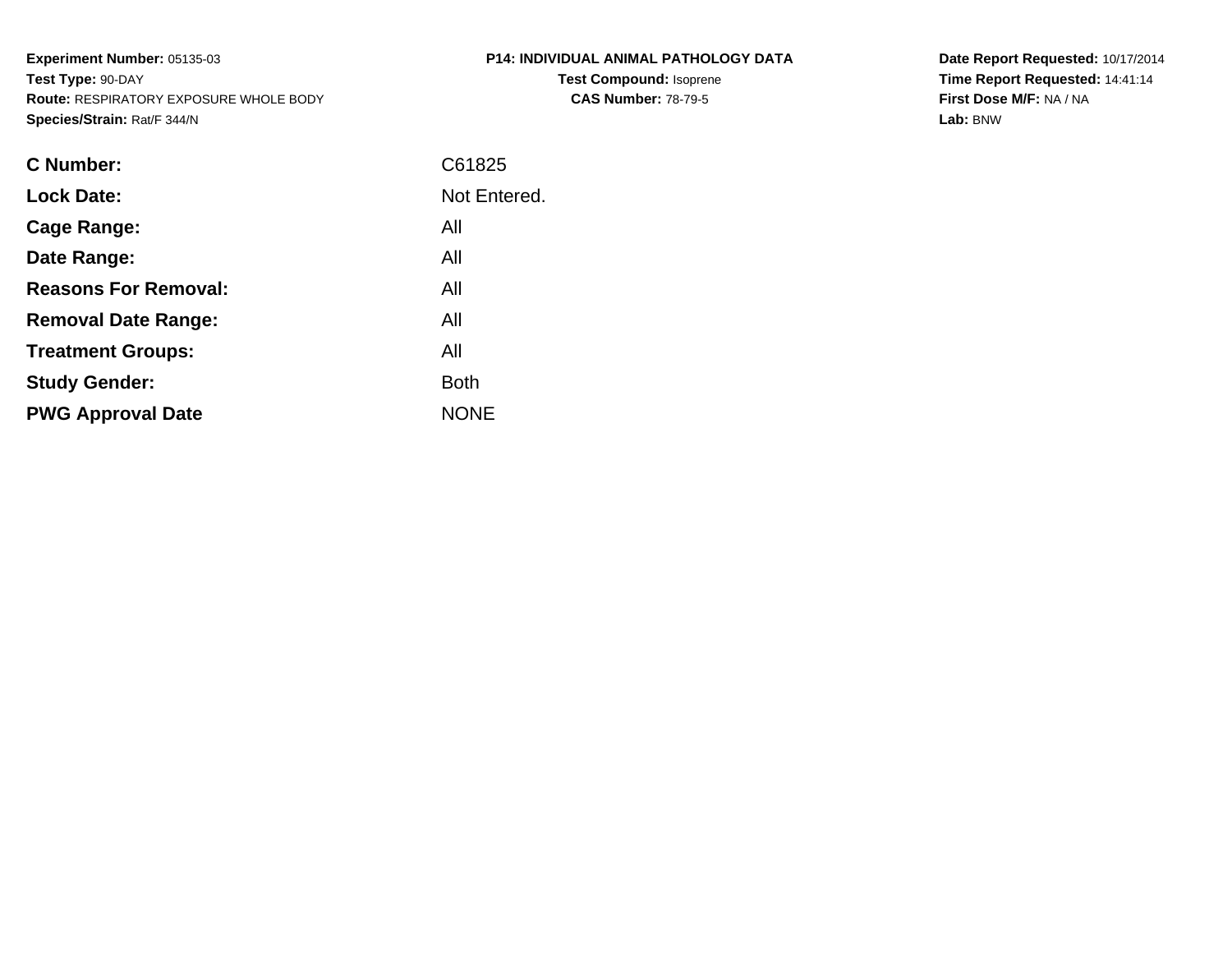**Experiment Number:** 05135-03**Test Type:** 90-DAY **Route:** RESPIRATORY EXPOSURE WHOLE BODY**Species/Strain:** Rat/F 344/N**P14: INDIVIDUAL ANIMAL PATHOLOGY DATATest Compound:** Isoprene**CAS Number:** 78-79-5**Date Report Requested:** 10/17/2014**Time Report Requested:** 14:41:14**First Dose M/F:** NA / NA**Lab:** BNW**ANIMAL ID:** 1**TRT#:** 1 **SEX:** Male **DAY ON TEST:** 93 **DOSE:** CONTROL**DISP:** Terminal Sacrifice **HISTO:** 19171 **ORGAN AND ACCOUNTABLE SITE STATUSNORMAL**\* Adrenal Cortex \* Adrenal Cortex \* \* Adrenal Medulla \* \* Adrenal Medulla \* \* Blood Vessel \* \* Brood Vessel \* \* Bone \* Epididymis \* Bone Marrow \* \* Androidymis \* Brain \* \* Brain \* \* Epididymis \* Ear \* \* Epididymis \* Epididymis \* Epididymis \* \* Esophagus \* \* \* exercises \* \* Eye \* \* \* \* \* \* \* \* \* \* \* \* \* \* \* Harderian Gland \* \* \* \* \* \* \* \* \* Heart \* \* Heart \* Intestine Large, Cecum \* Intestine Large, Colon \* Intestine Large, Rectum \* Intestine Small, Duodenum \* Intestine Small, Ileum \* Intestine Small, Jejunum \* Kidney \* Larynx\* Nose \* Liver \* Lymph Node, Mandibular \* Note and \* Lymph Node, Mesenteric \* November \* Nose and \* Nose and \* Nose and \* Nose and \* Nose and \* Nose and \* Nose and \* Nose and \* Nose and \* Nose and \* Nose and \* Nose and \* Nose and \* Pharynx \* Pancreas \* Parathyroid Gland \* Parathyroid Gland \* Peripheral Nerve \* Salivary Glands \* Pituitary Gland \* \* Then the state \* Preputial Gland \* Prosection \* Prostate \* \* Salivary Glands \* Salivary Glands \* Salivary Glands \* Salivary Glands \* Salivary Glands \* Salivary Glands \* Salivary Glands \* Salivary Glan \* Seminal Vesicle \* Skin \* Spinal Cord \* Spleen \* Thymus \* Stomach, Forestomach \* Testes \* Stomach, Glandular \* Testes \* Testes \* Testes \* Testes \* Testes \* Testes \* T \* Urinary Bladder \* Thyroid Gland \* \* The control of the total property and the top of the top of the top of the top of the top of the top of the top of the top of the top of the top of the top of the top of the top of the top of the top of \* Zymbal's Gland**MISSING** \* Mammary Gland**OBSERVATIONS** \* Blood VesselNote: Aorta is normal Ear Note: Middle ear is normal. \* Lungg is a state of the state of the state of the state of the Hemorrhage is a state of the Social, Minimal state of the Social, Minimal state of the Social American state of the Social American state of the Social American st Alveolar Epith Hyperplasia Focal, Mild Perivascular Hyperplasia Lymphoid, Focal, Mild AlveolusHistiocyte, Focal, Mild n Suppurative, Focal, Mild Alveolus InflammationNote: Infiltrate cell is multi-focal.Note: Hemorrhage is multi-focal and subpleural.Note: Inflammation is multi-focal.Note: Alveolar epithelium hyperplasia is a type 2 cell.Note: Hyperplasia is multi-focal.Note: At necropsy, some tissues from this animal and Rat 609 were inadvertently placed into the same container.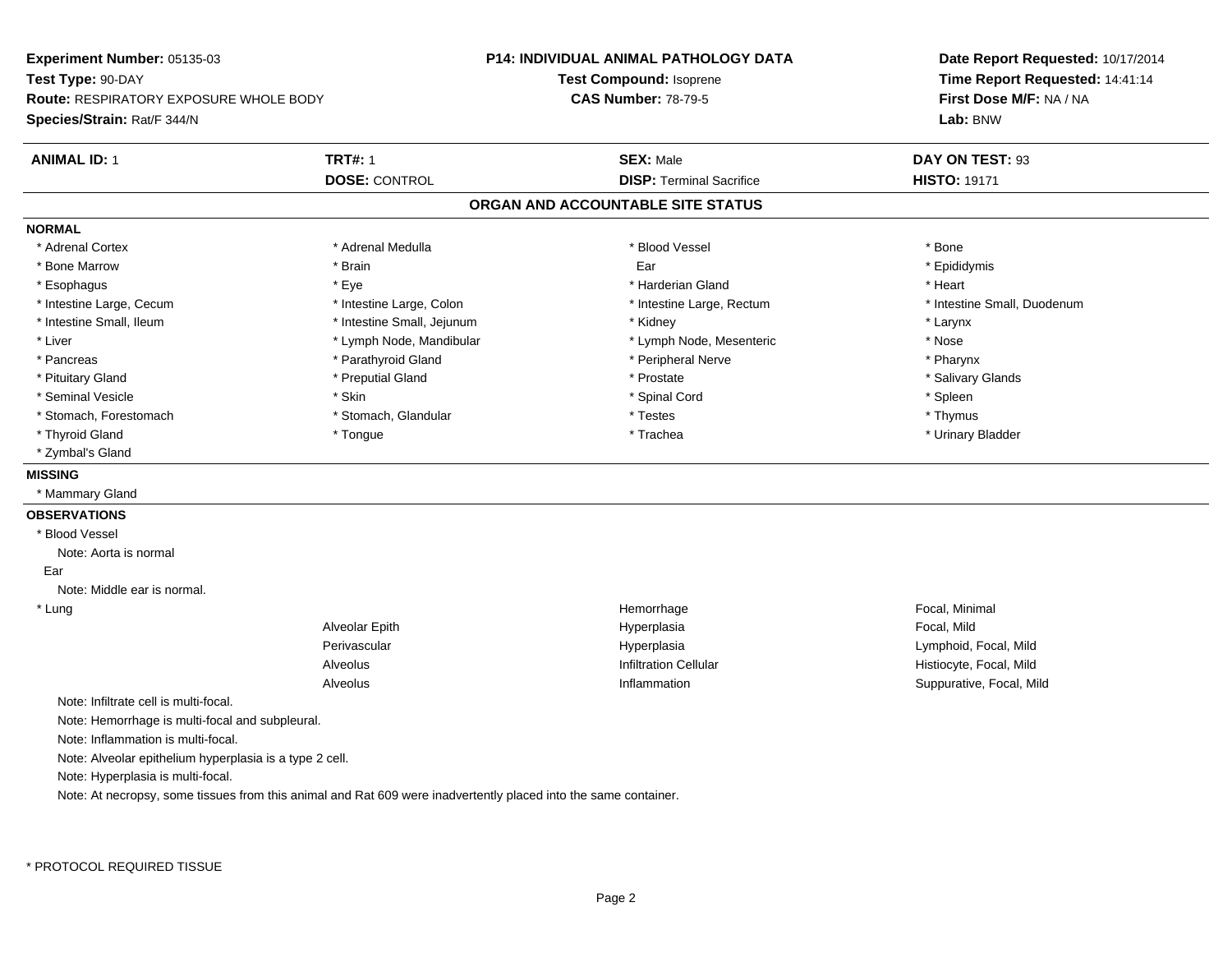| Experiment Number: 05135-03                   |                                                                                                        | <b>P14: INDIVIDUAL ANIMAL PATHOLOGY DATA</b>                                                                                                                                 | Date Report Requested: 10/17/2014 |
|-----------------------------------------------|--------------------------------------------------------------------------------------------------------|------------------------------------------------------------------------------------------------------------------------------------------------------------------------------|-----------------------------------|
| Test Type: 90-DAY                             |                                                                                                        | <b>Test Compound: Isoprene</b>                                                                                                                                               | Time Report Requested: 14:41:14   |
| <b>Route: RESPIRATORY EXPOSURE WHOLE BODY</b> |                                                                                                        | <b>CAS Number: 78-79-5</b>                                                                                                                                                   | First Dose M/F: NA / NA           |
| Species/Strain: Rat/F 344/N                   |                                                                                                        |                                                                                                                                                                              | Lab: BNW                          |
| <b>ANIMAL ID: 1</b>                           | <b>TRT#: 1</b>                                                                                         | <b>SEX: Male</b>                                                                                                                                                             | DAY ON TEST: 93                   |
|                                               | <b>DOSE: CONTROL</b>                                                                                   | <b>DISP: Terminal Sacrifice</b>                                                                                                                                              | <b>HISTO: 19171</b>               |
|                                               |                                                                                                        | ORGAN AND ACCOUNTABLE SITE STATUS                                                                                                                                            |                                   |
| * Lymph Node, Bronchial                       |                                                                                                        | Congestion                                                                                                                                                                   |                                   |
|                                               | Note: Tracheobronchial lymph node has red blood cells present in subcapsular and/or medullary sinuses. |                                                                                                                                                                              |                                   |
| * Lymph Node, Mediastinal                     |                                                                                                        | Congestion                                                                                                                                                                   |                                   |
|                                               |                                                                                                        | Hyperplasia                                                                                                                                                                  |                                   |
|                                               | Note: Red blood cells are present in cortical and/or medullary sinuses.                                |                                                                                                                                                                              |                                   |
| Note: Hyperplasia is reactive.                |                                                                                                        |                                                                                                                                                                              |                                   |
| * Perph Nerve                                 |                                                                                                        |                                                                                                                                                                              |                                   |
| Note: Sciatic nerve is normal.                |                                                                                                        |                                                                                                                                                                              |                                   |
| PRIMARY CAUSE OF DEATH                        |                                                                                                        |                                                                                                                                                                              |                                   |
|                                               |                                                                                                        | Animal Note: See memorandum for the file attached to the PEIS forms for Rats 0001 and 609 for complete explanation and documentation of this incident.                       |                                   |
|                                               |                                                                                                        | Animal Note: Tissues involved included lung, heart, brain, liver, right kidney, right testis, thymus with mediastinal lymph node, larynx, trachea, thryoid, and parathyroid. |                                   |

Animal Note: At necropsy, tissues from this animal and Rat 609 were inadvertently placed into the same container.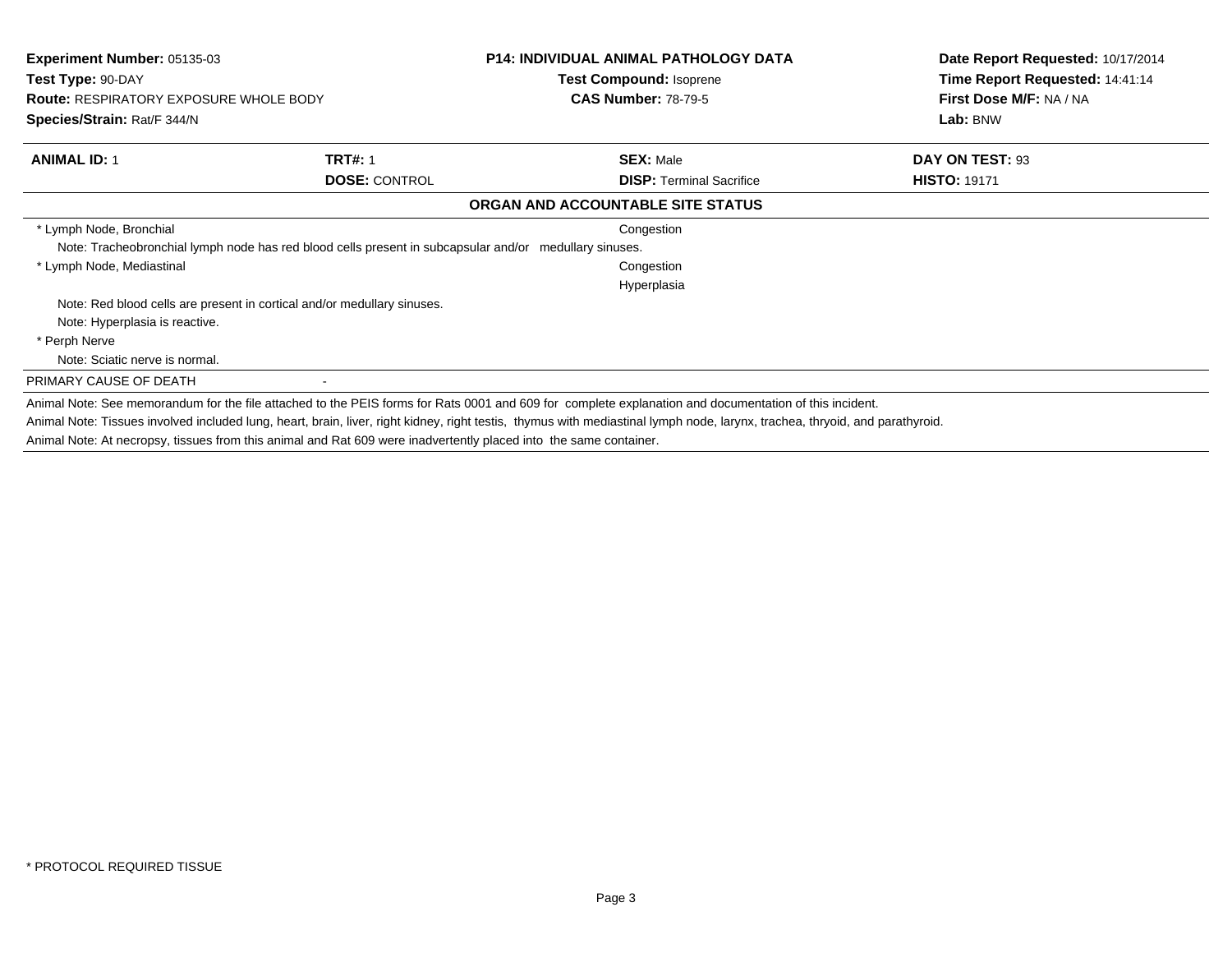**Experiment Number:** 05135-03**Test Type:** 90-DAY **Route:** RESPIRATORY EXPOSURE WHOLE BODY**Species/Strain:** Rat/F 344/N**P14: INDIVIDUAL ANIMAL PATHOLOGY DATATest Compound:** Isoprene**CAS Number:** 78-79-5**Date Report Requested:** 10/17/2014**Time Report Requested:** 14:41:14**First Dose M/F:** NA / NA**Lab:** BNW**ANIMAL ID:** 2**TRT#:** 1 **SEX:** Male **DAY ON TEST:** 93 **DOSE:** CONTROL**DISP:** Terminal Sacrifice **HISTO:** 19172 **ORGAN AND ACCOUNTABLE SITE STATUSNORMAL**\* Adrenal Cortex \* Adrenal Cortex \* \* Adrenal Medulla \* \* Adrenal Medulla \* \* Blood Vessel \* \* Brood Vessel \* \* Bone \* Epididymis \* Bone Marrow \* \* Androidymis \* Brain \* \* Brain \* \* Epididymis \* Ear \* \* Epididymis \* Epididymis \* Epididymis \* \* Esophagus \* https://www.fragus.com/web/2012/state/secument/secument/secument/secument/secument/secument/secument/secument/secument/secument/secument/secument/secument/secument/secument/secument/secument/secument/secument \* Intestine Small, Ileum \* Intestine Large, Colon \* Intestine Large, Rectum \* Intestine Small, Duodenum \* Intestine Small, Duodenum \* Intestine Small, Jejunum \* \* Widney \* Kidney \* Larynx \* Larynx \* Larynx \* Larynx \* Liver \* Lymph Node, Bronchial \* Lymph Node, Mandibular \* Lymph Node, Mediastinal \* Lymph Node, Mesenteric\* Nose \* \* Pancreas \* \* Pancreas \* \* Pancreas \* \* Parathyroid Gland \* \* Peripheral Nerve \* Peripheral Nerve \* \* Pharynx \* Pituitary Gland \* Preputial Gland \* Prostate \* Spinal Cord \* Salivary Glands \* \* Seminal Vesicle \* \* Seminal Vesicle \* \* Skin \* \* Skin \* \* Stember \* Spinal Cord \* Spinal Cord \* Spinal Cord \* Spinal Cord \* Spinal Cord \* Spinal Cord \* Spinal Cord \* Spinal Cord \* Spinal Cord \* Spinal \* Spleen \* Stomach, Forestomach \* Stomach \* Stomach, Slandular \* Testes \* Testes \* Trachea \* Thymus \* \* The mode of the total term of the total term of the total term of the total term of the total term of the total term of the total term of the total term of the total term of the total term of the total term of \* Urinary Bladder \* Zymbal's Gland**MISSING** \* Mammary Gland**OBSERVATIONS** \* Blood VesselNote: Aorta is normal. Ear Note: Middle ear is normal. \* Heart Cardiomyopathy Focal, Minimal Note: Cardiomyopathy is multi-focal. \* Lungg is a controller to the controller of the controller temperature of the Hemorrhage in the Focal, Mild state  $\Gamma$ Note: Hemorrhage is subpleural and multi-focal.[ Hemorrhage TGLS = 1-3 ] \* Lym Node Bron Note: Tracheobronchial lymph node is normal. \* Perph Nerve Note: Sciatic nerve is normal.PRIMARY CAUSE OF DEATH-

\* PROTOCOL REQUIRED TISSUE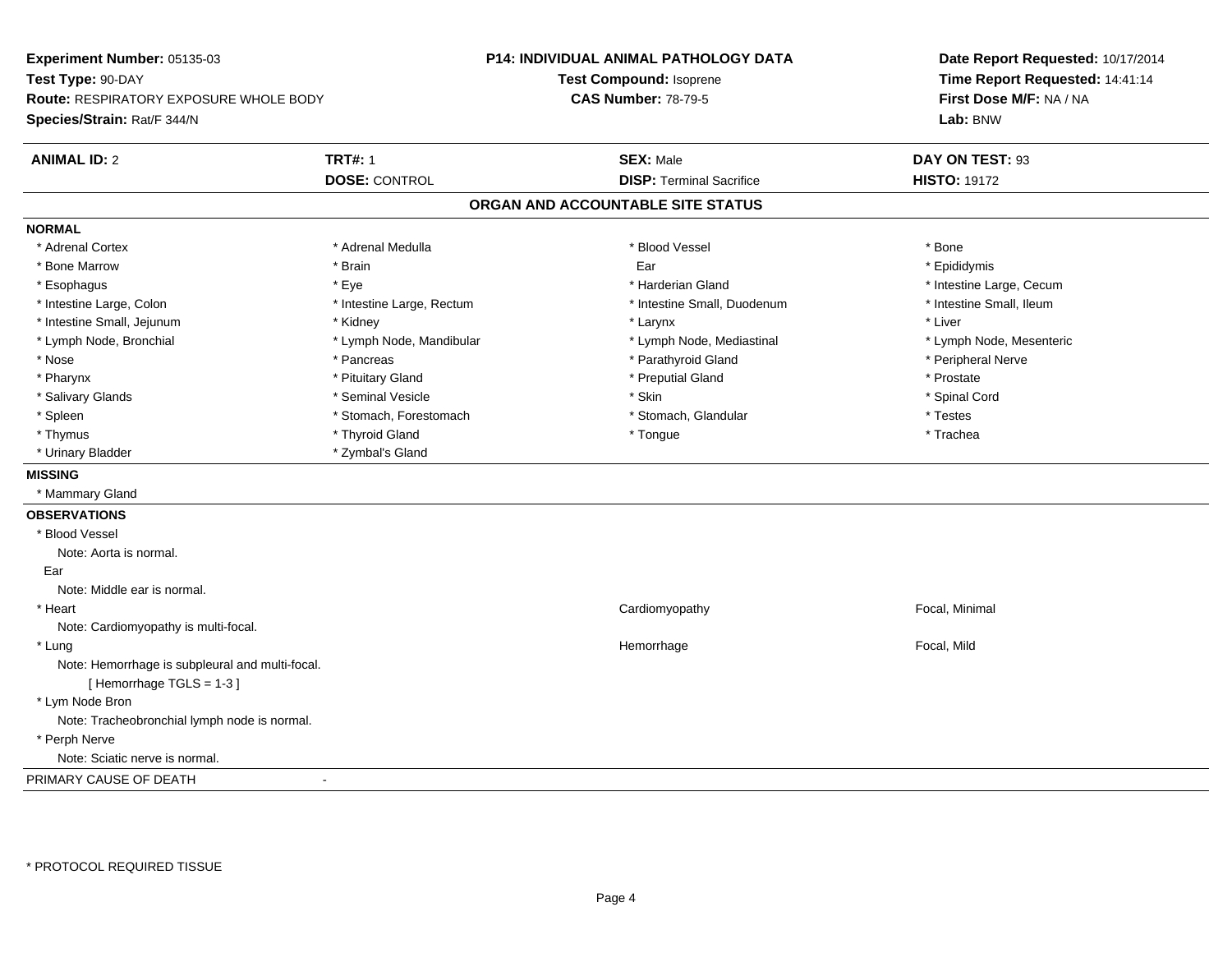**Experiment Number:** 05135-03**Test Type:** 90-DAY **Route:** RESPIRATORY EXPOSURE WHOLE BODY**Species/Strain:** Rat/F 344/N**P14: INDIVIDUAL ANIMAL PATHOLOGY DATATest Compound:** Isoprene**CAS Number:** 78-79-5**Date Report Requested:** 10/17/2014**Time Report Requested:** 14:41:14**First Dose M/F:** NA / NA**Lab:** BNW**ANIMAL ID:** 3**TRT#:** 1 **SEX:** Male **DAY ON TEST:** 93 **DOSE:** CONTROL**DISP:** Terminal Sacrifice **HISTO:** 19173 **ORGAN AND ACCOUNTABLE SITE STATUSNORMAL**\* Adrenal Cortex \* Adrenal Cortex \* \* Adrenal Medulla \* \* Adrenal Medulla \* \* Blood Vessel \* \* Brood Vessel \* \* Bone \* Epididymis \* Bone Marrow \* \* Androidymis \* Brain \* \* Brain \* \* Epididymis \* Ear \* \* Epididymis \* Epididymis \* Epididymis \* \* Esophagus \* \* \* exercises \* \* Eye \* \* \* \* \* \* \* \* \* \* \* \* \* \* \* Harderian Gland \* \* \* \* \* \* \* \* \* Heart \* \* Heart \* Intestine Large, Cecum \* Intestine Large, Colon \* Intestine Large, Thestine Large, Rectum \* Intestine Small, Duodenum \* Intestine Small, Ileum \* Intestine Small, Jejunum \* Kidney \* Larynx\* Nose \* Liver \* Lymph Node, Mandibular \* Note and \* Lymph Node, Mesenteric \* November \* Nose and \* Nose and \* Nose and \* Nose and \* Nose and \* Nose and \* Nose and \* Nose and \* Nose and \* Nose and \* Nose and \* Nose and \* Nose and \* Pharynx \* Pancreas \* Parathyroid Gland \* Parathyroid Gland \* Peripheral Nerve \* Salivary Glands \* Pituitary Gland \* \* Then the state \* Preputial Gland \* Prosection \* Prostate \* \* Salivary Glands \* Salivary Glands \* Salivary Glands \* Salivary Glands \* Salivary Glands \* Salivary Glands \* Salivary Glands \* Salivary Glan \* Seminal Vesicle \* Skin \* Spinal Cord \* Spleen \* Thymus \* Stomach, Forestomach \* Testes \* Stomach, Glandular \* Testes \* Testes \* Testes \* Testes \* Testes \* Testes \* T \* Zymbal's Gland \* Thyroid Gland \* \* The the state of the state of the state of the state of the state of the state of the state of the state of the state of the state of the state of the state of the state of the state of the state of the **MISSING** \* Mammary Gland**OBSERVATIONS** \* Blood VesselNote: Aorta is normal. EarNote: Middle ear is normal. \* Lungg is a controller to the controller of the controller temperature of the Hemorrhage in the Focal, Mild state  $\Gamma$ Alveolar Epith Hyperplasia Focal, Mild Perivascular Hyperplasia Lymphoid, Focal, Mild AlveolusHistiocyte, Focal, Mild n Suppurative, Focal, Minimal Alveolus InflammationNote: Inflammation is multi-focal.Note: Infiltrate cell is multi-focal.Note: Hemorrhage is subpleural and multi-focal.Note: Alveolar epithelium hyperplasia is a type 2 cell.Note: Hyperplasia is multi-focal.[ Hemorrhage TGLS = 2-3 ] \* Lymph Node, BronchialCongestion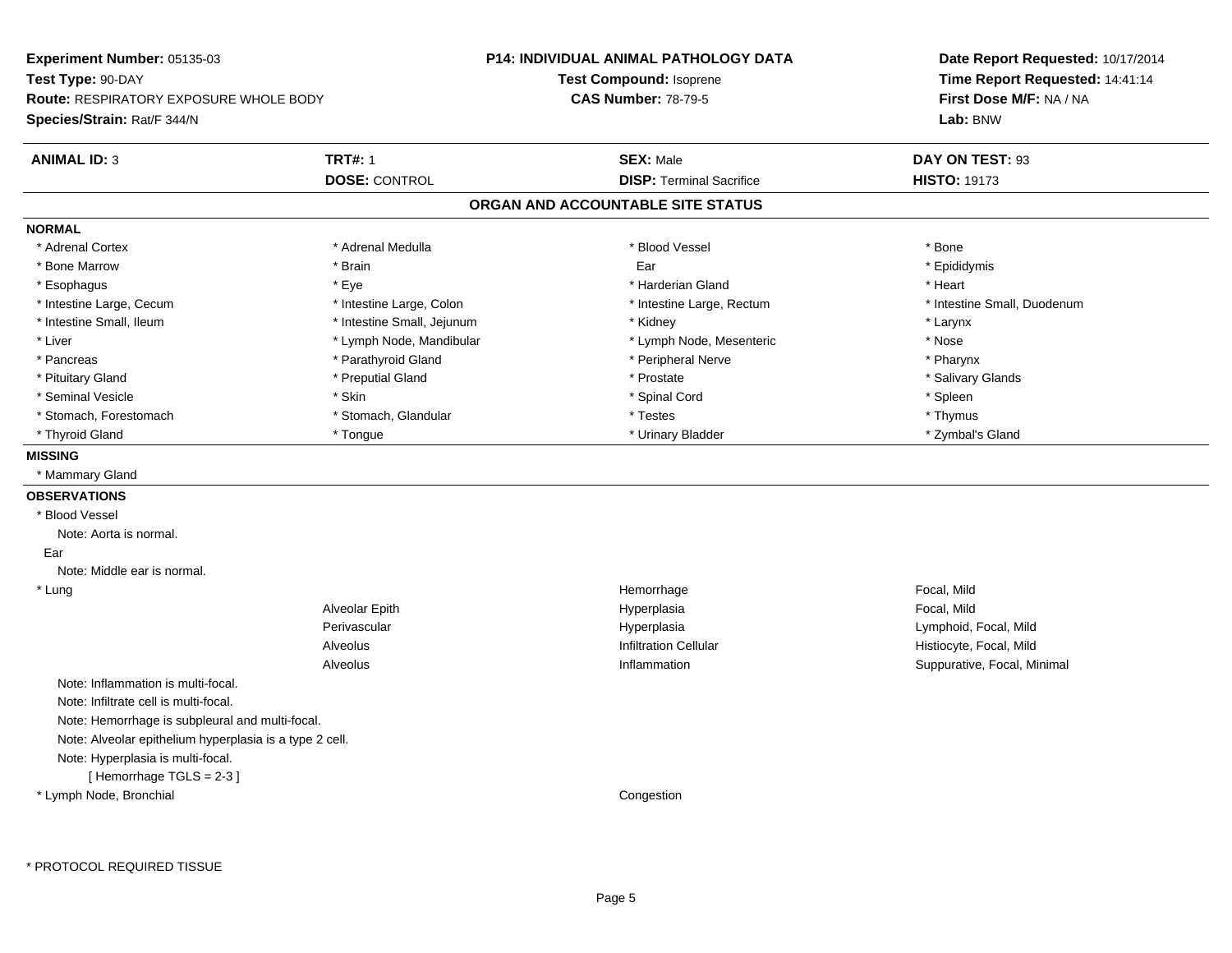| <b>Experiment Number: 05135-03</b>                                                                     |                      | <b>P14: INDIVIDUAL ANIMAL PATHOLOGY DATA</b>          | Date Report Requested: 10/17/2014   |
|--------------------------------------------------------------------------------------------------------|----------------------|-------------------------------------------------------|-------------------------------------|
| Test Type: 90-DAY<br><b>Route: RESPIRATORY EXPOSURE WHOLE BODY</b>                                     |                      | Test Compound: Isoprene<br><b>CAS Number: 78-79-5</b> | Time Report Requested: 14:41:14     |
| Species/Strain: Rat/F 344/N                                                                            |                      |                                                       | First Dose M/F: NA / NA<br>Lab: BNW |
| <b>ANIMAL ID: 3</b>                                                                                    | <b>TRT#: 1</b>       | <b>SEX: Male</b>                                      | DAY ON TEST: 93                     |
|                                                                                                        | <b>DOSE: CONTROL</b> | <b>DISP:</b> Terminal Sacrifice                       | <b>HISTO: 19173</b>                 |
|                                                                                                        |                      | ORGAN AND ACCOUNTABLE SITE STATUS                     |                                     |
|                                                                                                        |                      | Hyperplasia                                           |                                     |
| Note: Hyperplasia is reactive.                                                                         |                      |                                                       |                                     |
| Note: Tracheobronchial lymph node has red blood cells present in subcapsular and/or medullary sinuses. |                      |                                                       |                                     |
| * Lymph Node, Mediastinal                                                                              |                      | Hyperplasia                                           |                                     |
| Note: Hyperplasia is reactive.                                                                         |                      |                                                       |                                     |
| Mesentery                                                                                              |                      | <b>Necrosis</b>                                       |                                     |
| Note: Fat necrosis.                                                                                    |                      |                                                       |                                     |
| [Necrosis TGLS = $1-11$ ]                                                                              |                      |                                                       |                                     |
| * Perph Nerve                                                                                          |                      |                                                       |                                     |
| Note: Sciatic nerve is normal.                                                                         |                      |                                                       |                                     |
| * Trachea                                                                                              | Submucosa            | <b>Infiltration Cellular</b>                          | Mononuclear CI, Focal, Minimal      |
| Note: Infiltrate cell is multi-focal.                                                                  |                      |                                                       |                                     |
| PRIMARY CAUSE OF DEATH                                                                                 |                      |                                                       |                                     |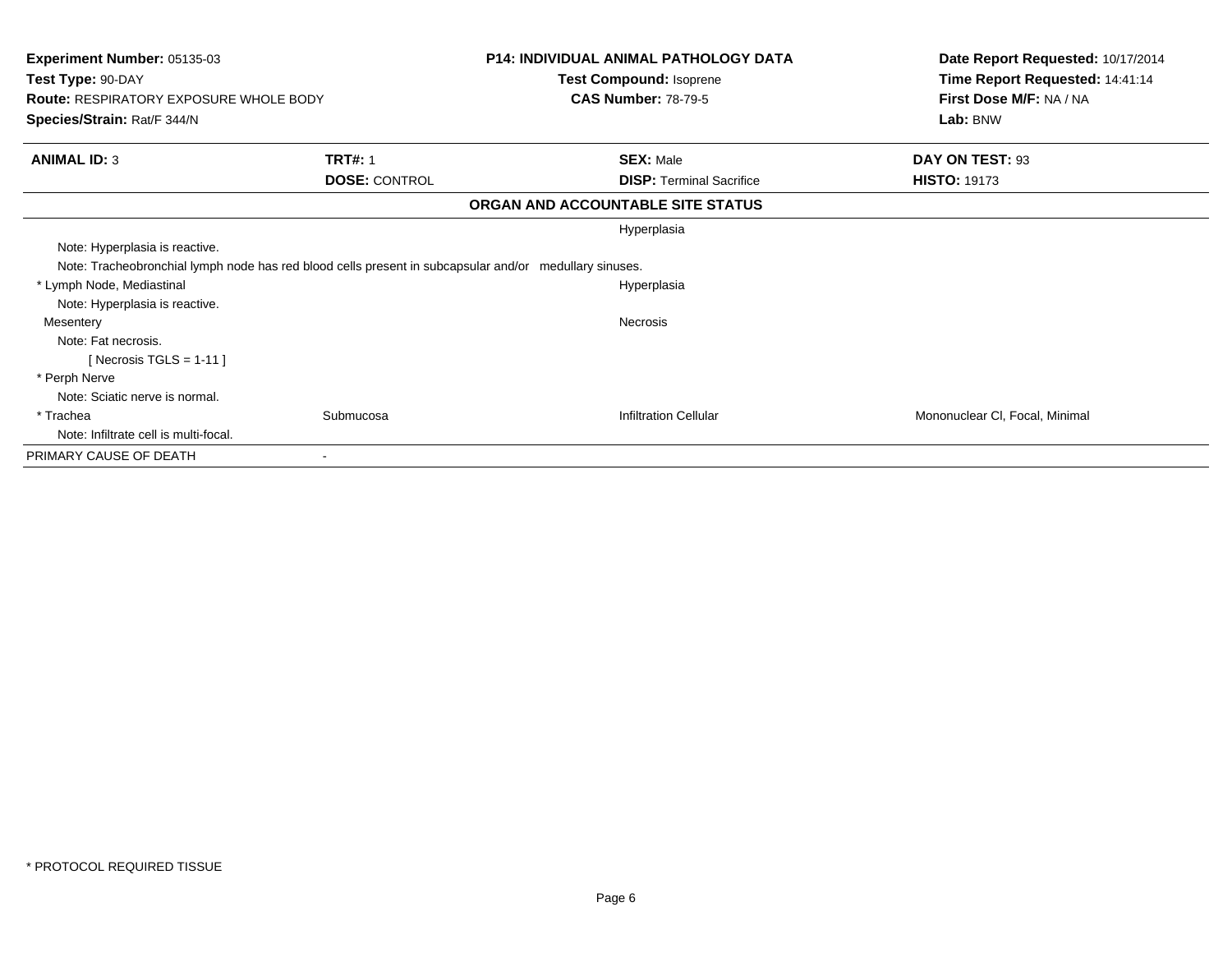**Experiment Number:** 05135-03**Test Type:** 90-DAY **Route:** RESPIRATORY EXPOSURE WHOLE BODY**Species/Strain:** Rat/F 344/N**P14: INDIVIDUAL ANIMAL PATHOLOGY DATATest Compound:** Isoprene**CAS Number:** 78-79-5**Date Report Requested:** 10/17/2014**Time Report Requested:** 14:41:14**First Dose M/F:** NA / NA**Lab:** BNW**ANIMAL ID:** 4**TRT#:** 1 **SEX:** Male **DAY ON TEST:** 93 **DOSE:** CONTROL**DISP:** Terminal Sacrifice **HISTO:** 19174 **ORGAN AND ACCOUNTABLE SITE STATUSNORMAL**\* Adrenal Cortex \* Adrenal Cortex \* \* Adrenal Medulla \* \* Adrenal Medulla \* \* Blood Vessel \* \* Brood Vessel \* \* Bone \* Epididymis \* Bone Marrow \* \* Androidymis \* Brain \* \* Brain \* \* Epididymis \* Ear \* \* Epididymis \* Epididymis \* Epididymis \* \* Esophagus \* \* \* exercises \* \* Eye \* \* \* \* \* \* \* \* \* \* \* \* \* \* \* Harderian Gland \* \* \* \* \* \* \* \* \* Heart \* \* Heart \* Intestine Large, Cecum \* Intestine Large, Colon \* Intestine Large, Rectum \* Intestine Small, Duodenum \* Intestine Small, Ileum \* Intestine Small, Jejunum \* Kidney \* Larynx\* Peripheral Nerve \* Nose \* \* Pancreas \* \* Pancreas \* \* Pancreas \* \* Parathyroid Gland \* \* Peripheral Nerve \* Peripheral Nerve \* \* Pharynx \* Pituitary Gland \* Preputial Gland \* Prostate \* Spinal Cord \* Salivary Glands \* \* Seminal Vesicle \* \* Seminal Vesicle \* \* Skin \* \* Skin \* \* Stember \* Spinal Cord \* Spinal Cord \* Spinal Cord \* Spinal Cord \* Spinal Cord \* Spinal Cord \* Spinal Cord \* Spinal Cord \* Spinal Cord \* Spinal \* Spleen \* Stomach, Forestomach \* Stomach \* Stomach, Slandular \* Testes \* Testes \* Trachea \* Thymus \* \* The mode of the total term of the total term of the total term of the total term of the total term of the total term of the total term of the total term of the total term of the total term of the total term of \* Urinary Bladder \* Zymbal's Gland**MISSING** \* Lymph Node, Mandibular \* Mammary Gland**OBSERVATIONS** \* Blood VesselNote: Aorta is normal. EarNote: Middle ear is normal. \* Liver Hepatodiaphragmatic Nodule[ Hepatodiaphragmatic Nodule TGLS = 1-12 ] \* Lungg is a state of the state of the state of the state of the Hemorrhage is a state of the Social, Minimal state of the Social, Minimal state of the Social American state of the Social American state of the Social American st Alveolar Epith Hyperplasia Focal, Moderate Peribronchial Hyperplasia Lymphoid, Focal, Minimal Perivascular HyperplasiaHyperplasia<br>
Infiltration Cellular<br>
Infiltration Cellular<br>
Infiltration Cellular<br>
Infiltration Cellular AlveolusHistiocyte, Focal, Moderate Alveolus Inflammation Suppurative, Focal, Mild Note: Alveolar epithelium hyperplasia is a type 2 cell.Note: Hyperplasia is multi-focal.Note: Infiltrate cell is multi-focal.Note: Hemorrhage is subpleural and multi-focal.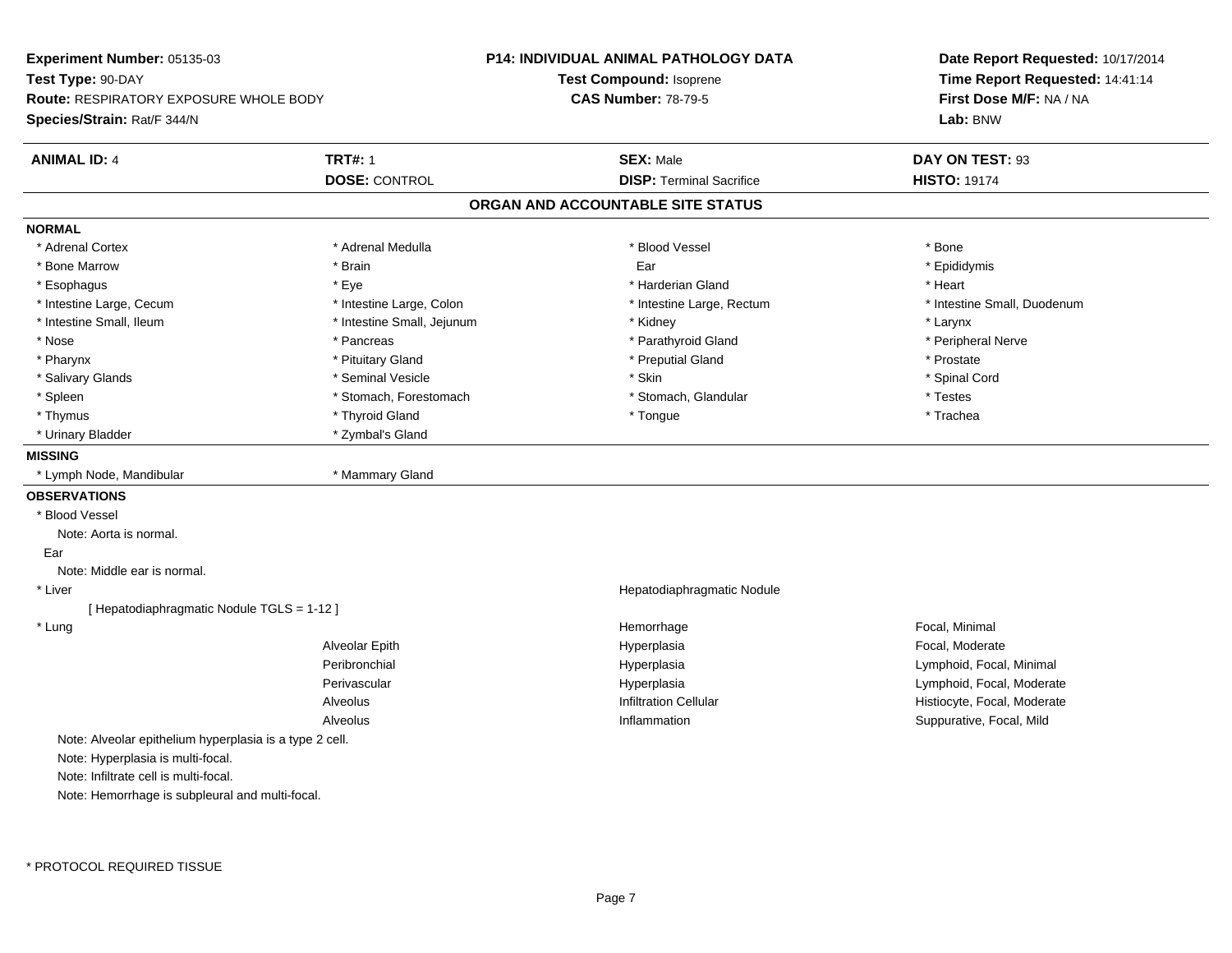| Experiment Number: 05135-03                                                                            |                      | <b>P14: INDIVIDUAL ANIMAL PATHOLOGY DATA</b> | Date Report Requested: 10/17/2014 |
|--------------------------------------------------------------------------------------------------------|----------------------|----------------------------------------------|-----------------------------------|
| Test Type: 90-DAY                                                                                      |                      | <b>Test Compound: Isoprene</b>               | Time Report Requested: 14:41:14   |
| Route: RESPIRATORY EXPOSURE WHOLE BODY                                                                 |                      | <b>CAS Number: 78-79-5</b>                   | First Dose M/F: NA / NA           |
| Species/Strain: Rat/F 344/N                                                                            |                      |                                              | Lab: BNW                          |
| <b>ANIMAL ID: 4</b>                                                                                    | <b>TRT#: 1</b>       | <b>SEX: Male</b>                             | DAY ON TEST: 93                   |
|                                                                                                        | <b>DOSE: CONTROL</b> | <b>DISP: Terminal Sacrifice</b>              | <b>HISTO: 19174</b>               |
|                                                                                                        |                      | ORGAN AND ACCOUNTABLE SITE STATUS            |                                   |
| Note: Inflammation is multi-focal.                                                                     |                      |                                              |                                   |
| [Hemorrhage TGLS = 2-3]                                                                                |                      |                                              |                                   |
| * Lymph Node, Bronchial                                                                                |                      | Congestion                                   |                                   |
|                                                                                                        |                      | Hyperplasia                                  |                                   |
| Note: Tracheobronchial lymph node has red blood cells present in subcapsular and/or medullary sinuses. |                      |                                              |                                   |
| Note: Hyperplasia is reactive.                                                                         |                      |                                              |                                   |
| * Lymph Node, Mediastinal                                                                              |                      | Congestion                                   |                                   |
|                                                                                                        |                      | Hyperplasia                                  |                                   |
| Note: Red blood cells are present in cortical and/or medullary sinuses.                                |                      |                                              |                                   |
| Note: Hyperplasia is reactive.                                                                         |                      |                                              |                                   |
| [Hyperplasia TGLS = 3-2]                                                                               |                      |                                              |                                   |
| * Lymph Node, Mesenteric                                                                               |                      | Congestion                                   |                                   |
|                                                                                                        |                      | Pigmentation                                 | Hemosiderin                       |
| Note: Red blood cells are present in subcapsular and/or medullary sinuses.                             |                      |                                              |                                   |
| [Congestion TGLS = 4-11]                                                                               |                      |                                              |                                   |
| [ Pigmentation TGLS = $4-11$ ]                                                                         |                      |                                              |                                   |
| * Perph Nerve                                                                                          |                      |                                              |                                   |
| Note: Sciatic nerve is normal.                                                                         |                      |                                              |                                   |
| PRIMARY CAUSE OF DEATH                                                                                 | $\blacksquare$       |                                              |                                   |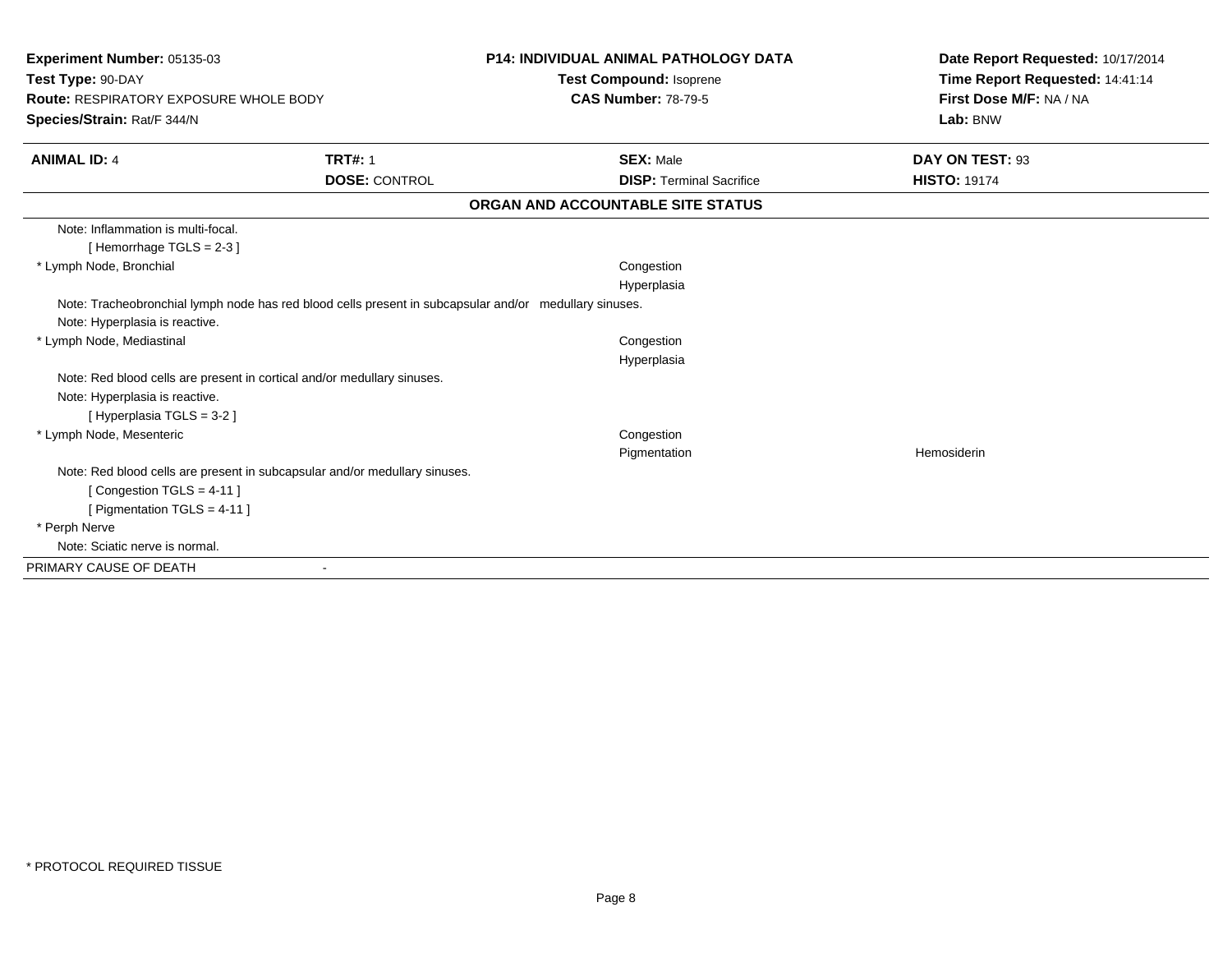| Experiment Number: 05135-03                             |                             | <b>P14: INDIVIDUAL ANIMAL PATHOLOGY DATA</b> | Date Report Requested: 10/17/2014 |
|---------------------------------------------------------|-----------------------------|----------------------------------------------|-----------------------------------|
| Test Type: 90-DAY                                       |                             | Test Compound: Isoprene                      | Time Report Requested: 14:41:14   |
| <b>Route: RESPIRATORY EXPOSURE WHOLE BODY</b>           |                             | <b>CAS Number: 78-79-5</b>                   | First Dose M/F: NA / NA           |
| <b>Species/Strain: Rat/F 344/N</b>                      |                             |                                              | Lab: BNW                          |
| <b>ANIMAL ID: 5</b>                                     | <b>TRT#: 1</b>              | <b>SEX: Male</b>                             | DAY ON TEST: 93                   |
|                                                         | <b>DOSE: CONTROL</b>        | <b>DISP: Terminal Sacrifice</b>              | <b>HISTO: 19175</b>               |
|                                                         |                             | ORGAN AND ACCOUNTABLE SITE STATUS            |                                   |
| <b>NORMAL</b>                                           |                             |                                              |                                   |
| * Adrenal Cortex                                        | * Adrenal Medulla           | * Blood Vessel                               | * Bone                            |
| * Bone Marrow                                           | * Brain                     | * Epididymis                                 | * Esophagus                       |
| * Eye                                                   | * Harderian Gland           | * Intestine Large, Cecum                     | * Intestine Large, Colon          |
| * Intestine Large, Rectum                               | * Intestine Small, Duodenum | * Intestine Small, Ileum                     | * Intestine Small, Jejunum        |
| * Kidney                                                | * Larynx                    | * Liver                                      | * Lymph Node, Mandibular          |
| * Lymph Node, Mesenteric                                | * Nose                      | * Pancreas                                   | * Parathyroid Gland               |
| * Peripheral Nerve                                      | * Pharynx                   | * Pituitary Gland                            | * Preputial Gland                 |
| * Prostate                                              | * Salivary Glands           | * Seminal Vesicle                            | * Skin                            |
| * Spinal Cord                                           | * Spleen                    | * Stomach, Forestomach                       | * Stomach, Glandular              |
| * Testes                                                | * Thymus                    | * Thyroid Gland                              | * Tongue                          |
| * Trachea                                               | * Urinary Bladder           | * Zymbal's Gland                             |                                   |
| <b>MISSING</b>                                          |                             |                                              |                                   |
| * Mammary Gland                                         |                             |                                              |                                   |
| <b>OBSERVATIONS</b>                                     |                             |                                              |                                   |
| * Blood Vessel                                          |                             |                                              |                                   |
| Note: Aorta is normal.                                  |                             |                                              |                                   |
| * Eye                                                   |                             |                                              |                                   |
| Note: Middle ear is normal.                             |                             |                                              |                                   |
| * Heart                                                 |                             | Cardiomyopathy                               | Focal, Minimal                    |
| Note: Cardiomyopathy is multi-focal.                    |                             |                                              |                                   |
| * Lung                                                  |                             | Hemorrhage                                   | Focal, Minimal                    |
|                                                         | <b>Alveolar Epith</b>       | Hyperplasia                                  | Focal, Moderate                   |
|                                                         | Perivascular                | Hyperplasia                                  | Lymphoid, Focal, Mild             |
|                                                         | Alveolus                    | <b>Infiltration Cellular</b>                 | Histiocyte, Focal, Moderate       |
|                                                         | Alveolus                    | Inflammation                                 | Suppurative, Focal, Minimal       |
| Note: Inflammation is multi-focal.                      |                             |                                              |                                   |
| Note: Infiltrate cell is multi-focal.                   |                             |                                              |                                   |
| Note: Hyperplasia is multi-focal.                       |                             |                                              |                                   |
| Note: Hemorrhage is subpleural and multi-focal.         |                             |                                              |                                   |
| Note: Alveolar epithelium hyperplasia is a type 2 cell. |                             |                                              |                                   |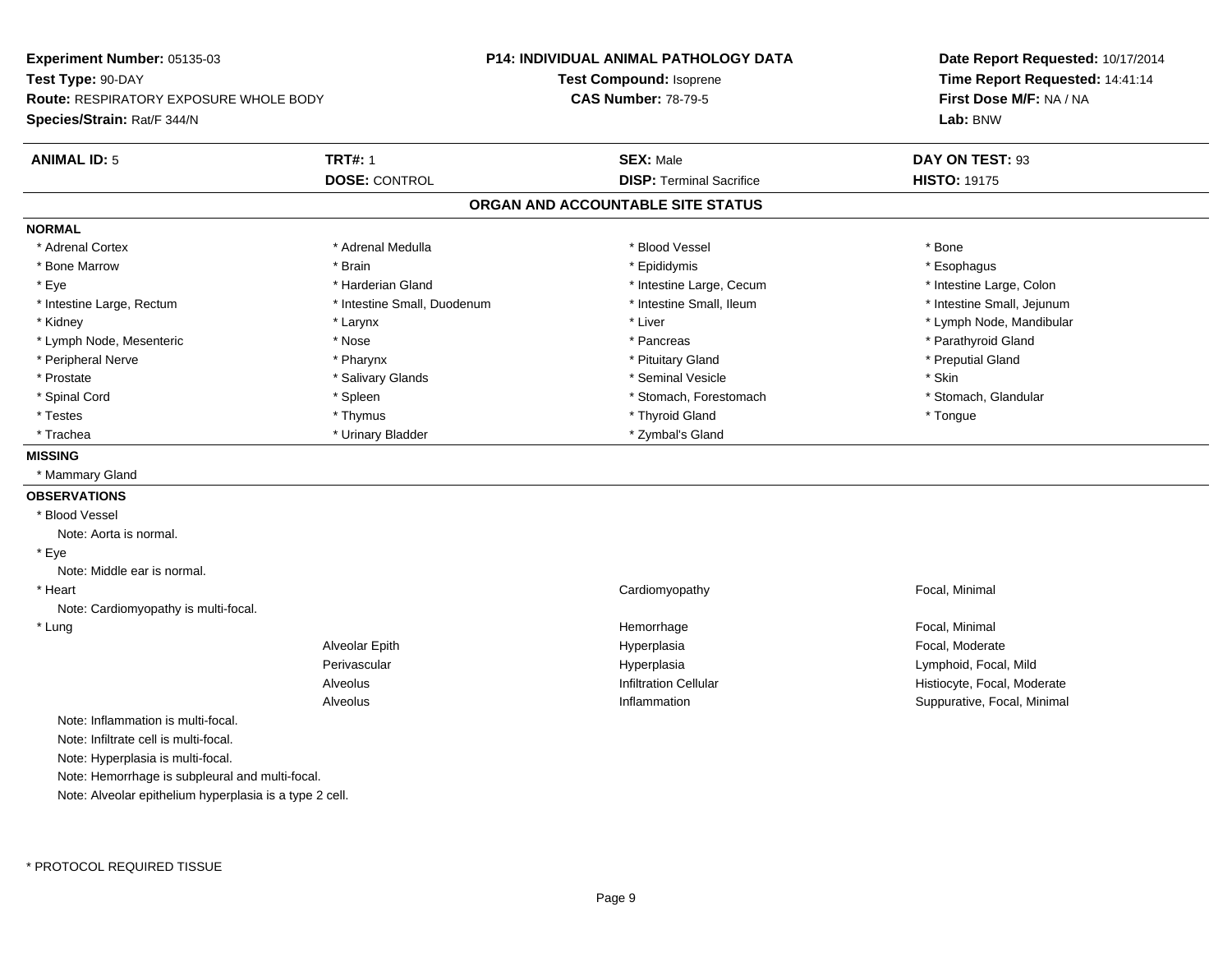| <b>Experiment Number: 05135-03</b><br>Test Type: 90-DAY |                                                                            | <b>P14: INDIVIDUAL ANIMAL PATHOLOGY DATA</b><br>Test Compound: Isoprene | Date Report Requested: 10/17/2014<br>Time Report Requested: 14:41:14 |
|---------------------------------------------------------|----------------------------------------------------------------------------|-------------------------------------------------------------------------|----------------------------------------------------------------------|
| <b>Route: RESPIRATORY EXPOSURE WHOLE BODY</b>           |                                                                            | <b>CAS Number: 78-79-5</b>                                              | First Dose M/F: NA / NA                                              |
| Species/Strain: Rat/F 344/N                             |                                                                            |                                                                         | Lab: BNW                                                             |
| <b>ANIMAL ID: 5</b>                                     | <b>TRT#: 1</b>                                                             | <b>SEX: Male</b>                                                        | DAY ON TEST: 93                                                      |
|                                                         | <b>DOSE: CONTROL</b>                                                       | <b>DISP: Terminal Sacrifice</b>                                         | <b>HISTO: 19175</b>                                                  |
|                                                         |                                                                            | ORGAN AND ACCOUNTABLE SITE STATUS                                       |                                                                      |
| [Hemorrhage TGLS = $1-3$ ]                              |                                                                            |                                                                         |                                                                      |
| * Lymph Node, Bronchial                                 |                                                                            | Congestion                                                              |                                                                      |
|                                                         |                                                                            | Hyperplasia                                                             |                                                                      |
|                                                         | Note: Red blood cells are present in subcapsular and/or medullary sinuses. |                                                                         |                                                                      |
| Note: Hyperplasia is reactive.                          |                                                                            |                                                                         |                                                                      |
| * Lymph Node, Mediastinal                               |                                                                            | Congestion                                                              |                                                                      |
|                                                         |                                                                            | Hyperplasia                                                             |                                                                      |
| Note: Hyperplasia is reactive.                          |                                                                            |                                                                         |                                                                      |
|                                                         | Note: Red blood cells are present in cortical and/or medullary sinuses.    |                                                                         |                                                                      |
| [Hyperplasia TGLS = 2-2]                                |                                                                            |                                                                         |                                                                      |
| * Perph Nerve                                           |                                                                            |                                                                         |                                                                      |
| Note: Sciatic nerve is normal.                          |                                                                            |                                                                         |                                                                      |
| PRIMARY CAUSE OF DEATH                                  |                                                                            |                                                                         |                                                                      |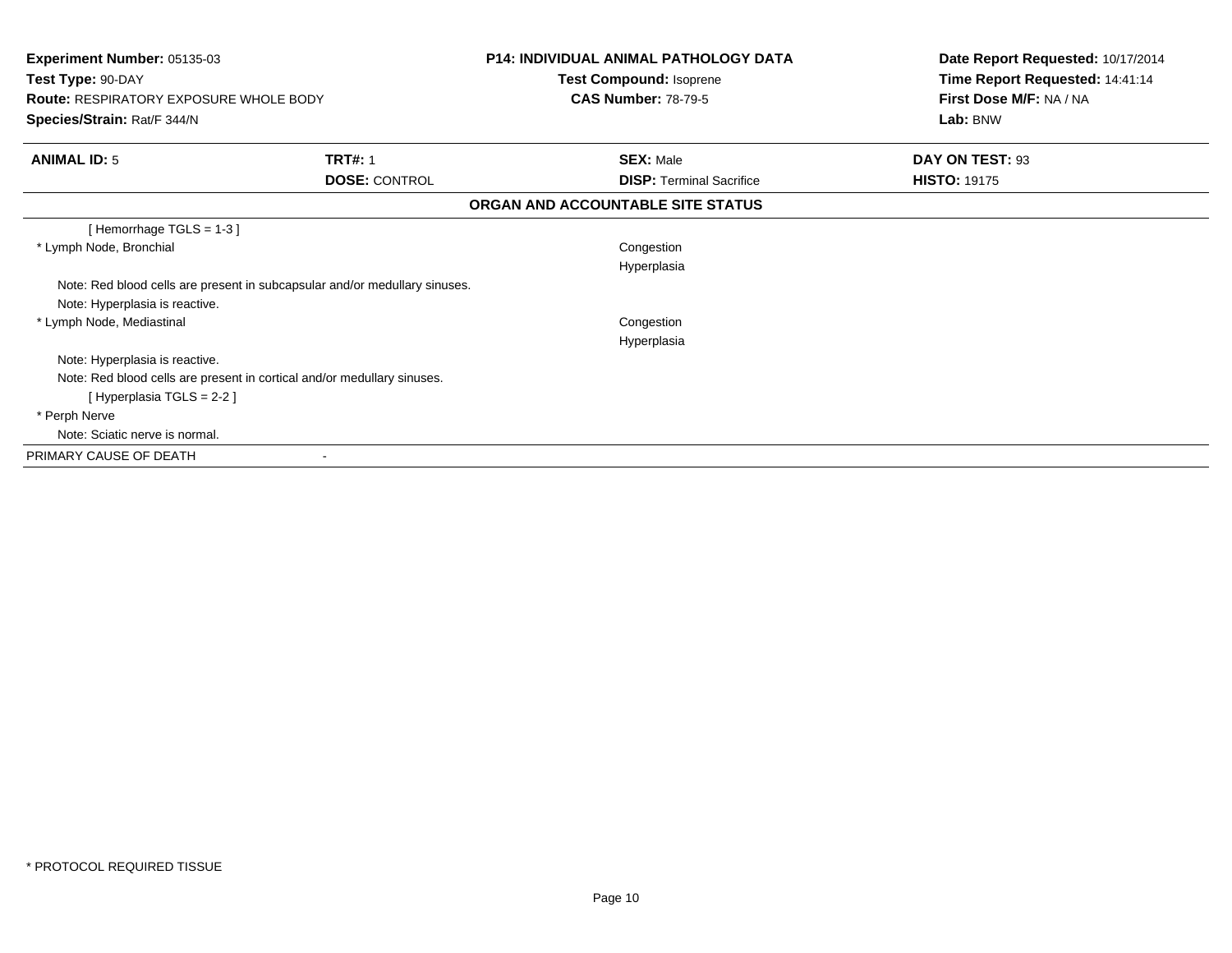| Experiment Number: 05135-03<br>Test Type: 90-DAY<br><b>Route: RESPIRATORY EXPOSURE WHOLE BODY</b><br>Species/Strain: Rat/F 344/N |                                        | P14: INDIVIDUAL ANIMAL PATHOLOGY DATA<br>Test Compound: Isoprene<br><b>CAS Number: 78-79-5</b> | Date Report Requested: 10/17/2014<br>Time Report Requested: 14:41:14<br>First Dose M/F: NA / NA<br>Lab: BNW |
|----------------------------------------------------------------------------------------------------------------------------------|----------------------------------------|------------------------------------------------------------------------------------------------|-------------------------------------------------------------------------------------------------------------|
| <b>ANIMAL ID: 6</b>                                                                                                              | <b>TRT#: 1</b><br><b>DOSE: CONTROL</b> | <b>SEX: Male</b><br><b>DISP: Terminal Sacrifice</b>                                            | DAY ON TEST: 93<br><b>HISTO: 19176</b>                                                                      |
|                                                                                                                                  |                                        | ORGAN AND ACCOUNTABLE SITE STATUS                                                              |                                                                                                             |
| <b>NORMAL</b>                                                                                                                    |                                        |                                                                                                |                                                                                                             |
| * Adrenal Cortex                                                                                                                 | * Adrenal Medulla                      | * Blood Vessel                                                                                 | * Bone                                                                                                      |
| * Bone Marrow                                                                                                                    | * Brain                                | Ear                                                                                            | * Epididymis                                                                                                |
| * Esophagus                                                                                                                      | * Eye                                  | * Harderian Gland                                                                              | * Intestine Large, Cecum                                                                                    |
| * Intestine Large, Colon                                                                                                         | * Intestine Large, Rectum              | * Intestine Small, Duodenum                                                                    | * Intestine Small, Ileum                                                                                    |
| * Intestine Small, Jejunum                                                                                                       | * Kidney                               | * Larynx                                                                                       | * Liver                                                                                                     |
| * Lymph Node, Mesenteric                                                                                                         | * Nose                                 | * Pancreas                                                                                     | * Parathyroid Gland                                                                                         |
| * Peripheral Nerve                                                                                                               | * Pharynx                              | * Pituitary Gland                                                                              | * Preputial Gland                                                                                           |
| * Prostate                                                                                                                       | * Salivary Glands                      | * Seminal Vesicle                                                                              | * Skin                                                                                                      |
| * Spinal Cord                                                                                                                    | * Spleen                               | * Stomach, Forestomach                                                                         | * Stomach, Glandular                                                                                        |
| * Testes                                                                                                                         | * Thymus                               | * Thyroid Gland                                                                                | * Tongue                                                                                                    |
| * Trachea                                                                                                                        | * Urinary Bladder                      | * Zymbal's Gland                                                                               |                                                                                                             |
| <b>MISSING</b>                                                                                                                   |                                        |                                                                                                |                                                                                                             |
| * Lymph Node, Mandibular                                                                                                         | * Mammary Gland                        |                                                                                                |                                                                                                             |
| <b>OBSERVATIONS</b>                                                                                                              |                                        |                                                                                                |                                                                                                             |
| * Blood Vessel                                                                                                                   |                                        |                                                                                                |                                                                                                             |
| Note: Aorta is normal.                                                                                                           |                                        |                                                                                                |                                                                                                             |
| Ear                                                                                                                              |                                        |                                                                                                |                                                                                                             |
| Note: Middle ear is normal.                                                                                                      |                                        |                                                                                                |                                                                                                             |
| * Heart                                                                                                                          |                                        | Cardiomyopathy                                                                                 | Focal, Minimal                                                                                              |
| * Lung                                                                                                                           |                                        | Hemorrhage                                                                                     | Focal, Minimal                                                                                              |
|                                                                                                                                  | Alveolar Epith                         | Hyperplasia                                                                                    | Focal, Moderate                                                                                             |
|                                                                                                                                  | Peribronchial                          | Hyperplasia                                                                                    | Lymphoid, Focal, Mild                                                                                       |
|                                                                                                                                  | Perivascular                           | Hyperplasia                                                                                    | Lymphoid, Focal, Moderate                                                                                   |
|                                                                                                                                  | Alveolus                               | <b>Infiltration Cellular</b>                                                                   | Histiocyte, Focal, Moderate                                                                                 |
| Note: Infiltrate cell is multi-focal.                                                                                            |                                        |                                                                                                |                                                                                                             |
| Note: Hemorrhage is subpleural and multi-focal.                                                                                  |                                        |                                                                                                |                                                                                                             |
| Note: Hyperplasia is multi-focal.                                                                                                |                                        |                                                                                                |                                                                                                             |
| Note: Alveolar epithelium hyperplasia is a type 2 cell.                                                                          |                                        |                                                                                                |                                                                                                             |
| [Hemorrhage TGLS = 1-3]                                                                                                          |                                        |                                                                                                |                                                                                                             |
| * Lymph Node, Bronchial                                                                                                          |                                        | Congestion                                                                                     |                                                                                                             |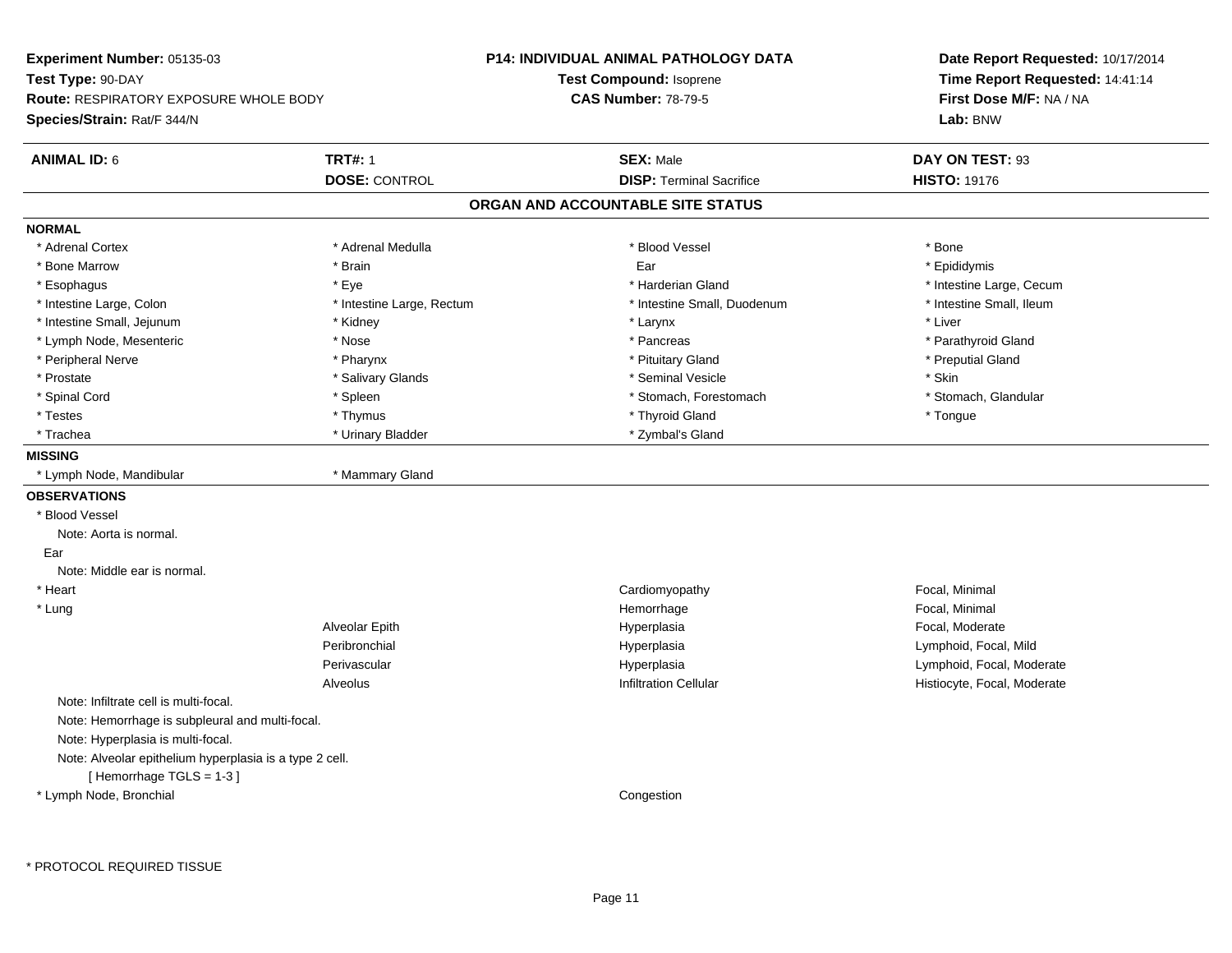| <b>Experiment Number: 05135-03</b><br>Test Type: 90-DAY<br><b>Route: RESPIRATORY EXPOSURE WHOLE BODY</b> |                      | <b>P14: INDIVIDUAL ANIMAL PATHOLOGY DATA</b><br>Test Compound: Isoprene<br><b>CAS Number: 78-79-5</b> | Date Report Requested: 10/17/2014<br>Time Report Requested: 14:41:14<br>First Dose M/F: NA / NA |
|----------------------------------------------------------------------------------------------------------|----------------------|-------------------------------------------------------------------------------------------------------|-------------------------------------------------------------------------------------------------|
| Species/Strain: Rat/F 344/N                                                                              |                      |                                                                                                       | Lab: BNW                                                                                        |
| <b>ANIMAL ID: 6</b>                                                                                      | <b>TRT#: 1</b>       | <b>SEX: Male</b>                                                                                      | DAY ON TEST: 93                                                                                 |
|                                                                                                          | <b>DOSE: CONTROL</b> | <b>DISP:</b> Terminal Sacrifice                                                                       | <b>HISTO: 19176</b>                                                                             |
|                                                                                                          |                      | ORGAN AND ACCOUNTABLE SITE STATUS                                                                     |                                                                                                 |
|                                                                                                          |                      | Hyperplasia                                                                                           |                                                                                                 |
| Note: Hyperplasia is reactive.                                                                           |                      |                                                                                                       |                                                                                                 |
| Note: Tracheobronchial lymph node has red blood cells present in subcapsular and/or medullary sinuses.   |                      |                                                                                                       |                                                                                                 |
| * Lymph Node, Mediastinal                                                                                |                      | Congestion                                                                                            |                                                                                                 |
|                                                                                                          |                      | Hyperplasia                                                                                           |                                                                                                 |
| Note: Red blood cells are present in cortical and/or medullary sinuses.                                  |                      |                                                                                                       |                                                                                                 |
| Note: Hyperplasia is reactive.                                                                           |                      |                                                                                                       |                                                                                                 |
| [Hyperplasia TGLS = $2-2$ ]                                                                              |                      |                                                                                                       |                                                                                                 |
| * Perph Nerve                                                                                            |                      |                                                                                                       |                                                                                                 |
| Note: Sciatic nerve is normal.                                                                           |                      |                                                                                                       |                                                                                                 |
| PRIMARY CAUSE OF DEATH                                                                                   |                      |                                                                                                       |                                                                                                 |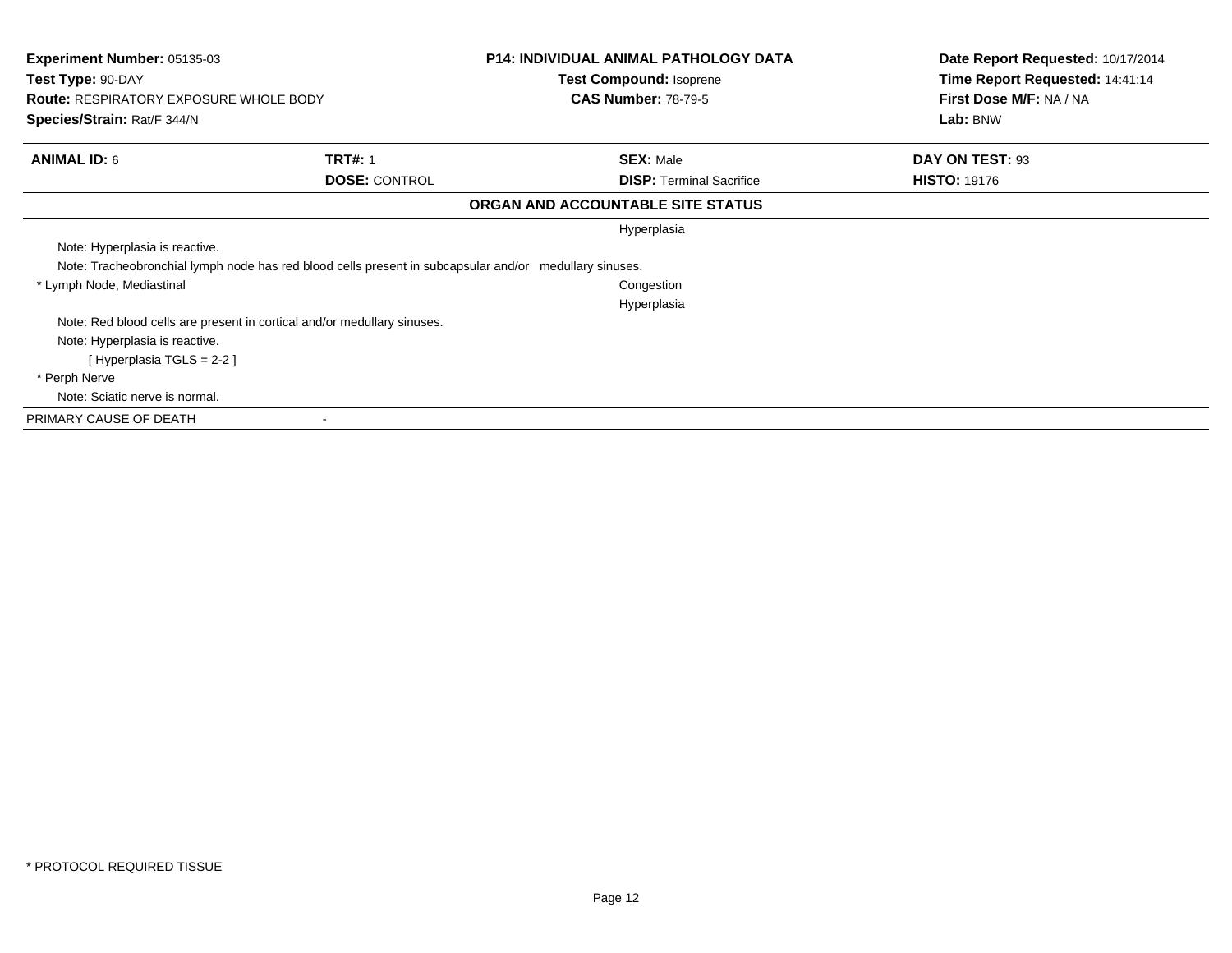**Experiment Number:** 05135-03**Test Type:** 90-DAY **Route:** RESPIRATORY EXPOSURE WHOLE BODY**Species/Strain:** Rat/F 344/N**P14: INDIVIDUAL ANIMAL PATHOLOGY DATATest Compound:** Isoprene**CAS Number:** 78-79-5**Date Report Requested:** 10/17/2014**Time Report Requested:** 14:41:14**First Dose M/F:** NA / NA**Lab:** BNW**ANIMAL ID:** 7**TRT#:** 1 **SEX:** Male **DAY ON TEST:** 93 **DOSE:** CONTROL**DISP:** Terminal Sacrifice **HISTO:** 19177 **ORGAN AND ACCOUNTABLE SITE STATUSNORMAL**\* Adrenal Cortex \* Adrenal Cortex \* \* Adrenal Medulla \* \* Adrenal Medulla \* \* Blood Vessel \* \* Brood Vessel \* \* Bone \* Epididymis \* Bone Marrow \* \* Androidymis \* Brain \* \* Brain \* \* Epididymis \* Ear \* \* Epididymis \* Epididymis \* Epididymis \* \* Esophagus \* \* \* exercises \* \* Eye \* \* \* \* \* \* \* \* \* \* \* \* \* \* \* Harderian Gland \* \* \* \* \* \* \* \* \* Heart \* \* Heart \* Intestine Large, Cecum \* Intestine Large, Colon \* Intestine Large, Thestine Large, Rectum \* Intestine Small, Duodenum \* Intestine Small, Ileum \* Intestine Small, Jejunum \* Kidney \* Larynx\* Nose \* Liver \* Lymph Node, Mandibular \* Note and \* Lymph Node, Mesenteric \* November \* Nose and \* Nose and \* Nose and \* Nose and \* Nose and \* Nose and \* Nose and \* Nose and \* Nose and \* Nose and \* Nose and \* Nose and \* Nose and \* Pharynx \* Pancreas \* Parathyroid Gland \* Parathyroid Gland \* Peripheral Nerve \* Salivary Glands \* Pituitary Gland \* \* Then the state \* Preputial Gland \* Prosection \* Prostate \* \* Salivary Glands \* Salivary Glands \* Salivary Glands \* Salivary Glands \* Salivary Glands \* Salivary Glands \* Salivary Glands \* Salivary Glan \* Seminal Vesicle \* Skin \* Spinal Cord \* Spleen \* Thymus \* Stomach, Forestomach \* Testes \* Stomach, Glandular \* Testes \* Testes \* Testes \* Testes \* Testes \* Testes \* T \* Urinary Bladder \* Thyroid Gland \* \* The control of the total property and the top of the top of the top of the top of the top of the top of the top of the top of the top of the top of the top of the top of the top of the top of the top of \* Zymbal's Gland**MISSING** \* Mammary Gland**OBSERVATIONS** \* Blood VesselNote: Aorta is normal. Ear Note: Middle ear is normal. \* Lungg is a state of the state of the state of the state of the Hemorrhage is a state of the Social, Minimal state of the Social, Minimal state of the Social American state of the Social American state of the Social American st Alveolar Epith Hyperplasia Focal, Mild Peribronchial Hyperplasia Lymphoid, Focal, Moderate Perivascular HyperplasiaHyperplasia<br>
Lymphoid, Focal, Marked<br>
Listincyte Focal, Mild AlveolusHistiocyte, Focal, Mild Note: Alveolar epithelium hyperplasia is a type 2 cell.Note: Hemorrhage is subpleural and multi-focal.Note: Infiltrate cell is multi-focal.Note: Hyperplasia is multi-focal.[ Hemorrhage TGLS = 1-3 ] \* Lymph Node, BronchialCongestion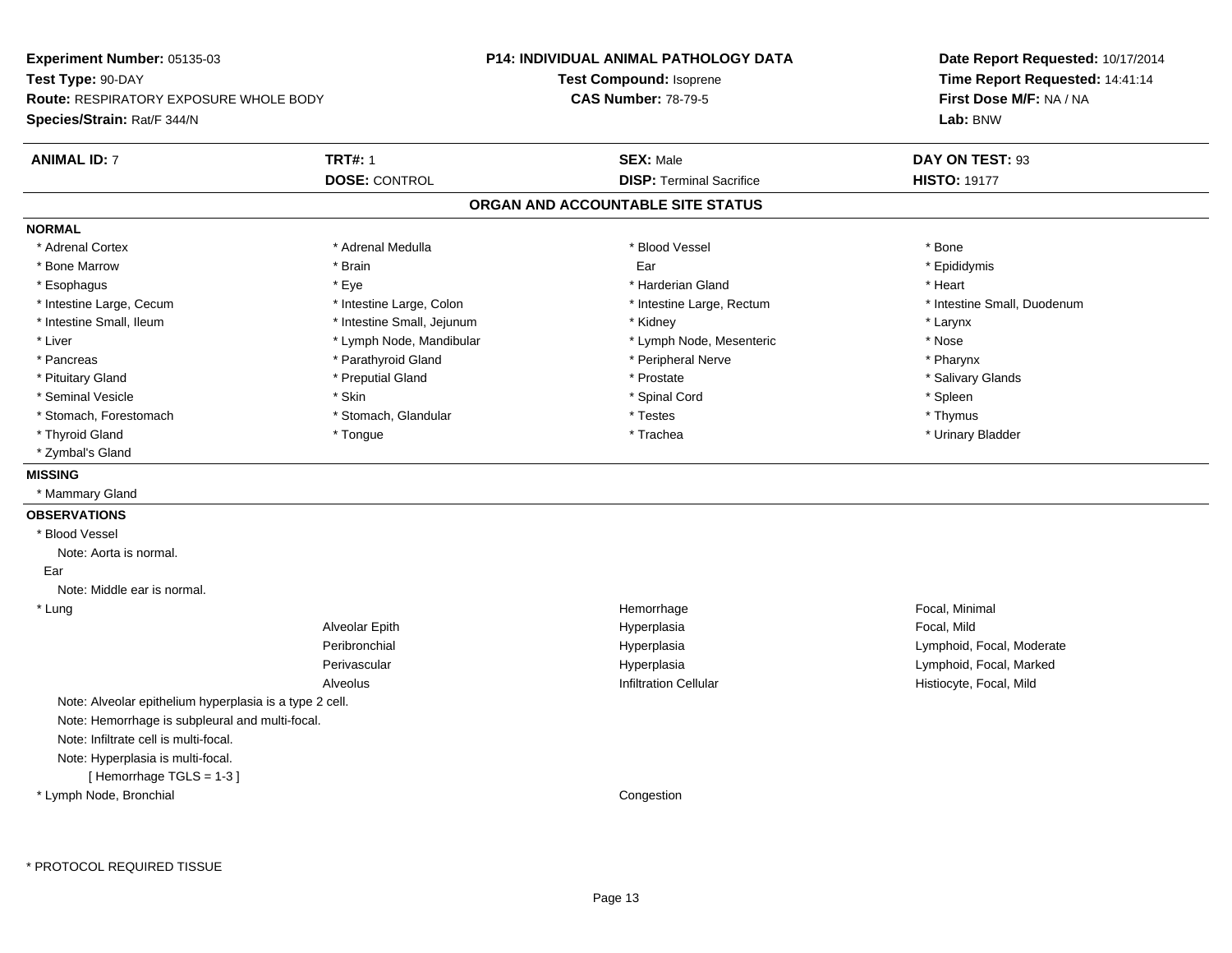| <b>Experiment Number: 05135-03</b><br>Test Type: 90-DAY<br><b>Route: RESPIRATORY EXPOSURE WHOLE BODY</b> |                                                                                                        | <b>P14: INDIVIDUAL ANIMAL PATHOLOGY DATA</b><br>Test Compound: Isoprene<br><b>CAS Number: 78-79-5</b> | Date Report Requested: 10/17/2014<br>Time Report Requested: 14:41:14<br>First Dose M/F: NA / NA |
|----------------------------------------------------------------------------------------------------------|--------------------------------------------------------------------------------------------------------|-------------------------------------------------------------------------------------------------------|-------------------------------------------------------------------------------------------------|
| Species/Strain: Rat/F 344/N                                                                              |                                                                                                        |                                                                                                       | Lab: BNW                                                                                        |
| <b>ANIMAL ID: 7</b>                                                                                      | <b>TRT#: 1</b>                                                                                         | <b>SEX: Male</b>                                                                                      | DAY ON TEST: 93                                                                                 |
|                                                                                                          | <b>DOSE: CONTROL</b>                                                                                   | <b>DISP:</b> Terminal Sacrifice                                                                       | <b>HISTO: 19177</b>                                                                             |
|                                                                                                          |                                                                                                        | ORGAN AND ACCOUNTABLE SITE STATUS                                                                     |                                                                                                 |
|                                                                                                          |                                                                                                        | Hyperplasia                                                                                           |                                                                                                 |
| Note: Hyperplasia is reactive.                                                                           |                                                                                                        |                                                                                                       |                                                                                                 |
|                                                                                                          | Note: Tracheobronchial lymph node has red blood cells present in subcapsular and/or medullary sinuses. |                                                                                                       |                                                                                                 |
| * Lymph Node, Mediastinal                                                                                |                                                                                                        | Congestion                                                                                            |                                                                                                 |
|                                                                                                          |                                                                                                        | Hyperplasia                                                                                           |                                                                                                 |
|                                                                                                          | Note: Red blood cells are present in cortical and/or medullary sinuses.                                |                                                                                                       |                                                                                                 |
| Note: Hyperplasia is reactive.                                                                           |                                                                                                        |                                                                                                       |                                                                                                 |
| [Hyperplasia TGLS = $2-2$ ]                                                                              |                                                                                                        |                                                                                                       |                                                                                                 |
| * Perph Nerve                                                                                            |                                                                                                        |                                                                                                       |                                                                                                 |
| Note: Sciatic nerve is normal.                                                                           |                                                                                                        |                                                                                                       |                                                                                                 |
| PRIMARY CAUSE OF DEATH                                                                                   |                                                                                                        |                                                                                                       |                                                                                                 |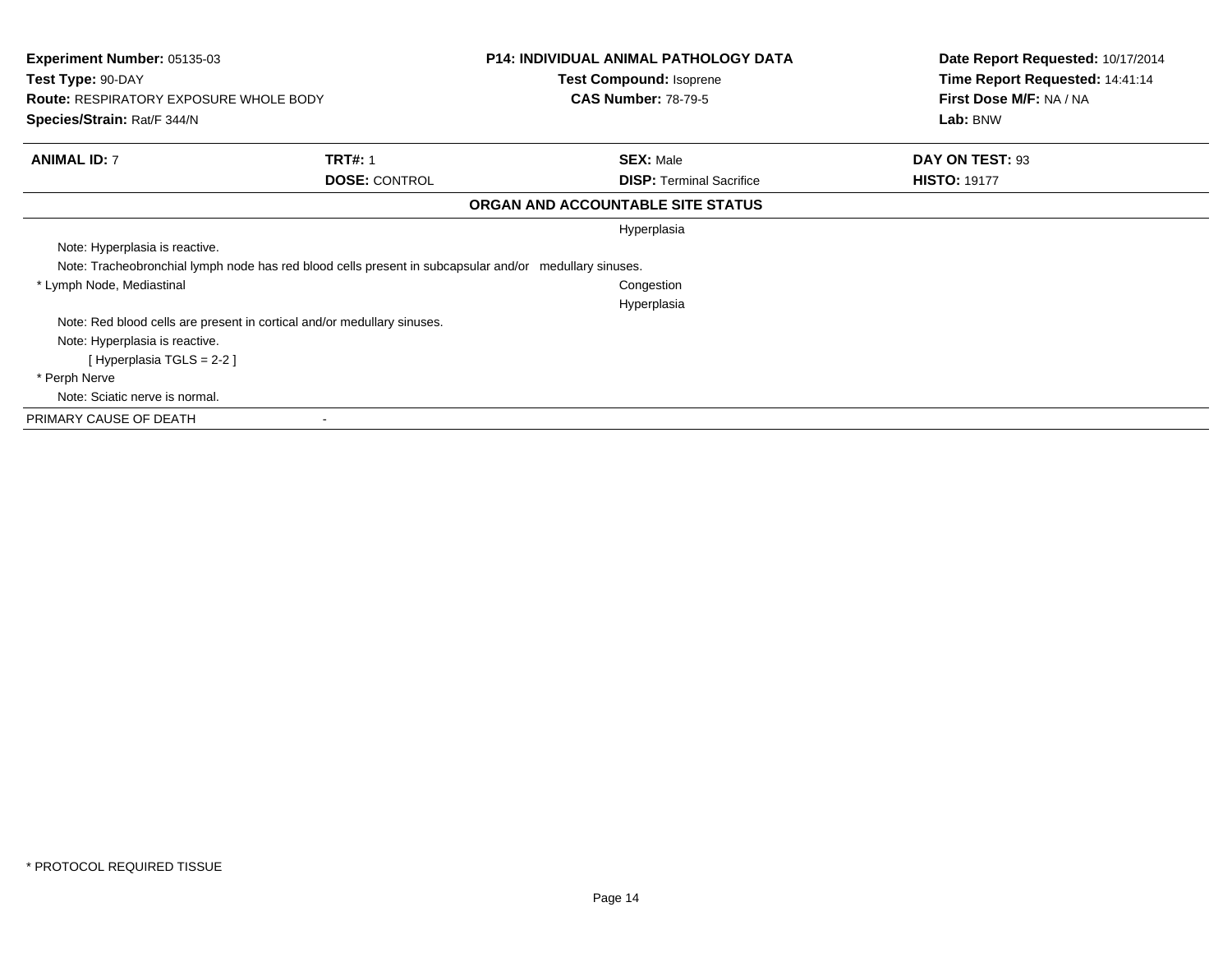**Experiment Number:** 05135-03**Test Type:** 90-DAY **Route:** RESPIRATORY EXPOSURE WHOLE BODY**Species/Strain:** Rat/F 344/N**P14: INDIVIDUAL ANIMAL PATHOLOGY DATATest Compound:** Isoprene**CAS Number:** 78-79-5**Date Report Requested:** 10/17/2014**Time Report Requested:** 14:41:14**First Dose M/F:** NA / NA**Lab:** BNW**ANIMAL ID:** 8**TRT#:** 1 **SEX:** Male **DAY ON TEST:** 93 **DOSE:** CONTROL**DISP:** Terminal Sacrifice **HISTO:** 19178 **ORGAN AND ACCOUNTABLE SITE STATUSNORMAL**\* Adrenal Cortex \* Adrenal Cortex \* \* Adrenal Medulla \* \* Adrenal Medulla \* \* Blood Vessel \* \* Brood Vessel \* \* Bone \* Epididymis \* Bone Marrow \* \* Androidymis \* Brain \* \* Brain \* \* Epididymis \* Ear \* \* Epididymis \* Epididymis \* Epididymis \* \* Esophagus \* https://www.fragus.com/web/2012/state/secument/secument/secument/secument/secument/secument/secument/secument/secument/secument/secument/secument/secument/secument/secument/secument/secument/secument/secument \* Intestine Small, Ileum \* Intestine Large, Colon \* Intestine Large, Rectum \* Intestine Small, Duodenum \* Intestine Small, Duodenum \* Intestine Small, Jejunum \* \* Widney \* Kidney \* Larynx \* Larynx \* Larynx \* Larynx \* Liver \* Lymph Node, Mandibular \* The state of the state of the state of the state of the state of the state of the state of the state of the state of the state of the state of the state of the state of the state of the state of \* Peripheral Nerve \* \* \* \* Pharynx \* \* Pharynx \* \* \* Preputial Gland \* \* Preputial Gland \* \* Preputial Gland \* Prostate \* \* Salivary Glands \* \* Salivary Glands \* \* Seminal Vesicle \* \* \* Seminal Yestrich \* \* Skin \* \* Skin \* Stomach, Glandular \* Spinal Cord \* Spinal Cord \* Spinal Cord \* Stomach, Forestomach \* Stomach, Forestomach \* Stomach, Forestomach \* Testes \* Thymus \* Thyroid Gland \* Tongue \* Trachea \* Noting the Community State of the Urinary Bladder \* Zymbal's Gland \* Zymbal's Gland **MISSING** \* Mammary Gland**OBSERVATIONS** \* Blood VesselNote: Aorta is normal. EarNote: Middle ear is normal. \* Heart Cardiomyopathy Focal, Minimal \* Lungg is a controller to the controller of the controller temperature of the Hemorrhage in the Focal, Mild state  $\Gamma$ Alveolar Epith Hyperplasia Focal, Mild Peribronchial Hyperplasia Lymphoid, Focal, Minimal Perivascular HyperplasiaHyperplasia<br>
Lymphoid, Focal, Moderate<br>
Listincyte Focal Mild<br>
Histincyte Focal Mild AlveolusHistiocyte, Focal, Mild n Suppurative, Focal, Minimal Alveolus InflammationNote: Infiltrate cell is multi-focal.Note: Hyperplasia is multi-focal.Note: Alveolar epithelium hyperplasia is a type 2 cell.Note: Hemorrhage is subpleural and multi-focal.Note: Inflammation is multi-focal.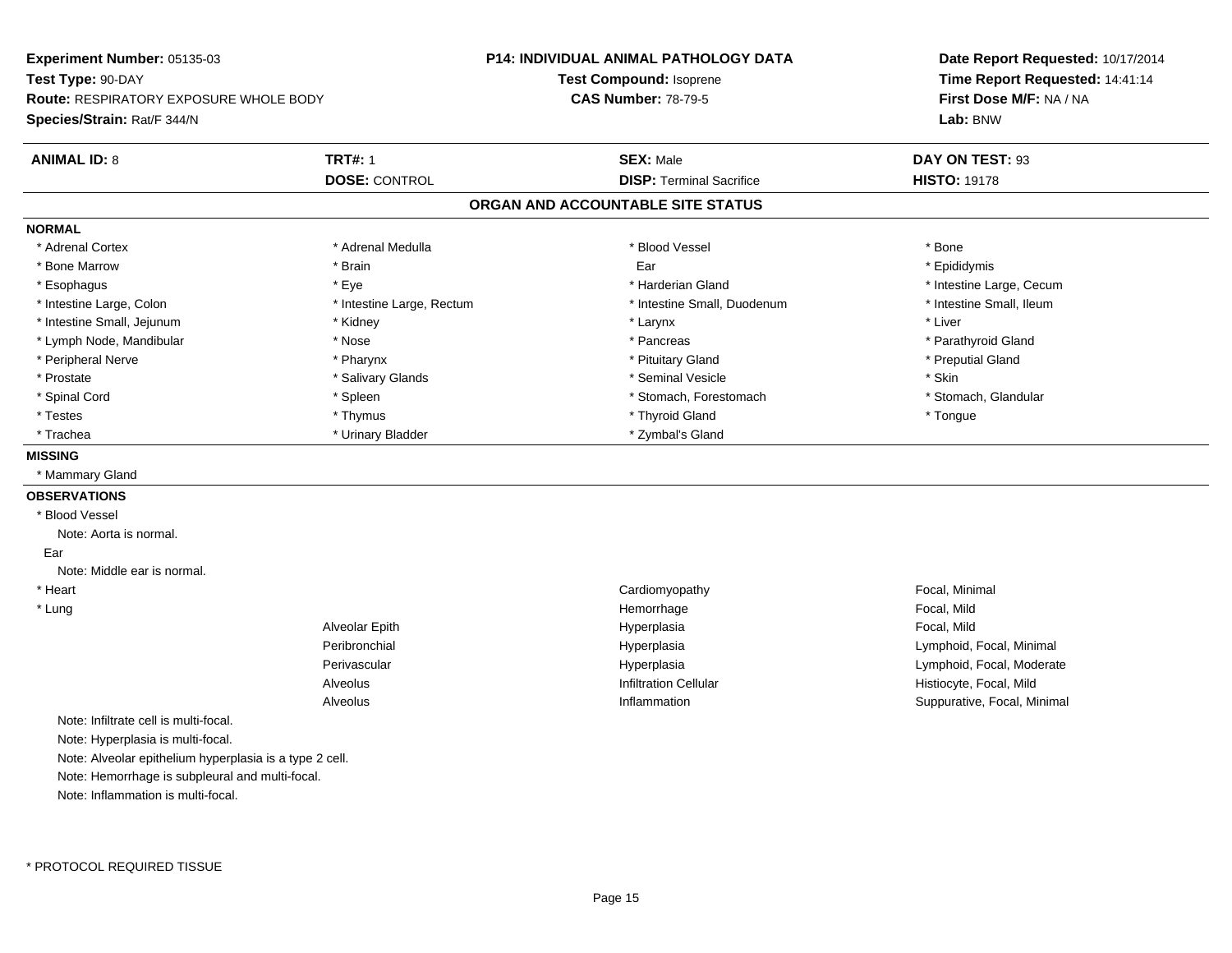| Experiment Number: 05135-03<br>Test Type: 90-DAY                                                       |                      | <b>P14: INDIVIDUAL ANIMAL PATHOLOGY DATA</b><br>Test Compound: Isoprene | Date Report Requested: 10/17/2014<br>Time Report Requested: 14:41:14 |
|--------------------------------------------------------------------------------------------------------|----------------------|-------------------------------------------------------------------------|----------------------------------------------------------------------|
| <b>Route: RESPIRATORY EXPOSURE WHOLE BODY</b><br>Species/Strain: Rat/F 344/N                           |                      | <b>CAS Number: 78-79-5</b>                                              | First Dose M/F: NA / NA<br>Lab: BNW                                  |
| <b>ANIMAL ID: 8</b>                                                                                    | <b>TRT#: 1</b>       | <b>SEX: Male</b>                                                        | DAY ON TEST: 93                                                      |
|                                                                                                        | <b>DOSE: CONTROL</b> | <b>DISP: Terminal Sacrifice</b>                                         | <b>HISTO: 19178</b>                                                  |
|                                                                                                        |                      | ORGAN AND ACCOUNTABLE SITE STATUS                                       |                                                                      |
| [Hemorrhage $TGLS = 1-3$ ]                                                                             |                      |                                                                         |                                                                      |
| * Lymph Node, Bronchial                                                                                |                      | Congestion<br>Hyperplasia                                               |                                                                      |
| Note: Hyperplasia is reactive.                                                                         |                      |                                                                         |                                                                      |
| Note: Tracheobronchial lymph node has red blood cells present in subcapsular and/or medullary sinuses. |                      |                                                                         |                                                                      |
| * Lymph Node, Mediastinal                                                                              |                      | Congestion<br>Hyperplasia                                               |                                                                      |
| Note: Hyperplasia is reactive.                                                                         |                      |                                                                         |                                                                      |
| Note: Red blood cells are present in cortical and/or medullary sinuses.                                |                      |                                                                         |                                                                      |
| * Lymph Node, Mesenteric                                                                               |                      | Hyperplasia                                                             |                                                                      |
| Note: Hyperplasia is reactive.                                                                         |                      |                                                                         |                                                                      |
| * Perph Nerve                                                                                          |                      |                                                                         |                                                                      |
| Note: Sciatic nerve is normal.                                                                         |                      |                                                                         |                                                                      |
| PRIMARY CAUSE OF DEATH                                                                                 |                      |                                                                         |                                                                      |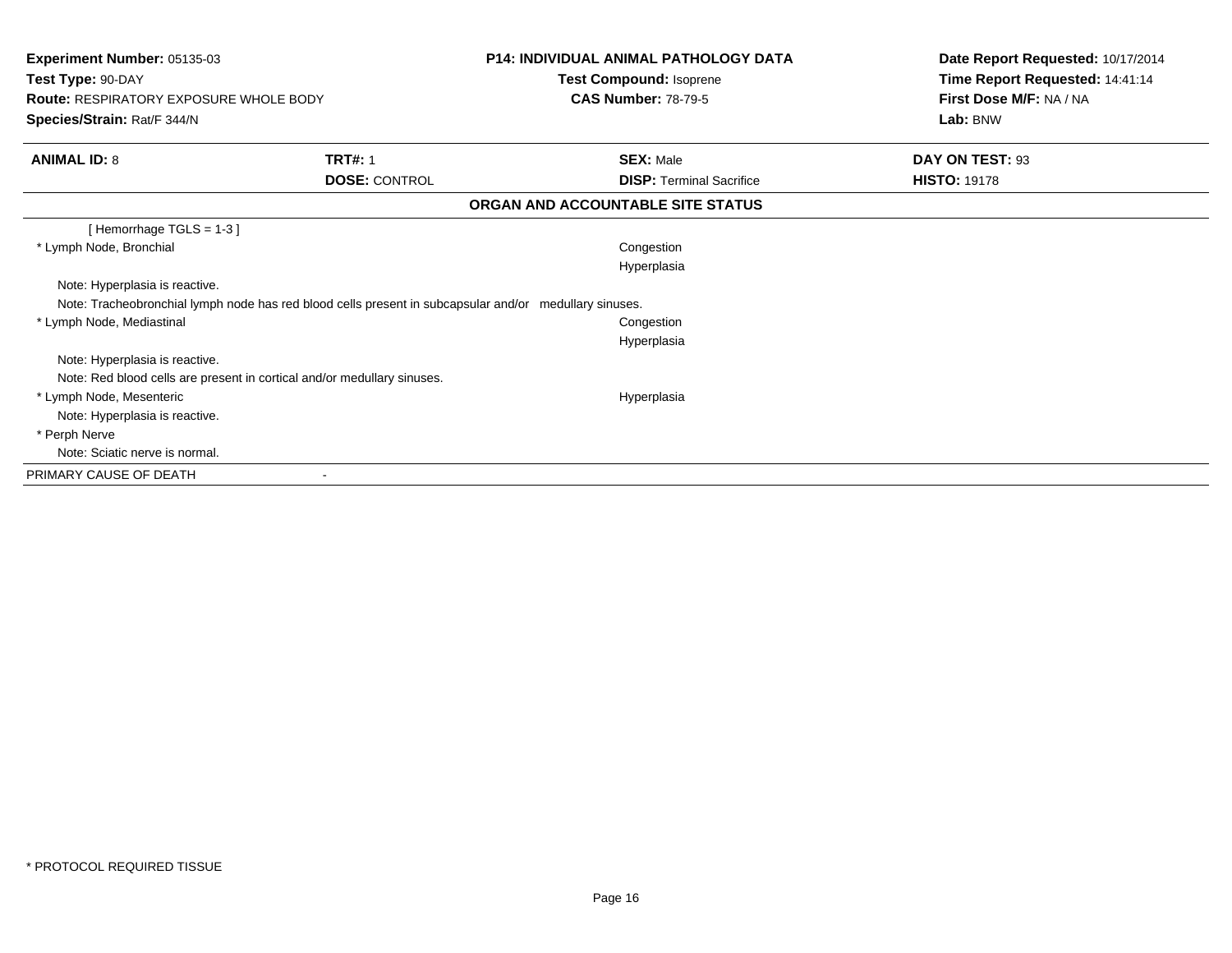**Experiment Number:** 05135-03**Test Type:** 90-DAY **Route:** RESPIRATORY EXPOSURE WHOLE BODY**Species/Strain:** Rat/F 344/N**P14: INDIVIDUAL ANIMAL PATHOLOGY DATATest Compound:** Isoprene**CAS Number:** 78-79-5**Date Report Requested:** 10/17/2014**Time Report Requested:** 14:41:14**First Dose M/F:** NA / NA**Lab:** BNW**ANIMAL ID:** 9**TRT#:** 1 **SEX:** Male **DAY ON TEST:** 93 **DOSE:** CONTROL**DISP:** Terminal Sacrifice **HISTO:** 19179 **ORGAN AND ACCOUNTABLE SITE STATUSNORMAL**\* Adrenal Cortex \* Adrenal Cortex \* \* Adrenal Medulla \* \* Adrenal Medulla \* \* Blood Vessel \* \* Brood Vessel \* \* Bone \* Epididymis \* Bone Marrow \* \* Androidymis \* Brain \* \* Brain \* \* Epididymis \* Ear \* \* Epididymis \* Epididymis \* Epididymis \* \* Esophagus \* https://www.fragus.com/web/2012/state/secument/secument/secument/secument/secument/secument/secument/secument/secument/secument/secument/secument/secument/secument/secument/secument/secument/secument/secument \* Intestine Small, Ileum \* Intestine Large, Colon \* Intestine Large, Rectum \* Intestine Small, Duodenum \* Intestine Small, Duodenum \* Intestine Small, Jejunum \* \* Widney \* Kidney \* Larynx \* Larynx \* Larynx \* Larynx \* Liver \* Lymph Node, Mandibular \* The state of the second text of the second text of the second text of the second text of the second text of the second text of the second text of the second text of the second text of text of tex \* Preputial Gland \* Parathyroid Gland \* **Archarging \* Peripheral Nerve** \* Pharynx \* Pharynx \* Pharynx \* Pharynx \* Pharynx \* Pharynx \* Prostate \* \* Salivary Glands \* \* Salivary Glands \* \* Seminal Vesicle \* \* \* Seminal Yestrich \* \* Skin \* \* Skin \* Stomach, Glandular \* Spinal Cord \* Spinal Cord \* Spinal Cord \* Stomach, Forestomach \* Stomach, Forestomach \* Stomach, Forestomach \* Testes \* Thymus \* Thyroid Gland \* Tongue \* Trachea \* Urinary Bladder \* 2ymbal's Gland \* Zymbal's Gland \* Zymbal's Gland \* Zymbal's Gland **MISSING** \* Mammary Gland**OBSERVATIONS** \* Blood VesselNote: Aorta is normal. EarNote: Middle ear is normal. \* Heart Cardiomyopathy Focal, Minimal Note: Cardiomyopathy is multi-focal. \* Lungg is a state of the state of the state of the state of the Hemorrhage is a state of the Social, Minimal state of the Social, Minimal state of the Social American state of the Social American state of the Social American st Alveolar Epith Hyperplasia Focal, Marked Peribronchial Hyperplasia Lymphoid, Focal, Minimal Perivascular Hyperplasia Lymphoid, Focal, Marked AlveolusHistiocyte, Focal, Marked n Suppurative, Focal, Mild Alveolus InflammationNote: Alveolar epithelium hyperplasia is a type 2 cell.Note: Hyperplasia is multi-focal.Note: Inflammation is multi-focal.Note: Infiltrate cell is multi-focal.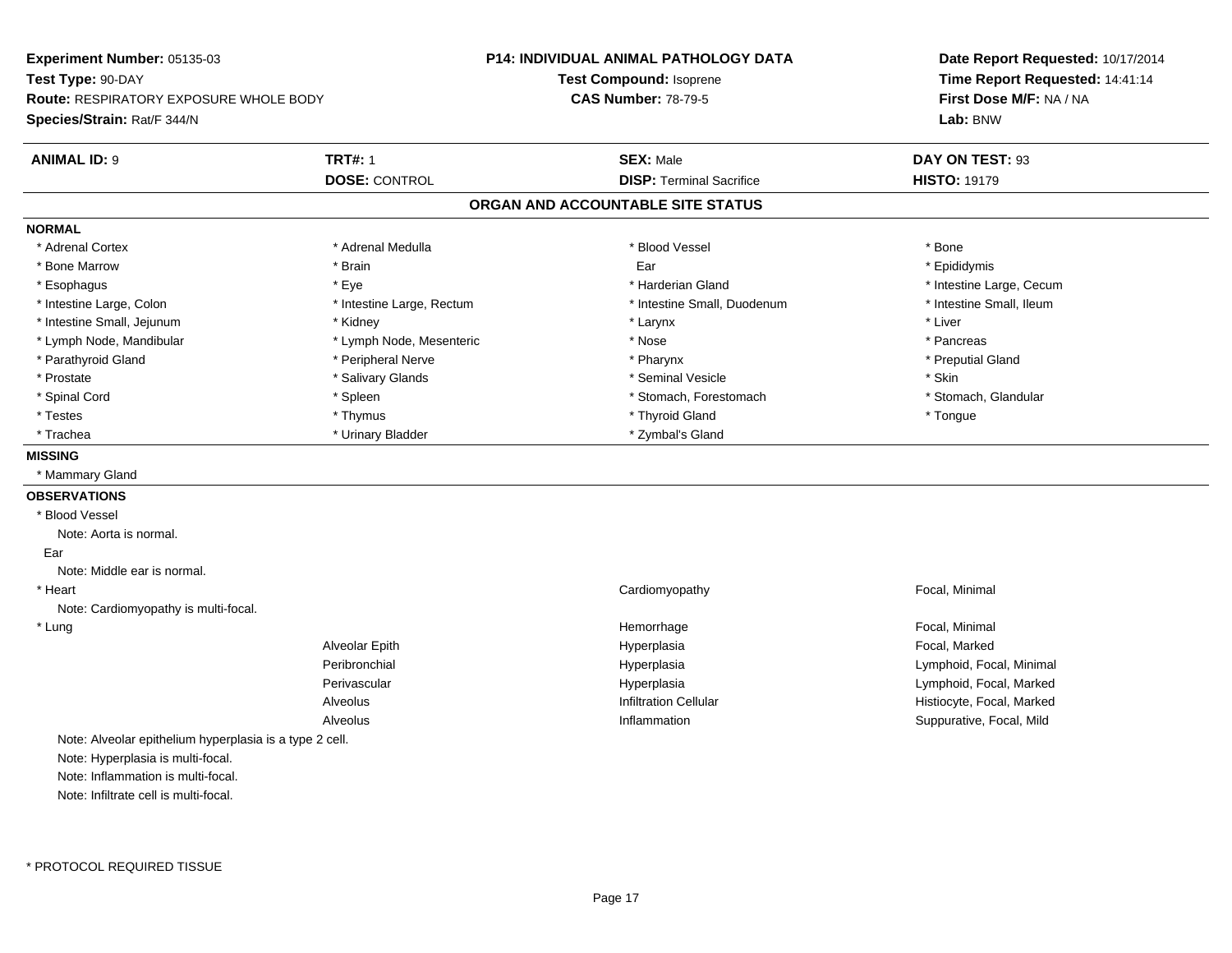| Test Type: 90-DAY<br><b>Route: RESPIRATORY EXPOSURE WHOLE BODY</b><br>Species/Strain: Rat/F 344/N      | <b>Test Compound: Isoprene</b><br><b>CAS Number: 78-79-5</b> | Time Report Requested: 14:41:14<br>First Dose M/F: NA / NA<br>Lab: BNW |
|--------------------------------------------------------------------------------------------------------|--------------------------------------------------------------|------------------------------------------------------------------------|
|                                                                                                        |                                                              |                                                                        |
|                                                                                                        |                                                              |                                                                        |
|                                                                                                        |                                                              |                                                                        |
| <b>TRT#: 1</b><br><b>ANIMAL ID: 9</b>                                                                  | <b>SEX: Male</b>                                             | DAY ON TEST: 93                                                        |
| <b>DOSE: CONTROL</b>                                                                                   | <b>DISP:</b> Terminal Sacrifice                              | <b>HISTO: 19179</b>                                                    |
|                                                                                                        | ORGAN AND ACCOUNTABLE SITE STATUS                            |                                                                        |
| Note: Hemorrhage is subpleural and multi-focal.                                                        |                                                              |                                                                        |
| [Hemorrhage TGLS = 1-3]                                                                                |                                                              |                                                                        |
| [Infiltration Cellular TGLS = 2-3]                                                                     |                                                              |                                                                        |
| * Lymph Node, Bronchial                                                                                | Congestion                                                   |                                                                        |
|                                                                                                        | Hyperplasia                                                  |                                                                        |
| Note: Tracheobronchial lymph node has red blood cells present in subcapsular and/or medullary sinuses. |                                                              |                                                                        |
| Note: Hyperplasia is reactive.                                                                         |                                                              |                                                                        |
| * Lymph Node, Mediastinal                                                                              | Congestion                                                   |                                                                        |
|                                                                                                        | Hyperplasia                                                  |                                                                        |
| Note: Hyperplasia is reactive.                                                                         |                                                              |                                                                        |
| Note: Red blood cells are present in cortical and/or medullary sinuses.                                |                                                              |                                                                        |
| [Hyperplasia TGLS = $3-2$ ]                                                                            |                                                              |                                                                        |
| * Perph Nerve                                                                                          |                                                              |                                                                        |
| Note: Sciatic nerve is normal.                                                                         |                                                              |                                                                        |
| * Pituitary Gland<br>Pars Distalis                                                                     | Cyst                                                         |                                                                        |
| PRIMARY CAUSE OF DEATH<br>$\sim$                                                                       |                                                              |                                                                        |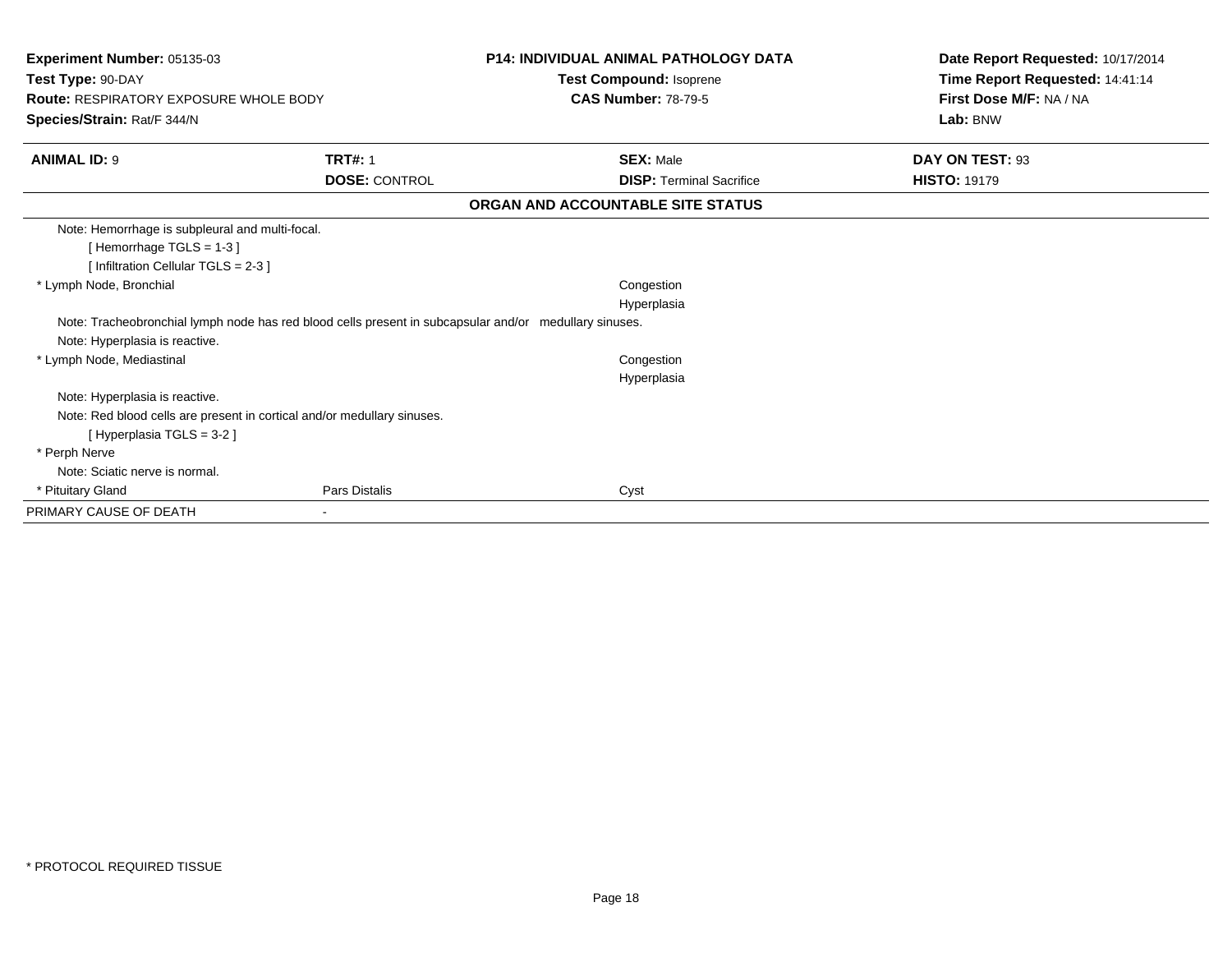**Experiment Number:** 05135-03**Test Type:** 90-DAY **Route:** RESPIRATORY EXPOSURE WHOLE BODY**Species/Strain:** Rat/F 344/N**P14: INDIVIDUAL ANIMAL PATHOLOGY DATATest Compound:** Isoprene**CAS Number:** 78-79-5**Date Report Requested:** 10/17/2014**Time Report Requested:** 14:41:14**First Dose M/F:** NA / NA**Lab:** BNW**ANIMAL ID:** 10**TRT#:** 1 **SEX:** Male **DAY ON TEST:** 93 **DOSE:** CONTROL**DISP:** Terminal Sacrifice **HISTO:** 19180 **ORGAN AND ACCOUNTABLE SITE STATUSNORMAL**\* Adrenal Cortex \* Adrenal Cortex \* \* Adrenal Medulla \* \* Adrenal Medulla \* \* Blood Vessel \* \* Brood Vessel \* \* Bone \* Epididymis \* Bone Marrow \* \* Androidymis \* Brain \* \* Brain \* \* Epididymis \* Ear \* \* Epididymis \* Epididymis \* Epididymis \* \* Esophagus \* \* \* exercises \* \* Eye \* \* \* \* \* \* \* \* \* \* \* \* \* \* \* Harderian Gland \* \* \* \* \* \* \* \* \* Heart \* \* Heart \* Intestine Large, Cecum \* Intestine Large, Colon \* Intestine Large, Thestine Large, Rectum \* Intestine Small, Duodenum \* Intestine Small, Ileum \* Intestine Small, Jejunum \* Kidney \* Larynx\* Pancreas \* Liver \* Lymph Node, Mesenteric \* Nose \* Nose \* Pituitary Gland \* Parathyroid Gland \* **Arror and \* Peripheral Nerve \* Pharynx \* Pharynx \* Pharynx** \* Pharynx \* Seminal Vesicle \* Preputial Gland \* \* Annual vesicle \* \* Prostate \* \* Salivary Glands \* \* Salivary Glands \* \* Seminal Vesicle \* \* Skin \* Spinal Cord \* Spinal Cord \* Spinal Cord \* Spinal \* Spinal \* Stomach, Forestomach \* Stomach, Forestomach \* Stomach, Glandular \* Thyroid Gland \* Testes \* Thyroid Gland \* Thyroid Gland \* Thyroid Gland \* Thyroid Gland \* Zymbal's Gland \* Tongue \* Trachea \* Urinary Bladder \* Zymbal's Gland **MISSING** \* Mammary Gland**OBSERVATIONS** \* Blood VesselNote: Aorta is normal. EarNote: Middle ear is normal. \* Lungg is a controller to the controller of the controller temperature of the Hemorrhage in the Focal, Mild state  $\Gamma$ Alveolar Epith Hyperplasia Focal, Minimal Peribronchial Hyperplasia Lymphoid, Focal, Minimal Perivascular Hyperplasia Lymphoid, Focal, Mild AlveolusHistiocyte, Focal, Minimal Note: Hemorrhage is subpleural and multi-focal.Note: Infiltrate cell is multi-focal.Note: Hyperplasia is multi-focal.Note: Alveolar epithelium hyperplasia is a type 2 cell.[ Hemorrhage TGLS = 1-3 ] \* Lymph Node, Bronchial CongestionHyperplasia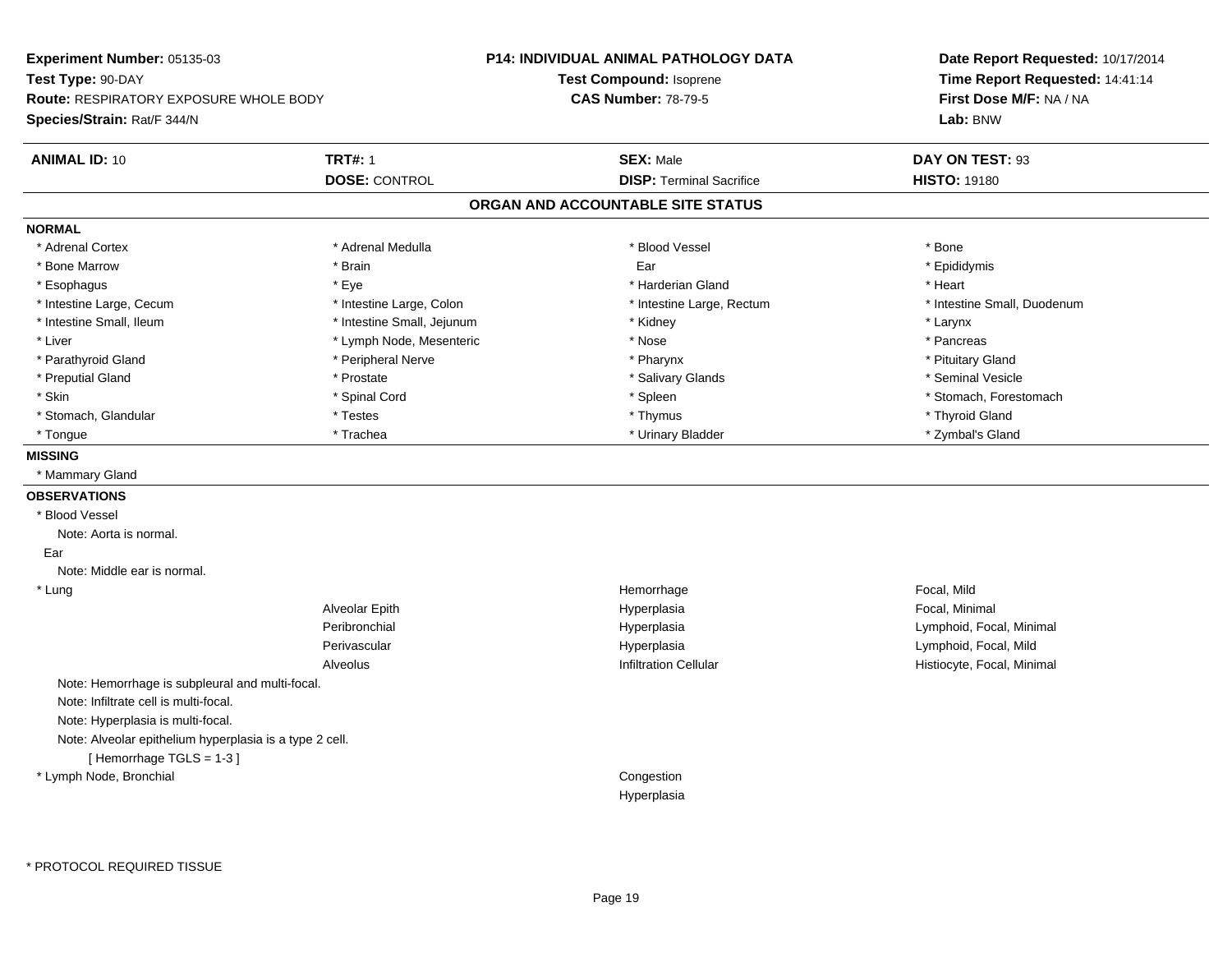| <b>Experiment Number: 05135-03</b><br>Test Type: 90-DAY<br><b>Route: RESPIRATORY EXPOSURE WHOLE BODY</b> |                      | <b>P14: INDIVIDUAL ANIMAL PATHOLOGY DATA</b><br>Test Compound: Isoprene<br><b>CAS Number: 78-79-5</b> | Date Report Requested: 10/17/2014<br>Time Report Requested: 14:41:14<br>First Dose M/F: NA / NA |
|----------------------------------------------------------------------------------------------------------|----------------------|-------------------------------------------------------------------------------------------------------|-------------------------------------------------------------------------------------------------|
| Species/Strain: Rat/F 344/N                                                                              |                      |                                                                                                       | Lab: BNW                                                                                        |
| <b>ANIMAL ID: 10</b>                                                                                     | <b>TRT#: 1</b>       | <b>SEX: Male</b>                                                                                      | DAY ON TEST: 93                                                                                 |
|                                                                                                          | <b>DOSE: CONTROL</b> | <b>DISP: Terminal Sacrifice</b>                                                                       | <b>HISTO: 19180</b>                                                                             |
|                                                                                                          |                      | ORGAN AND ACCOUNTABLE SITE STATUS                                                                     |                                                                                                 |
| Note: Tracheobronchial lymph node has red blood cells present in subcapsular and/or medullary sinuses.   |                      |                                                                                                       |                                                                                                 |
| Note: Hyperplasia is reactive.                                                                           |                      |                                                                                                       |                                                                                                 |
| * Lymph Node, Mandibular                                                                                 |                      | Hyperplasia                                                                                           |                                                                                                 |
| Note: Hyperplasia is reactive.                                                                           |                      |                                                                                                       |                                                                                                 |
| * Lymph Node, Mediastinal                                                                                |                      | Congestion                                                                                            |                                                                                                 |
|                                                                                                          |                      | Hyperplasia                                                                                           |                                                                                                 |
| Note: Hyperplasia is reactive.                                                                           |                      |                                                                                                       |                                                                                                 |
| Note: Red blood cells are present in cortical and/or medullary sinuses.                                  |                      |                                                                                                       |                                                                                                 |
| * Perph Nerve                                                                                            |                      |                                                                                                       |                                                                                                 |
| Note: Sciatic nerve is normal.                                                                           |                      |                                                                                                       |                                                                                                 |
| PRIMARY CAUSE OF DEATH                                                                                   |                      |                                                                                                       |                                                                                                 |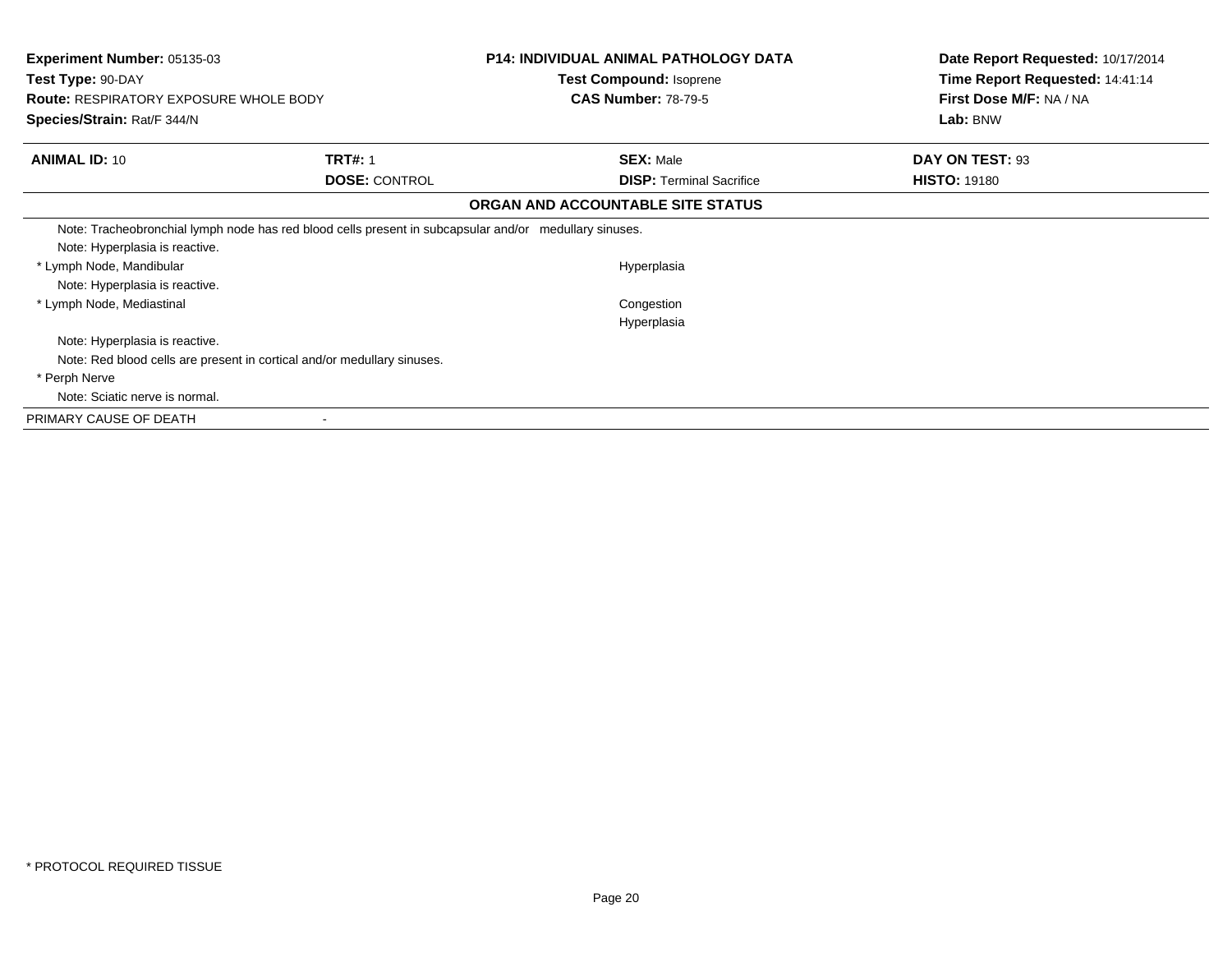| <b>Experiment Number: 05135-03</b><br>Test Type: 90-DAY<br><b>Route: RESPIRATORY EXPOSURE WHOLE BODY</b> |              | <b>P14: INDIVIDUAL ANIMAL PATHOLOGY DATA</b><br><b>Test Compound: Isoprene</b><br><b>CAS Number: 78-79-5</b> | Date Report Requested: 10/17/2014<br>Time Report Requested: 14:41:14<br>First Dose M/F: NA / NA |
|----------------------------------------------------------------------------------------------------------|--------------|--------------------------------------------------------------------------------------------------------------|-------------------------------------------------------------------------------------------------|
| <b>Species/Strain: Rat/F 344/N</b>                                                                       |              |                                                                                                              | Lab: BNW                                                                                        |
| <b>ANIMAL ID: 201</b>                                                                                    | TRT#: 3      | <b>SEX: Male</b>                                                                                             | DAY ON TEST: 93                                                                                 |
|                                                                                                          | DOSE: 70 PPM | <b>DISP:</b> Terminal Sacrifice                                                                              | <b>HISTO: 19471</b>                                                                             |
|                                                                                                          |              | ORGAN AND ACCOUNTABLE SITE STATUS                                                                            |                                                                                                 |
| <b>NORMAL</b>                                                                                            |              |                                                                                                              |                                                                                                 |
| * Brain                                                                                                  | * Heart      | * Kidney                                                                                                     | * Liver                                                                                         |
| * Spleen                                                                                                 | * Testes     | * Thymus                                                                                                     |                                                                                                 |
| <b>OBSERVATIONS</b>                                                                                      |              |                                                                                                              |                                                                                                 |
| * Lung                                                                                                   |              | Hemorrhage                                                                                                   | Focal, Minimal                                                                                  |
| Note: Hemorrhage is subpleural and multi-focal.                                                          |              |                                                                                                              |                                                                                                 |
| [Hemorrhage TGLS = $1-3$ ]                                                                               |              |                                                                                                              |                                                                                                 |
| Lymph Node, Bronchial                                                                                    |              | Congestion                                                                                                   |                                                                                                 |
| Note: Tracheobronchial lymph node has red blood cells present in subcapsular and/or medullary sinuses.   |              |                                                                                                              |                                                                                                 |
| PRIMARY CAUSE OF DEATH                                                                                   |              |                                                                                                              |                                                                                                 |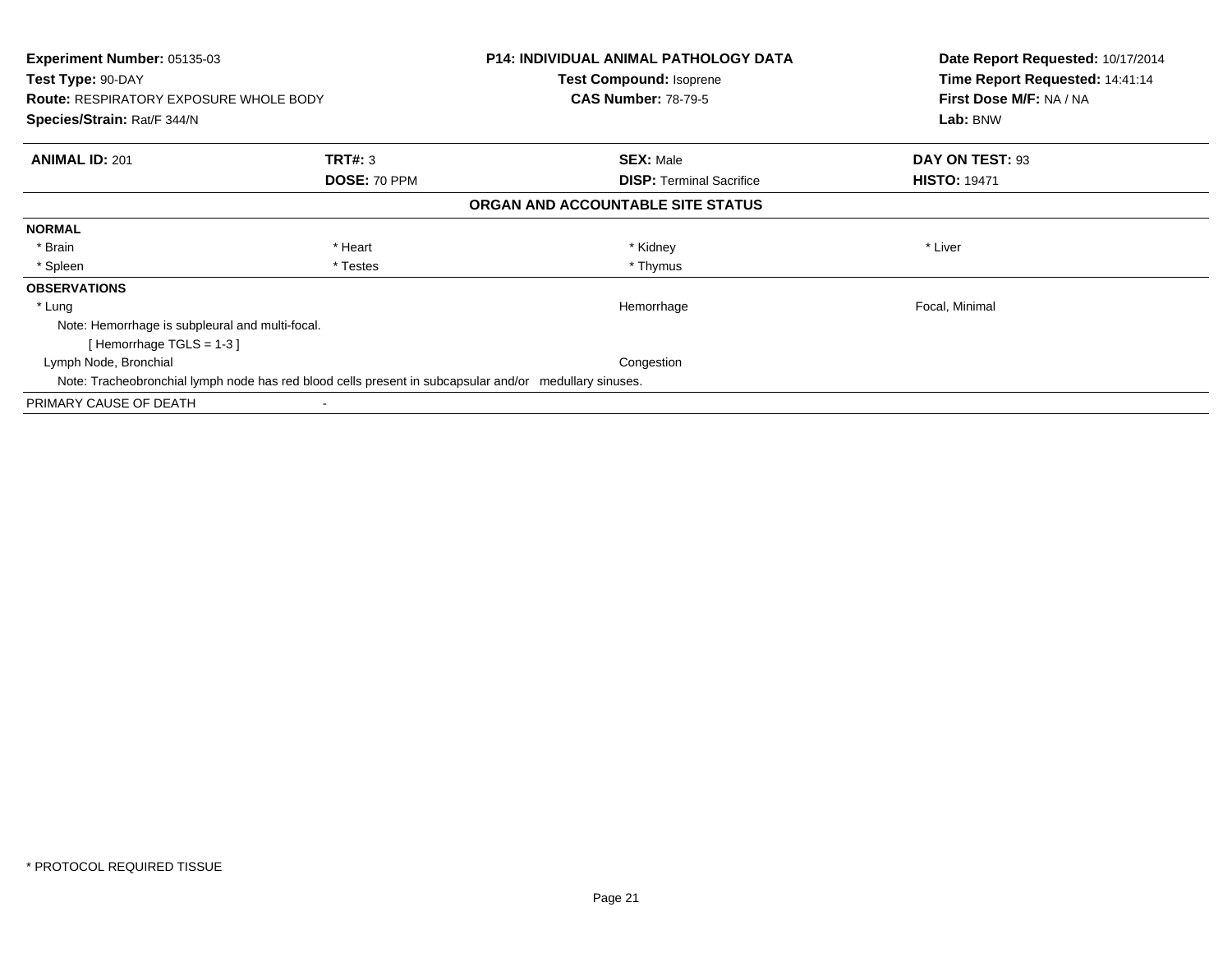| Experiment Number: 05135-03<br>Test Type: 90-DAY                           |                          | <b>P14: INDIVIDUAL ANIMAL PATHOLOGY DATA</b><br>Test Compound: Isoprene                                                                                           | Date Report Requested: 10/17/2014<br>Time Report Requested: 14:41:14 |
|----------------------------------------------------------------------------|--------------------------|-------------------------------------------------------------------------------------------------------------------------------------------------------------------|----------------------------------------------------------------------|
| Route: RESPIRATORY EXPOSURE WHOLE BODY<br>Species/Strain: Rat/F 344/N      |                          | <b>CAS Number: 78-79-5</b>                                                                                                                                        | First Dose M/F: NA / NA<br>Lab: BNW                                  |
| <b>ANIMAL ID: 202</b>                                                      | <b>TRT#: 3</b>           | <b>SEX: Male</b>                                                                                                                                                  | DAY ON TEST: 93                                                      |
|                                                                            | DOSE: 70 PPM             | <b>DISP: Terminal Sacrifice</b>                                                                                                                                   | <b>HISTO: 19472</b>                                                  |
|                                                                            |                          | ORGAN AND ACCOUNTABLE SITE STATUS                                                                                                                                 |                                                                      |
| <b>NORMAL</b>                                                              |                          |                                                                                                                                                                   |                                                                      |
| * Brain                                                                    | * Heart                  | * Kidney                                                                                                                                                          | Larynx                                                               |
| * Liver                                                                    | Nose                     | * Spleen                                                                                                                                                          | * Testes                                                             |
| * Thymus                                                                   | Trachea                  |                                                                                                                                                                   |                                                                      |
| <b>MISSING</b>                                                             |                          |                                                                                                                                                                   |                                                                      |
| Lymph Node, Bronchial                                                      |                          |                                                                                                                                                                   |                                                                      |
| <b>OBSERVATIONS</b>                                                        |                          |                                                                                                                                                                   |                                                                      |
| Larynx                                                                     |                          |                                                                                                                                                                   |                                                                      |
| Note: $TCL 3-2 = NCL$                                                      |                          |                                                                                                                                                                   |                                                                      |
| * Lung                                                                     |                          | Hemorrhage                                                                                                                                                        | Focal, Moderate                                                      |
| Note: Hemorrhage is subpleural and multi-focal.<br>[Hemorrhage TGLS = 5-3] |                          |                                                                                                                                                                   |                                                                      |
| Lym Node Bron                                                              |                          |                                                                                                                                                                   |                                                                      |
| Note: Tracheobronchial lymph node is missing.                              |                          |                                                                                                                                                                   |                                                                      |
| Lymph Node                                                                 | <b>Iliac</b>             | Pigmentation                                                                                                                                                      |                                                                      |
| [ Pigmentation TGLS = 4-11 ]                                               |                          | Note: TGL 4-11 consists of black pigment that has drained from tail to Iliac lymph node. Other than the presence of pigment the lymph node is essentially normal. |                                                                      |
| Nose                                                                       |                          |                                                                                                                                                                   |                                                                      |
| Note: TGL $1-8,9 = NCL$                                                    |                          |                                                                                                                                                                   |                                                                      |
|                                                                            |                          | Note: TGL may be due to blood in the nasal cavity which was probably due to aspiration at the time of necropsy. This was unrelated to the experimental procedure  |                                                                      |
| Trachea                                                                    |                          |                                                                                                                                                                   |                                                                      |
| Note: $TGL 2-2 = NCL$                                                      |                          |                                                                                                                                                                   |                                                                      |
| PRIMARY CAUSE OF DEATH                                                     | $\overline{\phantom{a}}$ |                                                                                                                                                                   |                                                                      |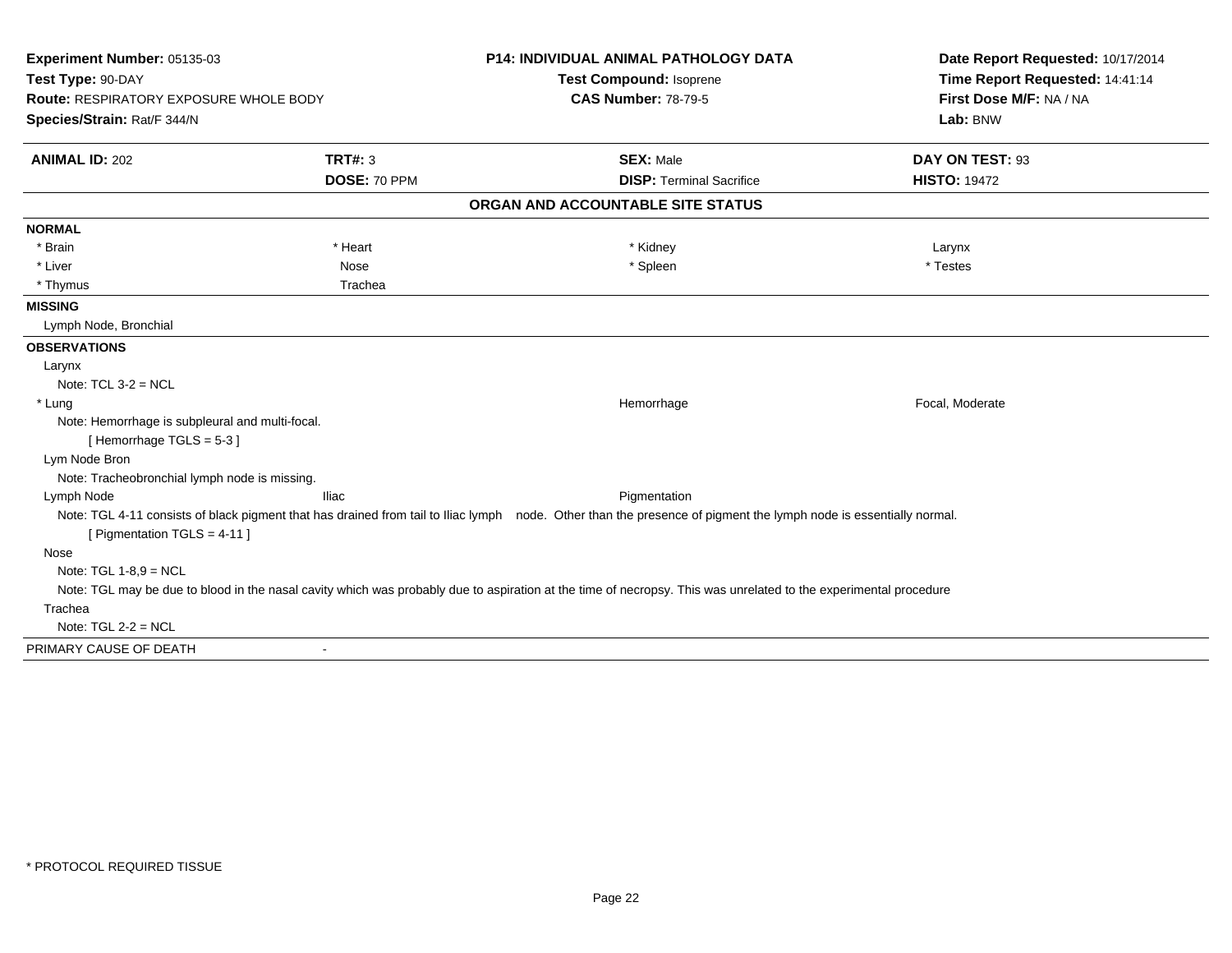| <b>Experiment Number: 05135-03</b><br>Test Type: 90-DAY<br><b>Route: RESPIRATORY EXPOSURE WHOLE BODY</b> |              | <b>P14: INDIVIDUAL ANIMAL PATHOLOGY DATA</b><br><b>Test Compound: Isoprene</b><br><b>CAS Number: 78-79-5</b> | Date Report Requested: 10/17/2014<br>Time Report Requested: 14:41:14<br>First Dose M/F: NA / NA |
|----------------------------------------------------------------------------------------------------------|--------------|--------------------------------------------------------------------------------------------------------------|-------------------------------------------------------------------------------------------------|
| <b>Species/Strain: Rat/F 344/N</b>                                                                       |              |                                                                                                              | Lab: BNW                                                                                        |
| <b>ANIMAL ID: 203</b>                                                                                    | TRT#: 3      | <b>SEX: Male</b>                                                                                             | DAY ON TEST: 93                                                                                 |
|                                                                                                          | DOSE: 70 PPM | <b>DISP:</b> Terminal Sacrifice                                                                              | <b>HISTO: 19473</b>                                                                             |
|                                                                                                          |              | ORGAN AND ACCOUNTABLE SITE STATUS                                                                            |                                                                                                 |
| <b>NORMAL</b>                                                                                            |              |                                                                                                              |                                                                                                 |
| * Brain                                                                                                  | * Heart      | * Kidney                                                                                                     | * Liver                                                                                         |
| * Spleen                                                                                                 | * Testes     | * Thymus                                                                                                     |                                                                                                 |
| <b>OBSERVATIONS</b>                                                                                      |              |                                                                                                              |                                                                                                 |
| * Lung                                                                                                   |              | Hemorrhage                                                                                                   | Focal, Minimal                                                                                  |
| Note: Hemorrhage is subpleural and multi-focal.                                                          |              |                                                                                                              |                                                                                                 |
| [Hemorrhage TGLS = $1-3$ ]                                                                               |              |                                                                                                              |                                                                                                 |
| Lymph Node, Bronchial                                                                                    |              | Congestion                                                                                                   |                                                                                                 |
| Note: Tracheobronchial lymph node has red blood cells present in subcapsular and/or medullary sinuses.   |              |                                                                                                              |                                                                                                 |
| PRIMARY CAUSE OF DEATH                                                                                   |              |                                                                                                              |                                                                                                 |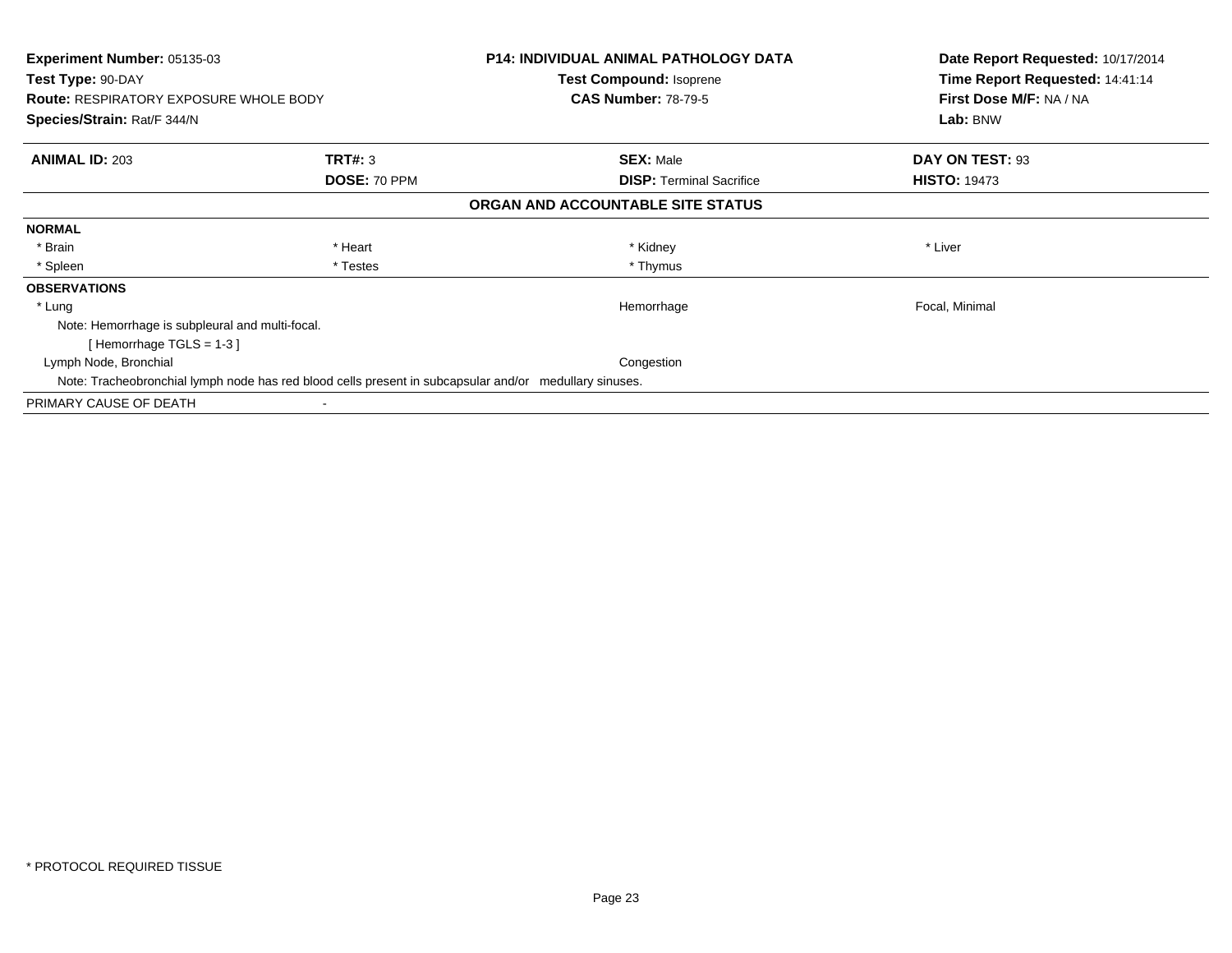| Experiment Number: 05135-03<br>Test Type: 90-DAY<br><b>Route: RESPIRATORY EXPOSURE WHOLE BODY</b>      |              | <b>P14: INDIVIDUAL ANIMAL PATHOLOGY DATA</b><br><b>Test Compound: Isoprene</b><br><b>CAS Number: 78-79-5</b> | Date Report Requested: 10/17/2014<br>Time Report Requested: 14:41:14<br>First Dose M/F: NA / NA |
|--------------------------------------------------------------------------------------------------------|--------------|--------------------------------------------------------------------------------------------------------------|-------------------------------------------------------------------------------------------------|
| Species/Strain: Rat/F 344/N                                                                            |              |                                                                                                              | Lab: BNW                                                                                        |
| <b>ANIMAL ID: 204</b>                                                                                  | TRT#: 3      | <b>SEX: Male</b>                                                                                             | DAY ON TEST: 93                                                                                 |
|                                                                                                        | DOSE: 70 PPM | <b>DISP:</b> Terminal Sacrifice                                                                              | <b>HISTO: 19474</b>                                                                             |
|                                                                                                        |              | ORGAN AND ACCOUNTABLE SITE STATUS                                                                            |                                                                                                 |
| <b>NORMAL</b>                                                                                          |              |                                                                                                              |                                                                                                 |
| * Brain                                                                                                | * Heart      | * Kidney                                                                                                     | * Liver                                                                                         |
| * Spleen                                                                                               | * Testes     | * Thymus                                                                                                     |                                                                                                 |
| <b>OBSERVATIONS</b>                                                                                    |              |                                                                                                              |                                                                                                 |
| * Lung                                                                                                 |              | Hemorrhage                                                                                                   | Focal, Moderate                                                                                 |
| Note: Hemorrhage is subpleural and multi-focal.                                                        |              |                                                                                                              |                                                                                                 |
| [Hemorrhage TGLS = 1-3]                                                                                |              |                                                                                                              |                                                                                                 |
| Lymph Node, Bronchial                                                                                  |              | Congestion                                                                                                   |                                                                                                 |
| Note: Tracheobronchial lymph node has red blood cells present in subcapsular and/or medullary sinuses. |              |                                                                                                              |                                                                                                 |
| PRIMARY CAUSE OF DEATH                                                                                 |              |                                                                                                              |                                                                                                 |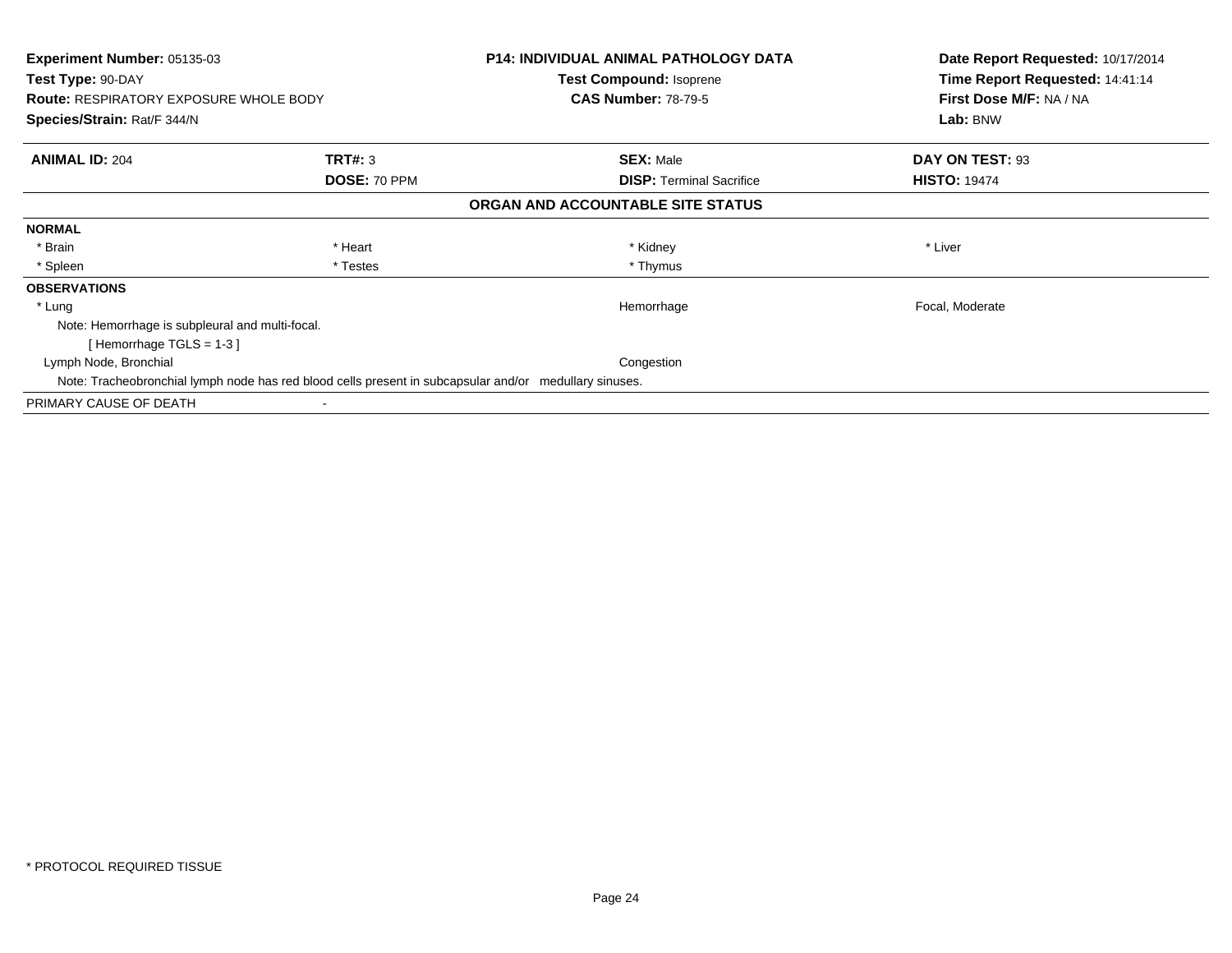| <b>Experiment Number: 05135-03</b><br>Test Type: 90-DAY<br><b>Route: RESPIRATORY EXPOSURE WHOLE BODY</b> |              | <b>P14: INDIVIDUAL ANIMAL PATHOLOGY DATA</b><br><b>Test Compound: Isoprene</b><br><b>CAS Number: 78-79-5</b> | Date Report Requested: 10/17/2014<br>Time Report Requested: 14:41:14<br>First Dose M/F: NA / NA |
|----------------------------------------------------------------------------------------------------------|--------------|--------------------------------------------------------------------------------------------------------------|-------------------------------------------------------------------------------------------------|
| <b>Species/Strain: Rat/F 344/N</b>                                                                       |              |                                                                                                              | Lab: BNW                                                                                        |
| <b>ANIMAL ID: 205</b>                                                                                    | TRT#: 3      | <b>SEX: Male</b>                                                                                             | DAY ON TEST: 93                                                                                 |
|                                                                                                          | DOSE: 70 PPM | <b>DISP:</b> Terminal Sacrifice                                                                              | <b>HISTO: 19475</b>                                                                             |
|                                                                                                          |              | ORGAN AND ACCOUNTABLE SITE STATUS                                                                            |                                                                                                 |
| <b>NORMAL</b>                                                                                            |              |                                                                                                              |                                                                                                 |
| * Brain                                                                                                  | * Heart      | * Kidney                                                                                                     | * Liver                                                                                         |
| * Spleen                                                                                                 | * Testes     | * Thymus                                                                                                     |                                                                                                 |
| <b>OBSERVATIONS</b>                                                                                      |              |                                                                                                              |                                                                                                 |
| * Lung                                                                                                   |              | Hemorrhage                                                                                                   | Focal, Mild                                                                                     |
| Note: Hemorrhage is subpleural and multi-focal.                                                          |              |                                                                                                              |                                                                                                 |
| [Hemorrhage TGLS = $1-3$ ]                                                                               |              |                                                                                                              |                                                                                                 |
| Lymph Node, Bronchial                                                                                    |              | Congestion                                                                                                   |                                                                                                 |
| Note: Tracheobronchial lymph node has red blood cells present in subcapsular and/or medullary sinuses.   |              |                                                                                                              |                                                                                                 |
| PRIMARY CAUSE OF DEATH                                                                                   |              |                                                                                                              |                                                                                                 |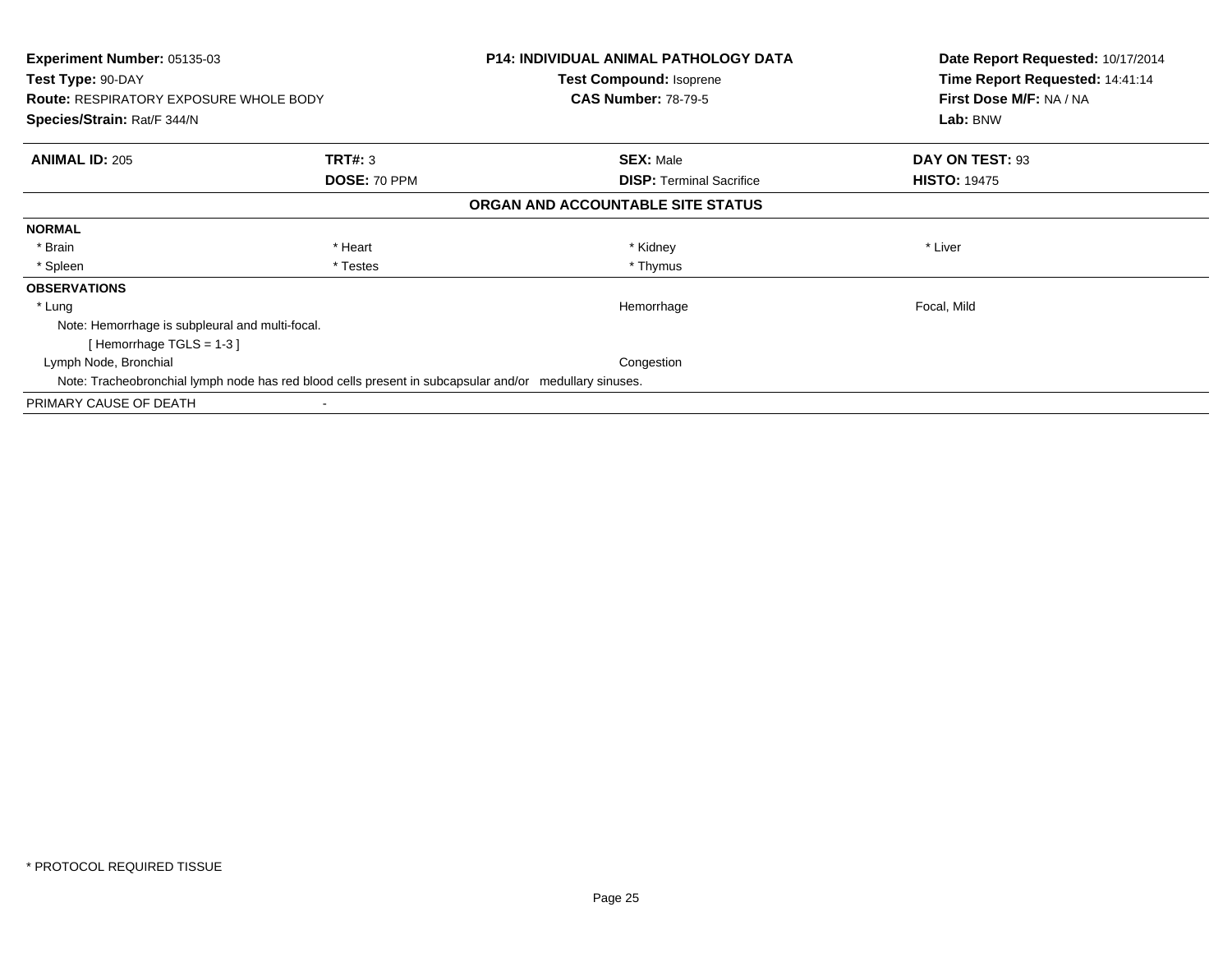| <b>Experiment Number: 05135-03</b><br>Test Type: 90-DAY<br><b>Route: RESPIRATORY EXPOSURE WHOLE BODY</b><br>Species/Strain: Rat/F 344/N | <b>P14: INDIVIDUAL ANIMAL PATHOLOGY DATA</b><br>Test Compound: Isoprene<br><b>CAS Number: 78-79-5</b> | Date Report Requested: 10/17/2014<br>Time Report Requested: 14:41:14<br>First Dose M/F: NA / NA<br>Lab: BNW |
|-----------------------------------------------------------------------------------------------------------------------------------------|-------------------------------------------------------------------------------------------------------|-------------------------------------------------------------------------------------------------------------|
| <b>ANIMAL ID: 206</b><br><b>TRT#: 3</b>                                                                                                 | <b>SEX: Male</b>                                                                                      | DAY ON TEST: 93                                                                                             |
| DOSE: 70 PPM                                                                                                                            | <b>DISP: Terminal Sacrifice</b>                                                                       | <b>HISTO: 19476</b>                                                                                         |
|                                                                                                                                         | ORGAN AND ACCOUNTABLE SITE STATUS                                                                     |                                                                                                             |
| <b>NORMAL</b>                                                                                                                           |                                                                                                       |                                                                                                             |
| * Brain<br>* Heart                                                                                                                      | * Kidney                                                                                              | * Liver                                                                                                     |
| * Spleen<br>Mesentery                                                                                                                   | * Testes                                                                                              | * Thymus                                                                                                    |
| <b>OBSERVATIONS</b>                                                                                                                     |                                                                                                       |                                                                                                             |
| * Lung                                                                                                                                  | Hemorrhage                                                                                            | Focal, Mild                                                                                                 |
| Note: Hemorrhage is subpleural and multi-focal.<br>[Hemorrhage TGLS = $2-3$ ]                                                           |                                                                                                       |                                                                                                             |
| Lymph Node, Bronchial                                                                                                                   | Congestion                                                                                            |                                                                                                             |
| Note: Tracheobronchial lymph node has red blood cells present in subcapsular and/or medullary sinuses.                                  |                                                                                                       |                                                                                                             |
| Lymph Node, Mesenteric                                                                                                                  | Congestion                                                                                            |                                                                                                             |
| Note: Red blood cells are present in subcapsular and/or medullary sinuses.                                                              |                                                                                                       |                                                                                                             |
| [Congestion TGLS = 1-11]                                                                                                                |                                                                                                       |                                                                                                             |
| Mesentery                                                                                                                               |                                                                                                       |                                                                                                             |
| Note: See Mesenteric lymph node for TGL 1-11.                                                                                           |                                                                                                       |                                                                                                             |
| PRIMARY CAUSE OF DEATH                                                                                                                  |                                                                                                       |                                                                                                             |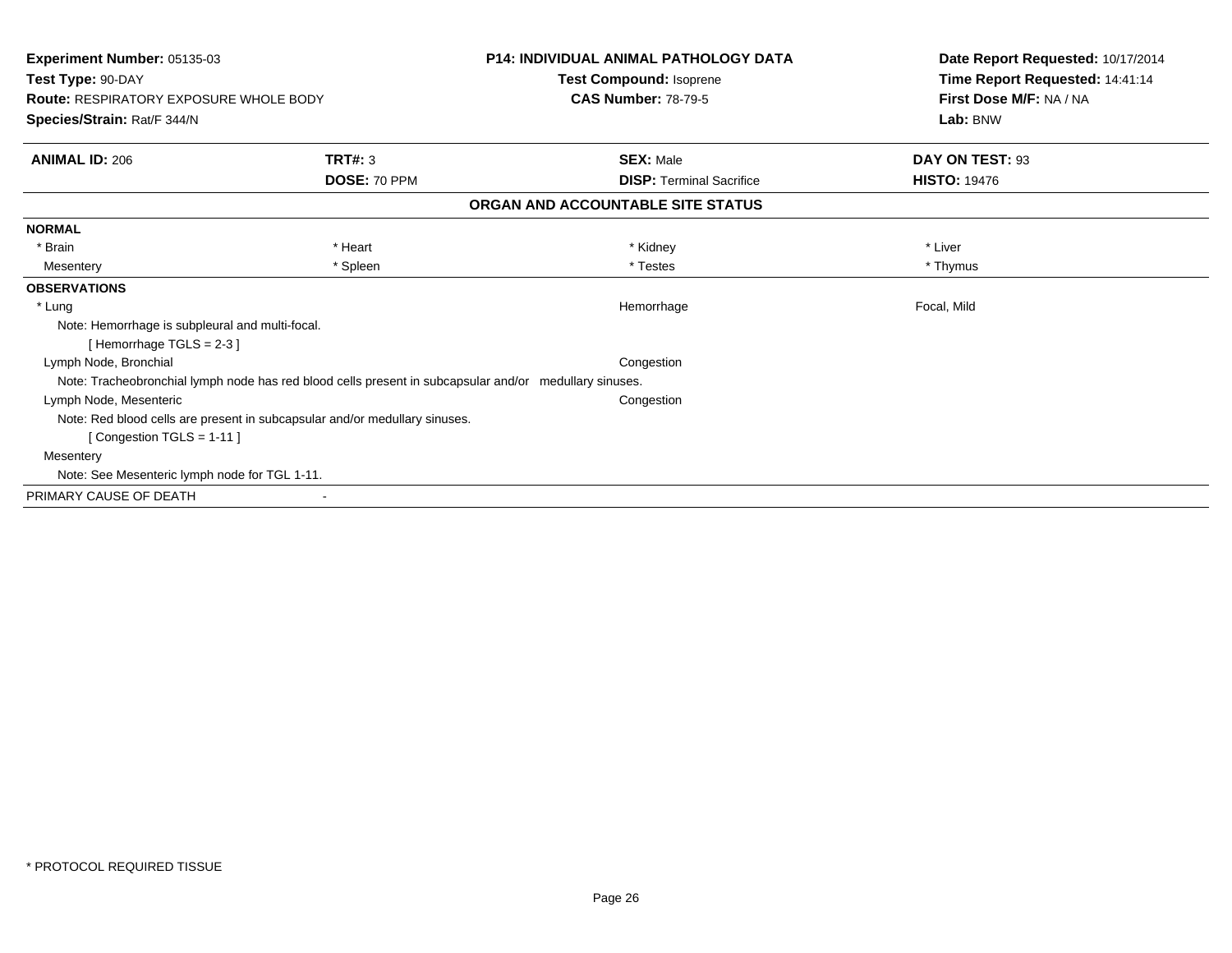| <b>Experiment Number: 05135-03</b><br>Test Type: 90-DAY<br><b>Route: RESPIRATORY EXPOSURE WHOLE BODY</b> |              | <b>P14: INDIVIDUAL ANIMAL PATHOLOGY DATA</b><br><b>Test Compound: Isoprene</b><br><b>CAS Number: 78-79-5</b> | Date Report Requested: 10/17/2014<br>Time Report Requested: 14:41:14<br>First Dose M/F: NA / NA |
|----------------------------------------------------------------------------------------------------------|--------------|--------------------------------------------------------------------------------------------------------------|-------------------------------------------------------------------------------------------------|
| <b>Species/Strain: Rat/F 344/N</b>                                                                       |              |                                                                                                              | Lab: BNW                                                                                        |
| <b>ANIMAL ID: 207</b>                                                                                    | TRT#: 3      | <b>SEX: Male</b>                                                                                             | DAY ON TEST: 93                                                                                 |
|                                                                                                          | DOSE: 70 PPM | <b>DISP:</b> Terminal Sacrifice                                                                              | <b>HISTO: 19477</b>                                                                             |
|                                                                                                          |              | ORGAN AND ACCOUNTABLE SITE STATUS                                                                            |                                                                                                 |
| <b>NORMAL</b>                                                                                            |              |                                                                                                              |                                                                                                 |
| * Brain                                                                                                  | * Heart      | * Kidney                                                                                                     | * Liver                                                                                         |
| * Spleen                                                                                                 | * Testes     | * Thymus                                                                                                     |                                                                                                 |
| <b>OBSERVATIONS</b>                                                                                      |              |                                                                                                              |                                                                                                 |
| * Lung                                                                                                   |              | Hemorrhage                                                                                                   | Focal, Mild                                                                                     |
| Note: Hemorrhage is subpleural and multi-focal.                                                          |              |                                                                                                              |                                                                                                 |
| [Hemorrhage TGLS = $1-3$ ]                                                                               |              |                                                                                                              |                                                                                                 |
| Lymph Node, Bronchial                                                                                    |              | Congestion                                                                                                   |                                                                                                 |
| Note: Tracheobronchial lymph node has red blood cells present in subcapsular and/or medullary sinuses.   |              |                                                                                                              |                                                                                                 |
| PRIMARY CAUSE OF DEATH                                                                                   |              |                                                                                                              |                                                                                                 |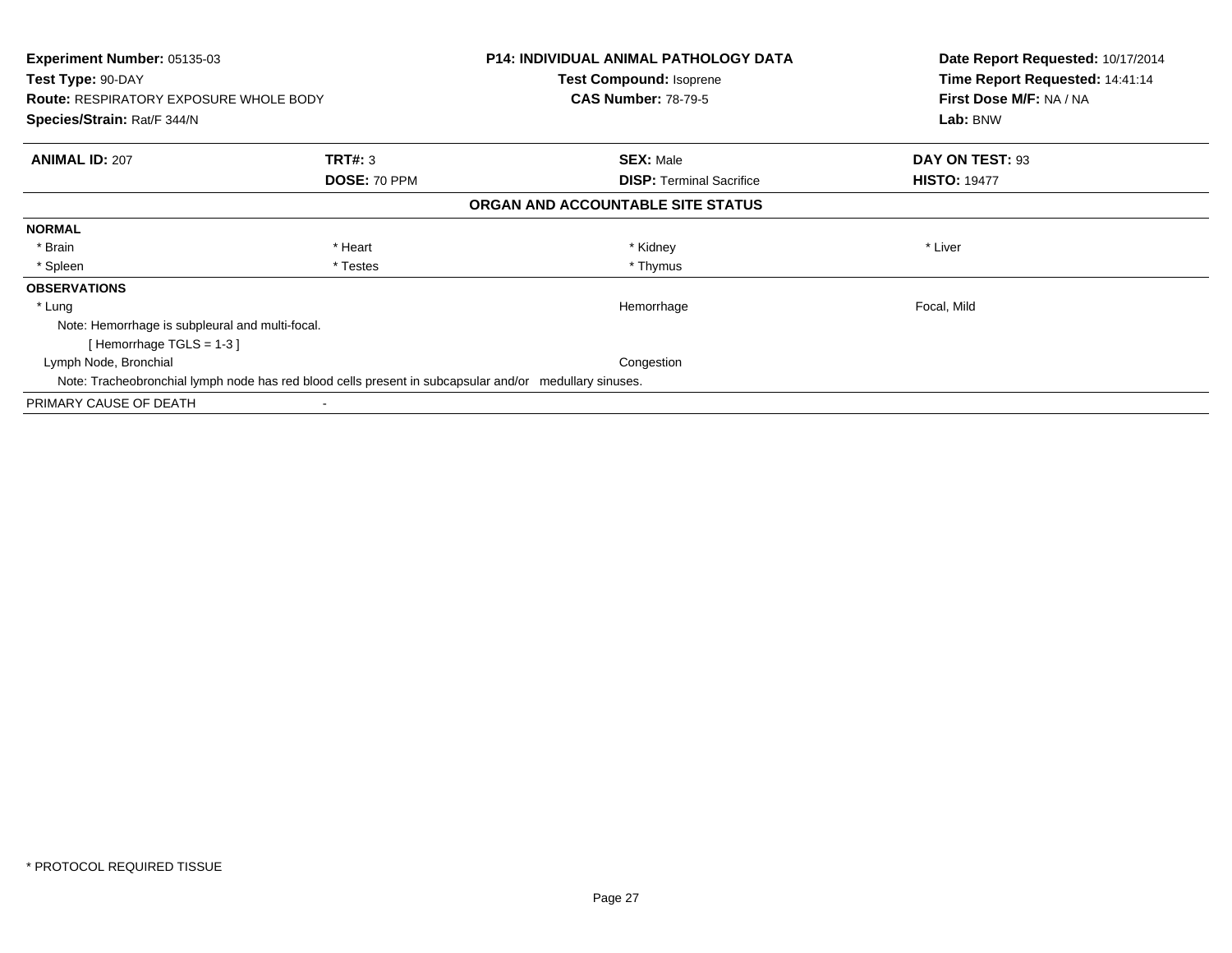| Experiment Number: 05135-03<br>Test Type: 90-DAY                                                       |                                                                         | <b>P14: INDIVIDUAL ANIMAL PATHOLOGY DATA</b><br><b>Test Compound: Isoprene</b> | Date Report Requested: 10/17/2014<br>Time Report Requested: 14:41:14 |
|--------------------------------------------------------------------------------------------------------|-------------------------------------------------------------------------|--------------------------------------------------------------------------------|----------------------------------------------------------------------|
| <b>Route: RESPIRATORY EXPOSURE WHOLE BODY</b>                                                          |                                                                         | <b>CAS Number: 78-79-5</b>                                                     | First Dose M/F: NA / NA                                              |
| Species/Strain: Rat/F 344/N                                                                            |                                                                         |                                                                                | Lab: BNW                                                             |
| <b>ANIMAL ID: 208</b>                                                                                  | TRT#: 3                                                                 | <b>SEX: Male</b>                                                               | DAY ON TEST: 93                                                      |
|                                                                                                        | DOSE: 70 PPM                                                            | <b>DISP: Terminal Sacrifice</b>                                                | <b>HISTO: 19478</b>                                                  |
|                                                                                                        |                                                                         | ORGAN AND ACCOUNTABLE SITE STATUS                                              |                                                                      |
| <b>NORMAL</b>                                                                                          |                                                                         |                                                                                |                                                                      |
| * Brain                                                                                                | * Heart                                                                 | * Kidney                                                                       | * Liver                                                              |
| * Spleen                                                                                               | * Testes                                                                | * Thymus                                                                       |                                                                      |
| <b>OBSERVATIONS</b>                                                                                    |                                                                         |                                                                                |                                                                      |
| * Lung                                                                                                 |                                                                         | Hemorrhage                                                                     | Focal, Moderate                                                      |
| Note: Hemorrhage subpleural and multi-focal.                                                           |                                                                         |                                                                                |                                                                      |
| [Hemorrhage TGLS = $1-3$ ]                                                                             |                                                                         |                                                                                |                                                                      |
| Lymph Node                                                                                             | Renal                                                                   | Congestion                                                                     |                                                                      |
|                                                                                                        | Note: Red blood cells are present in cortical and/or medullary sinuses. |                                                                                |                                                                      |
| [Congestion TGLS = $2-5$ ]                                                                             |                                                                         |                                                                                |                                                                      |
| Lymph Node, Bronchial                                                                                  |                                                                         | Congestion                                                                     |                                                                      |
| Note: Tracheobronchial lymph node had red blood cells present in subcapsular and/or medullary sinuses. |                                                                         |                                                                                |                                                                      |
| PRIMARY CAUSE OF DEATH                                                                                 |                                                                         |                                                                                |                                                                      |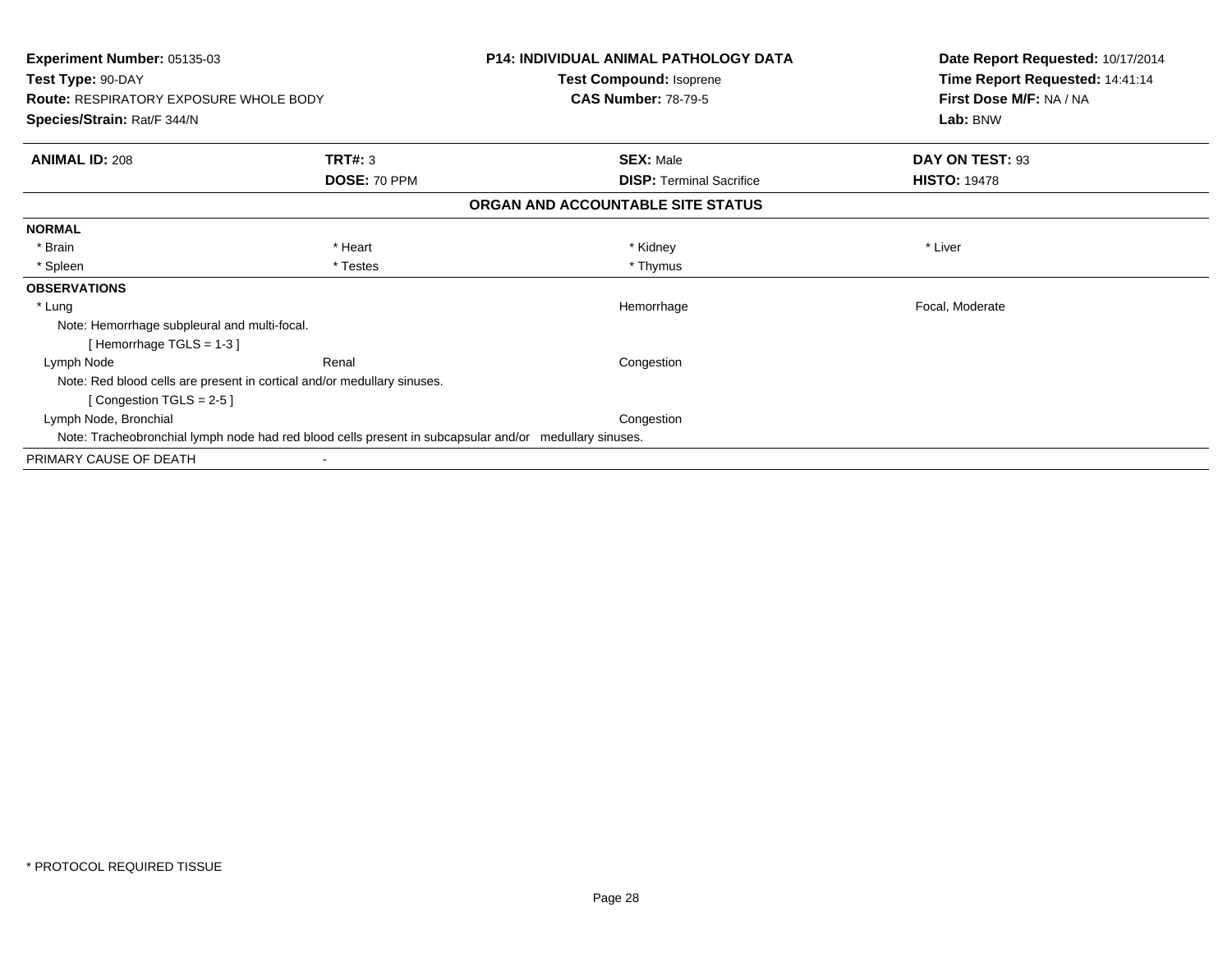| <b>Experiment Number: 05135-03</b><br>Test Type: 90-DAY<br><b>Route: RESPIRATORY EXPOSURE WHOLE BODY</b> |              | <b>P14: INDIVIDUAL ANIMAL PATHOLOGY DATA</b><br><b>Test Compound: Isoprene</b><br><b>CAS Number: 78-79-5</b> | Date Report Requested: 10/17/2014<br>Time Report Requested: 14:41:14<br>First Dose M/F: NA / NA |
|----------------------------------------------------------------------------------------------------------|--------------|--------------------------------------------------------------------------------------------------------------|-------------------------------------------------------------------------------------------------|
| <b>Species/Strain: Rat/F 344/N</b>                                                                       |              |                                                                                                              | Lab: BNW                                                                                        |
| <b>ANIMAL ID: 209</b>                                                                                    | TRT#: 3      | <b>SEX: Male</b>                                                                                             | DAY ON TEST: 93                                                                                 |
|                                                                                                          | DOSE: 70 PPM | <b>DISP:</b> Terminal Sacrifice                                                                              | <b>HISTO: 19479</b>                                                                             |
|                                                                                                          |              | ORGAN AND ACCOUNTABLE SITE STATUS                                                                            |                                                                                                 |
| <b>NORMAL</b>                                                                                            |              |                                                                                                              |                                                                                                 |
| * Brain                                                                                                  | * Heart      | * Kidney                                                                                                     | * Liver                                                                                         |
| * Spleen                                                                                                 | * Testes     | * Thymus                                                                                                     |                                                                                                 |
| <b>OBSERVATIONS</b>                                                                                      |              |                                                                                                              |                                                                                                 |
| * Lung                                                                                                   |              | Hemorrhage                                                                                                   | Focal, Moderate                                                                                 |
| Note: Hemorrhage is subpleural and multi-focal.                                                          |              |                                                                                                              |                                                                                                 |
| [Hemorrhage TGLS = $1-3$ ]                                                                               |              |                                                                                                              |                                                                                                 |
| Lymph Node, Bronchial                                                                                    |              | Congestion                                                                                                   |                                                                                                 |
| Note: Tracheobronchial lymph node has red blood cells present in subcapsular and/or medullary sinuses.   |              |                                                                                                              |                                                                                                 |
| PRIMARY CAUSE OF DEATH                                                                                   |              |                                                                                                              |                                                                                                 |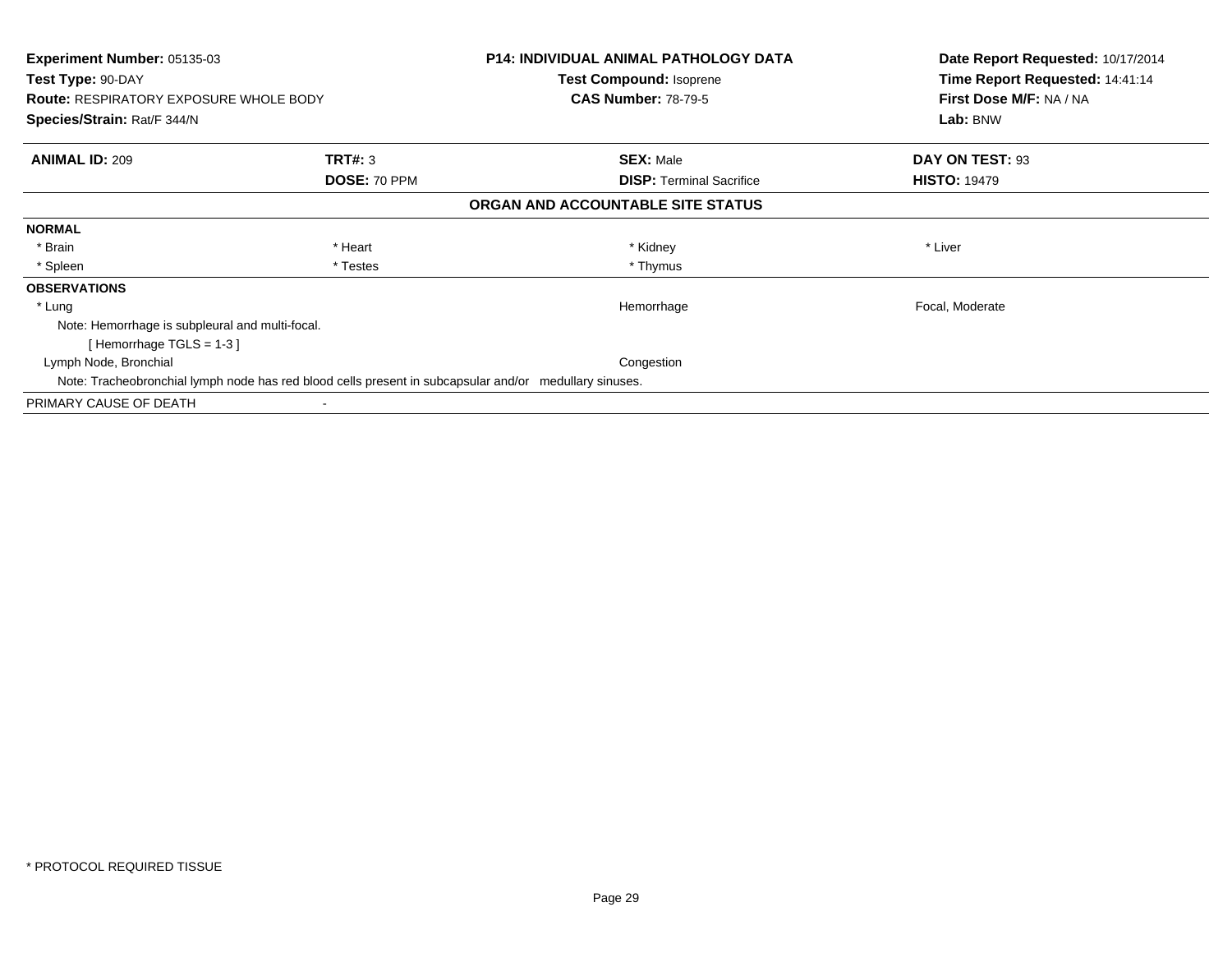| Experiment Number: 05135-03<br>Test Type: 90-DAY<br><b>Route: RESPIRATORY EXPOSURE WHOLE BODY</b>      |              | <b>P14: INDIVIDUAL ANIMAL PATHOLOGY DATA</b><br><b>Test Compound: Isoprene</b><br><b>CAS Number: 78-79-5</b> | Date Report Requested: 10/17/2014<br>Time Report Requested: 14:41:14<br>First Dose M/F: NA / NA<br>Lab: BNW |
|--------------------------------------------------------------------------------------------------------|--------------|--------------------------------------------------------------------------------------------------------------|-------------------------------------------------------------------------------------------------------------|
| Species/Strain: Rat/F 344/N                                                                            |              |                                                                                                              |                                                                                                             |
| <b>ANIMAL ID: 210</b>                                                                                  | TRT#: 3      | <b>SEX: Male</b>                                                                                             | DAY ON TEST: 93                                                                                             |
|                                                                                                        | DOSE: 70 PPM | <b>DISP:</b> Terminal Sacrifice                                                                              | <b>HISTO: 19480</b>                                                                                         |
|                                                                                                        |              | ORGAN AND ACCOUNTABLE SITE STATUS                                                                            |                                                                                                             |
| <b>NORMAL</b>                                                                                          |              |                                                                                                              |                                                                                                             |
| * Brain                                                                                                | * Heart      | * Kidney                                                                                                     | * Liver                                                                                                     |
| * Spleen                                                                                               | * Testes     | * Thymus                                                                                                     |                                                                                                             |
| <b>OBSERVATIONS</b>                                                                                    |              |                                                                                                              |                                                                                                             |
| * Lung                                                                                                 |              | Hemorrhage                                                                                                   | Focal, Mild                                                                                                 |
| Note: Hemorrhage is subpleural and multi-focal.                                                        |              |                                                                                                              |                                                                                                             |
| [Hemorrhage TGLS = 1-3]                                                                                |              |                                                                                                              |                                                                                                             |
| Lymph Node, Bronchial                                                                                  |              | Congestion                                                                                                   |                                                                                                             |
| Note: Tracheobronchial lymph node has red blood cells present in subcapsular and/or medullary sinuses. |              |                                                                                                              |                                                                                                             |
| PRIMARY CAUSE OF DEATH                                                                                 |              |                                                                                                              |                                                                                                             |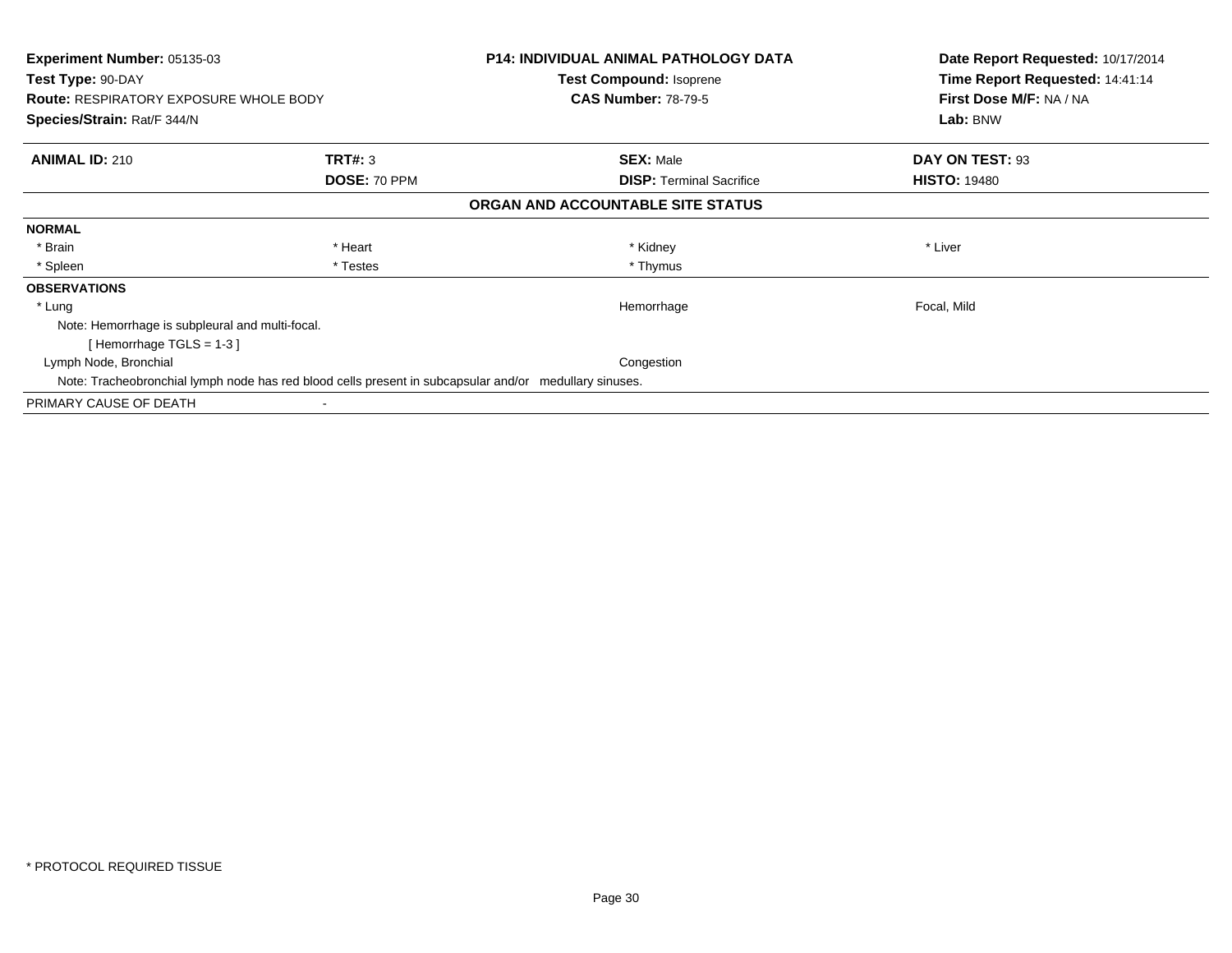| Experiment Number: 05135-03<br>Test Type: 90-DAY<br><b>Route: RESPIRATORY EXPOSURE WHOLE BODY</b>      |                      | <b>P14: INDIVIDUAL ANIMAL PATHOLOGY DATA</b><br><b>Test Compound: Isoprene</b><br><b>CAS Number: 78-79-5</b> | Date Report Requested: 10/17/2014<br>Time Report Requested: 14:41:15<br>First Dose M/F: NA / NA |
|--------------------------------------------------------------------------------------------------------|----------------------|--------------------------------------------------------------------------------------------------------------|-------------------------------------------------------------------------------------------------|
| Species/Strain: Rat/F 344/N                                                                            |                      |                                                                                                              | Lab: BNW                                                                                        |
| <b>ANIMAL ID: 401</b>                                                                                  | <b>TRT#:</b> 5       | <b>SEX: Male</b>                                                                                             | DAY ON TEST: 93                                                                                 |
|                                                                                                        | <b>DOSE: 220 PPM</b> | <b>DISP:</b> Terminal Sacrifice                                                                              | <b>HISTO: 19411</b>                                                                             |
|                                                                                                        |                      | ORGAN AND ACCOUNTABLE SITE STATUS                                                                            |                                                                                                 |
| <b>NORMAL</b>                                                                                          |                      |                                                                                                              |                                                                                                 |
| * Brain                                                                                                | * Heart              | * Kidney                                                                                                     | * Liver                                                                                         |
| * Spleen                                                                                               | * Testes             | * Thymus                                                                                                     |                                                                                                 |
| <b>OBSERVATIONS</b>                                                                                    |                      |                                                                                                              |                                                                                                 |
| * Lung                                                                                                 |                      | Hemorrhage                                                                                                   | Focal, Mild                                                                                     |
| Note: Hemorrhage is subpleural and multi-focal.                                                        |                      |                                                                                                              |                                                                                                 |
| [Hemorrhage TGLS = 1-3]                                                                                |                      |                                                                                                              |                                                                                                 |
| Lymph Node, Bronchial                                                                                  |                      | Congestion                                                                                                   |                                                                                                 |
| Note: Tracheobronchial lymph node has red blood cells present in subcapsular and/or medullary sinuses. |                      |                                                                                                              |                                                                                                 |
| PRIMARY CAUSE OF DEATH                                                                                 |                      |                                                                                                              |                                                                                                 |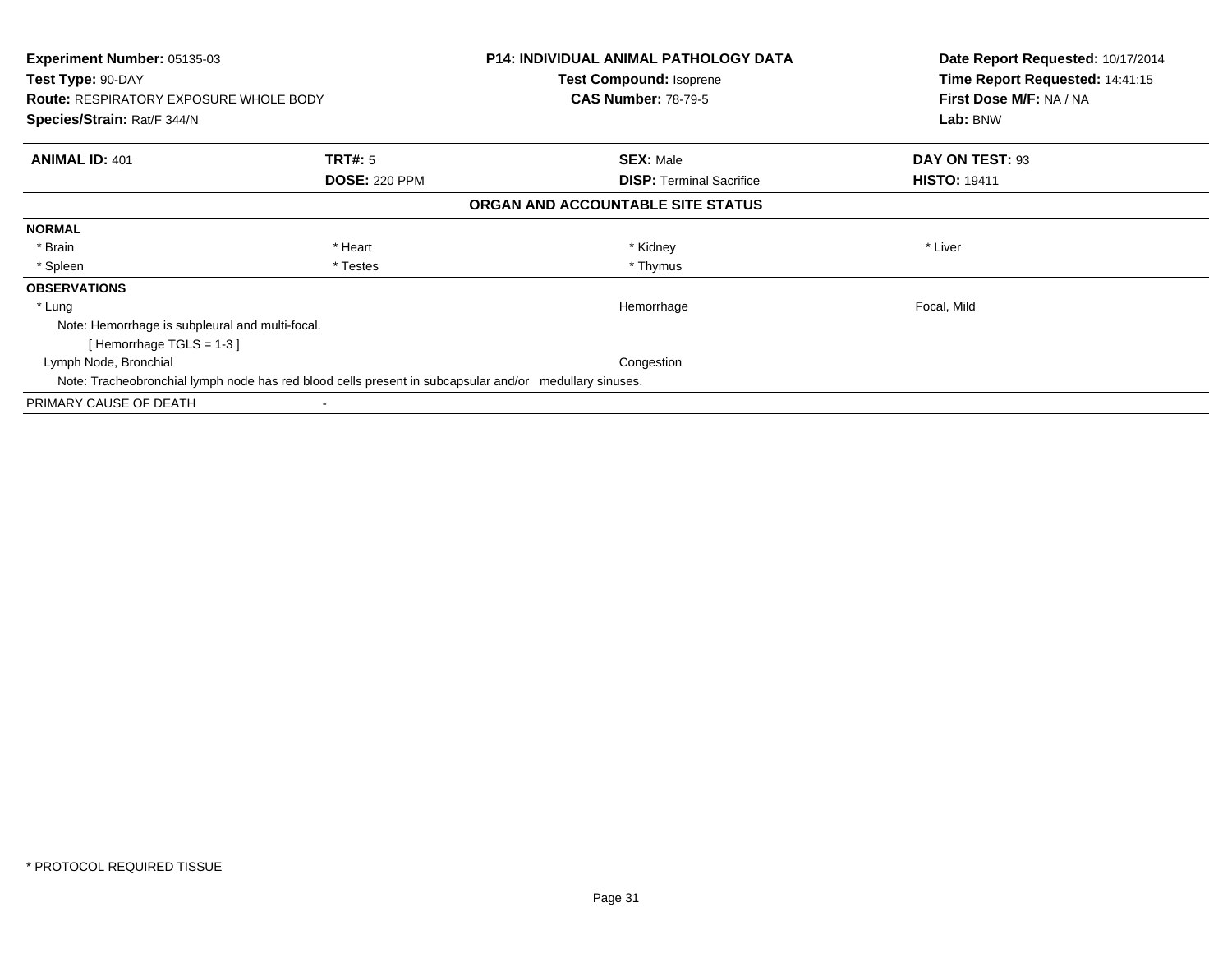| Experiment Number: 05135-03<br>Test Type: 90-DAY<br><b>Route: RESPIRATORY EXPOSURE WHOLE BODY</b>                                                                 |                      | <b>P14: INDIVIDUAL ANIMAL PATHOLOGY DATA</b><br><b>Test Compound: Isoprene</b><br><b>CAS Number: 78-79-5</b>           | Date Report Requested: 10/17/2014<br>Time Report Requested: 14:41:15<br>First Dose M/F: NA / NA |                             |                |                  |                 |
|-------------------------------------------------------------------------------------------------------------------------------------------------------------------|----------------------|------------------------------------------------------------------------------------------------------------------------|-------------------------------------------------------------------------------------------------|-----------------------------|----------------|------------------|-----------------|
|                                                                                                                                                                   |                      |                                                                                                                        |                                                                                                 | Species/Strain: Rat/F 344/N |                |                  | Lab: BNW        |
|                                                                                                                                                                   |                      |                                                                                                                        |                                                                                                 | <b>ANIMAL ID: 402</b>       | <b>TRT#: 5</b> | <b>SEX: Male</b> | DAY ON TEST: 93 |
|                                                                                                                                                                   | <b>DOSE: 220 PPM</b> | <b>DISP: Terminal Sacrifice</b>                                                                                        | <b>HISTO: 19412</b>                                                                             |                             |                |                  |                 |
|                                                                                                                                                                   |                      | ORGAN AND ACCOUNTABLE SITE STATUS                                                                                      |                                                                                                 |                             |                |                  |                 |
| <b>NORMAL</b>                                                                                                                                                     |                      |                                                                                                                        |                                                                                                 |                             |                |                  |                 |
| * Brain                                                                                                                                                           | * Heart              | * Kidney                                                                                                               | * Spleen                                                                                        |                             |                |                  |                 |
| * Testes                                                                                                                                                          | * Thymus             |                                                                                                                        |                                                                                                 |                             |                |                  |                 |
| <b>MISSING</b>                                                                                                                                                    |                      |                                                                                                                        |                                                                                                 |                             |                |                  |                 |
| Lymph Node, Bronchial                                                                                                                                             |                      |                                                                                                                        |                                                                                                 |                             |                |                  |                 |
| <b>OBSERVATIONS</b>                                                                                                                                               |                      |                                                                                                                        |                                                                                                 |                             |                |                  |                 |
| * Liver                                                                                                                                                           |                      | Hepatodiaphragmatic Nodule                                                                                             |                                                                                                 |                             |                |                  |                 |
| [ Hepatodiaphragmatic Nodule TGLS = 2-4 ]                                                                                                                         |                      |                                                                                                                        |                                                                                                 |                             |                |                  |                 |
| * Lung                                                                                                                                                            |                      | Hemorrhage                                                                                                             | Focal, Mild                                                                                     |                             |                |                  |                 |
| Note: Hemorrhage is subpleural and multi-focal.                                                                                                                   |                      |                                                                                                                        |                                                                                                 |                             |                |                  |                 |
| [Hemorrhage TGLS = $3-3$ ]                                                                                                                                        |                      |                                                                                                                        |                                                                                                 |                             |                |                  |                 |
| Lym Node Bron                                                                                                                                                     |                      |                                                                                                                        |                                                                                                 |                             |                |                  |                 |
| Note: Tracheobronchial lymph node is missing.                                                                                                                     |                      |                                                                                                                        |                                                                                                 |                             |                |                  |                 |
| Skin                                                                                                                                                              |                      | Inflammation                                                                                                           | Chronic                                                                                         |                             |                |                  |                 |
| Note: Chronic inflammation is in the subcutis.                                                                                                                    |                      |                                                                                                                        |                                                                                                 |                             |                |                  |                 |
|                                                                                                                                                                   |                      | Note: This lesion is characterized by infiltration of macrophages and proliferation of neocapillaries and fibroblasts. |                                                                                                 |                             |                |                  |                 |
| Note: A few mucus-secreting glands are present in the adjacent area but these glands are essentially normal. No etiologic agent for inflammatory lesion observed. |                      |                                                                                                                        |                                                                                                 |                             |                |                  |                 |
| [Inflammation TGLS = $1-11$ ]                                                                                                                                     |                      |                                                                                                                        |                                                                                                 |                             |                |                  |                 |
| PRIMARY CAUSE OF DEATH                                                                                                                                            |                      |                                                                                                                        |                                                                                                 |                             |                |                  |                 |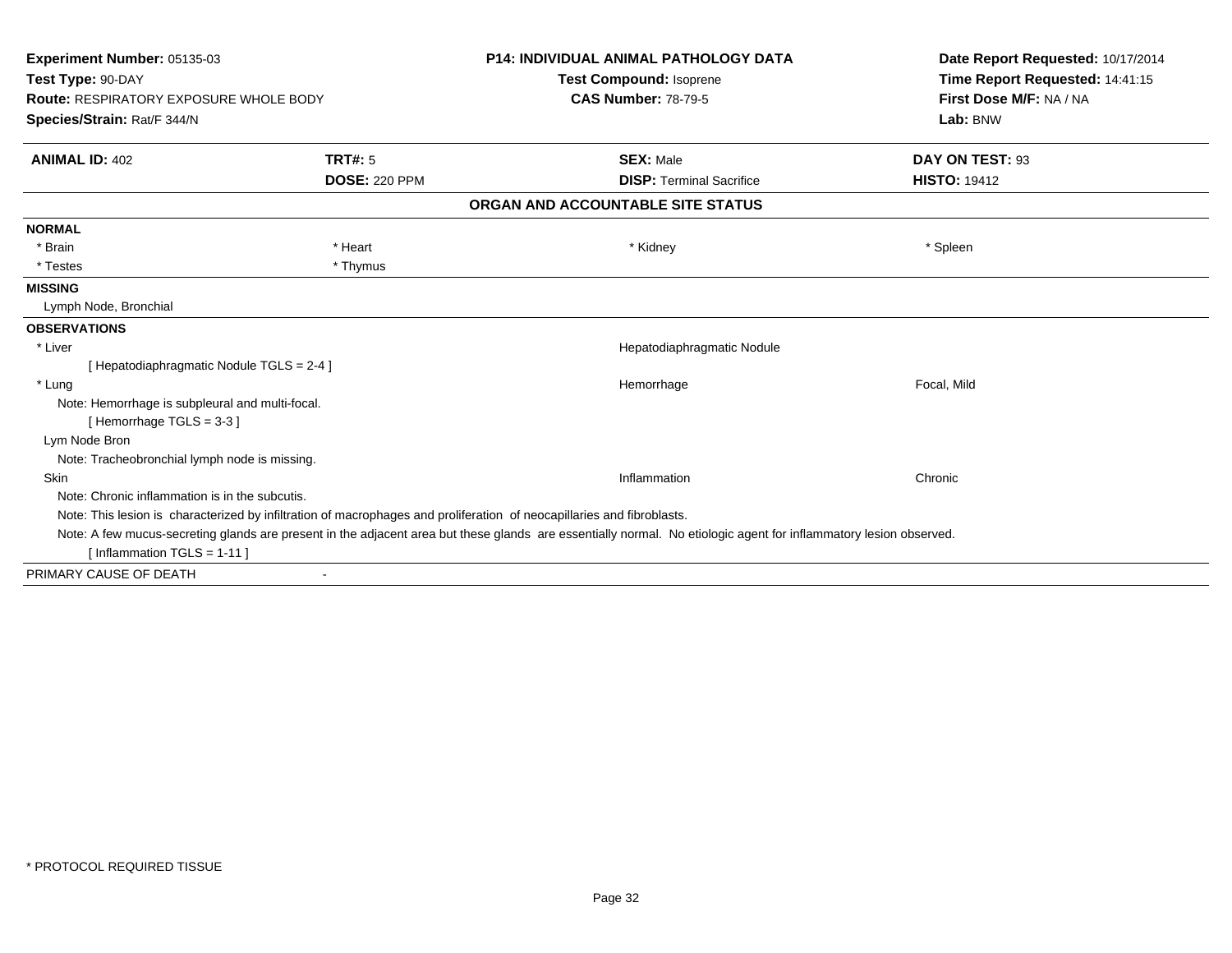| Experiment Number: 05135-03<br>Test Type: 90-DAY<br><b>Route: RESPIRATORY EXPOSURE WHOLE BODY</b><br>Species/Strain: Rat/F 344/N |                      | <b>P14: INDIVIDUAL ANIMAL PATHOLOGY DATA</b><br><b>Test Compound: Isoprene</b><br><b>CAS Number: 78-79-5</b> | Date Report Requested: 10/17/2014<br>Time Report Requested: 14:41:15<br>First Dose M/F: NA / NA<br>Lab: BNW |  |
|----------------------------------------------------------------------------------------------------------------------------------|----------------------|--------------------------------------------------------------------------------------------------------------|-------------------------------------------------------------------------------------------------------------|--|
|                                                                                                                                  |                      |                                                                                                              |                                                                                                             |  |
| <b>ANIMAL ID: 403</b>                                                                                                            | <b>TRT#:</b> 5       | <b>SEX: Male</b>                                                                                             | DAY ON TEST: 93                                                                                             |  |
|                                                                                                                                  | <b>DOSE: 220 PPM</b> | <b>DISP:</b> Terminal Sacrifice                                                                              | <b>HISTO: 19413</b>                                                                                         |  |
|                                                                                                                                  |                      | ORGAN AND ACCOUNTABLE SITE STATUS                                                                            |                                                                                                             |  |
| <b>NORMAL</b>                                                                                                                    |                      |                                                                                                              |                                                                                                             |  |
| * Brain                                                                                                                          | * Heart              | * Kidney                                                                                                     | * Liver                                                                                                     |  |
| * Spleen                                                                                                                         | * Testes             | * Thymus                                                                                                     |                                                                                                             |  |
| <b>OBSERVATIONS</b>                                                                                                              |                      |                                                                                                              |                                                                                                             |  |
| * Lung                                                                                                                           |                      | Hemorrhage                                                                                                   | Focal, Moderate                                                                                             |  |
| Note: Hemorrhage is subpleural and multi-focal.                                                                                  |                      |                                                                                                              |                                                                                                             |  |
| [Hemorrhage TGLS = 1-3]                                                                                                          |                      |                                                                                                              |                                                                                                             |  |
| Lymph Node, Bronchial                                                                                                            |                      | Congestion                                                                                                   |                                                                                                             |  |
| Note: Tracheobronchial lymph node has red blood cells present in subcapsular and/or medullary sinuses.                           |                      |                                                                                                              |                                                                                                             |  |
| PRIMARY CAUSE OF DEATH                                                                                                           |                      |                                                                                                              |                                                                                                             |  |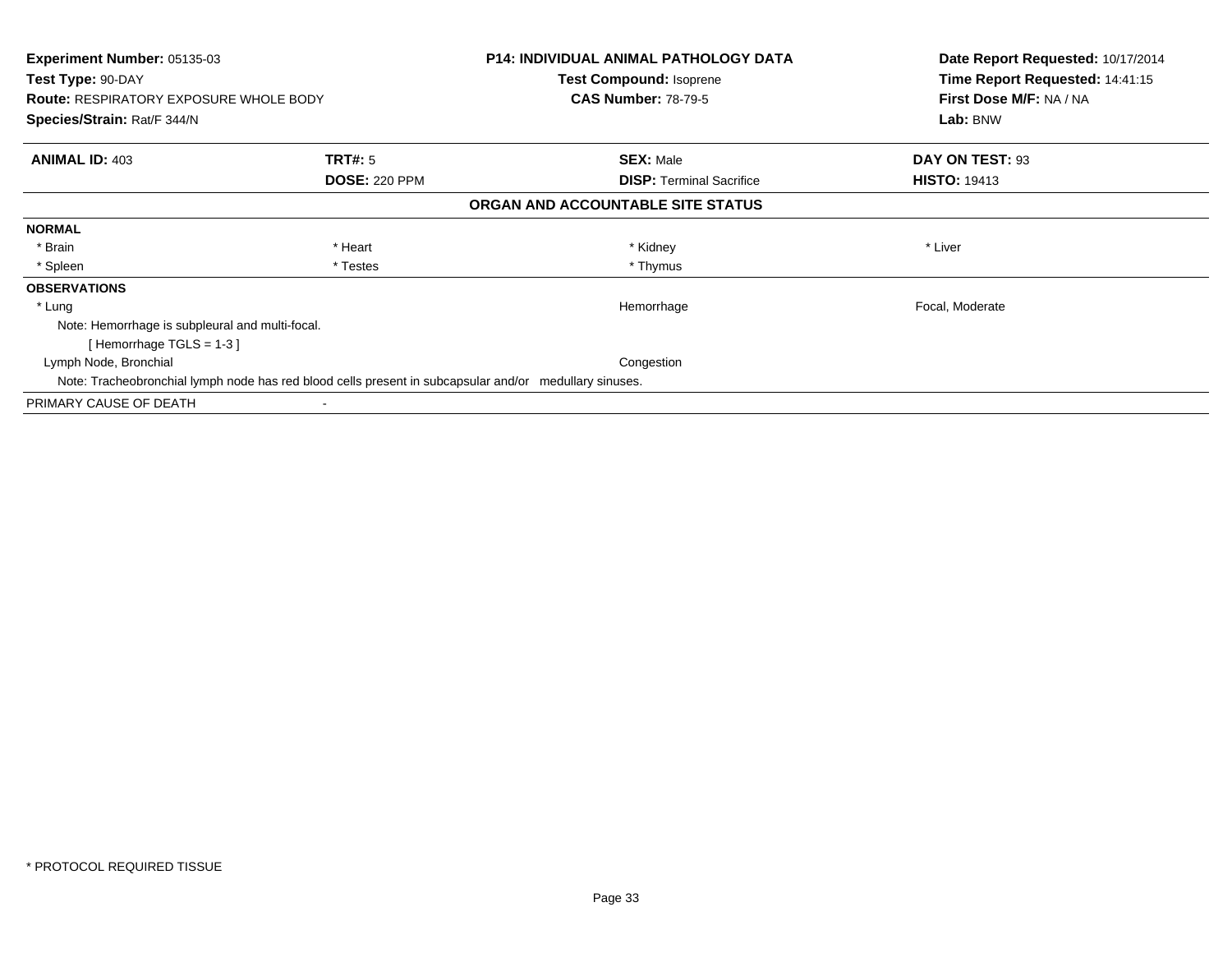| Experiment Number: 05135-03<br>Test Type: 90-DAY<br><b>Route: RESPIRATORY EXPOSURE WHOLE BODY</b> |                      | <b>P14: INDIVIDUAL ANIMAL PATHOLOGY DATA</b><br>Test Compound: Isoprene<br><b>CAS Number: 78-79-5</b> | Date Report Requested: 10/17/2014<br>Time Report Requested: 14:41:15<br>First Dose M/F: NA / NA |
|---------------------------------------------------------------------------------------------------|----------------------|-------------------------------------------------------------------------------------------------------|-------------------------------------------------------------------------------------------------|
| Species/Strain: Rat/F 344/N                                                                       |                      |                                                                                                       | Lab: BNW                                                                                        |
| <b>ANIMAL ID: 404</b>                                                                             | TRT#: 5              | <b>SEX: Male</b>                                                                                      | DAY ON TEST: 93                                                                                 |
|                                                                                                   | <b>DOSE: 220 PPM</b> | <b>DISP:</b> Terminal Sacrifice                                                                       | <b>HISTO: 19414</b>                                                                             |
|                                                                                                   |                      | ORGAN AND ACCOUNTABLE SITE STATUS                                                                     |                                                                                                 |
| <b>NORMAL</b>                                                                                     |                      |                                                                                                       |                                                                                                 |
| * Brain                                                                                           | * Heart              | * Kidney                                                                                              | * Liver                                                                                         |
| * Spleen                                                                                          | * Testes             | * Thymus                                                                                              |                                                                                                 |
| <b>OBSERVATIONS</b>                                                                               |                      |                                                                                                       |                                                                                                 |
| * Kidney                                                                                          |                      |                                                                                                       |                                                                                                 |
| Note: $TGL 1-5 = NCL$                                                                             |                      |                                                                                                       |                                                                                                 |
| * Lung                                                                                            |                      | Hemorrhage                                                                                            | Focal, Minimal                                                                                  |
| Note: Hemorrhage is subpleural and multi-focal.                                                   |                      |                                                                                                       |                                                                                                 |
| [Hemorrhage TGLS = $2-3$ ]                                                                        |                      |                                                                                                       |                                                                                                 |
| PRIMARY CAUSE OF DEATH                                                                            |                      |                                                                                                       |                                                                                                 |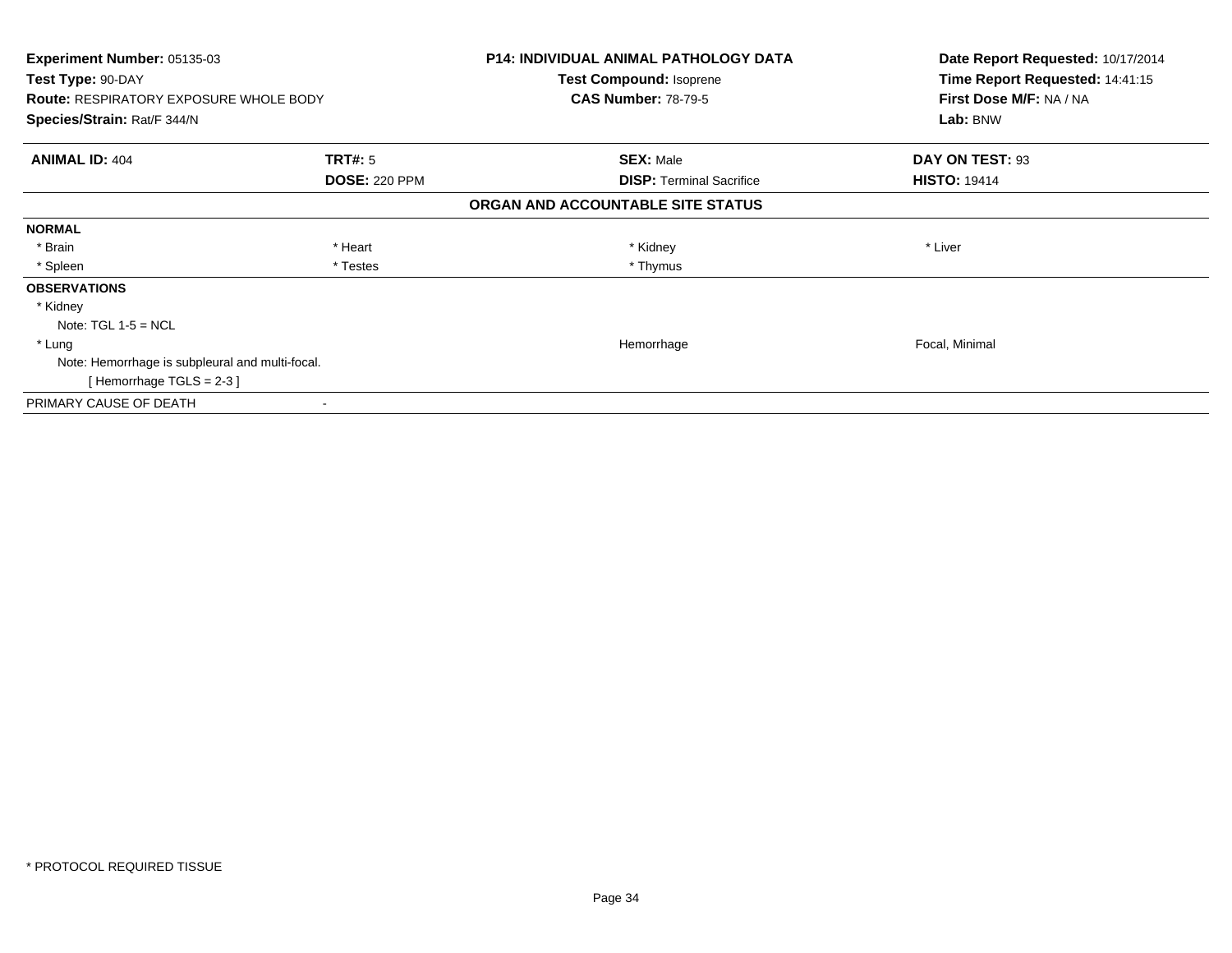| Experiment Number: 05135-03<br>Test Type: 90-DAY<br><b>Route: RESPIRATORY EXPOSURE WHOLE BODY</b>      |                      | <b>P14: INDIVIDUAL ANIMAL PATHOLOGY DATA</b><br><b>Test Compound: Isoprene</b><br><b>CAS Number: 78-79-5</b> | Date Report Requested: 10/17/2014<br>Time Report Requested: 14:41:15<br>First Dose M/F: NA / NA |  |
|--------------------------------------------------------------------------------------------------------|----------------------|--------------------------------------------------------------------------------------------------------------|-------------------------------------------------------------------------------------------------|--|
| Species/Strain: Rat/F 344/N                                                                            |                      |                                                                                                              | Lab: BNW                                                                                        |  |
| <b>ANIMAL ID: 405</b>                                                                                  | <b>TRT#:</b> 5       | <b>SEX: Male</b>                                                                                             | DAY ON TEST: 93                                                                                 |  |
|                                                                                                        | <b>DOSE: 220 PPM</b> | <b>DISP:</b> Terminal Sacrifice                                                                              | <b>HISTO: 19415</b>                                                                             |  |
|                                                                                                        |                      | ORGAN AND ACCOUNTABLE SITE STATUS                                                                            |                                                                                                 |  |
| <b>NORMAL</b>                                                                                          |                      |                                                                                                              |                                                                                                 |  |
| * Brain                                                                                                | * Heart              | * Kidney                                                                                                     | * Liver                                                                                         |  |
| * Spleen                                                                                               | * Testes             | * Thymus                                                                                                     |                                                                                                 |  |
| <b>OBSERVATIONS</b>                                                                                    |                      |                                                                                                              |                                                                                                 |  |
| * Lung                                                                                                 |                      | Hemorrhage                                                                                                   | Focal, Mild                                                                                     |  |
| Note: Hemorrhage is subpleural and multi-focal.                                                        |                      |                                                                                                              |                                                                                                 |  |
| [Hemorrhage TGLS = 1-3]                                                                                |                      |                                                                                                              |                                                                                                 |  |
| Lymph Node, Bronchial                                                                                  |                      | Congestion                                                                                                   |                                                                                                 |  |
| Note: Tracheobronchial lymph node has red blood cells present in subcapsular and/or medullary sinuses. |                      |                                                                                                              |                                                                                                 |  |
| PRIMARY CAUSE OF DEATH                                                                                 |                      |                                                                                                              |                                                                                                 |  |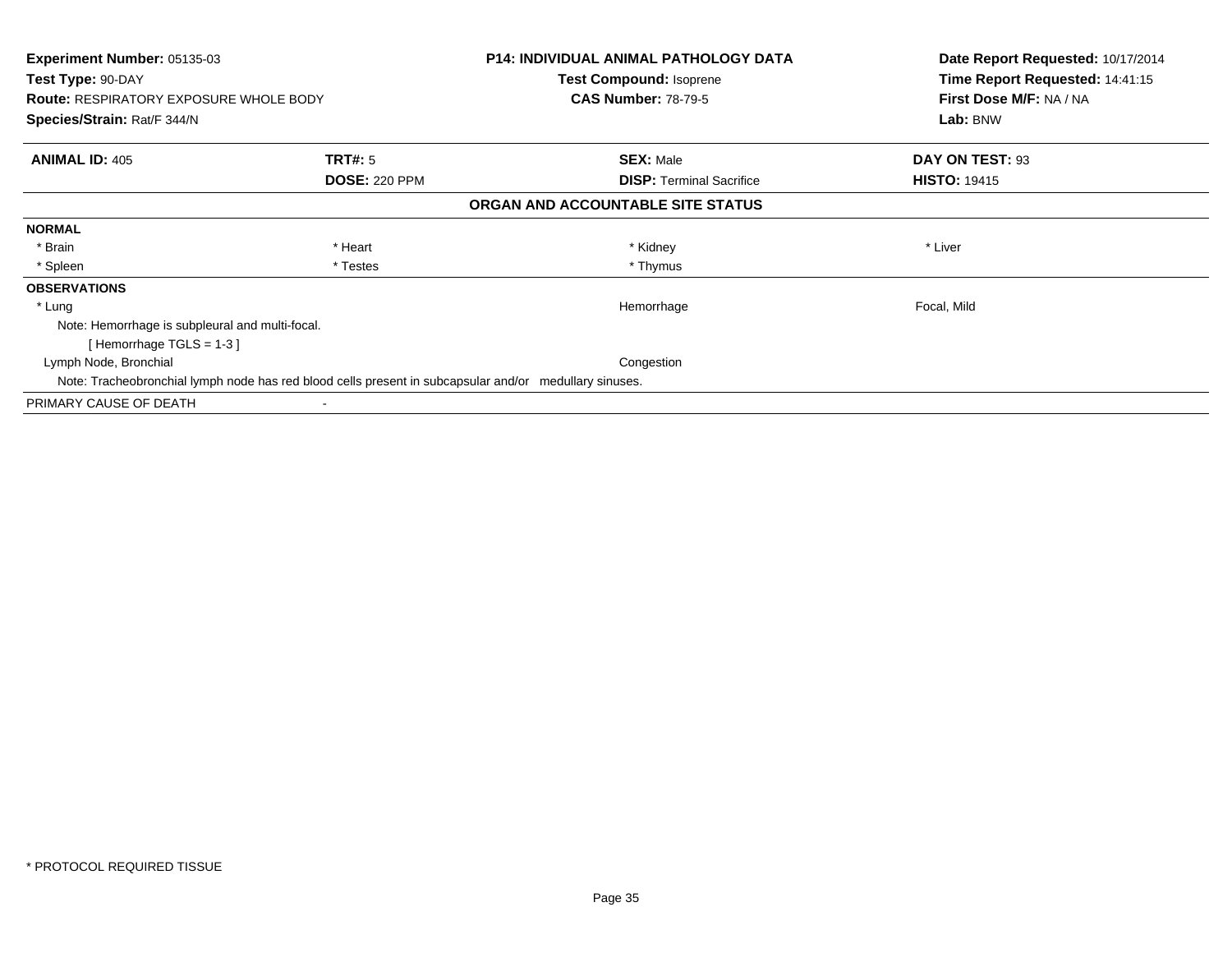| <b>Experiment Number: 05135-03</b><br>Test Type: 90-DAY<br><b>Route: RESPIRATORY EXPOSURE WHOLE BODY</b> |                      | P14: INDIVIDUAL ANIMAL PATHOLOGY DATA<br>Test Compound: Isoprene | Date Report Requested: 10/17/2014<br>Time Report Requested: 14:41:15<br>First Dose M/F: NA / NA<br>Lab: BNW |                            |
|----------------------------------------------------------------------------------------------------------|----------------------|------------------------------------------------------------------|-------------------------------------------------------------------------------------------------------------|----------------------------|
|                                                                                                          |                      |                                                                  |                                                                                                             | <b>CAS Number: 78-79-5</b> |
|                                                                                                          |                      | Species/Strain: Rat/F 344/N                                      |                                                                                                             |                            |
| <b>ANIMAL ID: 406</b>                                                                                    | <b>TRT#: 5</b>       | <b>SEX: Male</b>                                                 | DAY ON TEST: 93                                                                                             |                            |
|                                                                                                          | <b>DOSE: 220 PPM</b> | <b>DISP: Terminal Sacrifice</b>                                  | <b>HISTO: 19416</b>                                                                                         |                            |
| ORGAN AND ACCOUNTABLE SITE STATUS                                                                        |                      |                                                                  |                                                                                                             |                            |
| <b>NORMAL</b>                                                                                            |                      |                                                                  |                                                                                                             |                            |
| * Brain                                                                                                  | * Heart              | * Kidney                                                         | * Spleen                                                                                                    |                            |
| * Testes                                                                                                 | * Thymus             |                                                                  |                                                                                                             |                            |
| <b>MISSING</b>                                                                                           |                      |                                                                  |                                                                                                             |                            |
| Lymph Node, Bronchial                                                                                    |                      |                                                                  |                                                                                                             |                            |
| <b>OBSERVATIONS</b>                                                                                      |                      |                                                                  |                                                                                                             |                            |
| * Liver                                                                                                  |                      | Hepatodiaphragmatic Nodule                                       |                                                                                                             |                            |
| [Hepatodiaphragmatic Nodule TGLS = 1-4]                                                                  |                      |                                                                  |                                                                                                             |                            |
| * Lung                                                                                                   |                      | Hemorrhage                                                       | Focal, Moderate                                                                                             |                            |
| Note: Hemorrhage is subpleural and multi-focal                                                           |                      |                                                                  |                                                                                                             |                            |
| [Hemorrhage TGLS = $2-3$ ]                                                                               |                      |                                                                  |                                                                                                             |                            |
| Lym Node Bron                                                                                            |                      |                                                                  |                                                                                                             |                            |
| Note: Tracheobronchial lymph node is missing.                                                            |                      |                                                                  |                                                                                                             |                            |
| PRIMARY CAUSE OF DEATH                                                                                   |                      |                                                                  |                                                                                                             |                            |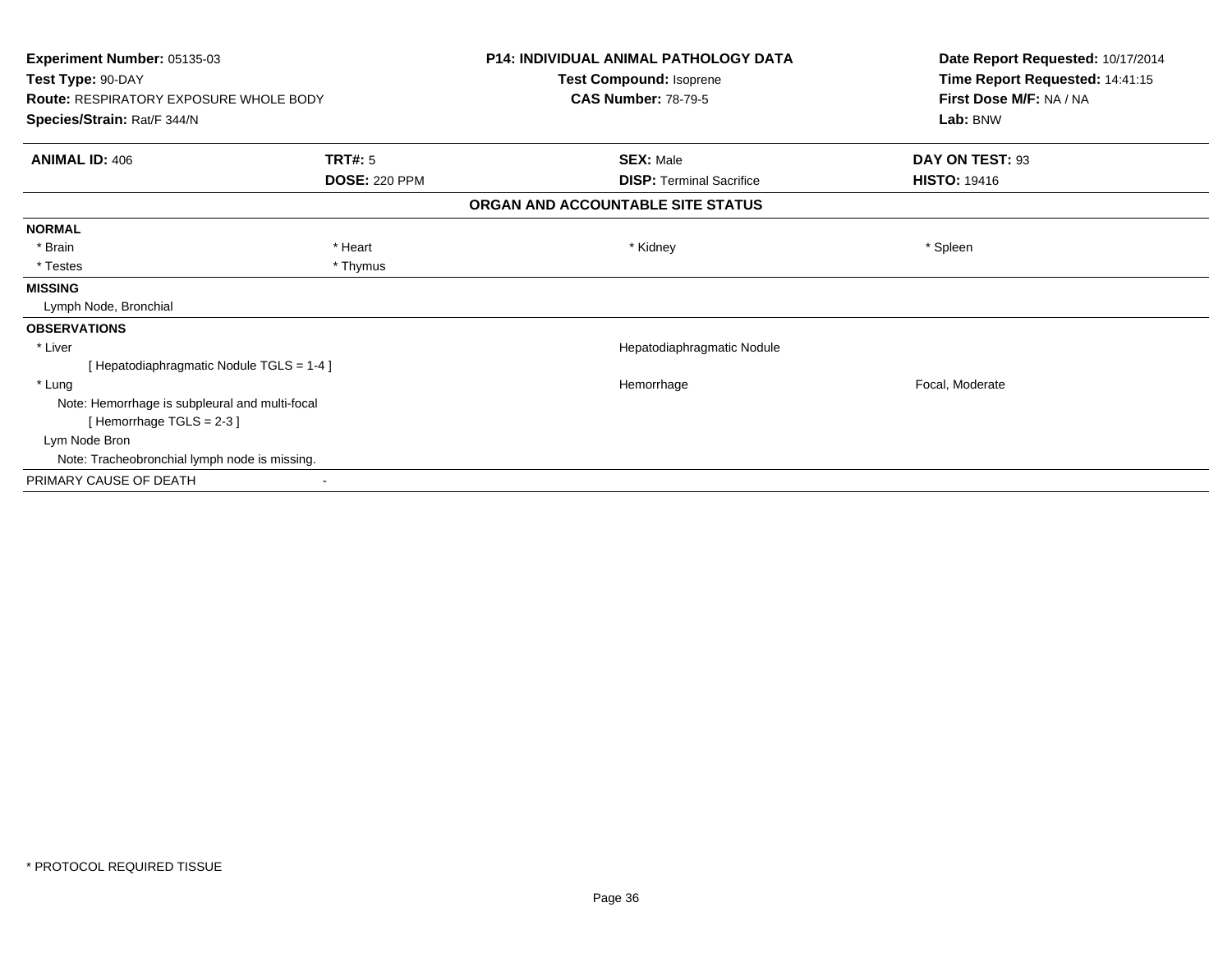| Experiment Number: 05135-03<br>Test Type: 90-DAY<br><b>Route: RESPIRATORY EXPOSURE WHOLE BODY</b><br>Species/Strain: Rat/F 344/N |                      | <b>P14: INDIVIDUAL ANIMAL PATHOLOGY DATA</b><br><b>Test Compound: Isoprene</b><br><b>CAS Number: 78-79-5</b> | Date Report Requested: 10/17/2014<br>Time Report Requested: 14:41:15<br>First Dose M/F: NA / NA<br>Lab: BNW |
|----------------------------------------------------------------------------------------------------------------------------------|----------------------|--------------------------------------------------------------------------------------------------------------|-------------------------------------------------------------------------------------------------------------|
|                                                                                                                                  |                      |                                                                                                              |                                                                                                             |
| <b>ANIMAL ID: 407</b>                                                                                                            | <b>TRT#:</b> 5       | <b>SEX: Male</b>                                                                                             | DAY ON TEST: 93                                                                                             |
|                                                                                                                                  | <b>DOSE: 220 PPM</b> | <b>DISP:</b> Terminal Sacrifice                                                                              | <b>HISTO: 19417</b>                                                                                         |
|                                                                                                                                  |                      | ORGAN AND ACCOUNTABLE SITE STATUS                                                                            |                                                                                                             |
| <b>NORMAL</b>                                                                                                                    |                      |                                                                                                              |                                                                                                             |
| * Brain                                                                                                                          | * Heart              | * Kidney                                                                                                     | * Liver                                                                                                     |
| * Spleen                                                                                                                         | * Testes             | * Thymus                                                                                                     |                                                                                                             |
| <b>OBSERVATIONS</b>                                                                                                              |                      |                                                                                                              |                                                                                                             |
| * Lung                                                                                                                           |                      | Hemorrhage                                                                                                   | Focal, Minimal                                                                                              |
| Note: Hemorrhage is subpleural and multi-focal.                                                                                  |                      |                                                                                                              |                                                                                                             |
| [Hemorrhage TGLS = 1-3]                                                                                                          |                      |                                                                                                              |                                                                                                             |
| Lymph Node, Bronchial                                                                                                            |                      | Congestion                                                                                                   |                                                                                                             |
| Note: Tracheobronchial lymph node has red blood cells present in subcapsular and/or medullary sinuses.                           |                      |                                                                                                              |                                                                                                             |
| PRIMARY CAUSE OF DEATH                                                                                                           |                      |                                                                                                              |                                                                                                             |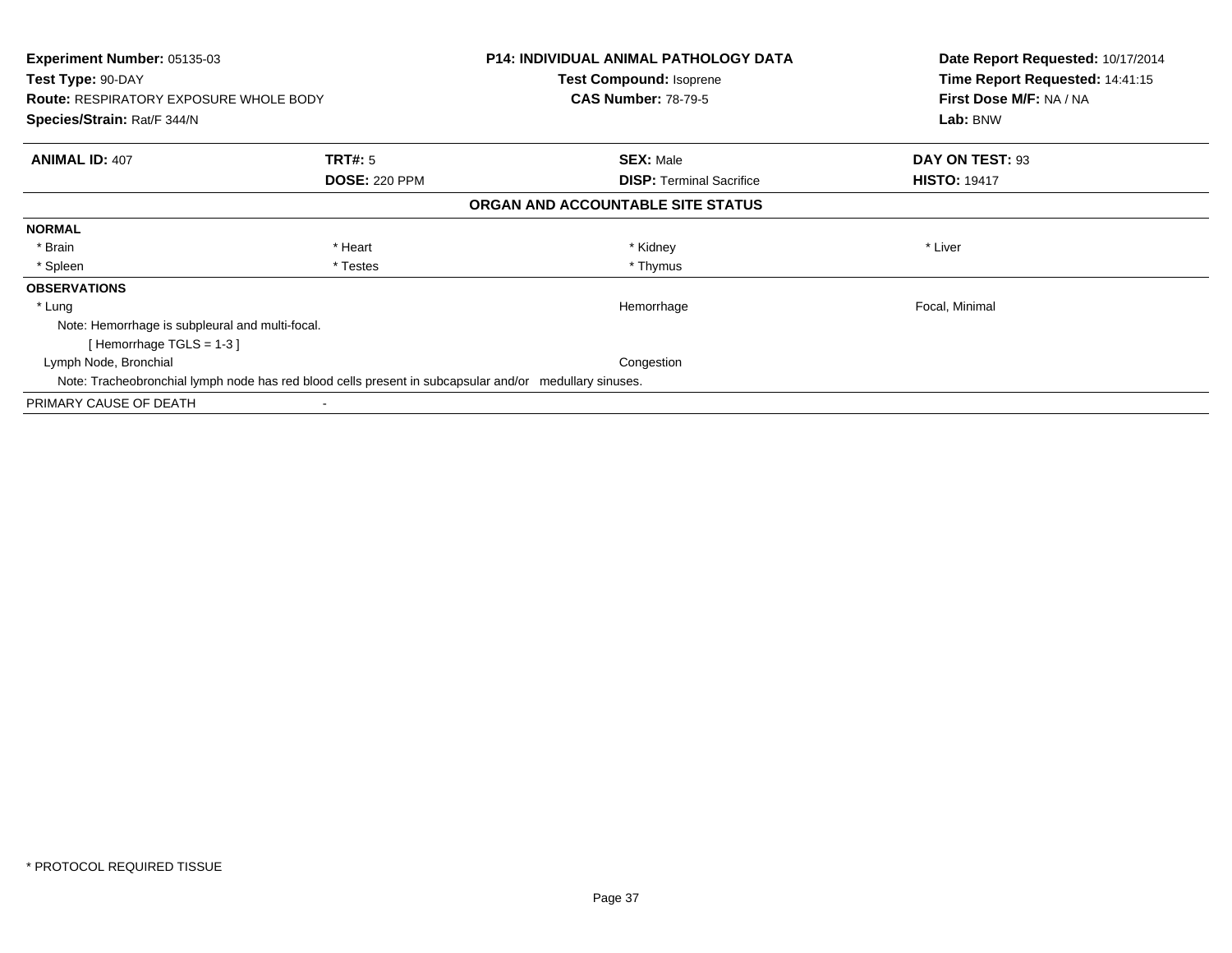| Experiment Number: 05135-03<br>Test Type: 90-DAY<br><b>Route: RESPIRATORY EXPOSURE WHOLE BODY</b><br>Species/Strain: Rat/F 344/N |                      | <b>P14: INDIVIDUAL ANIMAL PATHOLOGY DATA</b><br><b>Test Compound: Isoprene</b><br><b>CAS Number: 78-79-5</b> | Date Report Requested: 10/17/2014<br>Time Report Requested: 14:41:15<br>First Dose M/F: NA / NA<br>Lab: BNW |
|----------------------------------------------------------------------------------------------------------------------------------|----------------------|--------------------------------------------------------------------------------------------------------------|-------------------------------------------------------------------------------------------------------------|
|                                                                                                                                  |                      |                                                                                                              |                                                                                                             |
| <b>ANIMAL ID: 408</b>                                                                                                            | <b>TRT#:</b> 5       | <b>SEX: Male</b>                                                                                             | DAY ON TEST: 93                                                                                             |
|                                                                                                                                  | <b>DOSE: 220 PPM</b> | <b>DISP:</b> Terminal Sacrifice                                                                              | <b>HISTO: 19418</b>                                                                                         |
|                                                                                                                                  |                      | ORGAN AND ACCOUNTABLE SITE STATUS                                                                            |                                                                                                             |
| <b>NORMAL</b>                                                                                                                    |                      |                                                                                                              |                                                                                                             |
| * Brain                                                                                                                          | * Heart              | * Kidney                                                                                                     | * Liver                                                                                                     |
| * Spleen                                                                                                                         | * Testes             | * Thymus                                                                                                     |                                                                                                             |
| <b>OBSERVATIONS</b>                                                                                                              |                      |                                                                                                              |                                                                                                             |
| * Lung                                                                                                                           |                      | Hemorrhage                                                                                                   | Focal, Minimal                                                                                              |
| Note: Hemorrhage is subpleural and multi-focal.                                                                                  |                      |                                                                                                              |                                                                                                             |
| [Hemorrhage TGLS = 1-3]                                                                                                          |                      |                                                                                                              |                                                                                                             |
| Lymph Node, Bronchial                                                                                                            |                      | Congestion                                                                                                   |                                                                                                             |
| Note: Tracheobronchial lymph node has red blood cells present in subcapsular and/or medullary sinuses.                           |                      |                                                                                                              |                                                                                                             |
| PRIMARY CAUSE OF DEATH                                                                                                           |                      |                                                                                                              |                                                                                                             |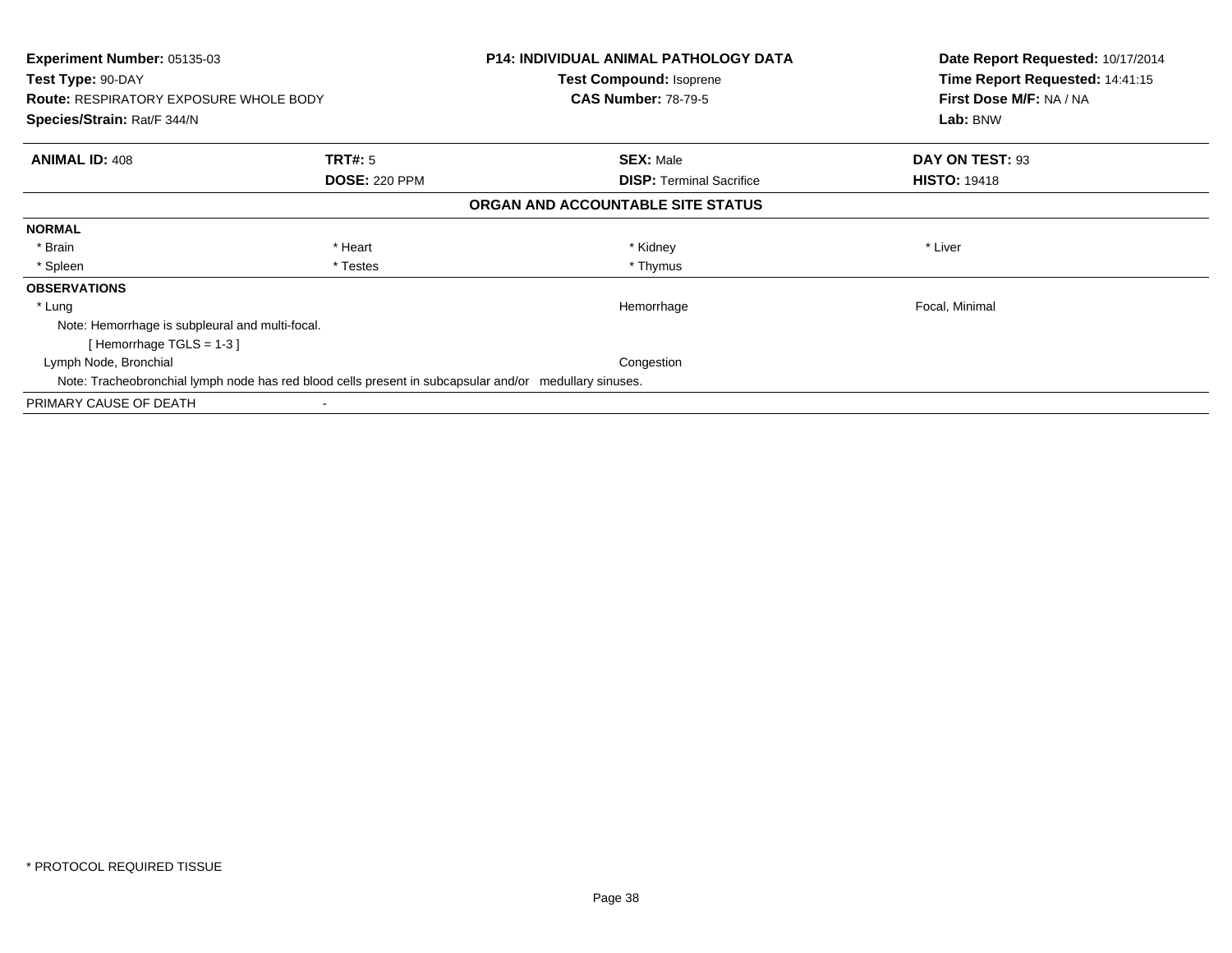| Experiment Number: 05135-03<br>Test Type: 90-DAY<br><b>Route: RESPIRATORY EXPOSURE WHOLE BODY</b><br>Species/Strain: Rat/F 344/N |                      | <b>P14: INDIVIDUAL ANIMAL PATHOLOGY DATA</b><br><b>Test Compound: Isoprene</b><br><b>CAS Number: 78-79-5</b> | Date Report Requested: 10/17/2014<br>Time Report Requested: 14:41:15<br>First Dose M/F: NA / NA<br>Lab: BNW |
|----------------------------------------------------------------------------------------------------------------------------------|----------------------|--------------------------------------------------------------------------------------------------------------|-------------------------------------------------------------------------------------------------------------|
|                                                                                                                                  |                      |                                                                                                              |                                                                                                             |
| <b>ANIMAL ID: 409</b>                                                                                                            | <b>TRT#:</b> 5       | <b>SEX: Male</b>                                                                                             | DAY ON TEST: 93                                                                                             |
|                                                                                                                                  | <b>DOSE: 220 PPM</b> | <b>DISP:</b> Terminal Sacrifice                                                                              | <b>HISTO: 19419</b>                                                                                         |
|                                                                                                                                  |                      | ORGAN AND ACCOUNTABLE SITE STATUS                                                                            |                                                                                                             |
| <b>NORMAL</b>                                                                                                                    |                      |                                                                                                              |                                                                                                             |
| * Brain                                                                                                                          | * Heart              | * Kidney                                                                                                     | * Liver                                                                                                     |
| * Spleen                                                                                                                         | * Testes             | * Thymus                                                                                                     |                                                                                                             |
| <b>OBSERVATIONS</b>                                                                                                              |                      |                                                                                                              |                                                                                                             |
| * Lung                                                                                                                           |                      | Hemorrhage                                                                                                   | Focal, Mild                                                                                                 |
| Note: Hemorrhage is subpleural and multi-focal.                                                                                  |                      |                                                                                                              |                                                                                                             |
| [Hemorrhage TGLS = 1-3]                                                                                                          |                      |                                                                                                              |                                                                                                             |
| Lymph Node, Bronchial                                                                                                            |                      | Congestion                                                                                                   |                                                                                                             |
| Note: Tracheobronchial lymph node has red blood cells present in subcapsular and/or medullary sinuses.                           |                      |                                                                                                              |                                                                                                             |
| PRIMARY CAUSE OF DEATH                                                                                                           |                      |                                                                                                              |                                                                                                             |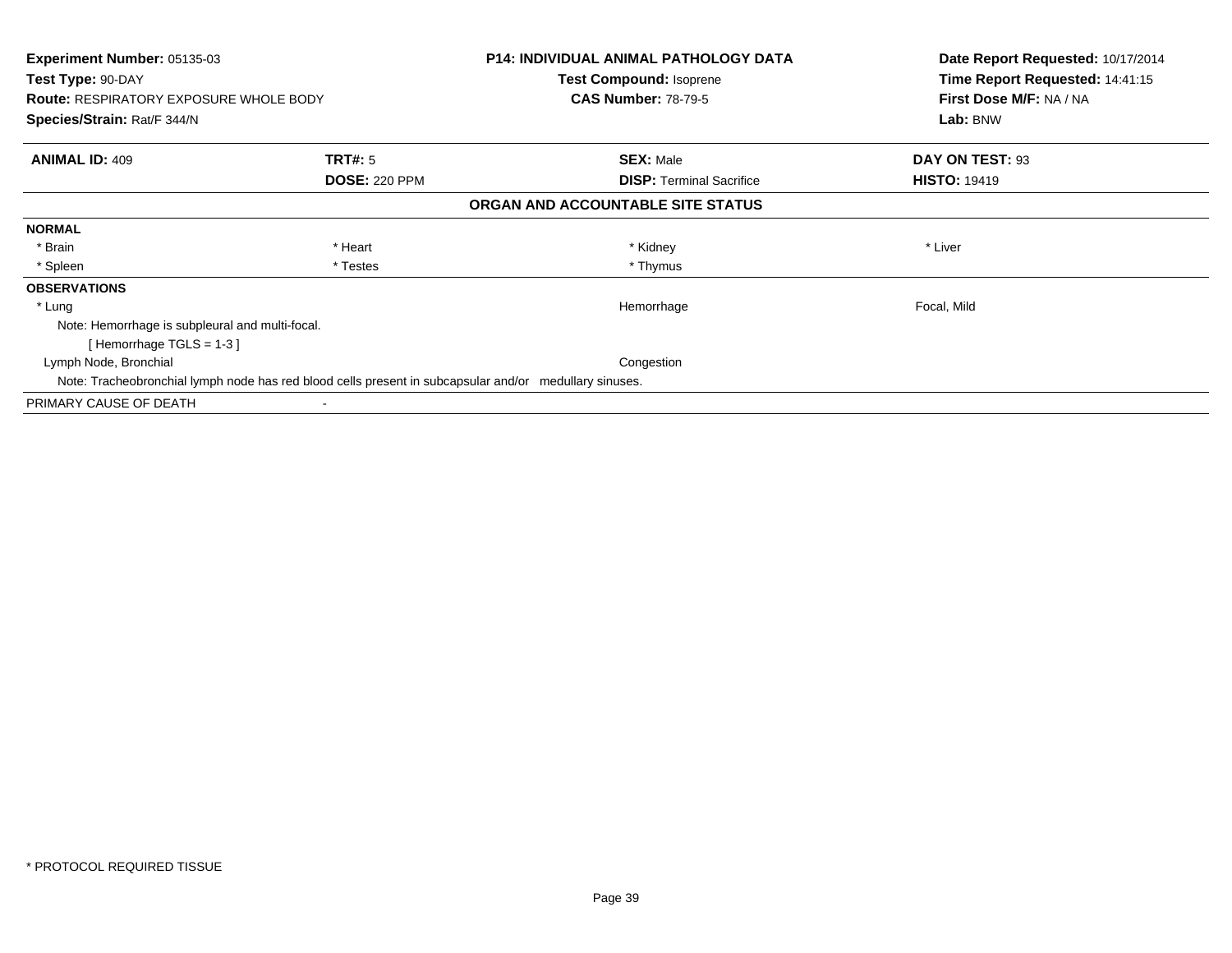| Experiment Number: 05135-03<br>Test Type: 90-DAY<br><b>Route: RESPIRATORY EXPOSURE WHOLE BODY</b><br>Species/Strain: Rat/F 344/N |                      | <b>P14: INDIVIDUAL ANIMAL PATHOLOGY DATA</b><br><b>Test Compound: Isoprene</b><br><b>CAS Number: 78-79-5</b> | Date Report Requested: 10/17/2014<br>Time Report Requested: 14:41:15<br>First Dose M/F: NA / NA<br>Lab: BNW |
|----------------------------------------------------------------------------------------------------------------------------------|----------------------|--------------------------------------------------------------------------------------------------------------|-------------------------------------------------------------------------------------------------------------|
|                                                                                                                                  |                      |                                                                                                              |                                                                                                             |
| <b>ANIMAL ID: 410</b>                                                                                                            | <b>TRT#:</b> 5       | <b>SEX: Male</b>                                                                                             | DAY ON TEST: 93                                                                                             |
|                                                                                                                                  | <b>DOSE: 220 PPM</b> | <b>DISP:</b> Terminal Sacrifice                                                                              | <b>HISTO: 19420</b>                                                                                         |
|                                                                                                                                  |                      | ORGAN AND ACCOUNTABLE SITE STATUS                                                                            |                                                                                                             |
| <b>NORMAL</b>                                                                                                                    |                      |                                                                                                              |                                                                                                             |
| * Brain                                                                                                                          | * Heart              | * Kidney                                                                                                     | * Liver                                                                                                     |
| * Spleen                                                                                                                         | * Testes             | * Thymus                                                                                                     |                                                                                                             |
| <b>OBSERVATIONS</b>                                                                                                              |                      |                                                                                                              |                                                                                                             |
| * Lung                                                                                                                           |                      | Hemorrhage                                                                                                   | Focal, Moderate                                                                                             |
| Note: Hemorrhage is subpleural and multi-focal.                                                                                  |                      |                                                                                                              |                                                                                                             |
| [Hemorrhage TGLS = 1-3]                                                                                                          |                      |                                                                                                              |                                                                                                             |
| Lymph Node, Bronchial                                                                                                            |                      | Congestion                                                                                                   |                                                                                                             |
| Note: Tracheobronchial lymph node has red blood cells present in subcapsular and/or medullary sinuses.                           |                      |                                                                                                              |                                                                                                             |
| PRIMARY CAUSE OF DEATH                                                                                                           |                      |                                                                                                              |                                                                                                             |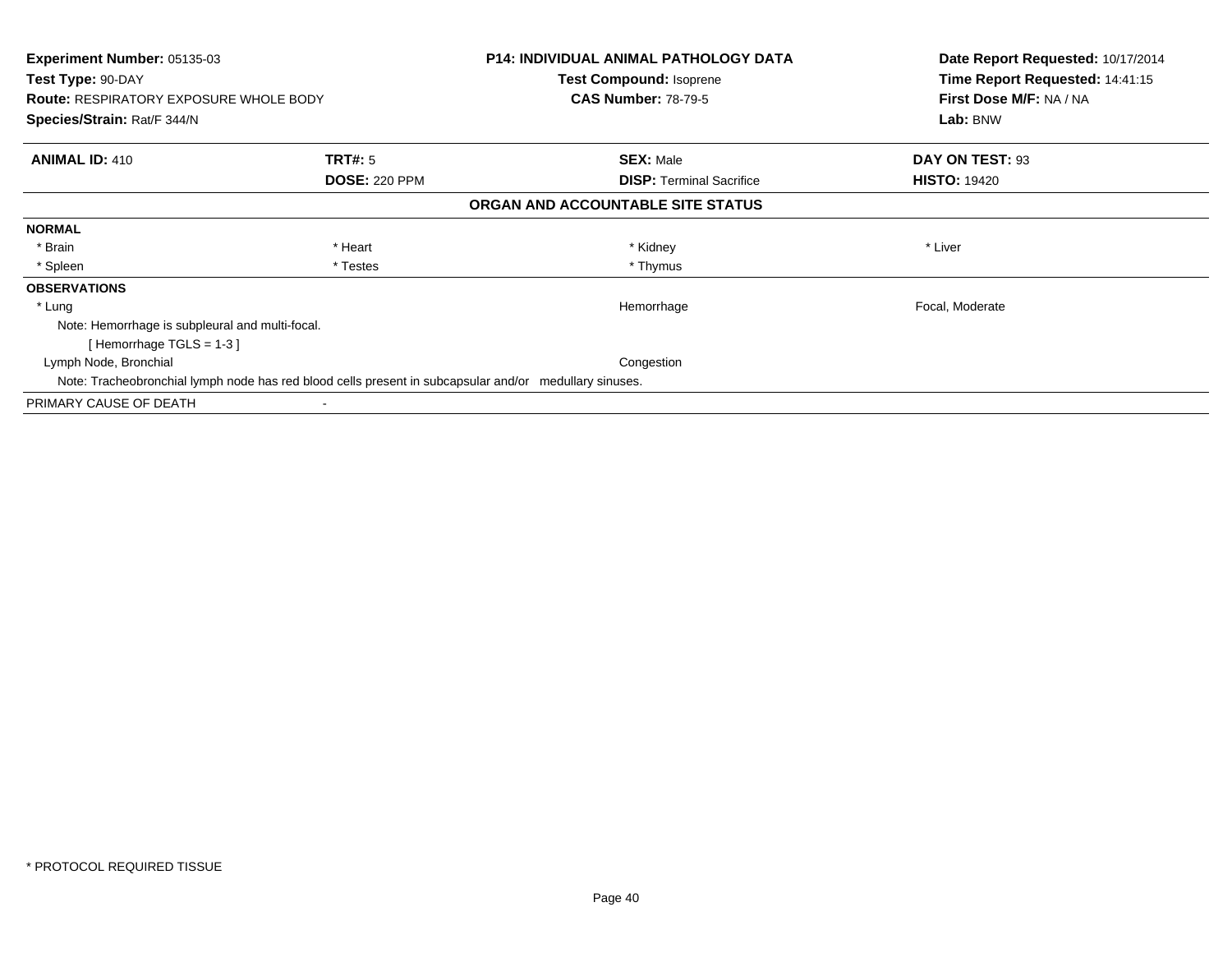| Experiment Number: 05135-03<br>Test Type: 90-DAY<br><b>Route: RESPIRATORY EXPOSURE WHOLE BODY</b><br>Species/Strain: Rat/F 344/N |                      | <b>P14: INDIVIDUAL ANIMAL PATHOLOGY DATA</b><br><b>Test Compound: Isoprene</b><br><b>CAS Number: 78-79-5</b> | Date Report Requested: 10/17/2014<br>Time Report Requested: 14:41:15<br>First Dose M/F: NA / NA<br>Lab: BNW |
|----------------------------------------------------------------------------------------------------------------------------------|----------------------|--------------------------------------------------------------------------------------------------------------|-------------------------------------------------------------------------------------------------------------|
|                                                                                                                                  |                      |                                                                                                              |                                                                                                             |
| <b>ANIMAL ID: 601</b>                                                                                                            | <b>TRT#: 7</b>       | <b>SEX: Male</b>                                                                                             | DAY ON TEST: 93                                                                                             |
|                                                                                                                                  | <b>DOSE: 700 PPM</b> | <b>DISP:</b> Terminal Sacrifice                                                                              | <b>HISTO: 19351</b>                                                                                         |
|                                                                                                                                  |                      | ORGAN AND ACCOUNTABLE SITE STATUS                                                                            |                                                                                                             |
| <b>NORMAL</b>                                                                                                                    |                      |                                                                                                              |                                                                                                             |
| * Brain                                                                                                                          | * Heart              | * Kidney                                                                                                     | * Liver                                                                                                     |
| * Spleen                                                                                                                         | * Testes             | * Thymus                                                                                                     |                                                                                                             |
| <b>OBSERVATIONS</b>                                                                                                              |                      |                                                                                                              |                                                                                                             |
| * Lung                                                                                                                           |                      | Hemorrhage                                                                                                   | Focal, Moderate                                                                                             |
| Note: Hemorrhage is subpleural and multi-focal.                                                                                  |                      |                                                                                                              |                                                                                                             |
| [Hemorrhage TGLS = 1-3]                                                                                                          |                      |                                                                                                              |                                                                                                             |
| Lymph Node, Bronchial                                                                                                            |                      | Congestion                                                                                                   |                                                                                                             |
| Note: Tracheobronchial lymph node has red blood cells present in subcapsular and/or medullary sinuses.                           |                      |                                                                                                              |                                                                                                             |
| PRIMARY CAUSE OF DEATH                                                                                                           |                      |                                                                                                              |                                                                                                             |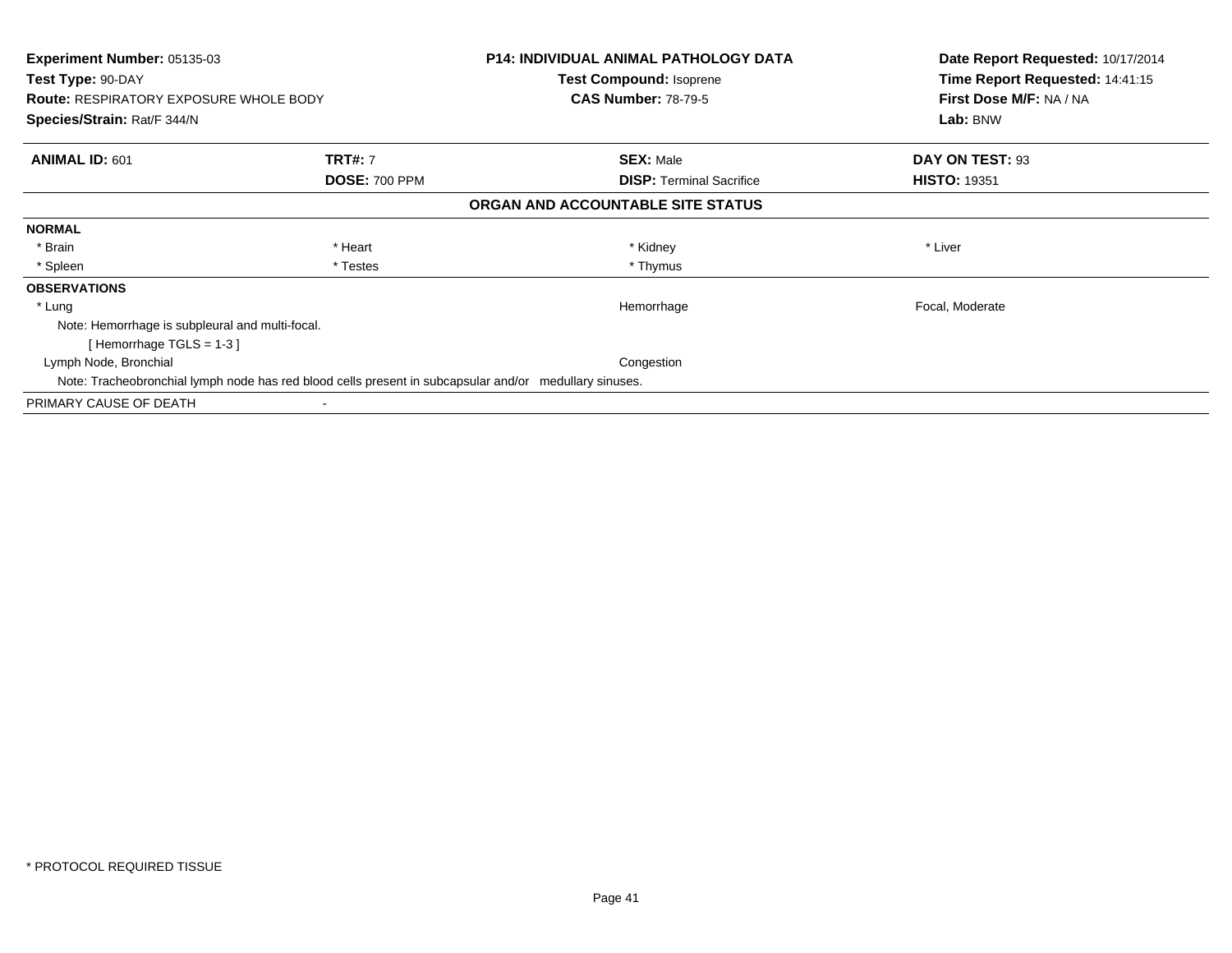| Experiment Number: 05135-03<br>Test Type: 90-DAY<br><b>Route: RESPIRATORY EXPOSURE WHOLE BODY</b><br>Species/Strain: Rat/F 344/N |                      | <b>P14: INDIVIDUAL ANIMAL PATHOLOGY DATA</b><br><b>Test Compound: Isoprene</b><br><b>CAS Number: 78-79-5</b> | Date Report Requested: 10/17/2014<br>Time Report Requested: 14:41:15<br>First Dose M/F: NA / NA<br>Lab: BNW |
|----------------------------------------------------------------------------------------------------------------------------------|----------------------|--------------------------------------------------------------------------------------------------------------|-------------------------------------------------------------------------------------------------------------|
|                                                                                                                                  |                      |                                                                                                              |                                                                                                             |
| <b>ANIMAL ID: 602</b>                                                                                                            | <b>TRT#: 7</b>       | <b>SEX: Male</b>                                                                                             | DAY ON TEST: 93                                                                                             |
|                                                                                                                                  | <b>DOSE: 700 PPM</b> | <b>DISP:</b> Terminal Sacrifice                                                                              | <b>HISTO: 19352</b>                                                                                         |
|                                                                                                                                  |                      | ORGAN AND ACCOUNTABLE SITE STATUS                                                                            |                                                                                                             |
| <b>NORMAL</b>                                                                                                                    |                      |                                                                                                              |                                                                                                             |
| * Brain                                                                                                                          | * Heart              | * Kidney                                                                                                     | * Liver                                                                                                     |
| * Spleen                                                                                                                         | * Testes             | * Thymus                                                                                                     |                                                                                                             |
| <b>OBSERVATIONS</b>                                                                                                              |                      |                                                                                                              |                                                                                                             |
| * Lung                                                                                                                           |                      | Hemorrhage                                                                                                   | Focal, Mild                                                                                                 |
| Note: Hemorrhage is subpleural and multi-focal.                                                                                  |                      |                                                                                                              |                                                                                                             |
| [Hemorrhage TGLS = 1-3]                                                                                                          |                      |                                                                                                              |                                                                                                             |
| Lymph Node, Bronchial                                                                                                            |                      | Congestion                                                                                                   |                                                                                                             |
| Note: Tracheobronchial lymph node has red blood cells present in subcapsular and/or medullary sinuses.                           |                      |                                                                                                              |                                                                                                             |
| PRIMARY CAUSE OF DEATH                                                                                                           |                      |                                                                                                              |                                                                                                             |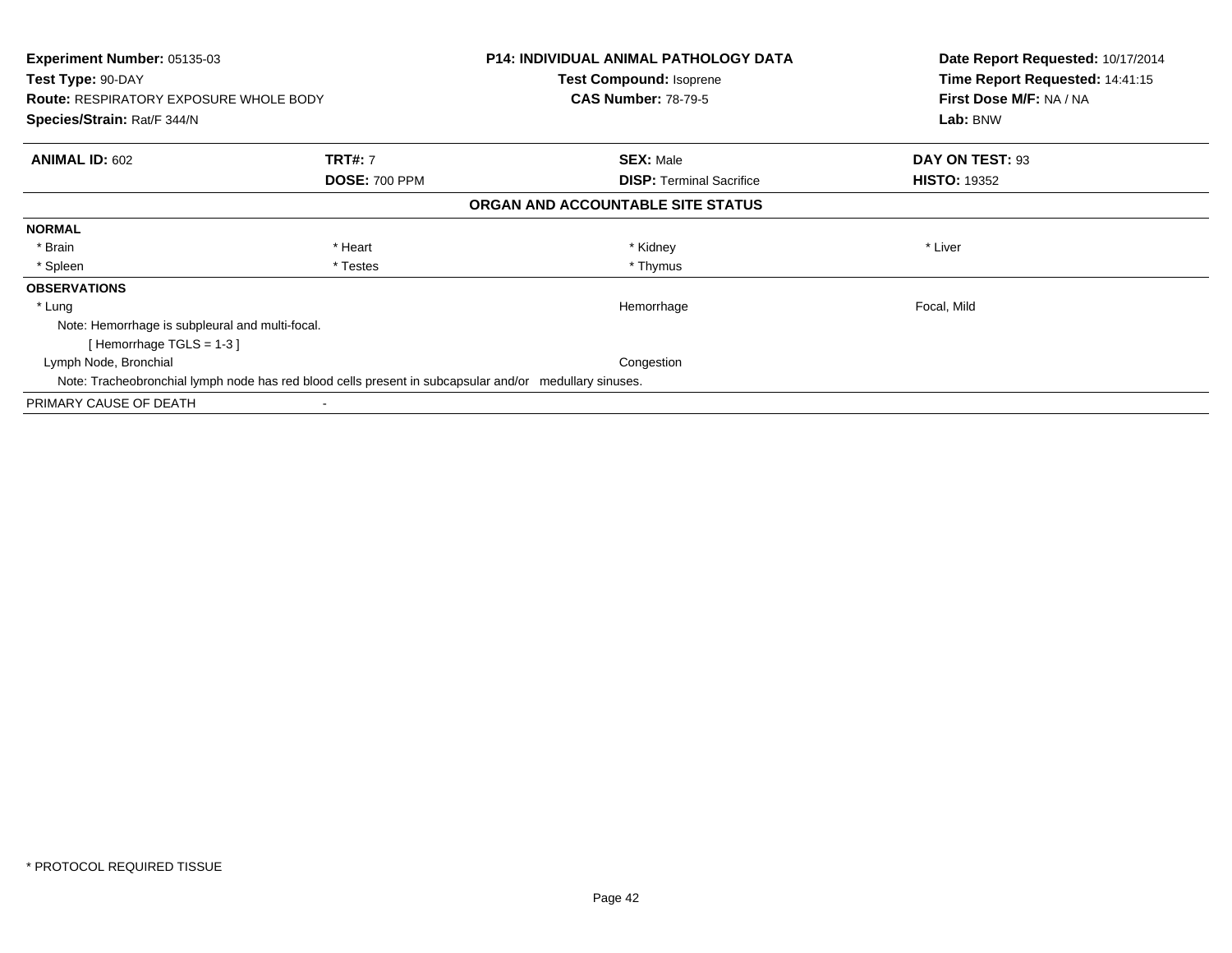| Experiment Number: 05135-03<br>Test Type: 90-DAY<br><b>Route: RESPIRATORY EXPOSURE WHOLE BODY</b> |                                        | <b>P14: INDIVIDUAL ANIMAL PATHOLOGY DATA</b><br>Test Compound: Isoprene<br><b>CAS Number: 78-79-5</b> | Date Report Requested: 10/17/2014<br>Time Report Requested: 14:41:15<br>First Dose M/F: NA / NA |
|---------------------------------------------------------------------------------------------------|----------------------------------------|-------------------------------------------------------------------------------------------------------|-------------------------------------------------------------------------------------------------|
| Species/Strain: Rat/F 344/N                                                                       |                                        |                                                                                                       | Lab: BNW                                                                                        |
| <b>ANIMAL ID: 603</b>                                                                             | <b>TRT#: 7</b><br><b>DOSE: 700 PPM</b> | <b>SEX: Male</b><br><b>DISP: Terminal Sacrifice</b>                                                   | DAY ON TEST: 93<br><b>HISTO: 19353</b>                                                          |
|                                                                                                   |                                        | ORGAN AND ACCOUNTABLE SITE STATUS                                                                     |                                                                                                 |
| <b>NORMAL</b>                                                                                     |                                        |                                                                                                       |                                                                                                 |
| * Brain                                                                                           | * Heart                                | * Kidney                                                                                              | * Liver                                                                                         |
| * Spleen                                                                                          | * Testes                               | * Thymus                                                                                              |                                                                                                 |
| <b>MISSING</b>                                                                                    |                                        |                                                                                                       |                                                                                                 |
| Lymph Node, Bronchial                                                                             |                                        |                                                                                                       |                                                                                                 |
| <b>OBSERVATIONS</b>                                                                               |                                        |                                                                                                       |                                                                                                 |
| * Lung                                                                                            |                                        | Hemorrhage                                                                                            | Focal, Mild                                                                                     |
| Note: Hemorrhage is subpleural and multi-focal.                                                   |                                        |                                                                                                       |                                                                                                 |
| [Hemorrhage TGLS = 1-3]                                                                           |                                        |                                                                                                       |                                                                                                 |
| Lym Node Bron                                                                                     |                                        |                                                                                                       |                                                                                                 |
| Note: Tracheobronchial lymph node is missing.                                                     |                                        |                                                                                                       |                                                                                                 |
| PRIMARY CAUSE OF DEATH                                                                            |                                        |                                                                                                       |                                                                                                 |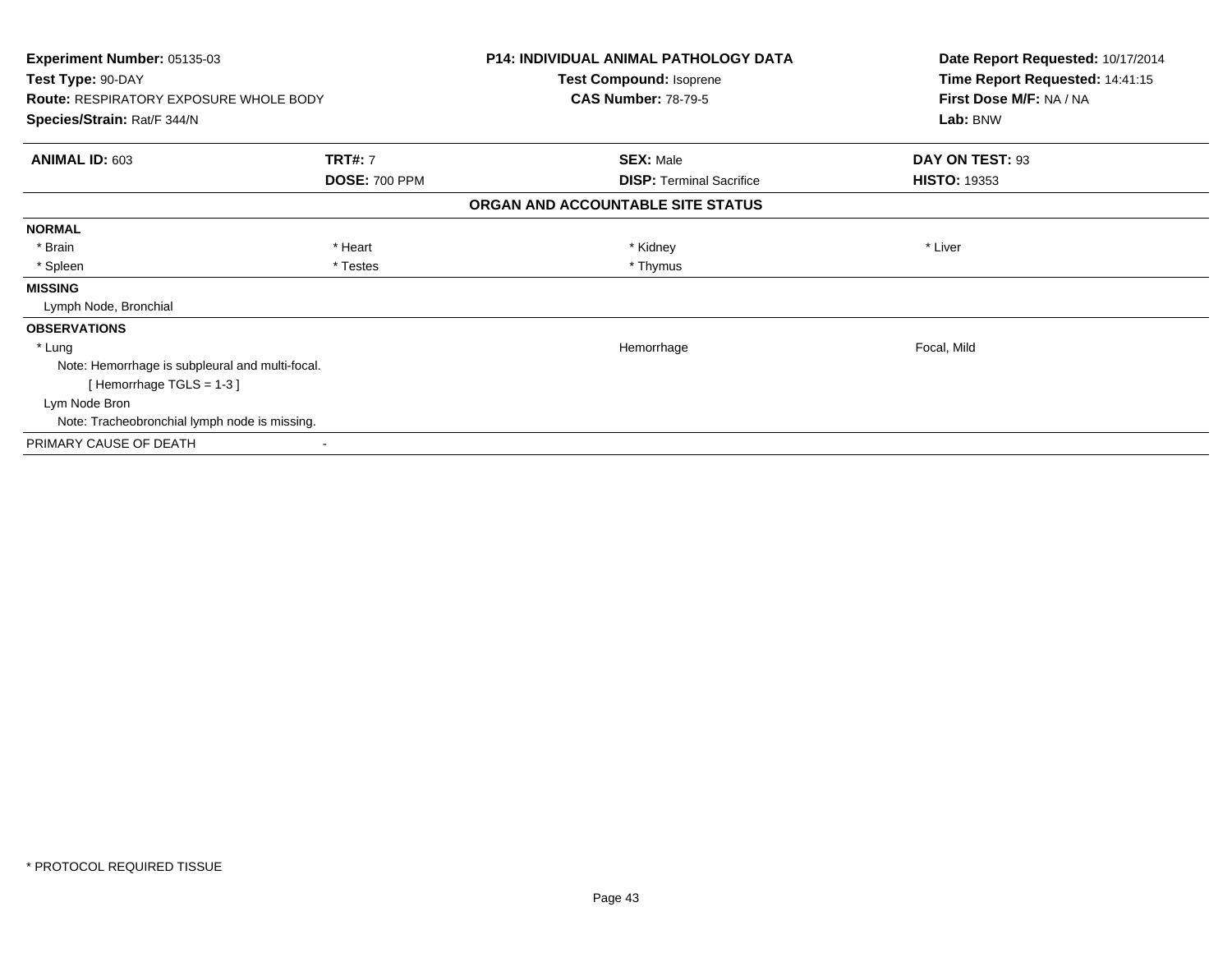| <b>Experiment Number: 05135-03</b><br>Test Type: 90-DAY |                                                                                                        | <b>P14: INDIVIDUAL ANIMAL PATHOLOGY DATA</b><br><b>Test Compound: Isoprene</b> | Date Report Requested: 10/17/2014<br>Time Report Requested: 14:41:15 |
|---------------------------------------------------------|--------------------------------------------------------------------------------------------------------|--------------------------------------------------------------------------------|----------------------------------------------------------------------|
| <b>Route: RESPIRATORY EXPOSURE WHOLE BODY</b>           |                                                                                                        | <b>CAS Number: 78-79-5</b>                                                     | First Dose M/F: NA / NA                                              |
| Species/Strain: Rat/F 344/N                             |                                                                                                        |                                                                                | Lab: BNW                                                             |
| <b>ANIMAL ID: 604</b>                                   | <b>TRT#: 7</b>                                                                                         | <b>SEX: Male</b>                                                               | DAY ON TEST: 93                                                      |
|                                                         | <b>DOSE: 700 PPM</b>                                                                                   | <b>DISP:</b> Terminal Sacrifice                                                | <b>HISTO: 19354</b>                                                  |
|                                                         |                                                                                                        | ORGAN AND ACCOUNTABLE SITE STATUS                                              |                                                                      |
| <b>NORMAL</b>                                           |                                                                                                        |                                                                                |                                                                      |
| * Brain                                                 | * Heart                                                                                                | * Kidney                                                                       | * Liver                                                              |
| * Spleen                                                | * Testes                                                                                               | * Thymus                                                                       |                                                                      |
| <b>OBSERVATIONS</b>                                     |                                                                                                        |                                                                                |                                                                      |
| * Lung                                                  |                                                                                                        | Hemorrhage                                                                     | Focal, Mild                                                          |
| Note: Hemorrhage is subpleural and multi-focal.         |                                                                                                        |                                                                                |                                                                      |
| Lymph Node, Bronchial                                   |                                                                                                        | Congestion                                                                     |                                                                      |
|                                                         | Note: Tracheobronchial lymph node has red blood cells present in subcapsular and/or medullary sinuses. |                                                                                |                                                                      |
| PRIMARY CAUSE OF DEATH                                  |                                                                                                        |                                                                                |                                                                      |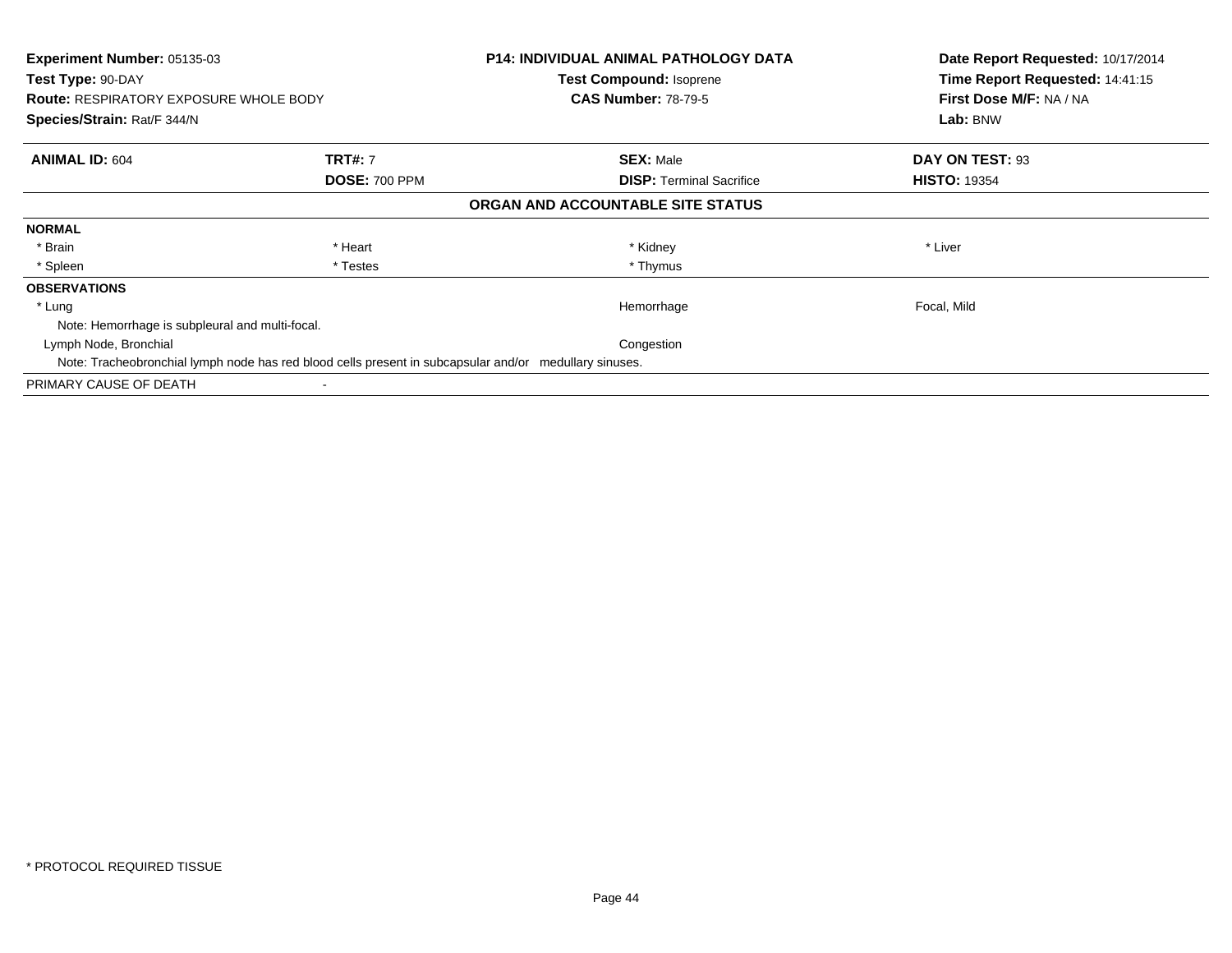| Experiment Number: 05135-03<br>Test Type: 90-DAY<br><b>Route: RESPIRATORY EXPOSURE WHOLE BODY</b><br>Species/Strain: Rat/F 344/N |                      | <b>P14: INDIVIDUAL ANIMAL PATHOLOGY DATA</b><br><b>Test Compound: Isoprene</b><br><b>CAS Number: 78-79-5</b> | Date Report Requested: 10/17/2014<br>Time Report Requested: 14:41:15<br>First Dose M/F: NA / NA<br>Lab: BNW |
|----------------------------------------------------------------------------------------------------------------------------------|----------------------|--------------------------------------------------------------------------------------------------------------|-------------------------------------------------------------------------------------------------------------|
|                                                                                                                                  |                      |                                                                                                              |                                                                                                             |
| <b>ANIMAL ID: 605</b>                                                                                                            | <b>TRT#: 7</b>       | <b>SEX: Male</b>                                                                                             | DAY ON TEST: 93                                                                                             |
|                                                                                                                                  | <b>DOSE: 700 PPM</b> | <b>DISP:</b> Terminal Sacrifice                                                                              | <b>HISTO: 19355</b>                                                                                         |
|                                                                                                                                  |                      | ORGAN AND ACCOUNTABLE SITE STATUS                                                                            |                                                                                                             |
| <b>NORMAL</b>                                                                                                                    |                      |                                                                                                              |                                                                                                             |
| * Brain                                                                                                                          | * Heart              | * Kidney                                                                                                     | * Liver                                                                                                     |
| * Spleen                                                                                                                         | * Testes             | * Thymus                                                                                                     |                                                                                                             |
| <b>OBSERVATIONS</b>                                                                                                              |                      |                                                                                                              |                                                                                                             |
| * Lung                                                                                                                           |                      | Hemorrhage                                                                                                   | Focal, Moderate                                                                                             |
| Note: Hemorrhage is subpleural and multi-focal.                                                                                  |                      |                                                                                                              |                                                                                                             |
| [Hemorrhage TGLS = 2-3 ]                                                                                                         |                      |                                                                                                              |                                                                                                             |
| Lymph Node, Bronchial                                                                                                            |                      | Congestion                                                                                                   |                                                                                                             |
| Note: Tracheobronchial lymph node has red blood cells present in subcapsular and/or medullary sinuses.                           |                      |                                                                                                              |                                                                                                             |
| PRIMARY CAUSE OF DEATH                                                                                                           |                      |                                                                                                              |                                                                                                             |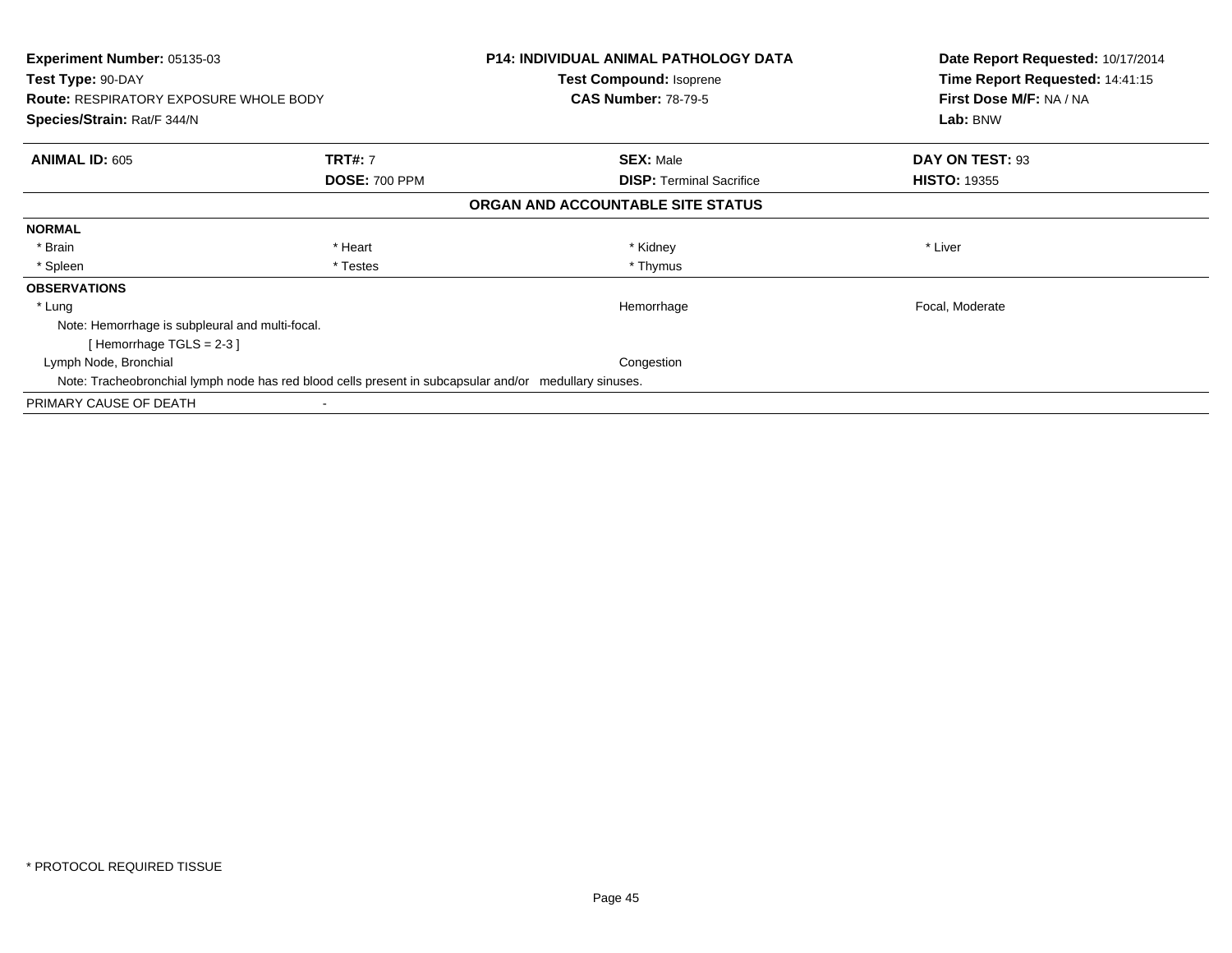| Experiment Number: 05135-03<br>Test Type: 90-DAY<br><b>Route: RESPIRATORY EXPOSURE WHOLE BODY</b><br>Species/Strain: Rat/F 344/N |                      | <b>P14: INDIVIDUAL ANIMAL PATHOLOGY DATA</b><br><b>Test Compound: Isoprene</b><br><b>CAS Number: 78-79-5</b> | Date Report Requested: 10/17/2014<br>Time Report Requested: 14:41:15<br>First Dose M/F: NA / NA<br>Lab: BNW |
|----------------------------------------------------------------------------------------------------------------------------------|----------------------|--------------------------------------------------------------------------------------------------------------|-------------------------------------------------------------------------------------------------------------|
|                                                                                                                                  |                      |                                                                                                              |                                                                                                             |
| <b>ANIMAL ID: 606</b>                                                                                                            | <b>TRT#: 7</b>       | <b>SEX: Male</b>                                                                                             | DAY ON TEST: 93                                                                                             |
|                                                                                                                                  | <b>DOSE: 700 PPM</b> | <b>DISP:</b> Terminal Sacrifice                                                                              | <b>HISTO: 19356</b>                                                                                         |
|                                                                                                                                  |                      | ORGAN AND ACCOUNTABLE SITE STATUS                                                                            |                                                                                                             |
| <b>NORMAL</b>                                                                                                                    |                      |                                                                                                              |                                                                                                             |
| * Brain                                                                                                                          | * Heart              | * Kidney                                                                                                     | * Liver                                                                                                     |
| * Spleen                                                                                                                         | * Testes             | * Thymus                                                                                                     |                                                                                                             |
| <b>OBSERVATIONS</b>                                                                                                              |                      |                                                                                                              |                                                                                                             |
| * Lung                                                                                                                           |                      | Hemorrhage                                                                                                   | Focal, Mild                                                                                                 |
| Note: Hemorrhage is subpleural and multi-focal.                                                                                  |                      |                                                                                                              |                                                                                                             |
| [Hemorrhage TGLS = 1-3]                                                                                                          |                      |                                                                                                              |                                                                                                             |
| Lymph Node, Bronchial                                                                                                            |                      | Congestion                                                                                                   |                                                                                                             |
| Note: Tracheobronchial lymph node has red blood cells present in subcapsular and/or medullary sinuses.                           |                      |                                                                                                              |                                                                                                             |
| PRIMARY CAUSE OF DEATH                                                                                                           |                      |                                                                                                              |                                                                                                             |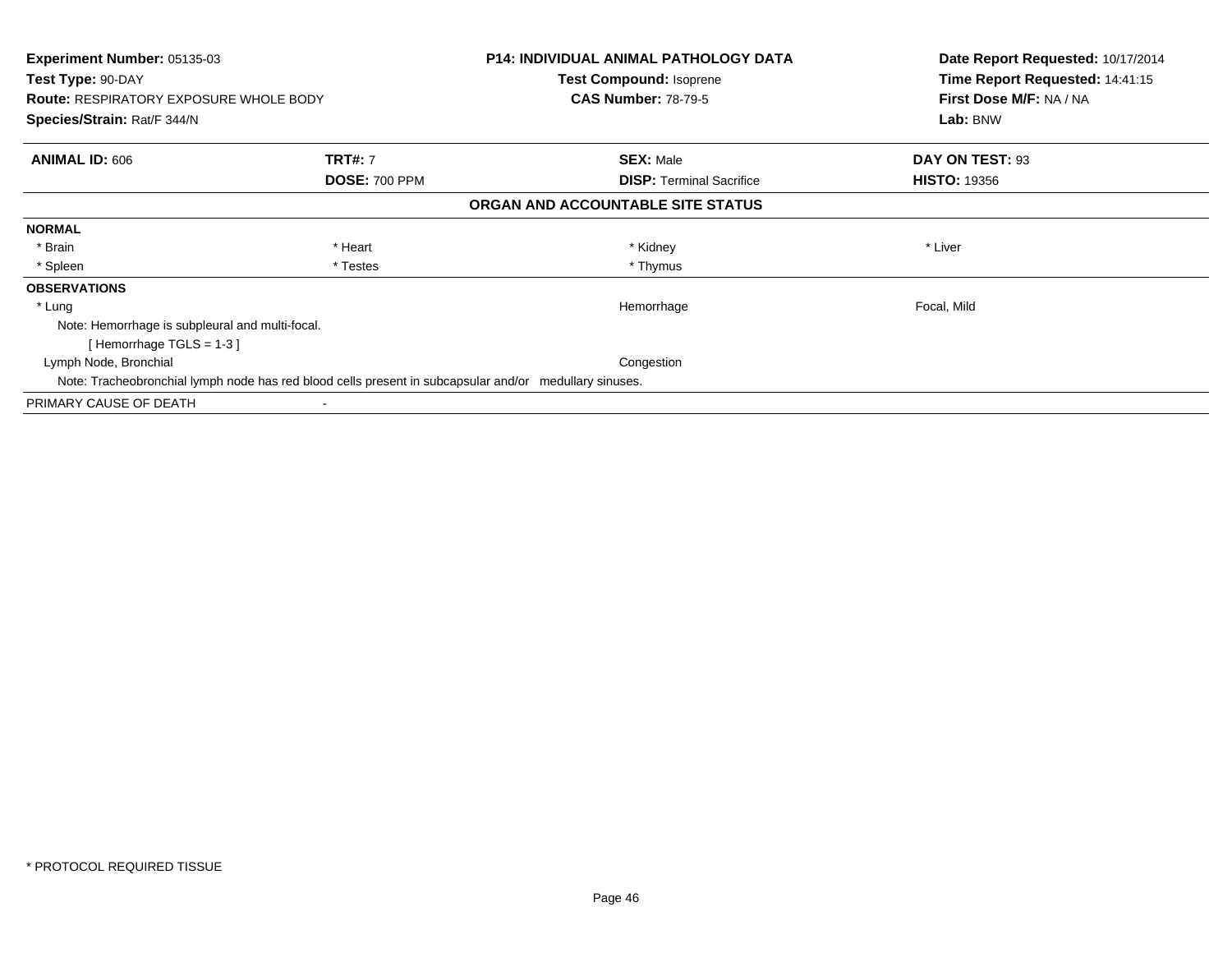| Experiment Number: 05135-03<br>Test Type: 90-DAY<br><b>Route: RESPIRATORY EXPOSURE WHOLE BODY</b><br>Species/Strain: Rat/F 344/N |                      | <b>P14: INDIVIDUAL ANIMAL PATHOLOGY DATA</b><br><b>Test Compound: Isoprene</b><br><b>CAS Number: 78-79-5</b> | Date Report Requested: 10/17/2014<br>Time Report Requested: 14:41:15<br>First Dose M/F: NA / NA<br>Lab: BNW |
|----------------------------------------------------------------------------------------------------------------------------------|----------------------|--------------------------------------------------------------------------------------------------------------|-------------------------------------------------------------------------------------------------------------|
|                                                                                                                                  |                      |                                                                                                              |                                                                                                             |
| <b>ANIMAL ID: 607</b>                                                                                                            | <b>TRT#: 7</b>       | <b>SEX: Male</b>                                                                                             | DAY ON TEST: 93                                                                                             |
|                                                                                                                                  | <b>DOSE: 700 PPM</b> | <b>DISP:</b> Terminal Sacrifice                                                                              | <b>HISTO: 19357</b>                                                                                         |
|                                                                                                                                  |                      | ORGAN AND ACCOUNTABLE SITE STATUS                                                                            |                                                                                                             |
| <b>NORMAL</b>                                                                                                                    |                      |                                                                                                              |                                                                                                             |
| * Brain                                                                                                                          | * Heart              | * Kidney                                                                                                     | * Liver                                                                                                     |
| * Spleen                                                                                                                         | * Testes             | * Thymus                                                                                                     |                                                                                                             |
| <b>OBSERVATIONS</b>                                                                                                              |                      |                                                                                                              |                                                                                                             |
| * Lung                                                                                                                           |                      | Hemorrhage                                                                                                   | Focal, Minimal                                                                                              |
| Note: Hemorrhage is subpleural and multi-focal.                                                                                  |                      |                                                                                                              |                                                                                                             |
| [Hemorrhage TGLS = 1-3]                                                                                                          |                      |                                                                                                              |                                                                                                             |
| Lymph Node, Bronchial                                                                                                            |                      | Congestion                                                                                                   |                                                                                                             |
| Note: Tracheobronchial lymph node has red blood cells present in subcapsular and/or medullary sinuses.                           |                      |                                                                                                              |                                                                                                             |
| PRIMARY CAUSE OF DEATH                                                                                                           |                      |                                                                                                              |                                                                                                             |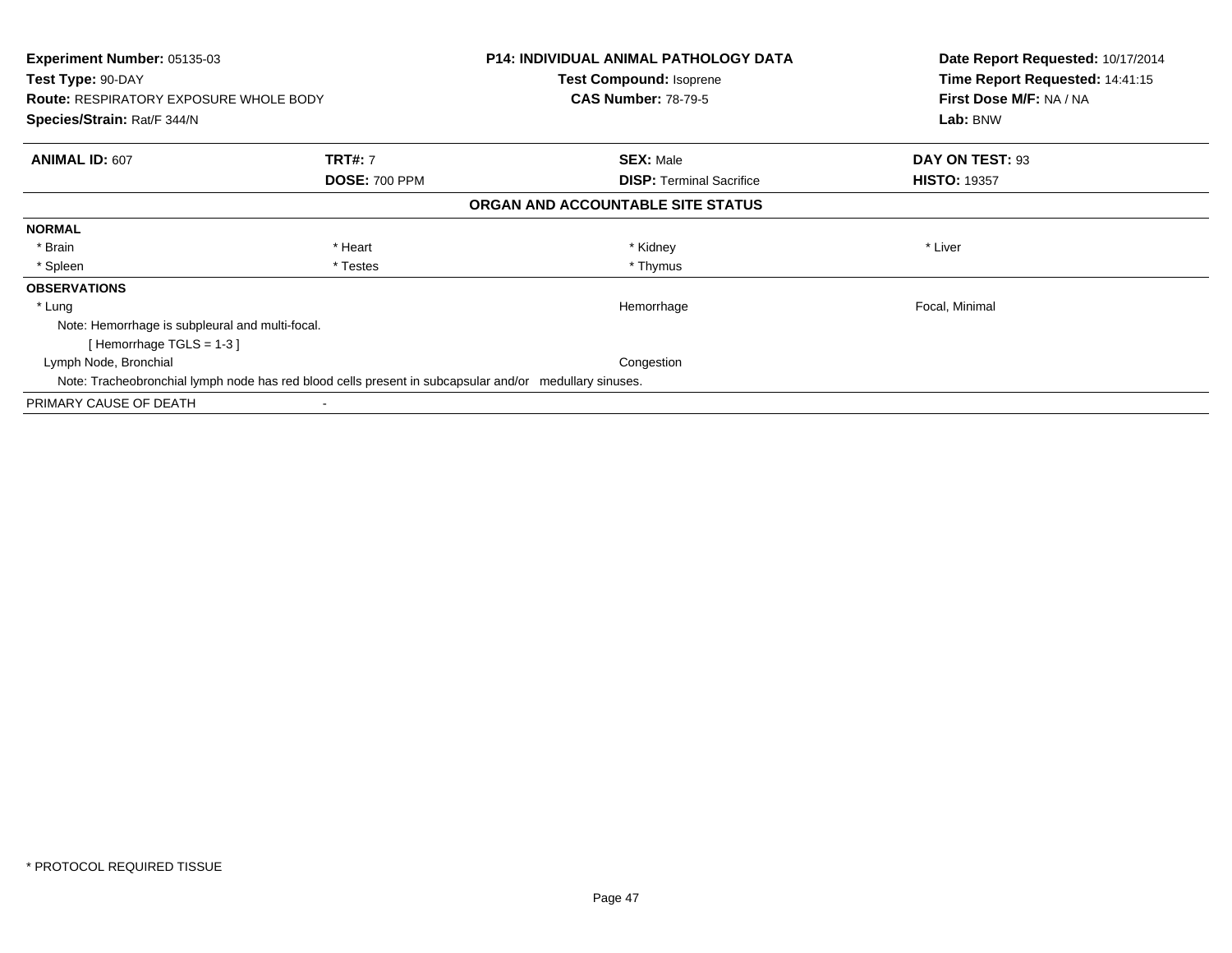| Experiment Number: 05135-03<br>Test Type: 90-DAY<br><b>Route: RESPIRATORY EXPOSURE WHOLE BODY</b> |                                        | <b>P14: INDIVIDUAL ANIMAL PATHOLOGY DATA</b><br>Test Compound: Isoprene<br><b>CAS Number: 78-79-5</b> | Date Report Requested: 10/17/2014<br>Time Report Requested: 14:41:15<br>First Dose M/F: NA / NA |
|---------------------------------------------------------------------------------------------------|----------------------------------------|-------------------------------------------------------------------------------------------------------|-------------------------------------------------------------------------------------------------|
| Species/Strain: Rat/F 344/N                                                                       |                                        |                                                                                                       | Lab: BNW                                                                                        |
| <b>ANIMAL ID: 608</b>                                                                             | <b>TRT#: 7</b><br><b>DOSE: 700 PPM</b> | <b>SEX: Male</b><br><b>DISP: Terminal Sacrifice</b>                                                   | DAY ON TEST: 93<br><b>HISTO: 19358</b>                                                          |
|                                                                                                   |                                        | ORGAN AND ACCOUNTABLE SITE STATUS                                                                     |                                                                                                 |
| <b>NORMAL</b>                                                                                     |                                        |                                                                                                       |                                                                                                 |
| * Brain                                                                                           | * Heart                                | * Kidney                                                                                              | * Liver                                                                                         |
| * Spleen                                                                                          | * Testes                               | * Thymus                                                                                              |                                                                                                 |
| <b>MISSING</b>                                                                                    |                                        |                                                                                                       |                                                                                                 |
| Lymph Node, Bronchial                                                                             |                                        |                                                                                                       |                                                                                                 |
| <b>OBSERVATIONS</b>                                                                               |                                        |                                                                                                       |                                                                                                 |
| * Lung                                                                                            |                                        | Hemorrhage                                                                                            | Focal, Mild                                                                                     |
| Note: Hemorrhage is subpleural and multi-focal.                                                   |                                        |                                                                                                       |                                                                                                 |
| [Hemorrhage TGLS = 1-3]                                                                           |                                        |                                                                                                       |                                                                                                 |
| Lym Node Bron                                                                                     |                                        |                                                                                                       |                                                                                                 |
| Note: Tracheobronchial lymph node is missing.                                                     |                                        |                                                                                                       |                                                                                                 |
| PRIMARY CAUSE OF DEATH                                                                            |                                        |                                                                                                       |                                                                                                 |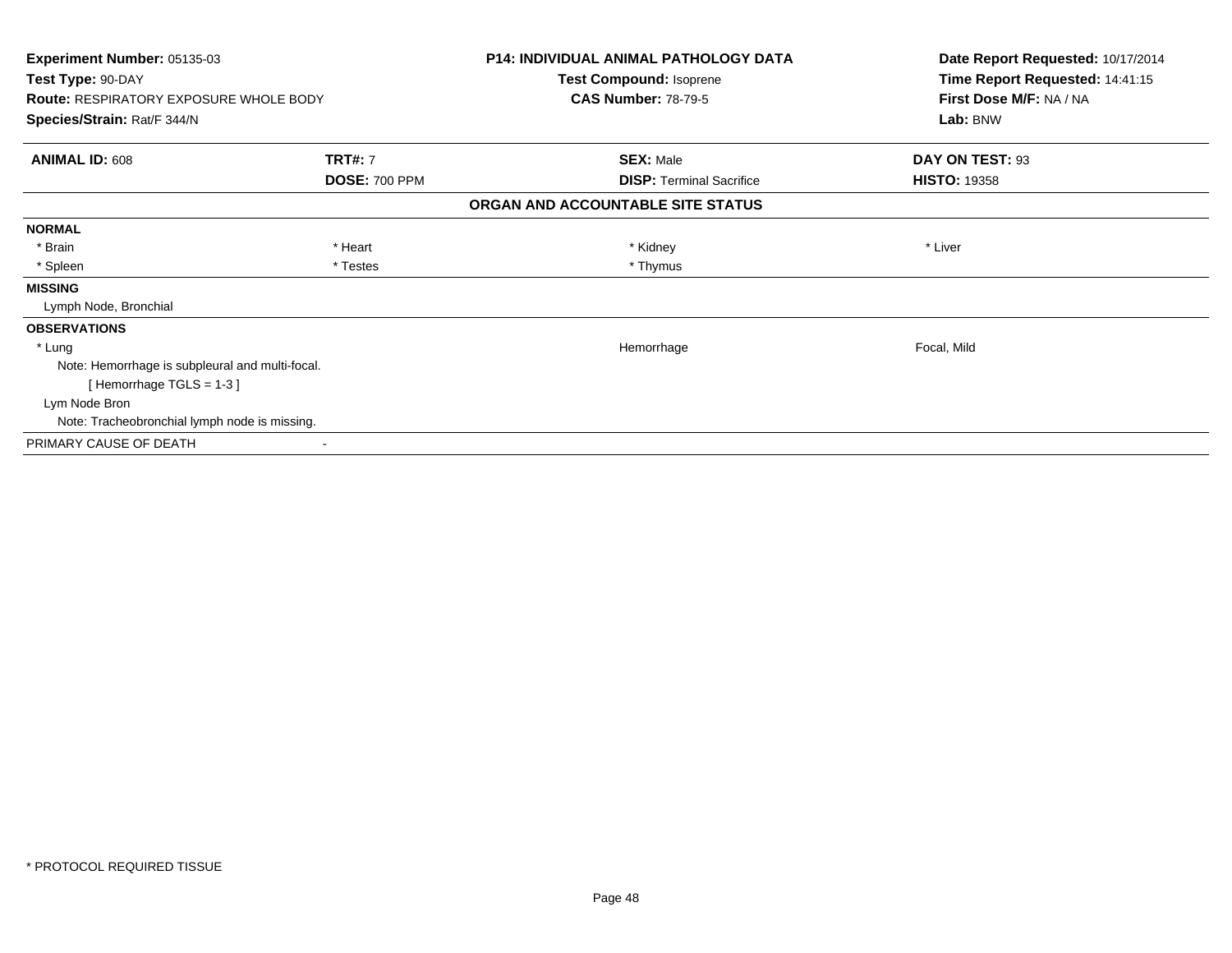| <b>Experiment Number: 05135-03</b><br>Test Type: 90-DAY<br><b>Route: RESPIRATORY EXPOSURE WHOLE BODY</b> |                      | <b>P14: INDIVIDUAL ANIMAL PATHOLOGY DATA</b>                                                                                                                           | Date Report Requested: 10/17/2014<br>Time Report Requested: 14:41:15 |
|----------------------------------------------------------------------------------------------------------|----------------------|------------------------------------------------------------------------------------------------------------------------------------------------------------------------|----------------------------------------------------------------------|
|                                                                                                          |                      | <b>Test Compound: Isoprene</b>                                                                                                                                         |                                                                      |
|                                                                                                          |                      | <b>CAS Number: 78-79-5</b>                                                                                                                                             | First Dose M/F: NA / NA                                              |
| Species/Strain: Rat/F 344/N                                                                              |                      |                                                                                                                                                                        | Lab: BNW                                                             |
| <b>ANIMAL ID: 609</b>                                                                                    | <b>TRT#: 7</b>       | <b>SEX: Male</b>                                                                                                                                                       | DAY ON TEST: 93                                                      |
|                                                                                                          | <b>DOSE: 700 PPM</b> | <b>DISP: Terminal Sacrifice</b>                                                                                                                                        | <b>HISTO: 19359</b>                                                  |
|                                                                                                          |                      | ORGAN AND ACCOUNTABLE SITE STATUS                                                                                                                                      |                                                                      |
| <b>NORMAL</b>                                                                                            |                      |                                                                                                                                                                        |                                                                      |
| * Brain                                                                                                  | * Heart              | * Kidney                                                                                                                                                               | * Liver                                                              |
| * Spleen                                                                                                 | * Thymus             |                                                                                                                                                                        |                                                                      |
| <b>OBSERVATIONS</b>                                                                                      |                      |                                                                                                                                                                        |                                                                      |
| * Lung                                                                                                   |                      | Hemorrhage                                                                                                                                                             | Focal, Minimal                                                       |
|                                                                                                          |                      | Note: At necropsy, some of the tissues from this animal were inadvertently placed in the same container with tissues from animal 0001.                                 |                                                                      |
| Note: Hemorrhage is subpleural and multi-focal.                                                          |                      |                                                                                                                                                                        |                                                                      |
| [Hemorrhage TGLS = $1-3$ ]                                                                               |                      |                                                                                                                                                                        |                                                                      |
| Lymph Node, Bronchial                                                                                    |                      | Congestion                                                                                                                                                             |                                                                      |
| Note: Tracheobronchial lymph node has red blood cells present in subcapsular and/or medullary sinuses.   |                      |                                                                                                                                                                        |                                                                      |
| * Testes                                                                                                 |                      | Degeneration                                                                                                                                                           | Minimal                                                              |
|                                                                                                          |                      | Note: This lesion would not have been discovered if there had not been a mix-up of tissues between animal 609 and control rat 001.                                     |                                                                      |
| Note: This was the only animal examined that had degenerative changes in the testis.                     |                      |                                                                                                                                                                        |                                                                      |
|                                                                                                          |                      | Note: Since the epididymis of animal 609 contained a few degenerative spermatogenic cells, it was concluded that the testis with degenerative changes belonged to 609. |                                                                      |
| PRIMARY CAUSE OF DEATH                                                                                   |                      |                                                                                                                                                                        |                                                                      |
|                                                                                                          |                      | Animal Note: Tissues included thymus with mediastinal lymph node, lung, liver, right kidney, right testis, brain, heart, larynx, trachea, thyroid, and parathyroid.    |                                                                      |
|                                                                                                          |                      | Animal Note: See memorandum to the file attached to PEIS forms for Rats 001 and 609 for complete explanation and documentation.                                        |                                                                      |
|                                                                                                          |                      | Animal Note: At necropsy, some of the tissues from this animal were inadvertently placed in the same container with tissues from animal 001.                           |                                                                      |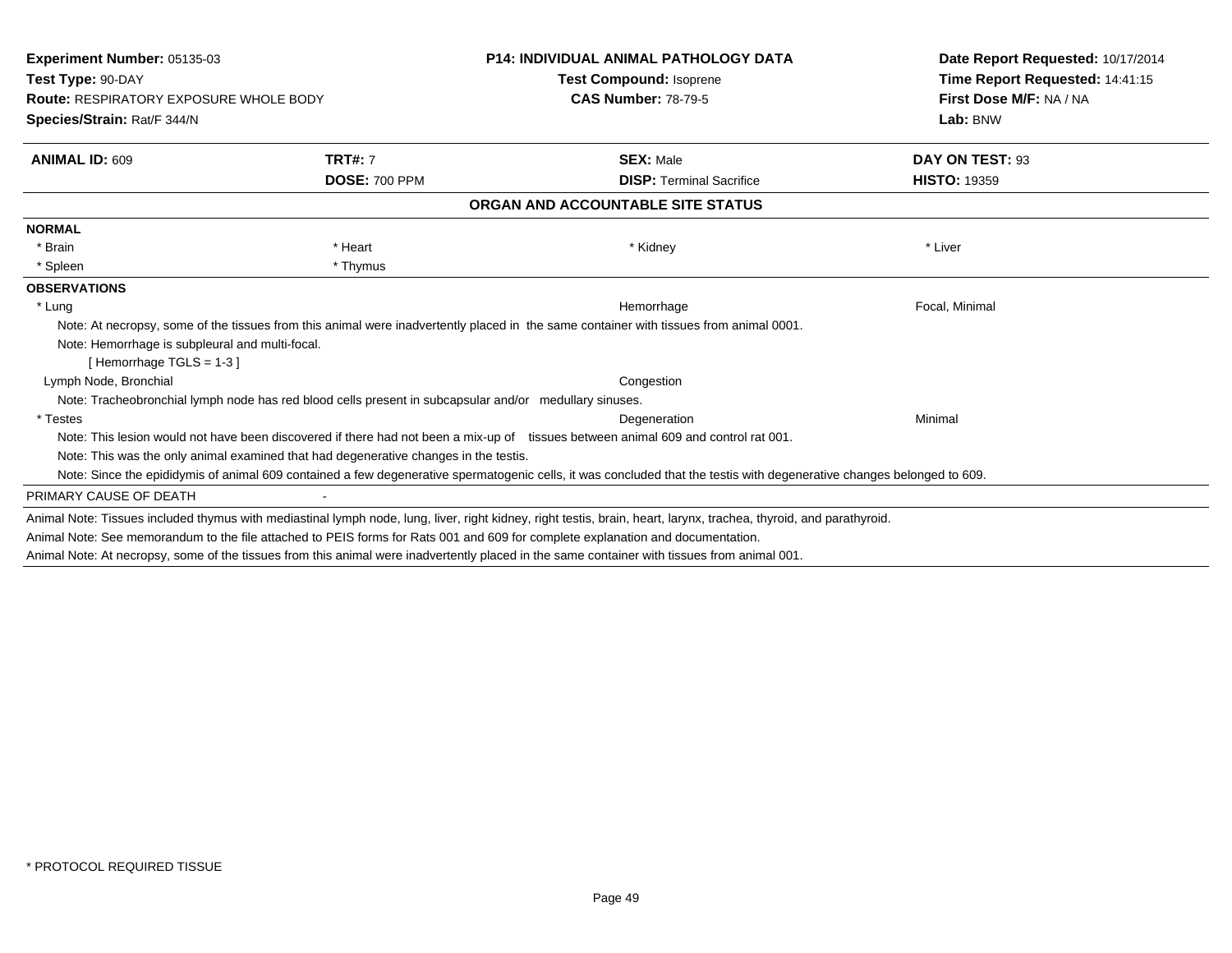| Experiment Number: 05135-03                     |                      | <b>P14: INDIVIDUAL ANIMAL PATHOLOGY DATA</b> | Date Report Requested: 10/17/2014 |
|-------------------------------------------------|----------------------|----------------------------------------------|-----------------------------------|
| Test Type: 90-DAY                               |                      | Test Compound: Isoprene                      | Time Report Requested: 14:41:15   |
| <b>Route: RESPIRATORY EXPOSURE WHOLE BODY</b>   |                      | <b>CAS Number: 78-79-5</b>                   | First Dose M/F: NA / NA           |
| Species/Strain: Rat/F 344/N                     |                      |                                              | Lab: BNW                          |
| <b>ANIMAL ID: 610</b>                           | <b>TRT#: 7</b>       | <b>SEX: Male</b>                             | DAY ON TEST: 93                   |
|                                                 | <b>DOSE: 700 PPM</b> | <b>DISP: Terminal Sacrifice</b>              | <b>HISTO: 19360</b>               |
|                                                 |                      | ORGAN AND ACCOUNTABLE SITE STATUS            |                                   |
| <b>NORMAL</b>                                   |                      |                                              |                                   |
| * Brain                                         | * Heart              | * Kidney                                     | * Spleen                          |
| * Testes                                        | * Thymus             |                                              |                                   |
| <b>OBSERVATIONS</b>                             |                      |                                              |                                   |
| * Liver                                         |                      | Hepatodiaphragmatic Nodule                   |                                   |
| [Hepatodiaphragmatic Nodule TGLS = 1-4]         |                      |                                              |                                   |
| * Lung                                          |                      | Hemorrhage                                   | Focal, Mild                       |
| Note: Hemorrhage is subpleural and multi-focal. |                      |                                              |                                   |
| [Hemorrhage TGLS = 3-3]                         |                      |                                              |                                   |
| Pancreas                                        |                      | Accessory Spleen                             |                                   |
| Note: Ectopic spleen.                           |                      |                                              |                                   |
| [Accessory Spleen TGLS = 2-4]                   |                      |                                              |                                   |
| PRIMARY CAUSE OF DEATH                          |                      |                                              |                                   |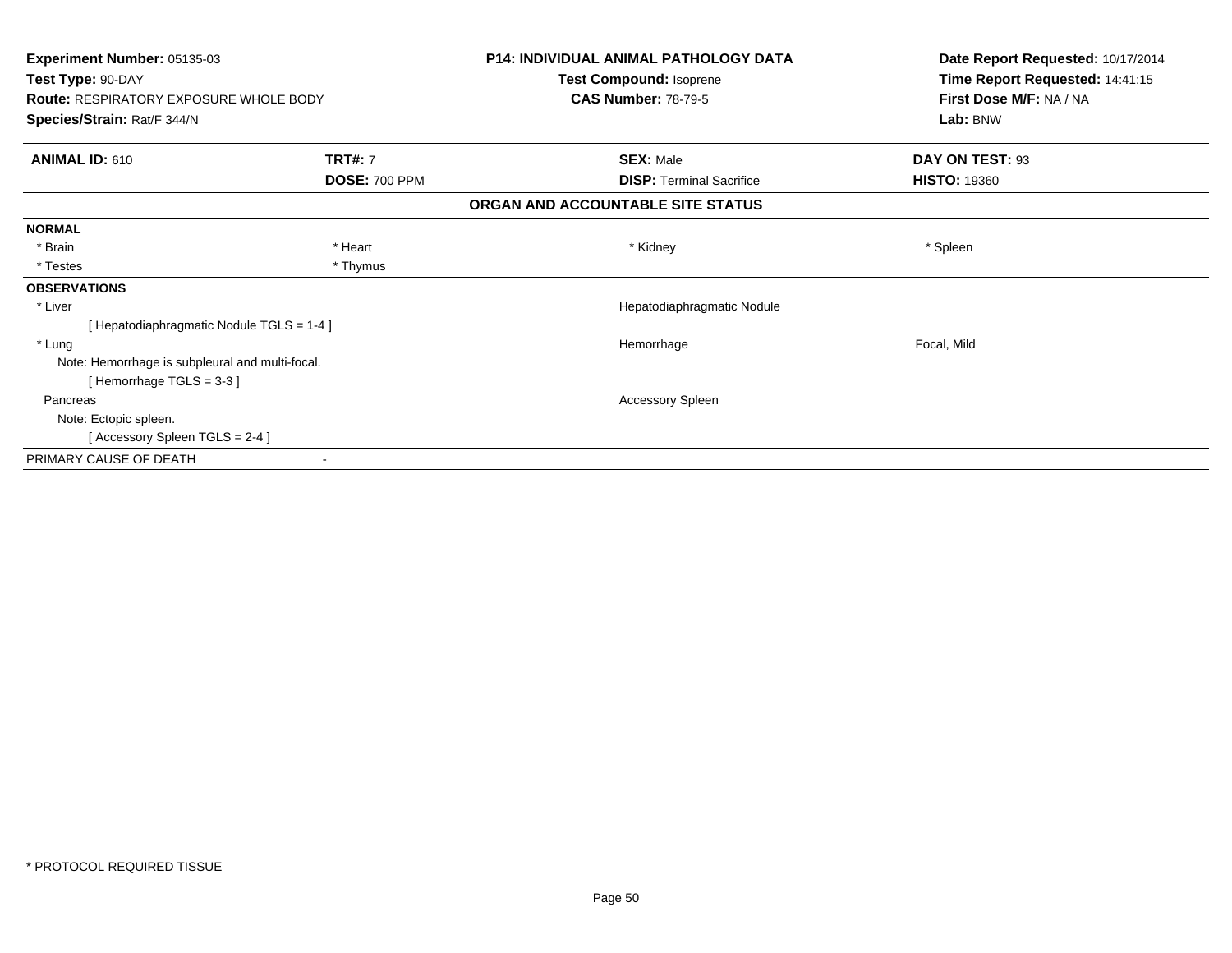| Experiment Number: 05135-03<br>Test Type: 90-DAY<br><b>Route: RESPIRATORY EXPOSURE WHOLE BODY</b><br>Species/Strain: Rat/F 344/N |                       | <b>P14: INDIVIDUAL ANIMAL PATHOLOGY DATA</b><br><b>Test Compound: Isoprene</b><br><b>CAS Number: 78-79-5</b> | Date Report Requested: 10/17/2014<br>Time Report Requested: 14:41:15<br>First Dose M/F: NA / NA<br>Lab: BNW |
|----------------------------------------------------------------------------------------------------------------------------------|-----------------------|--------------------------------------------------------------------------------------------------------------|-------------------------------------------------------------------------------------------------------------|
|                                                                                                                                  |                       |                                                                                                              |                                                                                                             |
| <b>ANIMAL ID: 801</b>                                                                                                            | <b>TRT#: 9</b>        | <b>SEX: Male</b>                                                                                             | DAY ON TEST: 93                                                                                             |
|                                                                                                                                  | <b>DOSE: 2200 PPM</b> | <b>DISP:</b> Terminal Sacrifice                                                                              | <b>HISTO: 19291</b>                                                                                         |
|                                                                                                                                  |                       | ORGAN AND ACCOUNTABLE SITE STATUS                                                                            |                                                                                                             |
| <b>NORMAL</b>                                                                                                                    |                       |                                                                                                              |                                                                                                             |
| * Brain                                                                                                                          | * Heart               | * Kidney                                                                                                     | * Liver                                                                                                     |
| * Spleen                                                                                                                         | * Testes              | * Thymus                                                                                                     |                                                                                                             |
| <b>OBSERVATIONS</b>                                                                                                              |                       |                                                                                                              |                                                                                                             |
| * Lung                                                                                                                           |                       | Hemorrhage                                                                                                   | Focal, Mild                                                                                                 |
| Note: Hemorrhage is subpleural and multi-focal.                                                                                  |                       |                                                                                                              |                                                                                                             |
| [Hemorrhage TGLS = 1-3]                                                                                                          |                       |                                                                                                              |                                                                                                             |
| Lymph Node, Bronchial                                                                                                            |                       | Congestion                                                                                                   |                                                                                                             |
| Note: Tracheobronchial lymph node has red blood cells present in subcapsular and/or medullary sinuses.                           |                       |                                                                                                              |                                                                                                             |
| PRIMARY CAUSE OF DEATH                                                                                                           |                       |                                                                                                              |                                                                                                             |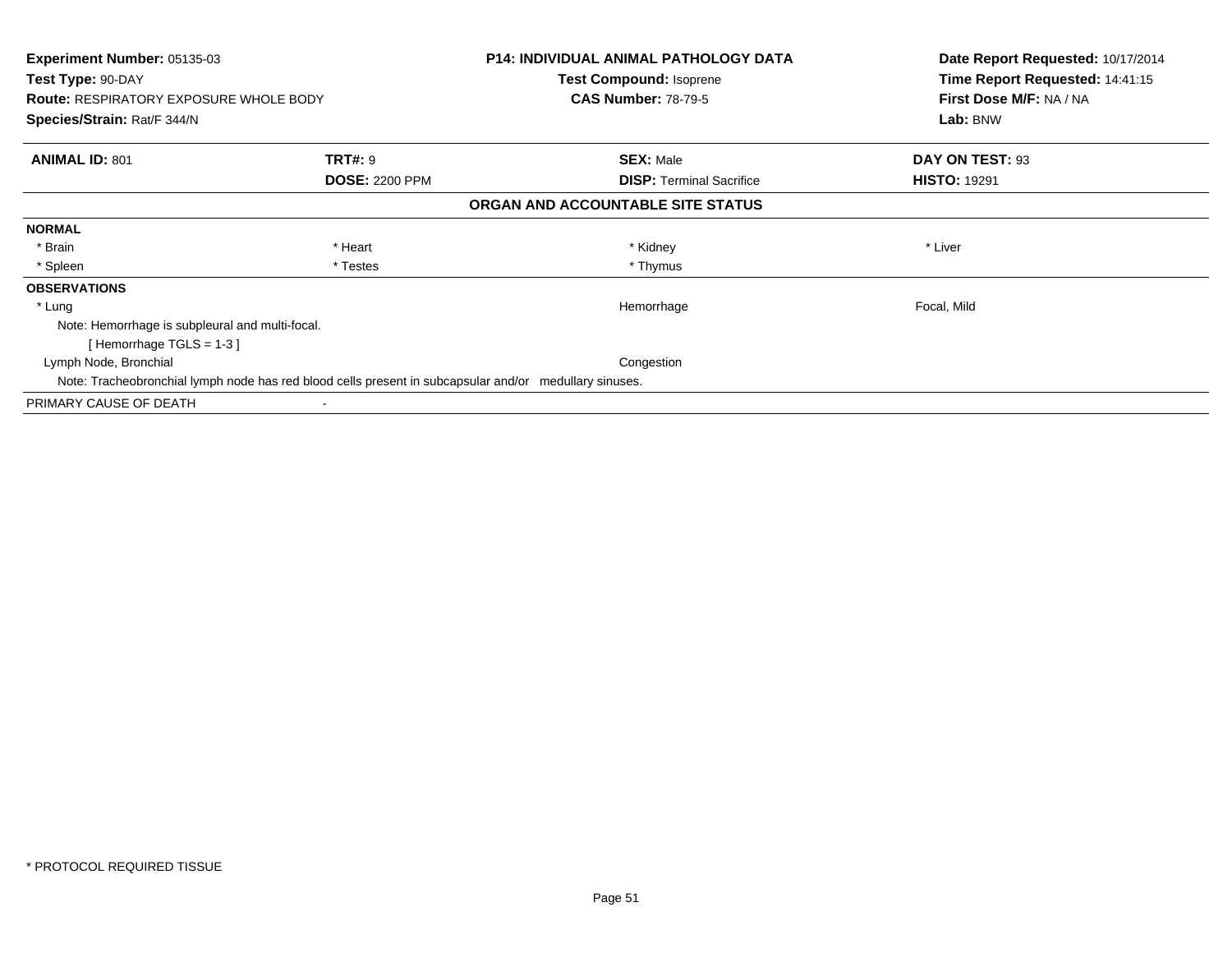| Experiment Number: 05135-03<br>Test Type: 90-DAY<br><b>Route: RESPIRATORY EXPOSURE WHOLE BODY</b><br>Species/Strain: Rat/F 344/N |                       | <b>P14: INDIVIDUAL ANIMAL PATHOLOGY DATA</b><br><b>Test Compound: Isoprene</b><br><b>CAS Number: 78-79-5</b> | Date Report Requested: 10/17/2014<br>Time Report Requested: 14:41:15<br>First Dose M/F: NA / NA<br>Lab: BNW |
|----------------------------------------------------------------------------------------------------------------------------------|-----------------------|--------------------------------------------------------------------------------------------------------------|-------------------------------------------------------------------------------------------------------------|
|                                                                                                                                  |                       |                                                                                                              |                                                                                                             |
| <b>ANIMAL ID: 802</b>                                                                                                            | <b>TRT#: 9</b>        | <b>SEX: Male</b>                                                                                             | DAY ON TEST: 93                                                                                             |
|                                                                                                                                  | <b>DOSE: 2200 PPM</b> | <b>DISP:</b> Terminal Sacrifice                                                                              | <b>HISTO: 19292</b>                                                                                         |
|                                                                                                                                  |                       | ORGAN AND ACCOUNTABLE SITE STATUS                                                                            |                                                                                                             |
| <b>NORMAL</b>                                                                                                                    |                       |                                                                                                              |                                                                                                             |
| * Brain                                                                                                                          | * Heart               | * Kidney                                                                                                     | * Liver                                                                                                     |
| * Spleen                                                                                                                         | * Testes              | * Thymus                                                                                                     |                                                                                                             |
| <b>OBSERVATIONS</b>                                                                                                              |                       |                                                                                                              |                                                                                                             |
| * Lung                                                                                                                           |                       | Hemorrhage                                                                                                   | Focal, Marked                                                                                               |
| Note: Hemorrhage is subpleural and multi-focal.                                                                                  |                       |                                                                                                              |                                                                                                             |
| [Hemorrhage TGLS = 1-3]                                                                                                          |                       |                                                                                                              |                                                                                                             |
| Lymph Node, Bronchial                                                                                                            |                       | Congestion                                                                                                   |                                                                                                             |
| Note: Tracheobronchial lymph node has red blood cells present in subcapsular and/or medullary sinuses.                           |                       |                                                                                                              |                                                                                                             |
| PRIMARY CAUSE OF DEATH                                                                                                           |                       |                                                                                                              |                                                                                                             |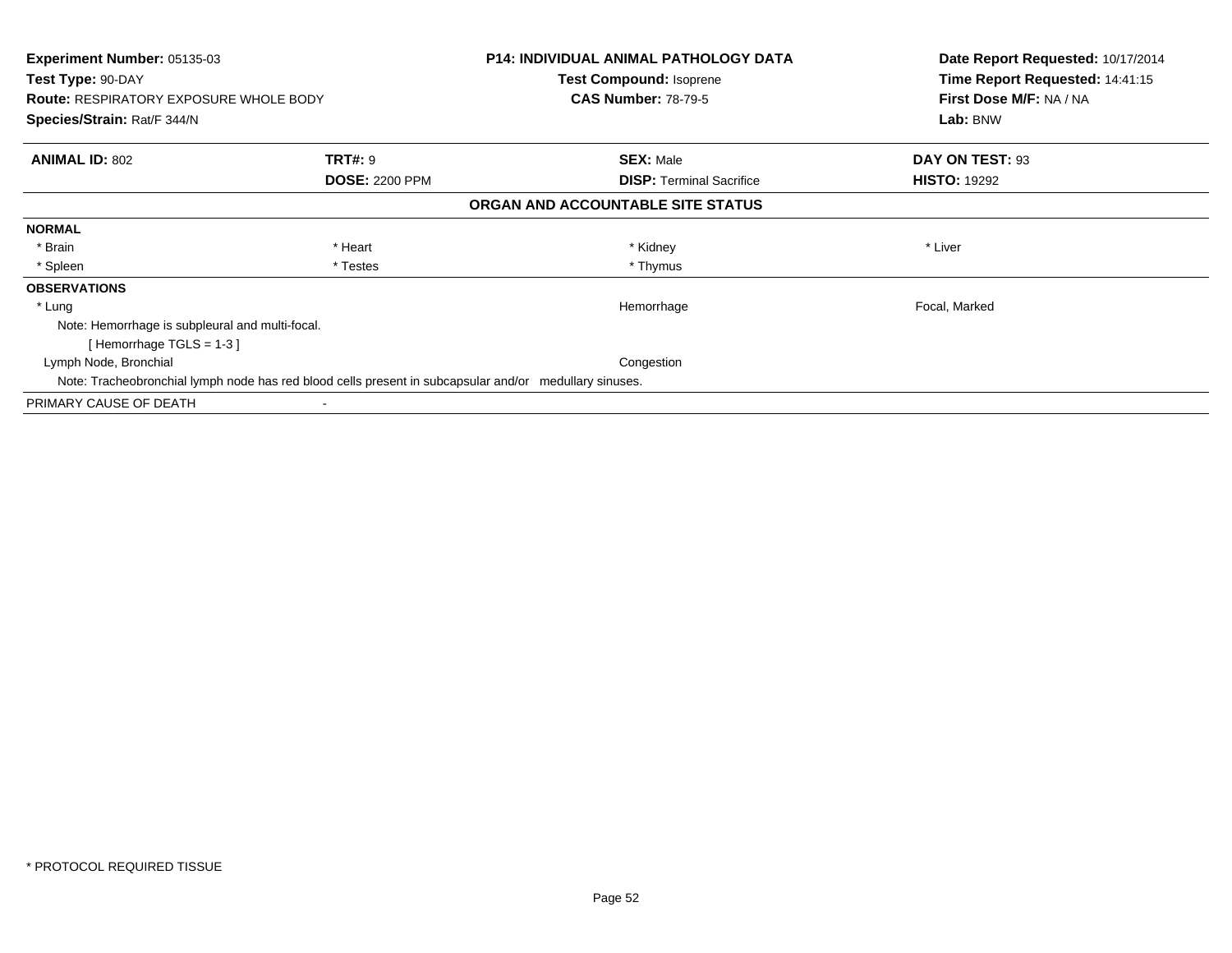| Experiment Number: 05135-03<br>Test Type: 90-DAY<br><b>Route: RESPIRATORY EXPOSURE WHOLE BODY</b><br>Species/Strain: Rat/F 344/N |                       | <b>P14: INDIVIDUAL ANIMAL PATHOLOGY DATA</b><br><b>Test Compound: Isoprene</b><br><b>CAS Number: 78-79-5</b> | Date Report Requested: 10/17/2014<br>Time Report Requested: 14:41:15<br>First Dose M/F: NA / NA<br>Lab: BNW |
|----------------------------------------------------------------------------------------------------------------------------------|-----------------------|--------------------------------------------------------------------------------------------------------------|-------------------------------------------------------------------------------------------------------------|
|                                                                                                                                  |                       |                                                                                                              |                                                                                                             |
| <b>ANIMAL ID: 803</b>                                                                                                            | <b>TRT#: 9</b>        | <b>SEX: Male</b>                                                                                             | DAY ON TEST: 93                                                                                             |
|                                                                                                                                  | <b>DOSE: 2200 PPM</b> | <b>DISP:</b> Terminal Sacrifice                                                                              | <b>HISTO: 19293</b>                                                                                         |
|                                                                                                                                  |                       | ORGAN AND ACCOUNTABLE SITE STATUS                                                                            |                                                                                                             |
| <b>NORMAL</b>                                                                                                                    |                       |                                                                                                              |                                                                                                             |
| * Brain                                                                                                                          | * Heart               | * Kidney                                                                                                     | * Liver                                                                                                     |
| * Spleen                                                                                                                         | * Testes              | * Thymus                                                                                                     |                                                                                                             |
| <b>OBSERVATIONS</b>                                                                                                              |                       |                                                                                                              |                                                                                                             |
| * Lung                                                                                                                           |                       | Hemorrhage                                                                                                   | Focal, Minimal                                                                                              |
| Note: Hemorrhage is subpleural and multi-focal.                                                                                  |                       |                                                                                                              |                                                                                                             |
| [Hemorrhage TGLS = 1-3]                                                                                                          |                       |                                                                                                              |                                                                                                             |
| Lymph Node, Bronchial                                                                                                            |                       | Congestion                                                                                                   |                                                                                                             |
| Note: Tracheobronchial lymph node has red blood cells present in subcapsular and/or medullary sinuses.                           |                       |                                                                                                              |                                                                                                             |
| PRIMARY CAUSE OF DEATH                                                                                                           |                       |                                                                                                              |                                                                                                             |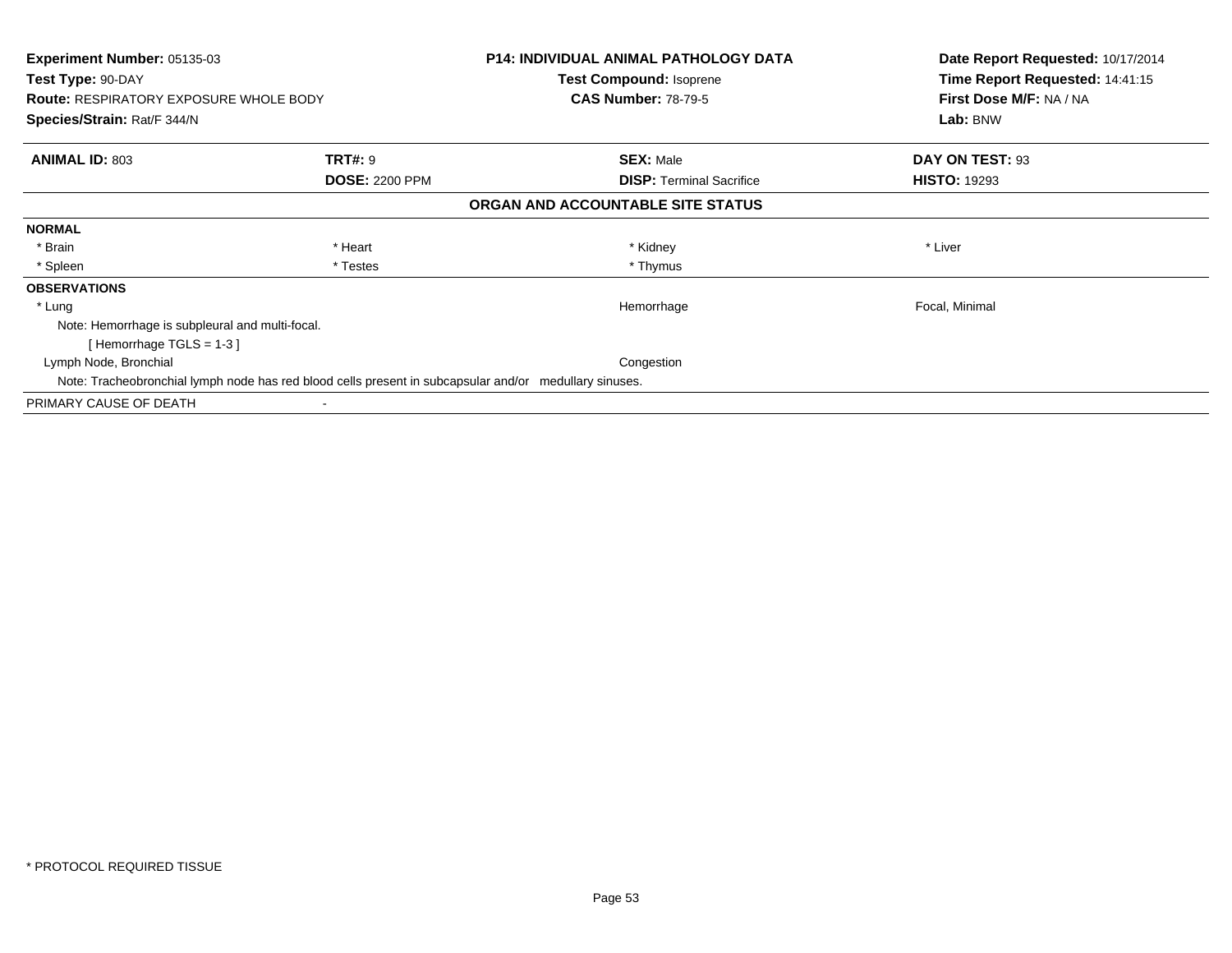| Experiment Number: 05135-03<br>Test Type: 90-DAY<br><b>Route: RESPIRATORY EXPOSURE WHOLE BODY</b><br>Species/Strain: Rat/F 344/N |                       | <b>P14: INDIVIDUAL ANIMAL PATHOLOGY DATA</b><br>Test Compound: Isoprene | Date Report Requested: 10/17/2014<br>Time Report Requested: 14:41:15<br>First Dose M/F: NA / NA<br>Lab: BNW |
|----------------------------------------------------------------------------------------------------------------------------------|-----------------------|-------------------------------------------------------------------------|-------------------------------------------------------------------------------------------------------------|
|                                                                                                                                  |                       | <b>CAS Number: 78-79-5</b>                                              |                                                                                                             |
| <b>ANIMAL ID: 804</b>                                                                                                            | <b>TRT#: 9</b>        | <b>SEX: Male</b>                                                        | DAY ON TEST: 93                                                                                             |
|                                                                                                                                  | <b>DOSE: 2200 PPM</b> | <b>DISP: Terminal Sacrifice</b>                                         | <b>HISTO: 19294</b>                                                                                         |
|                                                                                                                                  |                       | ORGAN AND ACCOUNTABLE SITE STATUS                                       |                                                                                                             |
| <b>NORMAL</b>                                                                                                                    |                       |                                                                         |                                                                                                             |
| * Brain                                                                                                                          | * Heart               | * Kidney                                                                | * Liver                                                                                                     |
| * Spleen                                                                                                                         | * Testes              | * Thymus                                                                |                                                                                                             |
| <b>MISSING</b>                                                                                                                   |                       |                                                                         |                                                                                                             |
| Lymph Node, Bronchial                                                                                                            |                       |                                                                         |                                                                                                             |
| <b>OBSERVATIONS</b>                                                                                                              |                       |                                                                         |                                                                                                             |
| * Lung                                                                                                                           |                       | Hemorrhage                                                              | Focal, Minimal                                                                                              |
| Note: Hemorrhage is subpleural and multi-focal.<br>[Hemorrhage TGLS = 2-3]                                                       |                       |                                                                         |                                                                                                             |
| Lym Node Bron                                                                                                                    |                       |                                                                         |                                                                                                             |
| Note: Tracheobronchial lymph node is missing.                                                                                    |                       |                                                                         |                                                                                                             |
| Pancreas                                                                                                                         |                       | Accessory Spleen                                                        |                                                                                                             |
| Note: Ectopic spleen                                                                                                             |                       |                                                                         |                                                                                                             |
| [Accessory Spleen TGLS = 1-4]                                                                                                    |                       |                                                                         |                                                                                                             |
| PRIMARY CAUSE OF DEATH                                                                                                           |                       |                                                                         |                                                                                                             |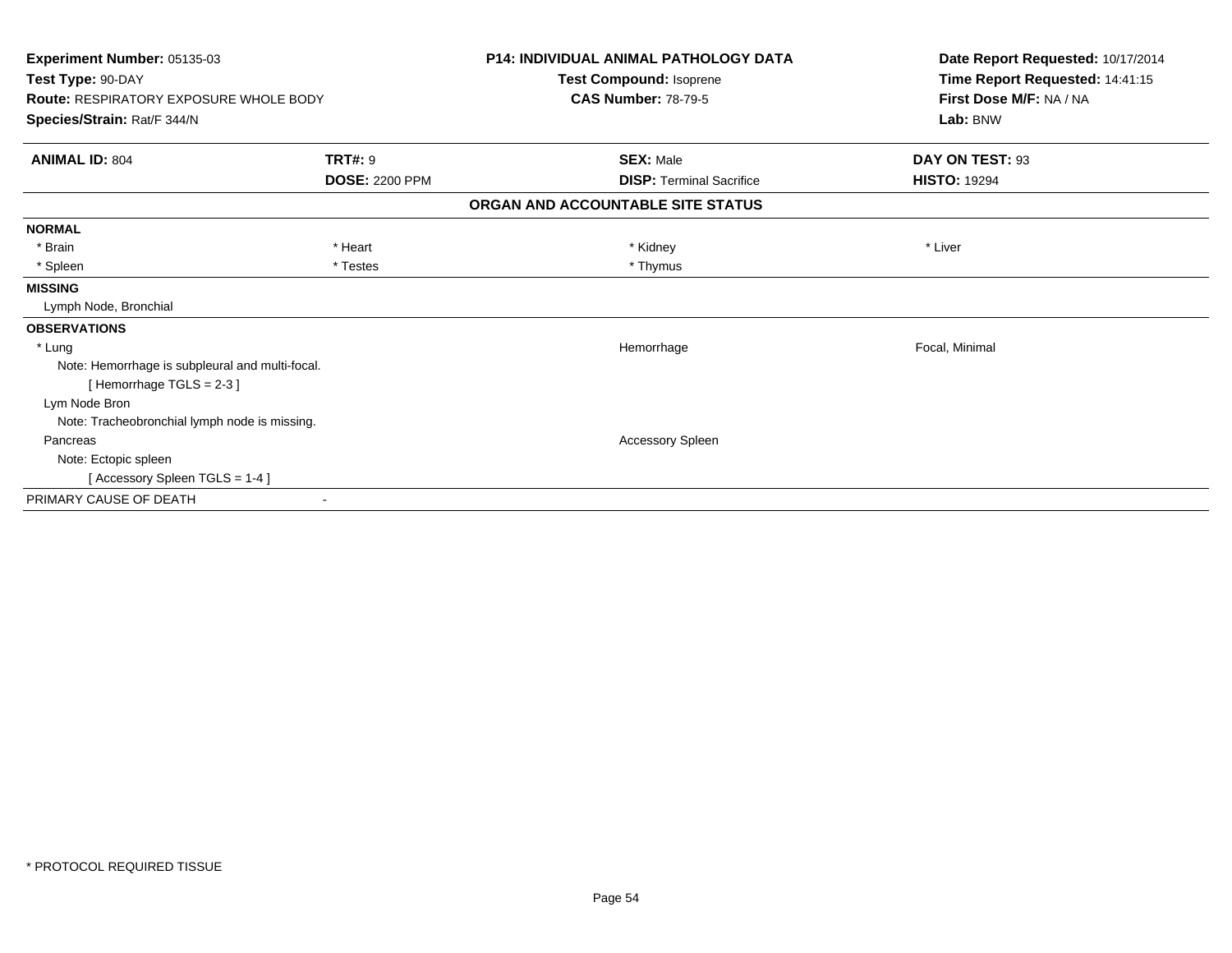| <b>Experiment Number: 05135-03</b><br>Test Type: 90-DAY                      |                                                                                 | <b>P14: INDIVIDUAL ANIMAL PATHOLOGY DATA</b><br><b>Test Compound: Isoprene</b> | Date Report Requested: 10/17/2014<br>Time Report Requested: 14:41:15 |
|------------------------------------------------------------------------------|---------------------------------------------------------------------------------|--------------------------------------------------------------------------------|----------------------------------------------------------------------|
| <b>Route: RESPIRATORY EXPOSURE WHOLE BODY</b><br>Species/Strain: Rat/F 344/N |                                                                                 | <b>CAS Number: 78-79-5</b>                                                     | First Dose M/F: NA / NA<br>Lab: BNW                                  |
| <b>ANIMAL ID: 805</b>                                                        | <b>TRT#: 9</b><br><b>DOSE: 2200 PPM</b>                                         | <b>SEX: Male</b><br><b>DISP: Terminal Sacrifice</b>                            | DAY ON TEST: 93<br><b>HISTO: 19295</b>                               |
|                                                                              |                                                                                 | ORGAN AND ACCOUNTABLE SITE STATUS                                              |                                                                      |
| <b>NORMAL</b>                                                                |                                                                                 |                                                                                |                                                                      |
| * Brain                                                                      | * Heart                                                                         | * Kidney                                                                       | * Liver                                                              |
| * Spleen                                                                     | * Testes                                                                        | * Thymus                                                                       |                                                                      |
| <b>MISSING</b>                                                               |                                                                                 |                                                                                |                                                                      |
| Lymph Node, Bronchial                                                        |                                                                                 |                                                                                |                                                                      |
| <b>OBSERVATIONS</b>                                                          |                                                                                 |                                                                                |                                                                      |
| * Lung                                                                       |                                                                                 | Hemorrhage                                                                     | Focal, Minimal                                                       |
| Note: Hemorrhage is subpleural and multi-focal.                              |                                                                                 |                                                                                |                                                                      |
| [Hemorrhage TGLS = $1-3$ ]                                                   |                                                                                 |                                                                                |                                                                      |
| Lym Node Bron                                                                |                                                                                 |                                                                                |                                                                      |
|                                                                              | Note: Tracheobronchial lymph node is not present in section 3. There is a small | fragment of essentially normal Thymus near the tracheal bifurcation.           |                                                                      |
| PRIMARY CAUSE OF DEATH                                                       |                                                                                 |                                                                                |                                                                      |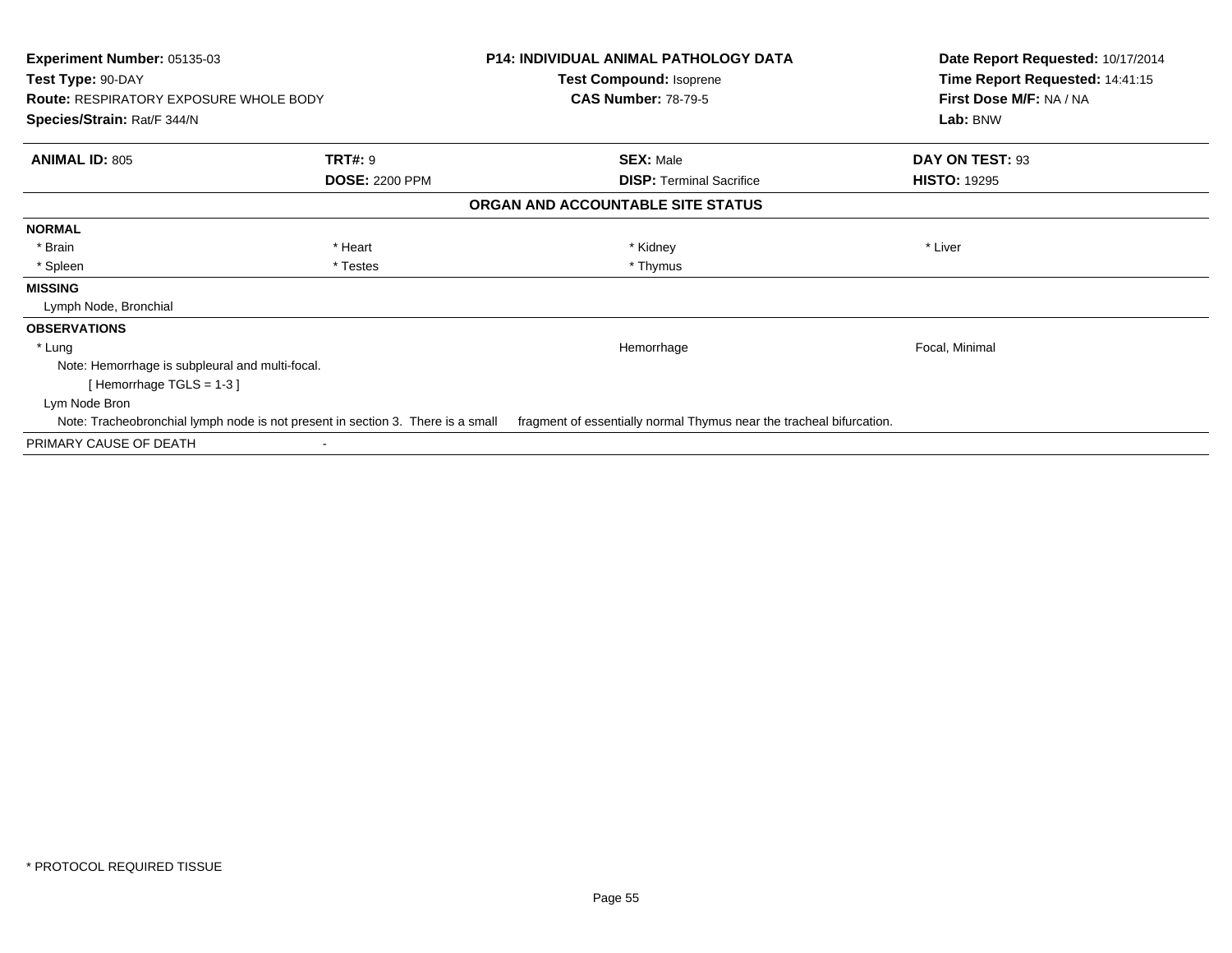| Experiment Number: 05135-03<br>Test Type: 90-DAY |                                                                                                        | <b>P14: INDIVIDUAL ANIMAL PATHOLOGY DATA</b><br><b>Test Compound: Isoprene</b> | Date Report Requested: 10/17/2014<br>Time Report Requested: 14:41:15 |
|--------------------------------------------------|--------------------------------------------------------------------------------------------------------|--------------------------------------------------------------------------------|----------------------------------------------------------------------|
| <b>Route: RESPIRATORY EXPOSURE WHOLE BODY</b>    |                                                                                                        | <b>CAS Number: 78-79-5</b>                                                     | First Dose M/F: NA / NA                                              |
| Species/Strain: Rat/F 344/N                      |                                                                                                        |                                                                                | Lab: BNW                                                             |
| <b>ANIMAL ID: 806</b>                            | <b>TRT#: 9</b>                                                                                         | <b>SEX: Male</b>                                                               | DAY ON TEST: 93                                                      |
|                                                  | <b>DOSE: 2200 PPM</b>                                                                                  | <b>DISP: Terminal Sacrifice</b>                                                | <b>HISTO: 19296</b>                                                  |
|                                                  |                                                                                                        | ORGAN AND ACCOUNTABLE SITE STATUS                                              |                                                                      |
| <b>NORMAL</b>                                    |                                                                                                        |                                                                                |                                                                      |
| * Brain                                          | * Heart                                                                                                | * Kidney                                                                       | * Liver                                                              |
| * Spleen                                         | * Testes                                                                                               | * Thymus                                                                       |                                                                      |
| <b>OBSERVATIONS</b>                              |                                                                                                        |                                                                                |                                                                      |
| * Lung                                           |                                                                                                        | Hemorrhage                                                                     | Focal, Minimal                                                       |
| Note: Hemorrhage is subpleural and multi-focal.  |                                                                                                        |                                                                                |                                                                      |
| [Hemorrhage TGLS = $2-3$ ]                       |                                                                                                        |                                                                                |                                                                      |
| Lymph Node, Bronchial                            |                                                                                                        | Congestion                                                                     |                                                                      |
|                                                  | Note: Tracheobronchial lymph node has red blood cells present in subcapsular and/or medullary sinuses. |                                                                                |                                                                      |
| Pancreas                                         |                                                                                                        | Accessory Spleen                                                               |                                                                      |
| Note: Ectopic spleen.                            |                                                                                                        |                                                                                |                                                                      |
| [Accessory Spleen TGLS = 1-4]                    |                                                                                                        |                                                                                |                                                                      |
| PRIMARY CAUSE OF DEATH                           |                                                                                                        |                                                                                |                                                                      |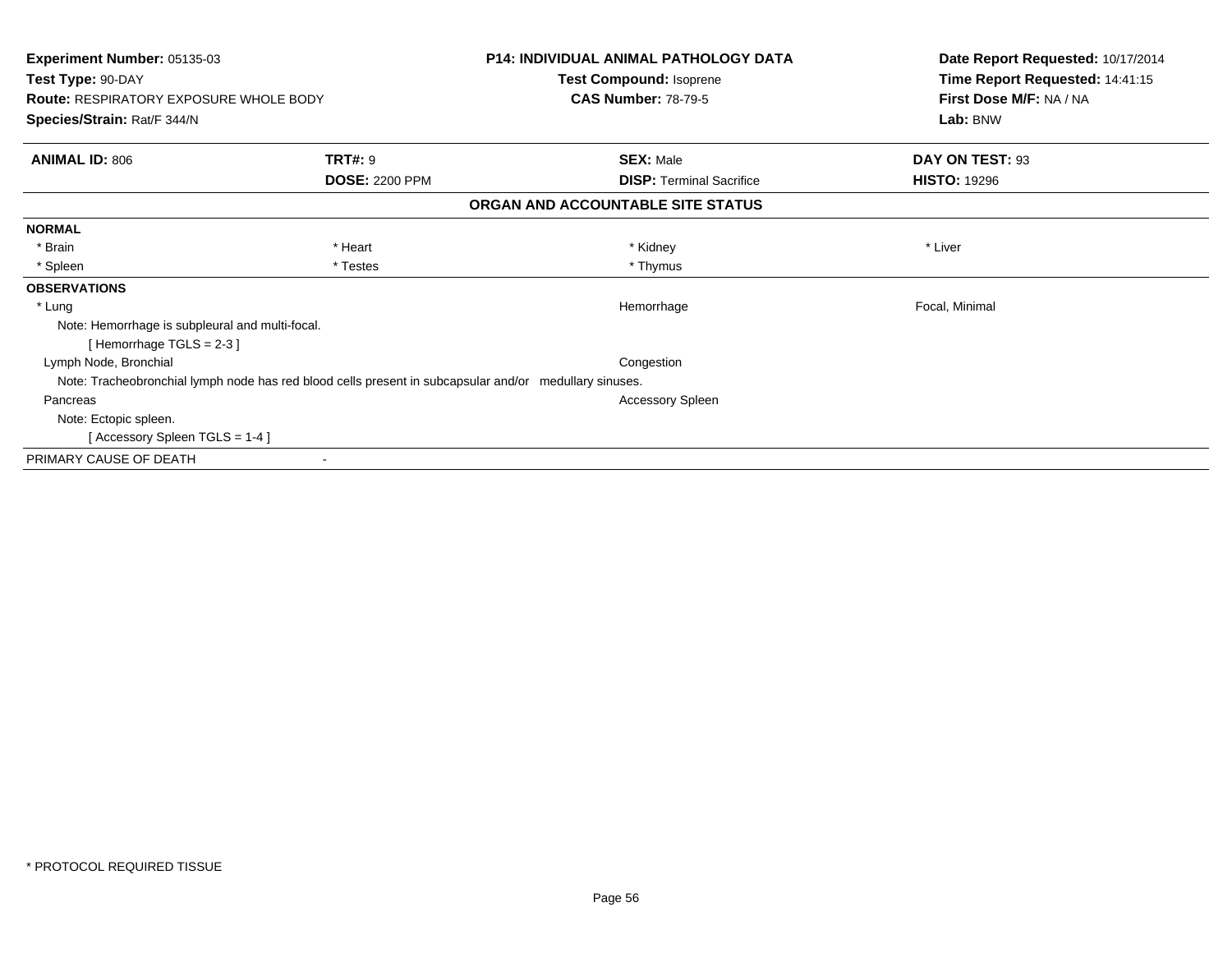| Experiment Number: 05135-03<br>Test Type: 90-DAY<br><b>Route: RESPIRATORY EXPOSURE WHOLE BODY</b><br>Species/Strain: Rat/F 344/N |                       | <b>P14: INDIVIDUAL ANIMAL PATHOLOGY DATA</b><br><b>Test Compound: Isoprene</b><br><b>CAS Number: 78-79-5</b> | Date Report Requested: 10/17/2014<br>Time Report Requested: 14:41:15<br>First Dose M/F: NA / NA<br>Lab: BNW |
|----------------------------------------------------------------------------------------------------------------------------------|-----------------------|--------------------------------------------------------------------------------------------------------------|-------------------------------------------------------------------------------------------------------------|
|                                                                                                                                  |                       |                                                                                                              |                                                                                                             |
| <b>ANIMAL ID: 807</b>                                                                                                            | <b>TRT#: 9</b>        | <b>SEX: Male</b>                                                                                             | DAY ON TEST: 93                                                                                             |
|                                                                                                                                  | <b>DOSE: 2200 PPM</b> | <b>DISP:</b> Terminal Sacrifice                                                                              | <b>HISTO: 19297</b>                                                                                         |
|                                                                                                                                  |                       | ORGAN AND ACCOUNTABLE SITE STATUS                                                                            |                                                                                                             |
| <b>NORMAL</b>                                                                                                                    |                       |                                                                                                              |                                                                                                             |
| * Brain                                                                                                                          | * Heart               | * Kidney                                                                                                     | * Liver                                                                                                     |
| * Spleen                                                                                                                         | * Testes              | * Thymus                                                                                                     |                                                                                                             |
| <b>OBSERVATIONS</b>                                                                                                              |                       |                                                                                                              |                                                                                                             |
| * Lung                                                                                                                           |                       | Hemorrhage                                                                                                   | Focal, Mild                                                                                                 |
| Note: Hemorrhage is subpleural and multi-focal.                                                                                  |                       |                                                                                                              |                                                                                                             |
| [Hemorrhage TGLS = 1-3]                                                                                                          |                       |                                                                                                              |                                                                                                             |
| Lymph Node, Bronchial                                                                                                            |                       | Congestion                                                                                                   |                                                                                                             |
| Note: Tracheobronchial lymph node has red blood cells present in subcapsular and/or medullary sinuses.                           |                       |                                                                                                              |                                                                                                             |
| PRIMARY CAUSE OF DEATH                                                                                                           |                       |                                                                                                              |                                                                                                             |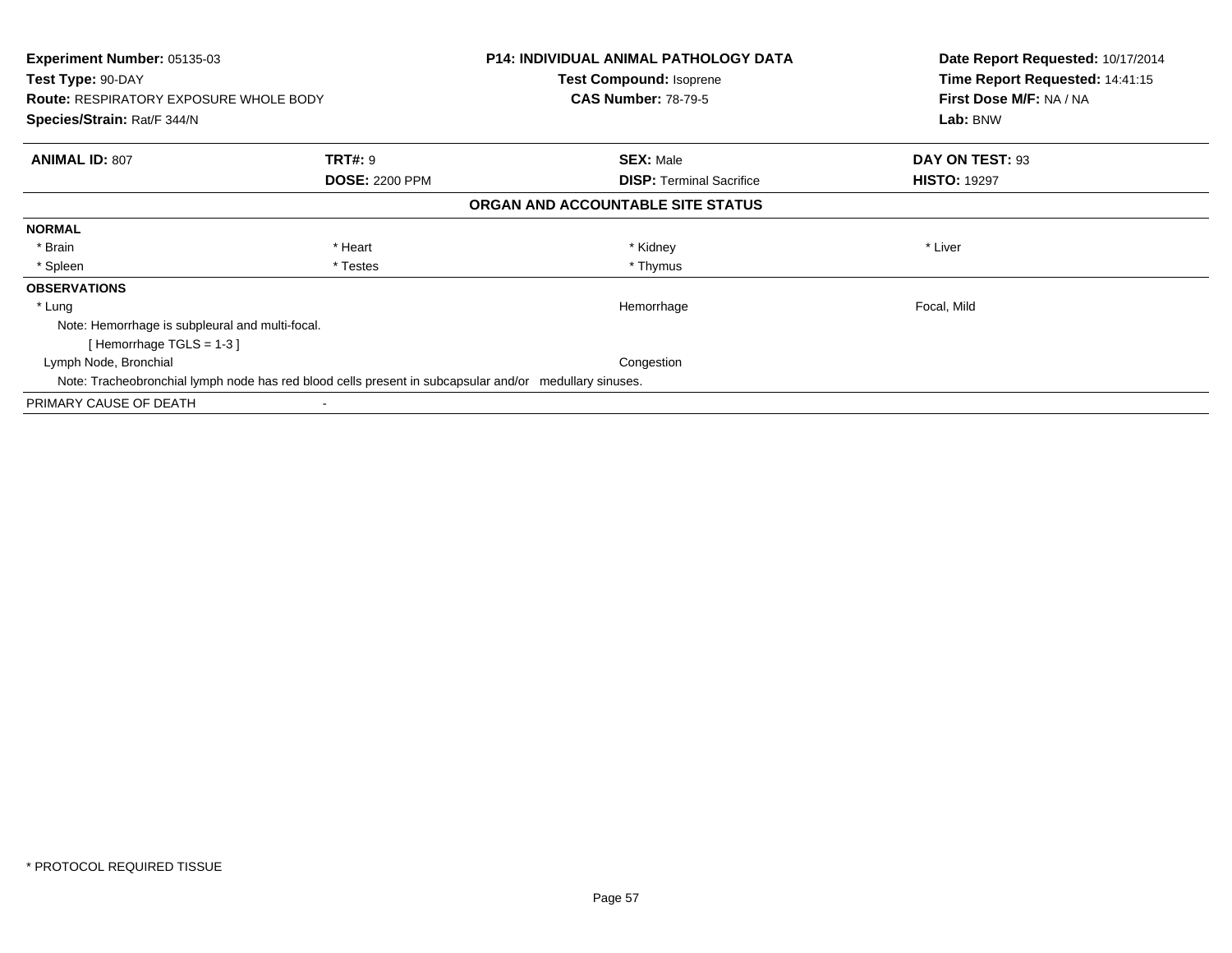| Experiment Number: 05135-03<br>Test Type: 90-DAY<br><b>Route: RESPIRATORY EXPOSURE WHOLE BODY</b><br>Species/Strain: Rat/F 344/N |                       | <b>P14: INDIVIDUAL ANIMAL PATHOLOGY DATA</b><br><b>Test Compound: Isoprene</b><br><b>CAS Number: 78-79-5</b> | Date Report Requested: 10/17/2014<br>Time Report Requested: 14:41:15<br>First Dose M/F: NA / NA<br>Lab: BNW |
|----------------------------------------------------------------------------------------------------------------------------------|-----------------------|--------------------------------------------------------------------------------------------------------------|-------------------------------------------------------------------------------------------------------------|
|                                                                                                                                  |                       |                                                                                                              |                                                                                                             |
| <b>ANIMAL ID: 808</b>                                                                                                            | <b>TRT#: 9</b>        | <b>SEX: Male</b>                                                                                             | DAY ON TEST: 93                                                                                             |
|                                                                                                                                  | <b>DOSE: 2200 PPM</b> | <b>DISP:</b> Terminal Sacrifice                                                                              | <b>HISTO: 19298</b>                                                                                         |
|                                                                                                                                  |                       | ORGAN AND ACCOUNTABLE SITE STATUS                                                                            |                                                                                                             |
| <b>NORMAL</b>                                                                                                                    |                       |                                                                                                              |                                                                                                             |
| * Brain                                                                                                                          | * Heart               | * Kidney                                                                                                     | * Liver                                                                                                     |
| * Spleen                                                                                                                         | * Testes              | * Thymus                                                                                                     |                                                                                                             |
| <b>OBSERVATIONS</b>                                                                                                              |                       |                                                                                                              |                                                                                                             |
| * Lung                                                                                                                           |                       | Hemorrhage                                                                                                   | Focal, Minimal                                                                                              |
| Note: Hemorrhage is subpleural and multi-focal.                                                                                  |                       |                                                                                                              |                                                                                                             |
| [Hemorrhage TGLS = 1-3]                                                                                                          |                       |                                                                                                              |                                                                                                             |
| Lymph Node, Bronchial                                                                                                            |                       | Congestion                                                                                                   |                                                                                                             |
| Note: Tracheobronchial lymph node has red blood cells present in subcapsular and/or medullary sinuses.                           |                       |                                                                                                              |                                                                                                             |
| PRIMARY CAUSE OF DEATH                                                                                                           |                       |                                                                                                              |                                                                                                             |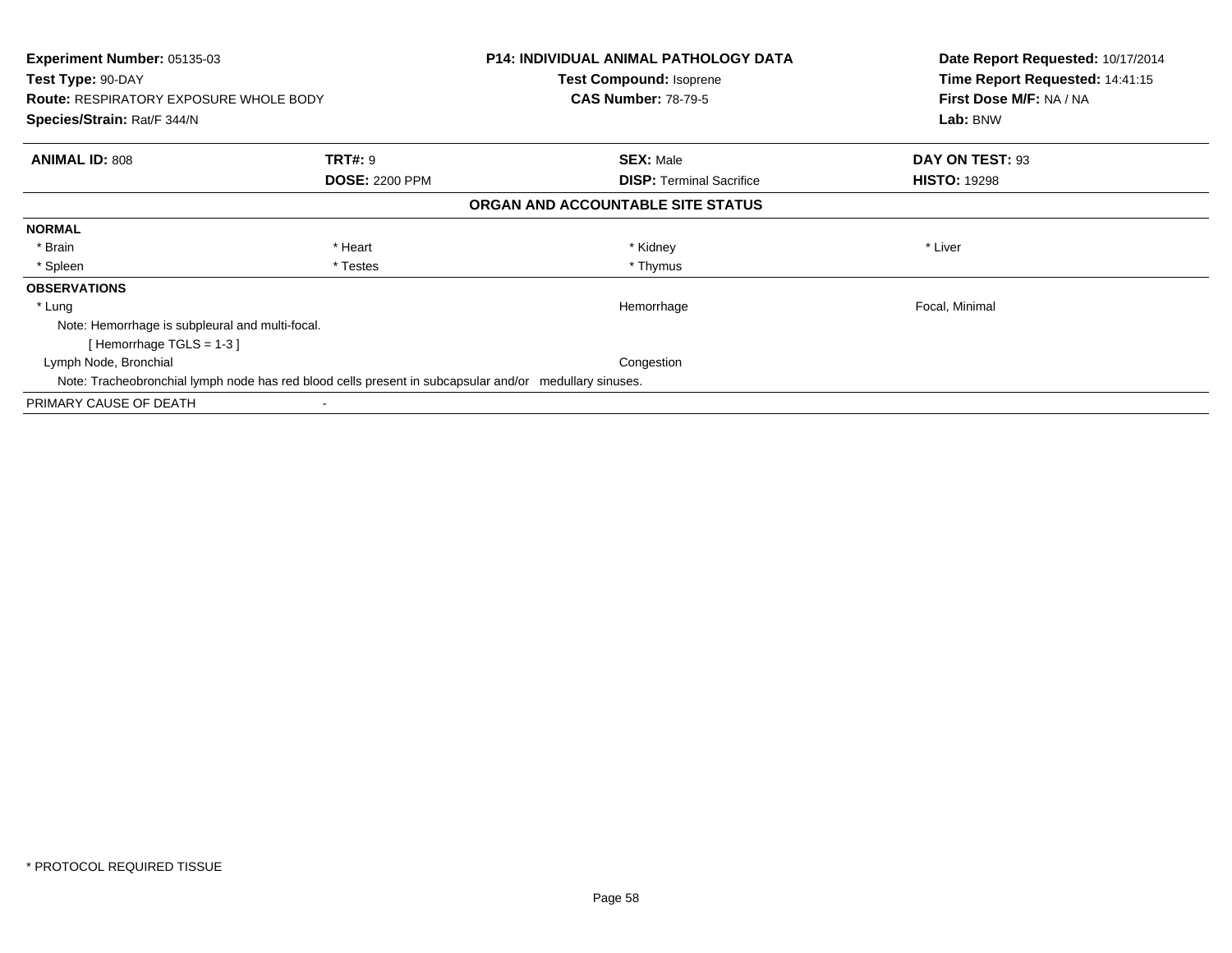| <b>Experiment Number: 05135-03</b><br>Test Type: 90-DAY<br><b>Route: RESPIRATORY EXPOSURE WHOLE BODY</b><br>Species/Strain: Rat/F 344/N |                       | <b>P14: INDIVIDUAL ANIMAL PATHOLOGY DATA</b><br><b>Test Compound: Isoprene</b><br><b>CAS Number: 78-79-5</b>                                                      | Date Report Requested: 10/17/2014<br>Time Report Requested: 14:41:15<br>First Dose M/F: NA / NA<br>Lab: BNW |
|-----------------------------------------------------------------------------------------------------------------------------------------|-----------------------|-------------------------------------------------------------------------------------------------------------------------------------------------------------------|-------------------------------------------------------------------------------------------------------------|
| <b>ANIMAL ID: 809</b>                                                                                                                   | <b>TRT#: 9</b>        | <b>SEX: Male</b>                                                                                                                                                  | DAY ON TEST: 93                                                                                             |
|                                                                                                                                         | <b>DOSE: 2200 PPM</b> | <b>DISP: Terminal Sacrifice</b>                                                                                                                                   | <b>HISTO: 19299</b>                                                                                         |
|                                                                                                                                         |                       | ORGAN AND ACCOUNTABLE SITE STATUS                                                                                                                                 |                                                                                                             |
| <b>NORMAL</b>                                                                                                                           |                       |                                                                                                                                                                   |                                                                                                             |
| * Brain                                                                                                                                 | * Heart               | * Kidney                                                                                                                                                          | * Liver                                                                                                     |
| Pancreas                                                                                                                                | * Spleen              | * Testes                                                                                                                                                          | * Thymus                                                                                                    |
| <b>OBSERVATIONS</b>                                                                                                                     |                       |                                                                                                                                                                   |                                                                                                             |
| * Lung                                                                                                                                  |                       | Hemorrhage                                                                                                                                                        | Focal, Mild                                                                                                 |
| Note: Hemorrhage is subpleural and multi-focal.<br>[Hemorrhage TGLS = $1-3$ ]                                                           |                       |                                                                                                                                                                   |                                                                                                             |
| Lymph Node, Bronchial                                                                                                                   |                       | Congestion                                                                                                                                                        |                                                                                                             |
| Note: Tracheobronchial lymph node has red blood cells present in subcapsular and/or medullary sinuses.                                  |                       |                                                                                                                                                                   |                                                                                                             |
| Lymph Node, Mesenteric                                                                                                                  |                       | Congestion                                                                                                                                                        |                                                                                                             |
| Note: Red blood cells are present in subcapsular and/or medullary sinuses.                                                              |                       |                                                                                                                                                                   |                                                                                                             |
| [Congestion TGLS = $2-11$ ]                                                                                                             |                       | Note: Lesion described grossly as two 1 x 1 or 2 x 1 MM masses in the Pancreas are lymph nodes with red blood cells present in cortical and/or medullary sinuses. |                                                                                                             |
| Pancreas                                                                                                                                |                       |                                                                                                                                                                   |                                                                                                             |
| Note: These lymph nodes are located in the mesentary adjacent to the Pancreas.                                                          |                       |                                                                                                                                                                   |                                                                                                             |
| Note: TGL $2=11$ = two lymph nodes with red blood cells present in cortical and/or                                                      |                       | medullary sinuses.                                                                                                                                                |                                                                                                             |
| Note: This change is coded under mesenteric lymph node and is present on slide 11.                                                      |                       |                                                                                                                                                                   |                                                                                                             |
| PRIMARY CAUSE OF DEATH                                                                                                                  |                       |                                                                                                                                                                   |                                                                                                             |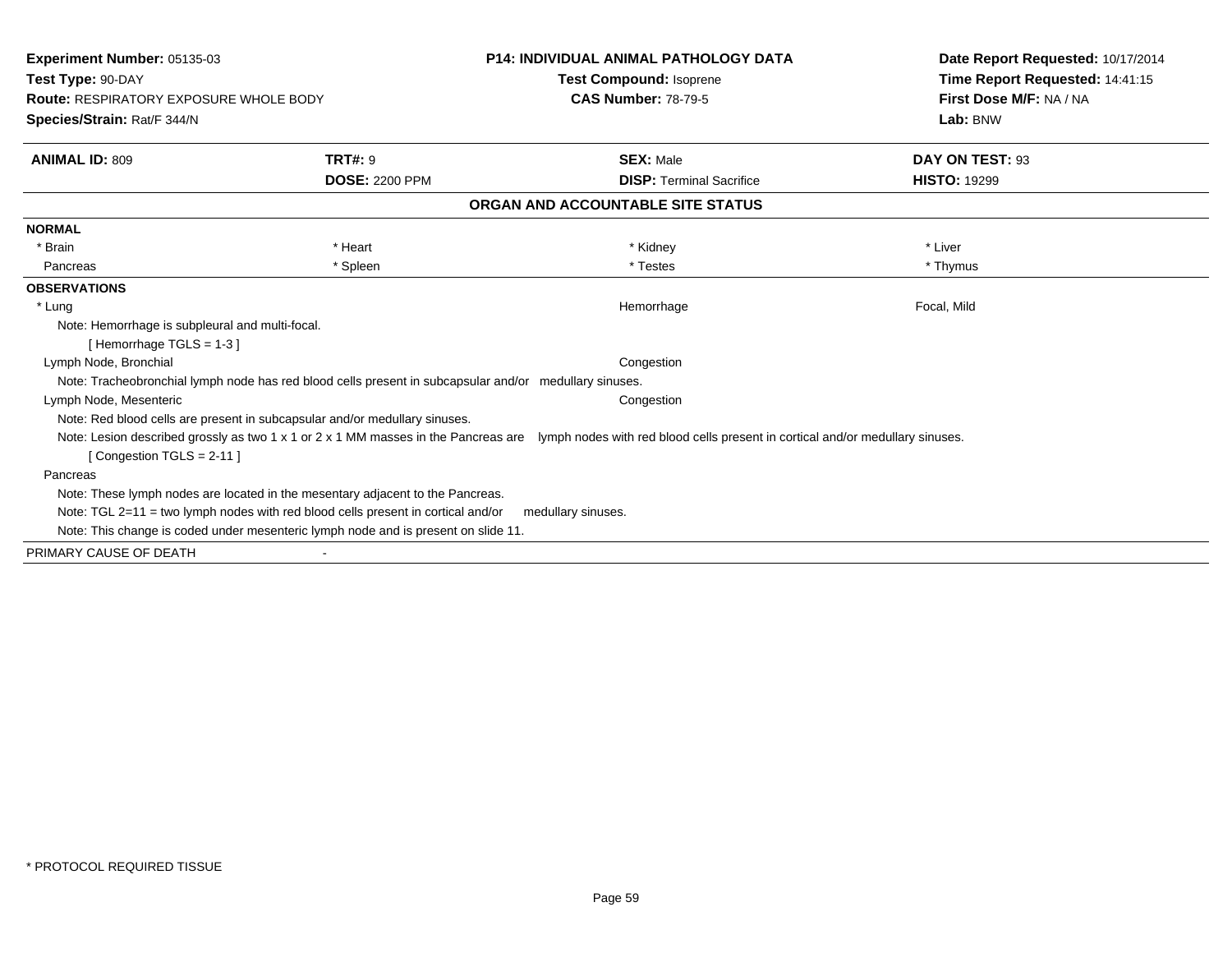| <b>Experiment Number: 05135-03</b>                                                                     |                       | <b>P14: INDIVIDUAL ANIMAL PATHOLOGY DATA</b>                                                                                                                | Date Report Requested: 10/17/2014                                      |
|--------------------------------------------------------------------------------------------------------|-----------------------|-------------------------------------------------------------------------------------------------------------------------------------------------------------|------------------------------------------------------------------------|
| Test Type: 90-DAY<br><b>Route: RESPIRATORY EXPOSURE WHOLE BODY</b><br>Species/Strain: Rat/F 344/N      |                       | Test Compound: Isoprene<br><b>CAS Number: 78-79-5</b>                                                                                                       | Time Report Requested: 14:41:15<br>First Dose M/F: NA / NA<br>Lab: BNW |
| <b>ANIMAL ID: 810</b>                                                                                  | <b>TRT#: 9</b>        | <b>SEX: Male</b>                                                                                                                                            | DAY ON TEST: 93                                                        |
|                                                                                                        | <b>DOSE: 2200 PPM</b> | <b>DISP:</b> Terminal Sacrifice                                                                                                                             | <b>HISTO: 19300</b>                                                    |
|                                                                                                        |                       | ORGAN AND ACCOUNTABLE SITE STATUS                                                                                                                           |                                                                        |
| <b>NORMAL</b>                                                                                          |                       |                                                                                                                                                             |                                                                        |
| * Brain                                                                                                | * Heart               | * Kidney                                                                                                                                                    | * Liver                                                                |
| * Testes                                                                                               | * Thymus              |                                                                                                                                                             |                                                                        |
| <b>OBSERVATIONS</b>                                                                                    |                       |                                                                                                                                                             |                                                                        |
| * Lung                                                                                                 |                       | Hemorrhage                                                                                                                                                  | Focal, Minimal                                                         |
| Note: Hemorrhage is subpleural and multi-focal.                                                        |                       |                                                                                                                                                             |                                                                        |
| [Hemorrhage TGLS = $1-3$ ]                                                                             |                       |                                                                                                                                                             |                                                                        |
| Lymph Node, Bronchial                                                                                  |                       | Congestion                                                                                                                                                  |                                                                        |
| Note: Tracheobronchial lymph node has red blood cells present in subcapsular and/or medullary sinuses. |                       |                                                                                                                                                             |                                                                        |
| * Spleen                                                                                               |                       | Developmental Malformation                                                                                                                                  |                                                                        |
| Note: This anomaly is of no consequence.                                                               |                       |                                                                                                                                                             |                                                                        |
|                                                                                                        |                       | Note: TGL 2-4 = a cleft on the ventral aspect of the splenic capsule creating a small nodular projection of essentially normal splenic tissue in this area. |                                                                        |
| [Developmental Malformation TGLS = 2-4 ]                                                               |                       |                                                                                                                                                             |                                                                        |
| PRIMARY CAUSE OF DEATH                                                                                 |                       |                                                                                                                                                             |                                                                        |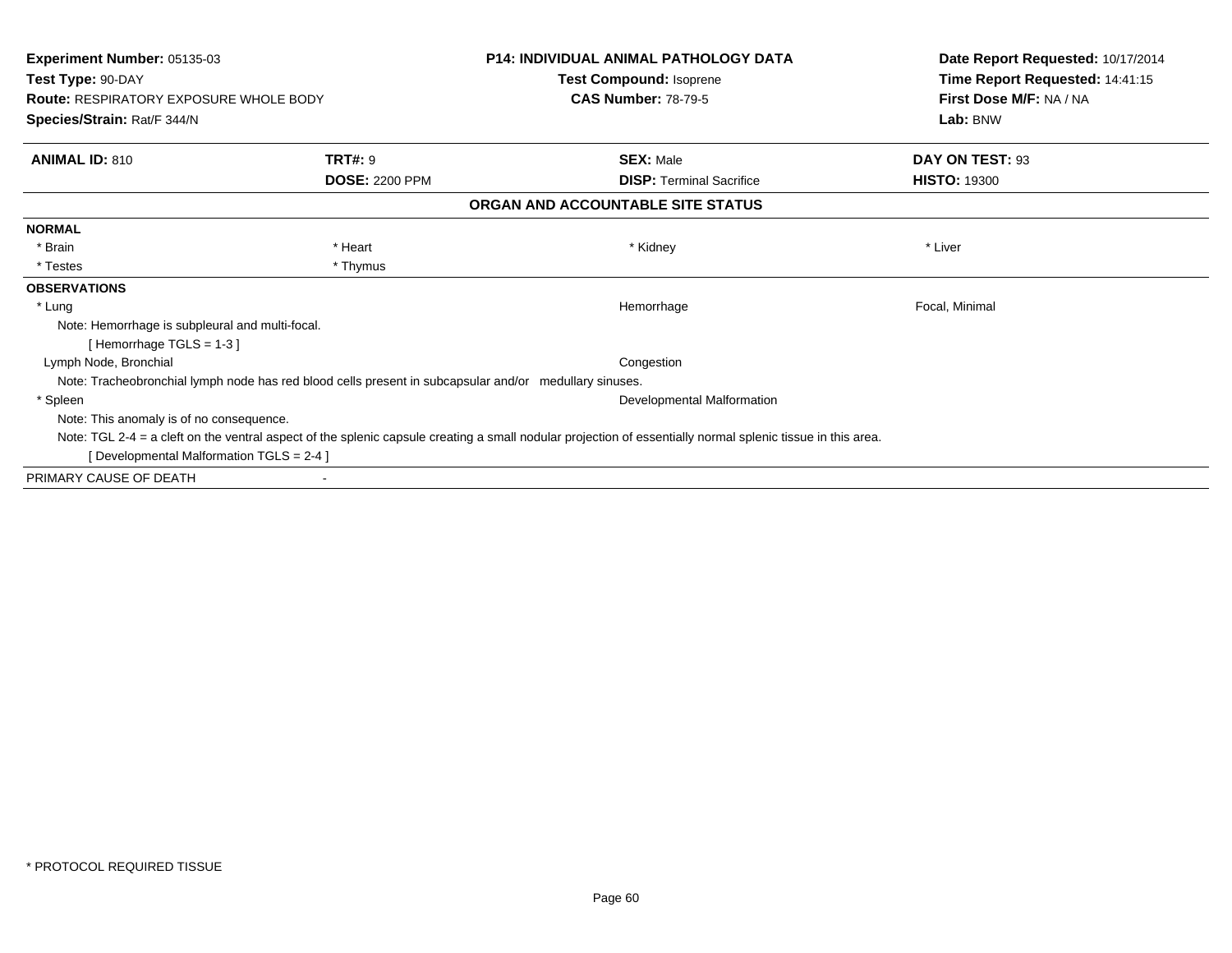| Experiment Number: 05135-03<br>Test Type: 90-DAY<br>Route: RESPIRATORY EXPOSURE WHOLE BODY<br>Species/Strain: Rat/F 344/N |                                          | P14: INDIVIDUAL ANIMAL PATHOLOGY DATA<br>Test Compound: Isoprene<br><b>CAS Number: 78-79-5</b> | Date Report Requested: 10/17/2014<br>Time Report Requested: 14:41:15<br>First Dose M/F: NA / NA<br>Lab: BNW |  |  |
|---------------------------------------------------------------------------------------------------------------------------|------------------------------------------|------------------------------------------------------------------------------------------------|-------------------------------------------------------------------------------------------------------------|--|--|
| <b>ANIMAL ID: 1001</b>                                                                                                    | <b>TRT#: 11</b><br><b>DOSE: 7000 PPM</b> | <b>SEX: Male</b><br><b>DISP: Terminal Sacrifice</b>                                            | DAY ON TEST: 93<br><b>HISTO: 19231</b>                                                                      |  |  |
|                                                                                                                           |                                          | ORGAN AND ACCOUNTABLE SITE STATUS                                                              |                                                                                                             |  |  |
| <b>NORMAL</b>                                                                                                             |                                          |                                                                                                |                                                                                                             |  |  |
| * Adrenal Cortex                                                                                                          | * Blood Vessel                           | * Bone                                                                                         | * Bone Marrow                                                                                               |  |  |
| * Brain                                                                                                                   | Ear                                      | * Epididymis                                                                                   | * Esophagus                                                                                                 |  |  |
| * Eye                                                                                                                     | * Harderian Gland                        | * Intestine Large, Cecum                                                                       | * Intestine Large, Colon                                                                                    |  |  |
| * Intestine Large, Rectum                                                                                                 | * Intestine Small, Duodenum              | * Intestine Small, Ileum                                                                       | * Intestine Small, Jejunum                                                                                  |  |  |
| * Kidney                                                                                                                  | * Larynx                                 | * Liver                                                                                        | * Lymph Node, Mandibular                                                                                    |  |  |
| * Lymph Node, Mesenteric                                                                                                  | * Nose                                   | * Pancreas                                                                                     | * Parathyroid Gland                                                                                         |  |  |
| * Peripheral Nerve                                                                                                        | * Pharynx                                | * Pituitary Gland                                                                              | * Preputial Gland                                                                                           |  |  |
| * Prostate                                                                                                                | * Salivary Glands                        | * Seminal Vesicle                                                                              | * Skin                                                                                                      |  |  |
| * Spinal Cord                                                                                                             | * Spleen                                 | * Stomach, Forestomach                                                                         | * Stomach, Glandular                                                                                        |  |  |
| * Testes                                                                                                                  | * Thymus                                 | * Thyroid Gland                                                                                | * Tongue                                                                                                    |  |  |
| * Trachea                                                                                                                 | * Urinary Bladder                        | * Zymbal's Gland                                                                               |                                                                                                             |  |  |
| <b>MISSING</b>                                                                                                            |                                          |                                                                                                |                                                                                                             |  |  |
| * Adrenal Medulla                                                                                                         | * Mammary Gland                          |                                                                                                |                                                                                                             |  |  |
| <b>OBSERVATIONS</b>                                                                                                       |                                          |                                                                                                |                                                                                                             |  |  |
| * Adren Medulla                                                                                                           |                                          |                                                                                                |                                                                                                             |  |  |
| Note: The Adrenal Medulla is not included in the plane section of either gland.                                           |                                          | The Cortex is normal.                                                                          |                                                                                                             |  |  |
| * Blood Vessel                                                                                                            |                                          |                                                                                                |                                                                                                             |  |  |
| Note: Aorta is normal.                                                                                                    |                                          |                                                                                                |                                                                                                             |  |  |
| Ear                                                                                                                       |                                          |                                                                                                |                                                                                                             |  |  |
| Note: Middle ear is normal.                                                                                               |                                          |                                                                                                |                                                                                                             |  |  |
| * Heart                                                                                                                   |                                          | Cardiomyopathy                                                                                 | Focal, Minimal                                                                                              |  |  |
| * Lung                                                                                                                    |                                          | Hemorrhage                                                                                     | Focal, Minimal                                                                                              |  |  |
| Note: Hemorrhage is subpleural and multi-focal.<br>[Hemorrhage TGLS = 1-3]                                                |                                          |                                                                                                |                                                                                                             |  |  |
| * Lymph Node, Bronchial                                                                                                   |                                          | Congestion                                                                                     |                                                                                                             |  |  |
| Note: Tracheobronchial lymph node has red blood cells present in subcapsular and/or medullary sinuses.                    |                                          |                                                                                                |                                                                                                             |  |  |
| * Lymph Node, Mediastinal                                                                                                 |                                          | Congestion                                                                                     |                                                                                                             |  |  |
| Note: Red blood cells are present in cortical and/or medullary sinuses.                                                   |                                          |                                                                                                |                                                                                                             |  |  |
| * Perph Nerve                                                                                                             |                                          |                                                                                                |                                                                                                             |  |  |
| Note: Sciatic nerve is normal.                                                                                            |                                          |                                                                                                |                                                                                                             |  |  |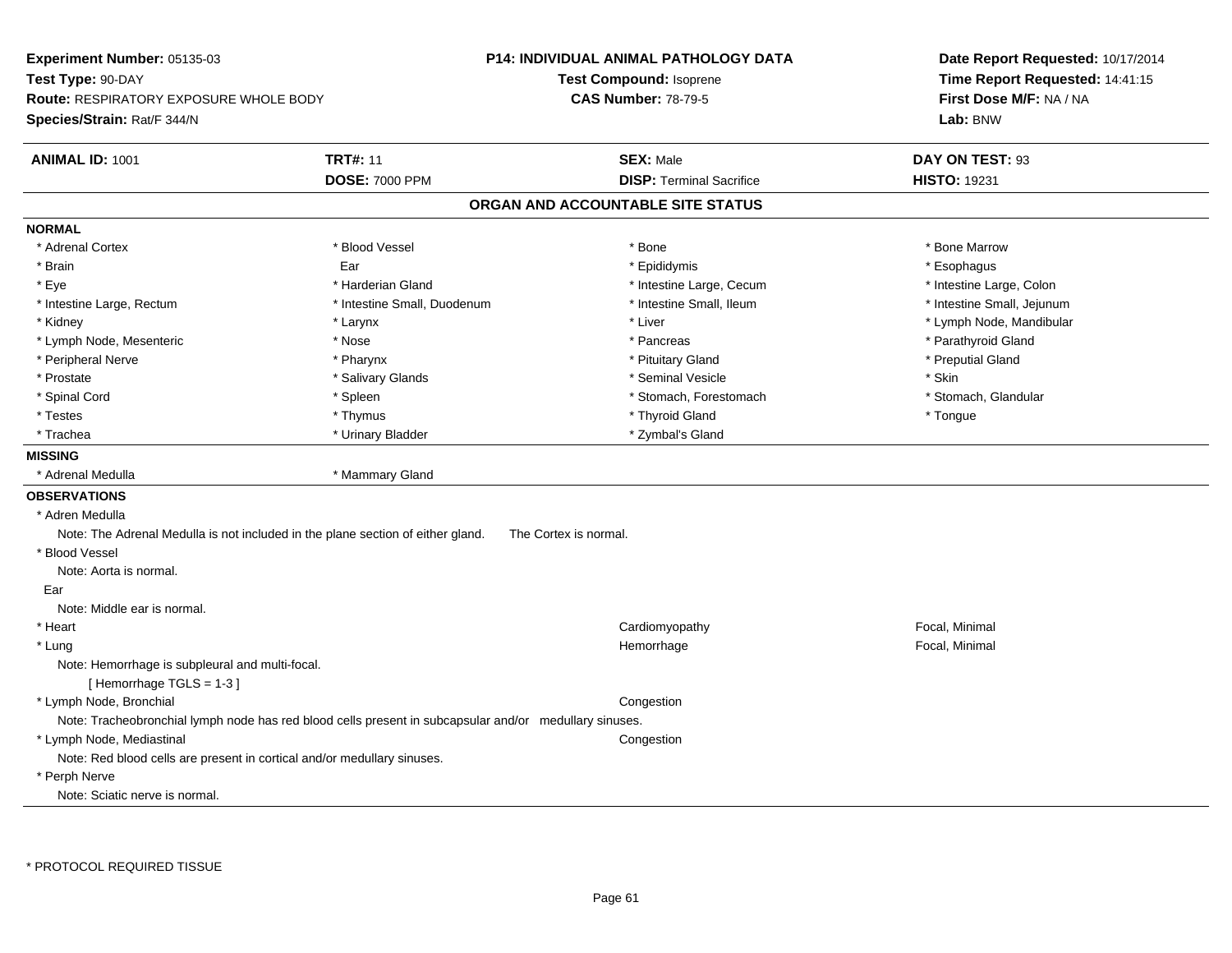| <b>Experiment Number: 05135-03</b><br>Test Type: 90-DAY<br><b>Route: RESPIRATORY EXPOSURE WHOLE BODY</b><br>Species/Strain: Rat/F 344/N |                       | <b>P14: INDIVIDUAL ANIMAL PATHOLOGY DATA</b><br><b>Test Compound: Isoprene</b> | Date Report Requested: 10/17/2014<br>Time Report Requested: 14:41:15<br>First Dose M/F: NA / NA |
|-----------------------------------------------------------------------------------------------------------------------------------------|-----------------------|--------------------------------------------------------------------------------|-------------------------------------------------------------------------------------------------|
|                                                                                                                                         |                       | <b>CAS Number: 78-79-5</b>                                                     |                                                                                                 |
|                                                                                                                                         |                       |                                                                                | Lab: BNW                                                                                        |
| <b>ANIMAL ID: 1001</b>                                                                                                                  | <b>TRT#: 11</b>       | <b>SEX: Male</b>                                                               | DAY ON TEST: 93                                                                                 |
|                                                                                                                                         | <b>DOSE: 7000 PPM</b> | <b>DISP: Terminal Sacrifice</b>                                                | <b>HISTO: 19231</b>                                                                             |
|                                                                                                                                         |                       | <b>ORGAN AND ACCOUNTABLE SITE STATUS</b>                                       |                                                                                                 |
| PRIMARY CAUSE OF DEATH                                                                                                                  |                       |                                                                                |                                                                                                 |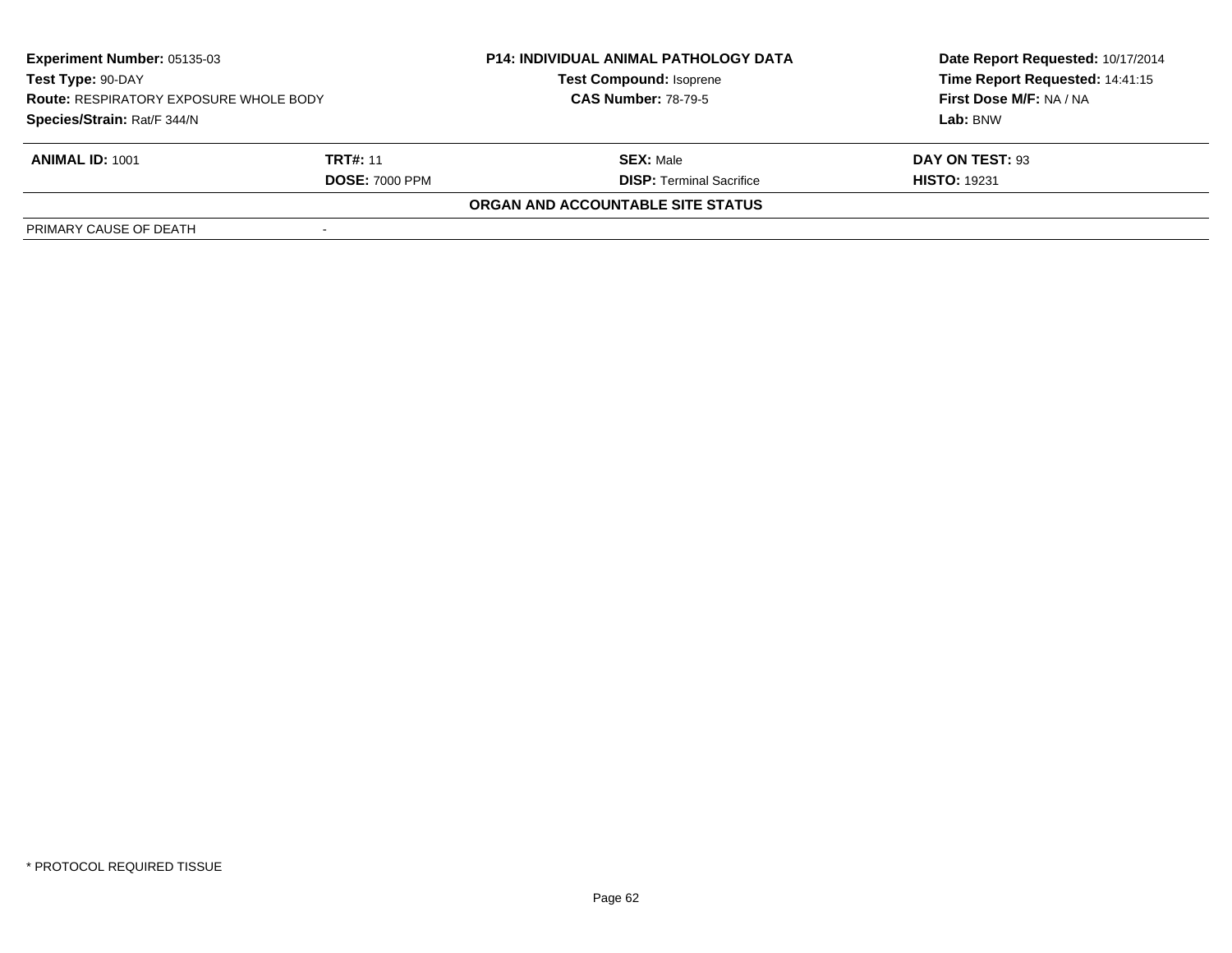**Experiment Number:** 05135-03**Test Type:** 90-DAY **Route:** RESPIRATORY EXPOSURE WHOLE BODY**Species/Strain:** Rat/F 344/N**P14: INDIVIDUAL ANIMAL PATHOLOGY DATATest Compound:** Isoprene**CAS Number:** 78-79-5**Date Report Requested:** 10/17/2014**Time Report Requested:** 14:41:15**First Dose M/F:** NA / NA**Lab:** BNW**ANIMAL ID:** 1002**TRT#:** 11 **SEX:** Male **DAY ON TEST:** 93 **DOSE:** 7000 PPM**DISP:** Terminal Sacrifice **HISTO:** 19232 **ORGAN AND ACCOUNTABLE SITE STATUSNORMAL**\* Adrenal Cortex \* Adrenal Cortex \* \* Adrenal Medulla \* \* Adrenal Medulla \* \* Blood Vessel \* \* Brood Vessel \* \* Bone \* Epididymis \* Bone Marrow \* \* Androidymis \* Brain \* \* Brain \* \* Epididymis \* Ear \* \* Epididymis \* Epididymis \* Epididymis \* \* Esophagus \* \* \* exercises \* \* Eye \* \* \* \* \* \* \* \* \* \* \* \* \* \* \* Harderian Gland \* \* \* \* \* \* \* \* \* Heart \* \* Heart \* Intestine Large, Cecum \* Intestine Large, Colon \* Intestine Large, Rectum \* Intestine Small, Duodenum \* Intestine Small, Ileum \* Intestine Small, Jejunum \* Kidney \* Larynx\* Nose \* Liver \* Lymph Node, Mandibular \* Note and \* Lymph Node, Mesenteric \* November \* Nose and \* Nose and \* Nose and \* Nose and \* Nose and \* Nose and \* Nose and \* Nose and \* Nose and \* Nose and \* Nose and \* Nose and \* Nose and \* Pharynx \* Pancreas \* Parathyroid Gland \* Parathyroid Gland \* Peripheral Nerve \* Salivary Glands \* Pituitary Gland \* \* Then the state \* Preputial Gland \* Prosection \* Prostate \* \* Salivary Glands \* Salivary Glands \* Salivary Glands \* Salivary Glands \* Salivary Glands \* Salivary Glands \* Salivary Glands \* Salivary Glan \* Seminal Vesicle \* Skin \* Spinal Cord \* Spleen \* Thymus \* Stomach, Forestomach \* Testes \* Stomach, Glandular \* Testes \* Testes \* Testes \* Testes \* Testes \* Testes \* T \* Urinary Bladder \* Thyroid Gland \* \* The control of the total property and the top of the top of the top of the top of the top of the top of the top of the top of the top of the top of the top of the top of the top of the top of the top of \* Zymbal's Gland**MISSING** \* Mammary Gland**OBSERVATIONS** \* Blood VesselNote: Aorta is normal. Ear Note: Middle ear is normal. \* Lungg is a state of the state of the state of the Hemorrhage is a state of the state of the Focal, Minimal state of the state of the state of the state of the state of the state of the state of the state of the state of the st Note: Hemorrhage is subpleural and multi-focal.[ Hemorrhage TGLS = 1-3 ] \* Lymph Node, Bronchial CongestionNote: Tracheobronchial lymph node has red blood cells present in subcapsular and/or medullary sinuses. \* Lymph Node, Mediastinal**Congestion** Note: Red blood cells are present in cortical and/or medullary sinuses. \* Perph Nerve Note: Sciatic nerve is normal.PRIMARY CAUSE OF DEATH-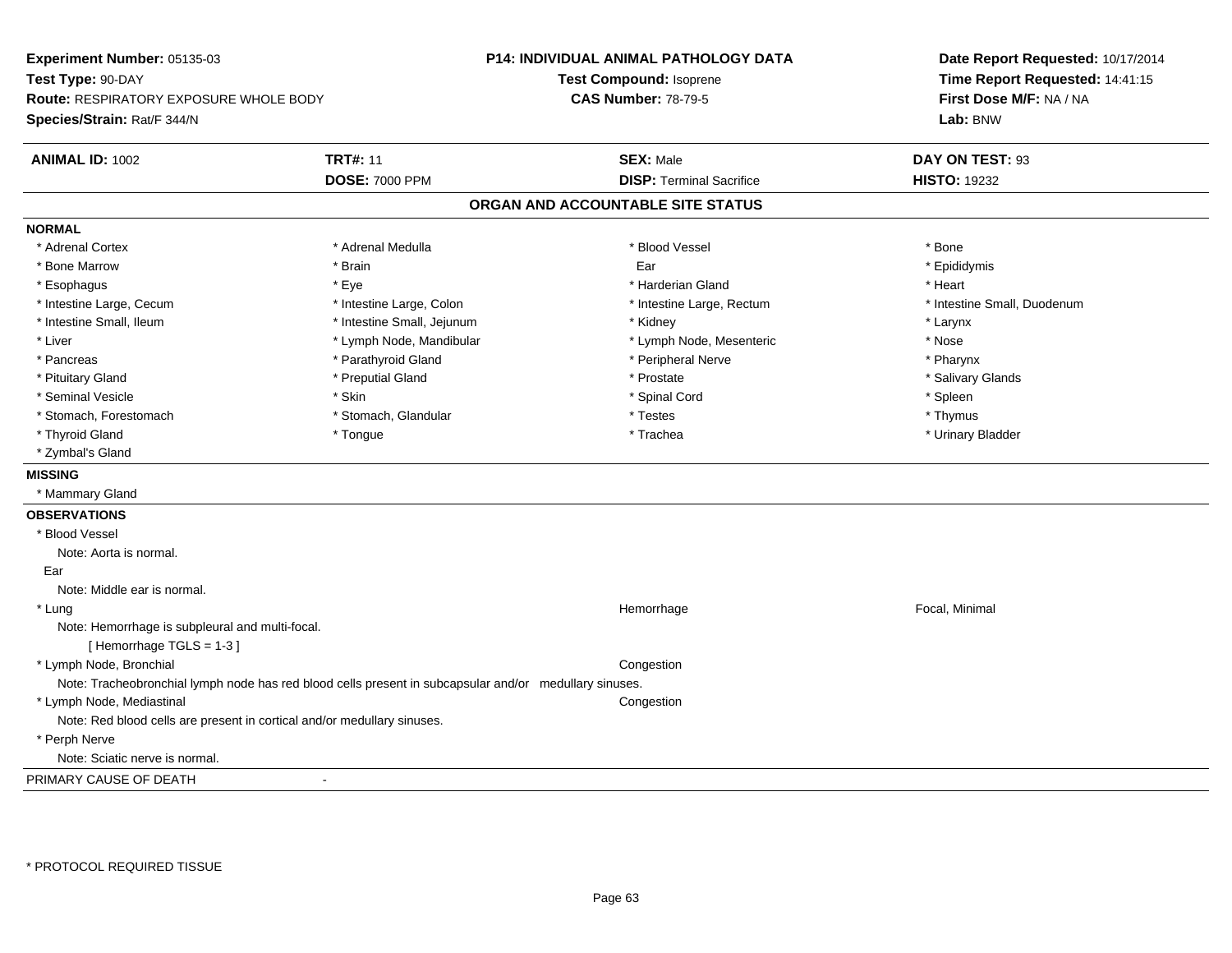**Experiment Number:** 05135-03**Test Type:** 90-DAY **Route:** RESPIRATORY EXPOSURE WHOLE BODY**Species/Strain:** Rat/F 344/N**P14: INDIVIDUAL ANIMAL PATHOLOGY DATATest Compound:** Isoprene**CAS Number:** 78-79-5**Date Report Requested:** 10/17/2014**Time Report Requested:** 14:41:15**First Dose M/F:** NA / NA**Lab:** BNW**ANIMAL ID:** 1003**TRT#:** 11 **SEX:** Male **DAY ON TEST:** 93 **DOSE:** 7000 PPM**DISP:** Terminal Sacrifice **HISTO:** 19233 **ORGAN AND ACCOUNTABLE SITE STATUSNORMAL**\* Adrenal Cortex \* Adrenal Cortex \* \* Adrenal Medulla \* \* Adrenal Medulla \* \* Blood Vessel \* \* Brood Vessel \* \* Bone \* Epididymis \* Bone Marrow \* \* Androidymis \* Brain \* \* Brain \* \* Epididymis \* Ear \* \* Epididymis \* Epididymis \* Epididymis \* \* Esophagus \* \* \* exercises \* \* Eye \* \* \* \* \* \* \* \* \* \* \* \* \* \* \* Harderian Gland \* \* \* \* \* \* \* \* \* Heart \* \* Heart \* Intestine Large, Cecum \* Intestine Large, Colon \* Intestine Large, Rectum \* Intestine Small, Duodenum \* Intestine Small, Ileum \* Intestine Small, Jejunum \* Kidney \* Larynx\* Pancreas \* Lymph Node, Mandibular \* Nose \* Lymph Node, Mesenteric \* Nose \* Nose \* Pituitary Gland \* Parathyroid Gland \* **Arror and \* Peripheral Nerve \* Pharynx \* Pharynx \* Pharynx** \* Pharynx \* Seminal Vesicle \* Preputial Gland \* \* Annual vesicle \* \* Prostate \* \* Salivary Glands \* \* Salivary Glands \* \* Seminal Vesicle \* \* Skin \* Spinal Cord \* Spinal Cord \* Spinal Cord \* Spinal \* Spinal \* Stomach, Forestomach \* Stomach, Forestomach \* Stomach, Glandular \* Thyroid Gland \* Testes \* Thyroid Gland \* Thyroid Gland \* Thyroid Gland \* Thyroid Gland \* Zymbal's Gland \* Tongue \* Trachea \* Urinary Bladder \* Zymbal's Gland **MISSING** \* Mammary Gland**OBSERVATIONS** \* Blood VesselNote: Aorta is normal. EarNote: Middle ear is normal. \* Liver Hepatodiaphragmatic Nodule[ Hepatodiaphragmatic Nodule TGLS = 1-11 ] \* Lungg is a state of the state of the state of the Hemorrhage is a state of the state of the Focal, Minimal state of the state of the state of the state of the state of the state of the state of the state of the state of the st Note: Hemorrhage is subpleural and multi-focal.[ Hemorrhage TGLS = 2-3 ] \* Lymph Node, Bronchial CongestionNote: Tracheobronchial lymph node has red blood cells present in subcapsular and/or medullary sinuses. \* Lymph Node, Mediastinal CongestionNote: Red blood cells are present in cortical and/or medullary sinuses. \* Perph Nerve Note: Sciatic nerve is normal.PRIMARY CAUSE OF DEATH-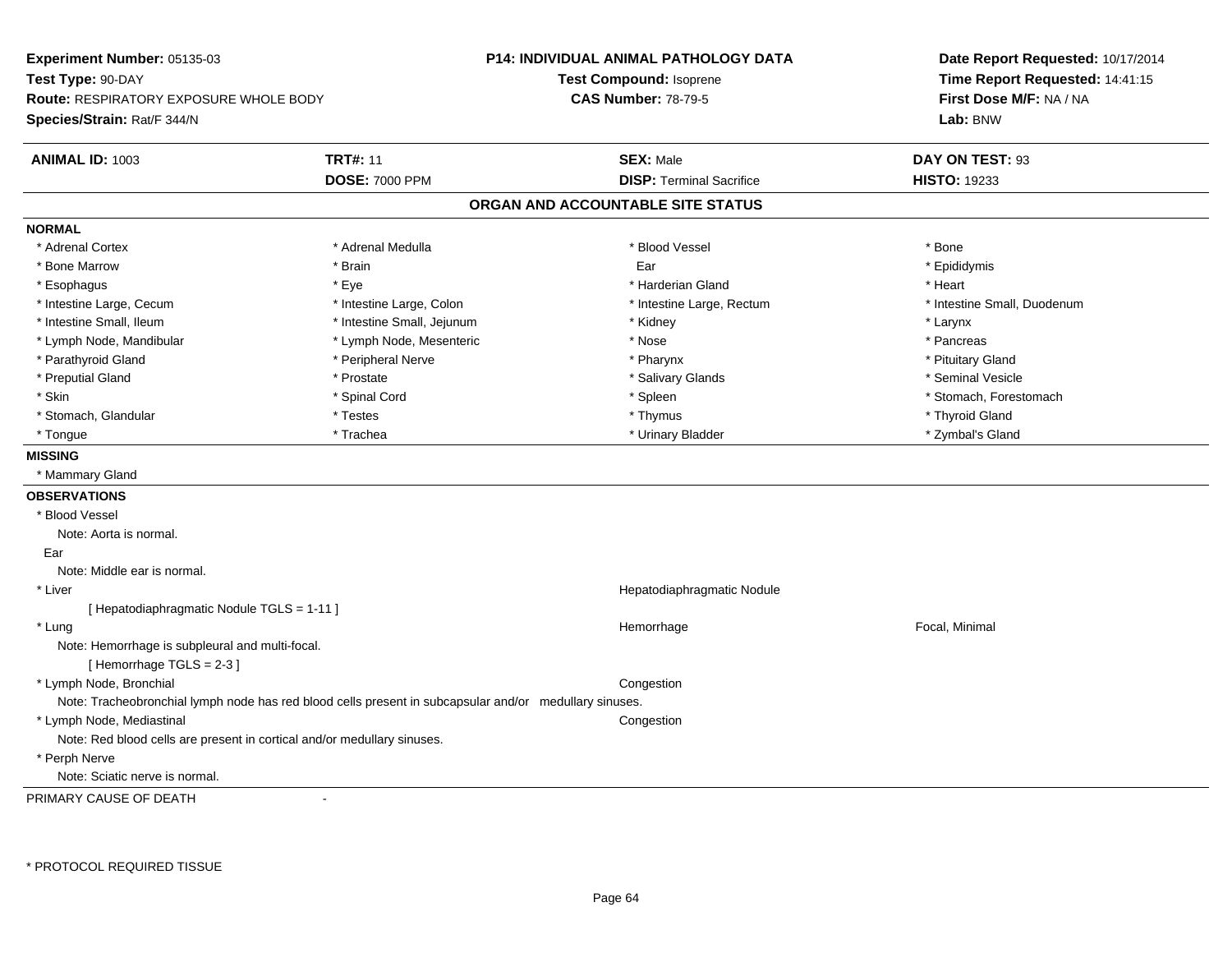| <b>Experiment Number: 05135-03</b><br>Test Type: 90-DAY<br><b>Route: RESPIRATORY EXPOSURE WHOLE BODY</b> |                       | <b>P14: INDIVIDUAL ANIMAL PATHOLOGY DATA</b><br><b>Test Compound: Isoprene</b> | Date Report Requested: 10/17/2014<br>Time Report Requested: 14:41:15<br>First Dose M/F: NA / NA |
|----------------------------------------------------------------------------------------------------------|-----------------------|--------------------------------------------------------------------------------|-------------------------------------------------------------------------------------------------|
|                                                                                                          |                       | <b>CAS Number: 78-79-5</b>                                                     |                                                                                                 |
| Species/Strain: Rat/F 344/N                                                                              |                       |                                                                                | Lab: BNW                                                                                        |
| <b>ANIMAL ID: 1003</b>                                                                                   | <b>TRT#: 11</b>       | <b>SEX: Male</b>                                                               | DAY ON TEST: 93                                                                                 |
|                                                                                                          | <b>DOSE: 7000 PPM</b> | <b>DISP: Terminal Sacrifice</b>                                                | <b>HISTO: 19233</b>                                                                             |
|                                                                                                          |                       | ORGAN AND ACCOUNTABLE SITE STATUS                                              |                                                                                                 |
|                                                                                                          |                       |                                                                                |                                                                                                 |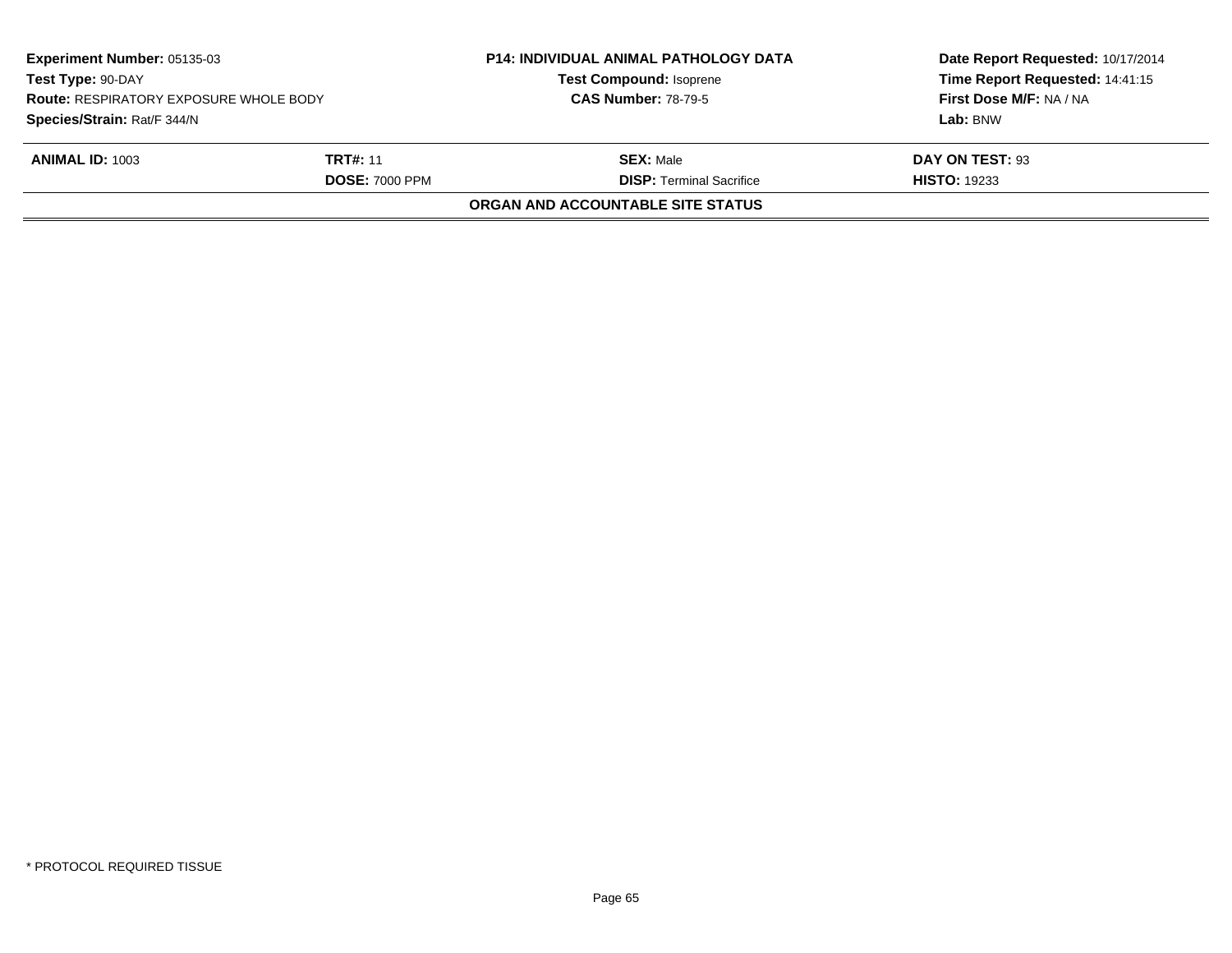**Experiment Number:** 05135-03**Test Type:** 90-DAY **Route:** RESPIRATORY EXPOSURE WHOLE BODY**Species/Strain:** Rat/F 344/N**P14: INDIVIDUAL ANIMAL PATHOLOGY DATATest Compound:** Isoprene**CAS Number:** 78-79-5**Date Report Requested:** 10/17/2014**Time Report Requested:** 14:41:15**First Dose M/F:** NA / NA**Lab:** BNW**ANIMAL ID:** 1004**TRT#:** 11 **SEX:** Male **DAY ON TEST:** 93 **DOSE:** 7000 PPM**DISP:** Terminal Sacrifice **HISTO:** 19234 **ORGAN AND ACCOUNTABLE SITE STATUSNORMAL**\* Adrenal Cortex \* Adrenal Cortex \* \* Adrenal Medulla \* \* Adrenal Medulla \* \* Blood Vessel \* \* Brood Vessel \* \* Bone \* Epididymis \* Bone Marrow \* \* Androidymis \* Brain \* \* Brain \* \* Epididymis \* Ear \* \* Epididymis \* Epididymis \* Epididymis \* \* Esophagus \* https://www.fragus.com/web/2012/state/secument/secument/secument/secument/secument/secument/secument/secument/secument/secument/secument/secument/secument/secument/secument/secument/secument/secument/secument \* Intestine Small, Ileum \* Intestine Large, Colon \* Intestine Large, Rectum \* Intestine Small, Duodenum \* Intestine Small, Duodenum \* Intestine Small, Jejunum \* \* Widney \* \* Kidney \* Larynx \* Larynx \* Larynx \* Larynx \* Liver \* Lymph Node, Mandibular \* Lymph Node, Mesenteric \* Mammary Gland \* Nose\* Pharynx \* Pancreas \* Parathyroid Gland \* Parathyroid Gland \* Peripheral Nerve \* Salivary Glands \* Pituitary Gland \* \* Then the state \* Preputial Gland \* Prosection \* Prostate \* \* Salivary Glands \* Salivary Glands \* Salivary Glands \* Salivary Glands \* Salivary Glands \* Salivary Glands \* Salivary Glands \* Salivary Glan \* Seminal Vesicle \* Skin \* Spinal Cord \* Spleen \* Thymus \* Stomach, Forestomach \* Testes \* Stomach, Glandular \* Testes \* Testes \* Testes \* Testes \* Testes \* Testes \* T \* Urinary Bladder \* Thyroid Gland \* \* The control of the total property and the top of the top of the top of the top of the top of the top of the top of the top of the top of the top of the top of the top of the top of the top of the top of \* Zymbal's Gland**OBSERVATIONS** \* Blood VesselNote: Aorta is normal. EarNote: Middle ear is normal. \* Heart Cardiomyopathy Focal, Minimal Note: Cardiomyopathy is multi-focal. \* LiverNote:  $TGL 1-4 = NCL$  \* Lungg is a state of the state of the state of the Hemorrhage is a state of the state of the Focal, Minimal state of the state of the state of the state of the state of the state of the state of the state of the state of the st Note: Hemorrhage is subpleural and multi-focal.[ Hemorrhage TGLS = 2-3 ] \* Lymph Node, Bronchial CongestionNote: Tracheobronchial lymph node has red blood cells present in subcapsular and/or medullary sinuses. \* Lymph Node, Mediastinal CongestionNote: Red blood cells are present in cortical and/or medullary sinuses. \* Perph NerveNote: Sciatic nerve is normal.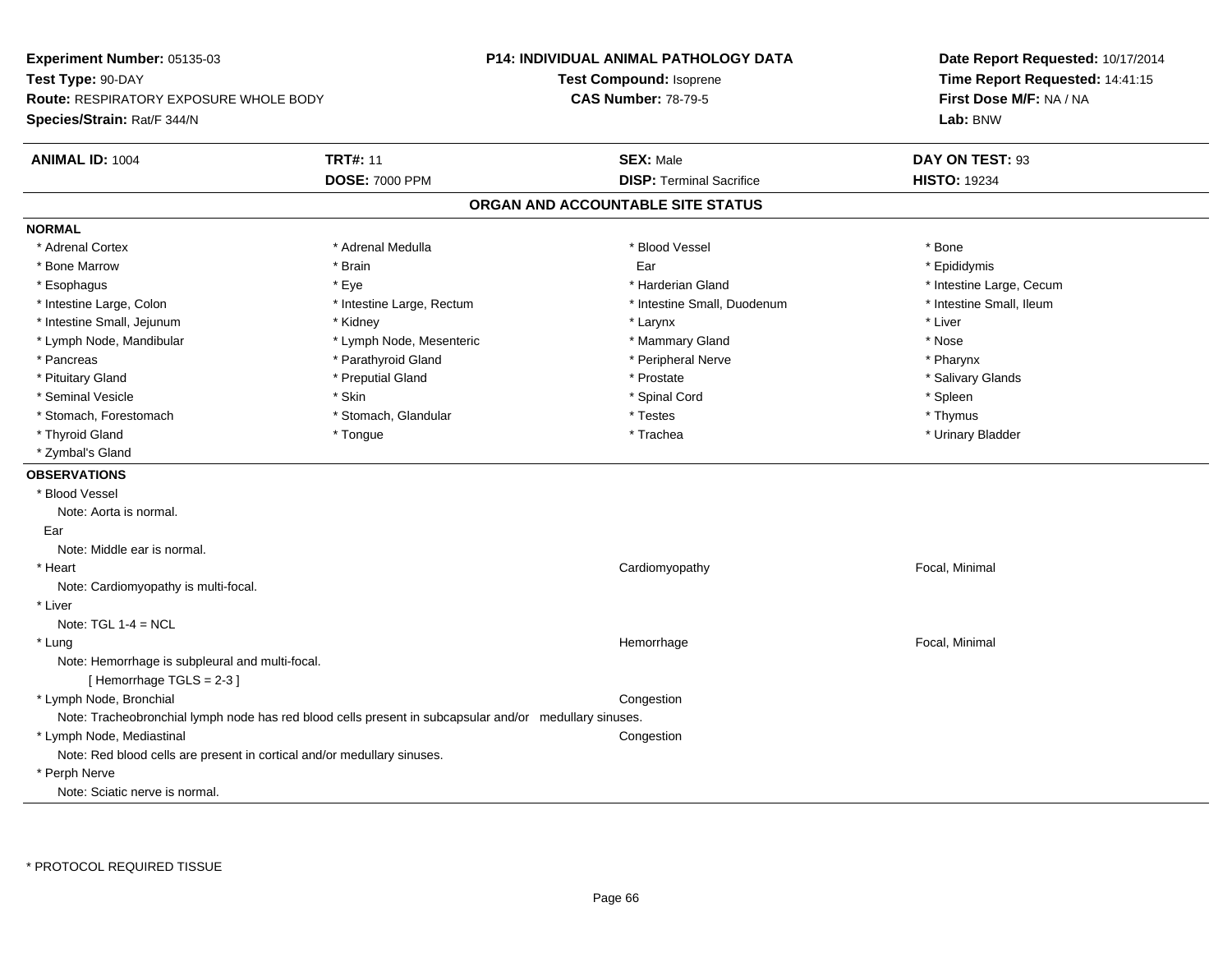| <b>Experiment Number: 05135-03</b><br>Test Type: 90-DAY<br><b>Route: RESPIRATORY EXPOSURE WHOLE BODY</b><br>Species/Strain: Rat/F 344/N |                       | <b>P14: INDIVIDUAL ANIMAL PATHOLOGY DATA</b><br><b>Test Compound: Isoprene</b> | Date Report Requested: 10/17/2014<br>Time Report Requested: 14:41:15<br>First Dose M/F: NA / NA |
|-----------------------------------------------------------------------------------------------------------------------------------------|-----------------------|--------------------------------------------------------------------------------|-------------------------------------------------------------------------------------------------|
|                                                                                                                                         |                       | <b>CAS Number: 78-79-5</b>                                                     |                                                                                                 |
|                                                                                                                                         |                       |                                                                                | Lab: BNW                                                                                        |
| <b>ANIMAL ID: 1004</b>                                                                                                                  | <b>TRT#: 11</b>       | <b>SEX: Male</b>                                                               | DAY ON TEST: 93                                                                                 |
|                                                                                                                                         | <b>DOSE: 7000 PPM</b> | <b>DISP: Terminal Sacrifice</b>                                                | <b>HISTO: 19234</b>                                                                             |
|                                                                                                                                         |                       | <b>ORGAN AND ACCOUNTABLE SITE STATUS</b>                                       |                                                                                                 |
| PRIMARY CAUSE OF DEATH                                                                                                                  |                       |                                                                                |                                                                                                 |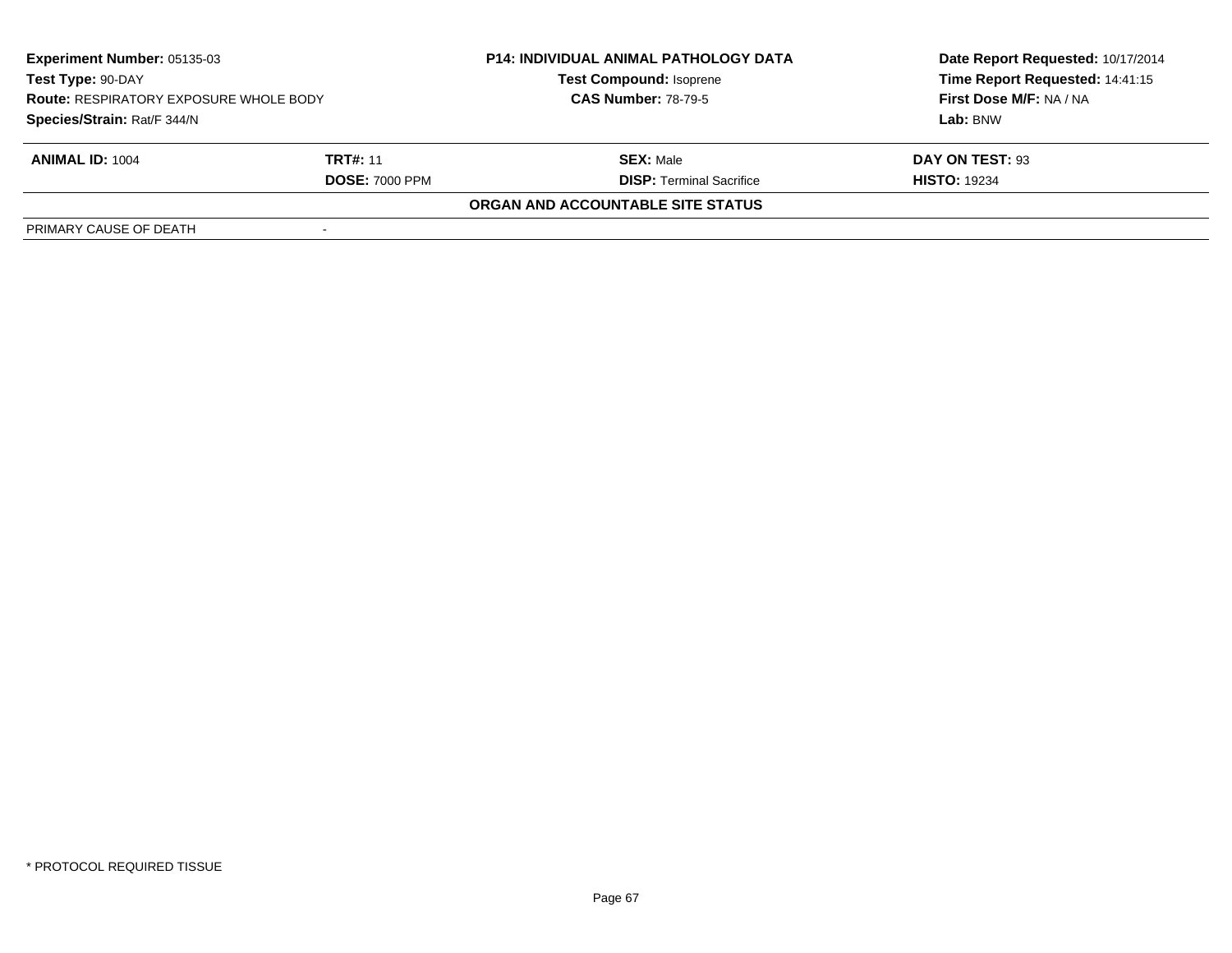**Experiment Number:** 05135-03**Test Type:** 90-DAY **Route:** RESPIRATORY EXPOSURE WHOLE BODY**Species/Strain:** Rat/F 344/N**P14: INDIVIDUAL ANIMAL PATHOLOGY DATATest Compound:** Isoprene**CAS Number:** 78-79-5**Date Report Requested:** 10/17/2014**Time Report Requested:** 14:41:15**First Dose M/F:** NA / NA**Lab:** BNW**ANIMAL ID:** 1005**TRT#:** 11 **SEX:** Male **DAY ON TEST:** 93 **DOSE:** 7000 PPM**DISP:** Terminal Sacrifice **HISTO:** 19235 **ORGAN AND ACCOUNTABLE SITE STATUSNORMAL**\* Adrenal Cortex \* Adrenal Cortex \* \* Adrenal Medulla \* \* Adrenal Medulla \* \* Blood Vessel \* \* Brood Vessel \* \* Bone \* Epididymis \* Bone Marrow \* \* Androidymis \* Brain \* \* Brain \* \* Epididymis \* Ear \* \* Epididymis \* Epididymis \* Epididymis \* \* Esophagus \* https://www.fragus.com/web/2012/state/secument/secument/secument/secument/secument/secument/secument/secument/secument/secument/secument/secument/secument/secument/secument/secument/secument/secument/secument \* Intestine Small, Ileum \* Intestine Large, Colon \* Intestine Large, Rectum \* Intestine Small, Duodenum \* Intestine Small, Duodenum \* Intestine Small, Jejunum \* \* Widney \* Kidney \* Larynx \* Larynx \* Larynx \* Larynx \* Liver \* Lymph Node, Bronchial \* The state of the second text of the second text of the second text of the second text of the second text of the second text of the second text of the second text of the second text of the second t \* Pituitary Gland \* Parathyroid Gland \* **Arror and \* Peripheral Nerve \* Pharynx \* Pharynx \* Pharynx** \* Pharynx \* Seminal Vesicle \* Preputial Gland \* \* Annual vesicle \* \* Prostate \* \* Salivary Glands \* \* Salivary Glands \* \* Seminal Vesicle \* \* Skin \* Spinal Cord \* Spinal Cord \* Spinal Cord \* Spinal \* Spinal \* Stomach, Forestomach \* Stomach, Forestomach \* Stomach, Glandular \* Thyroid Gland \* Testes \* Thyroid Gland \* Thyroid Gland \* Thyroid Gland \* Thyroid Gland \* Zymbal's Gland \* Tongue \* Trachea \* Urinary Bladder \* Zymbal's Gland **MISSING** \* Mammary Gland**OBSERVATIONS** \* Blood VesselNote: Aorta is normal. EarNote: Middle ear is normal. \* Heart Cardiomyopathy Focal, Minimal Note: Cardiomyopathy is multi-focal. \* Lungg is a state of the state of the state of the Hemorrhage Second Hemorrhage Second Labor and Theorem and Theorem Second Labor and Theorem and Theorem and Theorem and Theorem and Theorem and Theorem and Theorem and Theorem a Note: Hemorrhage is subpleural and multi-focal.[ Hemorrhage TGLS = 1-3 ] \* Lym Node Bron Note: Tracheobronchial lymph node is normal. \* Lymph Node, Mandibular**Example 2** is a state of the congression of the congression of the congression of the congression of the congression Note: Red blood cells are present in cortical and/or medullary sinuses. \* Lymph Node, Mediastinal CongestionNote: Red blood cells are present in cortical and/or medullary sinuses.\* Perph Nerve

\* PROTOCOL REQUIRED TISSUE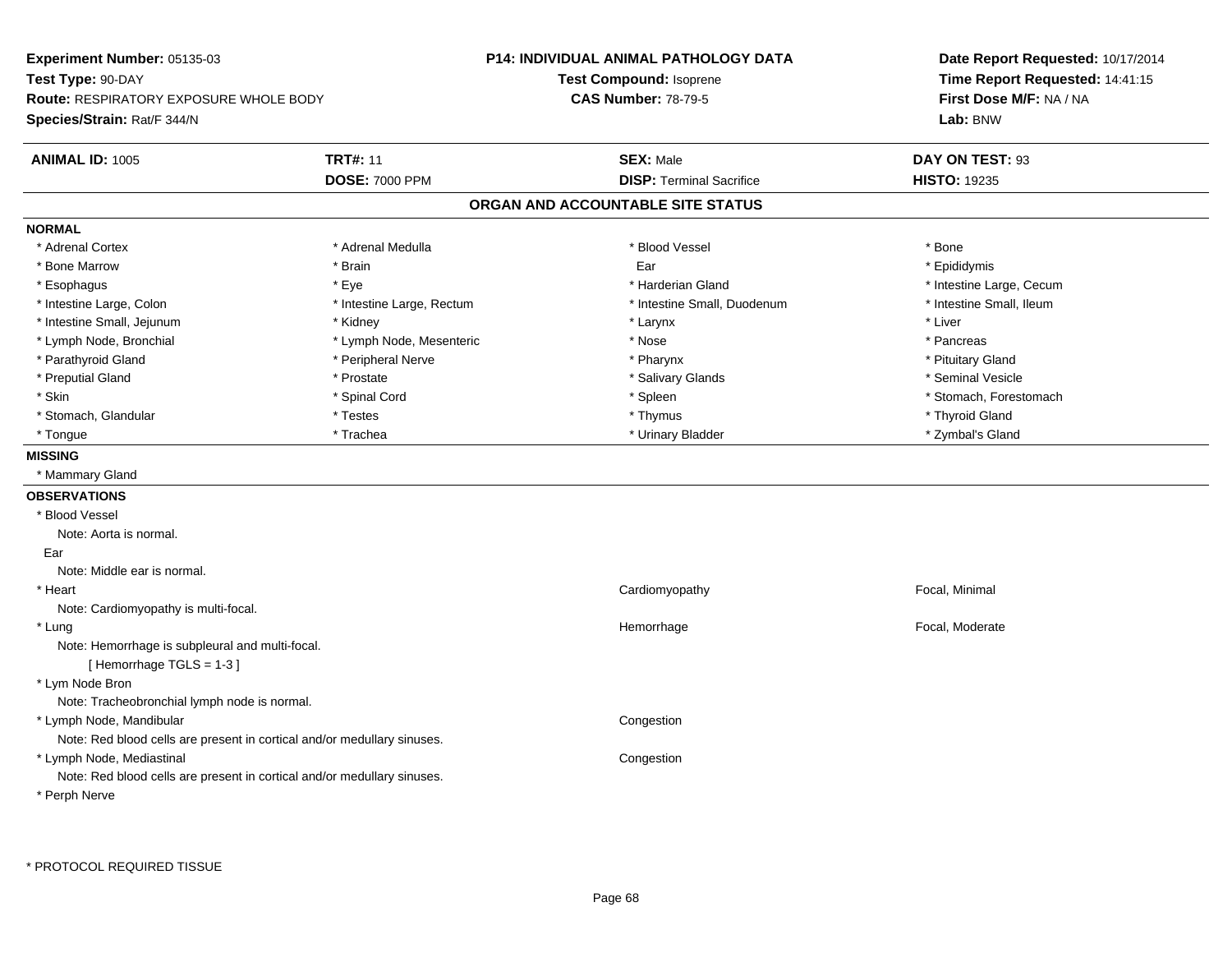| Experiment Number: 05135-03<br>Test Type: 90-DAY<br><b>Route: RESPIRATORY EXPOSURE WHOLE BODY</b><br>Species/Strain: Rat/F 344/N |                       | <b>P14: INDIVIDUAL ANIMAL PATHOLOGY DATA</b><br><b>Test Compound: Isoprene</b><br><b>CAS Number: 78-79-5</b> | Date Report Requested: 10/17/2014<br>Time Report Requested: 14:41:15<br>First Dose M/F: NA / NA |
|----------------------------------------------------------------------------------------------------------------------------------|-----------------------|--------------------------------------------------------------------------------------------------------------|-------------------------------------------------------------------------------------------------|
|                                                                                                                                  |                       |                                                                                                              | Lab: BNW                                                                                        |
| <b>ANIMAL ID: 1005</b>                                                                                                           | <b>TRT#: 11</b>       | <b>SEX: Male</b>                                                                                             | DAY ON TEST: 93                                                                                 |
|                                                                                                                                  | <b>DOSE: 7000 PPM</b> | <b>DISP: Terminal Sacrifice</b>                                                                              | <b>HISTO: 19235</b>                                                                             |
|                                                                                                                                  |                       | ORGAN AND ACCOUNTABLE SITE STATUS                                                                            |                                                                                                 |
| Note: Sciatic nerve is normal.                                                                                                   |                       |                                                                                                              |                                                                                                 |
| PRIMARY CAUSE OF DEATH                                                                                                           |                       |                                                                                                              |                                                                                                 |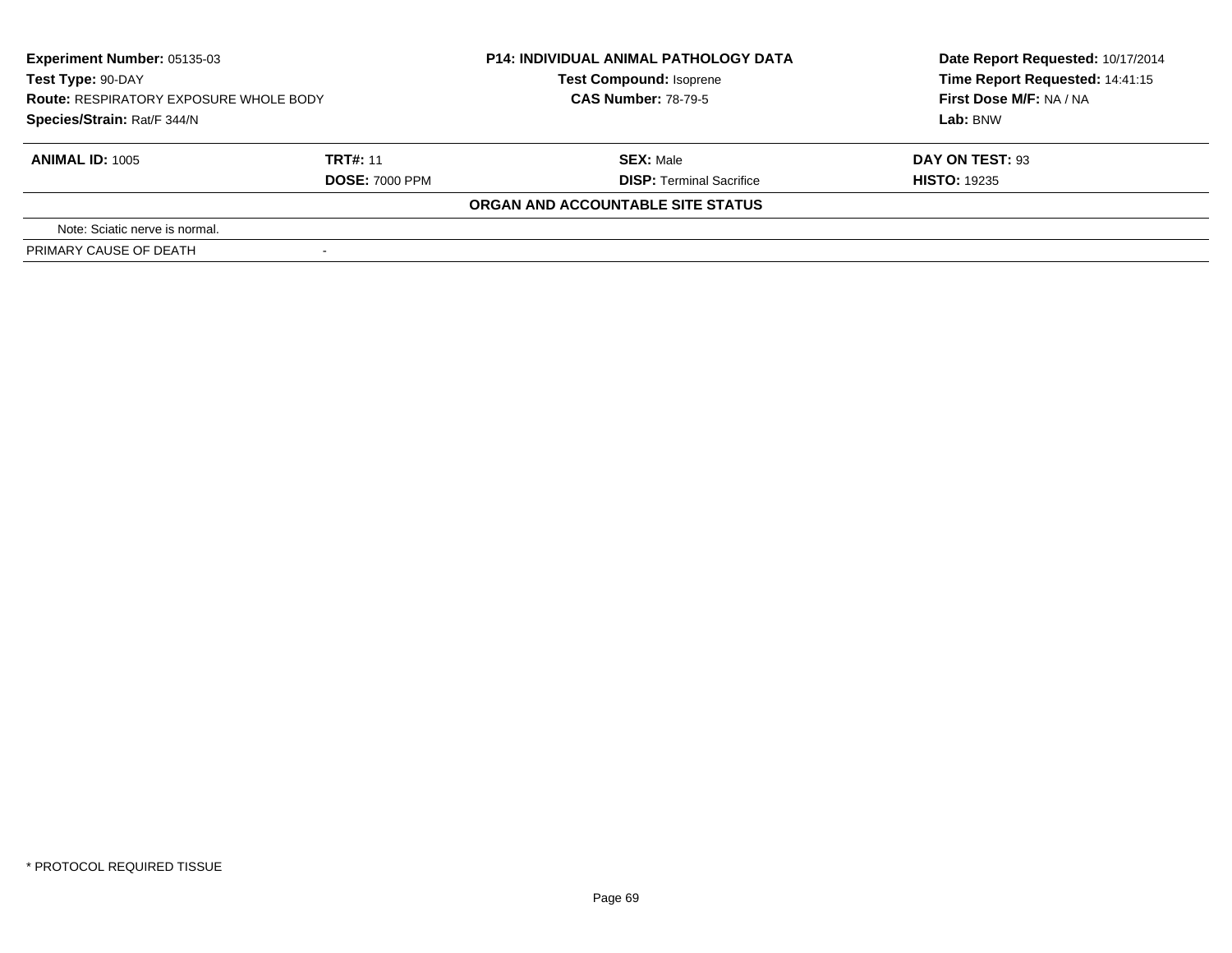| Experiment Number: 05135-03<br>Test Type: 90-DAY<br><b>Route: RESPIRATORY EXPOSURE WHOLE BODY</b><br>Species/Strain: Rat/F 344/N |                           | <b>P14: INDIVIDUAL ANIMAL PATHOLOGY DATA</b><br>Test Compound: Isoprene<br><b>CAS Number: 78-79-5</b> |                                   | Date Report Requested: 10/17/2014<br>Time Report Requested: 14:41:15<br>First Dose M/F: NA / NA<br>Lab: BNW |  |
|----------------------------------------------------------------------------------------------------------------------------------|---------------------------|-------------------------------------------------------------------------------------------------------|-----------------------------------|-------------------------------------------------------------------------------------------------------------|--|
| <b>ANIMAL ID: 1006</b>                                                                                                           | <b>TRT#: 11</b>           |                                                                                                       | <b>SEX: Male</b>                  | DAY ON TEST: 93                                                                                             |  |
|                                                                                                                                  | <b>DOSE: 7000 PPM</b>     |                                                                                                       | <b>DISP: Terminal Sacrifice</b>   | <b>HISTO: 19236</b>                                                                                         |  |
|                                                                                                                                  |                           |                                                                                                       | ORGAN AND ACCOUNTABLE SITE STATUS |                                                                                                             |  |
| <b>NORMAL</b>                                                                                                                    |                           |                                                                                                       |                                   |                                                                                                             |  |
| * Adrenal Cortex                                                                                                                 | * Adrenal Medulla         |                                                                                                       | * Blood Vessel                    | * Bone                                                                                                      |  |
| * Bone Marrow                                                                                                                    | * Brain                   |                                                                                                       | * Epididymis                      | * Esophagus                                                                                                 |  |
| * Eye                                                                                                                            | * Harderian Gland         |                                                                                                       | * Heart                           | * Intestine Large, Cecum                                                                                    |  |
| * Intestine Large, Colon                                                                                                         | * Intestine Large, Rectum |                                                                                                       | * Intestine Small, Duodenum       | * Intestine Small, Ileum                                                                                    |  |
| * Intestine Small, Jejunum                                                                                                       | * Kidney                  |                                                                                                       | * Larynx                          | * Liver                                                                                                     |  |
| * Lymph Node, Mesenteric                                                                                                         | * Mammary Gland           |                                                                                                       | * Nose                            | * Pancreas                                                                                                  |  |
| * Parathyroid Gland                                                                                                              | * Peripheral Nerve        |                                                                                                       | * Pharynx                         | * Pituitary Gland                                                                                           |  |
| * Preputial Gland                                                                                                                | * Prostate                |                                                                                                       | * Salivary Glands                 | * Seminal Vesicle                                                                                           |  |
| * Skin                                                                                                                           | * Spinal Cord             |                                                                                                       | * Spleen                          | * Stomach, Forestomach                                                                                      |  |
| * Stomach, Glandular                                                                                                             | * Testes                  |                                                                                                       | * Thymus                          | * Thyroid Gland                                                                                             |  |
| * Tongue                                                                                                                         | * Trachea                 |                                                                                                       | * Urinary Bladder                 | * Zymbal's Gland                                                                                            |  |
| <b>MISSING</b>                                                                                                                   |                           |                                                                                                       |                                   |                                                                                                             |  |
| * Lymph Node, Bronchial                                                                                                          | * Lymph Node, Mandibular  |                                                                                                       |                                   |                                                                                                             |  |
| <b>OBSERVATIONS</b>                                                                                                              |                           |                                                                                                       |                                   |                                                                                                             |  |
| * Blood Vessel                                                                                                                   |                           |                                                                                                       |                                   |                                                                                                             |  |
| Note: Aorta is normal.                                                                                                           |                           |                                                                                                       |                                   |                                                                                                             |  |
| * Lung                                                                                                                           |                           |                                                                                                       | Hemorrhage                        | Focal, Mild                                                                                                 |  |
| Note: Hemorrhage is subpleural and multi-focal.                                                                                  |                           |                                                                                                       |                                   |                                                                                                             |  |
| [Hemorrhage TGLS = 1-3]                                                                                                          |                           |                                                                                                       |                                   |                                                                                                             |  |
| * Lym Node Bron                                                                                                                  |                           |                                                                                                       |                                   |                                                                                                             |  |
| Note: Tracheobronchial lymph node is missing.                                                                                    |                           |                                                                                                       |                                   |                                                                                                             |  |
| * Lymph Node, Mediastinal                                                                                                        |                           |                                                                                                       | Congestion                        |                                                                                                             |  |
| Note: Red blood cells are present in cortical and/or medullary sinuses.                                                          |                           |                                                                                                       |                                   |                                                                                                             |  |
| * Perph Nerve                                                                                                                    |                           |                                                                                                       |                                   |                                                                                                             |  |
| Note: Sciatic nerve is normal.                                                                                                   |                           |                                                                                                       |                                   |                                                                                                             |  |
| PRIMARY CAUSE OF DEATH                                                                                                           |                           |                                                                                                       |                                   |                                                                                                             |  |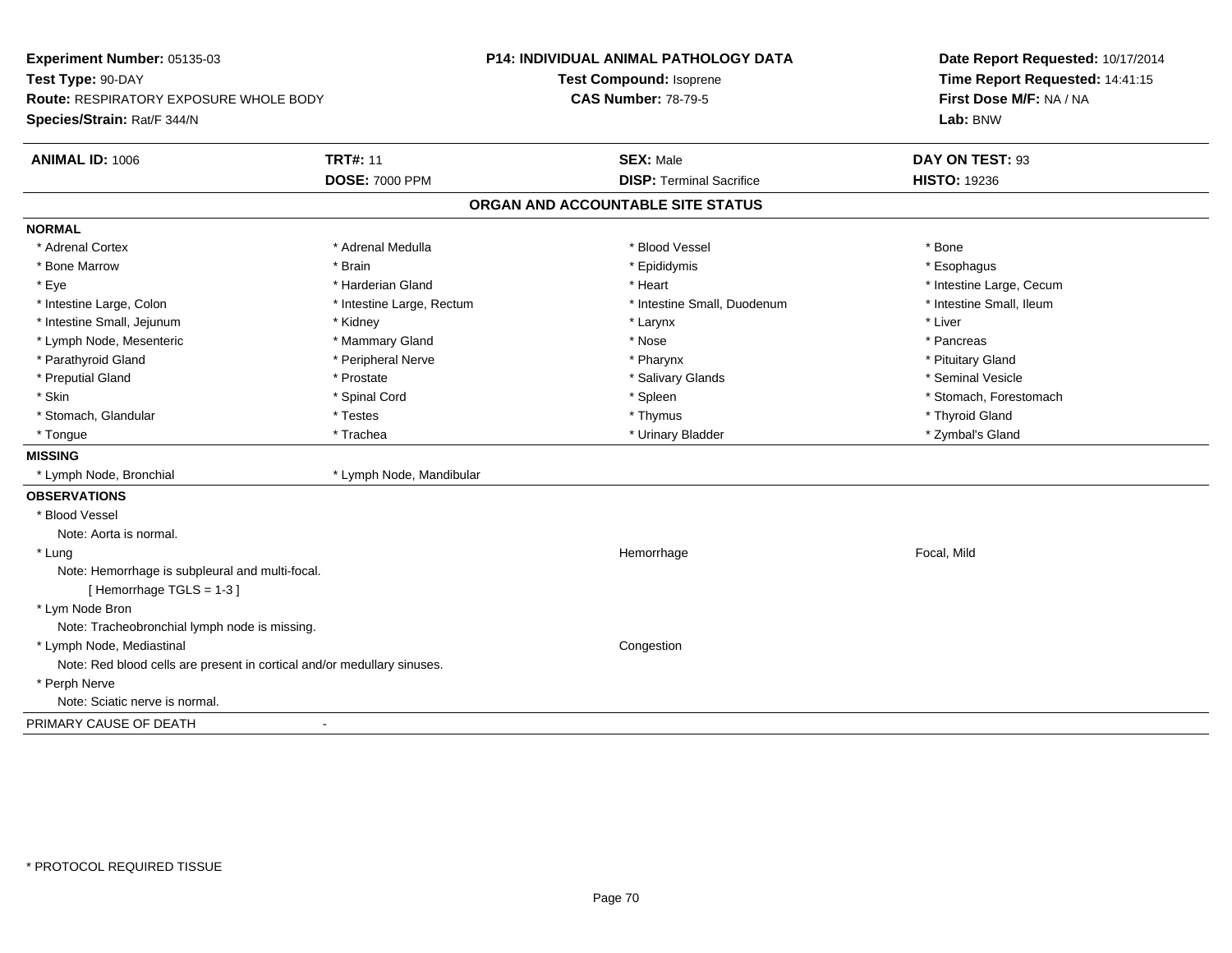| Experiment Number: 05135-03                                                                            |                             | P14: INDIVIDUAL ANIMAL PATHOLOGY DATA | Date Report Requested: 10/17/2014<br>Time Report Requested: 14:41:15<br>First Dose M/F: NA / NA<br>Lab: BNW |  |
|--------------------------------------------------------------------------------------------------------|-----------------------------|---------------------------------------|-------------------------------------------------------------------------------------------------------------|--|
| Test Type: 90-DAY                                                                                      |                             | Test Compound: Isoprene               |                                                                                                             |  |
| <b>Route: RESPIRATORY EXPOSURE WHOLE BODY</b>                                                          |                             | <b>CAS Number: 78-79-5</b>            |                                                                                                             |  |
| Species/Strain: Rat/F 344/N                                                                            |                             |                                       |                                                                                                             |  |
| ANIMAL ID: 1007                                                                                        | <b>TRT#: 11</b>             | <b>SEX: Male</b>                      | DAY ON TEST: 93                                                                                             |  |
|                                                                                                        | <b>DOSE: 7000 PPM</b>       | <b>DISP: Terminal Sacrifice</b>       | <b>HISTO: 19237</b>                                                                                         |  |
|                                                                                                        |                             | ORGAN AND ACCOUNTABLE SITE STATUS     |                                                                                                             |  |
| <b>NORMAL</b>                                                                                          |                             |                                       |                                                                                                             |  |
| * Adrenal Cortex                                                                                       | * Adrenal Medulla           | * Blood Vessel                        | * Bone                                                                                                      |  |
| * Bone Marrow                                                                                          | * Brain                     | * Epididymis                          | * Esophagus                                                                                                 |  |
| * Eye                                                                                                  | * Harderian Gland           | * Intestine Large, Cecum              | * Intestine Large, Colon                                                                                    |  |
| * Intestine Large, Rectum                                                                              | * Intestine Small, Duodenum | * Intestine Small, Ileum              | * Intestine Small, Jejunum                                                                                  |  |
| * Kidney                                                                                               | * Larynx                    | * Liver                               | * Lymph Node, Mandibular                                                                                    |  |
| * Lymph Node, Mesenteric                                                                               | * Nose                      | * Pancreas                            | * Parathyroid Gland                                                                                         |  |
| * Peripheral Nerve                                                                                     | * Pharynx                   | * Pituitary Gland                     | * Preputial Gland                                                                                           |  |
| * Prostate                                                                                             | * Salivary Glands           | * Seminal Vesicle                     | * Skin                                                                                                      |  |
| * Spinal Cord                                                                                          | * Spleen                    | * Stomach, Forestomach                | * Stomach, Glandular                                                                                        |  |
| * Testes                                                                                               | * Thymus                    | * Thyroid Gland                       | * Tongue                                                                                                    |  |
| * Trachea                                                                                              | * Urinary Bladder           | * Zymbal's Gland                      |                                                                                                             |  |
| <b>MISSING</b>                                                                                         |                             |                                       |                                                                                                             |  |
| * Lymph Node, Mediastinal                                                                              | * Mammary Gland             |                                       |                                                                                                             |  |
| <b>OBSERVATIONS</b>                                                                                    |                             |                                       |                                                                                                             |  |
| * Blood Vessel                                                                                         |                             |                                       |                                                                                                             |  |
| Note: Aorta is normal.                                                                                 |                             |                                       |                                                                                                             |  |
| * Heart                                                                                                |                             | Cardiomyopathy                        | Focal, Minimal                                                                                              |  |
| Note: Cardiomyopathy is multi-focal.                                                                   |                             |                                       |                                                                                                             |  |
| * Lung                                                                                                 |                             | Hemorrhage                            | Focal, Minimal                                                                                              |  |
| Note: Hemorrhage is subpleural and multi-focal.                                                        |                             |                                       |                                                                                                             |  |
| [Hemorrhage TGLS = $1-3$ ]                                                                             |                             |                                       |                                                                                                             |  |
| * Lymph Node, Bronchial                                                                                |                             | Congestion                            |                                                                                                             |  |
| Note: Tracheobronchial lymph node has red blood cells present in subcapsular and/or medullary sinuses. |                             |                                       |                                                                                                             |  |
| * Perph Nerve                                                                                          |                             |                                       |                                                                                                             |  |
| Note: Sciatic nerve is normal.                                                                         |                             |                                       |                                                                                                             |  |
| PRIMARY CAUSE OF DEATH                                                                                 | $\blacksquare$              |                                       |                                                                                                             |  |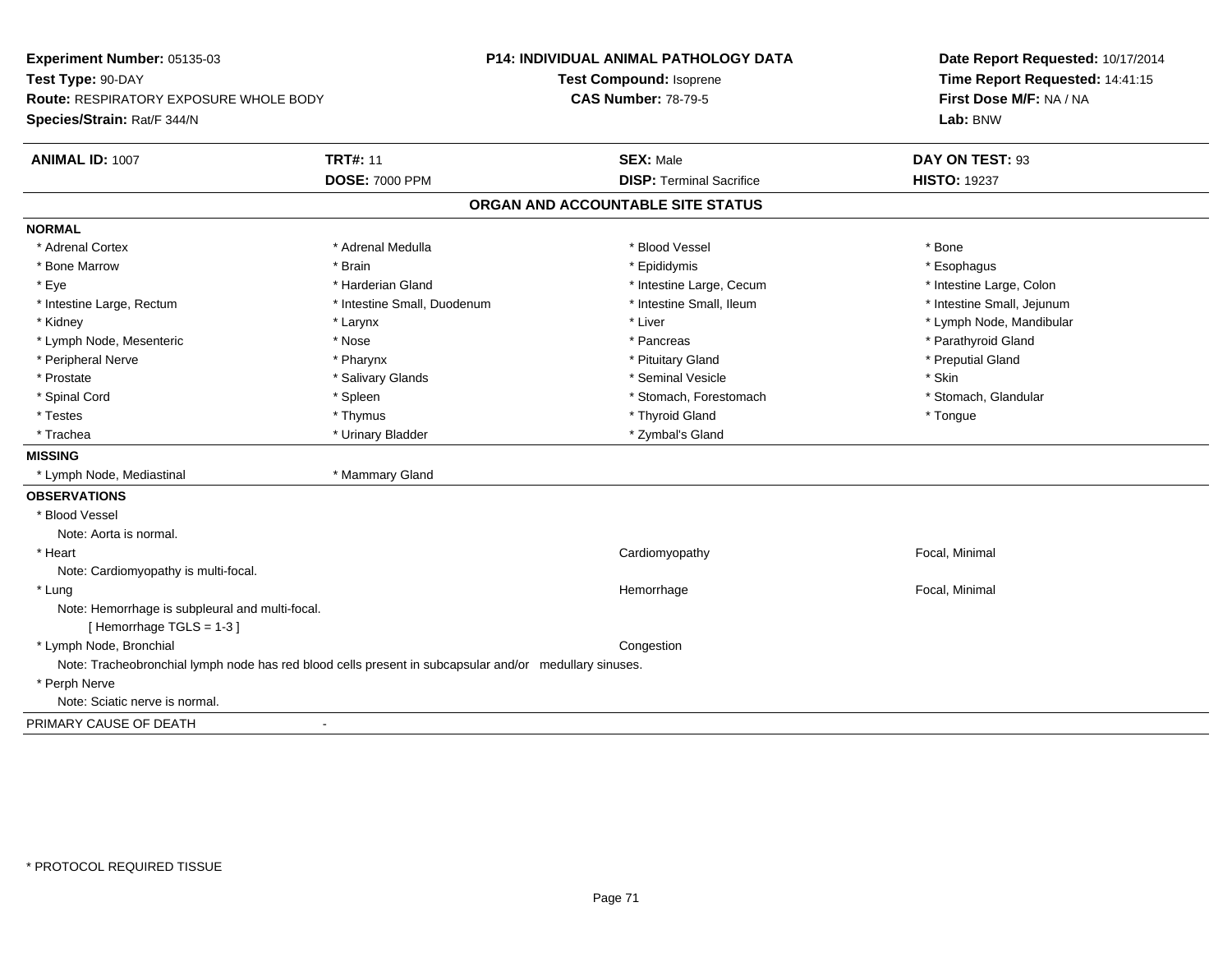| Experiment Number: 05135-03                                                                            |                           | P14: INDIVIDUAL ANIMAL PATHOLOGY DATA | Date Report Requested: 10/17/2014 |  |
|--------------------------------------------------------------------------------------------------------|---------------------------|---------------------------------------|-----------------------------------|--|
| Test Type: 90-DAY                                                                                      |                           | Test Compound: Isoprene               | Time Report Requested: 14:41:15   |  |
| <b>Route: RESPIRATORY EXPOSURE WHOLE BODY</b>                                                          |                           | <b>CAS Number: 78-79-5</b>            | First Dose M/F: NA / NA           |  |
| Species/Strain: Rat/F 344/N                                                                            |                           |                                       | Lab: BNW                          |  |
| <b>ANIMAL ID: 1008</b>                                                                                 | <b>TRT#: 11</b>           | <b>SEX: Male</b>                      | DAY ON TEST: 93                   |  |
|                                                                                                        | <b>DOSE: 7000 PPM</b>     | <b>DISP: Terminal Sacrifice</b>       | <b>HISTO: 19238</b>               |  |
|                                                                                                        |                           | ORGAN AND ACCOUNTABLE SITE STATUS     |                                   |  |
| <b>NORMAL</b>                                                                                          |                           |                                       |                                   |  |
| * Adrenal Cortex                                                                                       | * Adrenal Medulla         | * Blood Vessel                        | * Bone                            |  |
| * Bone Marrow                                                                                          | * Brain                   | * Epididymis                          | * Esophagus                       |  |
| * Eye                                                                                                  | * Harderian Gland         | * Heart                               | * Intestine Large, Cecum          |  |
| * Intestine Large, Colon                                                                               | * Intestine Large, Rectum | * Intestine Small, Duodenum           | * Intestine Small, Ileum          |  |
| * Intestine Small, Jejunum                                                                             | * Kidney                  | $^{\star}$ Larynx                     | * Liver                           |  |
| * Lymph Node, Mesenteric                                                                               | * Nose                    | * Pancreas                            | * Parathyroid Gland               |  |
| * Peripheral Nerve                                                                                     | * Pharynx                 | * Pituitary Gland                     | * Preputial Gland                 |  |
| * Prostate                                                                                             | * Salivary Glands         | * Seminal Vesicle                     | * Skin                            |  |
| * Spinal Cord                                                                                          | * Spleen                  | * Stomach, Forestomach                | * Stomach, Glandular              |  |
| * Testes                                                                                               | * Thymus                  | * Thyroid Gland                       | * Tongue                          |  |
| * Trachea                                                                                              | * Urinary Bladder         | * Zymbal's Gland                      |                                   |  |
| <b>MISSING</b>                                                                                         |                           |                                       |                                   |  |
| * Lymph Node, Mandibular                                                                               | * Mammary Gland           |                                       |                                   |  |
| <b>OBSERVATIONS</b>                                                                                    |                           |                                       |                                   |  |
| * Blood Vessel                                                                                         |                           |                                       |                                   |  |
| Note: Aorta is normal.                                                                                 |                           |                                       |                                   |  |
| * Lung                                                                                                 |                           | Hemorrhage                            | Focal, Mild                       |  |
| Note: Hemorrhage is subpleural and multi-focal.                                                        |                           |                                       |                                   |  |
| [Hemorrhage TGLS = 1-3]                                                                                |                           |                                       |                                   |  |
| * Lymph Node, Bronchial                                                                                |                           | Congestion                            |                                   |  |
| Note: Tracheobronchial lymph node has red blood cells present in subcapsular and/or medullary sinuses. |                           |                                       |                                   |  |
| * Lymph Node, Mediastinal                                                                              |                           | Congestion                            |                                   |  |
| Note: Red blood cells are present in cortical and/or medullary sinuses.                                |                           |                                       |                                   |  |
| * Perph Nerve                                                                                          |                           |                                       |                                   |  |
| Note: Sciatic nerve is normal.                                                                         |                           |                                       |                                   |  |
| PRIMARY CAUSE OF DEATH                                                                                 |                           |                                       |                                   |  |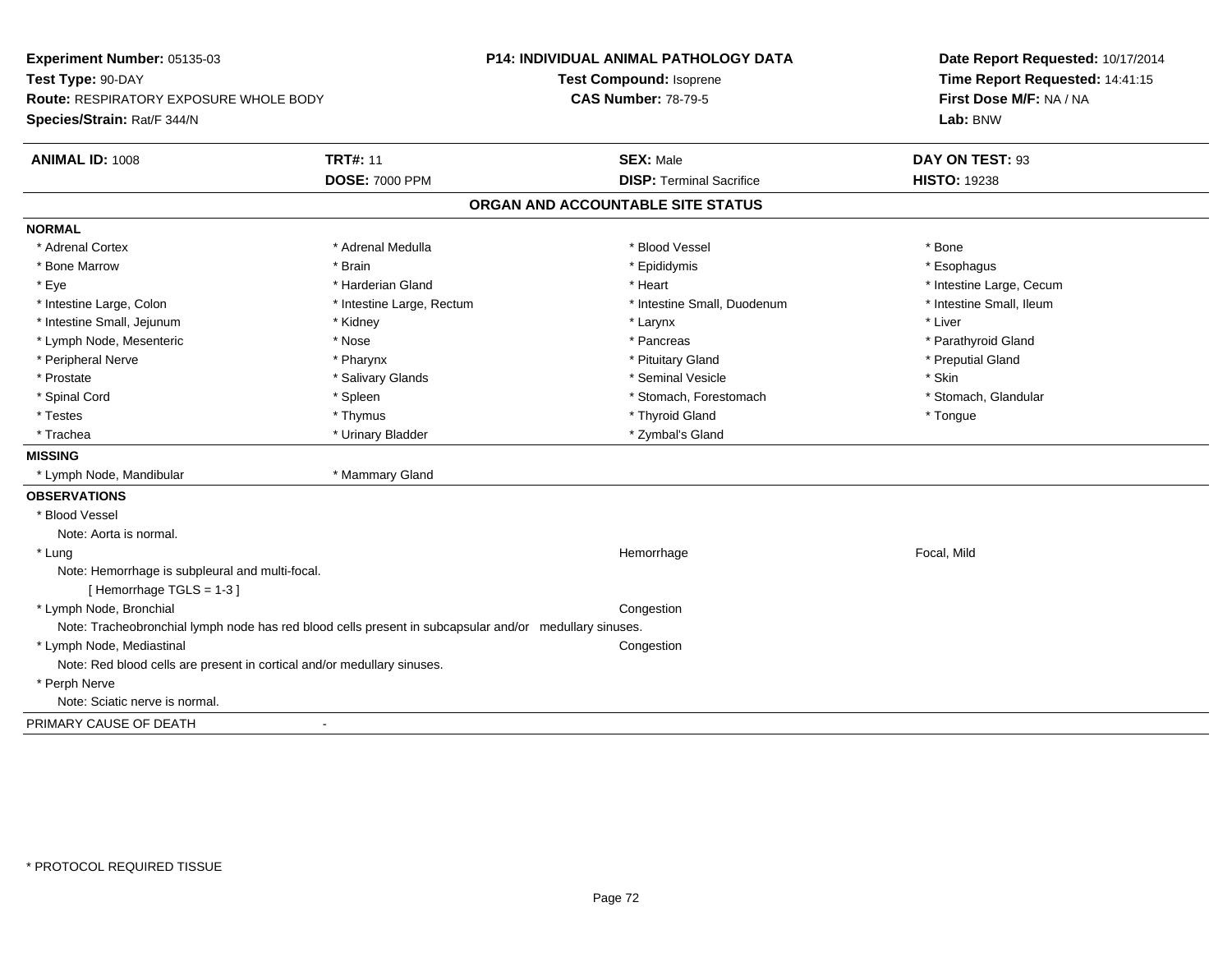**Experiment Number:** 05135-03**Test Type:** 90-DAY **Route:** RESPIRATORY EXPOSURE WHOLE BODY**Species/Strain:** Rat/F 344/N**P14: INDIVIDUAL ANIMAL PATHOLOGY DATATest Compound:** Isoprene**CAS Number:** 78-79-5**Date Report Requested:** 10/17/2014**Time Report Requested:** 14:41:15**First Dose M/F:** NA / NA**Lab:** BNW**ANIMAL ID:** 1009**TRT#:** 11 **SEX:** Male **DAY ON TEST:** 93 **DOSE:** 7000 PPM**DISP:** Terminal Sacrifice **HISTO:** 19239 **ORGAN AND ACCOUNTABLE SITE STATUSNORMAL**\* Adrenal Cortex \* Adrenal Cortex \* \* Adrenal Medulla \* \* Adrenal Medulla \* \* Blood Vessel \* \* Brood Vessel \* \* Bone \* Esophagus \* Bone Marrow \* Brain \* Epididymis \* Esophagus \* Intestine Large, Colon \* Eye \* Harderian Gland \* Harderian Gland \* 11th \* Intestine Large, Cecum \* \* Intestine Small, Jejunum \* Intestine Large, Rectum \* Intestine Small, Duodenum \* Intestine Small, Ileum \* Intestine Small, Ileum \* Kidney \* Larynx \* Liver \* Lymph Node, Mandibular \* Lymph Node, Mesenteric \* The state of the state of the state of the state of the state of the state of the state of the state of the state of the state of the state of the state of the state of the state of the state of \* Peripheral Nerve \* \* \* \* Pharynx \* \* Pharynx \* \* \* Preputial Gland \* \* Preputial Gland \* \* Preputial Gland \* Prostate \* \* Salivary Glands \* \* Salivary Glands \* \* Seminal Vesicle \* \* \* Seminal Yestrich \* \* Skin \* \* Skin \* Stomach, Glandular \* Spinal Cord \* Spinal Cord \* Spinal Cord \* Stomach, Forestomach \* Stomach, Forestomach \* Stomach, Forestomach \* Testes \* Thymus \* Thyroid Gland \* Tongue \* Trachea \* Urinary Bladder \* 2ymbal's Gland \* Zymbal's Gland \* Zymbal's Gland \* Zymbal's Gland **MISSING** \* Mammary Gland**OBSERVATIONS** \* Blood VesselNote: Aorta is normal. \* Heart Cardiomyopathy Focal, Minimal Note: Cardiomyopathy is multi-focal. \* Lungg is a state of the state of the state of the Hemorrhage is a state of the state of the Focal, Minimal state of the state of the state of the state of the state of the state of the state of the state of the state of the st Note: Hemorrhage is subpleural and multi-focal.[ Hemorrhage TGLS = 1-3 ] \* Lymph Node, Bronchial CongestionNote: Tracheobronchial lymph node has red blood cells present in subcapsular and/or medullary sinuses. \* Lymph Node, Mediastinal Congestion HyperplasiaNote: Hyperplasia is reactive.Note: Red blood cells are present in cortical and/or medullary sinuses. \* Perph NerveNote: Sciatic nerve is normal.

PRIMARY CAUSE OF DEATH-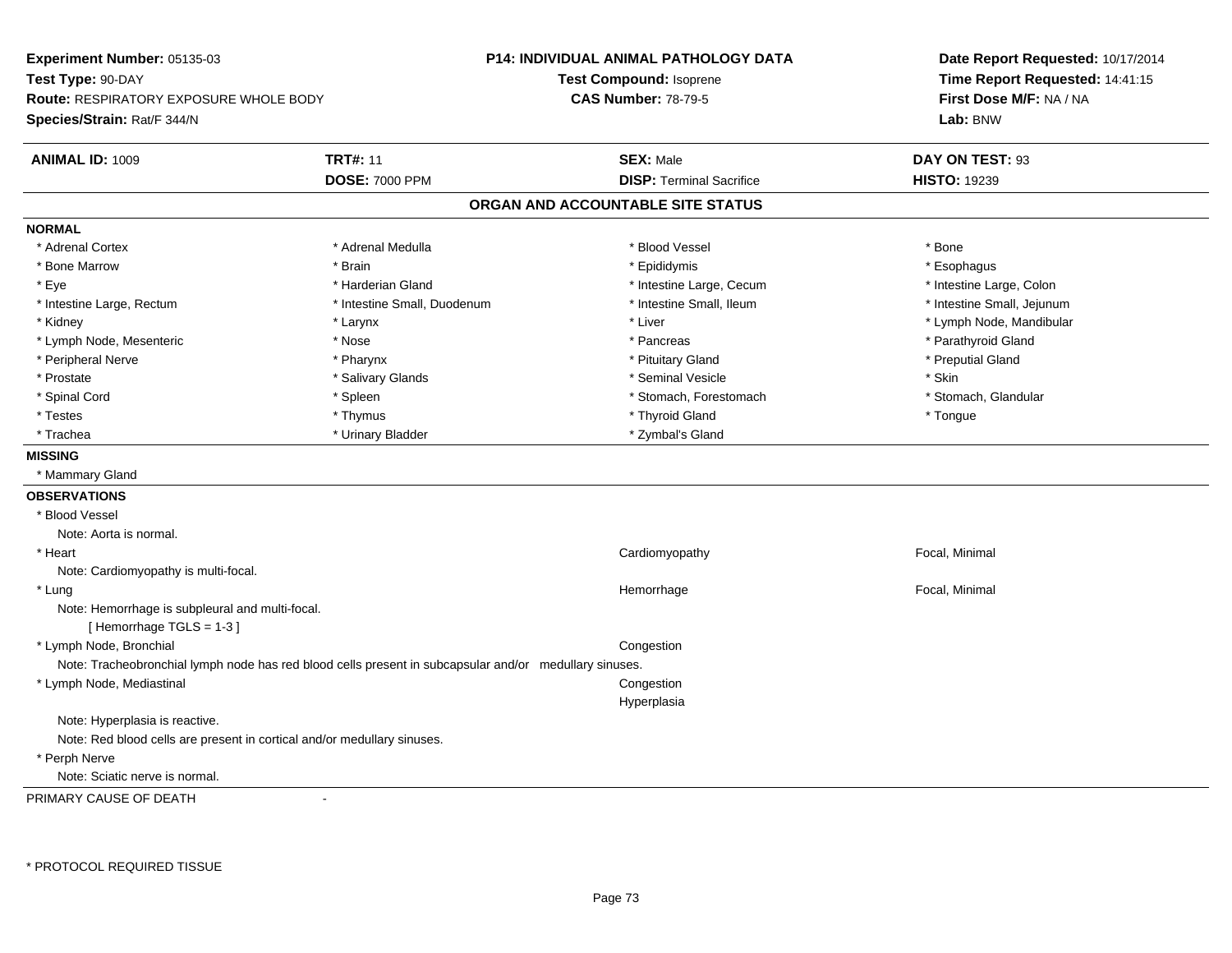| <b>Experiment Number: 05135-03</b><br>Test Type: 90-DAY<br><b>Route: RESPIRATORY EXPOSURE WHOLE BODY</b><br>Species/Strain: Rat/F 344/N |                 | <b>P14: INDIVIDUAL ANIMAL PATHOLOGY DATA</b><br><b>Test Compound: Isoprene</b> | Date Report Requested: 10/17/2014<br>Time Report Requested: 14:41:15<br>First Dose M/F: NA / NA<br>Lab: BNW |
|-----------------------------------------------------------------------------------------------------------------------------------------|-----------------|--------------------------------------------------------------------------------|-------------------------------------------------------------------------------------------------------------|
|                                                                                                                                         |                 | <b>CAS Number: 78-79-5</b>                                                     |                                                                                                             |
|                                                                                                                                         |                 |                                                                                |                                                                                                             |
| <b>ANIMAL ID: 1009</b>                                                                                                                  | <b>TRT#: 11</b> | <b>SEX: Male</b>                                                               | DAY ON TEST: 93                                                                                             |
| <b>DOSE: 7000 PPM</b>                                                                                                                   |                 | <b>DISP: Terminal Sacrifice</b>                                                | <b>HISTO: 19239</b>                                                                                         |
|                                                                                                                                         |                 | ORGAN AND ACCOUNTABLE SITE STATUS                                              |                                                                                                             |
|                                                                                                                                         |                 |                                                                                |                                                                                                             |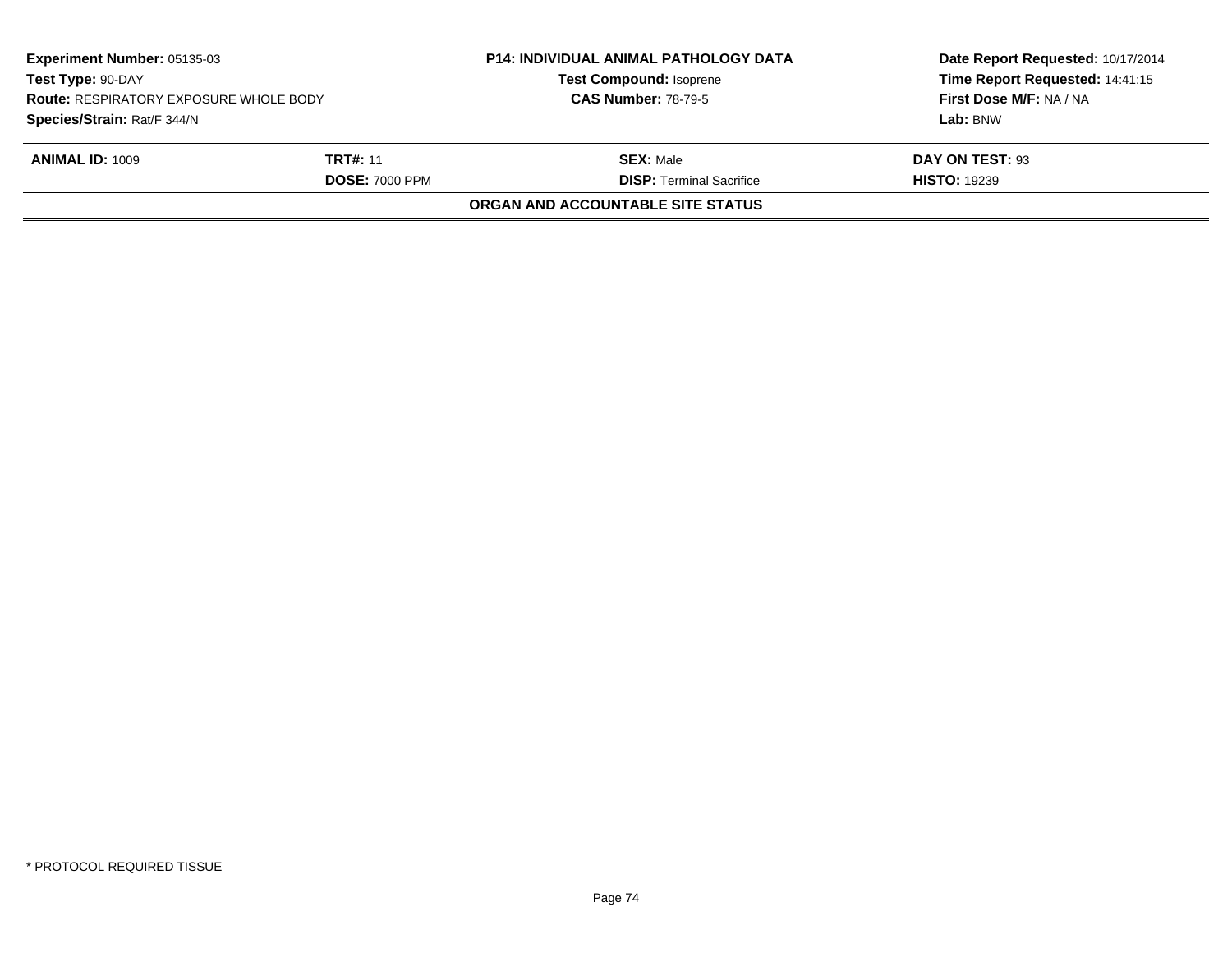| Experiment Number: 05135-03                                                                            |                           | <b>P14: INDIVIDUAL ANIMAL PATHOLOGY DATA</b> | Date Report Requested: 10/17/2014 |  |
|--------------------------------------------------------------------------------------------------------|---------------------------|----------------------------------------------|-----------------------------------|--|
| Test Type: 90-DAY                                                                                      |                           | Test Compound: Isoprene                      | Time Report Requested: 14:41:15   |  |
| <b>Route: RESPIRATORY EXPOSURE WHOLE BODY</b>                                                          |                           | <b>CAS Number: 78-79-5</b>                   | First Dose M/F: NA / NA           |  |
| Species/Strain: Rat/F 344/N                                                                            |                           |                                              | Lab: BNW                          |  |
|                                                                                                        |                           |                                              |                                   |  |
| <b>ANIMAL ID: 1010</b>                                                                                 | <b>TRT#: 11</b>           | <b>SEX: Male</b>                             | DAY ON TEST: 93                   |  |
|                                                                                                        | <b>DOSE: 7000 PPM</b>     | <b>DISP: Terminal Sacrifice</b>              | <b>HISTO: 19240</b>               |  |
|                                                                                                        |                           | ORGAN AND ACCOUNTABLE SITE STATUS            |                                   |  |
| <b>NORMAL</b>                                                                                          |                           |                                              |                                   |  |
| * Adrenal Cortex                                                                                       | * Adrenal Medulla         | * Blood Vessel                               | * Bone                            |  |
| * Bone Marrow                                                                                          | * Brain                   | * Epididymis                                 | * Esophagus                       |  |
| * Eye                                                                                                  | * Harderian Gland         | * Heart                                      | * Intestine Large, Cecum          |  |
| * Intestine Large, Colon                                                                               | * Intestine Large, Rectum | * Intestine Small, Duodenum                  | * Intestine Small, Ileum          |  |
| * Intestine Small, Jejunum                                                                             | * Kidney                  | * Larynx                                     | * Liver                           |  |
| * Lymph Node, Mandibular                                                                               | * Lymph Node, Mesenteric  | * Nose                                       | * Pancreas                        |  |
| * Parathyroid Gland                                                                                    | * Peripheral Nerve        | * Pharynx                                    | * Pituitary Gland                 |  |
| * Preputial Gland                                                                                      | * Prostate                | * Salivary Glands                            | * Seminal Vesicle                 |  |
| * Skin                                                                                                 | * Spinal Cord             | * Spleen                                     | * Stomach, Forestomach            |  |
| * Stomach, Glandular                                                                                   | * Testes                  | * Thymus                                     | * Thyroid Gland                   |  |
| * Tongue                                                                                               | * Trachea                 | * Urinary Bladder                            | * Zymbal's Gland                  |  |
| <b>MISSING</b>                                                                                         |                           |                                              |                                   |  |
| * Mammary Gland                                                                                        |                           |                                              |                                   |  |
| <b>OBSERVATIONS</b>                                                                                    |                           |                                              |                                   |  |
| * Blood Vessel                                                                                         |                           |                                              |                                   |  |
| Note: Aorta is normal.                                                                                 |                           |                                              |                                   |  |
| * Lung                                                                                                 |                           | Hemorrhage                                   | Focal, Minimal                    |  |
| Note: Hemorrhage is subpleural and multi-focal.<br>[Hemorrhage TGLS = 1-3]                             |                           |                                              |                                   |  |
| * Lymph Node, Bronchial                                                                                |                           | Congestion                                   |                                   |  |
| Note: Tracheobronchial lymph node has red blood cells present in subcapsular and/or medullary sinuses. |                           |                                              |                                   |  |
| * Lymph Node, Mediastinal                                                                              |                           | Congestion                                   |                                   |  |
| Note: Red blood cells are present in cortical and/or medullary sinuses.                                |                           |                                              |                                   |  |
| * Perph Nerve                                                                                          |                           |                                              |                                   |  |
| Note: Sciatic nerve is normal                                                                          |                           |                                              |                                   |  |
| Note: Sciatic nerve is normal.                                                                         |                           |                                              |                                   |  |
| PRIMARY CAUSE OF DEATH<br>$\blacksquare$                                                               |                           |                                              |                                   |  |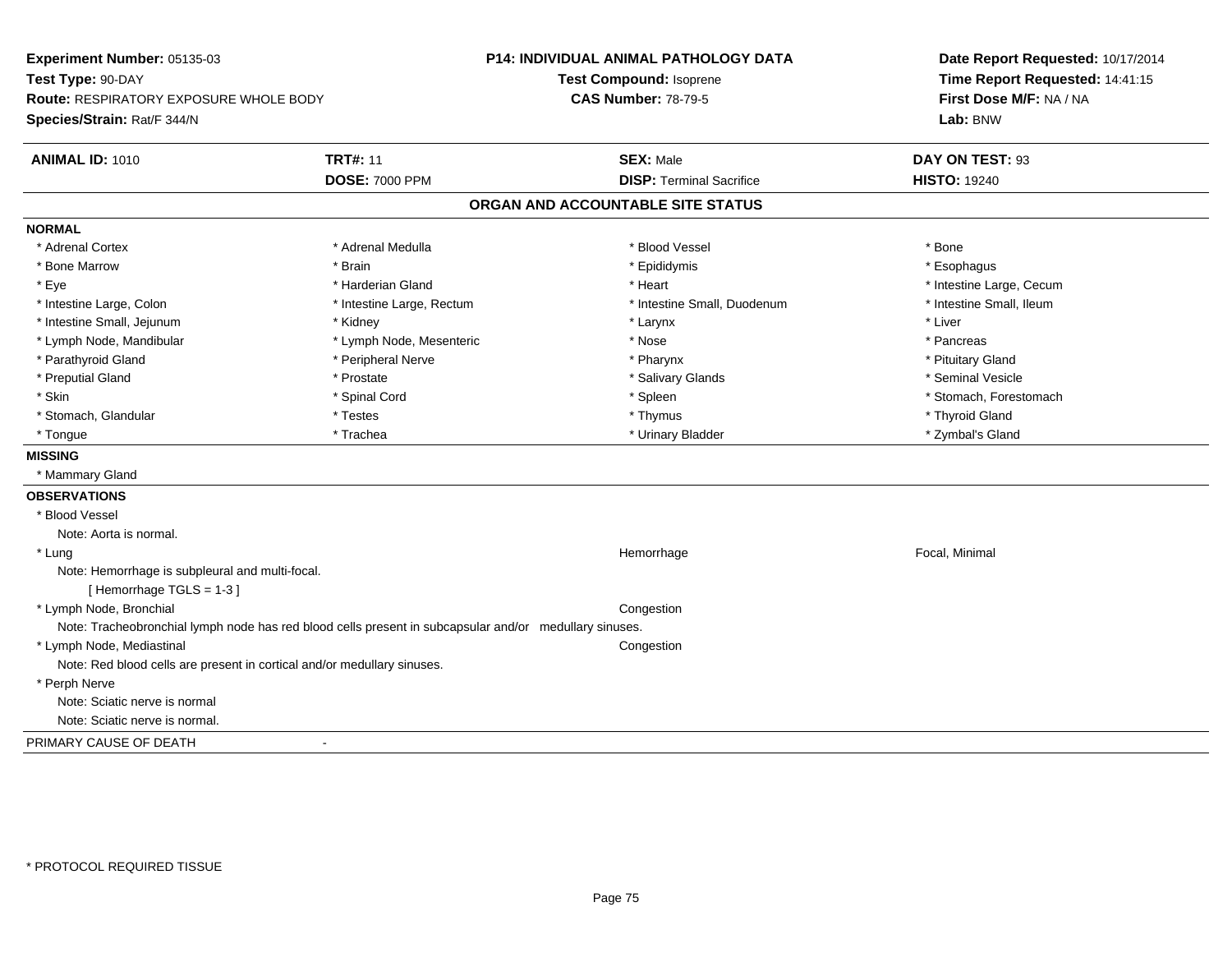| Experiment Number: 05135-03                                                                            | <b>P14: INDIVIDUAL ANIMAL PATHOLOGY DATA</b> | Date Report Requested: 10/17/2014                          |  |
|--------------------------------------------------------------------------------------------------------|----------------------------------------------|------------------------------------------------------------|--|
| Test Type: 90-DAY                                                                                      | Test Compound: Isoprene                      | Time Report Requested: 14:41:15<br>First Dose M/F: NA / NA |  |
| <b>Route: RESPIRATORY EXPOSURE WHOLE BODY</b>                                                          | <b>CAS Number: 78-79-5</b>                   |                                                            |  |
| Species/Strain: Rat/F 344/N                                                                            |                                              | Lab: BNW                                                   |  |
| <b>ANIMAL ID: 101</b><br><b>TRT#: 2</b>                                                                | <b>SEX: Female</b>                           | DAY ON TEST: 93                                            |  |
| <b>DOSE: CONTROL</b>                                                                                   | <b>DISP: Terminal Sacrifice</b>              | <b>HISTO: 19221</b>                                        |  |
|                                                                                                        | ORGAN AND ACCOUNTABLE SITE STATUS            |                                                            |  |
| <b>NORMAL</b>                                                                                          |                                              |                                                            |  |
| * Adrenal Cortex<br>* Adrenal Medulla                                                                  | * Blood Vessel                               | * Bone                                                     |  |
| * Bone Marrow<br>* Brain                                                                               | * Clitoral Gland                             | Ear                                                        |  |
| * Esophagus<br>* Eye                                                                                   | * Harderian Gland                            | * Heart                                                    |  |
| * Intestine Large, Cecum<br>* Intestine Large, Colon                                                   | * Intestine Large, Rectum                    | * Intestine Small, Duodenum                                |  |
| * Intestine Small, Ileum<br>* Intestine Small, Jejunum                                                 | * Larynx                                     | * Lymph Node, Mandibular                                   |  |
| * Mammary Gland<br>* Lymph Node, Mesenteric                                                            | * Nose                                       | * Ovary                                                    |  |
| * Parathyroid Gland<br>* Pancreas                                                                      | * Peripheral Nerve                           | * Pharynx                                                  |  |
| * Salivary Glands<br>* Pituitary Gland                                                                 | * Skin                                       | * Spinal Cord                                              |  |
| * Stomach, Forestomach<br>* Spleen                                                                     | * Stomach, Glandular                         | * Thymus                                                   |  |
| * Thyroid Gland<br>* Tongue                                                                            | * Trachea                                    | * Urinary Bladder                                          |  |
| * Uterus<br>* Vagina                                                                                   | * Zymbal's Gland                             |                                                            |  |
| <b>OBSERVATIONS</b>                                                                                    |                                              |                                                            |  |
| * Blood Vessel                                                                                         |                                              |                                                            |  |
| Note: Aorta is normal.                                                                                 |                                              |                                                            |  |
| Ear                                                                                                    |                                              |                                                            |  |
| Note: Middle ear is normal.                                                                            |                                              |                                                            |  |
| * Kidney<br><b>Bilateral</b>                                                                           | Mineralization                               | Focal, Minimal                                             |  |
| Note: Mineralization is multi-focal.                                                                   |                                              |                                                            |  |
| * Liver                                                                                                | Hepatodiaphragmatic Nodule                   |                                                            |  |
| * Lung                                                                                                 | Hemorrhage                                   | Focal, Minimal                                             |  |
| Alveolar Epith                                                                                         | Hyperplasia                                  | Focal, Minimal                                             |  |
| <b>Alveolus</b>                                                                                        | <b>Infiltration Cellular</b>                 | Histiocyte, Focal, Minimal                                 |  |
| Note: Hemorrhage is subpleural and multi-focal.                                                        |                                              |                                                            |  |
| Note: Alveolar epithelium hyperplasia is a type 2 cell.                                                |                                              |                                                            |  |
| Note: Hyperplasia is multi-focal.                                                                      |                                              |                                                            |  |
| Note: Infiltrate cell is multi-focal.                                                                  |                                              |                                                            |  |
| [Hemorrhage TGLS = 2-3]                                                                                |                                              |                                                            |  |
| * Lymph Node, Bronchial                                                                                |                                              |                                                            |  |
|                                                                                                        | Congestion                                   |                                                            |  |
| Note: Tracheobronchial lymph node has red blood cells present in subcapsular and/or medullary sinuses. |                                              |                                                            |  |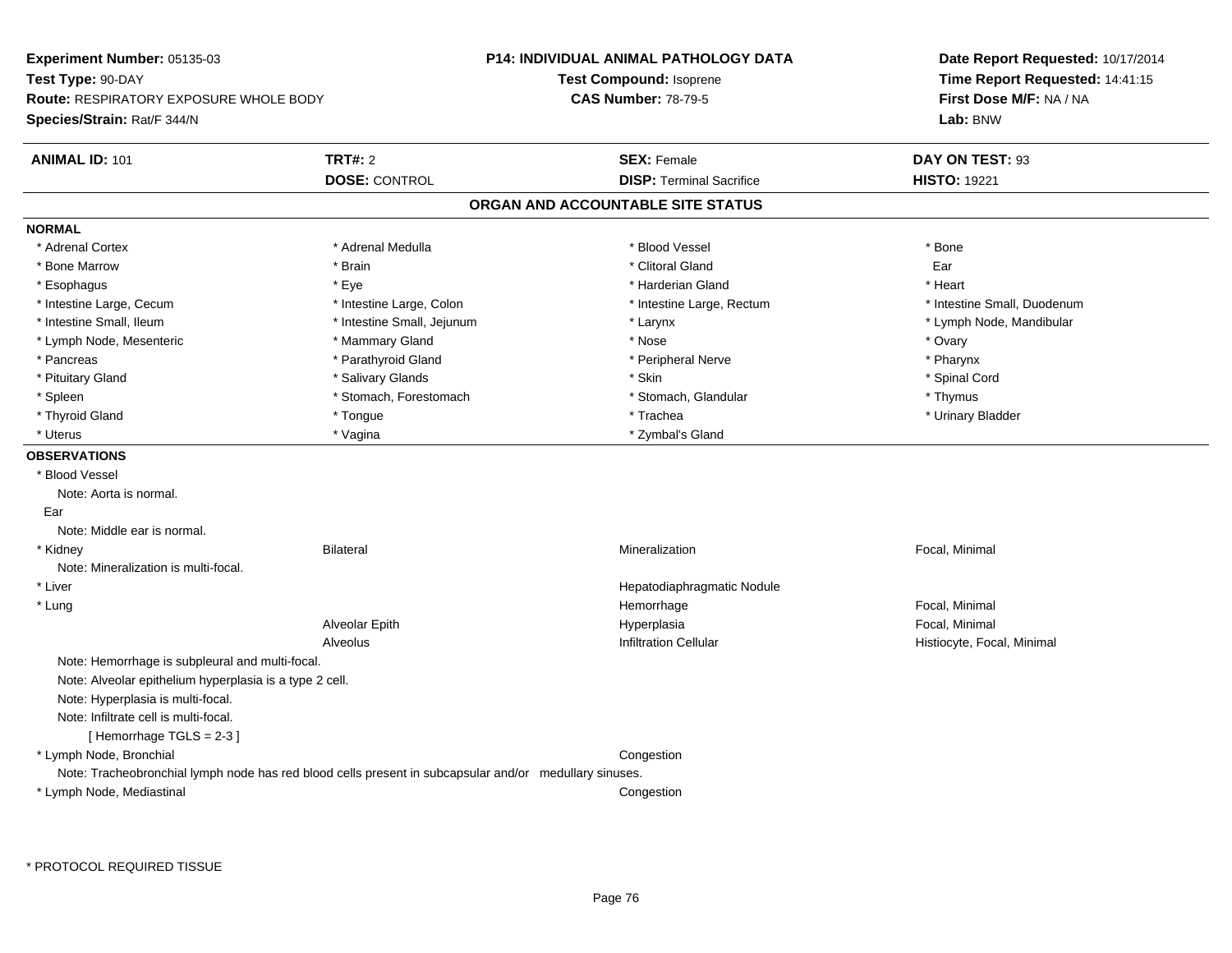| Experiment Number: 05135-03<br>Test Type: 90-DAY<br><b>Route: RESPIRATORY EXPOSURE WHOLE BODY</b><br>Species/Strain: Rat/F 344/N |                                                                         | <b>P14: INDIVIDUAL ANIMAL PATHOLOGY DATA</b><br><b>Test Compound: Isoprene</b><br><b>CAS Number: 78-79-5</b> | Date Report Requested: 10/17/2014<br>Time Report Requested: 14:41:15<br>First Dose M/F: NA / NA<br>Lab: BNW |  |
|----------------------------------------------------------------------------------------------------------------------------------|-------------------------------------------------------------------------|--------------------------------------------------------------------------------------------------------------|-------------------------------------------------------------------------------------------------------------|--|
| <b>ANIMAL ID: 101</b>                                                                                                            | <b>TRT#: 2</b>                                                          | <b>SEX: Female</b>                                                                                           | DAY ON TEST: 93                                                                                             |  |
|                                                                                                                                  | <b>DOSE: CONTROL</b>                                                    | <b>DISP:</b> Terminal Sacrifice                                                                              | <b>HISTO: 19221</b>                                                                                         |  |
|                                                                                                                                  |                                                                         | ORGAN AND ACCOUNTABLE SITE STATUS                                                                            |                                                                                                             |  |
|                                                                                                                                  |                                                                         | Hyperplasia                                                                                                  |                                                                                                             |  |
| Note: Hyperplasia is reactive.                                                                                                   |                                                                         |                                                                                                              |                                                                                                             |  |
|                                                                                                                                  | Note: Red blood cells are present in cortical and/or medullary sinuses. |                                                                                                              |                                                                                                             |  |
| * Perph Nerve                                                                                                                    |                                                                         |                                                                                                              |                                                                                                             |  |
| Note: Sciatic nerve is normal.                                                                                                   |                                                                         |                                                                                                              |                                                                                                             |  |
| PRIMARY CAUSE OF DEATH                                                                                                           |                                                                         |                                                                                                              |                                                                                                             |  |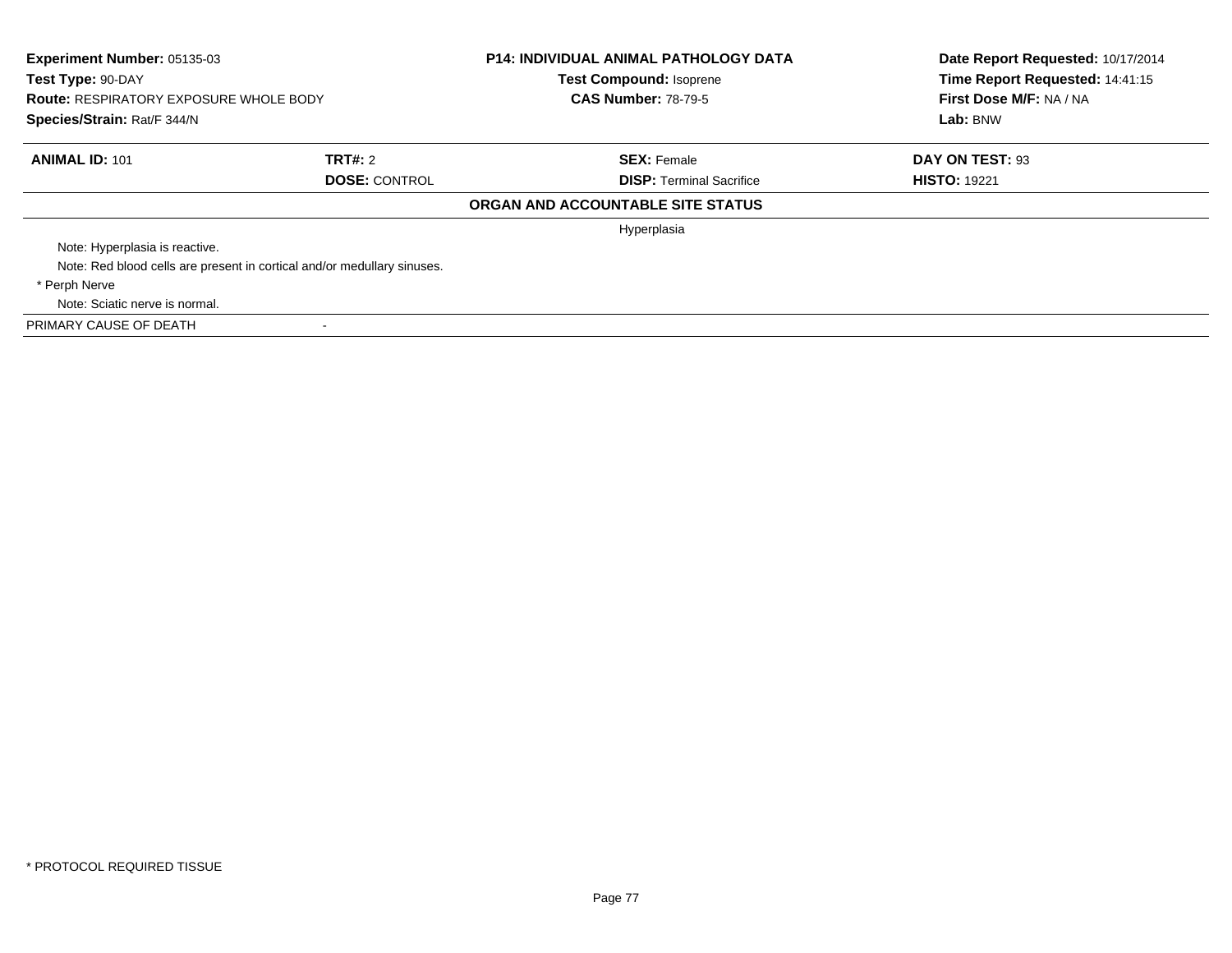| Experiment Number: 05135-03                                        |                           | <b>P14: INDIVIDUAL ANIMAL PATHOLOGY DATA</b> | Date Report Requested: 10/17/2014 |  |
|--------------------------------------------------------------------|---------------------------|----------------------------------------------|-----------------------------------|--|
| Test Type: 90-DAY<br><b>Route: RESPIRATORY EXPOSURE WHOLE BODY</b> |                           | <b>Test Compound: Isoprene</b>               | Time Report Requested: 14:41:15   |  |
|                                                                    |                           | <b>CAS Number: 78-79-5</b>                   | First Dose M/F: NA / NA           |  |
| Species/Strain: Rat/F 344/N                                        |                           |                                              | Lab: BNW                          |  |
| <b>ANIMAL ID: 102</b>                                              | <b>TRT#: 2</b>            | <b>SEX: Female</b>                           | DAY ON TEST: 93                   |  |
|                                                                    | <b>DOSE: CONTROL</b>      | <b>DISP: Terminal Sacrifice</b>              | <b>HISTO: 19222</b>               |  |
|                                                                    |                           | ORGAN AND ACCOUNTABLE SITE STATUS            |                                   |  |
| <b>NORMAL</b>                                                      |                           |                                              |                                   |  |
| * Adrenal Cortex                                                   | * Adrenal Medulla         | * Blood Vessel                               | * Bone                            |  |
| * Bone Marrow                                                      | * Brain                   | * Clitoral Gland                             | Ear                               |  |
| * Esophagus                                                        | * Eye                     | * Heart                                      | * Intestine Large, Cecum          |  |
| * Intestine Large, Colon                                           | * Intestine Large, Rectum | * Intestine Small, Duodenum                  | * Intestine Small, Ileum          |  |
| * Intestine Small, Jejunum                                         | * Larynx                  | * Liver                                      | * Lymph Node, Bronchial           |  |
| * Lymph Node, Mandibular                                           | * Lymph Node, Mediastinal | * Lymph Node, Mesenteric                     | * Mammary Gland                   |  |
| * Nose                                                             | * Ovary                   | * Pancreas                                   | * Parathyroid Gland               |  |
| * Peripheral Nerve                                                 | * Pharynx                 | * Pituitary Gland                            | * Salivary Glands                 |  |
| * Skin                                                             | * Spinal Cord             | * Spleen                                     | * Stomach, Forestomach            |  |
| * Stomach, Glandular                                               | * Thymus                  | * Thyroid Gland                              | * Tongue                          |  |
| * Trachea                                                          | * Urinary Bladder         | * Uterus                                     | * Vagina                          |  |
| * Zymbal's Gland                                                   |                           |                                              |                                   |  |
| <b>OBSERVATIONS</b>                                                |                           |                                              |                                   |  |
| * Blood Vessel                                                     |                           |                                              |                                   |  |
| Note: Aorta is normal.                                             |                           |                                              |                                   |  |
| Ear                                                                |                           |                                              |                                   |  |
| Note: Middle ear is normal.                                        |                           |                                              |                                   |  |
| * Harderian Gland                                                  |                           | Hyperplasia                                  | Lymphoid, Focal, Moderate         |  |
| Note: Hyperplasia is reactive.                                     |                           |                                              |                                   |  |
| Note: Hyperplasia is multi-focal.                                  |                           |                                              |                                   |  |
| * Kidney                                                           | <b>Bilateral</b>          | Mineralization                               | Focal, Minimal                    |  |
| Note: Mineralization is multi-focal.                               |                           |                                              |                                   |  |
| * Lung                                                             |                           | Hemorrhage                                   | Focal, Mild                       |  |
| Note: Hemorrhage is subpleural and multi-focal.                    |                           |                                              |                                   |  |
| [Hemorrhage TGLS = 1-3]                                            |                           |                                              |                                   |  |
| * Lym Node Bron                                                    |                           |                                              |                                   |  |
| Note: Tracheobronchial lymph node is normal.                       |                           |                                              |                                   |  |
| * Perph Nerve                                                      |                           |                                              |                                   |  |
| Note: Sciatic nerve is normal.                                     |                           |                                              |                                   |  |
| PRIMARY CAUSE OF DEATH                                             |                           |                                              |                                   |  |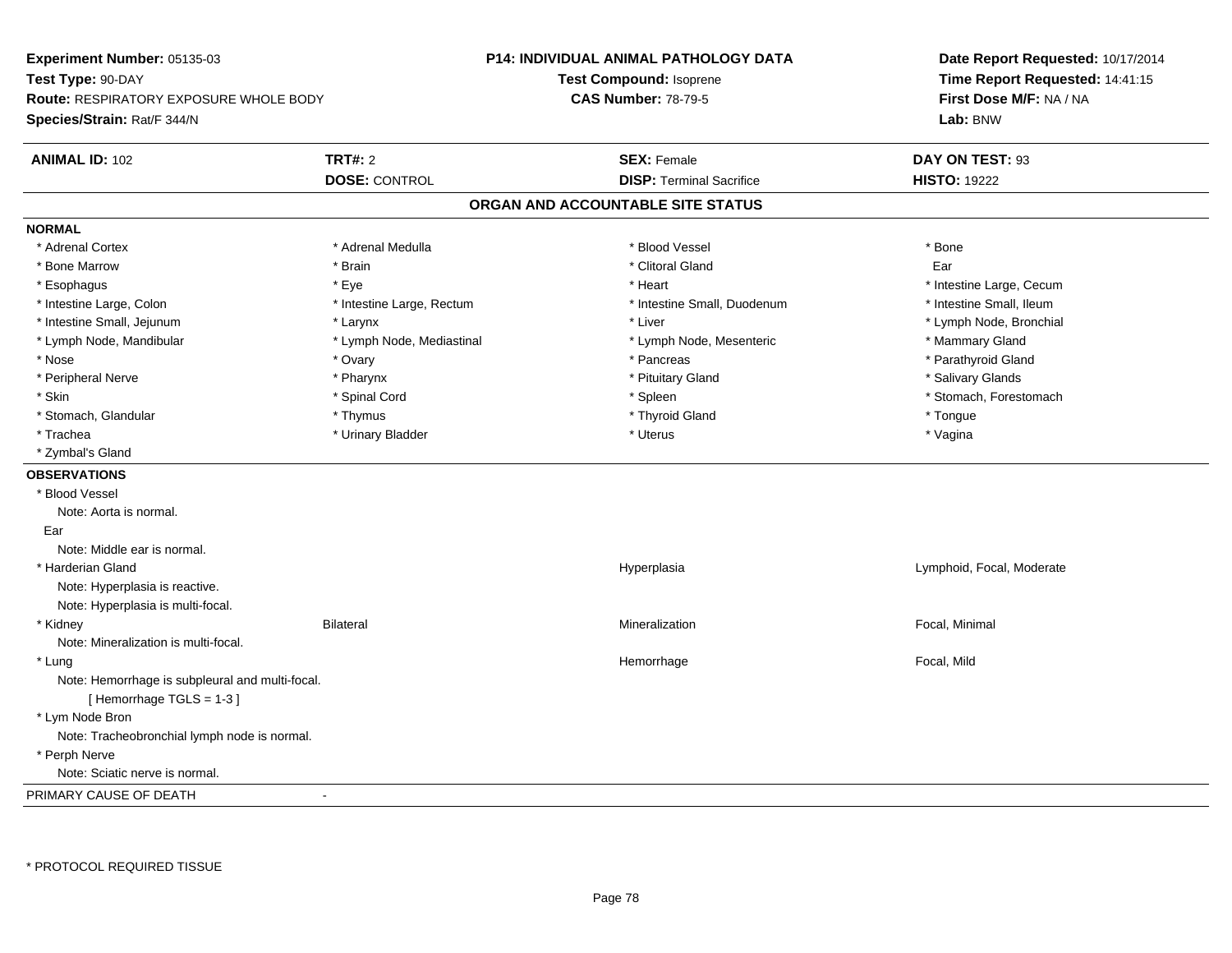| Experiment Number: 05135-03                             |                           | <b>P14: INDIVIDUAL ANIMAL PATHOLOGY DATA</b> | Date Report Requested: 10/17/2014                          |  |
|---------------------------------------------------------|---------------------------|----------------------------------------------|------------------------------------------------------------|--|
| Test Type: 90-DAY                                       |                           | <b>Test Compound: Isoprene</b>               | Time Report Requested: 14:41:15<br>First Dose M/F: NA / NA |  |
| <b>Route: RESPIRATORY EXPOSURE WHOLE BODY</b>           |                           | <b>CAS Number: 78-79-5</b>                   |                                                            |  |
| Species/Strain: Rat/F 344/N                             |                           |                                              | Lab: BNW                                                   |  |
| <b>ANIMAL ID: 103</b>                                   | <b>TRT#: 2</b>            | <b>SEX: Female</b>                           | DAY ON TEST: 93                                            |  |
|                                                         | <b>DOSE: CONTROL</b>      | <b>DISP: Terminal Sacrifice</b>              | <b>HISTO: 19223</b>                                        |  |
|                                                         |                           | ORGAN AND ACCOUNTABLE SITE STATUS            |                                                            |  |
| <b>NORMAL</b>                                           |                           |                                              |                                                            |  |
| * Adrenal Cortex                                        | * Adrenal Medulla         | * Blood Vessel                               | * Bone                                                     |  |
| * Bone Marrow                                           | * Brain                   | * Clitoral Gland                             | Ear                                                        |  |
| * Esophagus                                             | * Eye                     | * Harderian Gland                            | * Intestine Large, Cecum                                   |  |
| * Intestine Large, Colon                                | * Intestine Large, Rectum | * Intestine Small, Duodenum                  | * Intestine Small, Ileum                                   |  |
| * Intestine Small, Jejunum                              | * Larynx                  | * Liver                                      | * Lymph Node, Mandibular                                   |  |
| * Lymph Node, Mesenteric                                | * Mammary Gland           | * Nose                                       | * Pancreas                                                 |  |
| * Parathyroid Gland                                     | * Peripheral Nerve        | * Pharynx                                    | * Pituitary Gland                                          |  |
| * Salivary Glands                                       | * Skin                    | * Spinal Cord                                | * Spleen                                                   |  |
| * Stomach, Forestomach                                  | * Stomach, Glandular      | * Thymus                                     | * Thyroid Gland                                            |  |
| * Tongue                                                | * Trachea                 | * Urinary Bladder                            | * Uterus                                                   |  |
| * Vagina                                                | * Zymbal's Gland          |                                              |                                                            |  |
| <b>OBSERVATIONS</b>                                     |                           |                                              |                                                            |  |
| * Blood Vessel                                          |                           |                                              |                                                            |  |
| Note: Aorta is normal.                                  |                           |                                              |                                                            |  |
| Ear                                                     |                           |                                              |                                                            |  |
| Note: Middle ear is normal.                             |                           |                                              |                                                            |  |
| * Heart                                                 |                           | Cardiomyopathy                               | Focal, Minimal                                             |  |
| Note: Cardiomyopathy is multi-focal.                    |                           |                                              |                                                            |  |
| * Kidney                                                | <b>Bilateral</b>          | Mineralization                               | Focal, Minimal                                             |  |
| Note: Mineralization is multi-focal.                    |                           |                                              |                                                            |  |
| * Lung                                                  |                           | Hemorrhage                                   | Focal, Minimal                                             |  |
|                                                         | Alveolar Epith            | Hyperplasia                                  | Focal, Moderate                                            |  |
|                                                         | Peribronchial             | Hyperplasia                                  | Lymphoid, Focal, Mild                                      |  |
|                                                         | Perivascular              | Hyperplasia                                  | Lymphoid, Focal, Moderate                                  |  |
|                                                         | Alveolus                  | <b>Infiltration Cellular</b>                 | Histiocyte, Focal, Moderate                                |  |
| Note: Alveolar epithelium hyperplasia is a type 2 cell. |                           |                                              |                                                            |  |
| Note: Hyperplasia is multi-focal.                       |                           |                                              |                                                            |  |
| Note: Infiltrate cell is multi-focal.                   |                           |                                              |                                                            |  |
| Note: Hemorrhage is subpleural and multi-focal.         |                           |                                              |                                                            |  |
| [Hemorrhage TGLS = 3-3]                                 |                           |                                              |                                                            |  |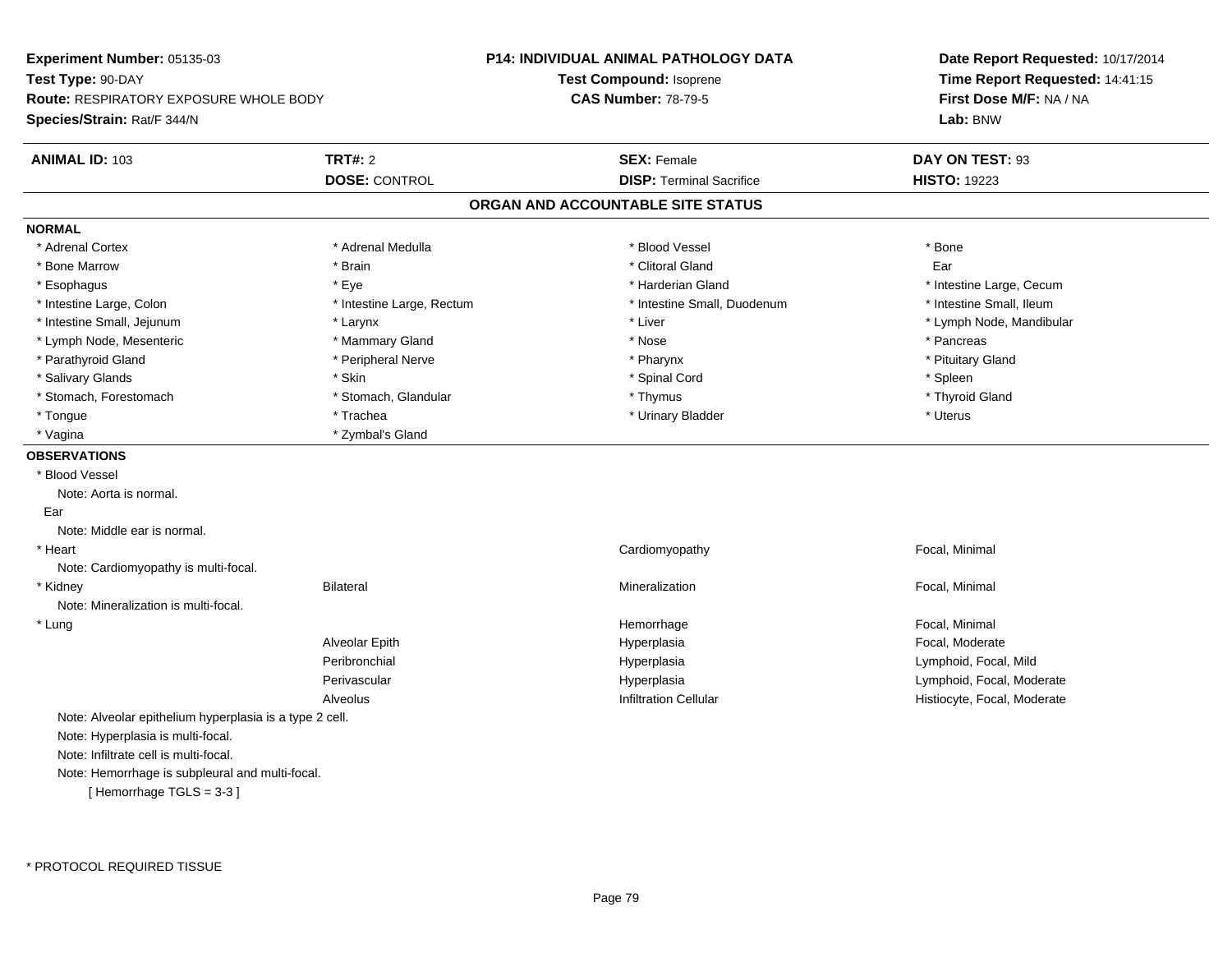| Experiment Number: 05135-03<br>Test Type: 90-DAY<br><b>Route: RESPIRATORY EXPOSURE WHOLE BODY</b><br>Species/Strain: Rat/F 344/N |                      | <b>P14: INDIVIDUAL ANIMAL PATHOLOGY DATA</b><br><b>Test Compound: Isoprene</b><br><b>CAS Number: 78-79-5</b>               | Date Report Requested: 10/17/2014<br>Time Report Requested: 14:41:15<br>First Dose M/F: NA / NA<br>Lab: BNW |
|----------------------------------------------------------------------------------------------------------------------------------|----------------------|----------------------------------------------------------------------------------------------------------------------------|-------------------------------------------------------------------------------------------------------------|
| <b>ANIMAL ID: 103</b>                                                                                                            | TRT#: 2              | <b>SEX: Female</b>                                                                                                         | DAY ON TEST: 93                                                                                             |
|                                                                                                                                  | <b>DOSE: CONTROL</b> | <b>DISP: Terminal Sacrifice</b>                                                                                            | <b>HISTO: 19223</b>                                                                                         |
|                                                                                                                                  |                      | ORGAN AND ACCOUNTABLE SITE STATUS                                                                                          |                                                                                                             |
| [ Infiltration Cellular TGLS = 3-3 ]                                                                                             |                      |                                                                                                                            |                                                                                                             |
| * Lymph Node, Bronchial                                                                                                          |                      | Congestion                                                                                                                 |                                                                                                             |
|                                                                                                                                  |                      | Hyperplasia                                                                                                                |                                                                                                             |
| Note: Tracheobronchial lymph node has red blood cells present in subcapsular and/or medullary sinuses.                           |                      |                                                                                                                            |                                                                                                             |
| Note: Hyperplasia is reactive.                                                                                                   |                      |                                                                                                                            |                                                                                                             |
| * Lymph Node, Mediastinal                                                                                                        |                      | Congestion                                                                                                                 |                                                                                                             |
|                                                                                                                                  |                      | Hyperplasia                                                                                                                |                                                                                                             |
| Note: Red blood cells are present in cortical and/or medullary sinuses.                                                          |                      |                                                                                                                            |                                                                                                             |
| Note: Hyperplasia is reactive.                                                                                                   |                      |                                                                                                                            |                                                                                                             |
| * Ovary                                                                                                                          | Periovarn Tiss       | Cyst                                                                                                                       |                                                                                                             |
| [Cyst TGLS = $2-7$ ]                                                                                                             |                      |                                                                                                                            |                                                                                                             |
| * Perph Nerve                                                                                                                    |                      |                                                                                                                            |                                                                                                             |
| Note: Sciatic nerve is normal.                                                                                                   |                      |                                                                                                                            |                                                                                                             |
| <b>Skeletal Muscle</b>                                                                                                           | Diaphragm            | Hernia                                                                                                                     |                                                                                                             |
|                                                                                                                                  |                      | Note: The lesion on slide 11 consists of atrophy of skeletal muscle of the diaphragm and replacement by connective tissue. |                                                                                                             |
| Note: The plane of section does not include the actual defect in the diaphragm.                                                  |                      |                                                                                                                            |                                                                                                             |
| [ Hernia TGLS = $1-11$ ]                                                                                                         |                      |                                                                                                                            |                                                                                                             |
| PRIMARY CAUSE OF DEATH                                                                                                           |                      |                                                                                                                            |                                                                                                             |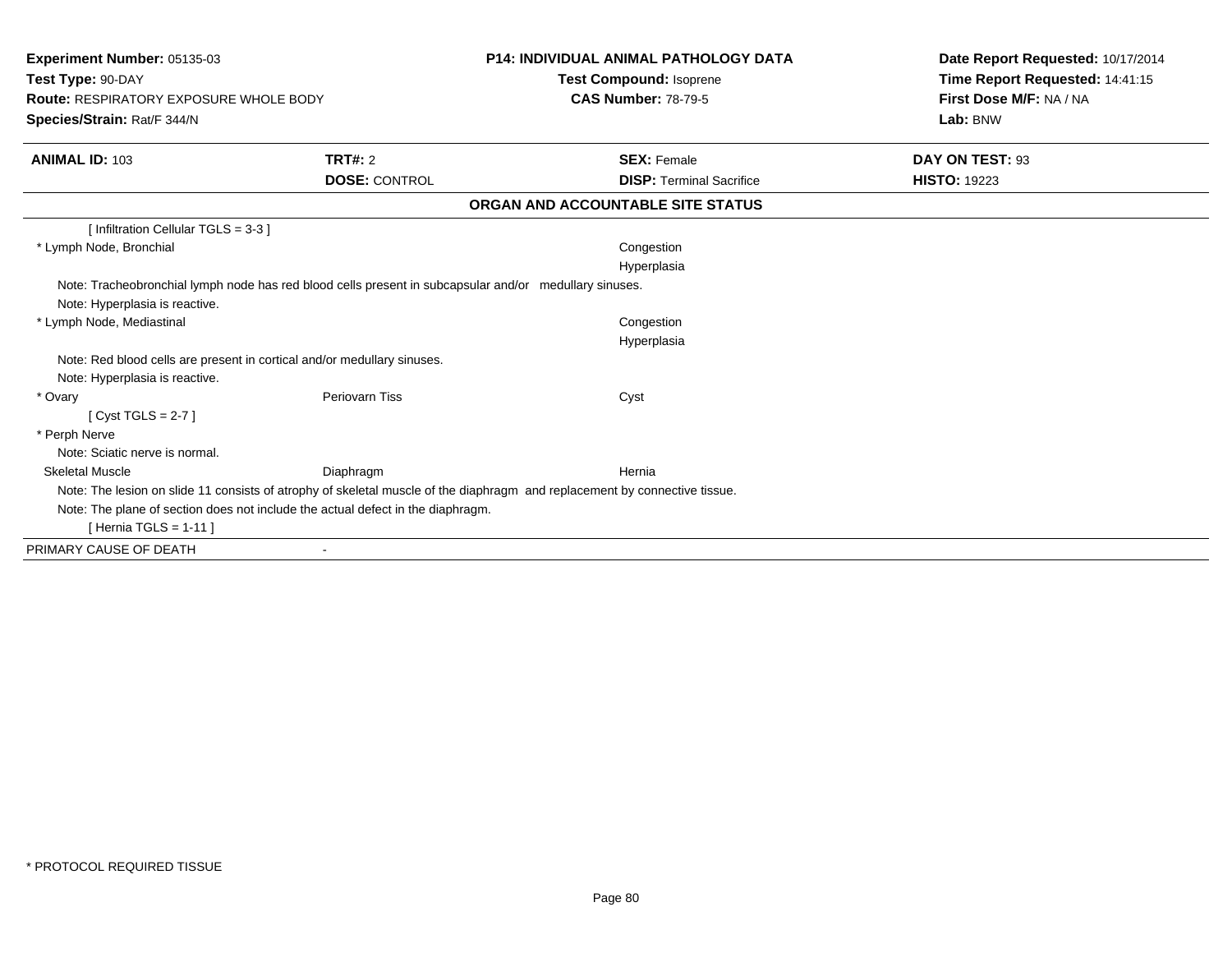**Experiment Number:** 05135-03**Test Type:** 90-DAY **Route:** RESPIRATORY EXPOSURE WHOLE BODY**Species/Strain:** Rat/F 344/N**P14: INDIVIDUAL ANIMAL PATHOLOGY DATATest Compound:** Isoprene**CAS Number:** 78-79-5**Date Report Requested:** 10/17/2014**Time Report Requested:** 14:41:15**First Dose M/F:** NA / NA**Lab:** BNW**ANIMAL ID:** 104**TRT#:** 2 **SEX:** Female **DAY ON TEST:** 93 **DOSE:** CONTROL**DISP:** Terminal Sacrifice **HISTO:** 19224 **ORGAN AND ACCOUNTABLE SITE STATUSNORMAL**\* Adrenal Cortex \* Adrenal Cortex \* \* Adrenal Medulla \* \* Adrenal Medulla \* \* Blood Vessel \* \* Brood Vessel \* \* Bone \* Bone Marrow \* \* Android \* Bone Marrow \* Clitoral Gland \* Clitoral Gland \* Clitoral Gland \* Clitoral Gland \* C \* Esophagus \* Eye \* Harderian Gland \* Harderian Gland \* \* Harderian Gland \* \* Hotelstine Large, Cecum \* Intestine Small, Ileum \* Intestine Large, Colon \* Intestine Large, Rectum \* Intestine Small, Duodenum \* Intestine Small, Duodenum \* Intestine Small, Jejunum \* \* Widney \* Kidney \* Larynx \* Larynx \* Larynx \* Larynx \* Liver \* Lymph Node, Mandibular \* The state of the state of the second temperature and the state of the state of the state of the state of the state of the state of the state of the state of the state of the state of the state of \* Pharynx \* Pancreas \* Parathyroid Gland \* Parathyroid Gland \* Peripheral Nerve \* Spinal Cord \* Pituitary Gland \* \* Spinal Cord \* Salivary Glands \* \* Skin \* \* Skin \* \* Spinal Cord \* Spinal Cord \* Spinal Cord \* Spinal Cord \* Spinal Cord \* Spinal Cord \* Spinal Cord \* Spinal Cord \* Spinal Cord \* Spinal Cord \* Spinal C \* Spleen \* Stomach, Forestomach \* Stomach \* Stomach \* Stomach, Glandular \* Thymus \* Thymus \* Urinary Bladder \* Thyroid Gland \* \* The control of the total property and the top of the top of the top of the top of the top of the top of the top of the top of the top of the top of the top of the top of the top of the top of the top of \* Uterus \* Zymbal's Gland \* Zymbal's Gland \* Zymbal's Gland \* Zymbal's Gland \* Zymbal's Gland **OBSERVATIONS** \* Blood VesselNote: Aorta is normal. EarNote: Middle ear is normal. \* Heart Cardiomyopathy Focal, Minimal Note: Cardiomyopathy is multi-focal. \* Lungg is a state of the state of the state of the Hemorrhage is a state of the state of the Focal, Minimal state of the state of the state of the state of the state of the state of the state of the state of the state of the st Alveolar Epith Hyperplasia Focal, Moderate Peribronchial Hyperplasia Lymphoid, Focal, Minimal Perivascular Hyperplasia Lymphoid, Focal, Moderate AlveolusHistiocyte, Focal, Moderate n Suppurative, Focal, Minimal Alveolus InflammationNote: Alveolar epithelium hyperplasia is a type 2 cell.Note: Hemorrhage is subpleural and multi-focal.Note: Inflammation is multi-focal.Note: Hyperplasia is multi-focal.Note: Infiltrate cell is multi-focal.[ Hemorrhage TGLS = 1-3 ]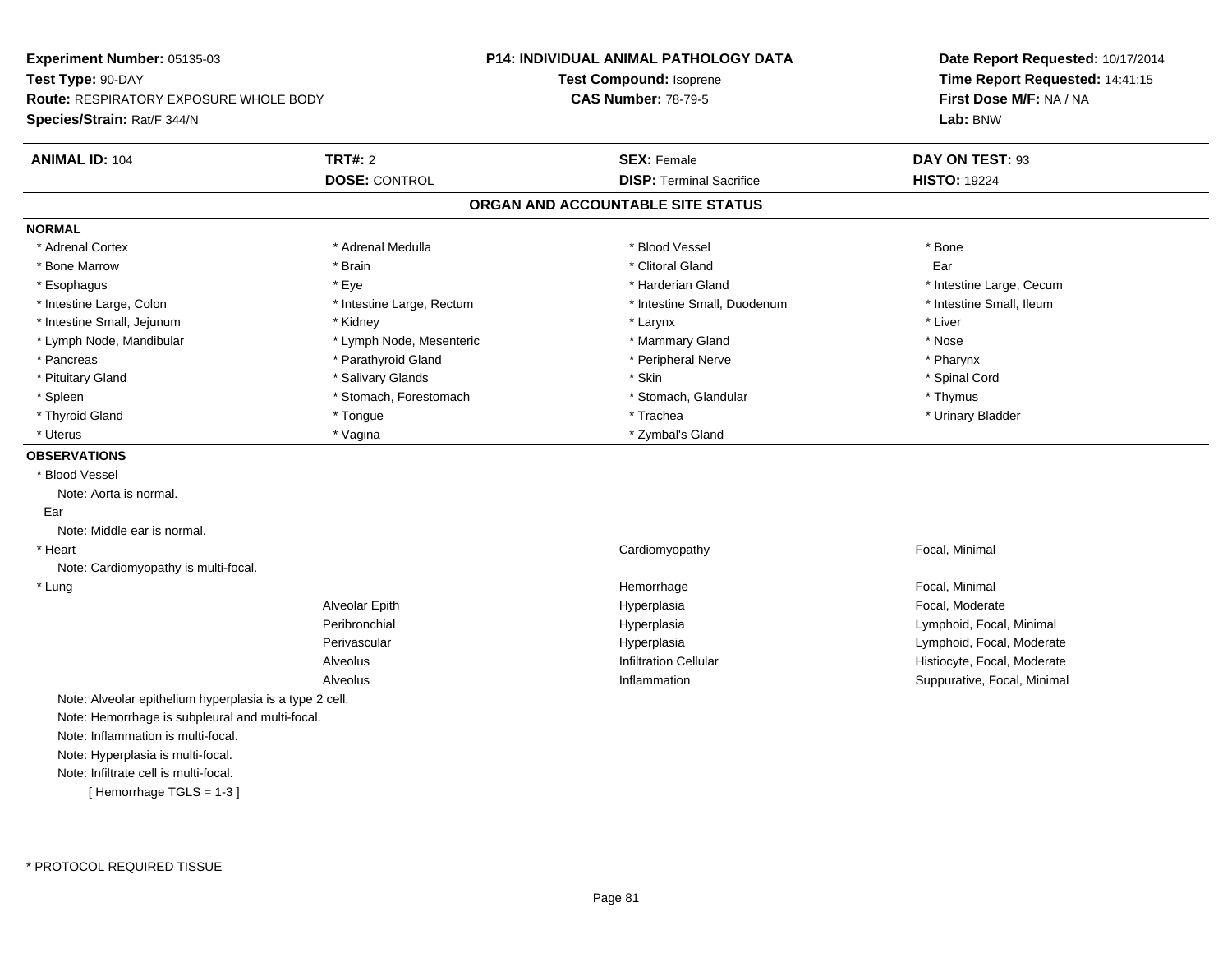| Experiment Number: 05135-03<br>Test Type: 90-DAY                                                       |                      | <b>P14: INDIVIDUAL ANIMAL PATHOLOGY DATA</b> | Date Report Requested: 10/17/2014<br>Time Report Requested: 14:41:15 |  |
|--------------------------------------------------------------------------------------------------------|----------------------|----------------------------------------------|----------------------------------------------------------------------|--|
|                                                                                                        |                      | Test Compound: Isoprene                      |                                                                      |  |
| <b>Route: RESPIRATORY EXPOSURE WHOLE BODY</b>                                                          |                      | <b>CAS Number: 78-79-5</b>                   | First Dose M/F: NA / NA                                              |  |
| Species/Strain: Rat/F 344/N                                                                            |                      |                                              | Lab: BNW                                                             |  |
| <b>ANIMAL ID: 104</b>                                                                                  | <b>TRT#: 2</b>       | <b>SEX: Female</b>                           | DAY ON TEST: 93                                                      |  |
|                                                                                                        | <b>DOSE: CONTROL</b> | <b>DISP: Terminal Sacrifice</b>              | <b>HISTO: 19224</b>                                                  |  |
|                                                                                                        |                      | ORGAN AND ACCOUNTABLE SITE STATUS            |                                                                      |  |
| [Infiltration Cellular TGLS = 1-3]                                                                     |                      |                                              |                                                                      |  |
| * Lymph Node, Bronchial                                                                                |                      | Congestion                                   |                                                                      |  |
|                                                                                                        |                      | Hyperplasia                                  |                                                                      |  |
| Note: Hyperplasia is reactive.                                                                         |                      |                                              |                                                                      |  |
| Note: Tracheobronchial lymph node has red blood cells present in subcapsular and/or medullary sinuses. |                      |                                              |                                                                      |  |
| * Lymph Node, Mediastinal                                                                              |                      | Congestion                                   |                                                                      |  |
|                                                                                                        |                      | Hyperplasia                                  |                                                                      |  |
| Note: Red blood cells are present in cortical and/or medullary sinuses.                                |                      |                                              |                                                                      |  |
| Note: Hyperplasia is reactive.                                                                         |                      |                                              |                                                                      |  |
| * Ovary                                                                                                | Periovarn Tiss       | Cyst                                         |                                                                      |  |
| [ $Cyst TGLS = 2-7$ ]                                                                                  |                      |                                              |                                                                      |  |
| * Perph Nerve                                                                                          |                      |                                              |                                                                      |  |
| Note: Sciatic nerve is normal.                                                                         |                      |                                              |                                                                      |  |
| PRIMARY CAUSE OF DEATH                                                                                 |                      |                                              |                                                                      |  |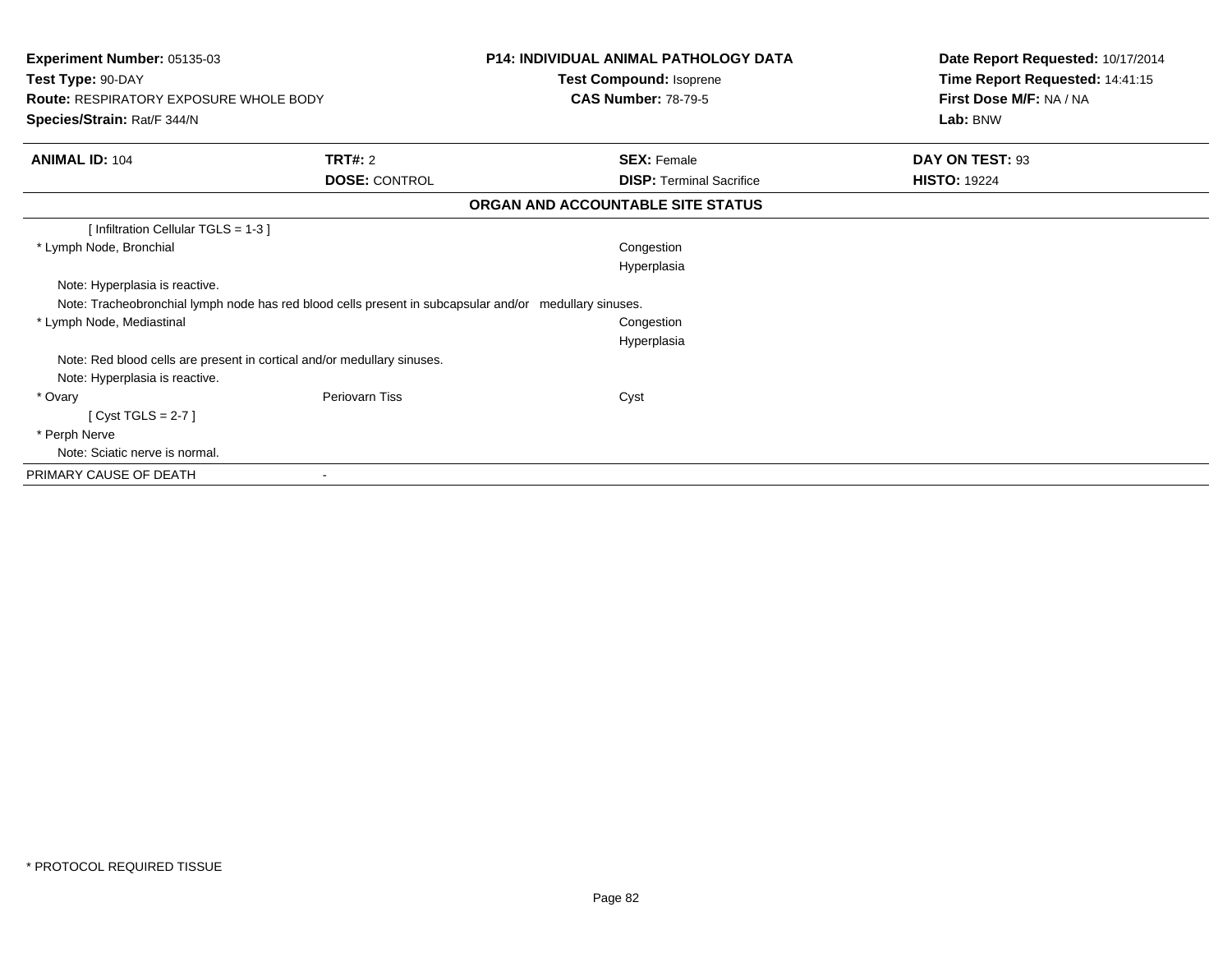| Experiment Number: 05135-03                            |                            | <b>P14: INDIVIDUAL ANIMAL PATHOLOGY DATA</b> | Date Report Requested: 10/17/2014                          |  |
|--------------------------------------------------------|----------------------------|----------------------------------------------|------------------------------------------------------------|--|
| Test Type: 90-DAY                                      |                            | Test Compound: Isoprene                      | Time Report Requested: 14:41:15<br>First Dose M/F: NA / NA |  |
| <b>Route: RESPIRATORY EXPOSURE WHOLE BODY</b>          |                            | <b>CAS Number: 78-79-5</b>                   |                                                            |  |
| <b>Species/Strain: Rat/F 344/N</b>                     |                            |                                              | Lab: BNW                                                   |  |
| <b>ANIMAL ID: 105</b>                                  | <b>TRT#: 2</b>             | <b>SEX: Female</b>                           | DAY ON TEST: 93                                            |  |
|                                                        | <b>DOSE: CONTROL</b>       | <b>DISP: Terminal Sacrifice</b>              | <b>HISTO: 19225</b>                                        |  |
|                                                        |                            | ORGAN AND ACCOUNTABLE SITE STATUS            |                                                            |  |
| <b>NORMAL</b>                                          |                            |                                              |                                                            |  |
| * Adrenal Cortex                                       | * Adrenal Medulla          | * Blood Vessel                               | * Bone                                                     |  |
| * Bone Marrow                                          | * Brain                    | * Clitoral Gland                             | Ear                                                        |  |
| * Esophagus                                            | * Eye                      | * Harderian Gland                            | * Heart                                                    |  |
| * Intestine Large, Cecum                               | * Intestine Large, Colon   | * Intestine Large, Rectum                    | * Intestine Small, Duodenum                                |  |
| * Intestine Small, Ileum                               | * Intestine Small, Jejunum | * Larynx                                     | * Liver                                                    |  |
| * Lymph Node, Mandibular                               | * Lymph Node, Mesenteric   | * Mammary Gland                              | * Nose                                                     |  |
| * Ovary                                                | * Pancreas                 | * Parathyroid Gland                          | * Peripheral Nerve                                         |  |
| * Pharynx                                              | * Pituitary Gland          | * Salivary Glands                            | * Spinal Cord                                              |  |
| * Spleen                                               | * Stomach, Forestomach     | * Stomach, Glandular                         | * Thymus                                                   |  |
| * Thyroid Gland                                        | * Tongue                   | * Trachea                                    | * Urinary Bladder                                          |  |
| * Uterus                                               | * Vagina                   | * Zymbal's Gland                             |                                                            |  |
| <b>MISSING</b>                                         |                            |                                              |                                                            |  |
| * Lymph Node, Mediastinal                              |                            |                                              |                                                            |  |
| <b>OBSERVATIONS</b>                                    |                            |                                              |                                                            |  |
| * Blood Vessel                                         |                            |                                              |                                                            |  |
| Note: Aorta is normal.                                 |                            |                                              |                                                            |  |
| Ear                                                    |                            |                                              |                                                            |  |
| Note: Middle ear is normal.                            |                            |                                              |                                                            |  |
| * Kidney                                               | <b>Bilateral</b>           | Mineralization                               | Focal, Minimal                                             |  |
| Note: Mineralization is multi-focal.                   |                            |                                              |                                                            |  |
| * Lung                                                 |                            | Hemorrhage                                   | Focal, Minimal                                             |  |
|                                                        | Alveolar Epith             | Hyperplasia                                  | Focal, Moderate                                            |  |
|                                                        | Peribronchial              | Hyperplasia                                  | Lymphoid, Focal, Minimal                                   |  |
|                                                        | Perivascular               | Hyperplasia                                  | Lymphoid, Focal, Moderate                                  |  |
|                                                        | Alveolus                   | <b>Infiltration Cellular</b>                 | Histiocyte, Focal, Moderate                                |  |
|                                                        | Alveolus                   | Inflammation                                 | Suppurative, Focal, Minimal                                |  |
| Note: Alveolar epithelium hyperplasia is a type 2 cell |                            |                                              |                                                            |  |
| Note: Inflammation is multi-focal.                     |                            |                                              |                                                            |  |
| Note: Infiltrate cell is multi-focal.                  |                            |                                              |                                                            |  |
| Note: Hemorrhage is subpleural and multi-focal.        |                            |                                              |                                                            |  |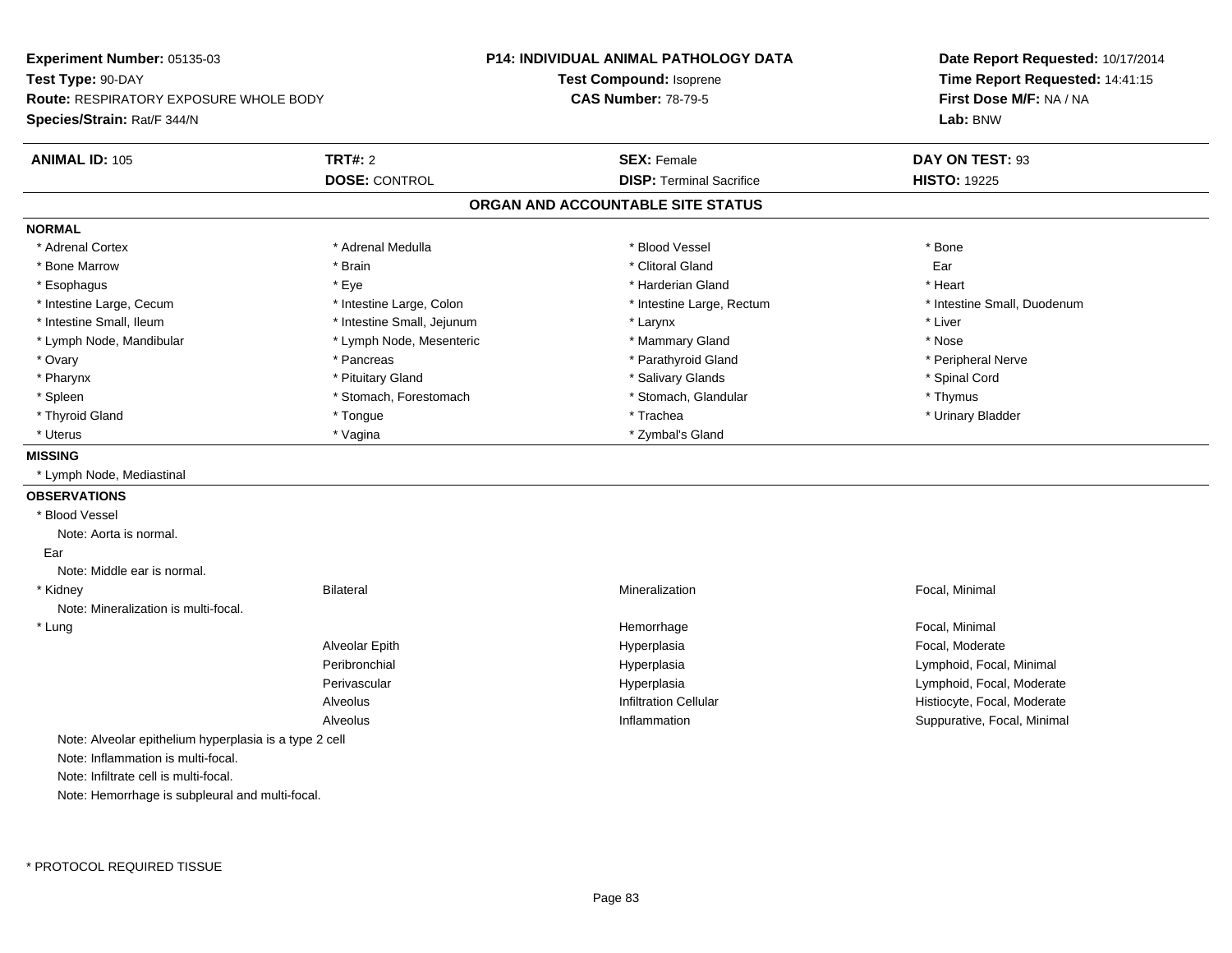| <b>Experiment Number: 05135-03</b><br>Test Type: 90-DAY<br><b>Route: RESPIRATORY EXPOSURE WHOLE BODY</b> |                      | <b>P14: INDIVIDUAL ANIMAL PATHOLOGY DATA</b><br><b>Test Compound: Isoprene</b><br><b>CAS Number: 78-79-5</b> | Date Report Requested: 10/17/2014<br>Time Report Requested: 14:41:15<br>First Dose M/F: NA / NA |  |
|----------------------------------------------------------------------------------------------------------|----------------------|--------------------------------------------------------------------------------------------------------------|-------------------------------------------------------------------------------------------------|--|
| Species/Strain: Rat/F 344/N                                                                              |                      |                                                                                                              | Lab: BNW                                                                                        |  |
| <b>ANIMAL ID: 105</b>                                                                                    | TRT#: 2              | <b>SEX: Female</b>                                                                                           | DAY ON TEST: 93                                                                                 |  |
|                                                                                                          | <b>DOSE: CONTROL</b> | <b>DISP:</b> Terminal Sacrifice                                                                              | <b>HISTO: 19225</b>                                                                             |  |
|                                                                                                          |                      | ORGAN AND ACCOUNTABLE SITE STATUS                                                                            |                                                                                                 |  |
| Note: Hyperplasia is multi-focal.                                                                        |                      |                                                                                                              |                                                                                                 |  |
| [Hemorrhage TGLS = $2-3$ ]                                                                               |                      |                                                                                                              |                                                                                                 |  |
| * Lymph Node, Bronchial                                                                                  |                      | Congestion                                                                                                   |                                                                                                 |  |
| Note: Tracheobronchial lymph node has red blood cells present in subcapsular and/or medullary sinuses.   |                      |                                                                                                              |                                                                                                 |  |
| * Perph Nerve                                                                                            |                      |                                                                                                              |                                                                                                 |  |
| Note: Sciatic nerve is normal.                                                                           |                      |                                                                                                              |                                                                                                 |  |
| * Skin                                                                                                   | <b>Subcut Tiss</b>   | Hemorrhage                                                                                                   |                                                                                                 |  |
| [Hemorrhage TGLS = $1-11$ ]                                                                              |                      |                                                                                                              |                                                                                                 |  |
| PRIMARY CAUSE OF DEATH                                                                                   |                      |                                                                                                              |                                                                                                 |  |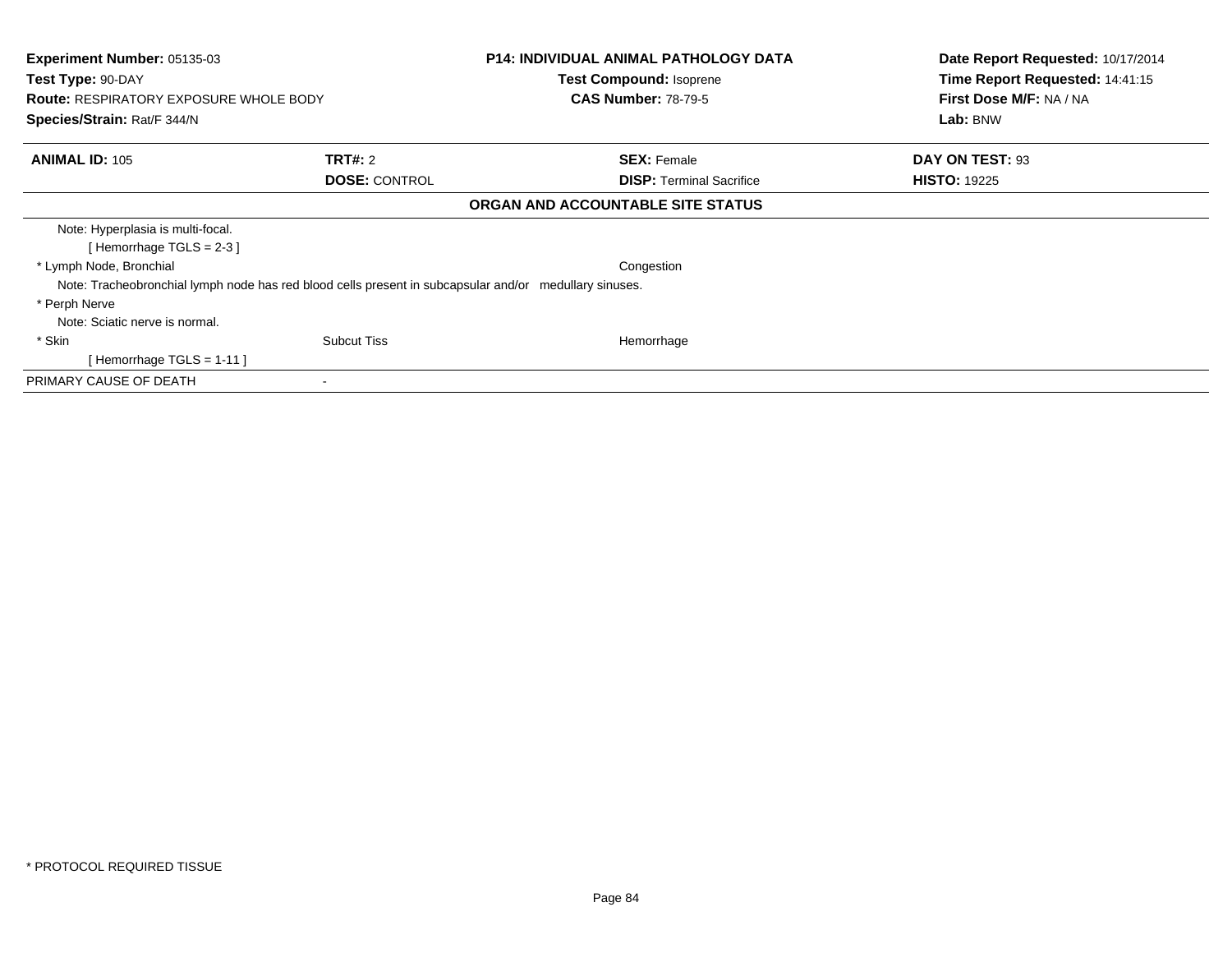**Experiment Number:** 05135-03**Test Type:** 90-DAY **Route:** RESPIRATORY EXPOSURE WHOLE BODY**Species/Strain:** Rat/F 344/N**P14: INDIVIDUAL ANIMAL PATHOLOGY DATATest Compound:** Isoprene**CAS Number:** 78-79-5**Date Report Requested:** 10/17/2014**Time Report Requested:** 14:41:15**First Dose M/F:** NA / NA**Lab:** BNW**ANIMAL ID:** 106**TRT#:** 2 **SEX:** Female **DAY ON TEST:** 93 **DOSE:** CONTROL**DISP:** Terminal Sacrifice **HISTO:** 19226 **ORGAN AND ACCOUNTABLE SITE STATUSNORMAL**\* Adrenal Cortex \* Adrenal Cortex \* \* Attachers \* Blood Vessel \* \* Bone \* \* \* Bone \* \* Bone \* \* Bone \* Bone Marrow \* Bone Marrow \* Brain \* Andreas \* Community of the Clitoral Gland \* Clitoral Gland \* Ear \* Esophagus \* Esophagus \* Esophagus \* Eye \* https://www.frage.com/mode.com/mode.com/mode.com/mode.com/mode.com/mode.com/mode.com/mode.com/mode.com/ \* Intestine Small, Ileum \* Intestine Large, Colon \* Intestine Large, Rectum \* Intestine Small, Duodenum \* Intestine Small, Duodenum \* Intestine Small, Jejunum \* Larynx \* Liver \* Lymph Node, Mesenteric \* Mammary Gland \* \* Andrew \* Nose \* \* Nose \* \* Ovary \* Ovary \* Ovary \* \* Ovary \* \* Pancreas \* \* Pancreas \* \* Pancreas \* \* Pancreas \* \* Pancreas \* \* Pancreas \* \* Pancreas \* \* Pancreas \* \* Pancreas \* \* Pancreas \* \* Pancreas \* Parathyroid Gland \* The state of the state of the state of the state of the state of the state of the state of the state of the state of the state of the state of the state of the state of the state of the state of the s \* Stomach. Glandular \* Spinal Cord **\* Stomach, Forestomach \* Spinal Cord \*** Stomach, Forestomach \* Stomach, Forestomach \* Thymus \* \* The mode of the total term of the total term of the total term of the total term of the total term of the total term of the total term of the total term of the total term of the total term of the total term of \* Zymbal's Gland \* Urinary Bladder \* \* \* Uterus \* Uterus \* Uterus \* \* Vagina \* \* Zymbal's Gland \* Zymbal's Gland \* \* Zymbal's Gland \* **MISSING**\* Adrenal Medulla \* Peripheral Nerve **OBSERVATIONS** \* Adren Medulla Note: Adrenal Medulla not included in plane of section of either gland. \* Blood VesselNote: Aorta is normal. Ear Note: Middle ear is normal. \* Kidneyy Bilateral Mineralization Mineralization **Example 2018** Focal, Minimal Note: Mineralization is multi-focal. \* Lungg is a state of the state of the state of the Hemorrhage is a state of the state of the Focal, Minimal state of the state of the state of the state of the state of the state of the state of the state of the state of the st Alveolar Epith Hyperplasia Focal, Moderate Peribronchial Hyperplasia Lymphoid, Focal, Minimal Perivascular HyperplasiaHyperplasia<br>
Infiltration Cellular<br>
Infiltration Cellular<br>
Infiltration Cellular<br>
Infiltration Cellular AlveolusHistiocyte, Focal, Moderate n Suppurative, Focal, Minimal Alveolus InflammationNote: Inflammation is multi-focal.Note: Hemorrhage is subpleural and multi-focal.Note: Hyperplasia is multi-focal.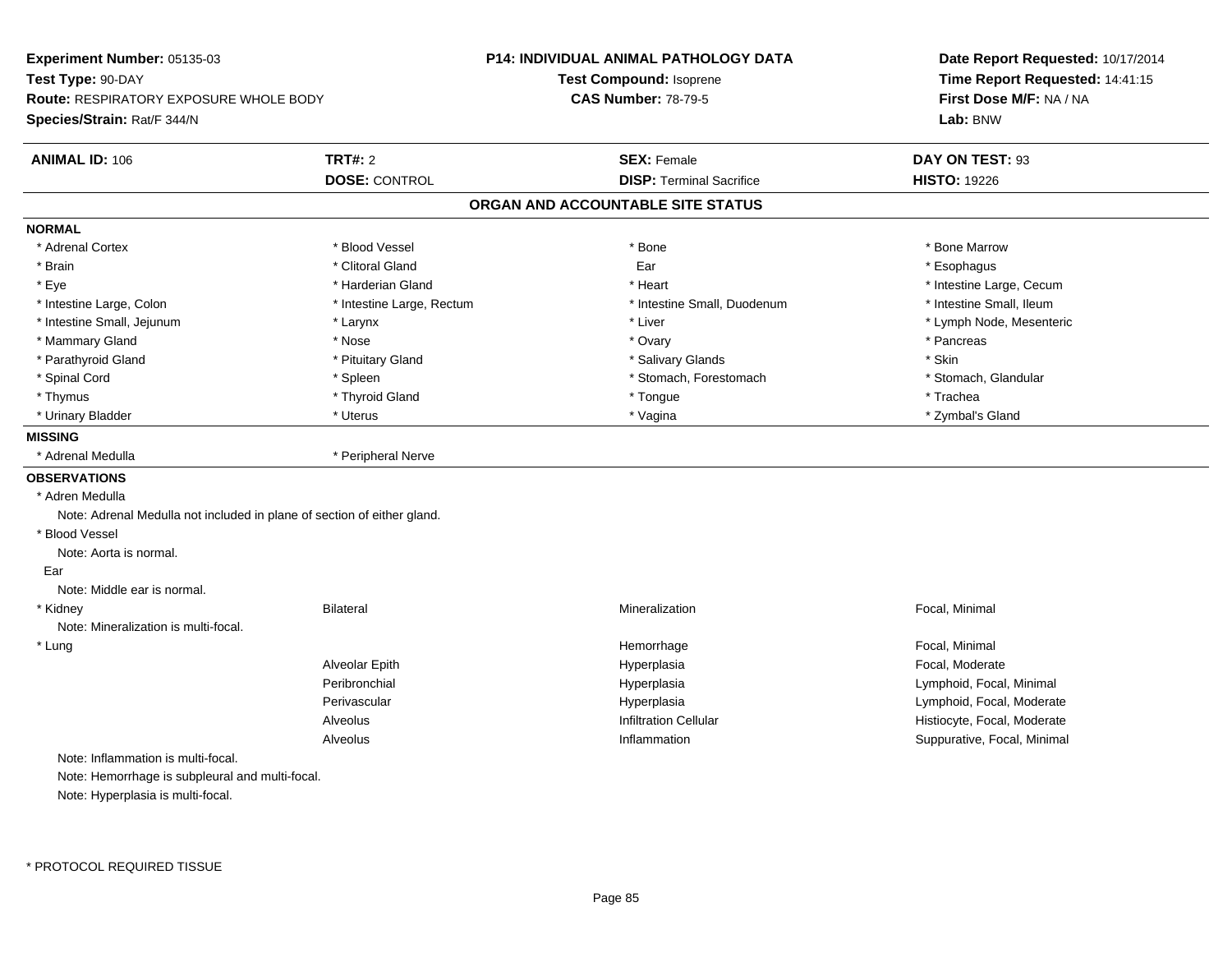| <b>Experiment Number: 05135-03</b><br>Test Type: 90-DAY                                                |                      | <b>P14: INDIVIDUAL ANIMAL PATHOLOGY DATA</b>                                                                                      | Date Report Requested: 10/17/2014<br>Time Report Requested: 14:41:15 |
|--------------------------------------------------------------------------------------------------------|----------------------|-----------------------------------------------------------------------------------------------------------------------------------|----------------------------------------------------------------------|
|                                                                                                        |                      | <b>Test Compound: Isoprene</b>                                                                                                    |                                                                      |
| Route: RESPIRATORY EXPOSURE WHOLE BODY                                                                 |                      | <b>CAS Number: 78-79-5</b>                                                                                                        | First Dose M/F: NA / NA                                              |
| Species/Strain: Rat/F 344/N                                                                            |                      |                                                                                                                                   | Lab: BNW                                                             |
| <b>ANIMAL ID: 106</b>                                                                                  | TRT#: 2              | <b>SEX: Female</b>                                                                                                                | DAY ON TEST: 93                                                      |
|                                                                                                        | <b>DOSE: CONTROL</b> | <b>DISP: Terminal Sacrifice</b>                                                                                                   | <b>HISTO: 19226</b>                                                  |
|                                                                                                        |                      | ORGAN AND ACCOUNTABLE SITE STATUS                                                                                                 |                                                                      |
| Note: Alveolar epithelium hyperplasia is a type 2 cell.                                                |                      |                                                                                                                                   |                                                                      |
| Note: Infiltrate cell is multi-focal.                                                                  |                      |                                                                                                                                   |                                                                      |
| [Hemorrhage TGLS = 1-3]                                                                                |                      |                                                                                                                                   |                                                                      |
| [ Infiltration Cellular TGLS = 1-3 ]                                                                   |                      |                                                                                                                                   |                                                                      |
| * Lymph Node, Bronchial                                                                                |                      | Congestion                                                                                                                        |                                                                      |
| Note: Tracheobronchial lymph node has red blood cells present in subcapsular and/or medullary sinuses. |                      |                                                                                                                                   |                                                                      |
| * Lymph Node, Mandibular                                                                               |                      | Hyperplasia                                                                                                                       |                                                                      |
| Note: Hyperplasia is reactive.                                                                         |                      |                                                                                                                                   |                                                                      |
| [Hyperplasia TGLS = 2-7]                                                                               |                      |                                                                                                                                   |                                                                      |
| * Lymph Node, Mediastinal                                                                              |                      | Congestion                                                                                                                        |                                                                      |
|                                                                                                        |                      | Hyperplasia                                                                                                                       |                                                                      |
| Note: Red blood cells are present in cortical and/or medullary sinuses.                                |                      |                                                                                                                                   |                                                                      |
| Note: Hyperplasia is reactive.                                                                         |                      |                                                                                                                                   |                                                                      |
| * Perph Nerve                                                                                          |                      |                                                                                                                                   |                                                                      |
| Note: Sciatic nerve is missing.                                                                        |                      |                                                                                                                                   |                                                                      |
| * Pharynx                                                                                              | Palate               | Inflammation                                                                                                                      | Suppurative                                                          |
|                                                                                                        |                      | Note: Adjacent to the central area of suppurative inflammation there is a zone of macrophages and fibroblast proliferation.       |                                                                      |
|                                                                                                        |                      | Note: There is a large area of suppurative inflammation involving the hard palate on the ventral aspect of nasal cross-section 1. |                                                                      |
|                                                                                                        |                      | Note: This lesion may have resulted from an infection of the root of a tooth which is not included in the plane of section.       |                                                                      |
|                                                                                                        |                      |                                                                                                                                   |                                                                      |

PRIMARY CAUSE OF DEATH-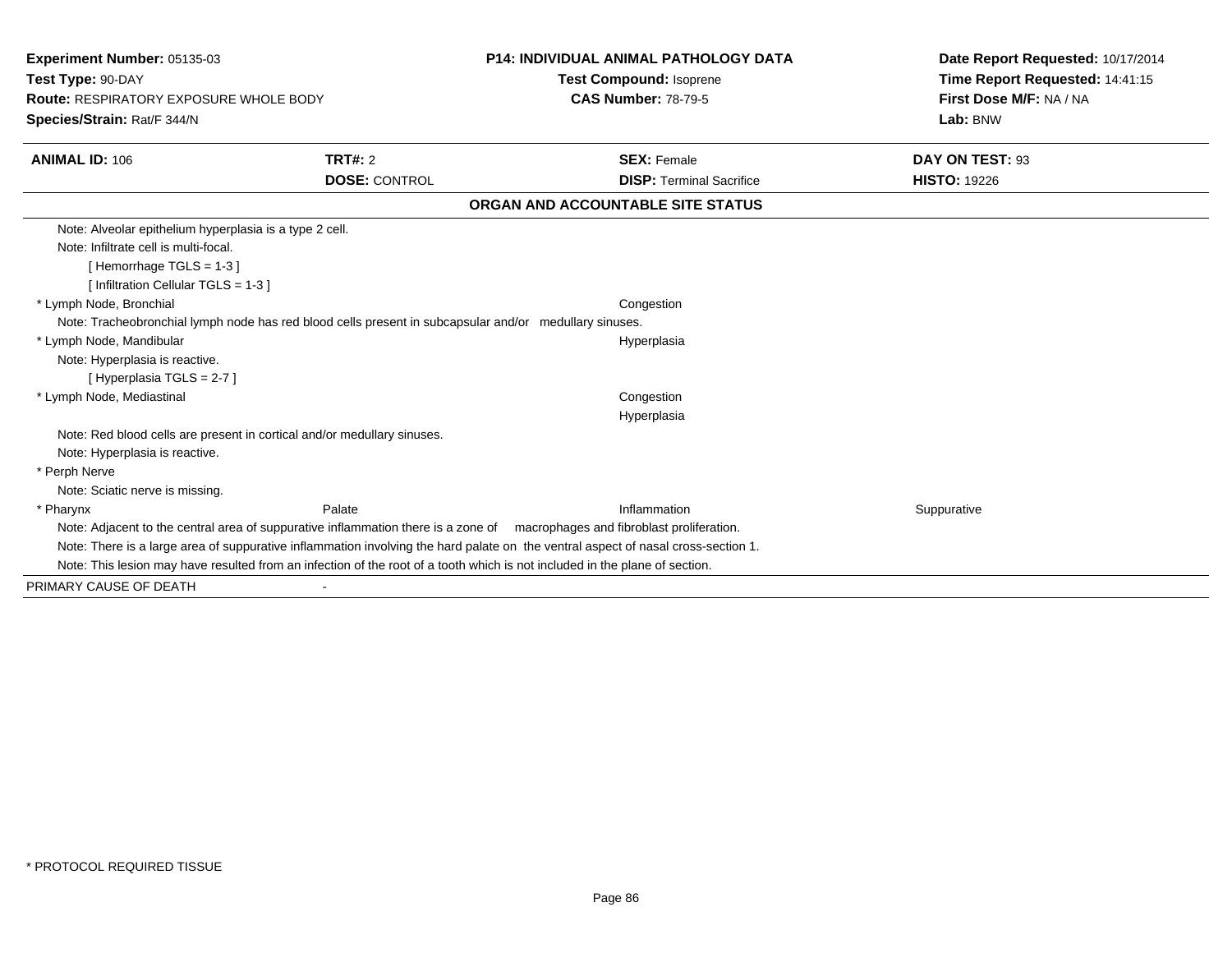| Experiment Number: 05135-03                                                          |                                                                                                        | P14: INDIVIDUAL ANIMAL PATHOLOGY DATA | Date Report Requested: 10/17/2014 |  |
|--------------------------------------------------------------------------------------|--------------------------------------------------------------------------------------------------------|---------------------------------------|-----------------------------------|--|
| Test Type: 90-DAY                                                                    |                                                                                                        | Test Compound: Isoprene               | Time Report Requested: 14:41:15   |  |
| Route: RESPIRATORY EXPOSURE WHOLE BODY                                               |                                                                                                        | <b>CAS Number: 78-79-5</b>            | First Dose M/F: NA / NA           |  |
| Species/Strain: Rat/F 344/N                                                          |                                                                                                        |                                       | Lab: BNW                          |  |
| <b>ANIMAL ID: 107</b>                                                                | <b>TRT#: 2</b>                                                                                         | <b>SEX: Female</b>                    | DAY ON TEST: 93                   |  |
|                                                                                      | <b>DOSE: CONTROL</b>                                                                                   | <b>DISP: Terminal Sacrifice</b>       | <b>HISTO: 19227</b>               |  |
|                                                                                      |                                                                                                        | ORGAN AND ACCOUNTABLE SITE STATUS     |                                   |  |
| <b>NORMAL</b>                                                                        |                                                                                                        |                                       |                                   |  |
| * Adrenal Cortex                                                                     | * Blood Vessel                                                                                         | * Bone                                | * Bone Marrow                     |  |
| * Brain                                                                              | * Clitoral Gland                                                                                       | Ear                                   | * Esophagus                       |  |
| * Eye                                                                                | * Harderian Gland                                                                                      | * Heart                               | * Intestine Large, Cecum          |  |
| * Intestine Large, Colon                                                             | * Intestine Large, Rectum                                                                              | * Intestine Small, Duodenum           | * Intestine Small, Ileum          |  |
| * Intestine Small, Jejunum                                                           | * Larynx                                                                                               | * Liver                               | * Lymph Node, Mesenteric          |  |
| * Mammary Gland                                                                      | * Nose                                                                                                 | * Ovary                               | * Pancreas                        |  |
| * Parathyroid Gland                                                                  | * Peripheral Nerve                                                                                     | * Pharynx                             | * Pituitary Gland                 |  |
| * Salivary Glands                                                                    | * Skin                                                                                                 | * Spinal Cord                         | * Spleen                          |  |
| * Stomach, Forestomach                                                               | * Stomach, Glandular                                                                                   | * Thymus                              | * Thyroid Gland                   |  |
| * Tongue                                                                             | * Trachea                                                                                              | * Urinary Bladder                     | * Uterus                          |  |
| * Vagina                                                                             | * Zymbal's Gland                                                                                       |                                       |                                   |  |
| <b>MISSING</b>                                                                       |                                                                                                        |                                       |                                   |  |
| * Adrenal Medulla                                                                    | * Lymph Node, Mandibular                                                                               |                                       |                                   |  |
| <b>OBSERVATIONS</b>                                                                  |                                                                                                        |                                       |                                   |  |
| * Adren Medulla                                                                      |                                                                                                        |                                       |                                   |  |
| Note: Adrenal Medulla is not included in the plane of section of gland.              |                                                                                                        |                                       |                                   |  |
| * Blood Vessel                                                                       |                                                                                                        |                                       |                                   |  |
| Note: Aorta is normal.                                                               |                                                                                                        |                                       |                                   |  |
| * Clitoral GI                                                                        |                                                                                                        |                                       |                                   |  |
| Note: $TGL 2-7 = NCL$                                                                |                                                                                                        |                                       |                                   |  |
| Ear                                                                                  |                                                                                                        |                                       |                                   |  |
| Note: Middle ear is normal.                                                          |                                                                                                        |                                       |                                   |  |
| * Kidney                                                                             | <b>Bilateral</b>                                                                                       | Mineralization                        | Focal, Mild                       |  |
| Note: Mineralization is multi-focal.                                                 |                                                                                                        |                                       |                                   |  |
| * Lung<br>Note: Hemorrhage is subpleural and multi-focal.<br>[Hemorrhage TGLS = 1-3] |                                                                                                        | Hemorrhage                            | Focal, Minimal                    |  |
| * Lymph Node, Bronchial                                                              |                                                                                                        | Congestion                            |                                   |  |
|                                                                                      | Note: Tracheobronchial lymph node has red blood cells present in subcapsular and/or medullary sinuses. |                                       |                                   |  |
| * Lymph Node, Mediastinal                                                            |                                                                                                        | Congestion                            |                                   |  |
|                                                                                      |                                                                                                        |                                       |                                   |  |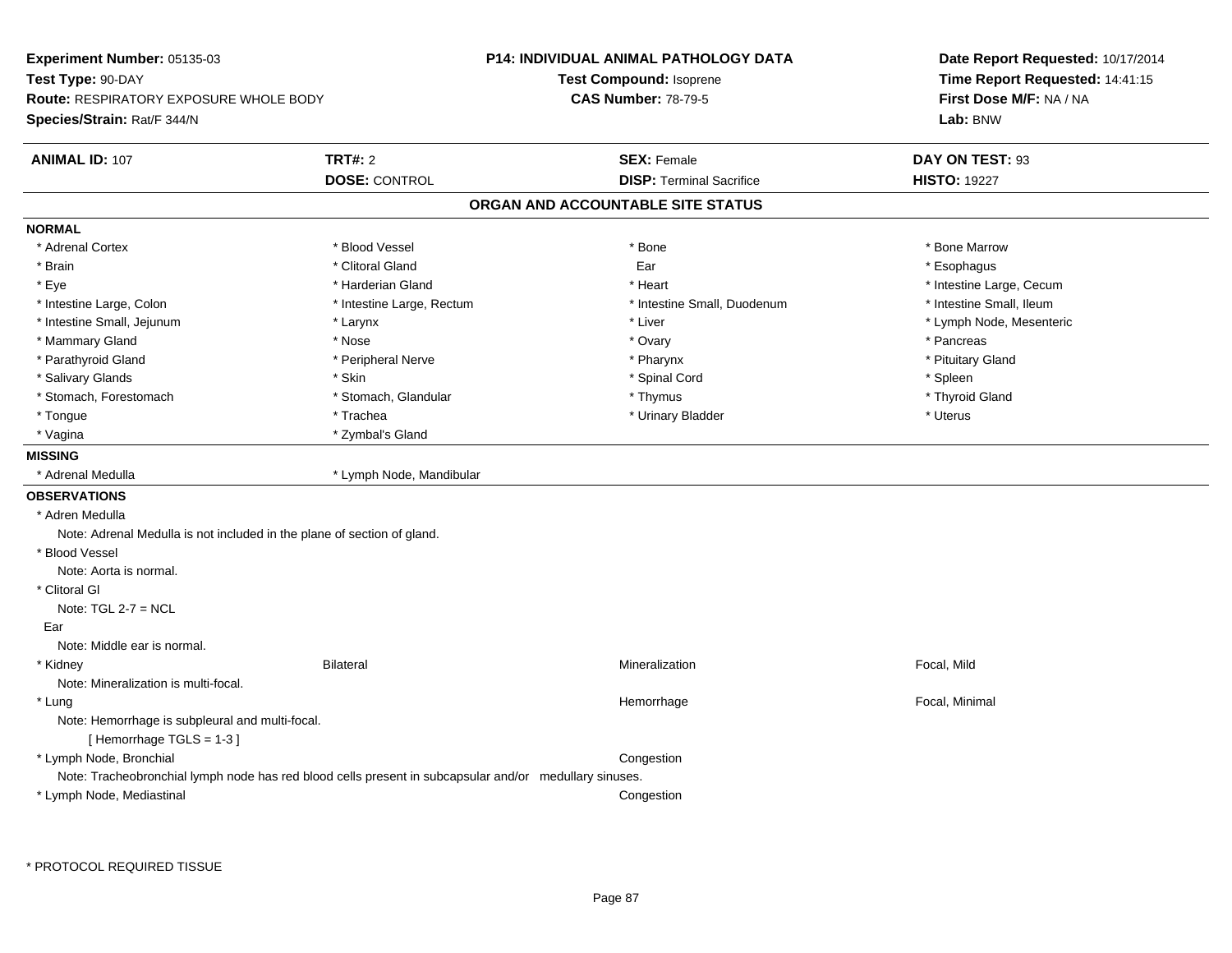| Experiment Number: 05135-03<br>Test Type: 90-DAY<br><b>Route: RESPIRATORY EXPOSURE WHOLE BODY</b><br>Species/Strain: Rat/F 344/N |                                                                         | <b>P14: INDIVIDUAL ANIMAL PATHOLOGY DATA</b><br><b>Test Compound: Isoprene</b><br><b>CAS Number: 78-79-5</b> | Date Report Requested: 10/17/2014<br>Time Report Requested: 14:41:15<br>First Dose M/F: NA / NA<br>Lab: BNW |
|----------------------------------------------------------------------------------------------------------------------------------|-------------------------------------------------------------------------|--------------------------------------------------------------------------------------------------------------|-------------------------------------------------------------------------------------------------------------|
|                                                                                                                                  |                                                                         |                                                                                                              |                                                                                                             |
| <b>ANIMAL ID: 107</b>                                                                                                            | TRT#: 2<br><b>DOSE: CONTROL</b>                                         | <b>SEX: Female</b><br><b>DISP:</b> Terminal Sacrifice                                                        | DAY ON TEST: 93<br><b>HISTO: 19227</b>                                                                      |
|                                                                                                                                  |                                                                         | ORGAN AND ACCOUNTABLE SITE STATUS                                                                            |                                                                                                             |
|                                                                                                                                  |                                                                         | Hyperplasia                                                                                                  |                                                                                                             |
| Note: Hyperplasia is reactive.                                                                                                   |                                                                         |                                                                                                              |                                                                                                             |
|                                                                                                                                  | Note: Red blood cells are present in cortical and/or medullary sinuses. |                                                                                                              |                                                                                                             |
| * Perph Nerve                                                                                                                    |                                                                         |                                                                                                              |                                                                                                             |
| Note: Sciatic nerve is normal.                                                                                                   |                                                                         |                                                                                                              |                                                                                                             |
| PRIMARY CAUSE OF DEATH                                                                                                           |                                                                         |                                                                                                              |                                                                                                             |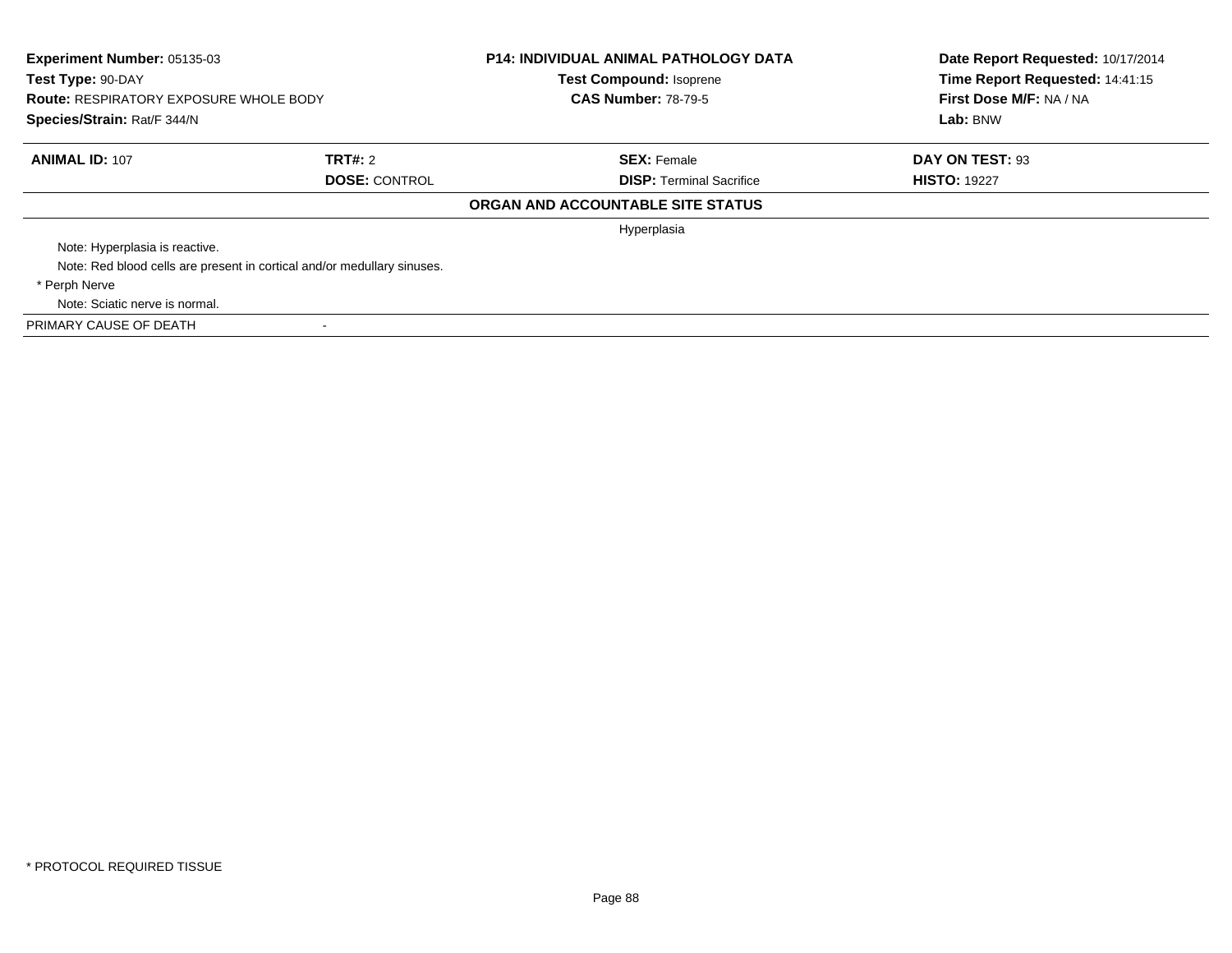| Experiment Number: 05135-03                             |                            | <b>P14: INDIVIDUAL ANIMAL PATHOLOGY DATA</b> | Date Report Requested: 10/17/2014                          |  |
|---------------------------------------------------------|----------------------------|----------------------------------------------|------------------------------------------------------------|--|
| Test Type: 90-DAY                                       |                            | Test Compound: Isoprene                      | Time Report Requested: 14:41:15<br>First Dose M/F: NA / NA |  |
| <b>Route: RESPIRATORY EXPOSURE WHOLE BODY</b>           |                            | <b>CAS Number: 78-79-5</b>                   |                                                            |  |
| Species/Strain: Rat/F 344/N                             |                            |                                              | Lab: BNW                                                   |  |
| <b>ANIMAL ID: 108</b>                                   | <b>TRT#: 2</b>             | <b>SEX: Female</b>                           | DAY ON TEST: 93                                            |  |
|                                                         | <b>DOSE: CONTROL</b>       | <b>DISP: Terminal Sacrifice</b>              | <b>HISTO: 19228</b>                                        |  |
|                                                         |                            | ORGAN AND ACCOUNTABLE SITE STATUS            |                                                            |  |
| <b>NORMAL</b>                                           |                            |                                              |                                                            |  |
| * Adrenal Cortex                                        | * Adrenal Medulla          | * Blood Vessel                               | * Bone                                                     |  |
| * Bone Marrow                                           | * Brain                    | * Clitoral Gland                             | Ear                                                        |  |
| * Esophagus                                             | * Eye                      | * Harderian Gland                            | * Heart                                                    |  |
| * Intestine Large, Cecum                                | * Intestine Large, Colon   | * Intestine Large, Rectum                    | * Intestine Small, Duodenum                                |  |
| * Intestine Small, Ileum                                | * Intestine Small, Jejunum | * Larynx                                     | * Liver                                                    |  |
| * Lymph Node, Bronchial                                 | * Lymph Node, Mesenteric   | * Mammary Gland                              | * Nose                                                     |  |
| * Ovary                                                 | * Pancreas                 | * Parathyroid Gland                          | * Peripheral Nerve                                         |  |
| * Pharynx                                               | * Pituitary Gland          | * Salivary Glands                            | * Skin                                                     |  |
| * Spinal Cord                                           | * Spleen                   | * Stomach, Forestomach                       | * Stomach, Glandular                                       |  |
| * Thymus                                                | * Thyroid Gland            | * Tongue                                     | * Trachea                                                  |  |
| * Urinary Bladder                                       | * Uterus                   | * Vagina                                     | * Zymbal's Gland                                           |  |
| <b>OBSERVATIONS</b>                                     |                            |                                              |                                                            |  |
| * Blood Vessel                                          |                            |                                              |                                                            |  |
| Note: Aorta is normal.                                  |                            |                                              |                                                            |  |
| Ear                                                     |                            |                                              |                                                            |  |
| Note: Middle ear is normal.                             |                            |                                              |                                                            |  |
| * Kidney                                                | <b>Bilateral</b>           | Mineralization                               | Focal, Mild                                                |  |
| Note: Mineralization is multi-focal.                    |                            |                                              |                                                            |  |
| $*$ Lung                                                |                            | Hemorrhage                                   | Focal, Minimal                                             |  |
|                                                         | Alveolar Epith             | Hyperplasia                                  | Focal, Moderate                                            |  |
|                                                         | Perivascular               | Hyperplasia                                  | Lymphoid, Focal, Moderate                                  |  |
|                                                         | Alveolus                   | <b>Infiltration Cellular</b>                 | Histiocyte, Focal, Moderate                                |  |
| Note: Infiltrate cell is multi-focal.                   |                            |                                              |                                                            |  |
| Note: Alveolar epithelium hyperplasia is a type 2 cell. |                            |                                              |                                                            |  |
| Note: Hyperplasia is multi-focal.                       |                            |                                              |                                                            |  |
| Note: Hemorrhage is subpleural and multi-focal.         |                            |                                              |                                                            |  |
| [Hemorrhage TGLS = 1-3]                                 |                            |                                              |                                                            |  |
| * Lym Node Bron                                         |                            |                                              |                                                            |  |
| Note: Tracheobronchial lymph node is normal.            |                            |                                              |                                                            |  |
| * Lymph Node, Mandibular                                |                            | Congestion                                   |                                                            |  |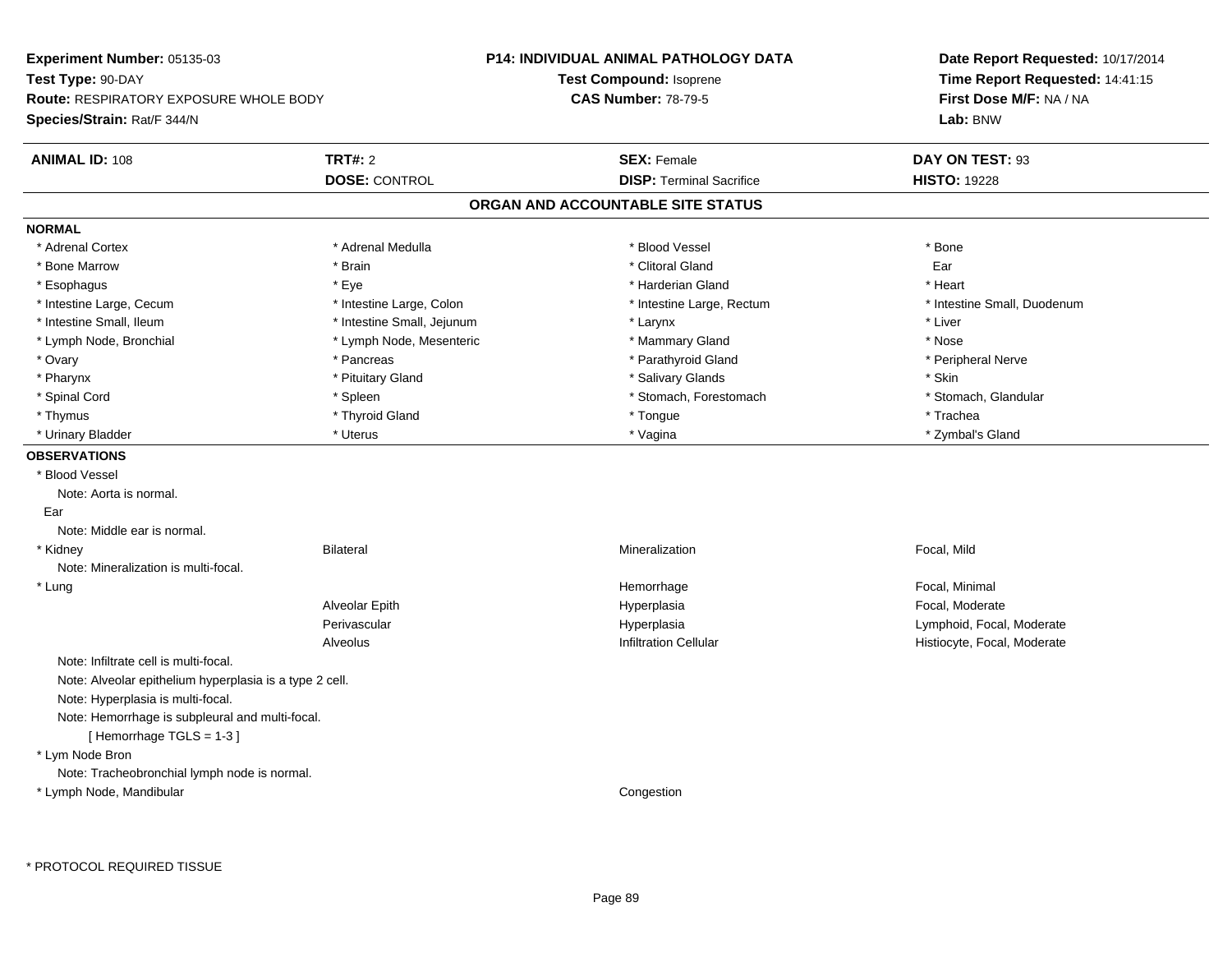| Experiment Number: 05135-03<br>Test Type: 90-DAY<br><b>Route: RESPIRATORY EXPOSURE WHOLE BODY</b><br>Species/Strain: Rat/F 344/N |                                                                         | <b>P14: INDIVIDUAL ANIMAL PATHOLOGY DATA</b><br>Test Compound: Isoprene<br><b>CAS Number: 78-79-5</b> | Date Report Requested: 10/17/2014<br>Time Report Requested: 14:41:15<br>First Dose M/F: NA / NA<br>Lab: BNW |
|----------------------------------------------------------------------------------------------------------------------------------|-------------------------------------------------------------------------|-------------------------------------------------------------------------------------------------------|-------------------------------------------------------------------------------------------------------------|
| <b>ANIMAL ID: 108</b>                                                                                                            | TRT#: 2                                                                 | <b>SEX: Female</b>                                                                                    | DAY ON TEST: 93                                                                                             |
|                                                                                                                                  | <b>DOSE: CONTROL</b>                                                    | <b>DISP:</b> Terminal Sacrifice                                                                       | <b>HISTO: 19228</b>                                                                                         |
|                                                                                                                                  |                                                                         | ORGAN AND ACCOUNTABLE SITE STATUS                                                                     |                                                                                                             |
|                                                                                                                                  | Note: Red blood cells are present in cortical and/or medullary sinuses. |                                                                                                       |                                                                                                             |
| * Lymph Node, Mediastinal                                                                                                        |                                                                         | Congestion                                                                                            |                                                                                                             |
|                                                                                                                                  | Note: Red blood cells are present in cortical and/or medullary sinuses. |                                                                                                       |                                                                                                             |
| * Perph Nerve                                                                                                                    |                                                                         |                                                                                                       |                                                                                                             |
| Note: Sciatic nerve is normal.                                                                                                   |                                                                         |                                                                                                       |                                                                                                             |
| PRIMARY CAUSE OF DEATH                                                                                                           |                                                                         |                                                                                                       |                                                                                                             |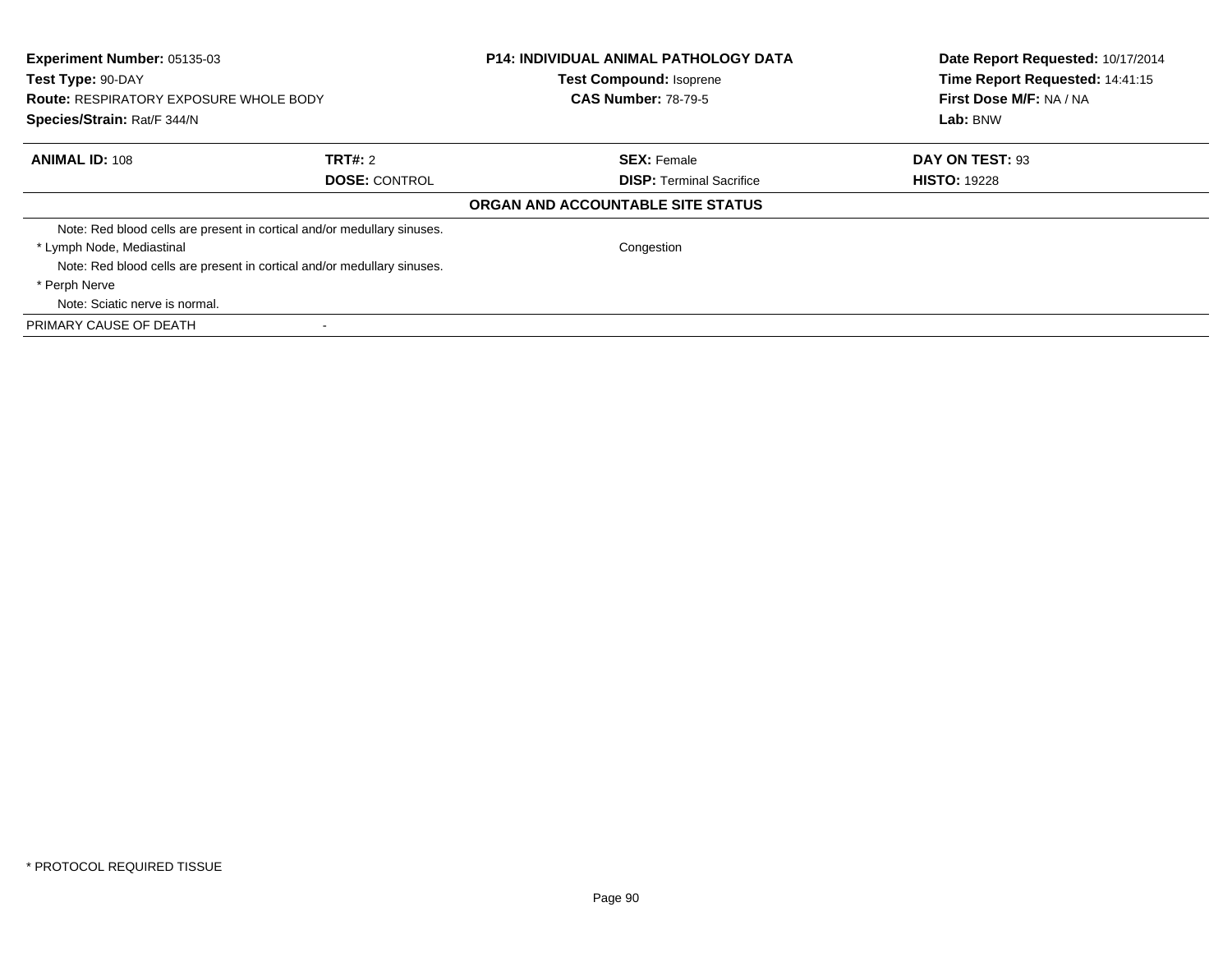| <b>Experiment Number: 05135-03</b>                      |                            | <b>P14: INDIVIDUAL ANIMAL PATHOLOGY DATA</b> | Date Report Requested: 10/17/2014                          |  |
|---------------------------------------------------------|----------------------------|----------------------------------------------|------------------------------------------------------------|--|
| Test Type: 90-DAY                                       |                            | Test Compound: Isoprene                      | Time Report Requested: 14:41:15<br>First Dose M/F: NA / NA |  |
| <b>Route: RESPIRATORY EXPOSURE WHOLE BODY</b>           |                            | <b>CAS Number: 78-79-5</b>                   |                                                            |  |
| Species/Strain: Rat/F 344/N                             |                            |                                              | Lab: BNW                                                   |  |
| <b>ANIMAL ID: 109</b>                                   | <b>TRT#: 2</b>             | <b>SEX: Female</b>                           | DAY ON TEST: 93                                            |  |
|                                                         | <b>DOSE: CONTROL</b>       | <b>DISP: Terminal Sacrifice</b>              | <b>HISTO: 19229</b>                                        |  |
|                                                         |                            | ORGAN AND ACCOUNTABLE SITE STATUS            |                                                            |  |
| <b>NORMAL</b>                                           |                            |                                              |                                                            |  |
| * Adrenal Cortex                                        | * Adrenal Medulla          | * Blood Vessel                               | * Bone                                                     |  |
| * Bone Marrow                                           | * Brain                    | * Clitoral Gland                             | Ear                                                        |  |
| * Esophagus                                             | * Eye                      | * Harderian Gland                            | * Heart                                                    |  |
| * Intestine Large, Cecum                                | * Intestine Large, Colon   | * Intestine Large, Rectum                    | * Intestine Small, Duodenum                                |  |
| * Intestine Small, Ileum                                | * Intestine Small, Jejunum | * Larynx                                     | * Liver                                                    |  |
| * Lymph Node, Mandibular                                | * Lymph Node, Mesenteric   | * Mammary Gland                              | * Nose                                                     |  |
| * Ovary                                                 | * Pancreas                 | * Parathyroid Gland                          | * Peripheral Nerve                                         |  |
| * Pharynx                                               | * Pituitary Gland          | * Salivary Glands                            | * Skin                                                     |  |
| * Spinal Cord                                           | * Spleen                   | * Stomach, Forestomach                       | * Stomach, Glandular                                       |  |
| * Thymus                                                | * Thyroid Gland            | * Tongue                                     | * Trachea                                                  |  |
| * Urinary Bladder                                       | * Uterus                   | * Vagina                                     | * Zymbal's Gland                                           |  |
| <b>OBSERVATIONS</b>                                     |                            |                                              |                                                            |  |
| * Blood Vessel                                          |                            |                                              |                                                            |  |
| Note: Aorta is normal.                                  |                            |                                              |                                                            |  |
| Ear                                                     |                            |                                              |                                                            |  |
| Note: Middle ear is normal.                             |                            |                                              |                                                            |  |
| * Kidney                                                | <b>Bilateral</b>           | Mineralization                               | Focal, Minimal                                             |  |
| Note: Mineralization is multi-focal.                    |                            |                                              |                                                            |  |
| $^{\star}$ Lung                                         |                            | Hemorrhage                                   | Focal, Minimal                                             |  |
|                                                         | Alveolar Epith             | Hyperplasia                                  | Focal, Moderate                                            |  |
|                                                         | Perivascular               | Hyperplasia                                  | Lymphoid, Focal, Moderate                                  |  |
|                                                         | Alveolus                   | <b>Infiltration Cellular</b>                 | Histiocyte, Focal, Moderate                                |  |
|                                                         | Alveolus                   | Inflammation                                 | Suppurative, Focal, Minimal                                |  |
| Note: Infiltrate cell is multi-focal.                   |                            |                                              |                                                            |  |
| Note: Inflammation is multi-focal.                      |                            |                                              |                                                            |  |
| Note: Hemorrhage is subpleural and multi-focal.         |                            |                                              |                                                            |  |
| Note: Hyperplasia is multi-focal.                       |                            |                                              |                                                            |  |
| Note: Alveolar epithelium hyperplasia is a type 2 cell. |                            |                                              |                                                            |  |
| [Hemorrhage TGLS = 1-3]                                 |                            |                                              |                                                            |  |
| * Lymph Node, Bronchial                                 |                            | Congestion                                   |                                                            |  |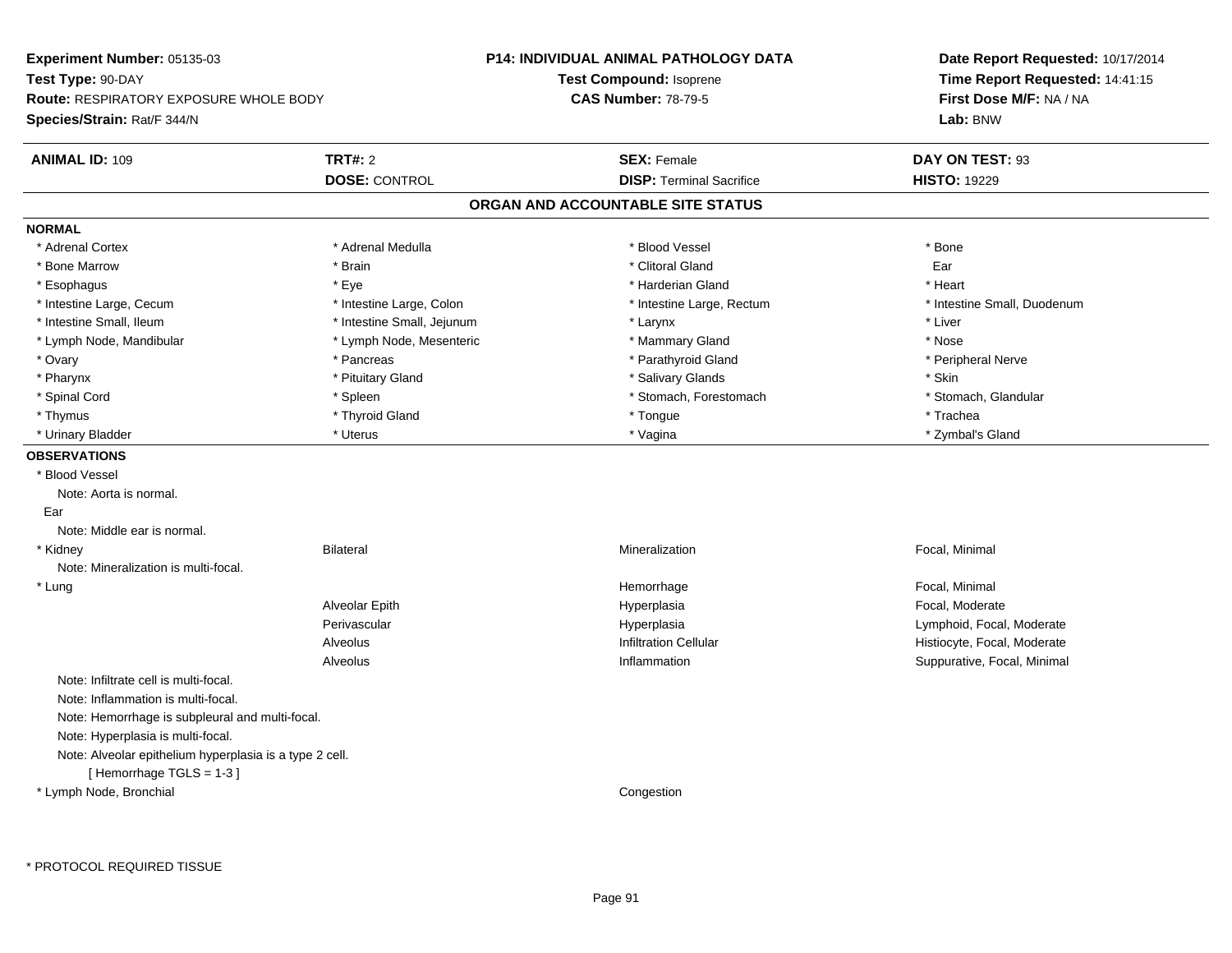| <b>Experiment Number: 05135-03</b><br>Test Type: 90-DAY<br><b>Route: RESPIRATORY EXPOSURE WHOLE BODY</b><br>Species/Strain: Rat/F 344/N |                      | <b>P14: INDIVIDUAL ANIMAL PATHOLOGY DATA</b><br><b>Test Compound: Isoprene</b><br><b>CAS Number: 78-79-5</b> | Date Report Requested: 10/17/2014<br>Time Report Requested: 14:41:15<br>First Dose M/F: NA / NA<br>Lab: BNW |
|-----------------------------------------------------------------------------------------------------------------------------------------|----------------------|--------------------------------------------------------------------------------------------------------------|-------------------------------------------------------------------------------------------------------------|
| <b>ANIMAL ID: 109</b>                                                                                                                   | <b>TRT#: 2</b>       | <b>SEX: Female</b>                                                                                           | DAY ON TEST: 93                                                                                             |
|                                                                                                                                         | <b>DOSE: CONTROL</b> | <b>DISP:</b> Terminal Sacrifice                                                                              | <b>HISTO: 19229</b>                                                                                         |
|                                                                                                                                         |                      | ORGAN AND ACCOUNTABLE SITE STATUS                                                                            |                                                                                                             |
|                                                                                                                                         |                      | Hyperplasia                                                                                                  |                                                                                                             |
| Note: Tracheobronchial lymph node has red blood cells present in subcapsular and/or medullary sinuses.                                  |                      |                                                                                                              |                                                                                                             |
| Note: Hyperplasia is reactive.                                                                                                          |                      |                                                                                                              |                                                                                                             |
| * Lymph Node, Mediastinal                                                                                                               |                      | Congestion                                                                                                   |                                                                                                             |
|                                                                                                                                         |                      | Hyperplasia                                                                                                  |                                                                                                             |
| Note: Hyperplasia is reactive.                                                                                                          |                      |                                                                                                              |                                                                                                             |
| Note: Red blood cells are present in cortical and/or medullary sinuses.                                                                 |                      |                                                                                                              |                                                                                                             |
| * Perph Nerve                                                                                                                           |                      |                                                                                                              |                                                                                                             |
| Note: Sciatic nerve is normal.                                                                                                          |                      |                                                                                                              |                                                                                                             |
| PRIMARY CAUSE OF DEATH<br>$\overline{\phantom{a}}$                                                                                      |                      |                                                                                                              |                                                                                                             |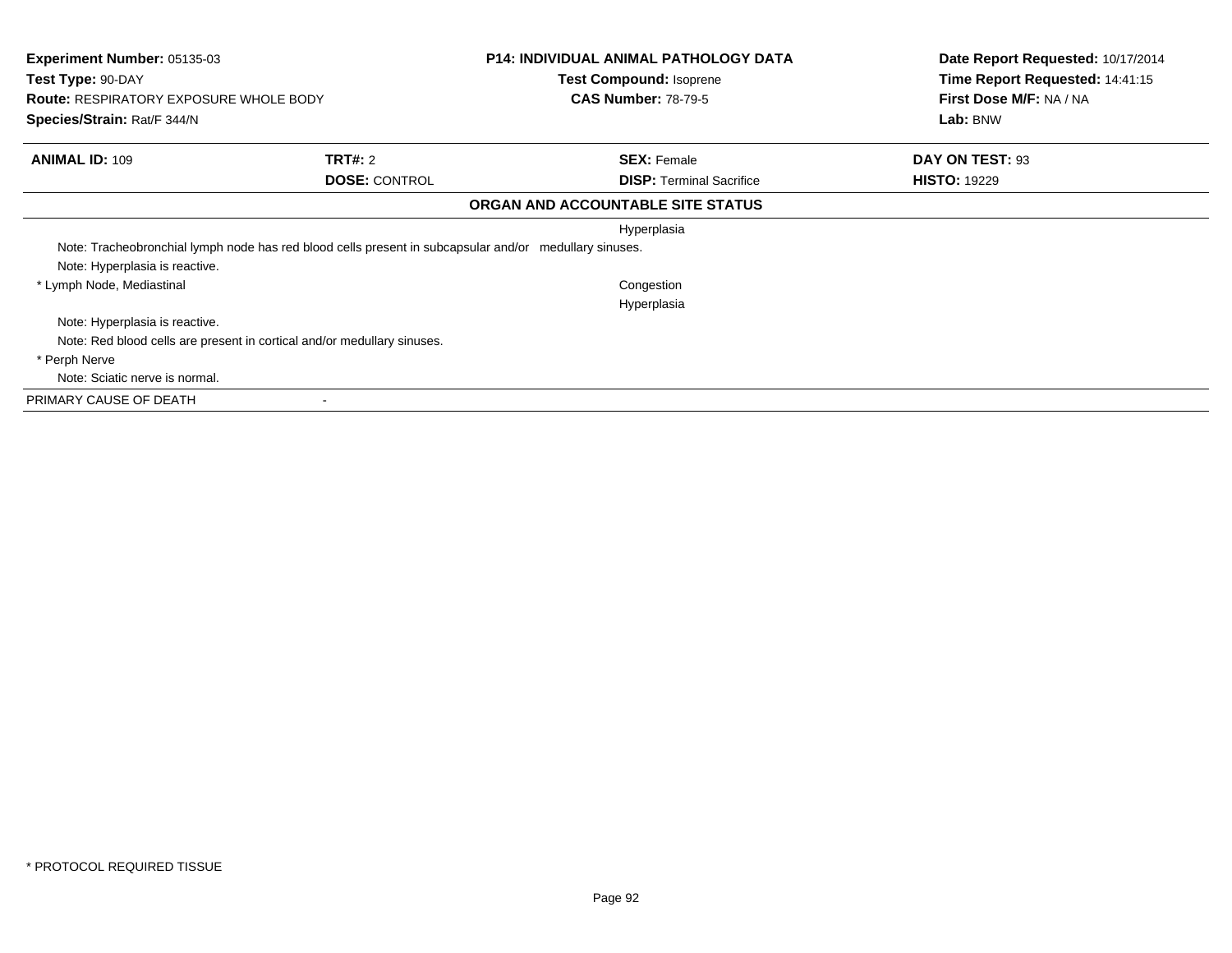| Experiment Number: 05135-03                                             |                            | <b>P14: INDIVIDUAL ANIMAL PATHOLOGY DATA</b> | Date Report Requested: 10/17/2014                          |  |
|-------------------------------------------------------------------------|----------------------------|----------------------------------------------|------------------------------------------------------------|--|
| Test Type: 90-DAY                                                       |                            | Test Compound: Isoprene                      | Time Report Requested: 14:41:15<br>First Dose M/F: NA / NA |  |
| <b>Route: RESPIRATORY EXPOSURE WHOLE BODY</b>                           |                            | <b>CAS Number: 78-79-5</b>                   |                                                            |  |
| Species/Strain: Rat/F 344/N                                             |                            |                                              | Lab: BNW                                                   |  |
| <b>ANIMAL ID: 110</b>                                                   | <b>TRT#: 2</b>             | <b>SEX: Female</b>                           | DAY ON TEST: 93                                            |  |
|                                                                         | <b>DOSE: CONTROL</b>       | <b>DISP: Terminal Sacrifice</b>              | <b>HISTO: 19230</b>                                        |  |
|                                                                         |                            | ORGAN AND ACCOUNTABLE SITE STATUS            |                                                            |  |
| <b>NORMAL</b>                                                           |                            |                                              |                                                            |  |
| * Adrenal Cortex                                                        | * Adrenal Medulla          | * Blood Vessel                               | * Bone                                                     |  |
| * Bone Marrow                                                           | * Brain                    | * Clitoral Gland                             | Ear                                                        |  |
| * Esophagus                                                             | * Eye                      | * Harderian Gland                            | * Heart                                                    |  |
| * Intestine Large, Cecum                                                | * Intestine Large, Colon   | * Intestine Large, Rectum                    | * Intestine Small, Duodenum                                |  |
| * Intestine Small, Ileum                                                | * Intestine Small, Jejunum | * Larynx                                     | * Liver                                                    |  |
| * Lymph Node, Mandibular                                                | * Lymph Node, Mesenteric   | * Mammary Gland                              | * Nose                                                     |  |
| * Ovary                                                                 | * Pancreas                 | * Parathyroid Gland                          | * Peripheral Nerve                                         |  |
| * Pharynx                                                               | * Pituitary Gland          | * Salivary Glands                            | * Skin                                                     |  |
| * Spinal Cord                                                           | * Spleen                   | * Stomach, Forestomach                       | * Stomach, Glandular                                       |  |
| * Thymus                                                                | * Thyroid Gland            | * Tongue                                     | * Trachea                                                  |  |
| * Urinary Bladder                                                       | * Uterus                   | * Vagina                                     | * Zymbal's Gland                                           |  |
| <b>OBSERVATIONS</b>                                                     |                            |                                              |                                                            |  |
| * Blood Vessel                                                          |                            |                                              |                                                            |  |
| Note: Aorta is normal.                                                  |                            |                                              |                                                            |  |
| Ear                                                                     |                            |                                              |                                                            |  |
| Note: Middle ear is normal.                                             |                            |                                              |                                                            |  |
| * Kidney                                                                | <b>Bilateral</b>           | Mineralization                               | Focal, Mild                                                |  |
| Note: Mineralization is multi-focal.                                    |                            |                                              |                                                            |  |
| * Lung                                                                  |                            | Hemorrhage                                   | Focal, Minimal                                             |  |
|                                                                         | Alveolar Epith             | Hyperplasia                                  | Focal, Marked                                              |  |
|                                                                         | Perivascular               | Hyperplasia                                  | Lymphoid, Marked                                           |  |
|                                                                         | Alveolus                   | <b>Infiltration Cellular</b>                 | Histiocyte, Focal, Marked                                  |  |
|                                                                         | Alveolus                   | Inflammation                                 | Suppurative, Focal, Mild                                   |  |
| Note: Hemorrhage is subpleural and multi-focal.                         |                            |                                              |                                                            |  |
| Note: Infiltrate cell is multi-focal.                                   |                            |                                              |                                                            |  |
| Note: Alveolar epithelium hyperplasia is multi-focal and a type 2 cell. |                            |                                              |                                                            |  |
| Note: Inflammation is multi-focal.                                      |                            |                                              |                                                            |  |
| [Hemorrhage TGLS = 1-3]                                                 |                            |                                              |                                                            |  |
| * Lymph Node, Bronchial                                                 |                            | Hyperplasia                                  |                                                            |  |
| Note: Hyperplasia is reactive.                                          |                            |                                              |                                                            |  |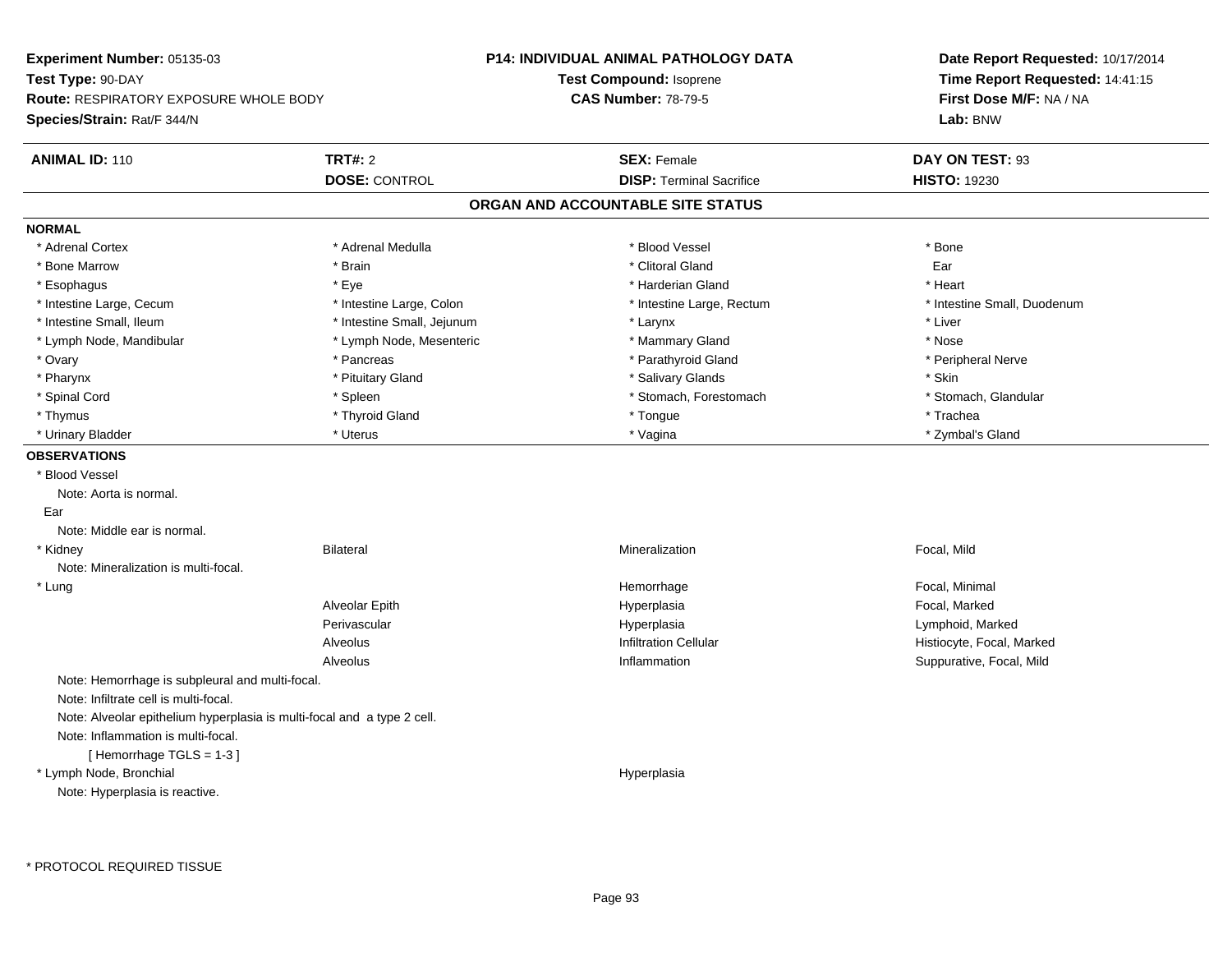| Experiment Number: 05135-03<br>Test Type: 90-DAY<br><b>Route: RESPIRATORY EXPOSURE WHOLE BODY</b><br>Species/Strain: Rat/F 344/N |                      | <b>P14: INDIVIDUAL ANIMAL PATHOLOGY DATA</b><br>Test Compound: Isoprene<br><b>CAS Number: 78-79-5</b> | Date Report Requested: 10/17/2014<br>Time Report Requested: 14:41:15<br>First Dose M/F: NA / NA<br>Lab: BNW |
|----------------------------------------------------------------------------------------------------------------------------------|----------------------|-------------------------------------------------------------------------------------------------------|-------------------------------------------------------------------------------------------------------------|
| <b>ANIMAL ID: 110</b>                                                                                                            | <b>TRT#: 2</b>       | <b>SEX: Female</b>                                                                                    | DAY ON TEST: 93                                                                                             |
|                                                                                                                                  | <b>DOSE: CONTROL</b> | <b>DISP:</b> Terminal Sacrifice                                                                       | <b>HISTO: 19230</b>                                                                                         |
|                                                                                                                                  |                      | ORGAN AND ACCOUNTABLE SITE STATUS                                                                     |                                                                                                             |
| * Lymph Node, Mediastinal                                                                                                        |                      | Congestion                                                                                            |                                                                                                             |
|                                                                                                                                  |                      | Hyperplasia                                                                                           |                                                                                                             |
| Note: Hyperplasia is reactive.                                                                                                   |                      |                                                                                                       |                                                                                                             |
| Note: Red blood cells are present in cortical and/or medullary sinuses.                                                          |                      |                                                                                                       |                                                                                                             |
| * Perph Nerve                                                                                                                    |                      |                                                                                                       |                                                                                                             |
| Note: Sciatic nerve is normal.                                                                                                   |                      |                                                                                                       |                                                                                                             |
| PRIMARY CAUSE OF DEATH                                                                                                           |                      |                                                                                                       |                                                                                                             |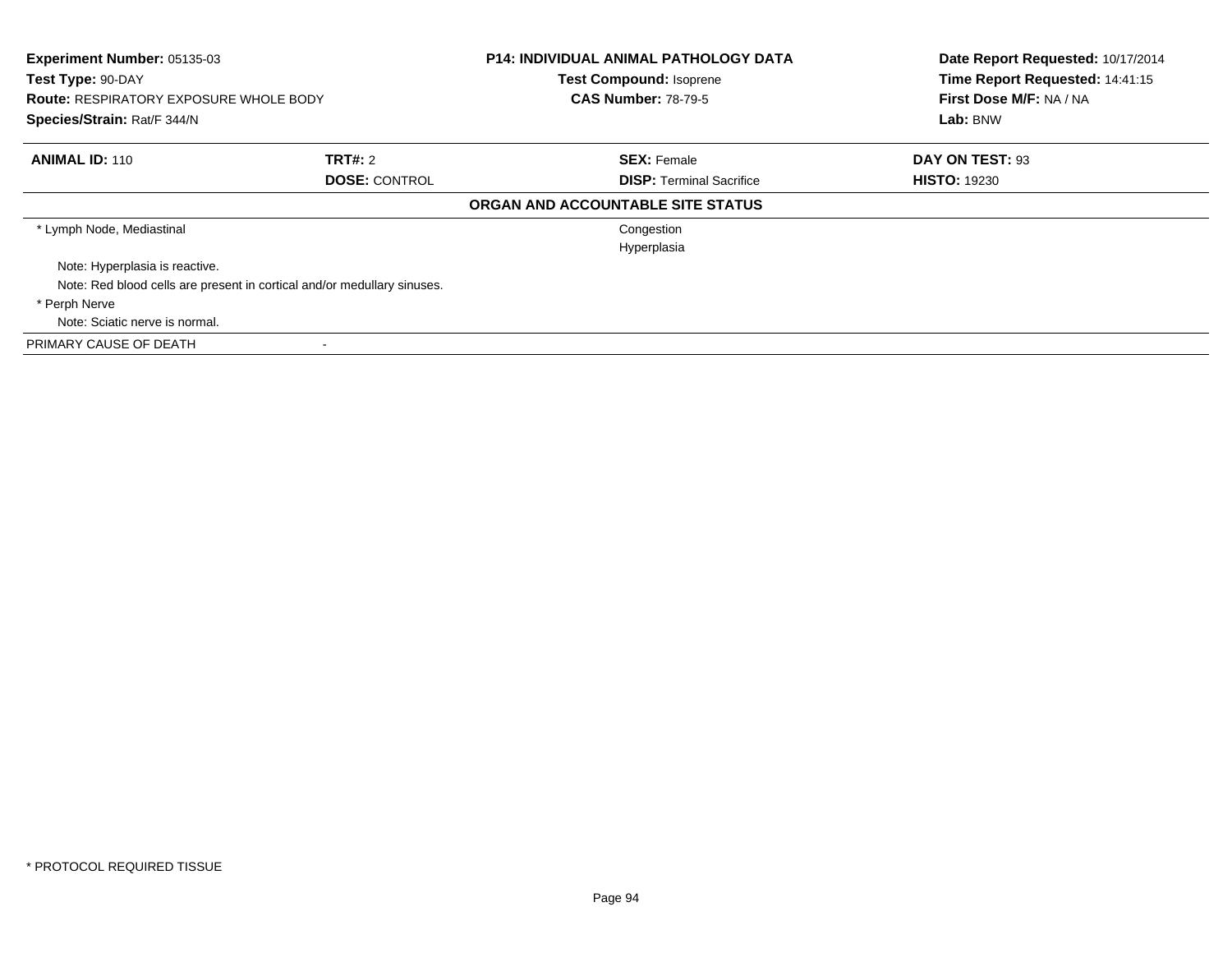| <b>Experiment Number: 05135-03</b><br>Test Type: 90-DAY<br><b>Route: RESPIRATORY EXPOSURE WHOLE BODY</b> |                | <b>P14: INDIVIDUAL ANIMAL PATHOLOGY DATA</b><br>Test Compound: Isoprene<br><b>CAS Number: 78-79-5</b> | Date Report Requested: 10/17/2014<br>Time Report Requested: 14:41:15<br>First Dose M/F: NA / NA |
|----------------------------------------------------------------------------------------------------------|----------------|-------------------------------------------------------------------------------------------------------|-------------------------------------------------------------------------------------------------|
| Species/Strain: Rat/F 344/N                                                                              |                |                                                                                                       | Lab: BNW                                                                                        |
| <b>ANIMAL ID: 301</b>                                                                                    | <b>TRT#: 4</b> | <b>SEX: Female</b>                                                                                    | DAY ON TEST: 93                                                                                 |
|                                                                                                          | DOSE: 70 PPM   | <b>DISP:</b> Terminal Sacrifice                                                                       | <b>HISTO: 19521</b>                                                                             |
|                                                                                                          |                | ORGAN AND ACCOUNTABLE SITE STATUS                                                                     |                                                                                                 |
| <b>NORMAL</b>                                                                                            |                |                                                                                                       |                                                                                                 |
| * Brain                                                                                                  | * Heart        | * Kidney                                                                                              | * Liver                                                                                         |
| * Spleen                                                                                                 | * Thymus       |                                                                                                       |                                                                                                 |
| <b>OBSERVATIONS</b>                                                                                      |                |                                                                                                       |                                                                                                 |
| * Lung                                                                                                   |                | Hemorrhage                                                                                            | Focal, Minimal                                                                                  |
| Note: Hemorrhage is subpleural and multi-focal.                                                          |                |                                                                                                       |                                                                                                 |
| [Hemorrhage TGLS = $1-3$ ]                                                                               |                |                                                                                                       |                                                                                                 |
| Lymph Node, Bronchial                                                                                    |                | Congestion                                                                                            |                                                                                                 |
| Note: Tracheobronchial lymph node has red blood cells present in subcapsular and/or medullary sinuses.   |                |                                                                                                       |                                                                                                 |
| PRIMARY CAUSE OF DEATH                                                                                   |                |                                                                                                       |                                                                                                 |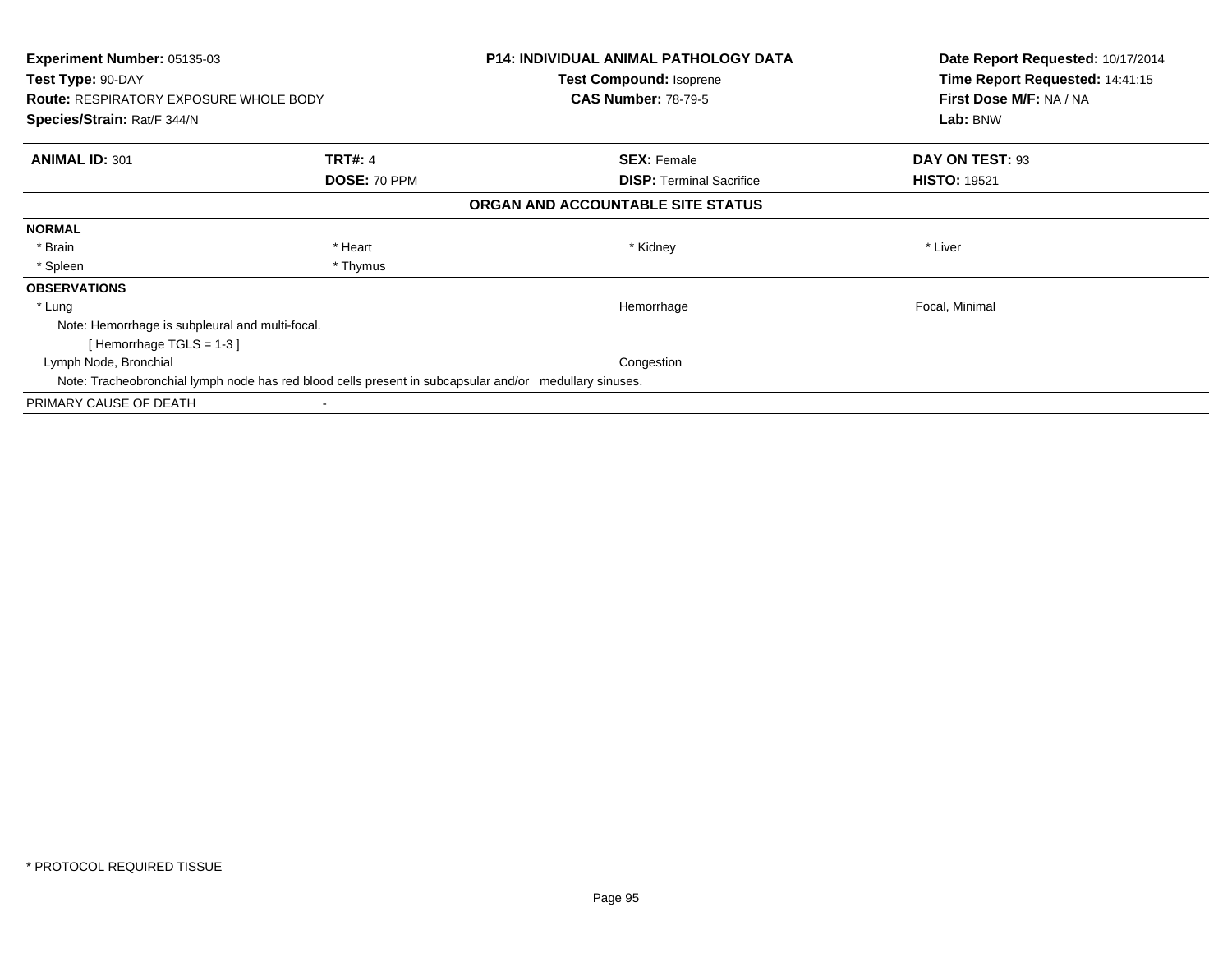| <b>Experiment Number: 05135-03</b><br>Test Type: 90-DAY<br><b>Route: RESPIRATORY EXPOSURE WHOLE BODY</b> |                | <b>P14: INDIVIDUAL ANIMAL PATHOLOGY DATA</b><br>Test Compound: Isoprene<br><b>CAS Number: 78-79-5</b> | Date Report Requested: 10/17/2014<br>Time Report Requested: 14:41:15<br>First Dose M/F: NA / NA |
|----------------------------------------------------------------------------------------------------------|----------------|-------------------------------------------------------------------------------------------------------|-------------------------------------------------------------------------------------------------|
| Species/Strain: Rat/F 344/N                                                                              |                |                                                                                                       | Lab: BNW                                                                                        |
| <b>ANIMAL ID: 302</b>                                                                                    | <b>TRT#: 4</b> | <b>SEX: Female</b>                                                                                    | DAY ON TEST: 93                                                                                 |
|                                                                                                          | DOSE: 70 PPM   | <b>DISP:</b> Terminal Sacrifice                                                                       | <b>HISTO: 19522</b>                                                                             |
|                                                                                                          |                | ORGAN AND ACCOUNTABLE SITE STATUS                                                                     |                                                                                                 |
| <b>NORMAL</b>                                                                                            |                |                                                                                                       |                                                                                                 |
| * Brain                                                                                                  | * Heart        | * Kidney                                                                                              | * Liver                                                                                         |
| * Spleen                                                                                                 | * Thymus       |                                                                                                       |                                                                                                 |
| <b>OBSERVATIONS</b>                                                                                      |                |                                                                                                       |                                                                                                 |
| * Lung                                                                                                   |                | Hemorrhage                                                                                            | Focal, Mild                                                                                     |
| Note: Hemorrhage is subpleural and multi-focal.                                                          |                |                                                                                                       |                                                                                                 |
| [Hemorrhage TGLS = $1-3$ ]                                                                               |                |                                                                                                       |                                                                                                 |
| Lymph Node, Bronchial                                                                                    |                | Congestion                                                                                            |                                                                                                 |
| Note: Tracheobronchial lymph node has red blood cells present in subcapsular and/or medullary sinuses.   |                |                                                                                                       |                                                                                                 |
| PRIMARY CAUSE OF DEATH                                                                                   |                |                                                                                                       |                                                                                                 |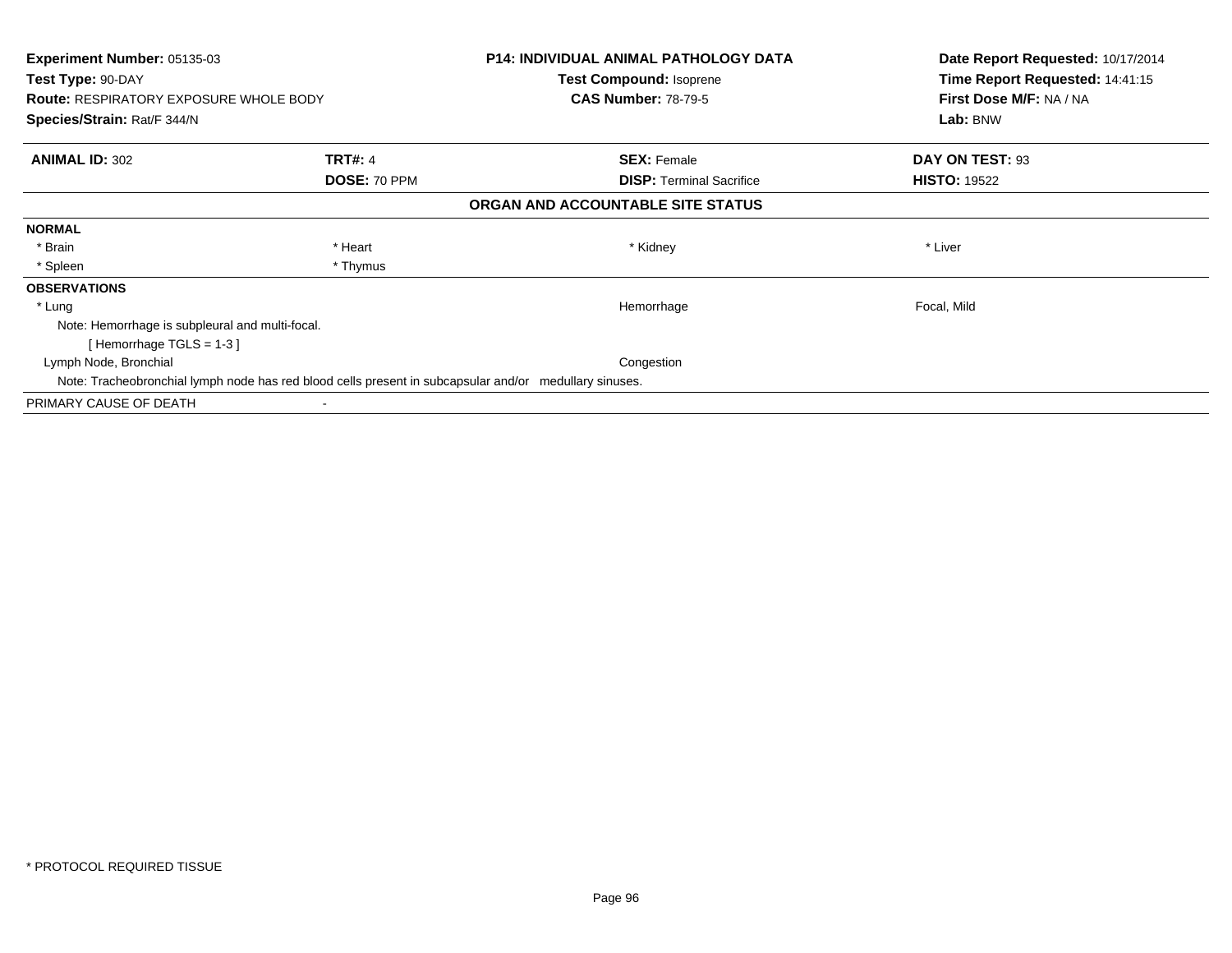| Experiment Number: 05135-03<br>Test Type: 90-DAY |                | <b>P14: INDIVIDUAL ANIMAL PATHOLOGY DATA</b> | Date Report Requested: 10/17/2014<br>Time Report Requested: 14:41:15 |
|--------------------------------------------------|----------------|----------------------------------------------|----------------------------------------------------------------------|
|                                                  |                | Test Compound: Isoprene                      |                                                                      |
| <b>Route: RESPIRATORY EXPOSURE WHOLE BODY</b>    |                | <b>CAS Number: 78-79-5</b>                   | First Dose M/F: NA / NA                                              |
| Species/Strain: Rat/F 344/N                      |                |                                              | Lab: BNW                                                             |
| <b>ANIMAL ID: 303</b>                            | <b>TRT#: 4</b> | <b>SEX: Female</b>                           | DAY ON TEST: 93                                                      |
|                                                  | DOSE: 70 PPM   | <b>DISP: Terminal Sacrifice</b>              | <b>HISTO: 19523</b>                                                  |
|                                                  |                | ORGAN AND ACCOUNTABLE SITE STATUS            |                                                                      |
| <b>NORMAL</b>                                    |                |                                              |                                                                      |
| * Brain                                          | * Heart        | Intestine Small, Duodenum                    | Intestine Small, Ileum                                               |
| Intestine Small, Jejunum                         | * Kidney       | * Liver                                      | * Spleen                                                             |
| * Thymus                                         |                |                                              |                                                                      |
| <b>MISSING</b>                                   |                |                                              |                                                                      |
| Lymph Node, Bronchial                            |                |                                              |                                                                      |
| <b>OBSERVATIONS</b>                              |                |                                              |                                                                      |
| Int Sm Duoden                                    |                |                                              |                                                                      |
| Note: $TGL 1-6 = NCL$                            |                |                                              |                                                                      |
| Int Sm Ileum                                     |                |                                              |                                                                      |
| Note: $TGL 1-6 = NCL$                            |                |                                              |                                                                      |
| Int Sm Jejunum                                   |                |                                              |                                                                      |
| Note: $TGL 1-6 = NCL$                            |                |                                              |                                                                      |
| * Lung                                           |                | Hemorrhage                                   | Focal, Minimal                                                       |
| Note: Hemorrhage is subpleural and multi-focal.  |                |                                              |                                                                      |
| [Hemorrhage TGLS = $2-3$ ]                       |                |                                              |                                                                      |
| Lym Node Bron                                    |                |                                              |                                                                      |
| Note: Tracheobronchial lymph node is missing.    |                |                                              |                                                                      |
| PRIMARY CAUSE OF DEATH                           |                |                                              |                                                                      |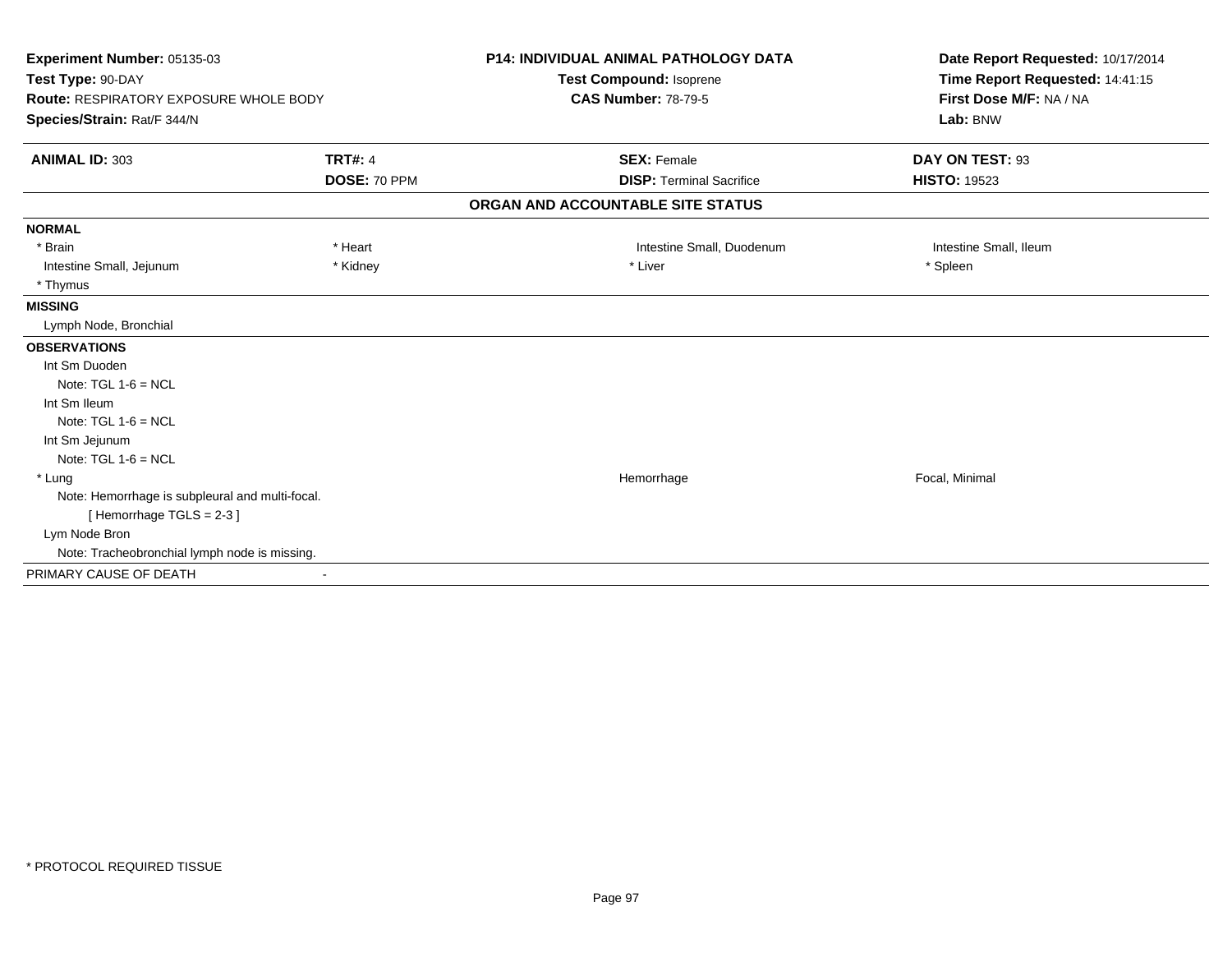| <b>Experiment Number: 05135-03</b>              |                | <b>P14: INDIVIDUAL ANIMAL PATHOLOGY DATA</b> | Date Report Requested: 10/17/2014 |
|-------------------------------------------------|----------------|----------------------------------------------|-----------------------------------|
| Test Type: 90-DAY                               |                | Test Compound: Isoprene                      | Time Report Requested: 14:41:15   |
| <b>Route: RESPIRATORY EXPOSURE WHOLE BODY</b>   |                | <b>CAS Number: 78-79-5</b>                   | First Dose M/F: NA / NA           |
| Species/Strain: Rat/F 344/N                     |                |                                              | Lab: BNW                          |
| <b>ANIMAL ID: 304</b>                           | <b>TRT#: 4</b> | <b>SEX: Female</b>                           | DAY ON TEST: 93                   |
|                                                 | DOSE: 70 PPM   | <b>DISP: Terminal Sacrifice</b>              | <b>HISTO: 19524</b>               |
|                                                 |                | ORGAN AND ACCOUNTABLE SITE STATUS            |                                   |
| <b>NORMAL</b>                                   |                |                                              |                                   |
| * Brain                                         | * Heart        | * Kidney                                     | * Liver                           |
| * Spleen                                        | * Thymus       |                                              |                                   |
| <b>MISSING</b>                                  |                |                                              |                                   |
| Lymph Node, Bronchial                           |                |                                              |                                   |
| <b>OBSERVATIONS</b>                             |                |                                              |                                   |
| * Lung                                          |                | Hemorrhage                                   | Focal, Mild                       |
| Note: Hemorrhage is subpleural and multi-focal. |                |                                              |                                   |
| [Hemorrhage TGLS = $1-3$ ]                      |                |                                              |                                   |
| Lym Node Bron                                   |                |                                              |                                   |
| Note: Tracheobronchial lymph node is missing.   |                |                                              |                                   |
| PRIMARY CAUSE OF DEATH                          |                |                                              |                                   |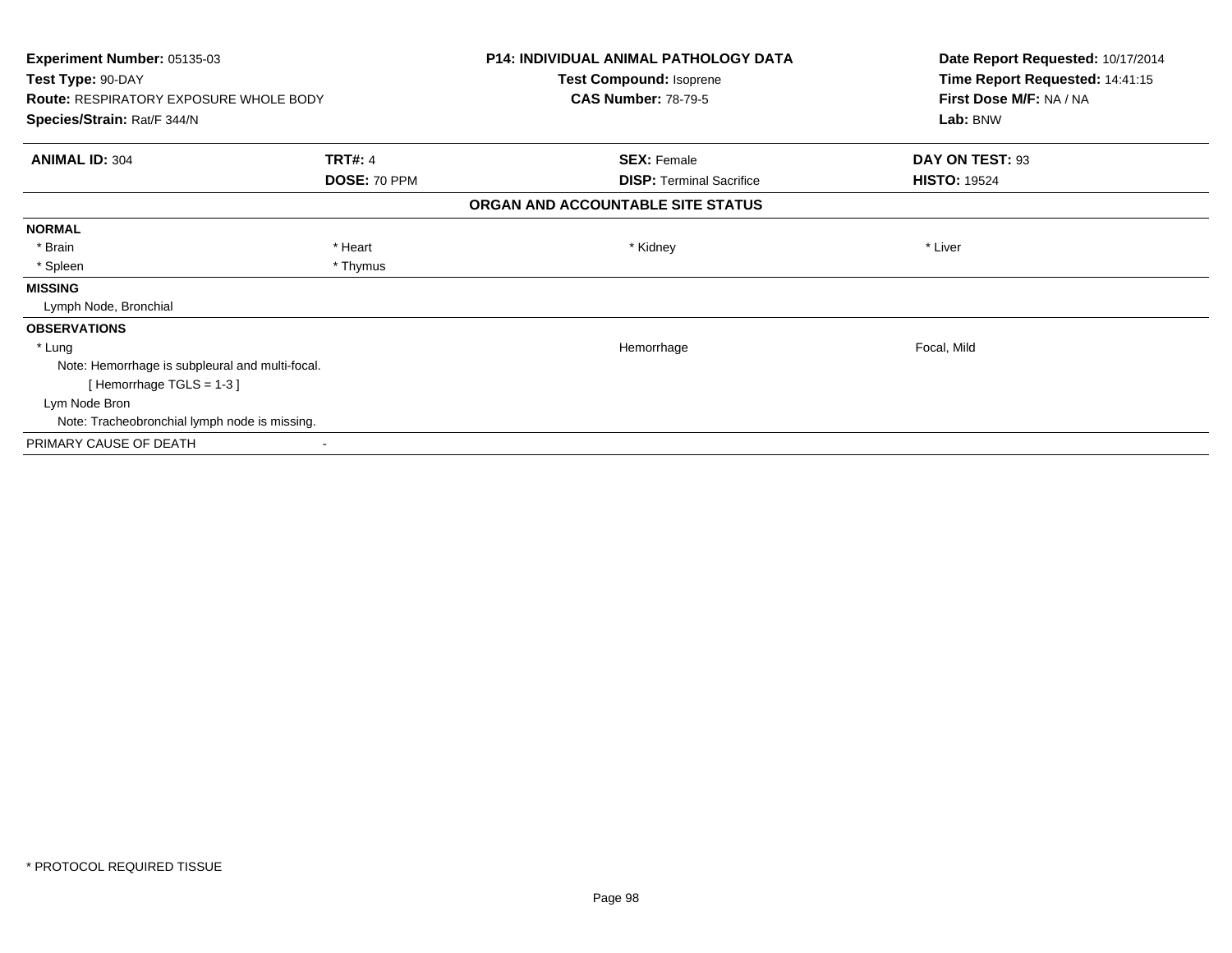| <b>Experiment Number: 05135-03</b>              |                | <b>P14: INDIVIDUAL ANIMAL PATHOLOGY DATA</b> | Date Report Requested: 10/17/2014 |
|-------------------------------------------------|----------------|----------------------------------------------|-----------------------------------|
| Test Type: 90-DAY                               |                | Test Compound: Isoprene                      | Time Report Requested: 14:41:15   |
| <b>Route: RESPIRATORY EXPOSURE WHOLE BODY</b>   |                | <b>CAS Number: 78-79-5</b>                   | First Dose M/F: NA / NA           |
| Species/Strain: Rat/F 344/N                     |                |                                              | Lab: BNW                          |
| <b>ANIMAL ID: 305</b>                           | <b>TRT#: 4</b> | <b>SEX: Female</b>                           | DAY ON TEST: 93                   |
|                                                 | DOSE: 70 PPM   | <b>DISP: Terminal Sacrifice</b>              | <b>HISTO: 19525</b>               |
|                                                 |                | ORGAN AND ACCOUNTABLE SITE STATUS            |                                   |
| <b>NORMAL</b>                                   |                |                                              |                                   |
| * Brain                                         | * Heart        | * Kidney                                     | * Liver                           |
| * Spleen                                        | * Thymus       |                                              |                                   |
| <b>MISSING</b>                                  |                |                                              |                                   |
| Lymph Node, Bronchial                           |                |                                              |                                   |
| <b>OBSERVATIONS</b>                             |                |                                              |                                   |
| * Lung                                          |                | Hemorrhage                                   | Focal, Minimal                    |
| Note: Hemorrhage is subpleural and multi-focal. |                |                                              |                                   |
| [Hemorrhage TGLS = $1-3$ ]                      |                |                                              |                                   |
| Lym Node Bron                                   |                |                                              |                                   |
| Note: Tracheobronchial lymph node is missing.   |                |                                              |                                   |
| PRIMARY CAUSE OF DEATH                          |                |                                              |                                   |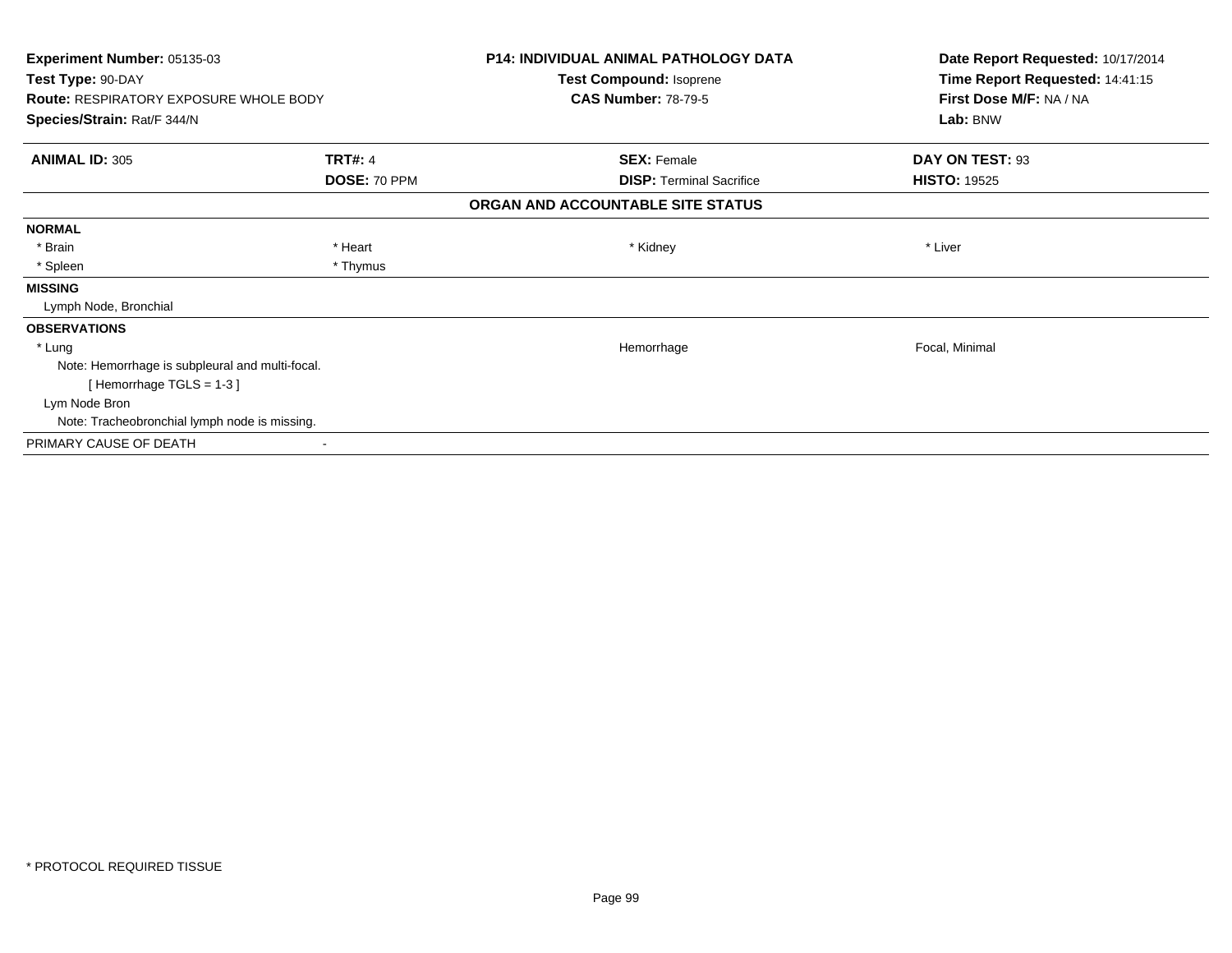| <b>Experiment Number: 05135-03</b><br>Test Type: 90-DAY |                                                                                                        | <b>P14: INDIVIDUAL ANIMAL PATHOLOGY DATA</b> | Date Report Requested: 10/17/2014<br>Time Report Requested: 14:41:15 |
|---------------------------------------------------------|--------------------------------------------------------------------------------------------------------|----------------------------------------------|----------------------------------------------------------------------|
|                                                         |                                                                                                        | Test Compound: Isoprene                      |                                                                      |
| <b>Route: RESPIRATORY EXPOSURE WHOLE BODY</b>           |                                                                                                        | <b>CAS Number: 78-79-5</b>                   | First Dose M/F: NA / NA<br>Lab: BNW                                  |
| Species/Strain: Rat/F 344/N                             |                                                                                                        |                                              |                                                                      |
| <b>ANIMAL ID: 306</b>                                   | <b>TRT#: 4</b>                                                                                         | <b>SEX: Female</b>                           | DAY ON TEST: 93                                                      |
|                                                         | DOSE: 70 PPM                                                                                           | <b>DISP: Terminal Sacrifice</b>              | <b>HISTO: 19526</b>                                                  |
|                                                         |                                                                                                        | ORGAN AND ACCOUNTABLE SITE STATUS            |                                                                      |
| <b>NORMAL</b>                                           |                                                                                                        |                                              |                                                                      |
| * Brain                                                 | * Heart                                                                                                | * Kidney                                     | * Spleen                                                             |
| * Thymus                                                |                                                                                                        |                                              |                                                                      |
| <b>OBSERVATIONS</b>                                     |                                                                                                        |                                              |                                                                      |
| * Liver                                                 |                                                                                                        | Hepatodiaphragmatic Nodule                   |                                                                      |
| [Hepatodiaphragmatic Nodule TGLS = 1-4]                 |                                                                                                        |                                              |                                                                      |
| * Lung                                                  |                                                                                                        | Hemorrhage                                   | Focal, Minimal                                                       |
| Note: Hemorrhage is subpleural and multi-focal.         |                                                                                                        |                                              |                                                                      |
| [Hemorrhage TGLS = $2-3$ ]                              |                                                                                                        |                                              |                                                                      |
| Lymph Node, Bronchial                                   |                                                                                                        | Congestion                                   |                                                                      |
|                                                         | Note: Tracheobronchial lymph node has red blood cells present in subcapsular and/or medullary sinuses. |                                              |                                                                      |
| PRIMARY CAUSE OF DEATH                                  |                                                                                                        |                                              |                                                                      |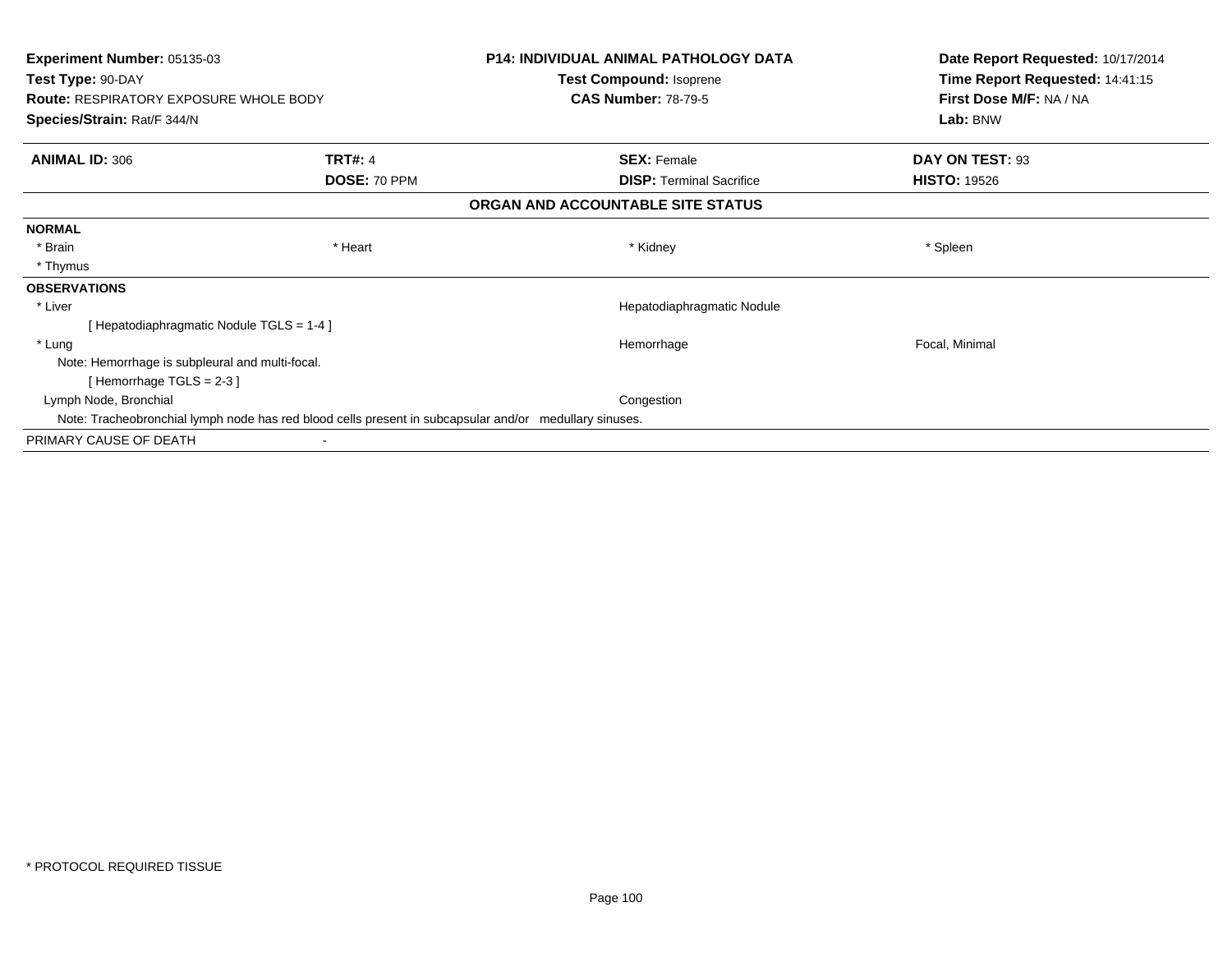| <b>Experiment Number: 05135-03</b><br>Test Type: 90-DAY |                | <b>P14: INDIVIDUAL ANIMAL PATHOLOGY DATA</b> | Date Report Requested: 10/17/2014<br>Time Report Requested: 14:41:15 |
|---------------------------------------------------------|----------------|----------------------------------------------|----------------------------------------------------------------------|
|                                                         |                | Test Compound: Isoprene                      |                                                                      |
| <b>Route: RESPIRATORY EXPOSURE WHOLE BODY</b>           |                | <b>CAS Number: 78-79-5</b>                   | First Dose M/F: NA / NA<br>Lab: BNW                                  |
| Species/Strain: Rat/F 344/N                             |                |                                              |                                                                      |
| <b>ANIMAL ID: 307</b>                                   | <b>TRT#: 4</b> | <b>SEX: Female</b>                           | DAY ON TEST: 93                                                      |
|                                                         | DOSE: 70 PPM   | <b>DISP: Terminal Sacrifice</b>              | <b>HISTO: 19527</b>                                                  |
|                                                         |                | ORGAN AND ACCOUNTABLE SITE STATUS            |                                                                      |
| <b>NORMAL</b>                                           |                |                                              |                                                                      |
| * Brain                                                 | * Heart        | * Kidney                                     | * Liver                                                              |
| * Spleen                                                | * Thymus       |                                              |                                                                      |
| <b>MISSING</b>                                          |                |                                              |                                                                      |
| Lymph Node, Bronchial                                   |                |                                              |                                                                      |
| <b>OBSERVATIONS</b>                                     |                |                                              |                                                                      |
| * Lung                                                  |                | Hemorrhage                                   | Focal, Minimal                                                       |
| Note: Hemorrhage is subpleural and multi-focal.         |                |                                              |                                                                      |
| [Hemorrhage TGLS = $1-3$ ]                              |                |                                              |                                                                      |
| Lym Node Bron                                           |                |                                              |                                                                      |
| Note: Tracheobronchial lymph node is missing.           |                |                                              |                                                                      |
| PRIMARY CAUSE OF DEATH                                  |                |                                              |                                                                      |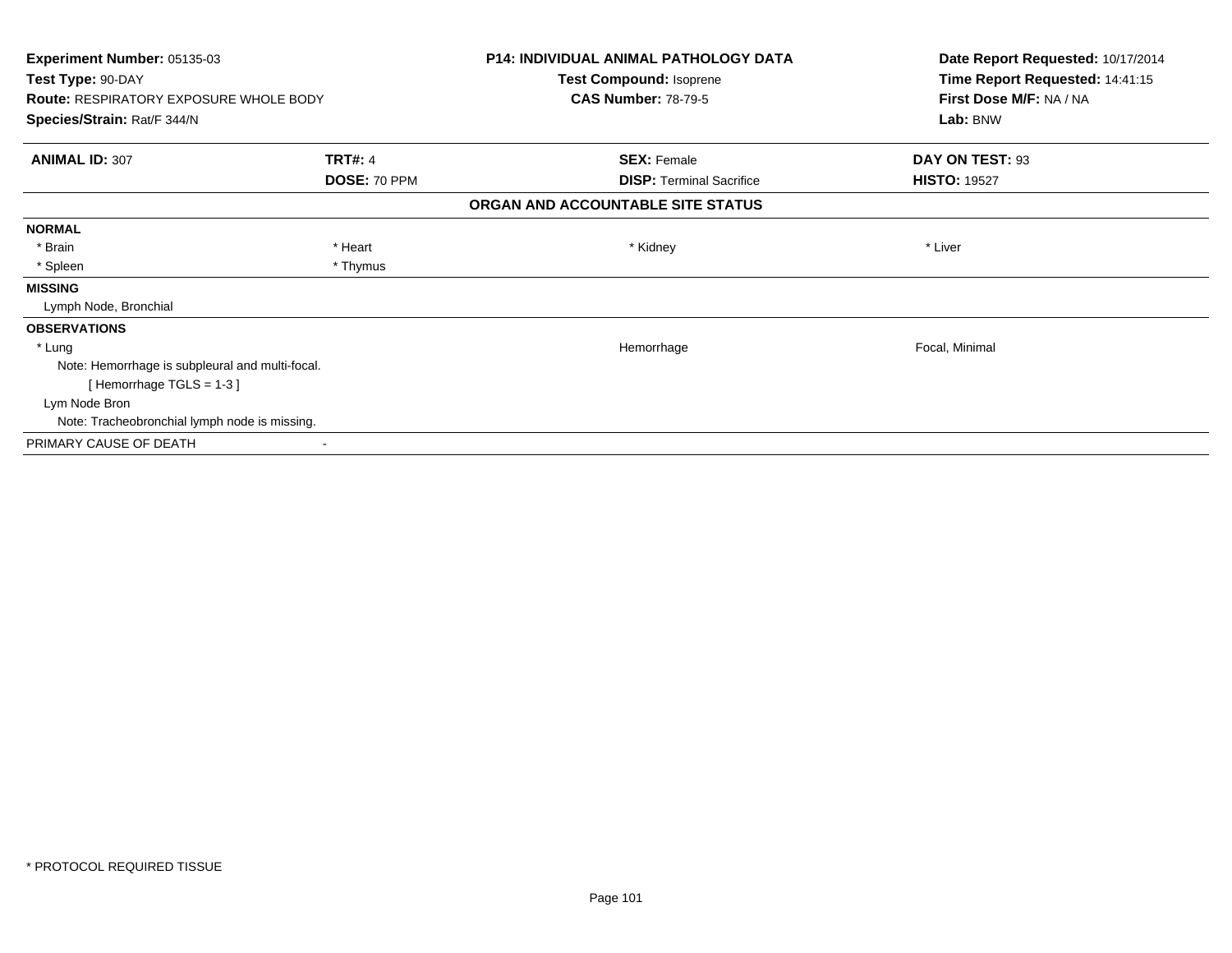| <b>Experiment Number: 05135-03</b><br>Test Type: 90-DAY<br><b>Route: RESPIRATORY EXPOSURE WHOLE BODY</b><br>Species/Strain: Rat/F 344/N |              | <b>P14: INDIVIDUAL ANIMAL PATHOLOGY DATA</b><br>Test Compound: Isoprene<br><b>CAS Number: 78-79-5</b> | Date Report Requested: 10/17/2014<br>Time Report Requested: 14:41:15<br>First Dose M/F: NA / NA<br>Lab: BNW |
|-----------------------------------------------------------------------------------------------------------------------------------------|--------------|-------------------------------------------------------------------------------------------------------|-------------------------------------------------------------------------------------------------------------|
|                                                                                                                                         |              |                                                                                                       |                                                                                                             |
|                                                                                                                                         | DOSE: 70 PPM | <b>DISP:</b> Terminal Sacrifice                                                                       | <b>HISTO: 19528</b>                                                                                         |
|                                                                                                                                         |              | ORGAN AND ACCOUNTABLE SITE STATUS                                                                     |                                                                                                             |
| <b>NORMAL</b>                                                                                                                           |              |                                                                                                       |                                                                                                             |
| * Brain                                                                                                                                 | * Heart      | * Kidney                                                                                              | * Liver                                                                                                     |
| * Spleen                                                                                                                                | * Thymus     |                                                                                                       |                                                                                                             |
| <b>OBSERVATIONS</b>                                                                                                                     |              |                                                                                                       |                                                                                                             |
| * Lung                                                                                                                                  |              | Hemorrhage                                                                                            | Focal, Minimal                                                                                              |
| Note: Hemorrhage is subpleural and multi-focal.                                                                                         |              |                                                                                                       |                                                                                                             |
| [Hemorrhage TGLS = $1-3$ ]                                                                                                              |              |                                                                                                       |                                                                                                             |
| Lymph Node, Bronchial                                                                                                                   |              | Congestion                                                                                            |                                                                                                             |
| Note: Tracheobronchial lymph node has red blood cells present in subcapsular and/or medullary sinuses.                                  |              |                                                                                                       |                                                                                                             |
| PRIMARY CAUSE OF DEATH                                                                                                                  |              |                                                                                                       |                                                                                                             |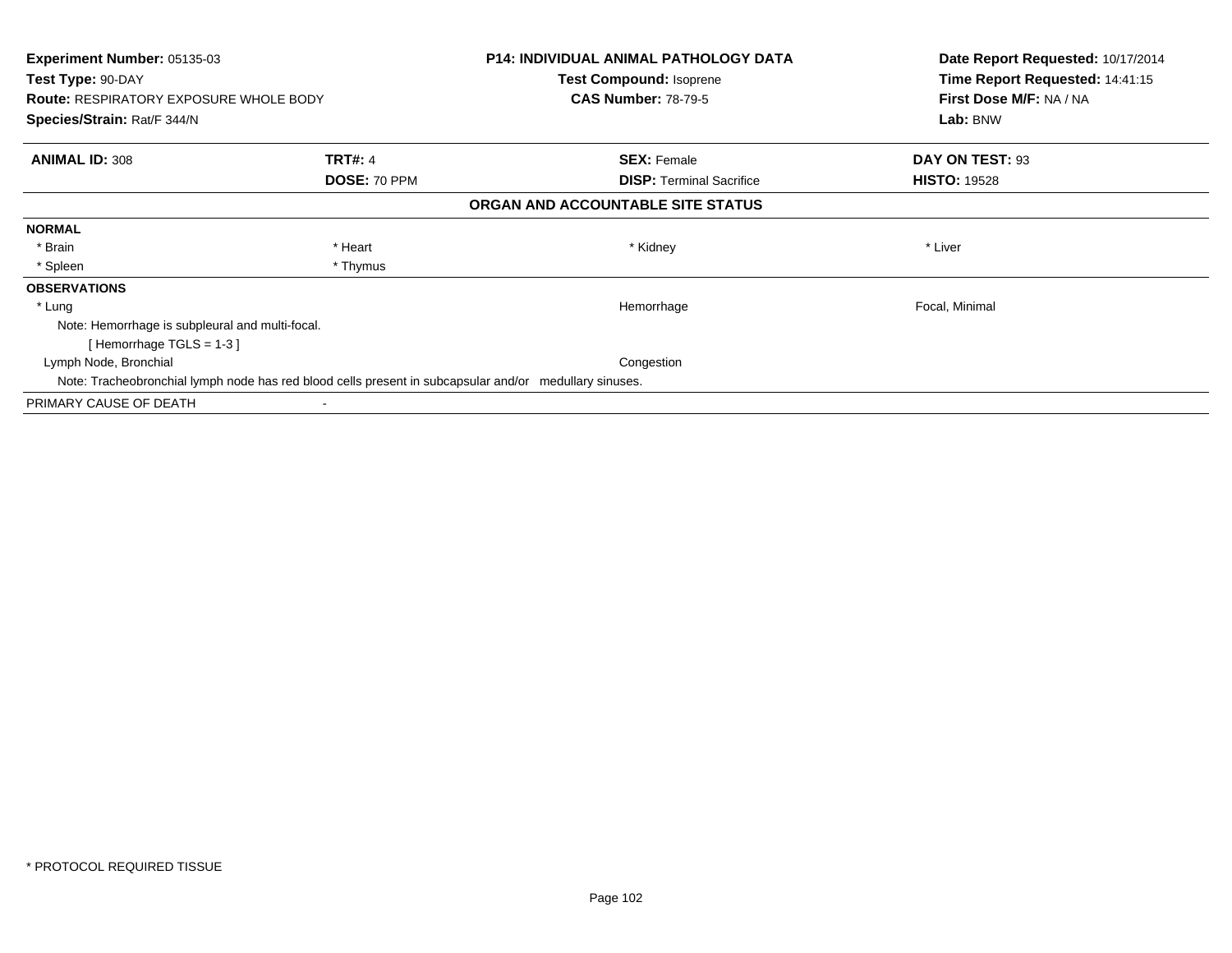| <b>Experiment Number: 05135-03</b><br>Test Type: 90-DAY |                | <b>P14: INDIVIDUAL ANIMAL PATHOLOGY DATA</b> | Date Report Requested: 10/17/2014<br>Time Report Requested: 14:41:15 |
|---------------------------------------------------------|----------------|----------------------------------------------|----------------------------------------------------------------------|
|                                                         |                | Test Compound: Isoprene                      |                                                                      |
| <b>Route: RESPIRATORY EXPOSURE WHOLE BODY</b>           |                | <b>CAS Number: 78-79-5</b>                   | First Dose M/F: NA / NA<br>Lab: BNW                                  |
| Species/Strain: Rat/F 344/N                             |                |                                              |                                                                      |
| <b>ANIMAL ID: 309</b>                                   | <b>TRT#: 4</b> | <b>SEX: Female</b>                           | DAY ON TEST: 93                                                      |
|                                                         | DOSE: 70 PPM   | <b>DISP: Terminal Sacrifice</b>              | <b>HISTO: 19529</b>                                                  |
|                                                         |                | ORGAN AND ACCOUNTABLE SITE STATUS            |                                                                      |
| <b>NORMAL</b>                                           |                |                                              |                                                                      |
| * Brain                                                 | * Heart        | * Kidney                                     | * Liver                                                              |
| * Spleen                                                | * Thymus       |                                              |                                                                      |
| <b>MISSING</b>                                          |                |                                              |                                                                      |
| Lymph Node, Bronchial                                   |                |                                              |                                                                      |
| <b>OBSERVATIONS</b>                                     |                |                                              |                                                                      |
| * Lung                                                  |                | Hemorrhage                                   | Focal, Minimal                                                       |
| Note: Hemorrhage is subpleural and multi-focal.         |                |                                              |                                                                      |
| [Hemorrhage TGLS = $1-3$ ]                              |                |                                              |                                                                      |
| Lym Node Bron                                           |                |                                              |                                                                      |
| Note: Tracheobronchial lymph node is missing.           |                |                                              |                                                                      |
| PRIMARY CAUSE OF DEATH                                  |                |                                              |                                                                      |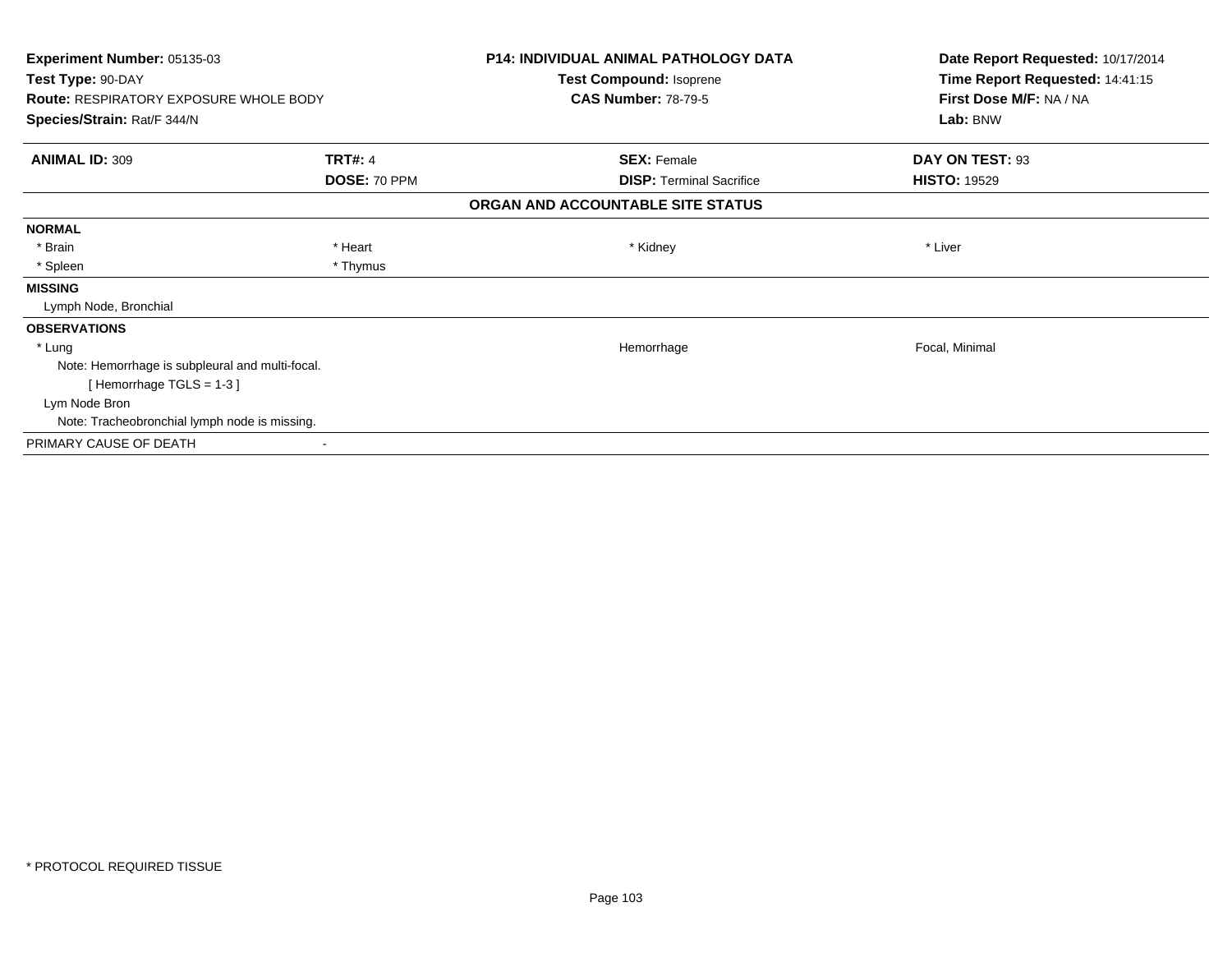| Experiment Number: 05135-03<br>Test Type: 90-DAY<br><b>Route: RESPIRATORY EXPOSURE WHOLE BODY</b><br>Species/Strain: Rat/F 344/N |          | P14: INDIVIDUAL ANIMAL PATHOLOGY DATA<br><b>Test Compound: Isoprene</b><br><b>CAS Number: 78-79-5</b> | Date Report Requested: 10/17/2014<br>Time Report Requested: 14:41:15<br>First Dose M/F: NA / NA<br>Lab: BNW |                       |                                 |                     |
|----------------------------------------------------------------------------------------------------------------------------------|----------|-------------------------------------------------------------------------------------------------------|-------------------------------------------------------------------------------------------------------------|-----------------------|---------------------------------|---------------------|
|                                                                                                                                  |          |                                                                                                       |                                                                                                             |                       |                                 |                     |
|                                                                                                                                  |          |                                                                                                       |                                                                                                             | <b>ANIMAL ID: 310</b> | <b>TRT#: 4</b>                  | <b>SEX: Female</b>  |
|                                                                                                                                  |          |                                                                                                       |                                                                                                             | DOSE: 70 PPM          | <b>DISP:</b> Terminal Sacrifice | <b>HISTO: 19530</b> |
|                                                                                                                                  |          | ORGAN AND ACCOUNTABLE SITE STATUS                                                                     |                                                                                                             |                       |                                 |                     |
| <b>NORMAL</b>                                                                                                                    |          |                                                                                                       |                                                                                                             |                       |                                 |                     |
| * Brain                                                                                                                          | * Heart  | * Kidney                                                                                              | * Liver                                                                                                     |                       |                                 |                     |
| * Spleen                                                                                                                         | * Thymus |                                                                                                       |                                                                                                             |                       |                                 |                     |
| <b>OBSERVATIONS</b>                                                                                                              |          |                                                                                                       |                                                                                                             |                       |                                 |                     |
| * Lung                                                                                                                           |          | Hemorrhage                                                                                            | Focal, Minimal                                                                                              |                       |                                 |                     |
| Note: Hemorrhage is subpleural and multi-focal.                                                                                  |          |                                                                                                       |                                                                                                             |                       |                                 |                     |
| [Hemorrhage TGLS = $1-3$ ]                                                                                                       |          |                                                                                                       |                                                                                                             |                       |                                 |                     |
| PRIMARY CAUSE OF DEATH                                                                                                           |          |                                                                                                       |                                                                                                             |                       |                                 |                     |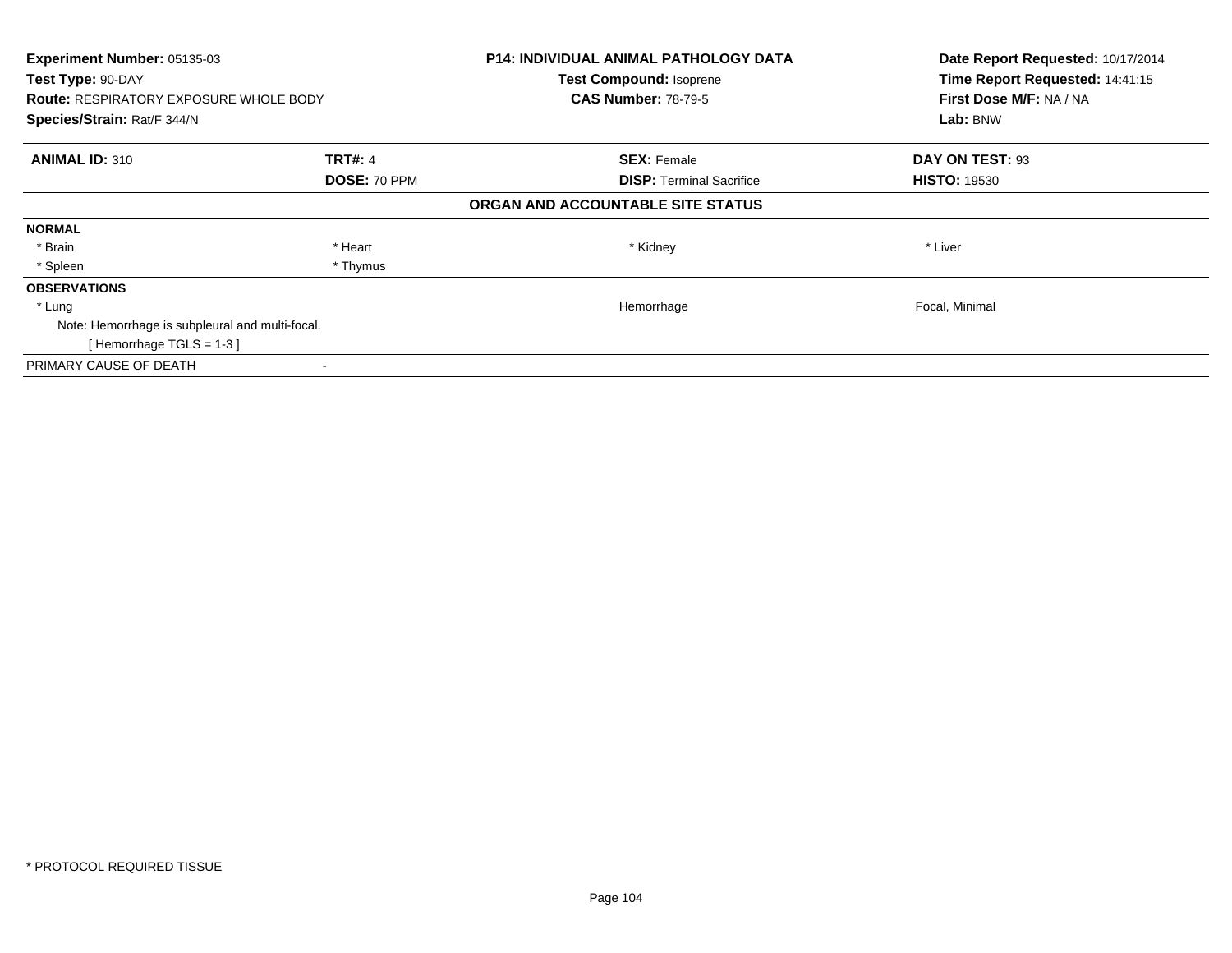| <b>Experiment Number: 05135-03</b><br>Test Type: 90-DAY<br><b>Route: RESPIRATORY EXPOSURE WHOLE BODY</b><br>Species/Strain: Rat/F 344/N |                      | <b>P14: INDIVIDUAL ANIMAL PATHOLOGY DATA</b><br>Test Compound: Isoprene<br><b>CAS Number: 78-79-5</b> | Date Report Requested: 10/17/2014<br>Time Report Requested: 14:41:15<br>First Dose M/F: NA / NA<br>Lab: BNW |
|-----------------------------------------------------------------------------------------------------------------------------------------|----------------------|-------------------------------------------------------------------------------------------------------|-------------------------------------------------------------------------------------------------------------|
|                                                                                                                                         |                      |                                                                                                       |                                                                                                             |
| <b>ANIMAL ID: 501</b>                                                                                                                   | <b>TRT#:</b> 6       | <b>SEX: Female</b>                                                                                    | DAY ON TEST: 93                                                                                             |
|                                                                                                                                         | <b>DOSE: 220 PPM</b> | <b>DISP:</b> Terminal Sacrifice                                                                       | <b>HISTO: 19461</b>                                                                                         |
|                                                                                                                                         |                      | ORGAN AND ACCOUNTABLE SITE STATUS                                                                     |                                                                                                             |
| <b>NORMAL</b>                                                                                                                           |                      |                                                                                                       |                                                                                                             |
| * Brain                                                                                                                                 | * Heart              | * Kidney                                                                                              | * Liver                                                                                                     |
| * Spleen                                                                                                                                | * Thymus             |                                                                                                       |                                                                                                             |
| <b>OBSERVATIONS</b>                                                                                                                     |                      |                                                                                                       |                                                                                                             |
| * Lung                                                                                                                                  |                      | Hemorrhage                                                                                            | Focal, Minimal                                                                                              |
| Note: Hemorrhage is subpleural and multi-focal.                                                                                         |                      |                                                                                                       |                                                                                                             |
| [Hemorrhage TGLS = $1-3$ ]                                                                                                              |                      |                                                                                                       |                                                                                                             |
| Lymph Node, Bronchial                                                                                                                   |                      | Congestion                                                                                            |                                                                                                             |
| Note: Tracheobronchial lymph node has red blood cells present in subcapsular and/or medullary sinuses.                                  |                      |                                                                                                       |                                                                                                             |
| PRIMARY CAUSE OF DEATH                                                                                                                  |                      |                                                                                                       |                                                                                                             |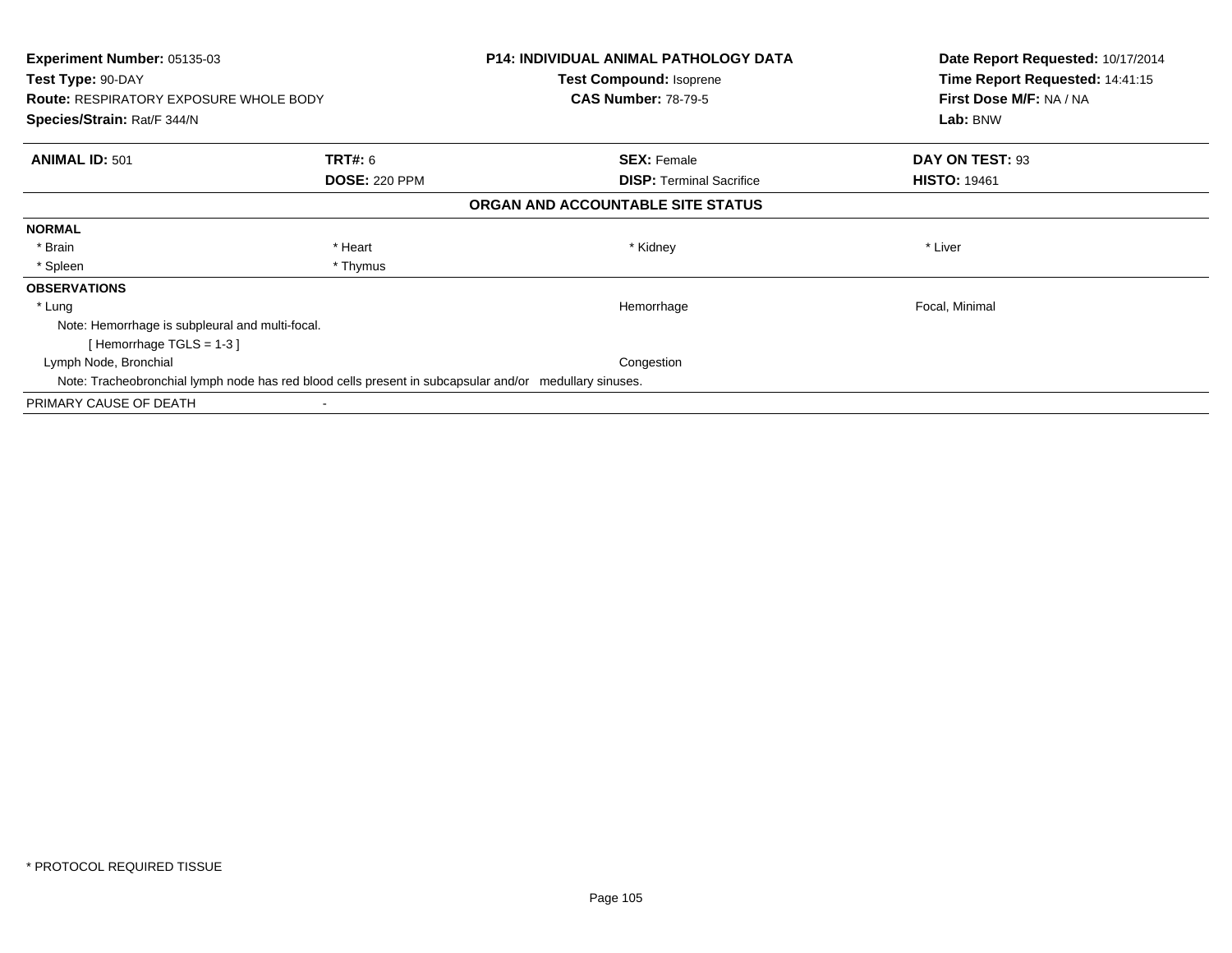| <b>Experiment Number: 05135-03</b><br>Test Type: 90-DAY |                                                                                                        | <b>P14: INDIVIDUAL ANIMAL PATHOLOGY DATA</b> | Date Report Requested: 10/17/2014<br>Time Report Requested: 14:41:15 |
|---------------------------------------------------------|--------------------------------------------------------------------------------------------------------|----------------------------------------------|----------------------------------------------------------------------|
|                                                         |                                                                                                        | <b>Test Compound: Isoprene</b>               |                                                                      |
| <b>Route: RESPIRATORY EXPOSURE WHOLE BODY</b>           |                                                                                                        | <b>CAS Number: 78-79-5</b>                   | First Dose M/F: NA / NA                                              |
| Species/Strain: Rat/F 344/N                             |                                                                                                        |                                              | Lab: BNW                                                             |
| <b>ANIMAL ID: 502</b>                                   | TRT#: 6                                                                                                | <b>SEX: Female</b>                           | DAY ON TEST: 93                                                      |
|                                                         | <b>DOSE: 220 PPM</b>                                                                                   | <b>DISP: Terminal Sacrifice</b>              | <b>HISTO: 19462</b>                                                  |
|                                                         |                                                                                                        | ORGAN AND ACCOUNTABLE SITE STATUS            |                                                                      |
| <b>NORMAL</b>                                           |                                                                                                        |                                              |                                                                      |
| * Brain                                                 | * Heart                                                                                                | * Kidney                                     | * Liver                                                              |
| * Spleen                                                | * Thymus                                                                                               |                                              |                                                                      |
| <b>OBSERVATIONS</b>                                     |                                                                                                        |                                              |                                                                      |
| * Lung                                                  |                                                                                                        | Hemorrhage                                   | Focal, Minimal                                                       |
| Note: Hemorrhage is subpleural and multi-focal.         |                                                                                                        |                                              |                                                                      |
| [Hemorrhage TGLS = 2-3]                                 |                                                                                                        |                                              |                                                                      |
| Lymph Node, Bronchial                                   |                                                                                                        | Congestion                                   |                                                                      |
|                                                         | Note: Tracheobronchial lymph node has red blood cells present in subcapsular and/or medullary sinuses. |                                              |                                                                      |
| Ovary                                                   | Periovarn Tiss                                                                                         | Cyst                                         |                                                                      |
| $[Cyst TGLS = 1-7]$                                     |                                                                                                        |                                              |                                                                      |
| PRIMARY CAUSE OF DEATH                                  |                                                                                                        |                                              |                                                                      |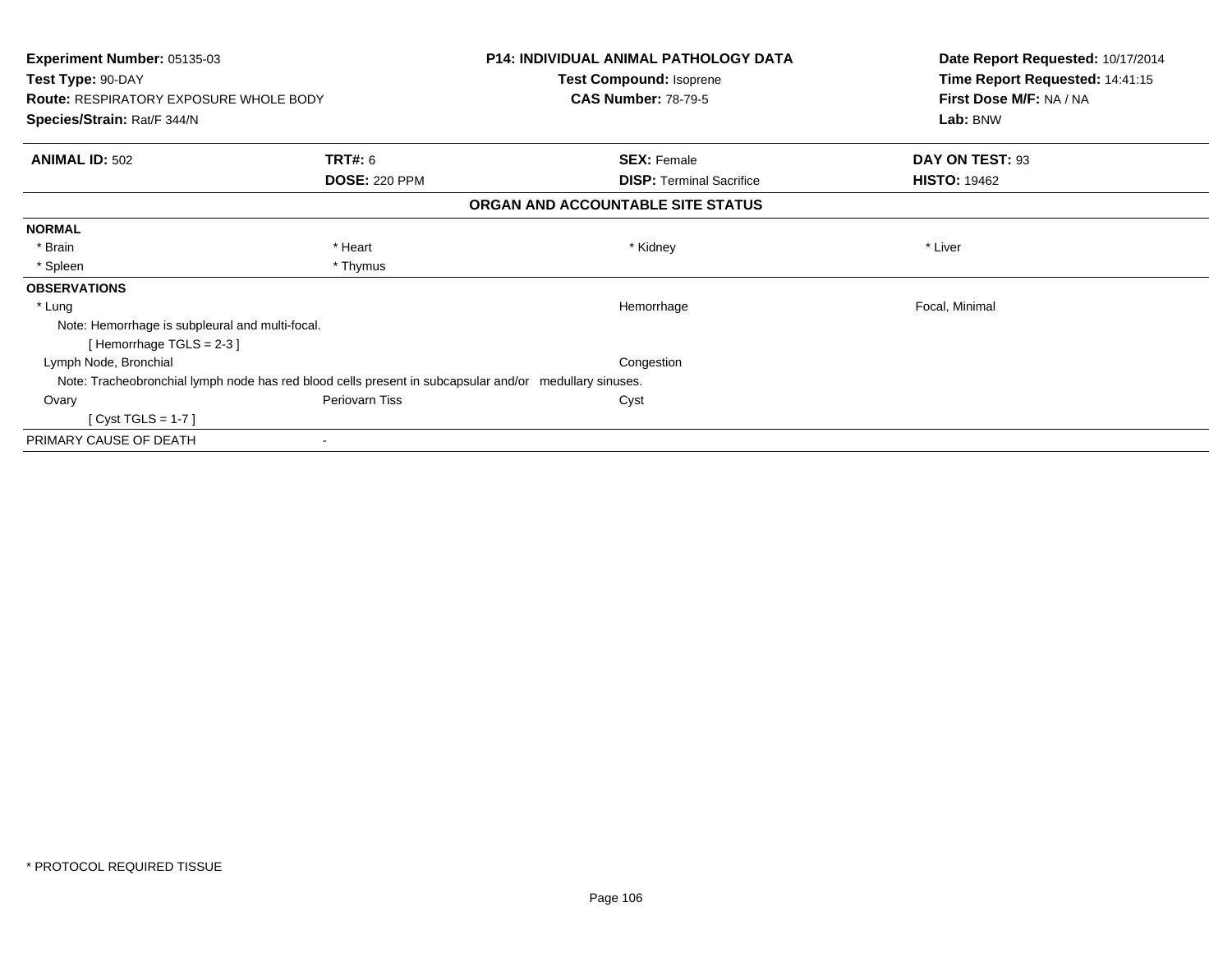| <b>Experiment Number: 05135-03</b><br>Test Type: 90-DAY |                                                                                                        | <b>P14: INDIVIDUAL ANIMAL PATHOLOGY DATA</b><br>Test Compound: Isoprene | Date Report Requested: 10/17/2014<br>Time Report Requested: 14:41:15 |
|---------------------------------------------------------|--------------------------------------------------------------------------------------------------------|-------------------------------------------------------------------------|----------------------------------------------------------------------|
|                                                         |                                                                                                        |                                                                         |                                                                      |
| Species/Strain: Rat/F 344/N                             |                                                                                                        |                                                                         | Lab: BNW                                                             |
| <b>ANIMAL ID: 503</b>                                   | TRT#: 6                                                                                                | <b>SEX: Female</b>                                                      | DAY ON TEST: 93                                                      |
|                                                         | <b>DOSE: 220 PPM</b>                                                                                   | <b>DISP: Terminal Sacrifice</b>                                         | <b>HISTO: 19463</b>                                                  |
|                                                         |                                                                                                        | ORGAN AND ACCOUNTABLE SITE STATUS                                       |                                                                      |
| <b>NORMAL</b>                                           |                                                                                                        |                                                                         |                                                                      |
| * Brain                                                 | * Heart                                                                                                | * Kidney                                                                | * Liver                                                              |
| * Spleen                                                | * Thymus                                                                                               |                                                                         |                                                                      |
| <b>OBSERVATIONS</b>                                     |                                                                                                        |                                                                         |                                                                      |
| * Lung                                                  |                                                                                                        | Hemorrhage                                                              | Focal, Minimal                                                       |
| Note: Hemorrhage is subpleural and multi-focal.         |                                                                                                        |                                                                         |                                                                      |
| [Hemorrhage TGLS = $2-3$ ]                              |                                                                                                        |                                                                         |                                                                      |
| Lymph Node, Bronchial                                   |                                                                                                        | Congestion                                                              |                                                                      |
|                                                         | Note: Tracheobronchial lymph node has red blood cells present in subcapsular and/or medullary sinuses. |                                                                         |                                                                      |
| Ovary                                                   | Follicle                                                                                               | Cyst                                                                    |                                                                      |
|                                                         | Note: TGL 1-7 is a partially leutenized, blood-filled follicular cyst.                                 |                                                                         |                                                                      |
| $[Cyst TGLS = 1-7]$                                     |                                                                                                        |                                                                         |                                                                      |
| PRIMARY CAUSE OF DEATH                                  |                                                                                                        |                                                                         |                                                                      |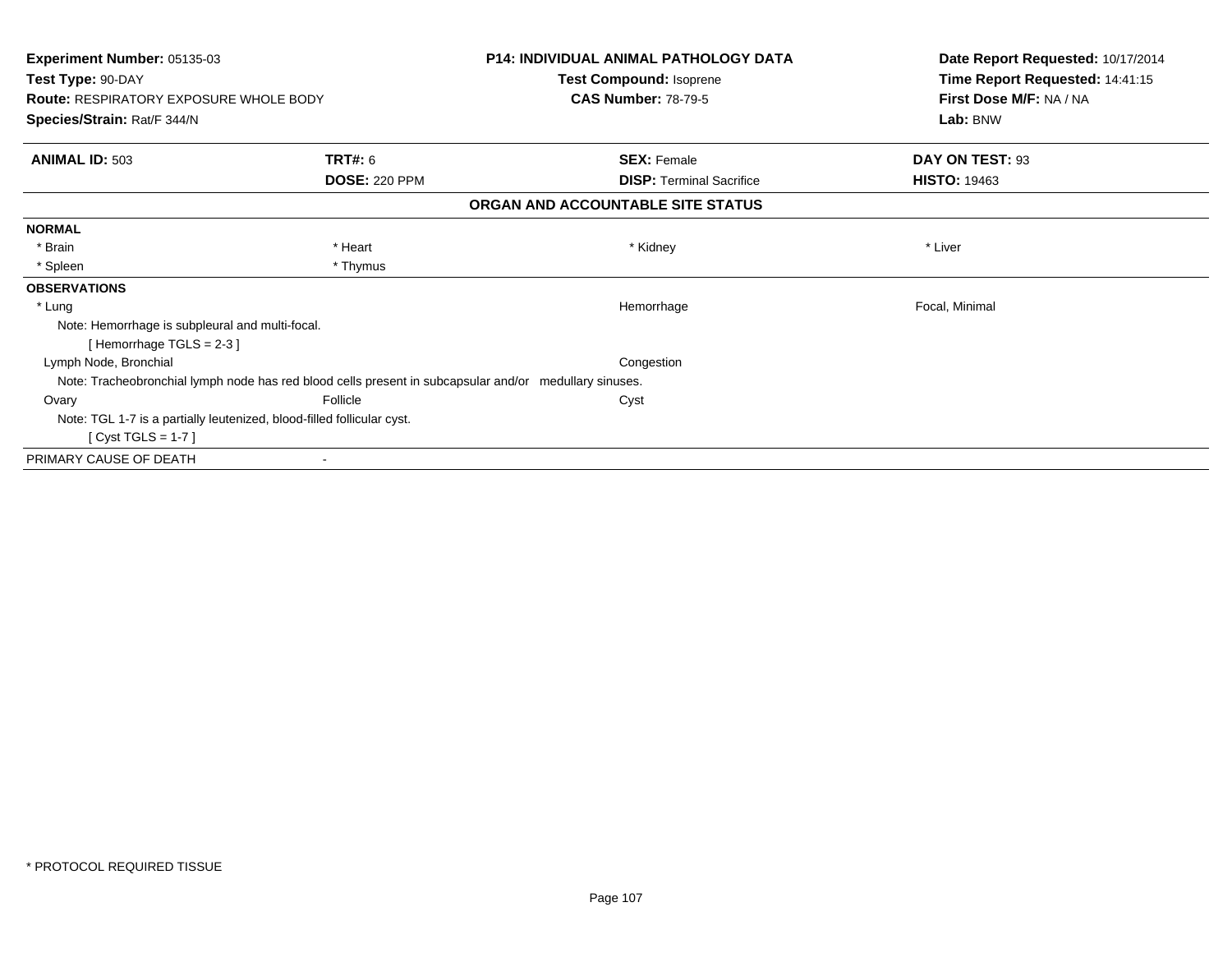| <b>Experiment Number: 05135-03</b><br>Test Type: 90-DAY |                                                                                                        | <b>P14: INDIVIDUAL ANIMAL PATHOLOGY DATA</b> | Date Report Requested: 10/17/2014<br>Time Report Requested: 14:41:15 |
|---------------------------------------------------------|--------------------------------------------------------------------------------------------------------|----------------------------------------------|----------------------------------------------------------------------|
|                                                         |                                                                                                        | <b>Test Compound: Isoprene</b>               |                                                                      |
| <b>Route: RESPIRATORY EXPOSURE WHOLE BODY</b>           |                                                                                                        | <b>CAS Number: 78-79-5</b>                   | First Dose M/F: NA / NA<br>Lab: BNW                                  |
| Species/Strain: Rat/F 344/N                             |                                                                                                        |                                              |                                                                      |
| <b>ANIMAL ID: 504</b>                                   | TRT#: 6                                                                                                | <b>SEX: Female</b>                           | DAY ON TEST: 93                                                      |
|                                                         | <b>DOSE: 220 PPM</b>                                                                                   | <b>DISP: Terminal Sacrifice</b>              | <b>HISTO: 19464</b>                                                  |
|                                                         |                                                                                                        | ORGAN AND ACCOUNTABLE SITE STATUS            |                                                                      |
| <b>NORMAL</b>                                           |                                                                                                        |                                              |                                                                      |
| * Brain                                                 | * Heart                                                                                                | * Kidney                                     | * Liver                                                              |
| * Spleen                                                | * Thymus                                                                                               |                                              |                                                                      |
| <b>OBSERVATIONS</b>                                     |                                                                                                        |                                              |                                                                      |
| * Lung                                                  |                                                                                                        | Hemorrhage                                   | Focal, Minimal                                                       |
| Note: Hemorrhage is subpleural and multi-focal.         |                                                                                                        |                                              |                                                                      |
| [Hemorrhage TGLS = 2-3]                                 |                                                                                                        |                                              |                                                                      |
| Lymph Node, Bronchial                                   |                                                                                                        | Congestion                                   |                                                                      |
|                                                         | Note: Tracheobronchial lymph node has red blood cells present in subcapsular and/or medullary sinuses. |                                              |                                                                      |
| Ovary                                                   | Periovarn Tiss                                                                                         | Cyst                                         |                                                                      |
| $[Cyst TGLS = 1-7]$                                     |                                                                                                        |                                              |                                                                      |
| PRIMARY CAUSE OF DEATH                                  |                                                                                                        |                                              |                                                                      |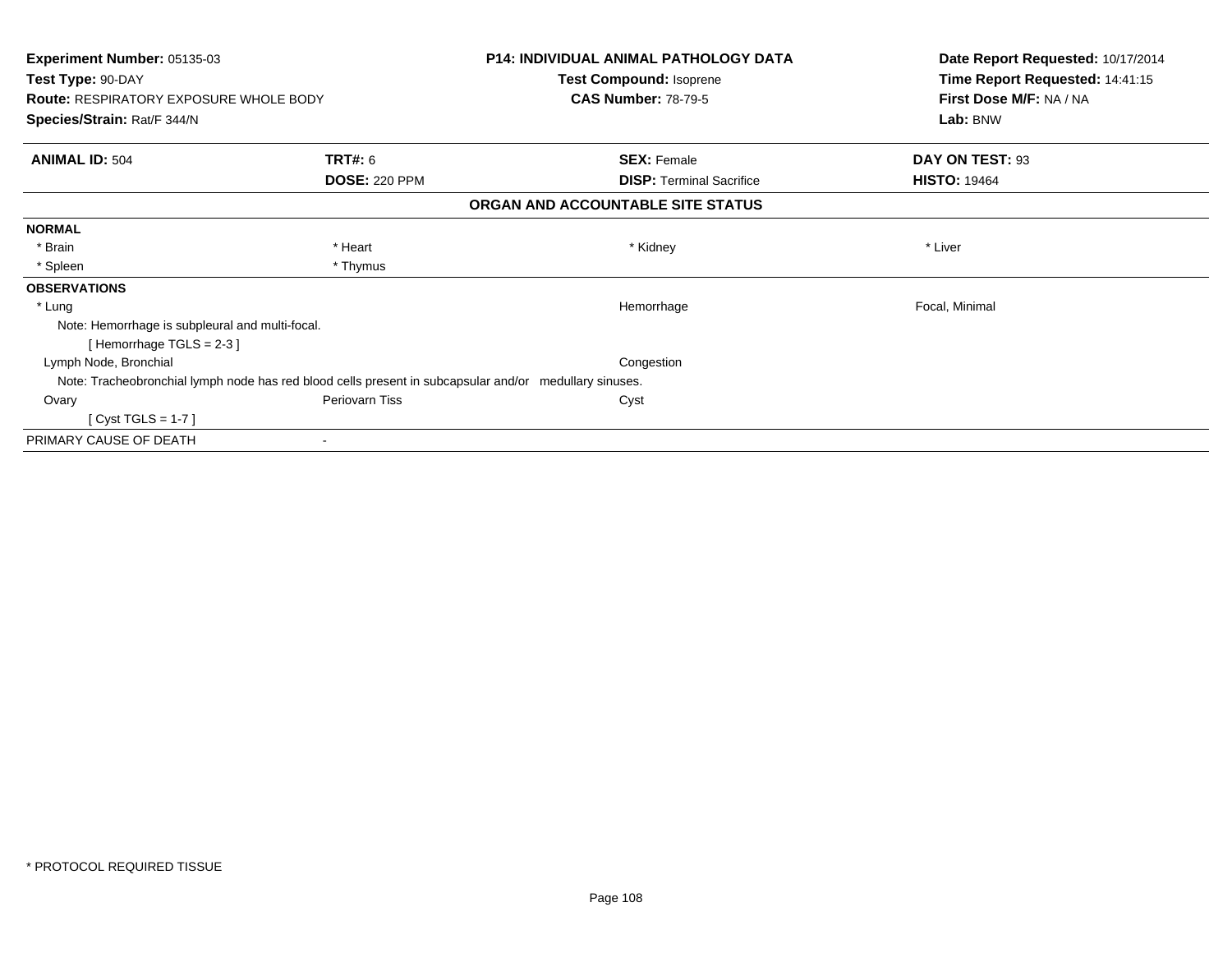| <b>Experiment Number: 05135-03</b><br>Test Type: 90-DAY<br><b>Route: RESPIRATORY EXPOSURE WHOLE BODY</b> |                      | <b>P14: INDIVIDUAL ANIMAL PATHOLOGY DATA</b><br>Test Compound: Isoprene<br><b>CAS Number: 78-79-5</b> | Date Report Requested: 10/17/2014<br>Time Report Requested: 14:41:15<br>First Dose M/F: NA / NA |
|----------------------------------------------------------------------------------------------------------|----------------------|-------------------------------------------------------------------------------------------------------|-------------------------------------------------------------------------------------------------|
| Species/Strain: Rat/F 344/N                                                                              |                      |                                                                                                       | Lab: BNW                                                                                        |
| <b>ANIMAL ID: 505</b>                                                                                    | <b>TRT#:</b> 6       | <b>SEX: Female</b>                                                                                    | DAY ON TEST: 93                                                                                 |
|                                                                                                          | <b>DOSE: 220 PPM</b> | <b>DISP:</b> Terminal Sacrifice                                                                       | <b>HISTO: 19465</b>                                                                             |
|                                                                                                          |                      | ORGAN AND ACCOUNTABLE SITE STATUS                                                                     |                                                                                                 |
| <b>NORMAL</b>                                                                                            |                      |                                                                                                       |                                                                                                 |
| * Brain                                                                                                  | * Heart              | * Kidney                                                                                              | * Liver                                                                                         |
| * Spleen                                                                                                 | * Thymus             |                                                                                                       |                                                                                                 |
| <b>OBSERVATIONS</b>                                                                                      |                      |                                                                                                       |                                                                                                 |
| * Lung                                                                                                   |                      | Hemorrhage                                                                                            | Focal, Moderate                                                                                 |
| Note: Hemorrhage is subpleural and multi-focal.                                                          |                      |                                                                                                       |                                                                                                 |
| [Hemorrhage TGLS = $1-3$ ]                                                                               |                      |                                                                                                       |                                                                                                 |
| Lymph Node, Bronchial                                                                                    |                      | Congestion                                                                                            |                                                                                                 |
| Note: Tracheobronchial lymph node has red blood cells present in subcapsular and/or medullary sinuses.   |                      |                                                                                                       |                                                                                                 |
| PRIMARY CAUSE OF DEATH                                                                                   |                      |                                                                                                       |                                                                                                 |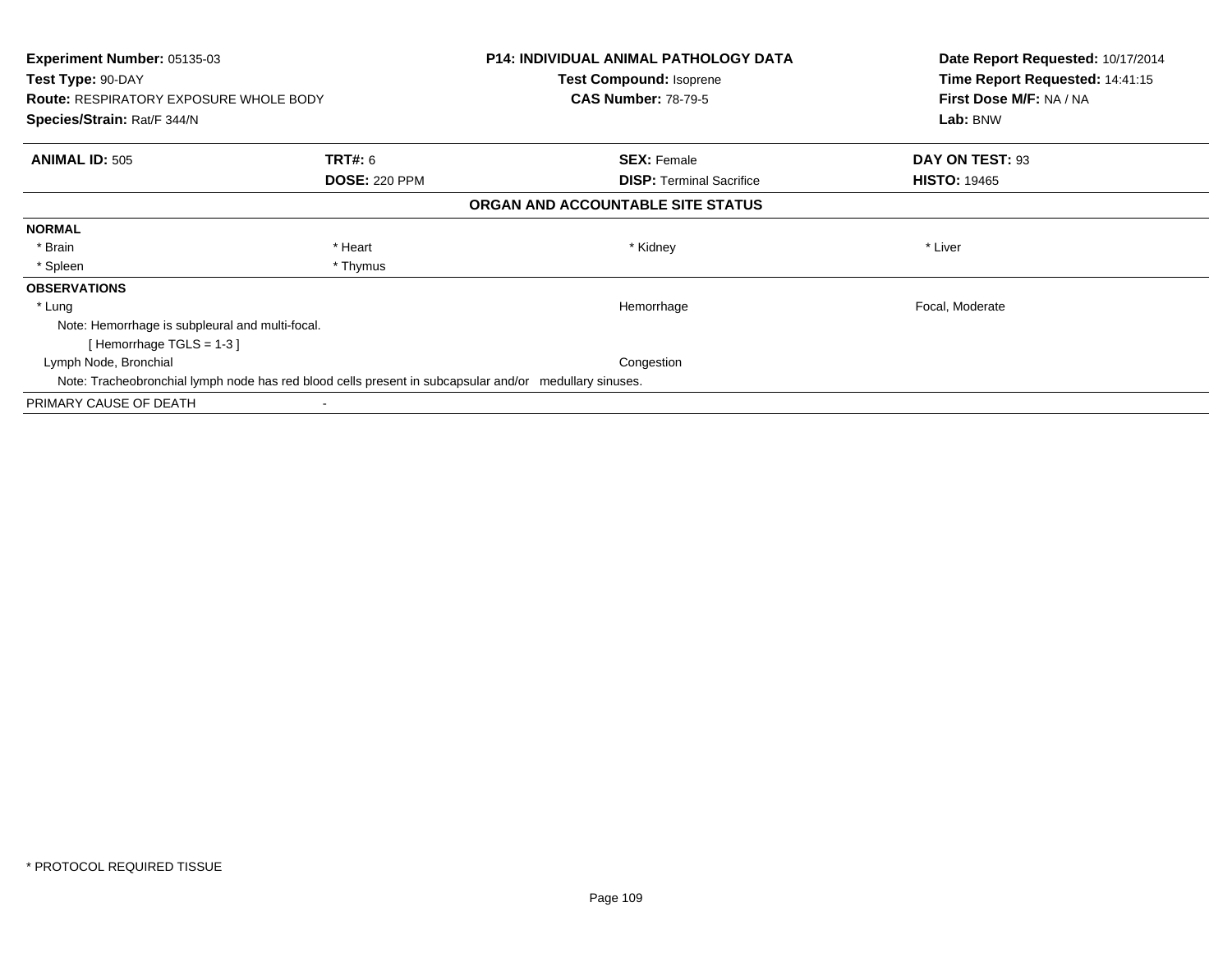| <b>Experiment Number: 05135-03</b>              |                                                                                                        | <b>P14: INDIVIDUAL ANIMAL PATHOLOGY DATA</b> | Date Report Requested: 10/17/2014 |
|-------------------------------------------------|--------------------------------------------------------------------------------------------------------|----------------------------------------------|-----------------------------------|
| Test Type: 90-DAY                               |                                                                                                        | Test Compound: Isoprene                      | Time Report Requested: 14:41:15   |
| <b>Route: RESPIRATORY EXPOSURE WHOLE BODY</b>   |                                                                                                        | <b>CAS Number: 78-79-5</b>                   | First Dose M/F: NA / NA           |
| Species/Strain: Rat/F 344/N                     |                                                                                                        |                                              | Lab: BNW                          |
| <b>ANIMAL ID: 506</b>                           | <b>TRT#: 6</b>                                                                                         | <b>SEX: Female</b>                           | DAY ON TEST: 93                   |
|                                                 | <b>DOSE: 220 PPM</b>                                                                                   | <b>DISP:</b> Terminal Sacrifice              | <b>HISTO: 19466</b>               |
|                                                 |                                                                                                        | ORGAN AND ACCOUNTABLE SITE STATUS            |                                   |
| <b>NORMAL</b>                                   |                                                                                                        |                                              |                                   |
| * Brain                                         | * Heart                                                                                                | * Kidney                                     | * Spleen                          |
| * Thymus                                        |                                                                                                        |                                              |                                   |
| <b>OBSERVATIONS</b>                             |                                                                                                        |                                              |                                   |
| * Liver                                         |                                                                                                        | Hepatodiaphragmatic Nodule                   |                                   |
| [Hepatodiaphragmatic Nodule TGLS = 1-11]        |                                                                                                        |                                              |                                   |
| * Lung                                          |                                                                                                        | Hemorrhage                                   | Focal, Mild                       |
| Note: Hemorrhage is subpleural and multi-focal. |                                                                                                        |                                              |                                   |
| [Hemorrhage TGLS = $1-3$ ]                      |                                                                                                        |                                              |                                   |
| Lymph Node, Bronchial                           |                                                                                                        | Congestion                                   |                                   |
|                                                 | Note: Tracheobronchial lymph node has red blood cells present in subcapsular and/or medullary sinuses. |                                              |                                   |
| PRIMARY CAUSE OF DEATH                          |                                                                                                        |                                              |                                   |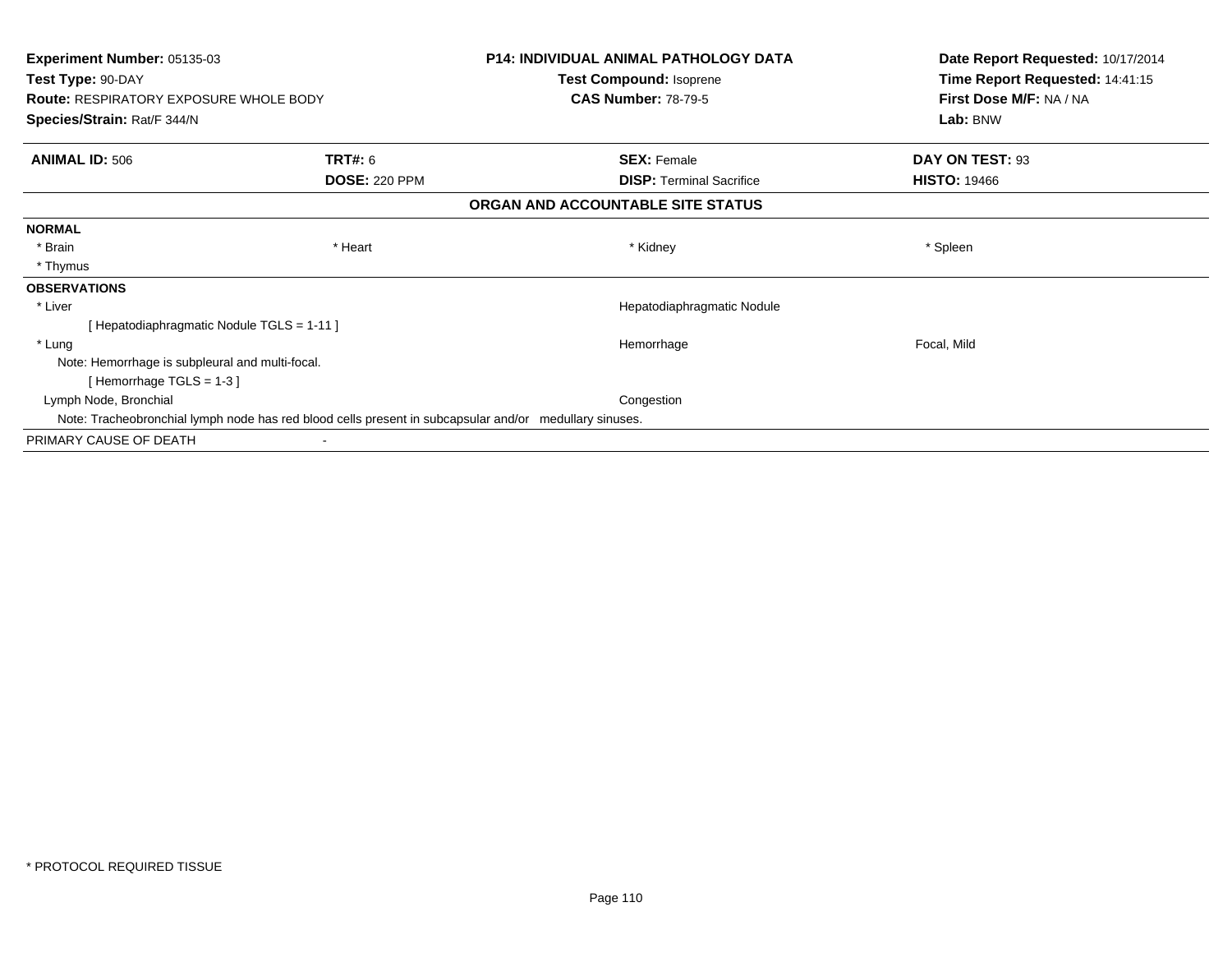| <b>Experiment Number: 05135-03</b><br>Test Type: 90-DAY<br><b>Route: RESPIRATORY EXPOSURE WHOLE BODY</b> |                      | <b>P14: INDIVIDUAL ANIMAL PATHOLOGY DATA</b><br>Test Compound: Isoprene<br><b>CAS Number: 78-79-5</b> | Date Report Requested: 10/17/2014<br>Time Report Requested: 14:41:15<br>First Dose M/F: NA / NA |
|----------------------------------------------------------------------------------------------------------|----------------------|-------------------------------------------------------------------------------------------------------|-------------------------------------------------------------------------------------------------|
| Species/Strain: Rat/F 344/N                                                                              |                      |                                                                                                       | Lab: BNW                                                                                        |
| <b>ANIMAL ID: 507</b>                                                                                    | <b>TRT#:</b> 6       | <b>SEX: Female</b>                                                                                    | DAY ON TEST: 93                                                                                 |
|                                                                                                          | <b>DOSE: 220 PPM</b> | <b>DISP:</b> Terminal Sacrifice                                                                       | <b>HISTO: 19467</b>                                                                             |
|                                                                                                          |                      | ORGAN AND ACCOUNTABLE SITE STATUS                                                                     |                                                                                                 |
| <b>NORMAL</b>                                                                                            |                      |                                                                                                       |                                                                                                 |
| * Brain                                                                                                  | * Heart              | * Kidney                                                                                              | * Liver                                                                                         |
| * Spleen                                                                                                 | * Thymus             |                                                                                                       |                                                                                                 |
| <b>OBSERVATIONS</b>                                                                                      |                      |                                                                                                       |                                                                                                 |
| * Lung                                                                                                   |                      | Hemorrhage                                                                                            | Focal, Minimal                                                                                  |
| Note: Hemorrhage is subpleural and multi-focal.                                                          |                      |                                                                                                       |                                                                                                 |
| [Hemorrhage TGLS = $1-3$ ]                                                                               |                      |                                                                                                       |                                                                                                 |
| Lymph Node, Bronchial                                                                                    |                      | Congestion                                                                                            |                                                                                                 |
| Note: Tracheobronchial lymph node has red blood cells present in subcapsular and/or medullary sinuses.   |                      |                                                                                                       |                                                                                                 |
| PRIMARY CAUSE OF DEATH                                                                                   |                      |                                                                                                       |                                                                                                 |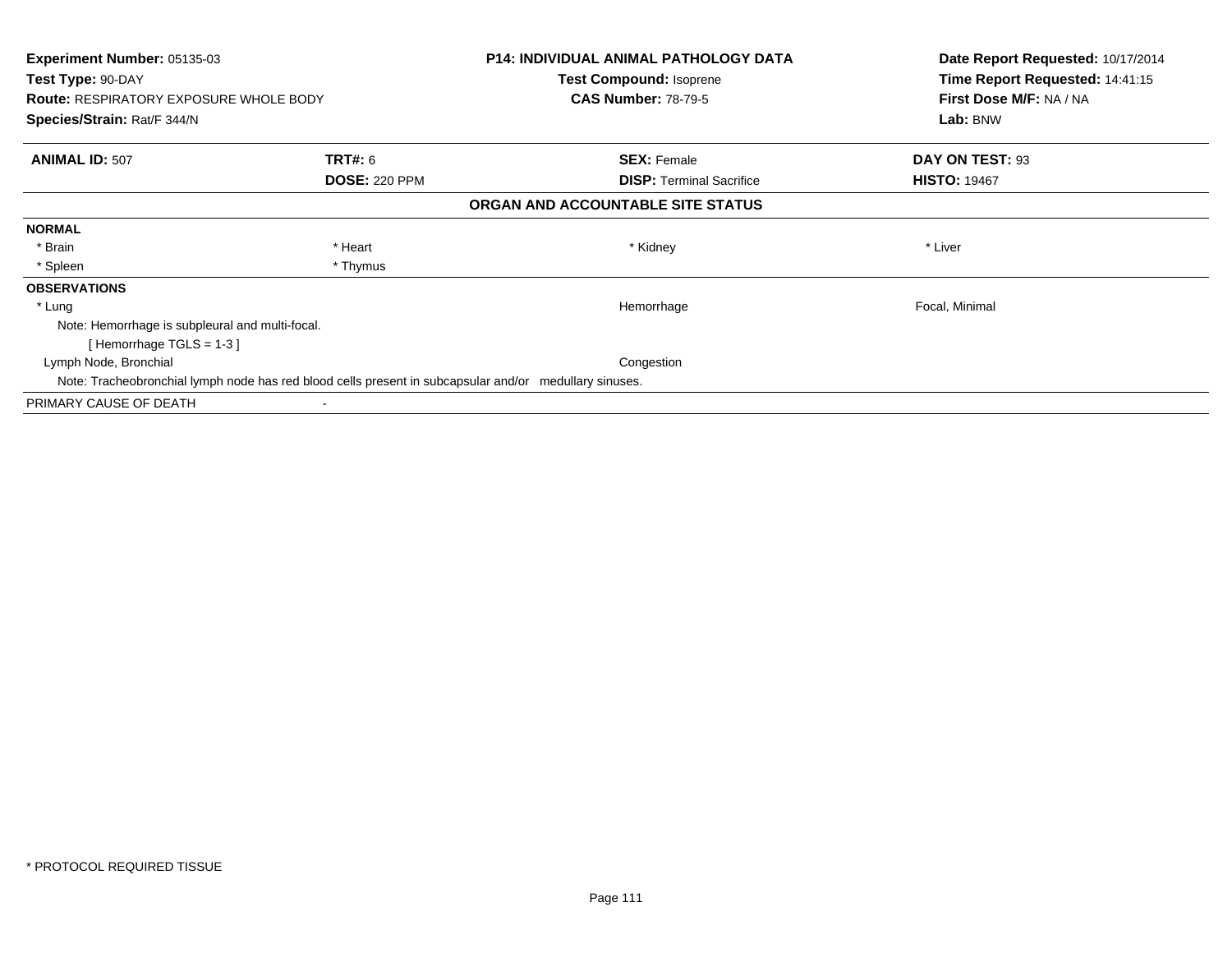| <b>Experiment Number: 05135-03</b><br>Test Type: 90-DAY<br><b>Route: RESPIRATORY EXPOSURE WHOLE BODY</b> |                      | <b>P14: INDIVIDUAL ANIMAL PATHOLOGY DATA</b><br>Test Compound: Isoprene<br><b>CAS Number: 78-79-5</b> | Date Report Requested: 10/17/2014<br>Time Report Requested: 14:41:15<br>First Dose M/F: NA / NA |
|----------------------------------------------------------------------------------------------------------|----------------------|-------------------------------------------------------------------------------------------------------|-------------------------------------------------------------------------------------------------|
| Species/Strain: Rat/F 344/N                                                                              |                      |                                                                                                       | Lab: BNW                                                                                        |
| <b>ANIMAL ID: 508</b>                                                                                    | <b>TRT#:</b> 6       | <b>SEX: Female</b>                                                                                    | DAY ON TEST: 93                                                                                 |
|                                                                                                          | <b>DOSE: 220 PPM</b> | <b>DISP:</b> Terminal Sacrifice                                                                       | <b>HISTO: 19468</b>                                                                             |
|                                                                                                          |                      | ORGAN AND ACCOUNTABLE SITE STATUS                                                                     |                                                                                                 |
| <b>NORMAL</b>                                                                                            |                      |                                                                                                       |                                                                                                 |
| * Brain                                                                                                  | * Heart              | * Kidney                                                                                              | * Liver                                                                                         |
| * Spleen                                                                                                 | * Thymus             |                                                                                                       |                                                                                                 |
| <b>OBSERVATIONS</b>                                                                                      |                      |                                                                                                       |                                                                                                 |
| * Lung                                                                                                   |                      | Hemorrhage                                                                                            | Focal, Minimal                                                                                  |
| Note: Hemorrhage is subpleural and multi-focal.                                                          |                      |                                                                                                       |                                                                                                 |
| [Hemorrhage TGLS = $1-3$ ]                                                                               |                      |                                                                                                       |                                                                                                 |
| Lymph Node, Bronchial                                                                                    |                      | Congestion                                                                                            |                                                                                                 |
| Note: Tracheobronchial lymph node has red blood cells present in subcapsular and/or medullary sinuses.   |                      |                                                                                                       |                                                                                                 |
| PRIMARY CAUSE OF DEATH                                                                                   |                      |                                                                                                       |                                                                                                 |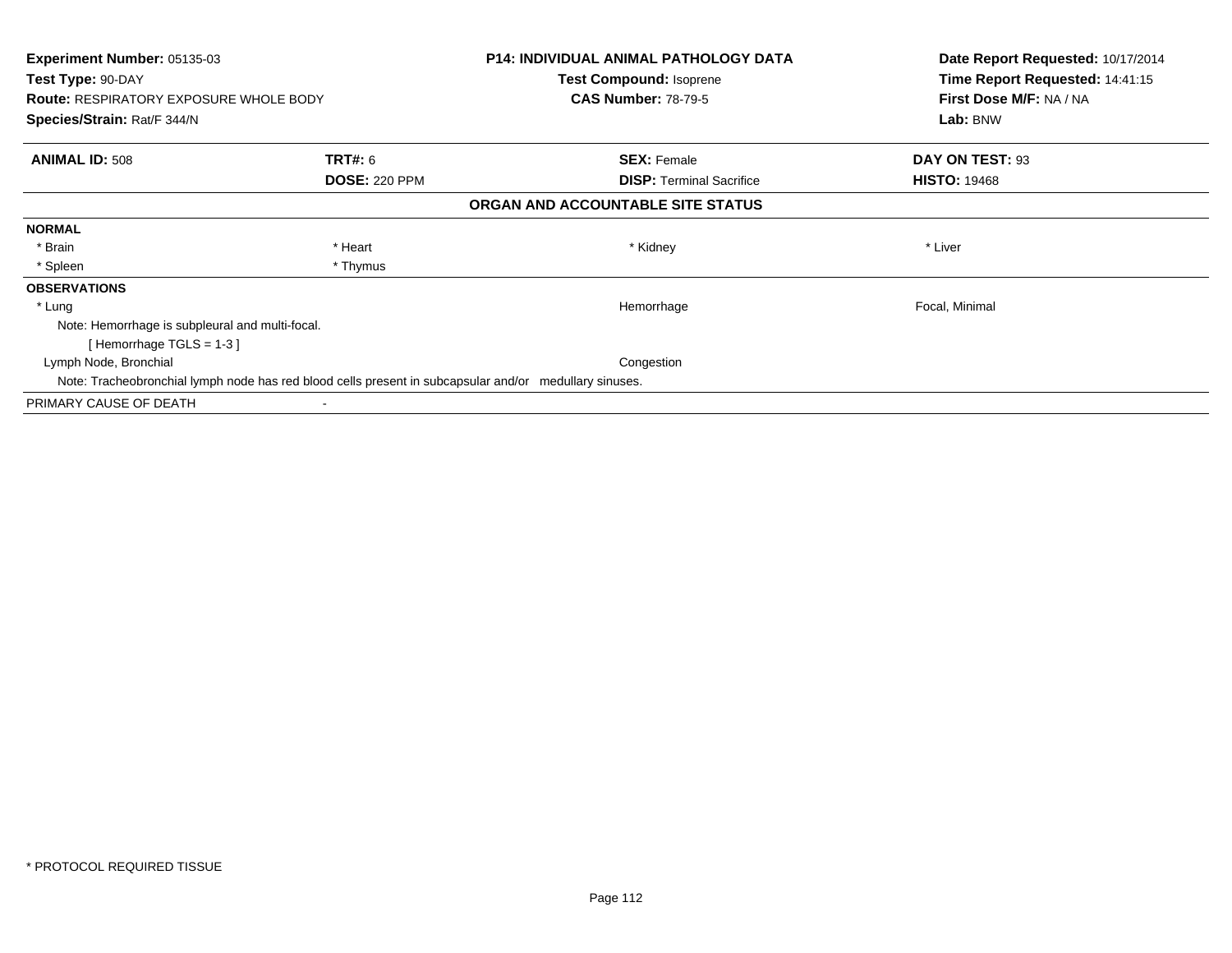| <b>Experiment Number: 05135-03</b><br>Test Type: 90-DAY<br><b>Route: RESPIRATORY EXPOSURE WHOLE BODY</b> |                      | <b>P14: INDIVIDUAL ANIMAL PATHOLOGY DATA</b><br>Test Compound: Isoprene<br><b>CAS Number: 78-79-5</b> | Date Report Requested: 10/17/2014<br>Time Report Requested: 14:41:15<br>First Dose M/F: NA / NA |
|----------------------------------------------------------------------------------------------------------|----------------------|-------------------------------------------------------------------------------------------------------|-------------------------------------------------------------------------------------------------|
| Species/Strain: Rat/F 344/N                                                                              |                      |                                                                                                       | Lab: BNW                                                                                        |
| <b>ANIMAL ID: 509</b>                                                                                    | <b>TRT#:</b> 6       | <b>SEX: Female</b>                                                                                    | DAY ON TEST: 93                                                                                 |
|                                                                                                          | <b>DOSE: 220 PPM</b> | <b>DISP:</b> Terminal Sacrifice                                                                       | <b>HISTO: 19469</b>                                                                             |
|                                                                                                          |                      | ORGAN AND ACCOUNTABLE SITE STATUS                                                                     |                                                                                                 |
| <b>NORMAL</b>                                                                                            |                      |                                                                                                       |                                                                                                 |
| * Brain                                                                                                  | * Heart              | * Kidney                                                                                              | * Liver                                                                                         |
| * Spleen                                                                                                 | * Thymus             |                                                                                                       |                                                                                                 |
| <b>OBSERVATIONS</b>                                                                                      |                      |                                                                                                       |                                                                                                 |
| * Lung                                                                                                   |                      | Hemorrhage                                                                                            | Focal, Minimal                                                                                  |
| Note: Hemorrhage is subpleural and multi-focal.                                                          |                      |                                                                                                       |                                                                                                 |
| [Hemorrhage TGLS = $1-3$ ]                                                                               |                      |                                                                                                       |                                                                                                 |
| Lymph Node, Bronchial                                                                                    |                      | Congestion                                                                                            |                                                                                                 |
| Note: Tracheobronchial lymph node has red blood cells present in subcapsular and/or medullary sinuses.   |                      |                                                                                                       |                                                                                                 |
| PRIMARY CAUSE OF DEATH                                                                                   |                      |                                                                                                       |                                                                                                 |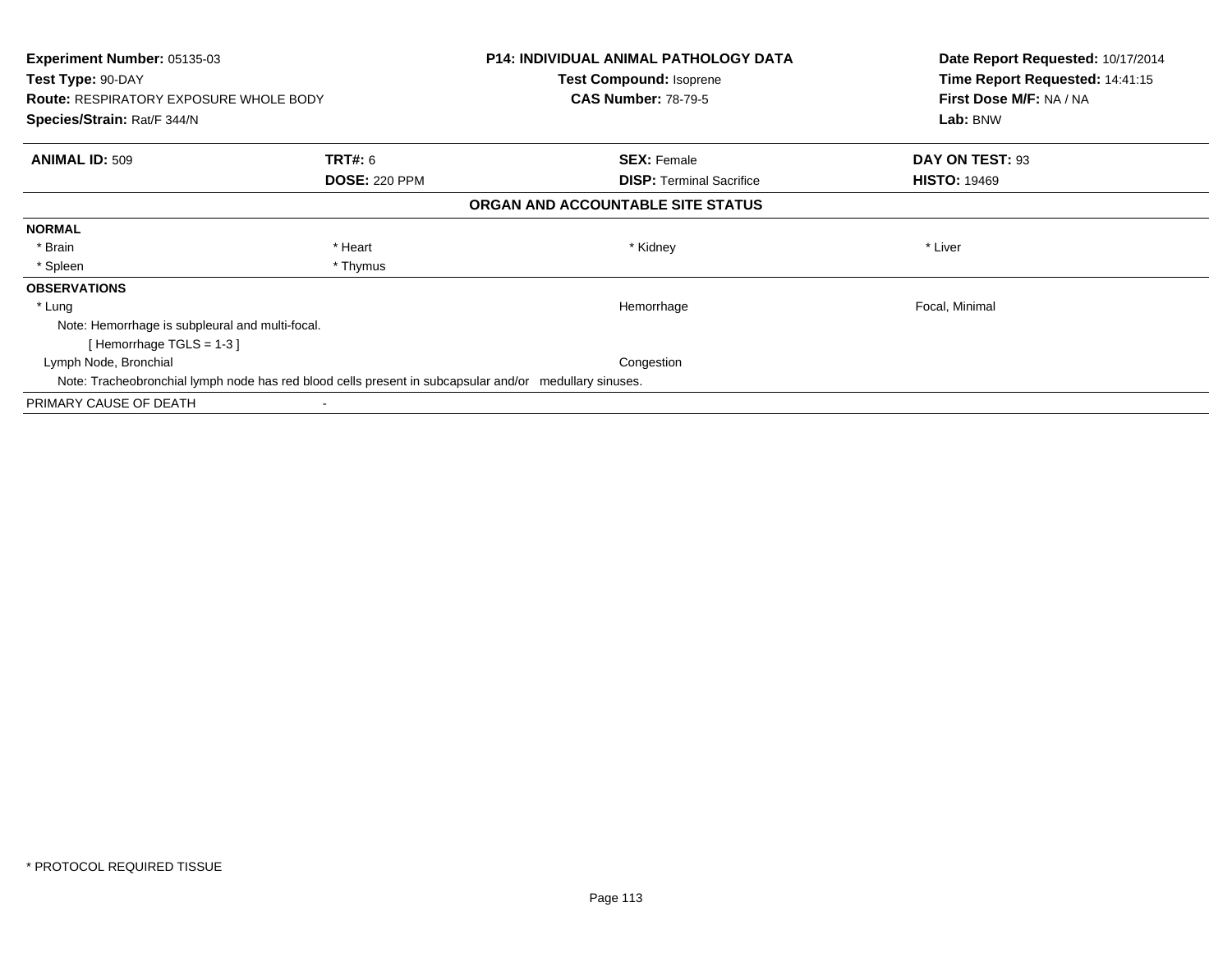| <b>Experiment Number: 05135-03</b><br>Test Type: 90-DAY<br><b>Route: RESPIRATORY EXPOSURE WHOLE BODY</b> |                      | <b>P14: INDIVIDUAL ANIMAL PATHOLOGY DATA</b><br>Test Compound: Isoprene<br><b>CAS Number: 78-79-5</b> | Date Report Requested: 10/17/2014<br>Time Report Requested: 14:41:15<br>First Dose M/F: NA / NA |
|----------------------------------------------------------------------------------------------------------|----------------------|-------------------------------------------------------------------------------------------------------|-------------------------------------------------------------------------------------------------|
| Species/Strain: Rat/F 344/N                                                                              |                      |                                                                                                       | Lab: BNW                                                                                        |
| <b>ANIMAL ID: 510</b>                                                                                    | <b>TRT#:</b> 6       | <b>SEX: Female</b>                                                                                    | DAY ON TEST: 93                                                                                 |
|                                                                                                          | <b>DOSE: 220 PPM</b> | <b>DISP:</b> Terminal Sacrifice                                                                       | <b>HISTO: 19470</b>                                                                             |
|                                                                                                          |                      | ORGAN AND ACCOUNTABLE SITE STATUS                                                                     |                                                                                                 |
| <b>NORMAL</b>                                                                                            |                      |                                                                                                       |                                                                                                 |
| * Brain                                                                                                  | * Heart              | * Kidney                                                                                              | * Liver                                                                                         |
| * Spleen                                                                                                 | * Thymus             |                                                                                                       |                                                                                                 |
| <b>OBSERVATIONS</b>                                                                                      |                      |                                                                                                       |                                                                                                 |
| * Lung                                                                                                   |                      | Hemorrhage                                                                                            | Focal, Minimal                                                                                  |
| Note: Hemorrhage is subpleural and multi-focal.                                                          |                      |                                                                                                       |                                                                                                 |
| [Hemorrhage TGLS = $1-3$ ]                                                                               |                      |                                                                                                       |                                                                                                 |
| Lymph Node, Bronchial                                                                                    |                      | Congestion                                                                                            |                                                                                                 |
| Note: Tracheobronchial lymph node has red blood cells present in subcapsular and/or medullary sinuses.   |                      |                                                                                                       |                                                                                                 |
| PRIMARY CAUSE OF DEATH                                                                                   |                      |                                                                                                       |                                                                                                 |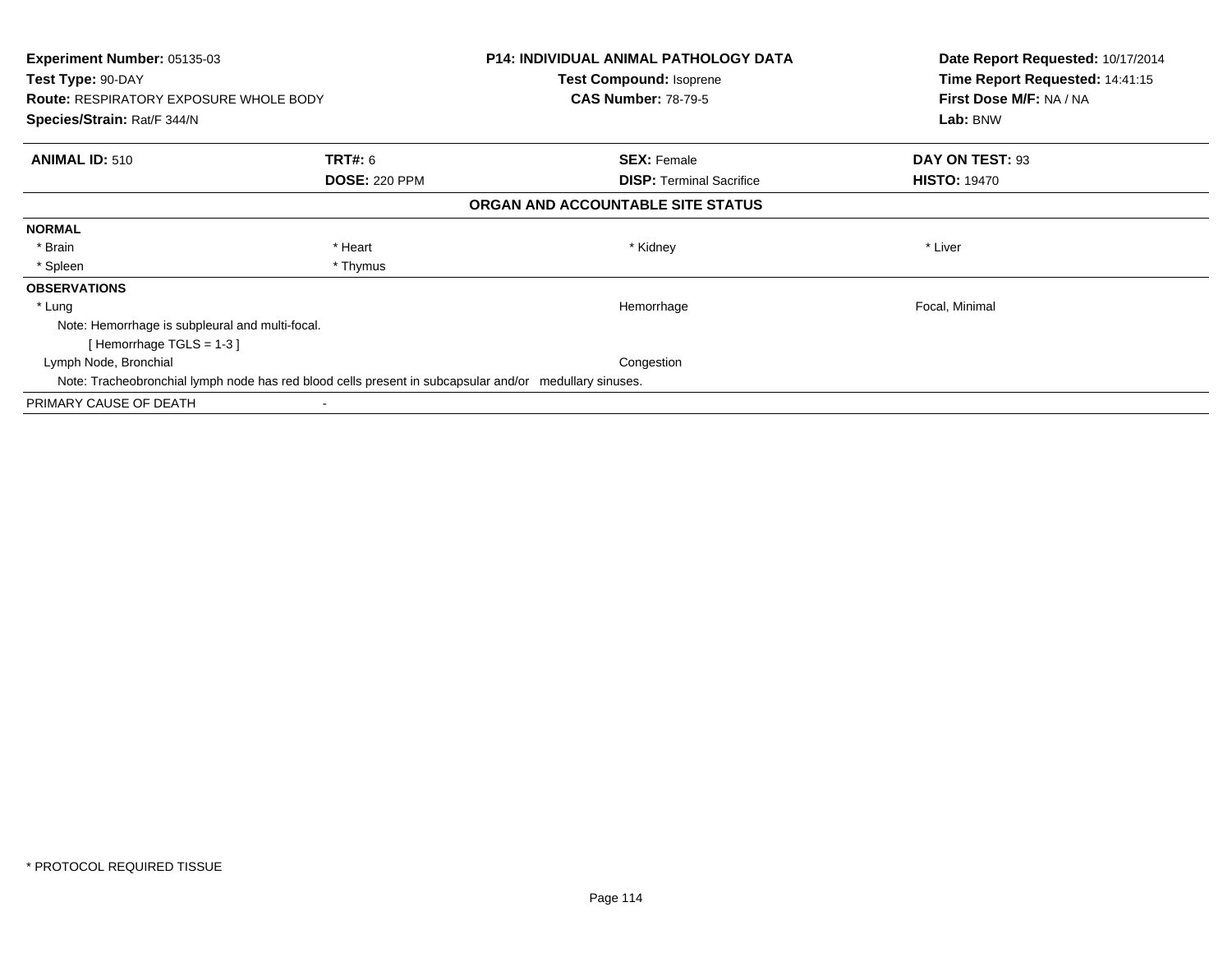| <b>Experiment Number: 05135-03</b><br>Test Type: 90-DAY<br><b>Route: RESPIRATORY EXPOSURE WHOLE BODY</b> |                      | <b>P14: INDIVIDUAL ANIMAL PATHOLOGY DATA</b><br>Test Compound: Isoprene<br><b>CAS Number: 78-79-5</b> | Date Report Requested: 10/17/2014<br>Time Report Requested: 14:41:15<br>First Dose M/F: NA / NA |
|----------------------------------------------------------------------------------------------------------|----------------------|-------------------------------------------------------------------------------------------------------|-------------------------------------------------------------------------------------------------|
| Species/Strain: Rat/F 344/N                                                                              |                      |                                                                                                       | Lab: BNW                                                                                        |
| <b>ANIMAL ID: 701</b>                                                                                    | <b>TRT#: 8</b>       | <b>SEX: Female</b>                                                                                    | DAY ON TEST: 93                                                                                 |
|                                                                                                          | <b>DOSE: 700 PPM</b> | <b>DISP:</b> Terminal Sacrifice                                                                       | <b>HISTO: 19401</b>                                                                             |
|                                                                                                          |                      | ORGAN AND ACCOUNTABLE SITE STATUS                                                                     |                                                                                                 |
| <b>NORMAL</b>                                                                                            |                      |                                                                                                       |                                                                                                 |
| * Brain                                                                                                  | * Heart              | * Kidney                                                                                              | * Liver                                                                                         |
| * Spleen                                                                                                 | * Thymus             |                                                                                                       |                                                                                                 |
| <b>OBSERVATIONS</b>                                                                                      |                      |                                                                                                       |                                                                                                 |
| * Lung                                                                                                   |                      | Hemorrhage                                                                                            | Focal, Minimal                                                                                  |
| Note: Hemorrhage is subpleural and multi-focal.                                                          |                      |                                                                                                       |                                                                                                 |
| [Hemorrhage TGLS = $1-3$ ]                                                                               |                      |                                                                                                       |                                                                                                 |
| Lymph Node, Bronchial                                                                                    |                      | Congestion                                                                                            |                                                                                                 |
| Note: Tracheobronchial lymph node has red blood cells present in subcapsular and/or medullary sinuses.   |                      |                                                                                                       |                                                                                                 |
| PRIMARY CAUSE OF DEATH                                                                                   |                      |                                                                                                       |                                                                                                 |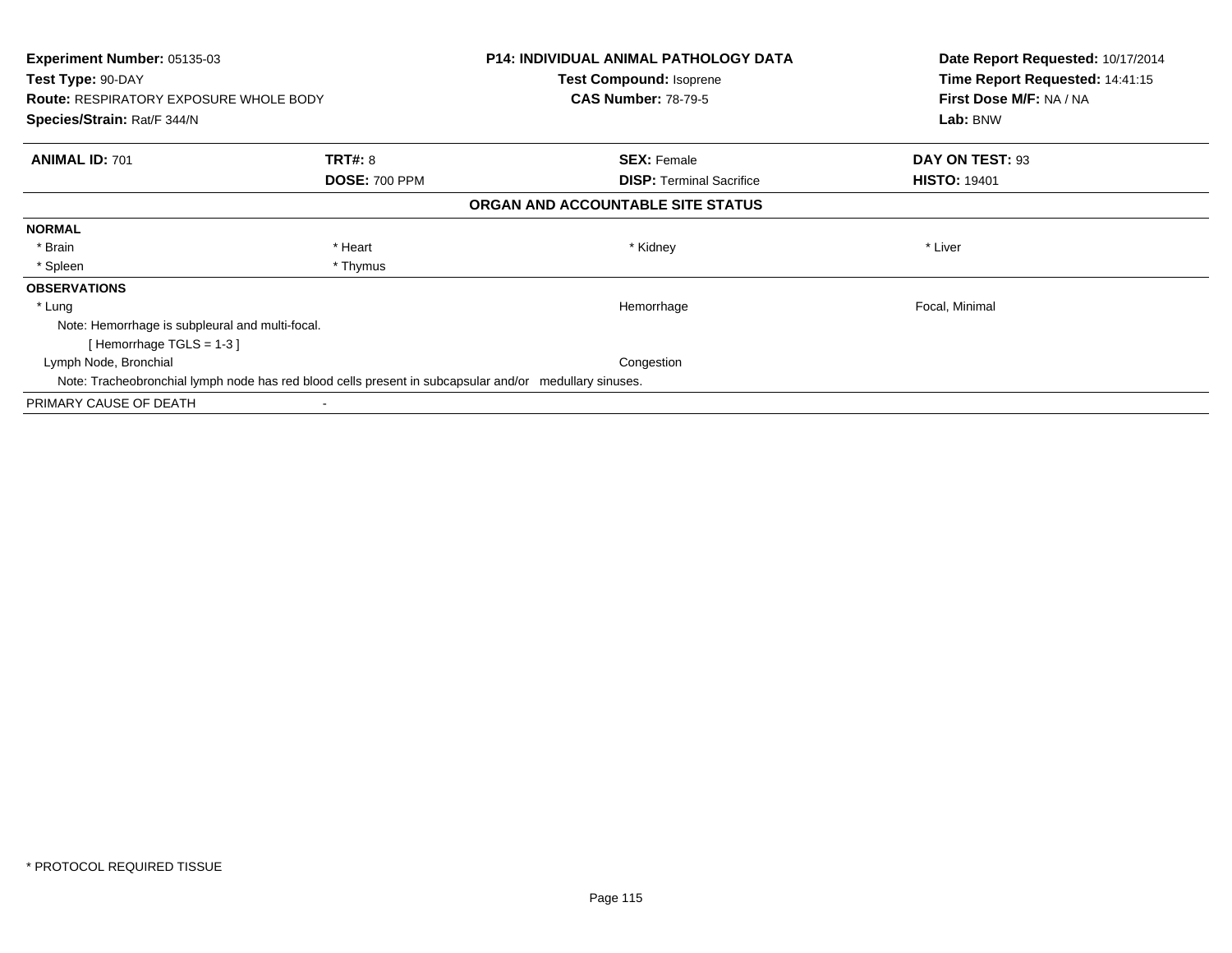| <b>Experiment Number: 05135-03</b><br>Test Type: 90-DAY<br><b>Route: RESPIRATORY EXPOSURE WHOLE BODY</b> |                      | <b>P14: INDIVIDUAL ANIMAL PATHOLOGY DATA</b><br>Test Compound: Isoprene<br><b>CAS Number: 78-79-5</b> | Date Report Requested: 10/17/2014<br>Time Report Requested: 14:41:15<br>First Dose M/F: NA / NA |
|----------------------------------------------------------------------------------------------------------|----------------------|-------------------------------------------------------------------------------------------------------|-------------------------------------------------------------------------------------------------|
| Species/Strain: Rat/F 344/N                                                                              |                      |                                                                                                       | Lab: BNW                                                                                        |
| <b>ANIMAL ID: 702</b>                                                                                    | <b>TRT#: 8</b>       | <b>SEX: Female</b>                                                                                    | DAY ON TEST: 93                                                                                 |
|                                                                                                          | <b>DOSE: 700 PPM</b> | <b>DISP:</b> Terminal Sacrifice                                                                       | <b>HISTO: 19402</b>                                                                             |
|                                                                                                          |                      | ORGAN AND ACCOUNTABLE SITE STATUS                                                                     |                                                                                                 |
| <b>NORMAL</b>                                                                                            |                      |                                                                                                       |                                                                                                 |
| * Brain                                                                                                  | * Heart              | * Kidney                                                                                              | * Liver                                                                                         |
| * Spleen                                                                                                 | * Thymus             |                                                                                                       |                                                                                                 |
| <b>OBSERVATIONS</b>                                                                                      |                      |                                                                                                       |                                                                                                 |
| * Lung                                                                                                   |                      | Hemorrhage                                                                                            | Focal, Marked                                                                                   |
| Note: Hemorrhage is subpleural and multi-focal.                                                          |                      |                                                                                                       |                                                                                                 |
| [Hemorrhage TGLS = $1-3$ ]                                                                               |                      |                                                                                                       |                                                                                                 |
| Lymph Node, Bronchial                                                                                    |                      | Congestion                                                                                            |                                                                                                 |
| Note: Tracheobronchial lymph node has red blood cells present in subcapsular and/or medullary sinuses.   |                      |                                                                                                       |                                                                                                 |
| PRIMARY CAUSE OF DEATH                                                                                   |                      |                                                                                                       |                                                                                                 |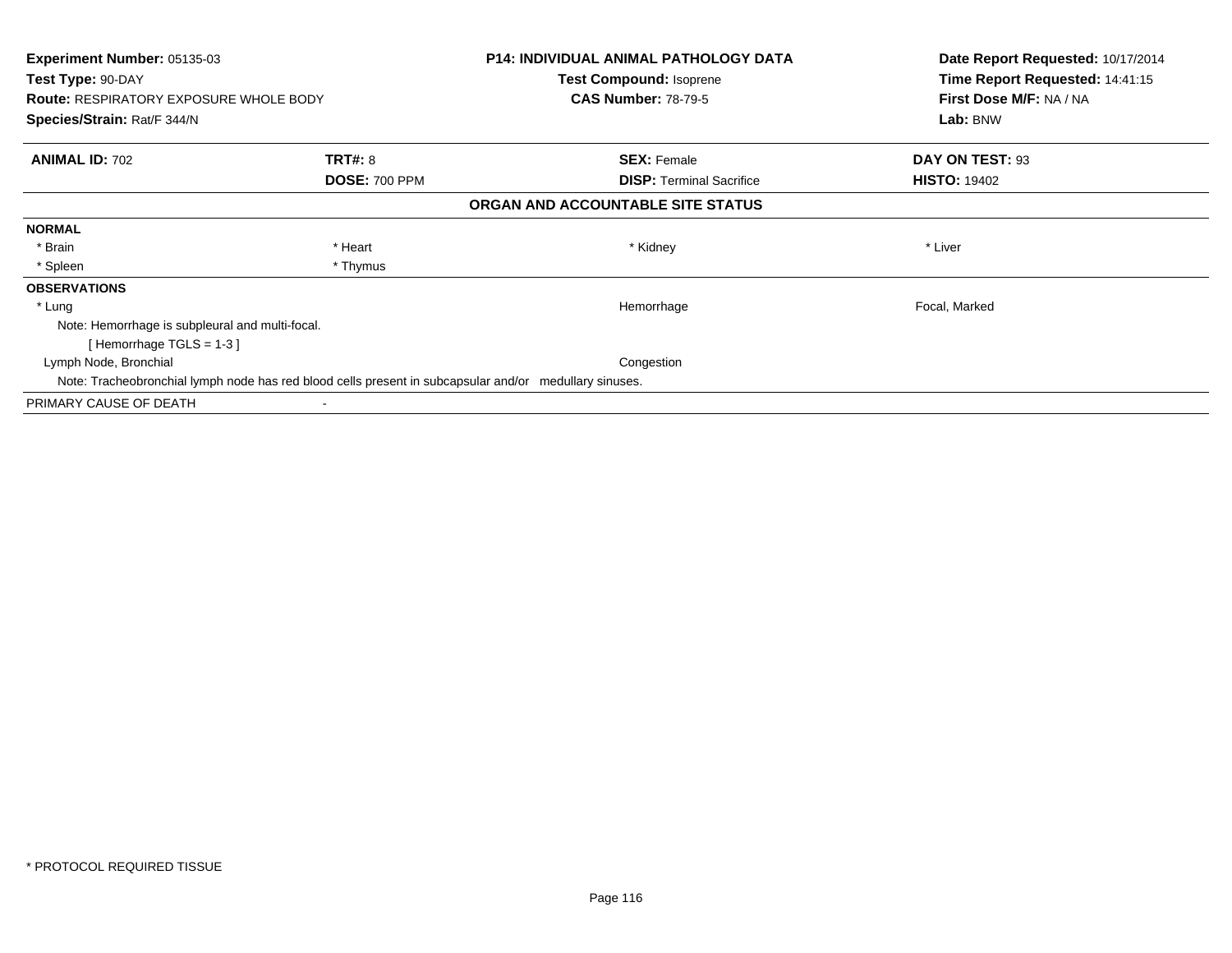| <b>Experiment Number: 05135-03</b><br>Test Type: 90-DAY<br><b>Route: RESPIRATORY EXPOSURE WHOLE BODY</b> |                      | <b>P14: INDIVIDUAL ANIMAL PATHOLOGY DATA</b><br>Test Compound: Isoprene<br><b>CAS Number: 78-79-5</b> | Date Report Requested: 10/17/2014<br>Time Report Requested: 14:41:15<br>First Dose M/F: NA / NA |
|----------------------------------------------------------------------------------------------------------|----------------------|-------------------------------------------------------------------------------------------------------|-------------------------------------------------------------------------------------------------|
| Species/Strain: Rat/F 344/N                                                                              |                      |                                                                                                       | Lab: BNW                                                                                        |
| <b>ANIMAL ID: 703</b>                                                                                    | <b>TRT#: 8</b>       | <b>SEX: Female</b>                                                                                    | DAY ON TEST: 93                                                                                 |
|                                                                                                          | <b>DOSE: 700 PPM</b> | <b>DISP:</b> Terminal Sacrifice                                                                       | <b>HISTO: 19403</b>                                                                             |
|                                                                                                          |                      | ORGAN AND ACCOUNTABLE SITE STATUS                                                                     |                                                                                                 |
| <b>NORMAL</b>                                                                                            |                      |                                                                                                       |                                                                                                 |
| * Brain                                                                                                  | * Heart              | * Kidney                                                                                              | * Liver                                                                                         |
| * Spleen                                                                                                 | * Thymus             |                                                                                                       |                                                                                                 |
| <b>OBSERVATIONS</b>                                                                                      |                      |                                                                                                       |                                                                                                 |
| * Lung                                                                                                   |                      | Hemorrhage                                                                                            | Focal, Minimal                                                                                  |
| Note: Hemorrhage is subpleural and multi-focal.                                                          |                      |                                                                                                       |                                                                                                 |
| [Hemorrhage TGLS = $1-3$ ]                                                                               |                      |                                                                                                       |                                                                                                 |
| Lymph Node, Bronchial                                                                                    |                      | Congestion                                                                                            |                                                                                                 |
| Note: Tracheobronchial lymph node has red blood cells present in subcapsular and/or medullary sinuses.   |                      |                                                                                                       |                                                                                                 |
| PRIMARY CAUSE OF DEATH                                                                                   |                      |                                                                                                       |                                                                                                 |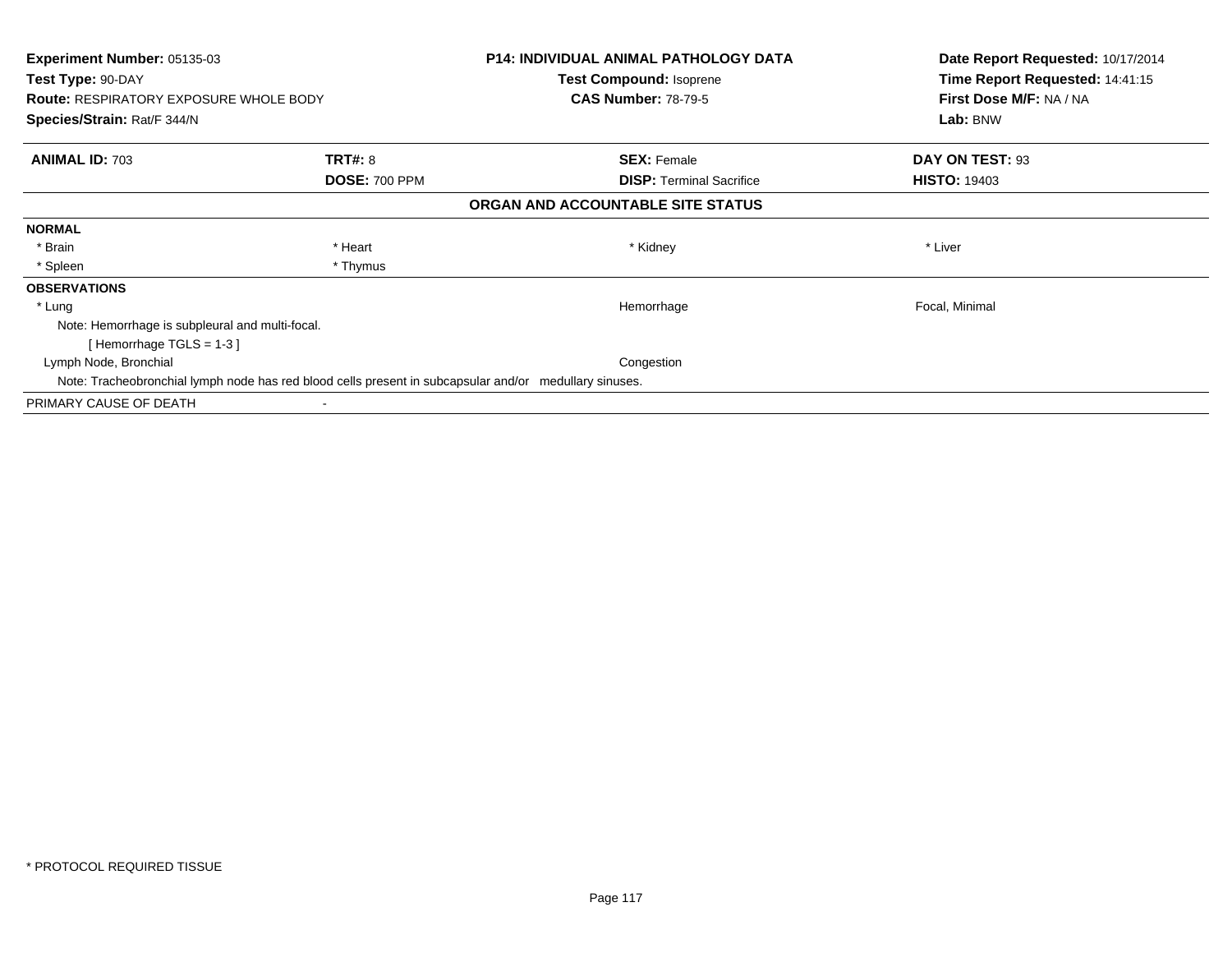| <b>Experiment Number: 05135-03</b><br>Test Type: 90-DAY<br><b>Route: RESPIRATORY EXPOSURE WHOLE BODY</b> |                      | <b>P14: INDIVIDUAL ANIMAL PATHOLOGY DATA</b><br>Test Compound: Isoprene<br><b>CAS Number: 78-79-5</b> | Date Report Requested: 10/17/2014<br>Time Report Requested: 14:41:15<br>First Dose M/F: NA / NA |
|----------------------------------------------------------------------------------------------------------|----------------------|-------------------------------------------------------------------------------------------------------|-------------------------------------------------------------------------------------------------|
| Species/Strain: Rat/F 344/N                                                                              |                      |                                                                                                       | Lab: BNW                                                                                        |
| <b>ANIMAL ID: 704</b>                                                                                    | <b>TRT#: 8</b>       | <b>SEX: Female</b>                                                                                    | DAY ON TEST: 93                                                                                 |
|                                                                                                          | <b>DOSE: 700 PPM</b> | <b>DISP:</b> Terminal Sacrifice                                                                       | <b>HISTO: 19404</b>                                                                             |
|                                                                                                          |                      | ORGAN AND ACCOUNTABLE SITE STATUS                                                                     |                                                                                                 |
| <b>NORMAL</b>                                                                                            |                      |                                                                                                       |                                                                                                 |
| * Brain                                                                                                  | * Heart              | * Kidney                                                                                              | * Liver                                                                                         |
| * Spleen                                                                                                 | * Thymus             |                                                                                                       |                                                                                                 |
| <b>OBSERVATIONS</b>                                                                                      |                      |                                                                                                       |                                                                                                 |
| * Lung                                                                                                   |                      | Hemorrhage                                                                                            | Focal, Minimal                                                                                  |
| Note: Hemorrhage is subpleural and multi-focal.                                                          |                      |                                                                                                       |                                                                                                 |
| [Hemorrhage TGLS = $1-3$ ]                                                                               |                      |                                                                                                       |                                                                                                 |
| Lymph Node, Bronchial                                                                                    |                      | Congestion                                                                                            |                                                                                                 |
| Note: Tracheobronchial lymph node has red blood cells present in subcapsular and/or medullary sinuses.   |                      |                                                                                                       |                                                                                                 |
| PRIMARY CAUSE OF DEATH                                                                                   |                      |                                                                                                       |                                                                                                 |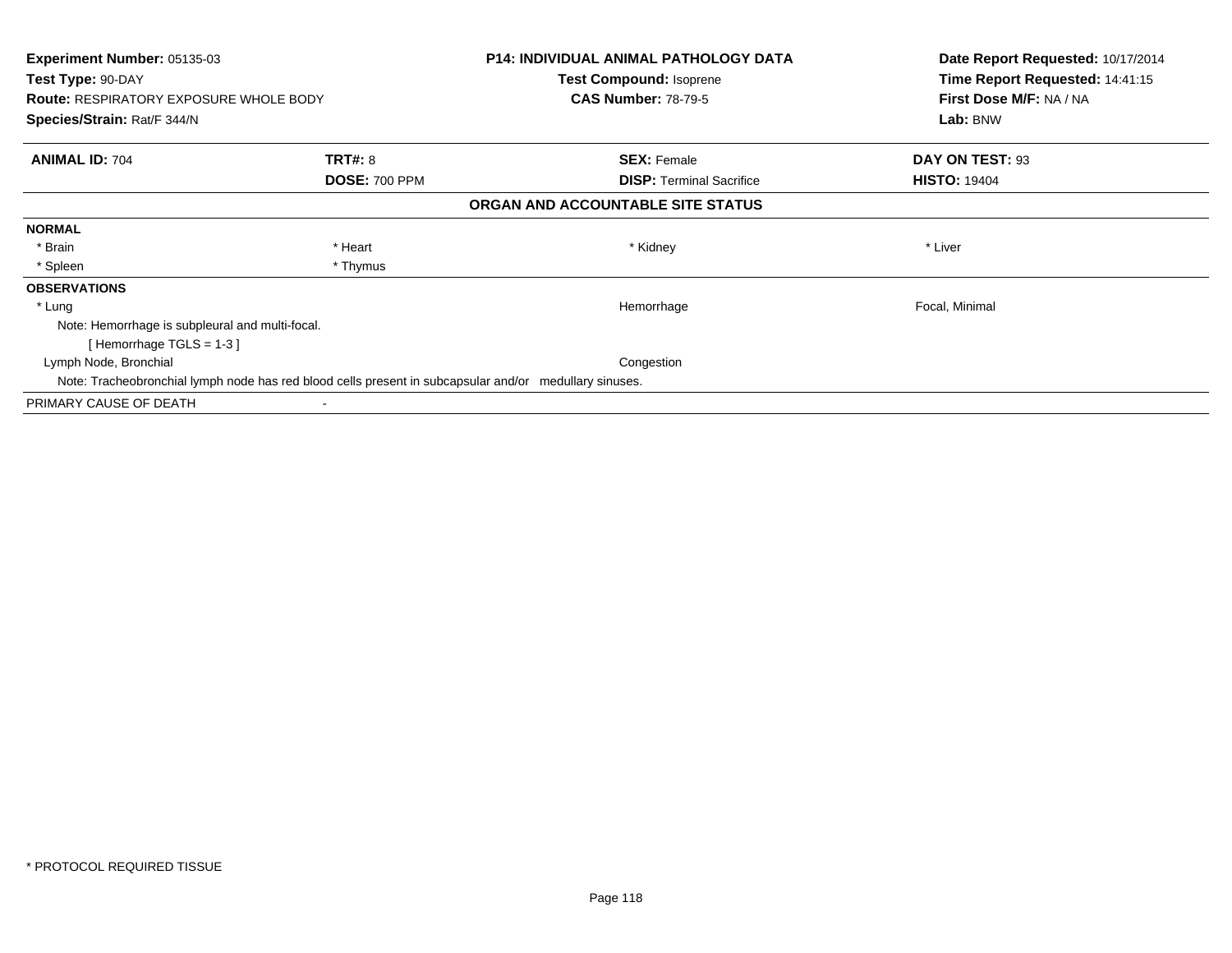| <b>Experiment Number: 05135-03</b>              | <b>P14: INDIVIDUAL ANIMAL PATHOLOGY DATA</b><br>Test Compound: Isoprene |                                   | Date Report Requested: 10/17/2014<br>Time Report Requested: 14:41:15 |
|-------------------------------------------------|-------------------------------------------------------------------------|-----------------------------------|----------------------------------------------------------------------|
| Test Type: 90-DAY                               |                                                                         |                                   |                                                                      |
| <b>Route: RESPIRATORY EXPOSURE WHOLE BODY</b>   |                                                                         | <b>CAS Number: 78-79-5</b>        | First Dose M/F: NA / NA                                              |
| Species/Strain: Rat/F 344/N                     |                                                                         |                                   | Lab: BNW                                                             |
| <b>ANIMAL ID: 705</b>                           | <b>TRT#: 8</b>                                                          | <b>SEX: Female</b>                | DAY ON TEST: 93                                                      |
|                                                 | <b>DOSE: 700 PPM</b>                                                    | <b>DISP: Terminal Sacrifice</b>   | <b>HISTO: 19405</b>                                                  |
|                                                 |                                                                         | ORGAN AND ACCOUNTABLE SITE STATUS |                                                                      |
| <b>NORMAL</b>                                   |                                                                         |                                   |                                                                      |
| * Brain                                         | * Heart                                                                 | * Kidney                          | * Liver                                                              |
| * Spleen                                        | * Thymus                                                                |                                   |                                                                      |
| <b>MISSING</b>                                  |                                                                         |                                   |                                                                      |
| Lymph Node, Bronchial                           |                                                                         |                                   |                                                                      |
| <b>OBSERVATIONS</b>                             |                                                                         |                                   |                                                                      |
| * Lung                                          |                                                                         | Hemorrhage                        | Focal, Mild                                                          |
| Note: Hemorrhage is subpleural and multi-focal. |                                                                         |                                   |                                                                      |
| [Hemorrhage TGLS = $1-3$ ]                      |                                                                         |                                   |                                                                      |
| Lym Node Bron                                   |                                                                         |                                   |                                                                      |
| Note: Tracheobronchial lymph node is missing.   |                                                                         |                                   |                                                                      |
| PRIMARY CAUSE OF DEATH                          |                                                                         |                                   |                                                                      |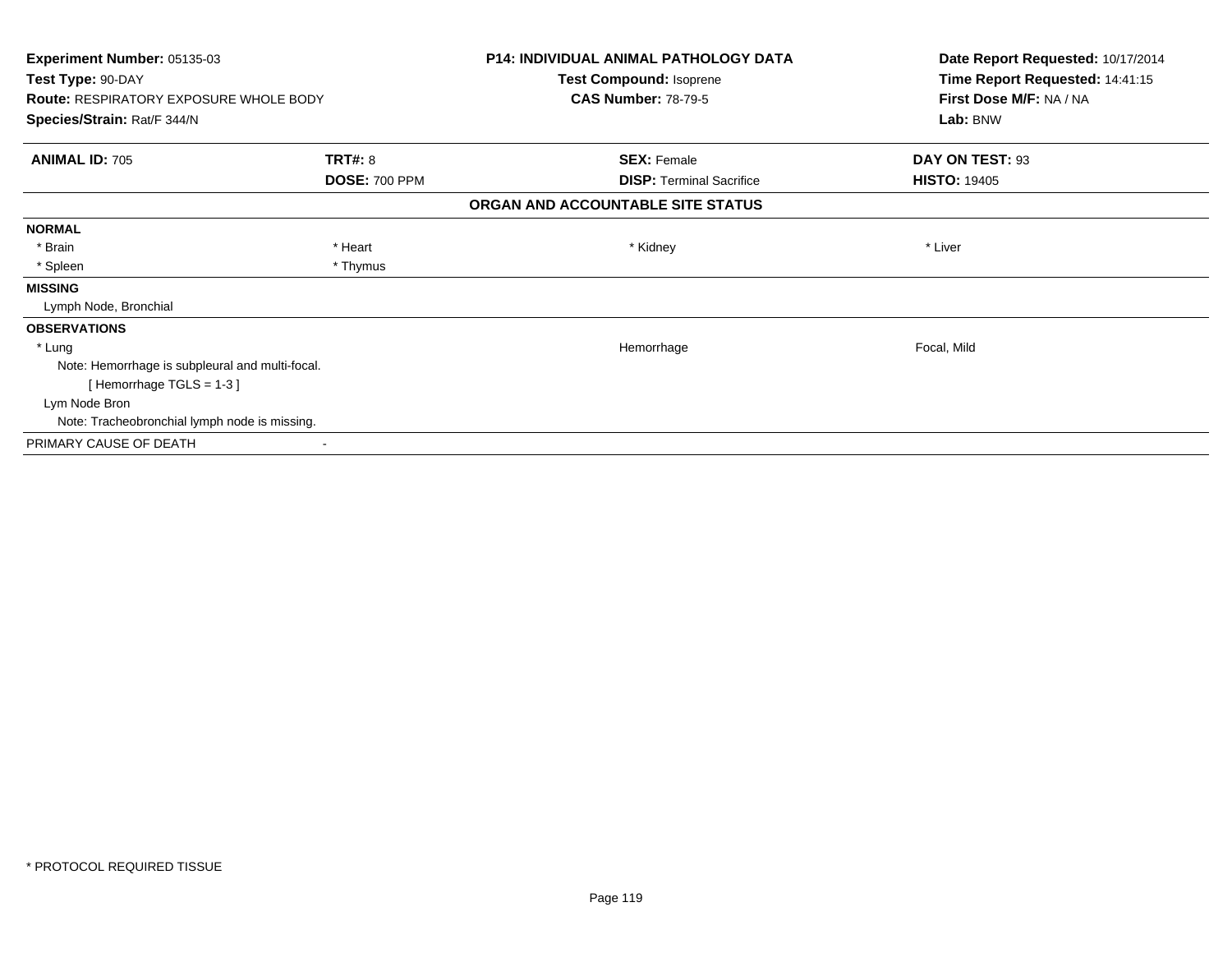| Experiment Number: 05135-03                     |                      | <b>P14: INDIVIDUAL ANIMAL PATHOLOGY DATA</b><br><b>Test Compound: Isoprene</b> | Date Report Requested: 10/17/2014 |
|-------------------------------------------------|----------------------|--------------------------------------------------------------------------------|-----------------------------------|
| Test Type: 90-DAY                               |                      |                                                                                | Time Report Requested: 14:41:15   |
| <b>Route: RESPIRATORY EXPOSURE WHOLE BODY</b>   |                      | <b>CAS Number: 78-79-5</b>                                                     | First Dose M/F: NA / NA           |
| Species/Strain: Rat/F 344/N                     |                      |                                                                                | Lab: BNW                          |
| <b>ANIMAL ID: 706</b>                           | <b>TRT#: 8</b>       | <b>SEX: Female</b>                                                             | DAY ON TEST: 93                   |
|                                                 | <b>DOSE: 700 PPM</b> | <b>DISP: Terminal Sacrifice</b>                                                | <b>HISTO: 19406</b>               |
|                                                 |                      | ORGAN AND ACCOUNTABLE SITE STATUS                                              |                                   |
| <b>NORMAL</b>                                   |                      |                                                                                |                                   |
| * Brain                                         | * Heart              | * Kidney                                                                       | * Liver                           |
| * Spleen                                        | * Thymus             |                                                                                |                                   |
| <b>OBSERVATIONS</b>                             |                      |                                                                                |                                   |
| * Lung                                          |                      | Hemorrhage                                                                     | Focal, Minimal                    |
| Note: Hemorrhage is subpleural and multi-focal. |                      |                                                                                |                                   |
| [Hemorrhage TGLS = $1-3$ ]                      |                      |                                                                                |                                   |
| PRIMARY CAUSE OF DEATH                          |                      |                                                                                |                                   |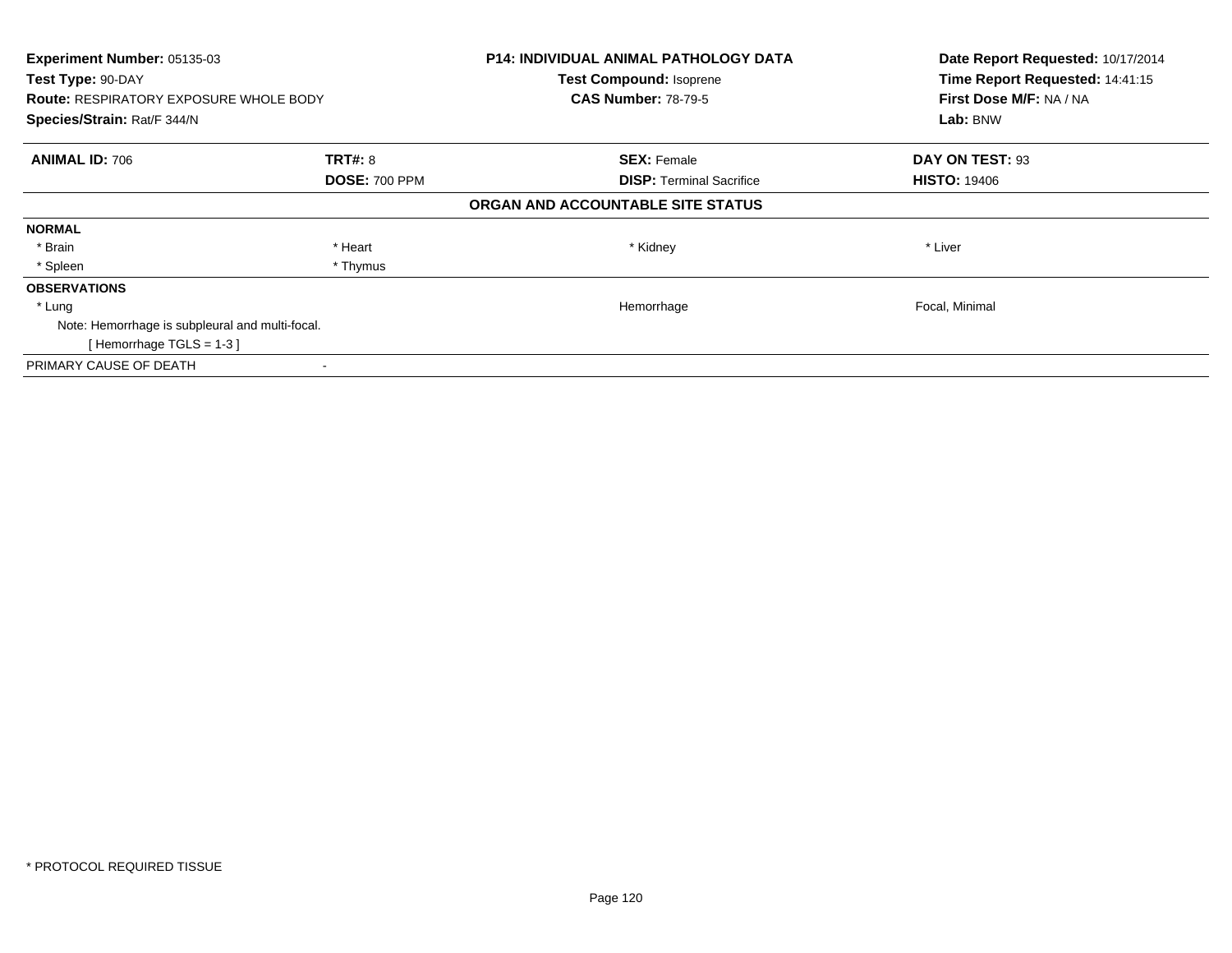| <b>Experiment Number: 05135-03</b><br>Test Type: 90-DAY<br><b>Route: RESPIRATORY EXPOSURE WHOLE BODY</b> |                      | <b>P14: INDIVIDUAL ANIMAL PATHOLOGY DATA</b><br>Test Compound: Isoprene<br><b>CAS Number: 78-79-5</b> | Date Report Requested: 10/17/2014<br>Time Report Requested: 14:41:15<br>First Dose M/F: NA / NA |
|----------------------------------------------------------------------------------------------------------|----------------------|-------------------------------------------------------------------------------------------------------|-------------------------------------------------------------------------------------------------|
| Species/Strain: Rat/F 344/N                                                                              |                      |                                                                                                       | Lab: BNW                                                                                        |
| <b>ANIMAL ID: 707</b>                                                                                    | <b>TRT#: 8</b>       | <b>SEX: Female</b>                                                                                    | DAY ON TEST: 93                                                                                 |
|                                                                                                          | <b>DOSE: 700 PPM</b> | <b>DISP:</b> Terminal Sacrifice                                                                       | <b>HISTO: 19407</b>                                                                             |
|                                                                                                          |                      | ORGAN AND ACCOUNTABLE SITE STATUS                                                                     |                                                                                                 |
| <b>NORMAL</b>                                                                                            |                      |                                                                                                       |                                                                                                 |
| * Brain                                                                                                  | * Heart              | * Kidney                                                                                              | * Liver                                                                                         |
| * Spleen                                                                                                 | * Thymus             |                                                                                                       |                                                                                                 |
| <b>OBSERVATIONS</b>                                                                                      |                      |                                                                                                       |                                                                                                 |
| * Lung                                                                                                   |                      | Hemorrhage                                                                                            | Focal, Minimal                                                                                  |
| Note: Hemorrhage is subpleural and multi-focal.                                                          |                      |                                                                                                       |                                                                                                 |
| [Hemorrhage TGLS = $1-3$ ]                                                                               |                      |                                                                                                       |                                                                                                 |
| Lymph Node, Bronchial                                                                                    |                      | Congestion                                                                                            |                                                                                                 |
| Note: Tracheobronchial lymph node has red blood cells present in subcapsular and/or medullary sinuses.   |                      |                                                                                                       |                                                                                                 |
| PRIMARY CAUSE OF DEATH                                                                                   |                      |                                                                                                       |                                                                                                 |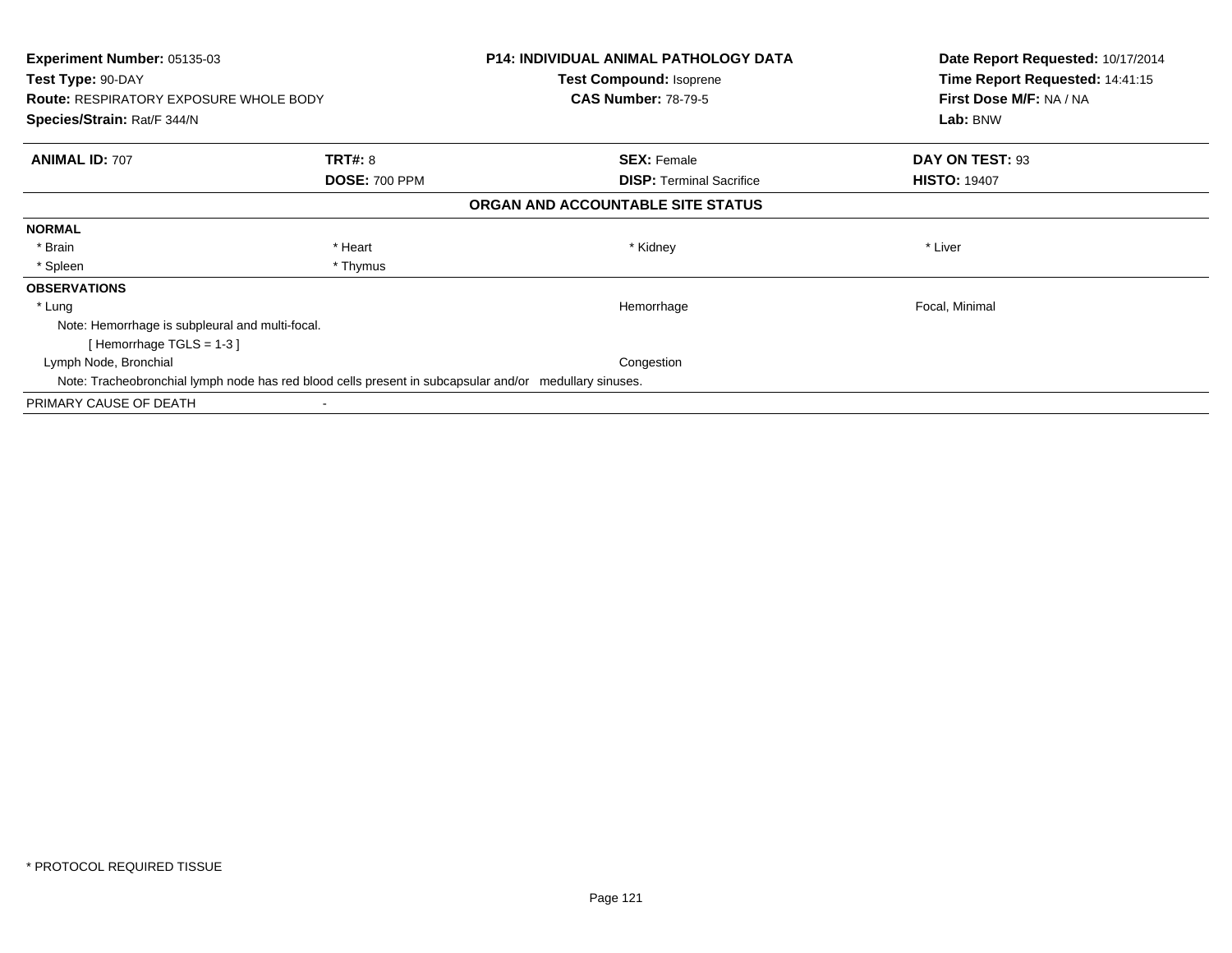| <b>Experiment Number: 05135-03</b>              |                      | <b>P14: INDIVIDUAL ANIMAL PATHOLOGY DATA</b> | Date Report Requested: 10/17/2014 |
|-------------------------------------------------|----------------------|----------------------------------------------|-----------------------------------|
| Test Type: 90-DAY                               |                      | Test Compound: Isoprene                      | Time Report Requested: 14:41:15   |
| <b>Route: RESPIRATORY EXPOSURE WHOLE BODY</b>   |                      | <b>CAS Number: 78-79-5</b>                   | First Dose M/F: NA / NA           |
| Species/Strain: Rat/F 344/N                     |                      |                                              | Lab: BNW                          |
| <b>ANIMAL ID: 708</b>                           | <b>TRT#: 8</b>       | <b>SEX: Female</b>                           | DAY ON TEST: 93                   |
|                                                 | <b>DOSE: 700 PPM</b> | <b>DISP: Terminal Sacrifice</b>              | <b>HISTO: 19408</b>               |
|                                                 |                      | ORGAN AND ACCOUNTABLE SITE STATUS            |                                   |
| <b>NORMAL</b>                                   |                      |                                              |                                   |
| * Brain                                         | * Heart              | * Kidney                                     | * Liver                           |
| * Spleen                                        | * Thymus             |                                              |                                   |
| <b>MISSING</b>                                  |                      |                                              |                                   |
| Lymph Node, Bronchial                           |                      |                                              |                                   |
| <b>OBSERVATIONS</b>                             |                      |                                              |                                   |
| * Lung                                          |                      | Hemorrhage                                   | Focal, Minimal                    |
| Note: Hemorrhage is subpleural and multi-focal. |                      |                                              |                                   |
| [Hemorrhage TGLS = $1-3$ ]                      |                      |                                              |                                   |
| Lym Node Bron                                   |                      |                                              |                                   |
| Note: Tracheobronchial lymph node is missing.   |                      |                                              |                                   |
| PRIMARY CAUSE OF DEATH                          |                      |                                              |                                   |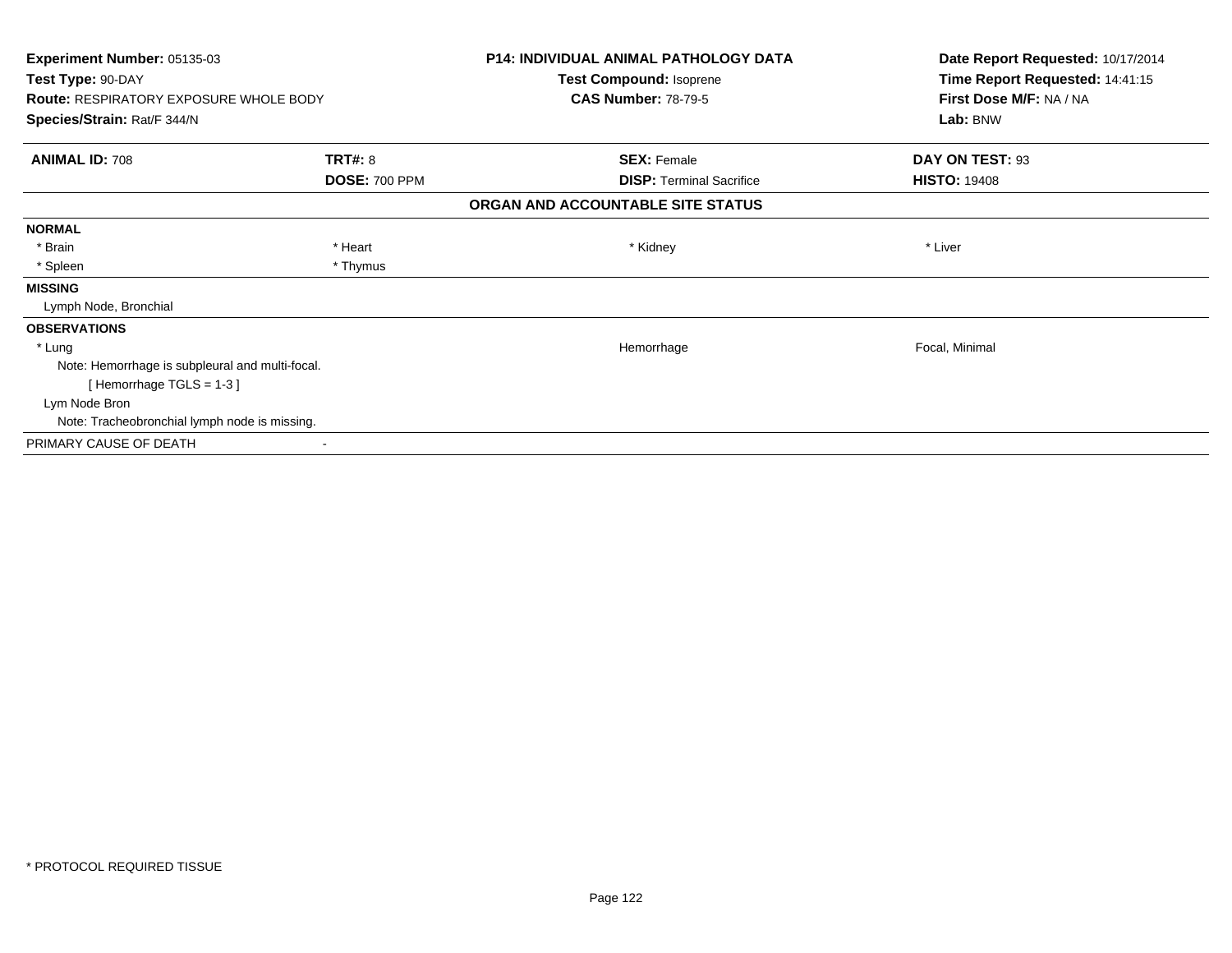| <b>Experiment Number: 05135-03</b><br>Test Type: 90-DAY<br><b>Route: RESPIRATORY EXPOSURE WHOLE BODY</b> |                      | <b>P14: INDIVIDUAL ANIMAL PATHOLOGY DATA</b><br>Test Compound: Isoprene<br><b>CAS Number: 78-79-5</b> | Date Report Requested: 10/17/2014<br>Time Report Requested: 14:41:15<br>First Dose M/F: NA / NA |
|----------------------------------------------------------------------------------------------------------|----------------------|-------------------------------------------------------------------------------------------------------|-------------------------------------------------------------------------------------------------|
| Species/Strain: Rat/F 344/N                                                                              |                      |                                                                                                       | Lab: BNW                                                                                        |
| <b>ANIMAL ID: 709</b>                                                                                    | <b>TRT#: 8</b>       | <b>SEX: Female</b>                                                                                    | DAY ON TEST: 93                                                                                 |
|                                                                                                          | <b>DOSE: 700 PPM</b> | <b>DISP:</b> Terminal Sacrifice                                                                       | <b>HISTO: 19409</b>                                                                             |
|                                                                                                          |                      | ORGAN AND ACCOUNTABLE SITE STATUS                                                                     |                                                                                                 |
| <b>NORMAL</b>                                                                                            |                      |                                                                                                       |                                                                                                 |
| * Brain                                                                                                  | * Heart              | * Kidney                                                                                              | * Liver                                                                                         |
| * Spleen                                                                                                 | * Thymus             |                                                                                                       |                                                                                                 |
| <b>OBSERVATIONS</b>                                                                                      |                      |                                                                                                       |                                                                                                 |
| * Lung                                                                                                   |                      | Hemorrhage                                                                                            | Focal, Minimal                                                                                  |
| Note: Hemorrhage is subpleural and multi-focal.                                                          |                      |                                                                                                       |                                                                                                 |
| [Hemorrhage TGLS = $1-3$ ]                                                                               |                      |                                                                                                       |                                                                                                 |
| Lymph Node, Bronchial                                                                                    |                      | Congestion                                                                                            |                                                                                                 |
| Note: Tracheobronchial lymph node has red blood cells present in subcapsular and/or medullary sinuses.   |                      |                                                                                                       |                                                                                                 |
| PRIMARY CAUSE OF DEATH                                                                                   |                      |                                                                                                       |                                                                                                 |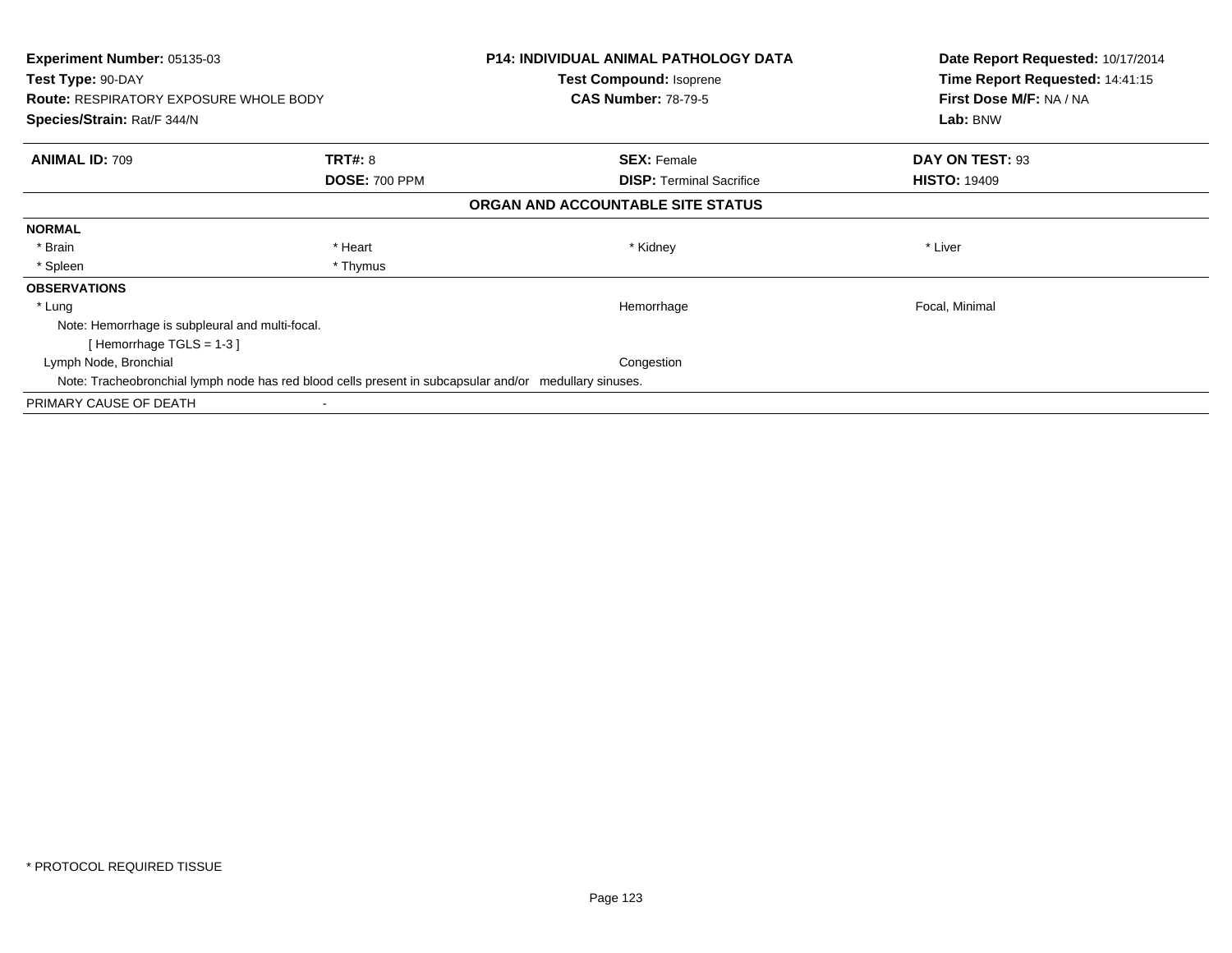| <b>Experiment Number: 05135-03</b><br>Test Type: 90-DAY<br><b>Route: RESPIRATORY EXPOSURE WHOLE BODY</b> |                      | <b>P14: INDIVIDUAL ANIMAL PATHOLOGY DATA</b><br>Test Compound: Isoprene<br><b>CAS Number: 78-79-5</b> | Date Report Requested: 10/17/2014<br>Time Report Requested: 14:41:15<br>First Dose M/F: NA / NA |
|----------------------------------------------------------------------------------------------------------|----------------------|-------------------------------------------------------------------------------------------------------|-------------------------------------------------------------------------------------------------|
| Species/Strain: Rat/F 344/N                                                                              |                      |                                                                                                       | Lab: BNW                                                                                        |
| <b>ANIMAL ID: 710</b>                                                                                    | <b>TRT#: 8</b>       | <b>SEX: Female</b>                                                                                    | DAY ON TEST: 93                                                                                 |
|                                                                                                          | <b>DOSE: 700 PPM</b> | <b>DISP:</b> Terminal Sacrifice                                                                       | <b>HISTO: 19410</b>                                                                             |
|                                                                                                          |                      | ORGAN AND ACCOUNTABLE SITE STATUS                                                                     |                                                                                                 |
| <b>NORMAL</b>                                                                                            |                      |                                                                                                       |                                                                                                 |
| * Brain                                                                                                  | * Heart              | * Kidney                                                                                              | * Liver                                                                                         |
| * Spleen                                                                                                 | * Thymus             |                                                                                                       |                                                                                                 |
| <b>OBSERVATIONS</b>                                                                                      |                      |                                                                                                       |                                                                                                 |
| * Lung                                                                                                   |                      | Hemorrhage                                                                                            | Focal, Moderate                                                                                 |
| Note: Hemorrhage is subpleural and multi-focal.                                                          |                      |                                                                                                       |                                                                                                 |
| [Hemorrhage TGLS = $1-3$ ]                                                                               |                      |                                                                                                       |                                                                                                 |
| Lymph Node, Bronchial                                                                                    |                      | Congestion                                                                                            |                                                                                                 |
| Note: Tracheobronchial lymph node has red blood cells present in subcapsular and/or medullary sinuses.   |                      |                                                                                                       |                                                                                                 |
| PRIMARY CAUSE OF DEATH                                                                                   |                      |                                                                                                       |                                                                                                 |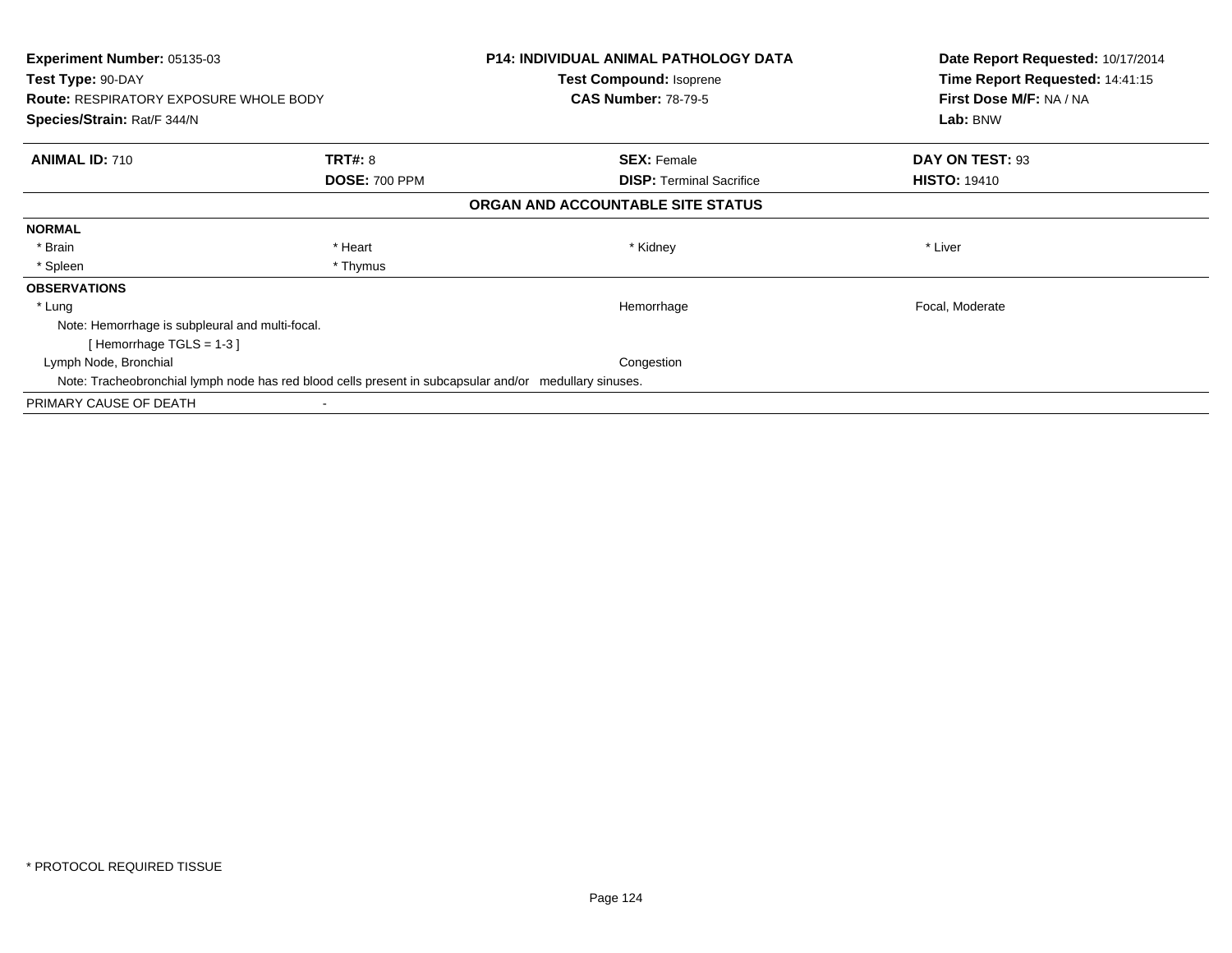| <b>Experiment Number: 05135-03</b><br>Test Type: 90-DAY                                                |                       | <b>P14: INDIVIDUAL ANIMAL PATHOLOGY DATA</b><br>Test Compound: Isoprene | Date Report Requested: 10/17/2014<br>Time Report Requested: 14:41:15 |
|--------------------------------------------------------------------------------------------------------|-----------------------|-------------------------------------------------------------------------|----------------------------------------------------------------------|
| <b>Route: RESPIRATORY EXPOSURE WHOLE BODY</b>                                                          |                       | <b>CAS Number: 78-79-5</b>                                              | First Dose M/F: NA / NA                                              |
| Species/Strain: Rat/F 344/N                                                                            |                       |                                                                         | Lab: BNW                                                             |
| <b>ANIMAL ID: 901</b>                                                                                  | <b>TRT#: 10</b>       | <b>SEX: Female</b>                                                      | DAY ON TEST: 93                                                      |
|                                                                                                        | <b>DOSE: 2200 PPM</b> | <b>DISP:</b> Terminal Sacrifice                                         | <b>HISTO: 19341</b>                                                  |
|                                                                                                        |                       | ORGAN AND ACCOUNTABLE SITE STATUS                                       |                                                                      |
| <b>NORMAL</b>                                                                                          |                       |                                                                         |                                                                      |
| * Brain                                                                                                | * Heart               | * Kidney                                                                | * Liver                                                              |
| * Spleen                                                                                               | * Thymus              |                                                                         |                                                                      |
| <b>OBSERVATIONS</b>                                                                                    |                       |                                                                         |                                                                      |
| * Lung                                                                                                 |                       | Hemorrhage                                                              | Focal, Mild                                                          |
| Note: Hemorrhage is subpleural and multi-focal.                                                        |                       |                                                                         |                                                                      |
| [Hemorrhage TGLS = $1-3$ ]                                                                             |                       |                                                                         |                                                                      |
| Lymph Node, Bronchial                                                                                  |                       | Congestion                                                              |                                                                      |
| Note: Tracheobronchial lymph node has red blood cells present in subcapsular and/or medullary sinuses. |                       |                                                                         |                                                                      |
| PRIMARY CAUSE OF DEATH                                                                                 |                       |                                                                         |                                                                      |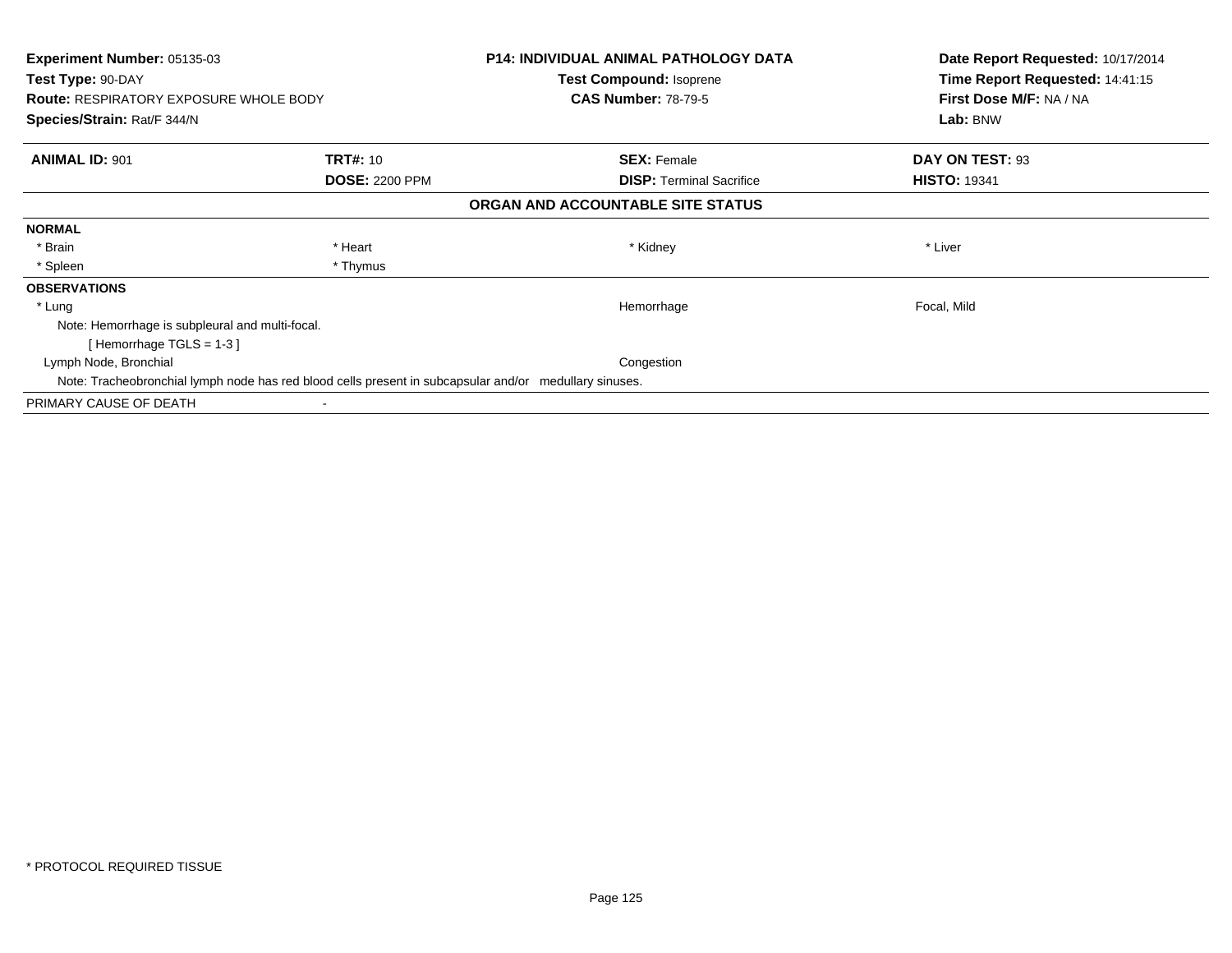| <b>Experiment Number: 05135-03</b><br>Test Type: 90-DAY                                                |                       | <b>P14: INDIVIDUAL ANIMAL PATHOLOGY DATA</b><br>Test Compound: Isoprene | Date Report Requested: 10/17/2014<br>Time Report Requested: 14:41:15 |
|--------------------------------------------------------------------------------------------------------|-----------------------|-------------------------------------------------------------------------|----------------------------------------------------------------------|
| <b>Route: RESPIRATORY EXPOSURE WHOLE BODY</b>                                                          |                       | <b>CAS Number: 78-79-5</b>                                              | First Dose M/F: NA / NA                                              |
| Species/Strain: Rat/F 344/N                                                                            |                       |                                                                         | Lab: BNW                                                             |
| <b>ANIMAL ID: 902</b>                                                                                  | <b>TRT#: 10</b>       | <b>SEX: Female</b>                                                      | DAY ON TEST: 93                                                      |
|                                                                                                        | <b>DOSE: 2200 PPM</b> | <b>DISP:</b> Terminal Sacrifice                                         | <b>HISTO: 19342</b>                                                  |
|                                                                                                        |                       | ORGAN AND ACCOUNTABLE SITE STATUS                                       |                                                                      |
| <b>NORMAL</b>                                                                                          |                       |                                                                         |                                                                      |
| * Brain                                                                                                | * Heart               | * Kidney                                                                | * Liver                                                              |
| * Spleen                                                                                               | * Thymus              |                                                                         |                                                                      |
| <b>OBSERVATIONS</b>                                                                                    |                       |                                                                         |                                                                      |
| * Lung                                                                                                 |                       | Hemorrhage                                                              | Focal, Mild                                                          |
| Note: Hemorrhage is subpleural and multi-focal.                                                        |                       |                                                                         |                                                                      |
| [Hemorrhage TGLS = $1-3$ ]                                                                             |                       |                                                                         |                                                                      |
| Lymph Node, Bronchial                                                                                  |                       | Congestion                                                              |                                                                      |
| Note: Tracheobronchial lymph node has red blood cells present in subcapsular and/or medullary sinuses. |                       |                                                                         |                                                                      |
| PRIMARY CAUSE OF DEATH                                                                                 |                       |                                                                         |                                                                      |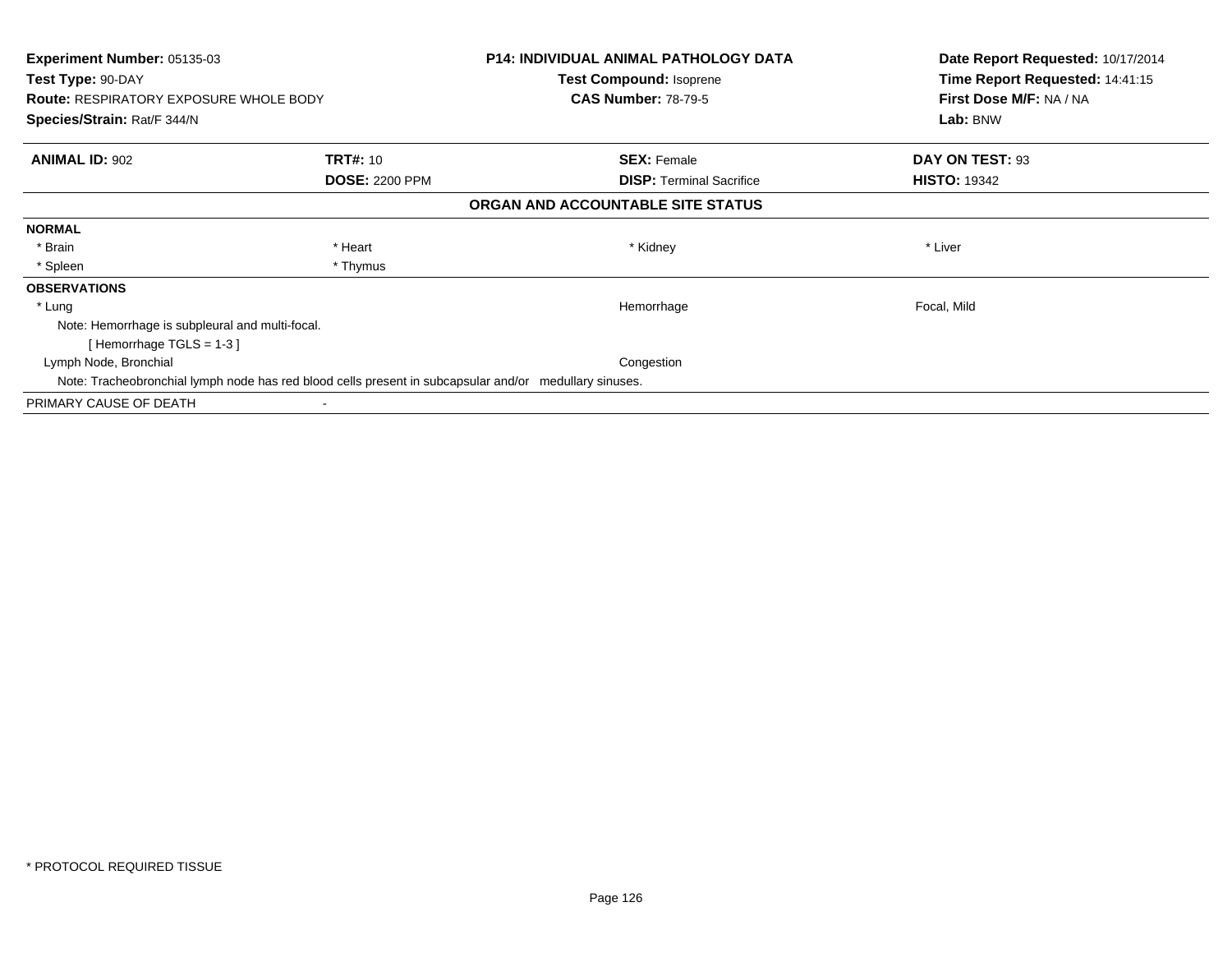| Experiment Number: 05135-03<br>Test Type: 90-DAY |                       | <b>P14: INDIVIDUAL ANIMAL PATHOLOGY DATA</b><br><b>Test Compound: Isoprene</b> | Date Report Requested: 10/17/2014<br>Time Report Requested: 14:41:15 |
|--------------------------------------------------|-----------------------|--------------------------------------------------------------------------------|----------------------------------------------------------------------|
| <b>Route: RESPIRATORY EXPOSURE WHOLE BODY</b>    |                       | <b>CAS Number: 78-79-5</b>                                                     | First Dose M/F: NA / NA                                              |
| Species/Strain: Rat/F 344/N                      |                       |                                                                                | Lab: BNW                                                             |
| <b>ANIMAL ID: 903</b>                            | <b>TRT#: 10</b>       | <b>SEX: Female</b>                                                             | DAY ON TEST: 93                                                      |
|                                                  | <b>DOSE: 2200 PPM</b> | <b>DISP:</b> Terminal Sacrifice                                                | <b>HISTO: 19343</b>                                                  |
|                                                  |                       | ORGAN AND ACCOUNTABLE SITE STATUS                                              |                                                                      |
| <b>NORMAL</b>                                    |                       |                                                                                |                                                                      |
| * Brain                                          | * Heart               | * Kidney                                                                       | * Liver                                                              |
| * Spleen                                         | * Thymus              |                                                                                |                                                                      |
| <b>OBSERVATIONS</b>                              |                       |                                                                                |                                                                      |
| * Lung                                           |                       | Hemorrhage                                                                     | Focal, Minimal                                                       |
| Note: Hemorrhage is subpleural and multi-focal.  |                       |                                                                                |                                                                      |
| [Hemorrhage TGLS = $1-3$ ]                       |                       |                                                                                |                                                                      |
| PRIMARY CAUSE OF DEATH                           |                       |                                                                                |                                                                      |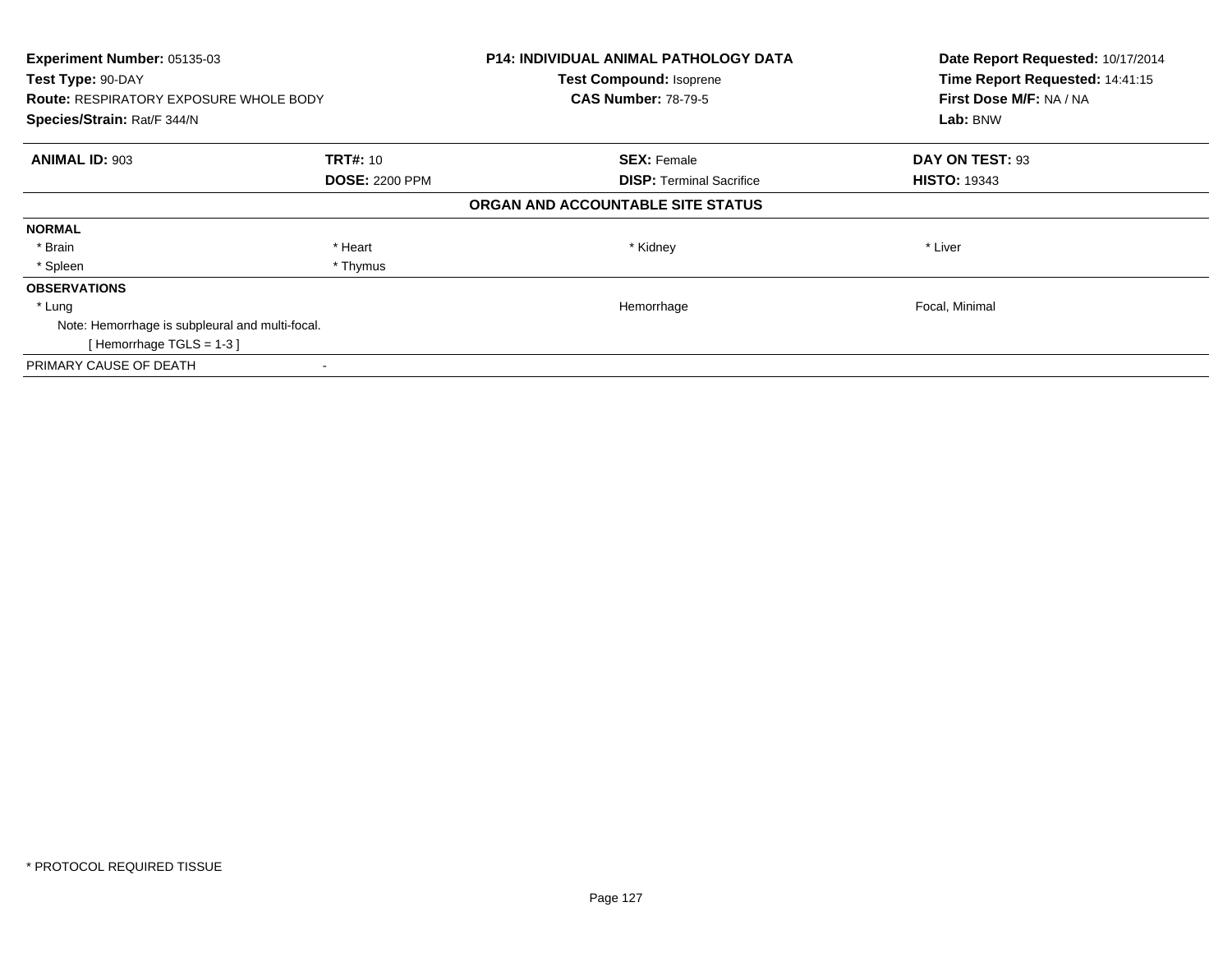| <b>Experiment Number: 05135-03</b><br>Test Type: 90-DAY                                                |                       | <b>P14: INDIVIDUAL ANIMAL PATHOLOGY DATA</b><br>Test Compound: Isoprene | Date Report Requested: 10/17/2014<br>Time Report Requested: 14:41:15 |
|--------------------------------------------------------------------------------------------------------|-----------------------|-------------------------------------------------------------------------|----------------------------------------------------------------------|
| <b>Route: RESPIRATORY EXPOSURE WHOLE BODY</b>                                                          |                       | <b>CAS Number: 78-79-5</b>                                              | First Dose M/F: NA / NA                                              |
| Species/Strain: Rat/F 344/N                                                                            |                       |                                                                         | Lab: BNW                                                             |
| <b>ANIMAL ID: 904</b>                                                                                  | <b>TRT#: 10</b>       | <b>SEX: Female</b>                                                      | DAY ON TEST: 93                                                      |
|                                                                                                        | <b>DOSE: 2200 PPM</b> | <b>DISP:</b> Terminal Sacrifice                                         | <b>HISTO: 19344</b>                                                  |
|                                                                                                        |                       | ORGAN AND ACCOUNTABLE SITE STATUS                                       |                                                                      |
| <b>NORMAL</b>                                                                                          |                       |                                                                         |                                                                      |
| * Brain                                                                                                | * Heart               | * Kidney                                                                | * Liver                                                              |
| * Spleen                                                                                               | * Thymus              |                                                                         |                                                                      |
| <b>OBSERVATIONS</b>                                                                                    |                       |                                                                         |                                                                      |
| * Lung                                                                                                 |                       | Hemorrhage                                                              | Focal, Minimal                                                       |
| Note: Hemorrhage is subpleural and multi-focal.                                                        |                       |                                                                         |                                                                      |
| [Hemorrhage TGLS = $1-3$ ]                                                                             |                       |                                                                         |                                                                      |
| Lymph Node, Bronchial                                                                                  |                       | Congestion                                                              |                                                                      |
| Note: Tracheobronchial lymph node has red blood cells present in subcapsular and/or medullary sinuses. |                       |                                                                         |                                                                      |
| PRIMARY CAUSE OF DEATH                                                                                 |                       |                                                                         |                                                                      |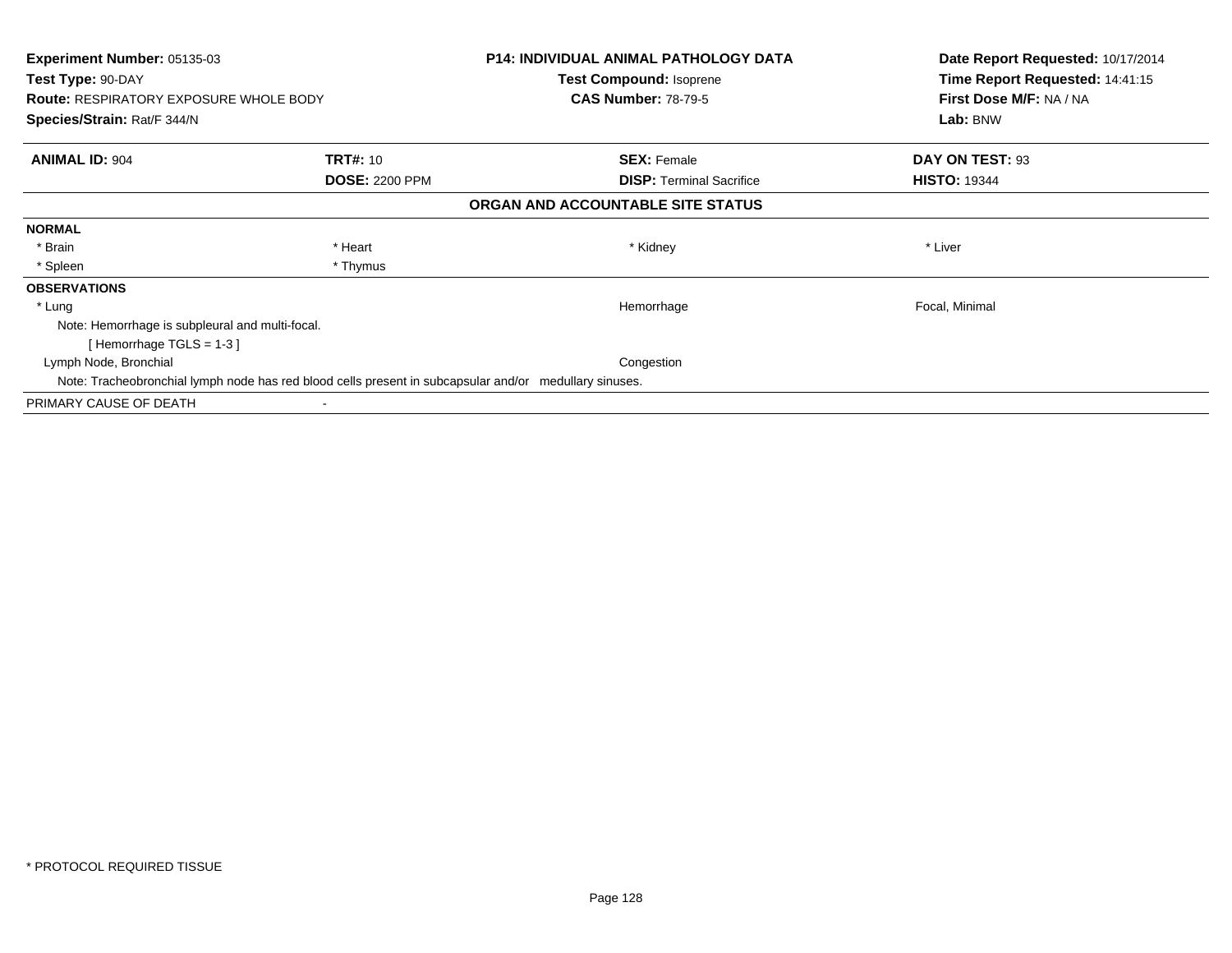| <b>Experiment Number: 05135-03</b>                                                                     |                       | <b>P14: INDIVIDUAL ANIMAL PATHOLOGY DATA</b> | Date Report Requested: 10/17/2014                          |
|--------------------------------------------------------------------------------------------------------|-----------------------|----------------------------------------------|------------------------------------------------------------|
| Test Type: 90-DAY                                                                                      |                       | Test Compound: Isoprene                      | Time Report Requested: 14:41:15<br>First Dose M/F: NA / NA |
| <b>Route: RESPIRATORY EXPOSURE WHOLE BODY</b>                                                          |                       | <b>CAS Number: 78-79-5</b>                   |                                                            |
| Species/Strain: Rat/F 344/N                                                                            |                       |                                              | Lab: BNW                                                   |
| <b>ANIMAL ID: 905</b>                                                                                  | <b>TRT#: 10</b>       | <b>SEX: Female</b>                           | DAY ON TEST: 93                                            |
|                                                                                                        | <b>DOSE: 2200 PPM</b> | <b>DISP:</b> Terminal Sacrifice              | <b>HISTO: 19345</b>                                        |
|                                                                                                        |                       | ORGAN AND ACCOUNTABLE SITE STATUS            |                                                            |
| <b>NORMAL</b>                                                                                          |                       |                                              |                                                            |
| * Brain                                                                                                | * Heart               | * Kidney                                     | * Liver                                                    |
| * Spleen                                                                                               | * Thymus              |                                              |                                                            |
| <b>OBSERVATIONS</b>                                                                                    |                       |                                              |                                                            |
| * Lung                                                                                                 |                       | Hemorrhage                                   | Focal, Minimal                                             |
| Note: Hemorrhage is subpleural and multi-focal.                                                        |                       |                                              |                                                            |
| [Hemorrhage TGLS = $1-3$ ]                                                                             |                       |                                              |                                                            |
| Lymph Node, Bronchial                                                                                  |                       | Congestion                                   |                                                            |
| Note: Tracheobronchial lymph node had red blood cells present in subcapsular and/or medullary sinuses. |                       |                                              |                                                            |
| PRIMARY CAUSE OF DEATH                                                                                 |                       |                                              |                                                            |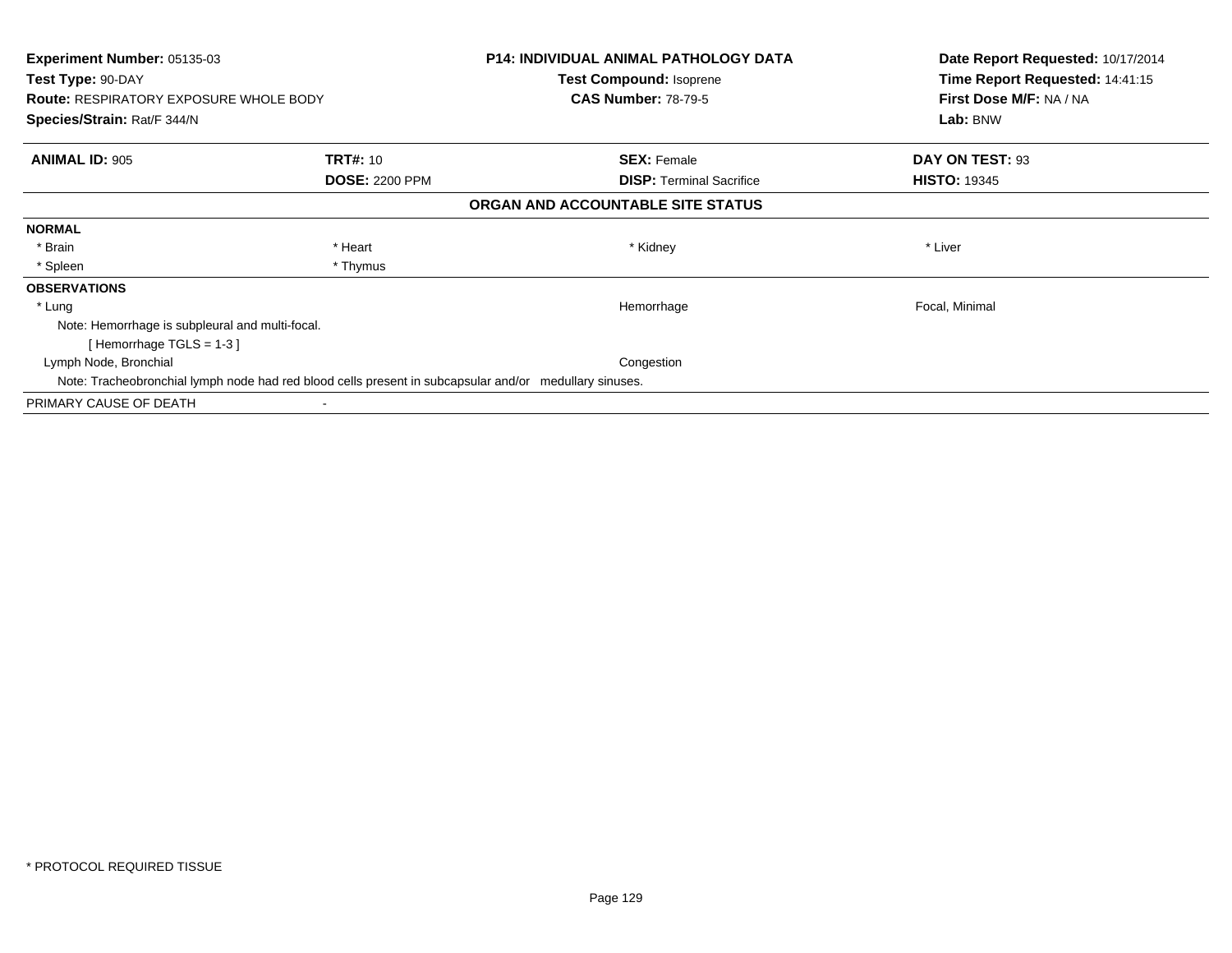| <b>Experiment Number: 05135-03</b><br>Test Type: 90-DAY<br><b>Route: RESPIRATORY EXPOSURE WHOLE BODY</b> |                       | <b>P14: INDIVIDUAL ANIMAL PATHOLOGY DATA</b><br>Test Compound: Isoprene<br><b>CAS Number: 78-79-5</b> | Date Report Requested: 10/17/2014<br>Time Report Requested: 14:41:15<br>First Dose M/F: NA / NA |
|----------------------------------------------------------------------------------------------------------|-----------------------|-------------------------------------------------------------------------------------------------------|-------------------------------------------------------------------------------------------------|
| Species/Strain: Rat/F 344/N                                                                              |                       |                                                                                                       | Lab: BNW                                                                                        |
| <b>ANIMAL ID: 906</b>                                                                                    | <b>TRT#: 10</b>       | <b>SEX: Female</b>                                                                                    | DAY ON TEST: 93                                                                                 |
|                                                                                                          | <b>DOSE: 2200 PPM</b> | <b>DISP:</b> Terminal Sacrifice                                                                       | <b>HISTO: 19346</b>                                                                             |
|                                                                                                          |                       | ORGAN AND ACCOUNTABLE SITE STATUS                                                                     |                                                                                                 |
| <b>NORMAL</b>                                                                                            |                       |                                                                                                       |                                                                                                 |
| * Brain                                                                                                  | * Heart               | * Kidney                                                                                              | * Liver                                                                                         |
| * Spleen                                                                                                 | * Thymus              |                                                                                                       |                                                                                                 |
| <b>OBSERVATIONS</b>                                                                                      |                       |                                                                                                       |                                                                                                 |
| * Lung                                                                                                   |                       | Hemorrhage                                                                                            | Focal, Moderate                                                                                 |
| Note: Hemorrhage is subpleural and multi-focal.                                                          |                       |                                                                                                       |                                                                                                 |
| [Hemorrhage TGLS = $1-3$ ]                                                                               |                       |                                                                                                       |                                                                                                 |
| Lymph Node, Bronchial                                                                                    |                       | Congestion                                                                                            |                                                                                                 |
| Note: Tracheobronchial lymph node has red blood cells present in subcapsular and/or medullary sinuses.   |                       |                                                                                                       |                                                                                                 |
| PRIMARY CAUSE OF DEATH                                                                                   |                       |                                                                                                       |                                                                                                 |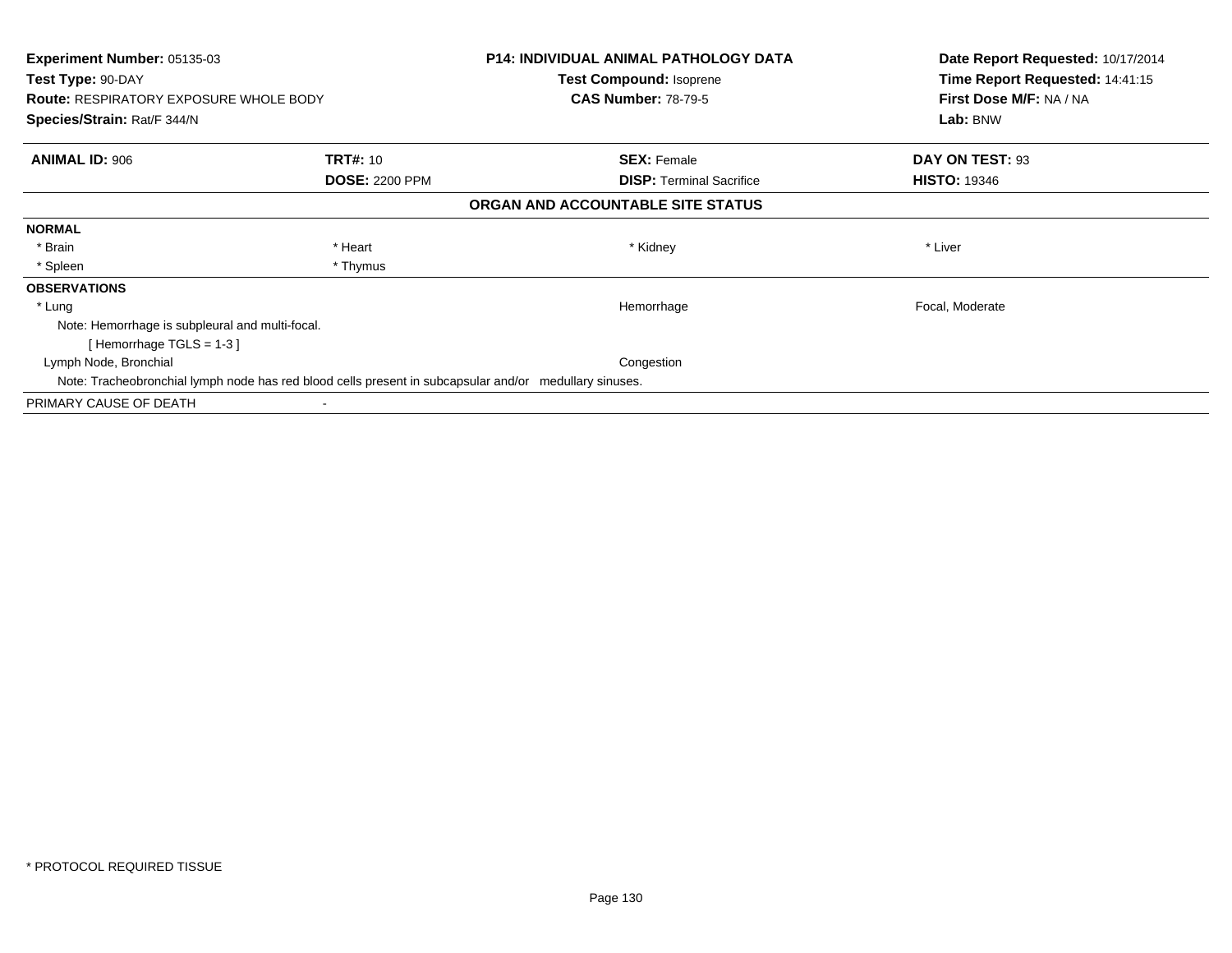| <b>Experiment Number: 05135-03</b><br>Test Type: 90-DAY<br><b>Route: RESPIRATORY EXPOSURE WHOLE BODY</b> |                       | <b>P14: INDIVIDUAL ANIMAL PATHOLOGY DATA</b><br>Test Compound: Isoprene<br><b>CAS Number: 78-79-5</b> | Date Report Requested: 10/17/2014<br>Time Report Requested: 14:41:15<br>First Dose M/F: NA / NA |
|----------------------------------------------------------------------------------------------------------|-----------------------|-------------------------------------------------------------------------------------------------------|-------------------------------------------------------------------------------------------------|
| Species/Strain: Rat/F 344/N                                                                              |                       |                                                                                                       | Lab: BNW                                                                                        |
| <b>ANIMAL ID: 907</b>                                                                                    | <b>TRT#: 10</b>       | <b>SEX: Female</b>                                                                                    | DAY ON TEST: 93                                                                                 |
|                                                                                                          | <b>DOSE: 2200 PPM</b> | <b>DISP:</b> Terminal Sacrifice                                                                       | <b>HISTO: 19347</b>                                                                             |
|                                                                                                          |                       | ORGAN AND ACCOUNTABLE SITE STATUS                                                                     |                                                                                                 |
| <b>NORMAL</b>                                                                                            |                       |                                                                                                       |                                                                                                 |
| * Brain                                                                                                  | * Heart               | * Kidney                                                                                              | * Liver                                                                                         |
| * Spleen                                                                                                 | * Thymus              |                                                                                                       |                                                                                                 |
| <b>OBSERVATIONS</b>                                                                                      |                       |                                                                                                       |                                                                                                 |
| * Lung                                                                                                   |                       | Hemorrhage                                                                                            | Focal, Moderate                                                                                 |
| Note: Hemorrhage is subpleural and multi-focal.                                                          |                       |                                                                                                       |                                                                                                 |
| [Hemorrhage TGLS = $1-3$ ]                                                                               |                       |                                                                                                       |                                                                                                 |
| Lymph Node, Bronchial                                                                                    |                       | Congestion                                                                                            |                                                                                                 |
| Note: Tracheobronchial lymph node has red blood cells present in subcapsular and/or medullary sinuses.   |                       |                                                                                                       |                                                                                                 |
| PRIMARY CAUSE OF DEATH                                                                                   |                       |                                                                                                       |                                                                                                 |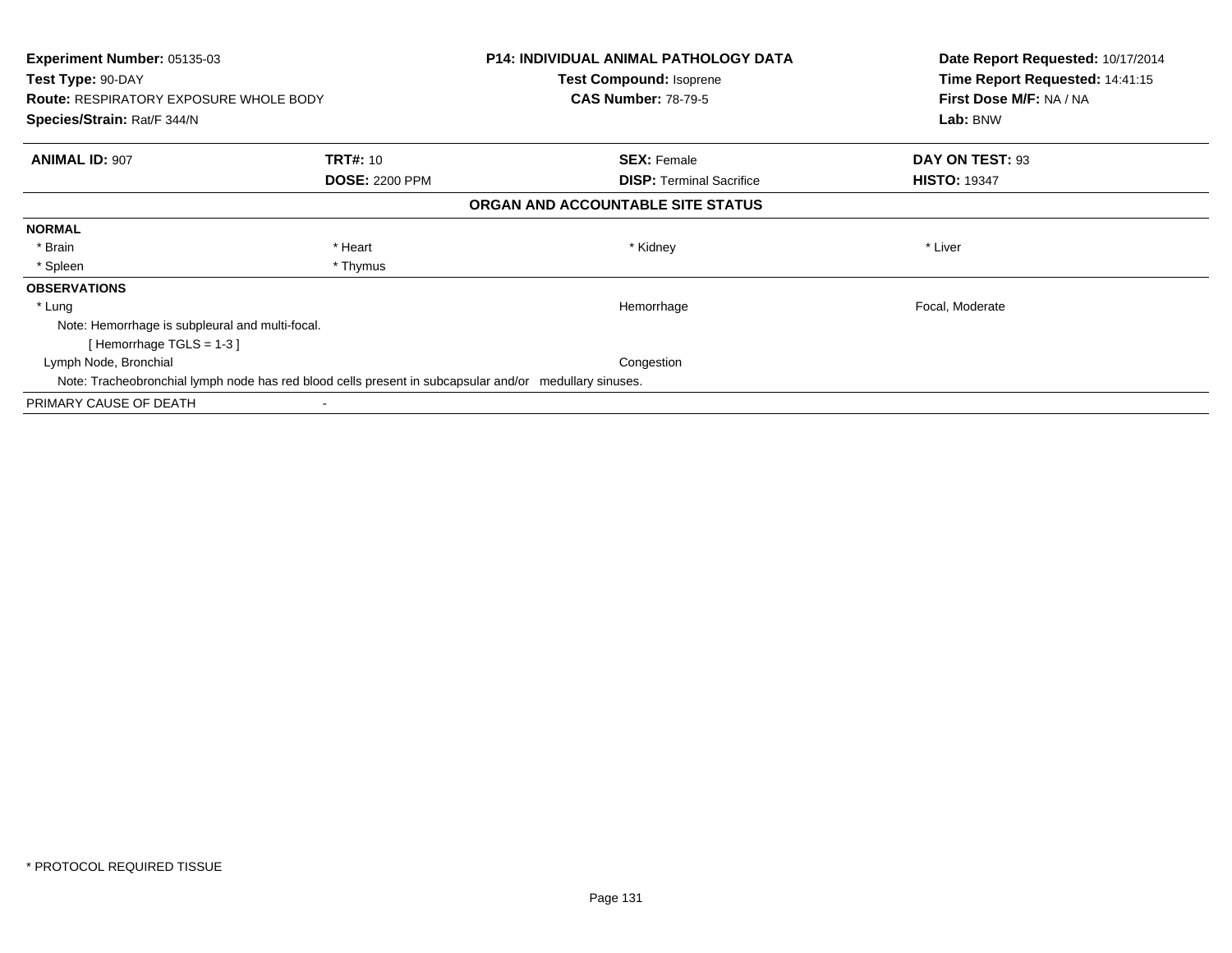| Experiment Number: 05135-03<br>Test Type: 90-DAY<br><b>Route: RESPIRATORY EXPOSURE WHOLE BODY</b> |                                          | <b>P14: INDIVIDUAL ANIMAL PATHOLOGY DATA</b><br>Test Compound: Isoprene<br><b>CAS Number: 78-79-5</b> | Date Report Requested: 10/17/2014<br>Time Report Requested: 14:41:15<br>First Dose M/F: NA / NA |
|---------------------------------------------------------------------------------------------------|------------------------------------------|-------------------------------------------------------------------------------------------------------|-------------------------------------------------------------------------------------------------|
| Species/Strain: Rat/F 344/N                                                                       |                                          |                                                                                                       | Lab: BNW                                                                                        |
| <b>ANIMAL ID: 908</b>                                                                             | <b>TRT#: 10</b><br><b>DOSE: 2200 PPM</b> | <b>SEX: Female</b><br><b>DISP: Terminal Sacrifice</b>                                                 | DAY ON TEST: 93<br><b>HISTO: 19348</b>                                                          |
|                                                                                                   |                                          | ORGAN AND ACCOUNTABLE SITE STATUS                                                                     |                                                                                                 |
| <b>NORMAL</b>                                                                                     |                                          |                                                                                                       |                                                                                                 |
| * Brain                                                                                           | * Heart                                  | * Kidney                                                                                              | * Liver                                                                                         |
| * Spleen                                                                                          | * Thymus                                 |                                                                                                       |                                                                                                 |
| <b>MISSING</b>                                                                                    |                                          |                                                                                                       |                                                                                                 |
| Lymph Node, Bronchial                                                                             |                                          |                                                                                                       |                                                                                                 |
| <b>OBSERVATIONS</b>                                                                               |                                          |                                                                                                       |                                                                                                 |
| * Lung                                                                                            |                                          | Hemorrhage                                                                                            | Focal, Moderate                                                                                 |
| Note: Hemorrhage is subpleural and multi-focal.                                                   |                                          |                                                                                                       |                                                                                                 |
| [Hemorrhage TGLS = 1-3]                                                                           |                                          |                                                                                                       |                                                                                                 |
| Lym Node Bron                                                                                     |                                          |                                                                                                       |                                                                                                 |
| Note: Tracheobronchial lymph node is missing.                                                     |                                          |                                                                                                       |                                                                                                 |
| PRIMARY CAUSE OF DEATH                                                                            |                                          |                                                                                                       |                                                                                                 |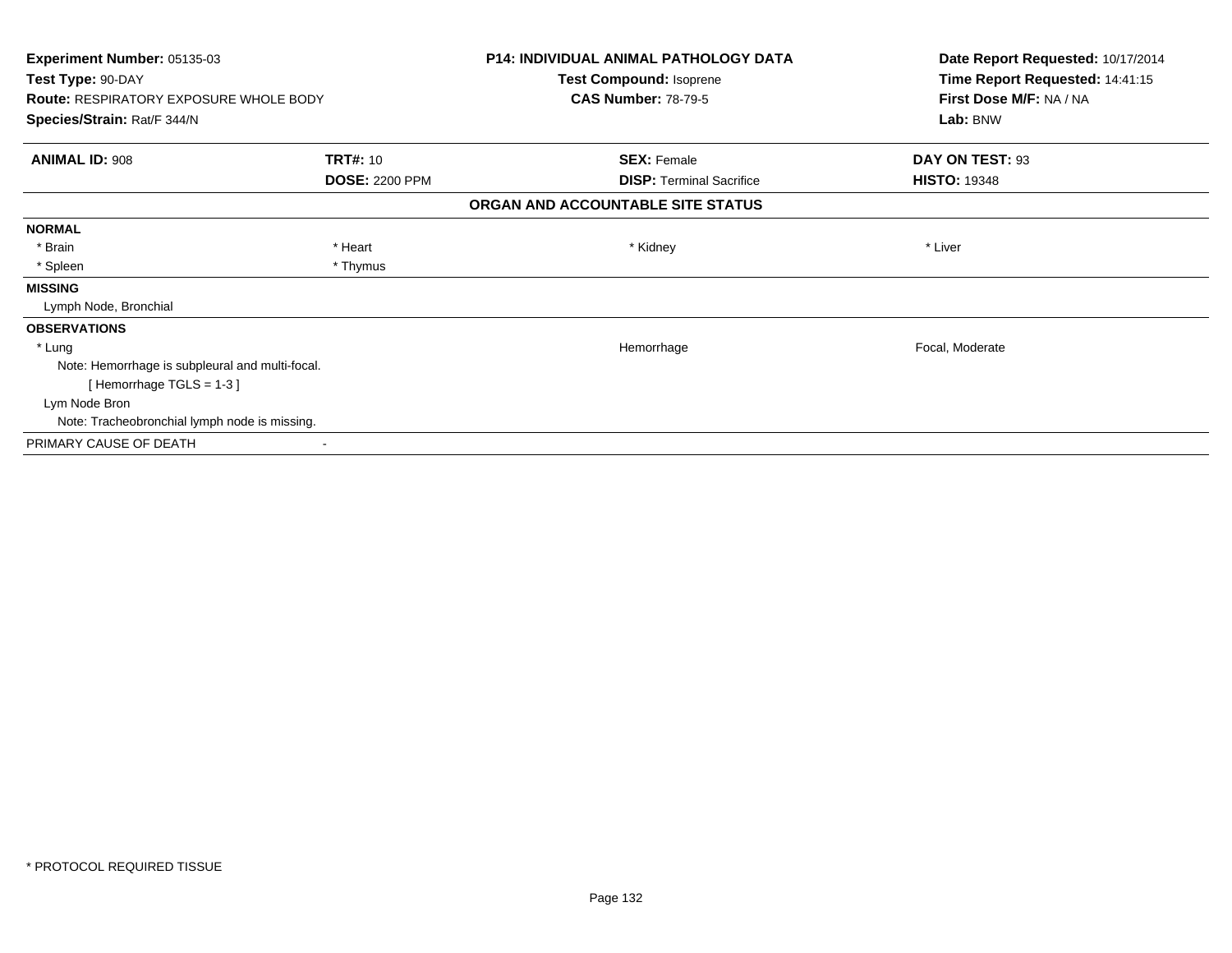| <b>Experiment Number: 05135-03</b><br>Test Type: 90-DAY<br><b>Route: RESPIRATORY EXPOSURE WHOLE BODY</b> |                       | <b>P14: INDIVIDUAL ANIMAL PATHOLOGY DATA</b><br>Test Compound: Isoprene<br><b>CAS Number: 78-79-5</b> | Date Report Requested: 10/17/2014<br>Time Report Requested: 14:41:15<br>First Dose M/F: NA / NA |
|----------------------------------------------------------------------------------------------------------|-----------------------|-------------------------------------------------------------------------------------------------------|-------------------------------------------------------------------------------------------------|
| Species/Strain: Rat/F 344/N                                                                              |                       |                                                                                                       | Lab: BNW                                                                                        |
| <b>ANIMAL ID: 909</b>                                                                                    | <b>TRT#: 10</b>       | <b>SEX: Female</b>                                                                                    | DAY ON TEST: 93                                                                                 |
|                                                                                                          | <b>DOSE: 2200 PPM</b> | <b>DISP:</b> Terminal Sacrifice                                                                       | <b>HISTO: 19349</b>                                                                             |
|                                                                                                          |                       | ORGAN AND ACCOUNTABLE SITE STATUS                                                                     |                                                                                                 |
| <b>NORMAL</b>                                                                                            |                       |                                                                                                       |                                                                                                 |
| * Brain                                                                                                  | * Heart               | * Kidney                                                                                              | * Liver                                                                                         |
| * Spleen                                                                                                 | * Thymus              |                                                                                                       |                                                                                                 |
| <b>OBSERVATIONS</b>                                                                                      |                       |                                                                                                       |                                                                                                 |
| * Lung                                                                                                   |                       | Hemorrhage                                                                                            | Focal, Minimal                                                                                  |
| Note: Hemorrhage is subpleural and multi-focal.                                                          |                       |                                                                                                       |                                                                                                 |
| [Hemorrhage TGLS = $1-3$ ]                                                                               |                       |                                                                                                       |                                                                                                 |
| Lymph Node, Bronchial                                                                                    |                       | Congestion                                                                                            |                                                                                                 |
| Note: Tracheobronchial lymph node has red blood cells present in subcapsular and/or medullary sinuses.   |                       |                                                                                                       |                                                                                                 |
| PRIMARY CAUSE OF DEATH                                                                                   |                       |                                                                                                       |                                                                                                 |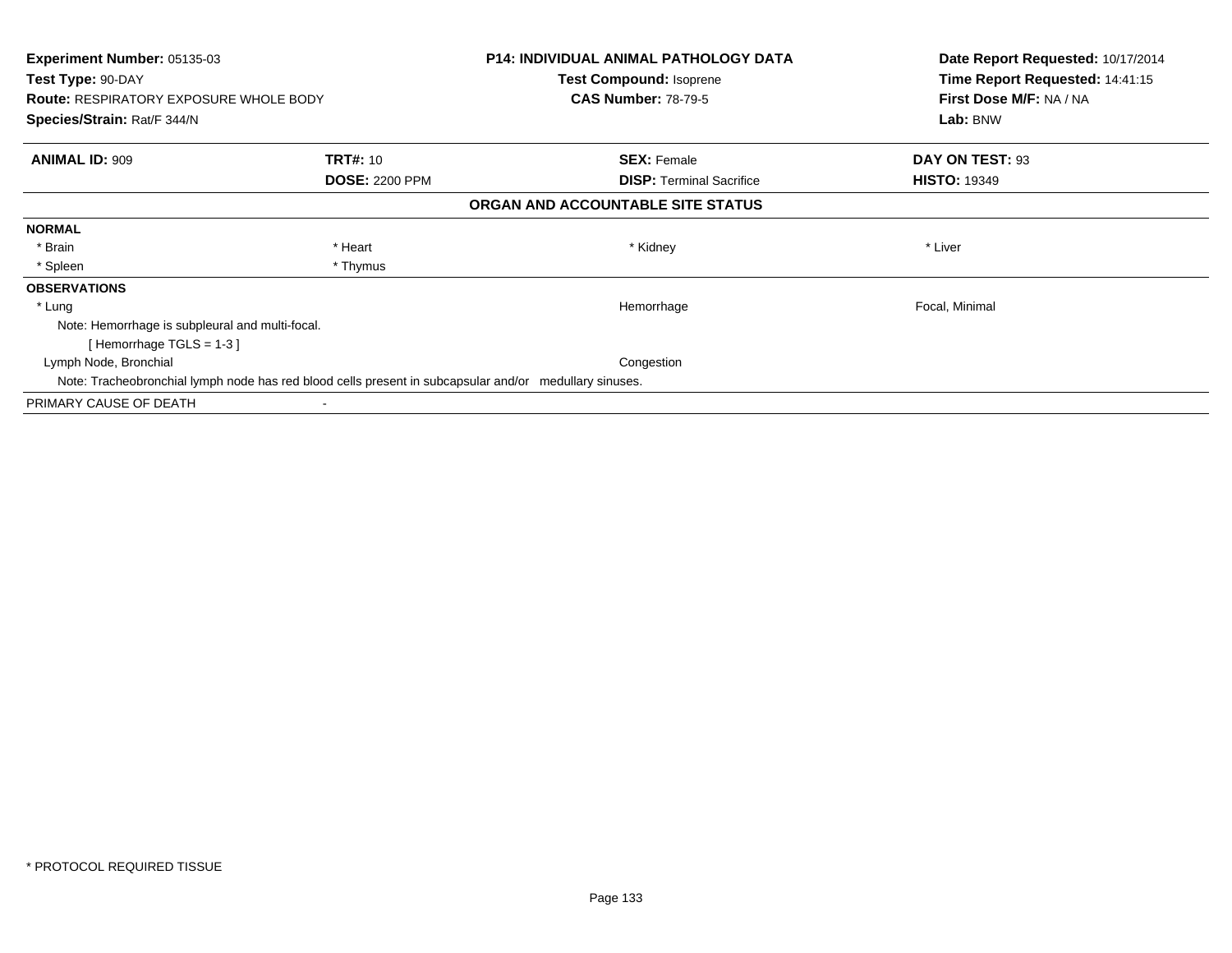| Experiment Number: 05135-03<br>Test Type: 90-DAY |                       | <b>P14: INDIVIDUAL ANIMAL PATHOLOGY DATA</b> | Date Report Requested: 10/17/2014<br>Time Report Requested: 14:41:15 |
|--------------------------------------------------|-----------------------|----------------------------------------------|----------------------------------------------------------------------|
|                                                  |                       | <b>Test Compound: Isoprene</b>               |                                                                      |
| <b>Route: RESPIRATORY EXPOSURE WHOLE BODY</b>    |                       | <b>CAS Number: 78-79-5</b>                   | First Dose M/F: NA / NA                                              |
| Species/Strain: Rat/F 344/N                      |                       |                                              | Lab: BNW                                                             |
| <b>ANIMAL ID: 910</b>                            | <b>TRT#: 10</b>       | <b>SEX: Female</b>                           | DAY ON TEST: 93                                                      |
|                                                  | <b>DOSE: 2200 PPM</b> | <b>DISP:</b> Terminal Sacrifice              | <b>HISTO: 19350</b>                                                  |
|                                                  |                       | ORGAN AND ACCOUNTABLE SITE STATUS            |                                                                      |
| <b>NORMAL</b>                                    |                       |                                              |                                                                      |
| * Brain                                          | * Heart               | * Liver                                      | * Spleen                                                             |
| * Thymus                                         |                       |                                              |                                                                      |
| <b>OBSERVATIONS</b>                              |                       |                                              |                                                                      |
| * Kidney                                         | <b>Bilateral</b>      | Mineralization                               | Focal, Mild                                                          |
| Note: Mineralization is multi-focal.             |                       |                                              |                                                                      |
| [Mineralization TGLS = 1-5]                      |                       |                                              |                                                                      |
| * Lung                                           |                       | Hemorrhage                                   | Focal, Mild                                                          |
| Note: Hemorrhage is subpleural and multi-focal.  |                       |                                              |                                                                      |
| [Hemorrhage TGLS = 2-3 ]                         |                       |                                              |                                                                      |
| PRIMARY CAUSE OF DEATH                           |                       |                                              |                                                                      |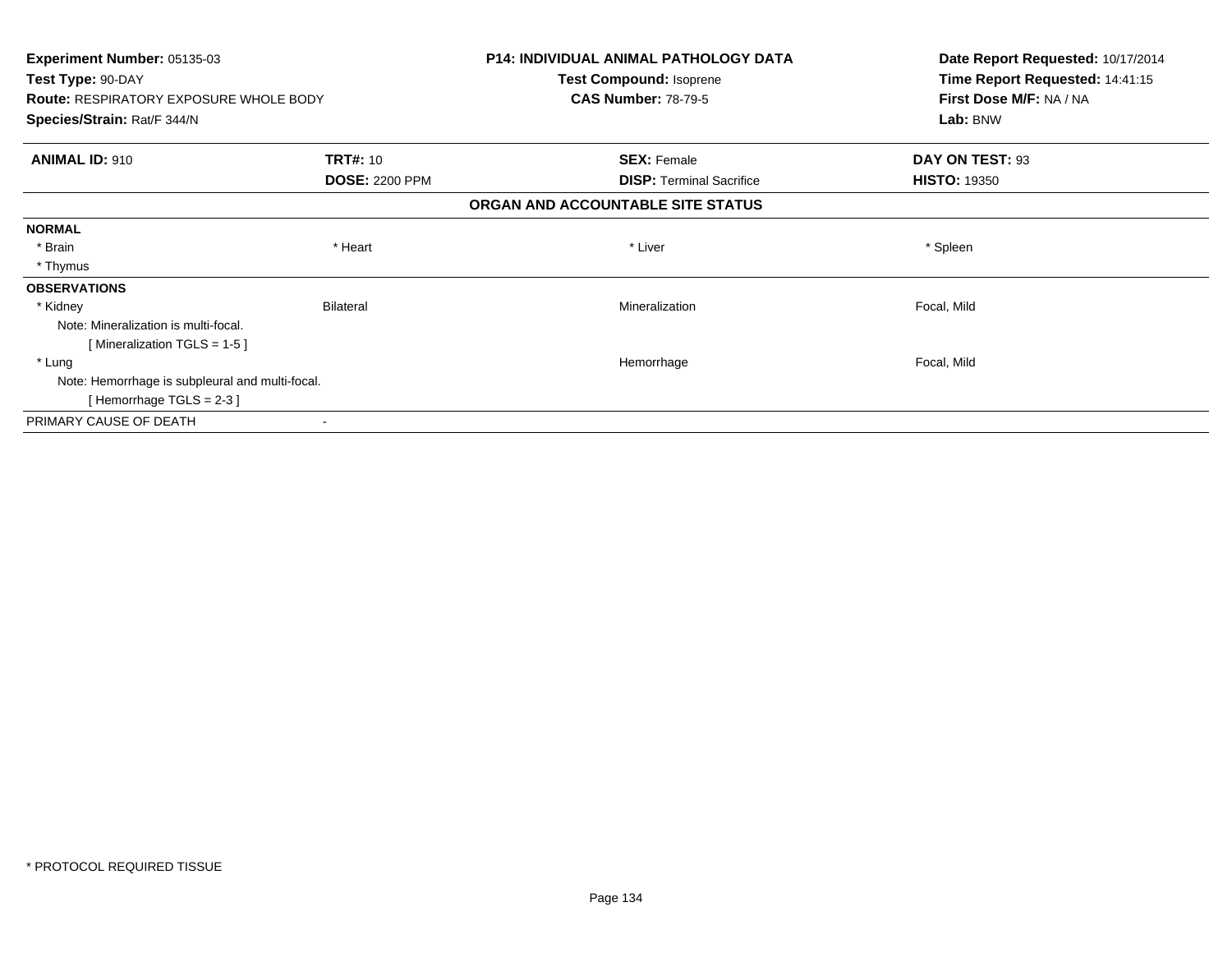| Experiment Number: 05135-03                                                                            |                            | P14: INDIVIDUAL ANIMAL PATHOLOGY DATA | Date Report Requested: 10/17/2014<br>Time Report Requested: 14:41:15 |
|--------------------------------------------------------------------------------------------------------|----------------------------|---------------------------------------|----------------------------------------------------------------------|
| Test Type: 90-DAY                                                                                      |                            | Test Compound: Isoprene               |                                                                      |
| <b>Route: RESPIRATORY EXPOSURE WHOLE BODY</b>                                                          |                            | <b>CAS Number: 78-79-5</b>            | First Dose M/F: NA / NA                                              |
| Species/Strain: Rat/F 344/N                                                                            |                            |                                       | Lab: BNW                                                             |
| <b>ANIMAL ID: 1101</b>                                                                                 | <b>TRT#: 12</b>            | <b>SEX: Female</b>                    | DAY ON TEST: 93                                                      |
|                                                                                                        | <b>DOSE: 7000 PPM</b>      | <b>DISP: Terminal Sacrifice</b>       | <b>HISTO: 19281</b>                                                  |
|                                                                                                        |                            | ORGAN AND ACCOUNTABLE SITE STATUS     |                                                                      |
| <b>NORMAL</b>                                                                                          |                            |                                       |                                                                      |
| * Adrenal Cortex                                                                                       | * Adrenal Medulla          | * Blood Vessel                        | * Bone                                                               |
| * Bone Marrow                                                                                          | * Brain                    | * Clitoral Gland                      | Ear                                                                  |
| * Esophagus                                                                                            | * Eye                      | * Harderian Gland                     | * Heart                                                              |
| * Intestine Large, Cecum                                                                               | * Intestine Large, Colon   | * Intestine Large, Rectum             | * Intestine Small, Duodenum                                          |
| * Intestine Small, Ileum                                                                               | * Intestine Small, Jejunum | * Larynx                              | * Liver                                                              |
| * Lymph Node, Mandibular                                                                               | * Lymph Node, Mesenteric   | * Mammary Gland                       | * Nose                                                               |
| * Ovary                                                                                                | * Pancreas                 | * Parathyroid Gland                   | * Peripheral Nerve                                                   |
| * Pharynx                                                                                              | * Pituitary Gland          | * Salivary Glands                     | * Skin                                                               |
| * Spinal Cord                                                                                          | * Spleen                   | * Stomach, Forestomach                | * Stomach, Glandular                                                 |
| * Thymus                                                                                               | * Thyroid Gland            | * Tongue                              | * Trachea                                                            |
| * Urinary Bladder                                                                                      | * Uterus                   | * Vagina                              | * Zymbal's Gland                                                     |
| <b>OBSERVATIONS</b>                                                                                    |                            |                                       |                                                                      |
| * Blood Vessel                                                                                         |                            |                                       |                                                                      |
| Note: Aorta is normal.                                                                                 |                            |                                       |                                                                      |
| Ear                                                                                                    |                            |                                       |                                                                      |
| Note: Middle ear is normal.                                                                            |                            |                                       |                                                                      |
| * Kidney                                                                                               | <b>Bilateral</b>           | Mineralization                        | Focal, Minimal                                                       |
| Note: Mineralization is multi-focal.                                                                   |                            |                                       |                                                                      |
| * Lung                                                                                                 |                            | Hemorrhage                            | Focal, Mild                                                          |
| Note: Hemorrhage is subpleural and multi-focal.<br>[Hemorrhage TGLS = 1-3]                             |                            |                                       |                                                                      |
| * Lymph Node, Bronchial                                                                                |                            | Congestion                            |                                                                      |
| Note: Tracheobronchial lymph node has red blood cells present in subcapsular and/or medullary sinuses. |                            |                                       |                                                                      |
| * Lymph Node, Mediastinal                                                                              |                            | Congestion                            |                                                                      |
|                                                                                                        |                            | Hyperplasia                           |                                                                      |
| Note: Hyperplasia is reactive.                                                                         |                            |                                       |                                                                      |
| Note: Red blood cells are present in cortical and/or medullary sinuses.                                |                            |                                       |                                                                      |
| * Perph Nerve                                                                                          |                            |                                       |                                                                      |
| Note: Sciatic nerve is normal.                                                                         |                            |                                       |                                                                      |
| PRIMARY CAUSE OF DEATH                                                                                 | $\blacksquare$             |                                       |                                                                      |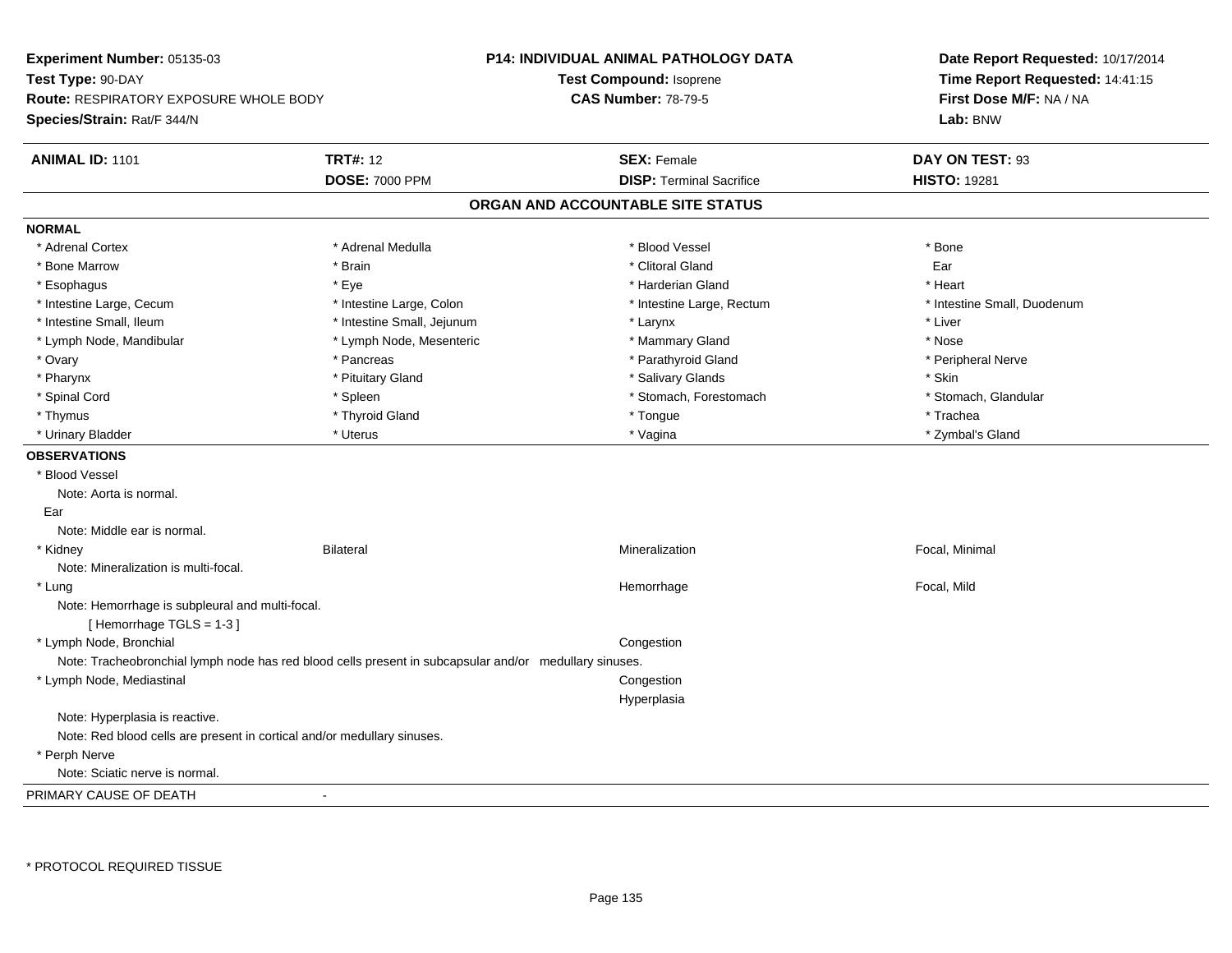| Experiment Number: 05135-03                                                |                                                                                                        | P14: INDIVIDUAL ANIMAL PATHOLOGY DATA | Date Report Requested: 10/17/2014                                      |
|----------------------------------------------------------------------------|--------------------------------------------------------------------------------------------------------|---------------------------------------|------------------------------------------------------------------------|
| Test Type: 90-DAY                                                          |                                                                                                        | <b>Test Compound: Isoprene</b>        | Time Report Requested: 14:41:15<br>First Dose M/F: NA / NA<br>Lab: BNW |
| <b>Route: RESPIRATORY EXPOSURE WHOLE BODY</b>                              |                                                                                                        | <b>CAS Number: 78-79-5</b>            |                                                                        |
| Species/Strain: Rat/F 344/N                                                |                                                                                                        |                                       |                                                                        |
| <b>ANIMAL ID: 1102</b>                                                     | <b>TRT#: 12</b>                                                                                        | <b>SEX: Female</b>                    | DAY ON TEST: 93                                                        |
|                                                                            | <b>DOSE: 7000 PPM</b>                                                                                  | <b>DISP: Terminal Sacrifice</b>       | <b>HISTO: 19282</b>                                                    |
|                                                                            |                                                                                                        | ORGAN AND ACCOUNTABLE SITE STATUS     |                                                                        |
| <b>NORMAL</b>                                                              |                                                                                                        |                                       |                                                                        |
| * Adrenal Cortex                                                           | * Adrenal Medulla                                                                                      | * Blood Vessel                        | * Bone                                                                 |
| * Bone Marrow                                                              | * Brain                                                                                                | * Clitoral Gland                      | Ear                                                                    |
| * Esophagus                                                                | * Eye                                                                                                  | * Harderian Gland                     | * Heart                                                                |
| * Intestine Large, Cecum                                                   | * Intestine Large, Colon                                                                               | * Intestine Large, Rectum             | * Intestine Small, Duodenum                                            |
| * Intestine Small, Ileum                                                   | * Intestine Small, Jejunum                                                                             | * Larynx                              | * Liver                                                                |
| * Lymph Node, Mandibular                                                   | * Lymph Node, Mesenteric                                                                               | * Mammary Gland                       | * Nose                                                                 |
| * Ovary                                                                    | * Pancreas                                                                                             | * Parathyroid Gland                   | * Peripheral Nerve                                                     |
| * Pharynx                                                                  | * Pituitary Gland                                                                                      | * Salivary Glands                     | * Skin                                                                 |
| * Spinal Cord                                                              | * Spleen                                                                                               | * Stomach, Forestomach                | * Stomach, Glandular                                                   |
| * Thymus                                                                   | * Thyroid Gland                                                                                        | * Tongue                              | * Trachea                                                              |
| * Urinary Bladder                                                          | * Uterus                                                                                               | * Vagina                              | * Zymbal's Gland                                                       |
| <b>OBSERVATIONS</b>                                                        |                                                                                                        |                                       |                                                                        |
| * Blood Vessel                                                             |                                                                                                        |                                       |                                                                        |
| Note: Aorta is normal.                                                     |                                                                                                        |                                       |                                                                        |
| Ear                                                                        |                                                                                                        |                                       |                                                                        |
| Note: Middle ear is normal.                                                |                                                                                                        |                                       |                                                                        |
| * Kidney                                                                   | <b>Bilateral</b>                                                                                       | Mineralization                        | Focal, Minimal                                                         |
| Note: Mineralization is multi-focal.                                       |                                                                                                        |                                       |                                                                        |
| * Lung                                                                     |                                                                                                        | Hemorrhage                            | Focal, Minimal                                                         |
| Note: Hemorrhage is subpleural and multi-focal.<br>[Hemorrhage TGLS = 2-3] |                                                                                                        |                                       |                                                                        |
| * Lymph Node, Bronchial                                                    |                                                                                                        | Congestion                            |                                                                        |
|                                                                            | Note: Tracheobronchial lymph node has red blood cells present in subcapsular and/or medullary sinuses. |                                       |                                                                        |
| * Lymph Node, Mediastinal                                                  |                                                                                                        | Congestion                            |                                                                        |
|                                                                            |                                                                                                        | Hyperplasia                           |                                                                        |
| Note: Hyperplasia is reactive.                                             |                                                                                                        |                                       |                                                                        |
| Note: Red blood cells are present in cortical and/or medullary sinuses.    |                                                                                                        |                                       |                                                                        |
| * Ovary                                                                    |                                                                                                        |                                       |                                                                        |
| Note: $TGL 1-7 = NCL$ .                                                    |                                                                                                        |                                       |                                                                        |
| * Perph Nerve                                                              |                                                                                                        |                                       |                                                                        |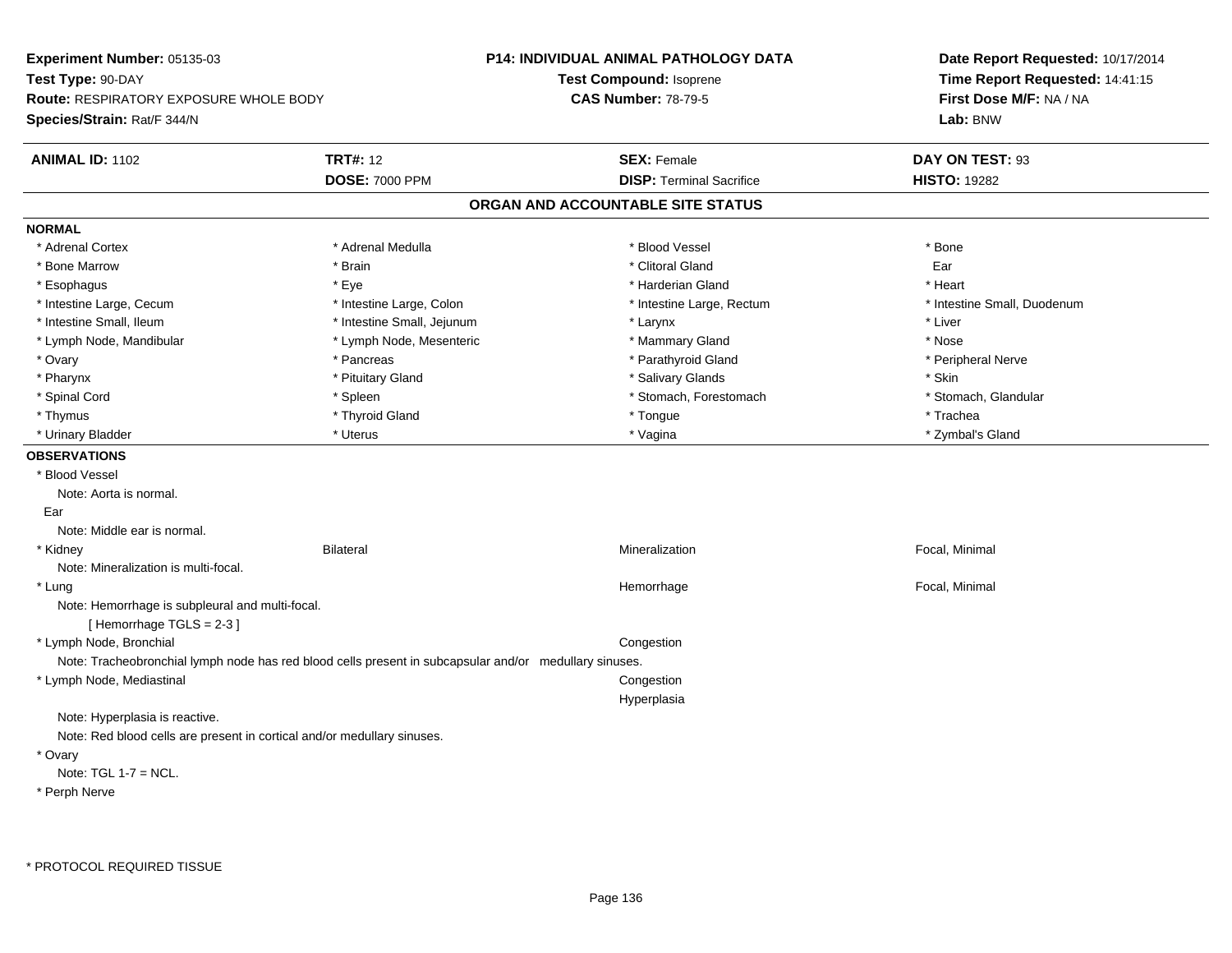| Experiment Number: 05135-03<br>Test Type: 90-DAY<br><b>Route: RESPIRATORY EXPOSURE WHOLE BODY</b><br>Species/Strain: Rat/F 344/N |                                   | <b>P14: INDIVIDUAL ANIMAL PATHOLOGY DATA</b><br><b>Test Compound: Isoprene</b><br><b>CAS Number: 78-79-5</b> | Date Report Requested: 10/17/2014<br>Time Report Requested: 14:41:15<br>First Dose M/F: NA / NA<br>Lab: BNW |
|----------------------------------------------------------------------------------------------------------------------------------|-----------------------------------|--------------------------------------------------------------------------------------------------------------|-------------------------------------------------------------------------------------------------------------|
| <b>ANIMAL ID: 1102</b>                                                                                                           | TRT#: 12<br><b>DOSE: 7000 PPM</b> | <b>SEX:</b> Female<br><b>DISP:</b> Terminal Sacrifice                                                        | DAY ON TEST: 93<br><b>HISTO: 19282</b>                                                                      |
|                                                                                                                                  |                                   | ORGAN AND ACCOUNTABLE SITE STATUS                                                                            |                                                                                                             |
| Note: Sciatic nerve is normal.                                                                                                   |                                   |                                                                                                              |                                                                                                             |
| PRIMARY CAUSE OF DEATH                                                                                                           |                                   |                                                                                                              |                                                                                                             |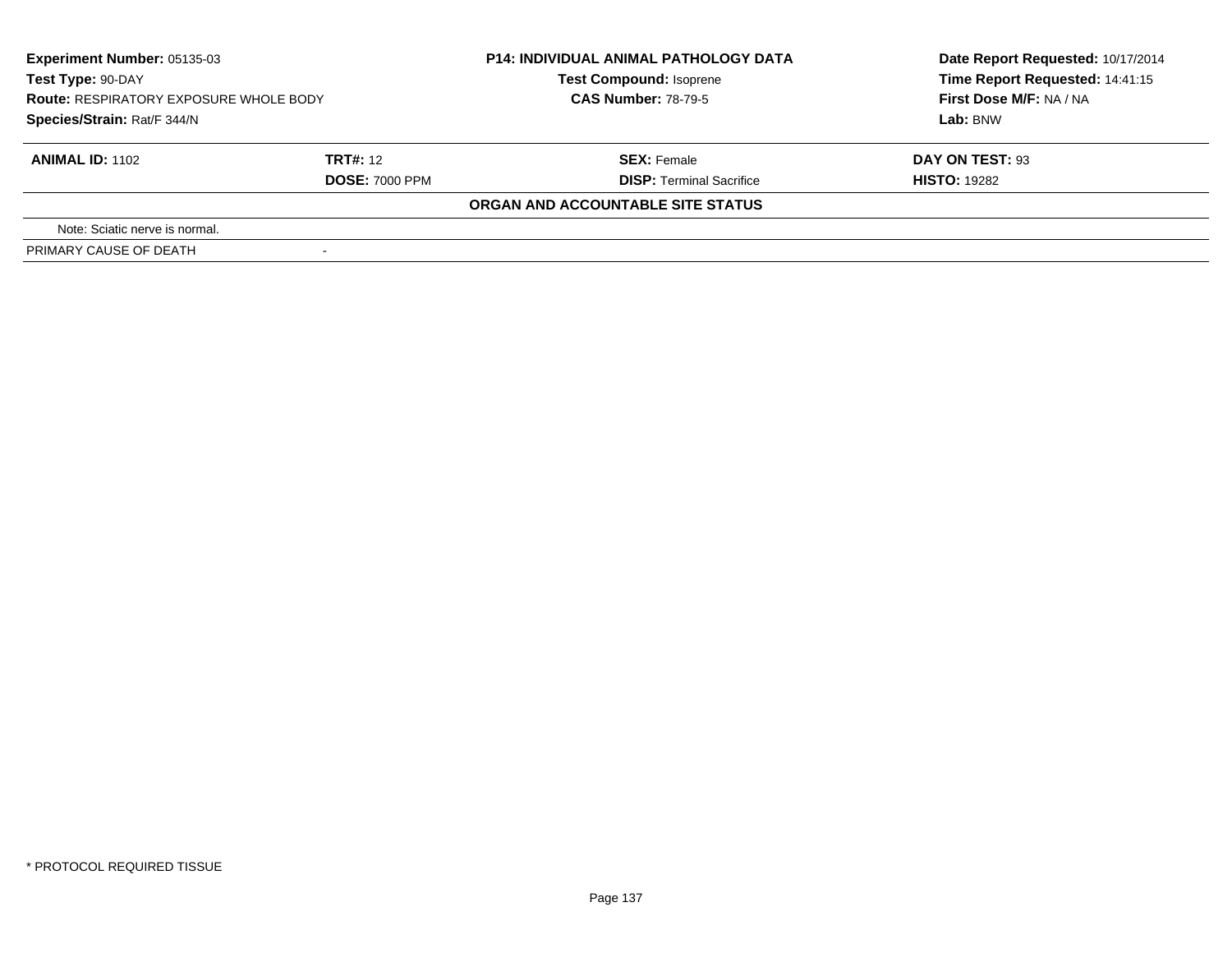**Experiment Number:** 05135-03**Test Type:** 90-DAY **Route:** RESPIRATORY EXPOSURE WHOLE BODY**Species/Strain:** Rat/F 344/N**P14: INDIVIDUAL ANIMAL PATHOLOGY DATATest Compound:** Isoprene**CAS Number:** 78-79-5**Date Report Requested:** 10/17/2014**Time Report Requested:** 14:41:15**First Dose M/F:** NA / NA**Lab:** BNW**ANIMAL ID:** 1103**TRT#:** 12 **SEX:** Female **DAY ON TEST:** 93 **DOSE:** 7000 PPM**DISP:** Terminal Sacrifice **HISTO:** 19283 **ORGAN AND ACCOUNTABLE SITE STATUSNORMAL**\* Adrenal Cortex \* Adrenal Cortex \* \* Adrenal Medulla \* \* Adrenal Medulla \* \* Blood Vessel \* \* Brood Vessel \* \* Bone \* Bone Marrow \* \* Android \* Bone Marrow \* Clitoral Gland \* Clitoral Gland \* Clitoral Gland \* Clitoral Gland \* C \* Esophagus \* \* \* exercises \* \* Eye \* \* \* \* \* \* \* \* \* \* \* \* \* \* \* Harderian Gland \* \* \* \* \* \* \* \* \* Heart \* \* Heart \* Intestine Large, Cecum \* Intestine Large, Colon \* Intestine Large, Thestine Large, Rectum \* Intestine Small, Duodenum \* Intestine Small, Ileum \* Intestine Small, Jejunum \* Kidney \* Larynx\* Lymph Node, Mesenteric \* Liver \* Lymph Node, Bronchial \* Lymph Node, Mandibular \* Lymph Node, Mandibular \* Mammary Gland \* \* Andrew \* Nose \* \* Nose \* \* Ovary \* Ovary \* Ovary \* \* Ovary \* \* Pancreas \* \* Pancreas \* \* Pancreas \* \* Pancreas \* \* Pancreas \* \* Pancreas \* \* Pancreas \* \* Pancreas \* \* Pancreas \* \* Pancreas \* \* Pancreas \* Pituitary Gland \* Parathyroid Gland \* **Example 20** \* Peripheral Nerve \* Pharynx \* Pharynx \* Pharynx \* Salivary Glands \* \* \* Sheen \* Skin \* \* Skin \* \* Spinal Cord \* \* Spinal Cord \* \* Spinal Cord \* \* Spleen \* \* Spleen \* \* Spinal Cord \* \* Spinal Cord \* \* Spinal Cord \* \* Spinal Cord \* \* Spinal Cord \* \* Spinal Cord \* \* Spinal \* Thyroid Gland \* Stomach, Forestomach \* Thymus \* Stomach, Glandular \* Thymus \* Thymus \* Thymus \* Thymus \* Thymus \* Thymus \* Thymus \* Thymus \* Thymus \* Thymus \* Thymus \* Thymus \* Thymus \* Thymus \* Thymus \* Thymus \* Thymus \* Thymus \* Thymu \* Tongue \* Trachea \* Urinary Bladder \* Vagina \* Zymbal's Gland**OBSERVATIONS** \* Blood VesselNote: Aorta is normal. EarNote: Middle ear is normal. \* Lungg is a state of the state of the state of the state of the Hemorrhage is a state of the Focal, Mild state of the state of the state of the state of the state of the state of the state of the state of the state of the state Note: Hemorrhage is subpleural and multi-focal.[ Hemorrhage TGLS = 1-3 ] \* Lym Node Bron Note: Tracheobronchial lymph node is normal. \* Lymph Node, Mediastinal CongestionNote: Red blood cells are present in cortical and/or medullary sinuses. \* Perph Nerve Note: Sciatic nerve is normal. \* Uteruss and the contract of the contract of the contract of the contract of the contract of the contract of the contract of the contract of the contract of the contract of the contract of the contract of the contract of the cont Note: Dilatation of Uterine lumen.PRIMARY CAUSE OF DEATH-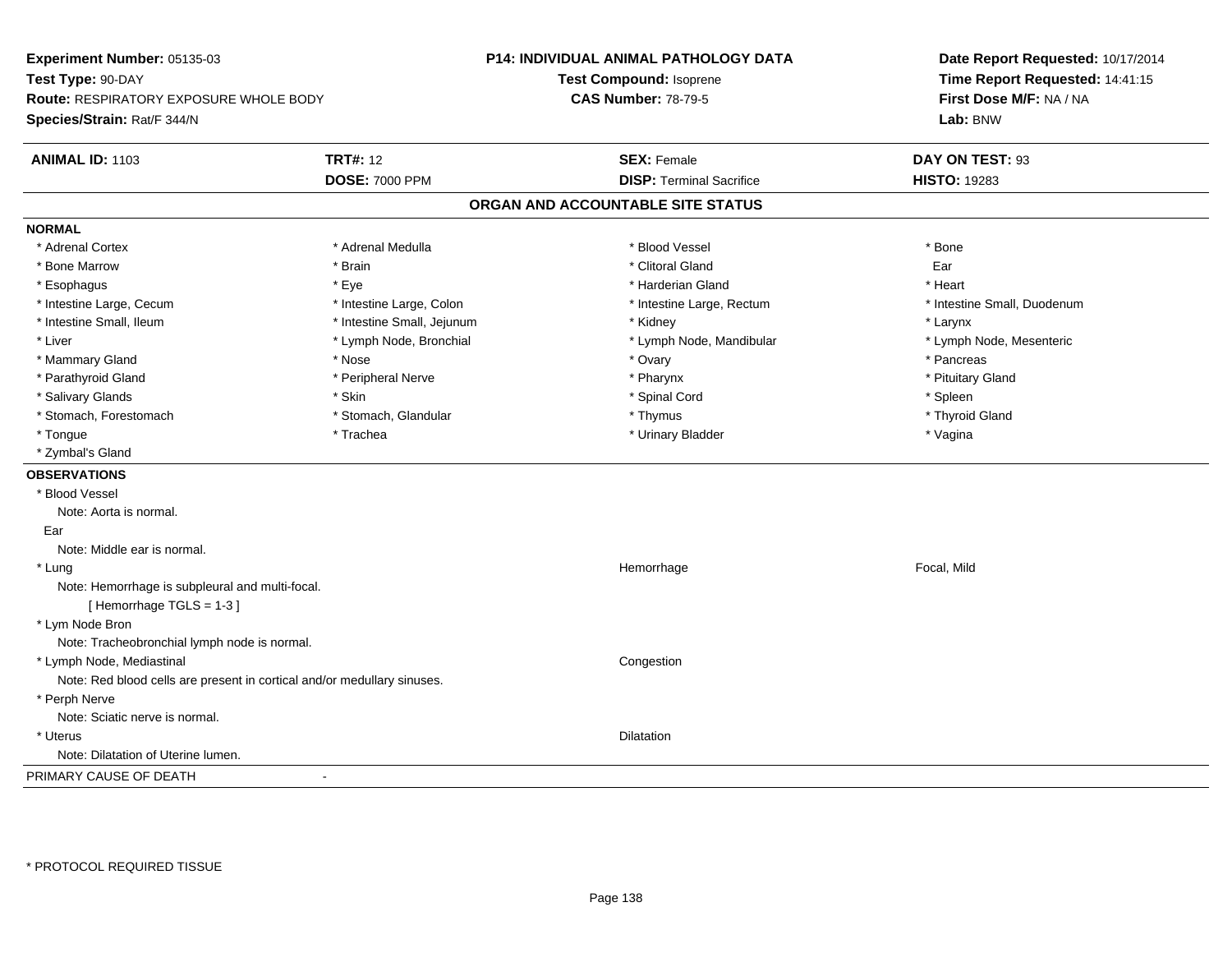| Experiment Number: 05135-03                                                |                                                                                                        | <b>P14: INDIVIDUAL ANIMAL PATHOLOGY DATA</b> | Date Report Requested: 10/17/2014                                      |
|----------------------------------------------------------------------------|--------------------------------------------------------------------------------------------------------|----------------------------------------------|------------------------------------------------------------------------|
| Test Type: 90-DAY                                                          |                                                                                                        | <b>Test Compound: Isoprene</b>               | Time Report Requested: 14:41:15<br>First Dose M/F: NA / NA<br>Lab: BNW |
| Route: RESPIRATORY EXPOSURE WHOLE BODY                                     |                                                                                                        | <b>CAS Number: 78-79-5</b>                   |                                                                        |
| Species/Strain: Rat/F 344/N                                                |                                                                                                        |                                              |                                                                        |
| ANIMAL ID: 1104                                                            | <b>TRT#: 12</b>                                                                                        | <b>SEX: Female</b>                           | DAY ON TEST: 93                                                        |
|                                                                            | <b>DOSE: 7000 PPM</b>                                                                                  | <b>DISP: Terminal Sacrifice</b>              | <b>HISTO: 19284</b>                                                    |
|                                                                            |                                                                                                        | ORGAN AND ACCOUNTABLE SITE STATUS            |                                                                        |
| <b>NORMAL</b>                                                              |                                                                                                        |                                              |                                                                        |
| * Adrenal Cortex                                                           | * Adrenal Medulla                                                                                      | * Blood Vessel                               | * Bone                                                                 |
| * Bone Marrow                                                              | * Brain                                                                                                | * Clitoral Gland                             | Ear                                                                    |
| * Esophagus                                                                | * Eye                                                                                                  | * Harderian Gland                            | * Heart                                                                |
| * Intestine Large, Cecum                                                   | * Intestine Large, Colon                                                                               | * Intestine Large, Rectum                    | * Intestine Small, Duodenum                                            |
| * Intestine Small, Ileum                                                   | * Intestine Small, Jejunum                                                                             | * Larynx                                     | * Lymph Node, Mandibular                                               |
| * Lymph Node, Mesenteric                                                   | * Mammary Gland                                                                                        | * Nose                                       | * Ovary                                                                |
| * Pancreas                                                                 | * Parathyroid Gland                                                                                    | * Peripheral Nerve                           | * Pharynx                                                              |
| * Pituitary Gland                                                          | * Salivary Glands                                                                                      | * Skin                                       | * Spinal Cord                                                          |
| * Spleen                                                                   | * Stomach, Forestomach                                                                                 | * Stomach, Glandular                         | * Thymus                                                               |
| * Thyroid Gland                                                            | * Tongue                                                                                               | * Trachea                                    | * Urinary Bladder                                                      |
| * Uterus                                                                   | * Vagina                                                                                               | * Zymbal's Gland                             |                                                                        |
| <b>OBSERVATIONS</b>                                                        |                                                                                                        |                                              |                                                                        |
| * Blood Vessel                                                             |                                                                                                        |                                              |                                                                        |
| Note: Aorta is normal                                                      |                                                                                                        |                                              |                                                                        |
| Ear                                                                        |                                                                                                        |                                              |                                                                        |
| Note: Middle ear is normal.                                                |                                                                                                        |                                              |                                                                        |
| * Kidney                                                                   | <b>Bilateral, Pelvis</b>                                                                               | Dilatation                                   |                                                                        |
|                                                                            | <b>Bilateral</b>                                                                                       | Mineralization                               | Focal, Mild                                                            |
|                                                                            | Note: The dilatation is present but not very noticable because of collapse of the<br>dilated area.     |                                              |                                                                        |
| Note: Mineralization is multi-focal.                                       |                                                                                                        |                                              |                                                                        |
| [Dilatation TGLS = 2-5]                                                    |                                                                                                        |                                              |                                                                        |
| * Liver                                                                    |                                                                                                        | Hepatodiaphragmatic Nodule                   |                                                                        |
| [ Hepatodiaphragmatic Nodule TGLS = 1-4 ]                                  |                                                                                                        |                                              |                                                                        |
| * Lung                                                                     |                                                                                                        | Hemorrhage                                   | Focal, Minimal                                                         |
|                                                                            | Alveolus                                                                                               | Infiltration Cellular                        | Histiocyte, Focal, Minimal                                             |
| Note: Hemorrhage is subpleural and multi-focal.<br>[Hemorrhage TGLS = 3-3] |                                                                                                        |                                              |                                                                        |
| * Lymph Node, Bronchial                                                    |                                                                                                        | Congestion                                   |                                                                        |
|                                                                            | Note: Tracheobronchial lymph node has red blood cells present in subcapsular and/or medullary sinuses. |                                              |                                                                        |
| * Lymph Node, Mediastinal                                                  |                                                                                                        | Congestion                                   |                                                                        |
|                                                                            |                                                                                                        |                                              |                                                                        |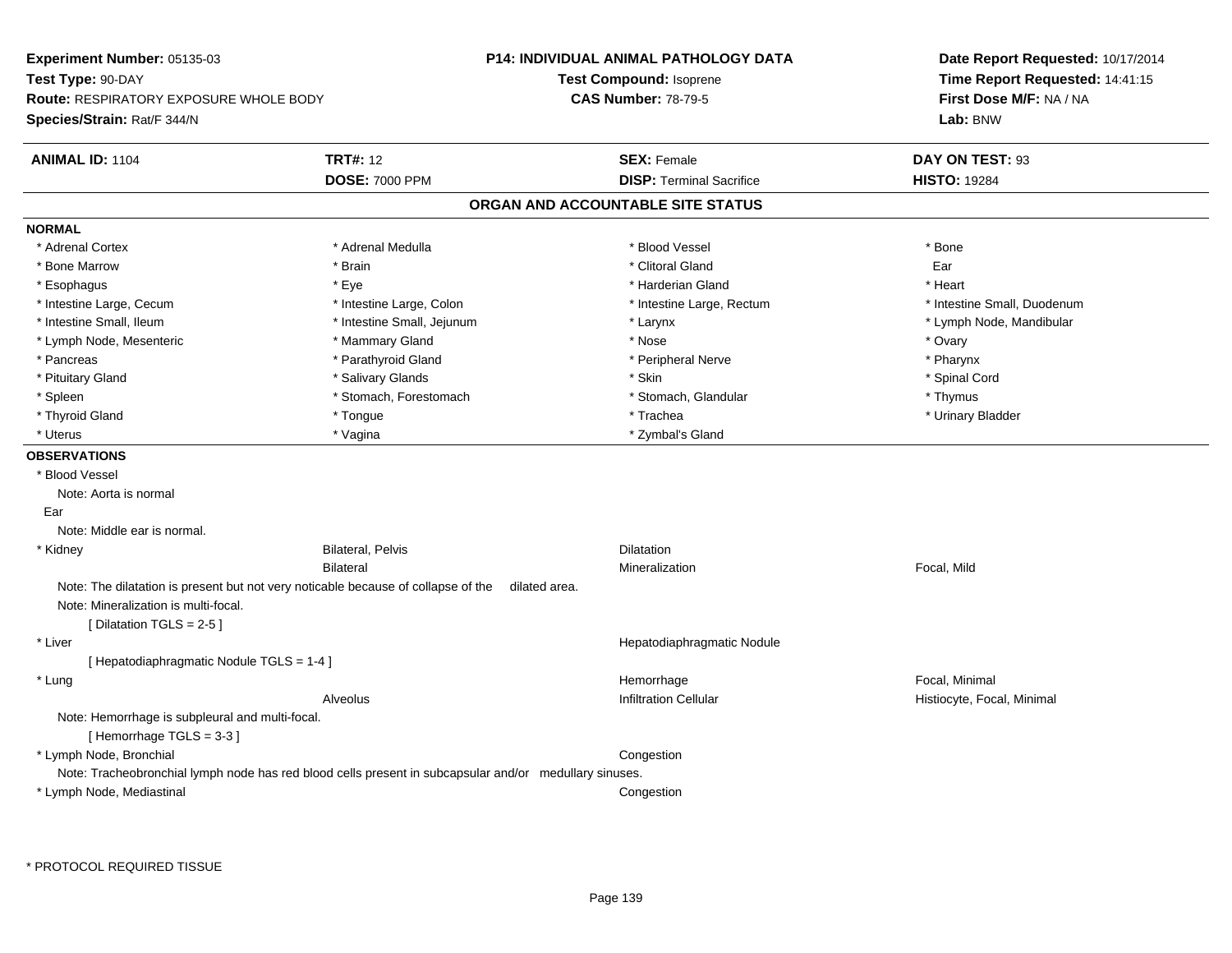| Experiment Number: 05135-03<br>Test Type: 90-DAY<br><b>Route: RESPIRATORY EXPOSURE WHOLE BODY</b><br>Species/Strain: Rat/F 344/N |                                                                         | <b>P14: INDIVIDUAL ANIMAL PATHOLOGY DATA</b><br><b>Test Compound: Isoprene</b><br><b>CAS Number: 78-79-5</b> | Date Report Requested: 10/17/2014<br>Time Report Requested: 14:41:15<br>First Dose M/F: NA / NA<br>Lab: BNW |
|----------------------------------------------------------------------------------------------------------------------------------|-------------------------------------------------------------------------|--------------------------------------------------------------------------------------------------------------|-------------------------------------------------------------------------------------------------------------|
| <b>ANIMAL ID: 1104</b>                                                                                                           | <b>TRT#: 12</b>                                                         | <b>SEX: Female</b>                                                                                           | DAY ON TEST: 93                                                                                             |
|                                                                                                                                  | <b>DOSE: 7000 PPM</b>                                                   | <b>DISP:</b> Terminal Sacrifice                                                                              | <b>HISTO: 19284</b>                                                                                         |
|                                                                                                                                  |                                                                         | ORGAN AND ACCOUNTABLE SITE STATUS                                                                            |                                                                                                             |
|                                                                                                                                  |                                                                         | Hyperplasia                                                                                                  |                                                                                                             |
|                                                                                                                                  | Note: Red blood cells are present in cortical and/or medullary sinuses. |                                                                                                              |                                                                                                             |
| Note: Hyperplasia is reactive.                                                                                                   |                                                                         |                                                                                                              |                                                                                                             |
| * Perph Nerve                                                                                                                    |                                                                         |                                                                                                              |                                                                                                             |
| Note: Sciatic nerve is normal.                                                                                                   |                                                                         |                                                                                                              |                                                                                                             |
| PRIMARY CAUSE OF DEATH                                                                                                           |                                                                         |                                                                                                              |                                                                                                             |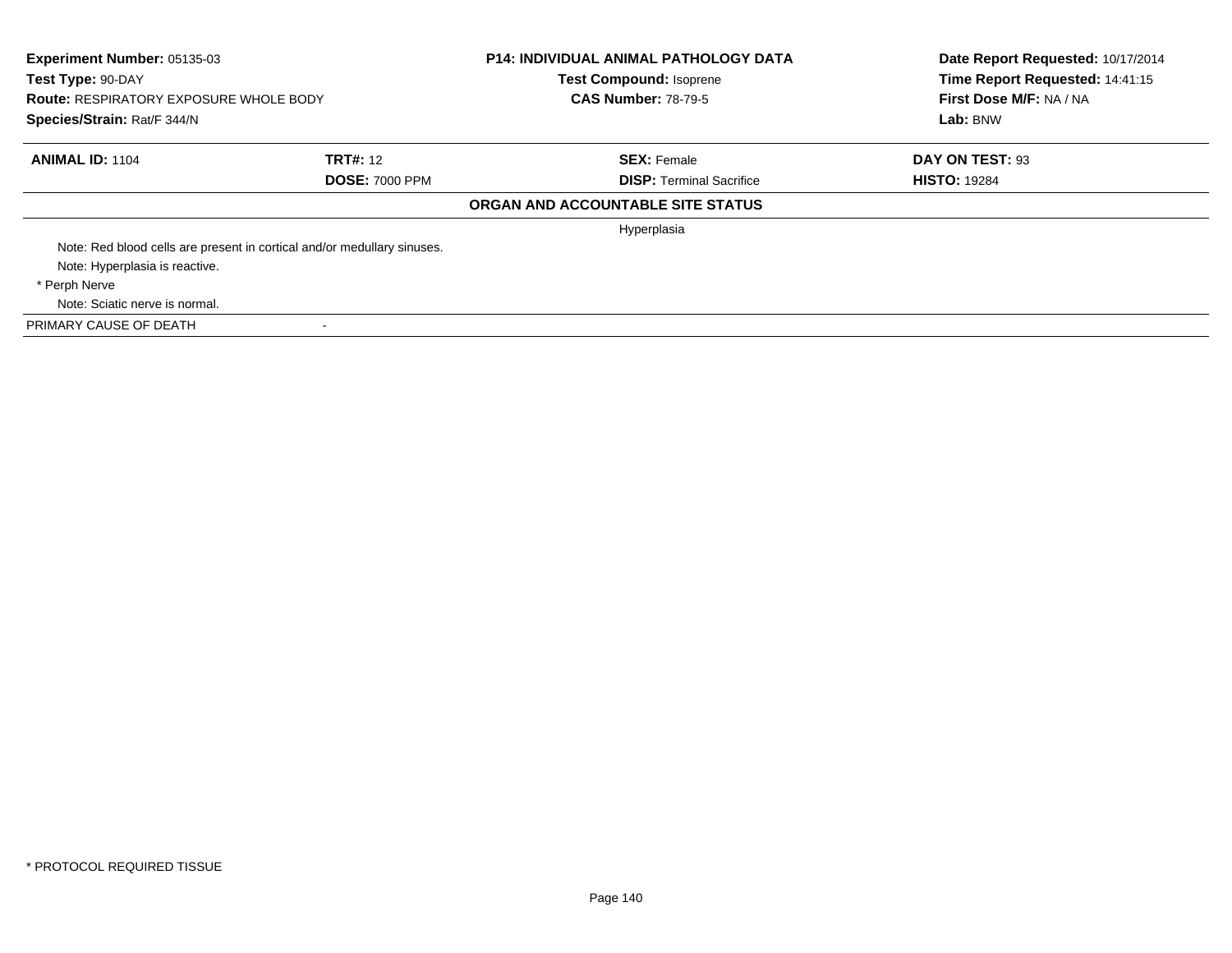| Experiment Number: 05135-03                                                |                            | <b>P14: INDIVIDUAL ANIMAL PATHOLOGY DATA</b> | Date Report Requested: 10/17/2014                          |
|----------------------------------------------------------------------------|----------------------------|----------------------------------------------|------------------------------------------------------------|
| Test Type: 90-DAY<br>Route: RESPIRATORY EXPOSURE WHOLE BODY                |                            | Test Compound: Isoprene                      | Time Report Requested: 14:41:15<br>First Dose M/F: NA / NA |
|                                                                            |                            | <b>CAS Number: 78-79-5</b>                   |                                                            |
| Species/Strain: Rat/F 344/N                                                |                            |                                              | Lab: BNW                                                   |
|                                                                            |                            |                                              |                                                            |
| <b>ANIMAL ID: 1105</b>                                                     | <b>TRT#: 12</b>            | <b>SEX: Female</b>                           | DAY ON TEST: 93                                            |
|                                                                            | <b>DOSE: 7000 PPM</b>      | <b>DISP: Terminal Sacrifice</b>              | <b>HISTO: 19285</b>                                        |
|                                                                            |                            | ORGAN AND ACCOUNTABLE SITE STATUS            |                                                            |
| <b>NORMAL</b>                                                              |                            |                                              |                                                            |
| * Adrenal Cortex                                                           | * Adrenal Medulla          | * Blood Vessel                               | * Bone                                                     |
| * Bone Marrow                                                              | * Brain                    | * Clitoral Gland                             | Ear                                                        |
| * Esophagus                                                                | * Eye                      | * Harderian Gland                            | * Heart                                                    |
| * Intestine Large, Cecum                                                   | * Intestine Large, Colon   | * Intestine Large, Rectum                    | * Intestine Small, Duodenum                                |
| * Intestine Small, Ileum                                                   | * Intestine Small, Jejunum | * Kidney                                     | * Larynx                                                   |
| * Liver                                                                    | * Lymph Node, Bronchial    | * Lymph Node, Mandibular                     | * Lymph Node, Mesenteric                                   |
| * Mammary Gland                                                            | * Nose                     | * Ovary                                      | * Pancreas                                                 |
| * Parathyroid Gland                                                        | * Peripheral Nerve         | * Pharynx                                    | * Pituitary Gland                                          |
| * Salivary Glands                                                          | * Skin                     | * Spinal Cord                                | * Spleen                                                   |
| * Stomach, Forestomach                                                     | * Stomach, Glandular       | * Thymus                                     | * Thyroid Gland                                            |
| * Tongue                                                                   | * Trachea                  | * Urinary Bladder                            | * Uterus                                                   |
| * Vagina                                                                   | * Zymbal's Gland           |                                              |                                                            |
| <b>OBSERVATIONS</b>                                                        |                            |                                              |                                                            |
| * Blood Vessel                                                             |                            |                                              |                                                            |
| Note: Aorta is normal.                                                     |                            |                                              |                                                            |
| Ear                                                                        |                            |                                              |                                                            |
| Note: Middle ear is normal.                                                |                            |                                              |                                                            |
| * Kidney                                                                   |                            |                                              |                                                            |
| Note: $TGL 1-5 = NCL$ .                                                    |                            |                                              |                                                            |
| * Lung                                                                     |                            | Hemorrhage                                   | Focal, Minimal                                             |
| Note: Hemorrhage is subpleural and multi-focal.<br>[Hemorrhage TGLS = 2-3] |                            |                                              |                                                            |
| * Lym Node Bron                                                            |                            |                                              |                                                            |
| Note: Tracheobronchial lymph node is normal.                               |                            |                                              |                                                            |
| * Lymph Node, Mediastinal                                                  |                            | Congestion                                   |                                                            |
| Note: Red blood cells are present in cortical and/or medullary sinuses.    |                            |                                              |                                                            |
| * Perph Nerve                                                              |                            |                                              |                                                            |
| Note: Sciatic nerve is normal.                                             |                            |                                              |                                                            |
| PRIMARY CAUSE OF DEATH                                                     | $\sim$                     |                                              |                                                            |

-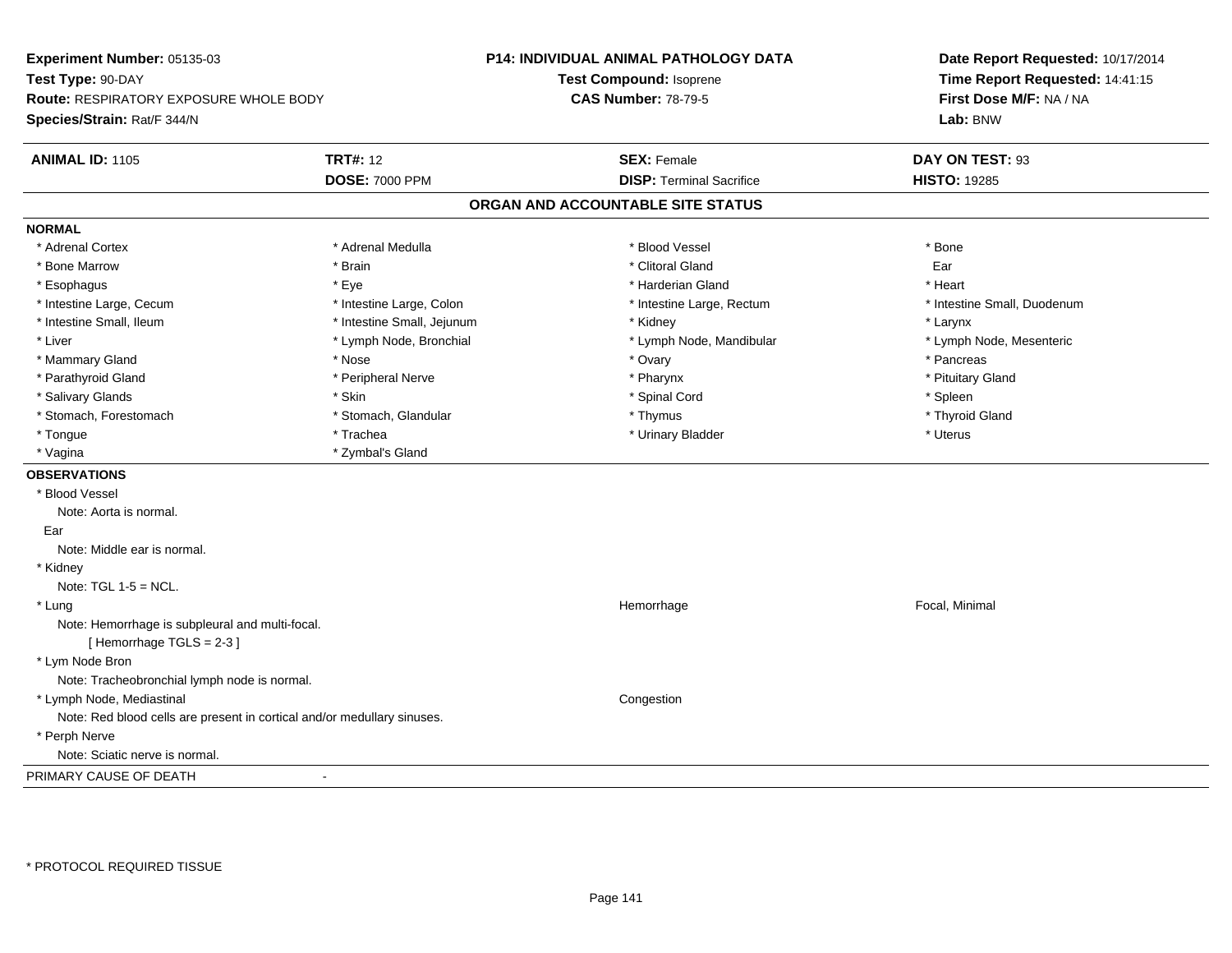| Experiment Number: 05135-03                                                                            |                           | P14: INDIVIDUAL ANIMAL PATHOLOGY DATA | Date Report Requested: 10/17/2014<br>Time Report Requested: 14:41:15 |
|--------------------------------------------------------------------------------------------------------|---------------------------|---------------------------------------|----------------------------------------------------------------------|
| Test Type: 90-DAY                                                                                      |                           | Test Compound: Isoprene               |                                                                      |
| Route: RESPIRATORY EXPOSURE WHOLE BODY                                                                 |                           | <b>CAS Number: 78-79-5</b>            | First Dose M/F: NA / NA                                              |
| Species/Strain: Rat/F 344/N                                                                            |                           |                                       | Lab: BNW                                                             |
| <b>ANIMAL ID: 1106</b>                                                                                 | <b>TRT#: 12</b>           | <b>SEX: Female</b>                    | DAY ON TEST: 93                                                      |
|                                                                                                        | <b>DOSE: 7000 PPM</b>     | <b>DISP: Terminal Sacrifice</b>       | <b>HISTO: 19286</b>                                                  |
|                                                                                                        |                           | ORGAN AND ACCOUNTABLE SITE STATUS     |                                                                      |
| <b>NORMAL</b>                                                                                          |                           |                                       |                                                                      |
| * Adrenal Cortex                                                                                       | * Adrenal Medulla         | * Blood Vessel                        | * Bone                                                               |
| * Bone Marrow                                                                                          | * Brain                   | * Clitoral Gland                      | * Esophagus                                                          |
| * Eye                                                                                                  | * Harderian Gland         | * Heart                               | * Intestine Large, Cecum                                             |
| * Intestine Large, Colon                                                                               | * Intestine Large, Rectum | * Intestine Small, Duodenum           | * Intestine Small, Ileum                                             |
| * Intestine Small, Jejunum                                                                             | * Larynx                  | * Liver                               | * Lymph Node, Mesenteric                                             |
| * Mammary Gland                                                                                        | * Nose                    | * Ovary                               | * Pancreas                                                           |
| * Parathyroid Gland                                                                                    | * Peripheral Nerve        | * Pharynx                             | * Pituitary Gland                                                    |
| * Salivary Glands                                                                                      | * Skin                    | * Spinal Cord                         | * Spleen                                                             |
| * Stomach, Forestomach                                                                                 | * Stomach, Glandular      | * Thymus                              | * Thyroid Gland                                                      |
| * Tongue                                                                                               | * Trachea                 | * Urinary Bladder                     | * Uterus                                                             |
| * Vagina                                                                                               | * Zymbal's Gland          |                                       |                                                                      |
| <b>OBSERVATIONS</b>                                                                                    |                           |                                       |                                                                      |
| * Blood Vessel                                                                                         |                           |                                       |                                                                      |
| Note: Aorta is normal.                                                                                 |                           |                                       |                                                                      |
| * Kidney                                                                                               | <b>Bilateral</b>          | Mineralization                        | Focal, Minimal                                                       |
| Note: Mineralization is multi-focal.                                                                   |                           |                                       |                                                                      |
| * Lung                                                                                                 |                           | Hemorrhage                            | Focal, Moderate                                                      |
| Note: Hemorrhage is subpleural and multi-focal.                                                        |                           |                                       |                                                                      |
| [Hemorrhage TGLS = 1-3]                                                                                |                           |                                       |                                                                      |
| * Lymph Node, Bronchial                                                                                |                           | Congestion                            |                                                                      |
| Note: Tracheobronchial lymph node has red blood cells present in subcapsular and/or medullary sinuses. |                           |                                       |                                                                      |
| * Lymph Node, Mandibular                                                                               |                           | Hyperplasia                           |                                                                      |
| Note: Hyperplasia is reactive.                                                                         |                           |                                       |                                                                      |
| * Lymph Node, Mediastinal                                                                              |                           | Congestion                            |                                                                      |
| Note: Red blood cells are present in cortical and/or medullary sinuses.                                |                           |                                       |                                                                      |
| * Perph Nerve                                                                                          |                           |                                       |                                                                      |
| Note: Sciatic nerve is normal.                                                                         |                           |                                       |                                                                      |
| PRIMARY CAUSE OF DEATH                                                                                 | $\blacksquare$            |                                       |                                                                      |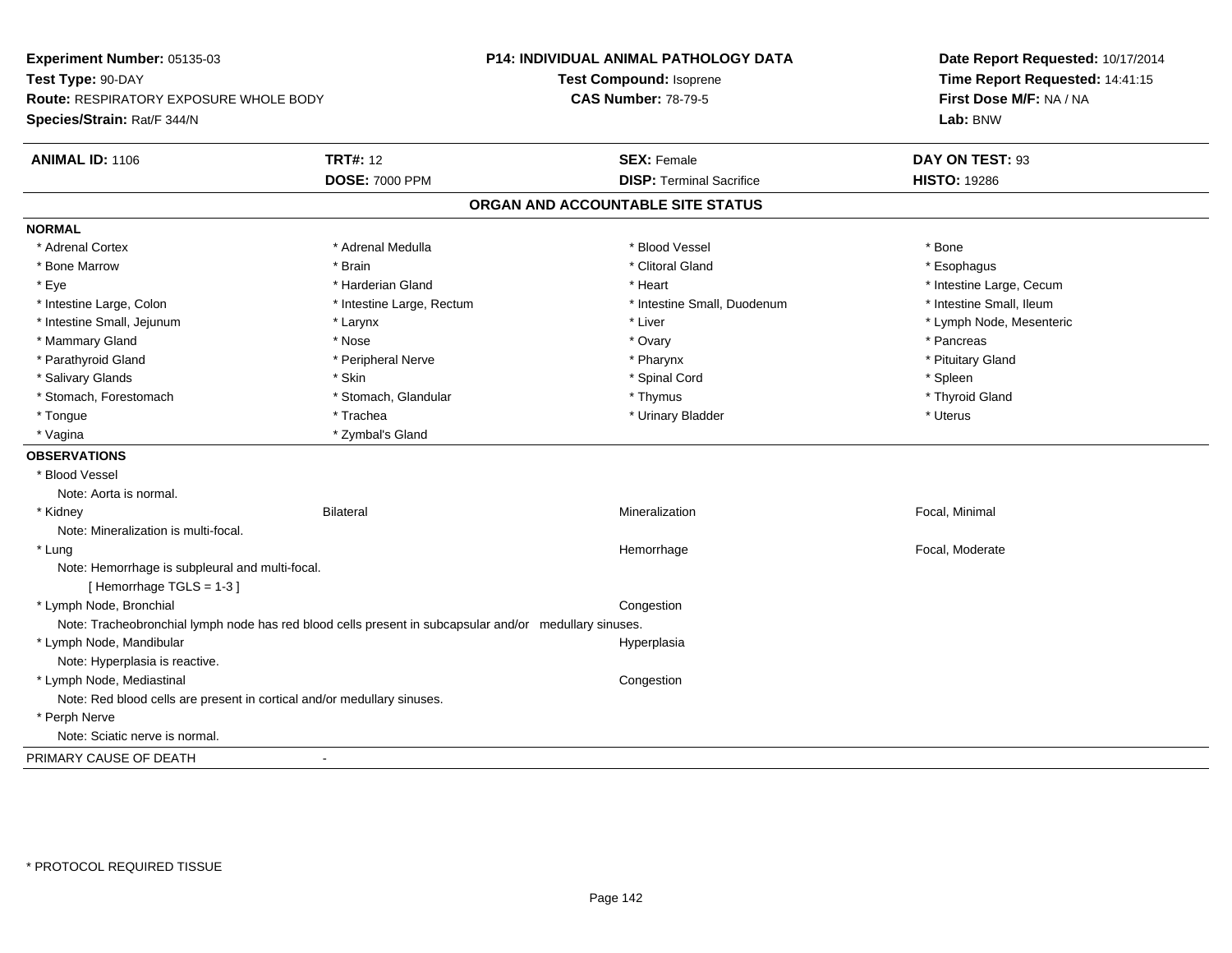| Experiment Number: 05135-03                                                                            |                           | P14: INDIVIDUAL ANIMAL PATHOLOGY DATA | Date Report Requested: 10/17/2014 |
|--------------------------------------------------------------------------------------------------------|---------------------------|---------------------------------------|-----------------------------------|
| Test Type: 90-DAY                                                                                      |                           | Test Compound: Isoprene               | Time Report Requested: 14:41:15   |
| Route: RESPIRATORY EXPOSURE WHOLE BODY                                                                 |                           | <b>CAS Number: 78-79-5</b>            | First Dose M/F: NA / NA           |
| Species/Strain: Rat/F 344/N                                                                            |                           |                                       | Lab: BNW                          |
| <b>ANIMAL ID: 1107</b>                                                                                 | <b>TRT#: 12</b>           | <b>SEX: Female</b>                    | DAY ON TEST: 93                   |
|                                                                                                        | <b>DOSE: 7000 PPM</b>     | <b>DISP: Terminal Sacrifice</b>       | <b>HISTO: 19287</b>               |
|                                                                                                        |                           | ORGAN AND ACCOUNTABLE SITE STATUS     |                                   |
| <b>NORMAL</b>                                                                                          |                           |                                       |                                   |
| * Adrenal Cortex                                                                                       | * Adrenal Medulla         | * Blood Vessel                        | * Bone                            |
| * Bone Marrow                                                                                          | * Brain                   | * Clitoral Gland                      | * Esophagus                       |
| * Eye                                                                                                  | * Harderian Gland         | * Heart                               | * Intestine Large, Cecum          |
| * Intestine Large, Colon                                                                               | * Intestine Large, Rectum | * Intestine Small, Duodenum           | * Intestine Small, Ileum          |
| * Intestine Small, Jejunum                                                                             | * Larynx                  | * Liver                               | * Lymph Node, Mandibular          |
| * Lymph Node, Mesenteric                                                                               | * Mammary Gland           | * Nose                                | * Ovary                           |
| * Pancreas                                                                                             | * Parathyroid Gland       | * Peripheral Nerve                    | * Pharynx                         |
| * Pituitary Gland                                                                                      | * Salivary Glands         | * Skin                                | * Spinal Cord                     |
| * Spleen                                                                                               | * Stomach, Forestomach    | * Stomach, Glandular                  | * Thymus                          |
| * Thyroid Gland                                                                                        | * Tongue                  | * Trachea                             | * Urinary Bladder                 |
| * Uterus                                                                                               | * Vagina                  | * Zymbal's Gland                      |                                   |
| <b>OBSERVATIONS</b>                                                                                    |                           |                                       |                                   |
| * Blood Vessel                                                                                         |                           |                                       |                                   |
| Note: Aorta is normal.                                                                                 |                           |                                       |                                   |
| * Kidney                                                                                               | <b>Bilateral</b>          | Mineralization                        | Focal, Mild                       |
| Note: Mineralization is multi-focal.                                                                   |                           |                                       |                                   |
| * Lung                                                                                                 |                           | Hemorrhage                            | Focal, Mild                       |
| Note: Hemorrhage is subpleural and multi-focal.                                                        |                           |                                       |                                   |
| [Hemorrhage TGLS = 1-3]                                                                                |                           |                                       |                                   |
| * Lymph Node, Bronchial                                                                                |                           | Congestion                            |                                   |
| Note: Tracheobronchial lymph node has red blood cells present in subcapsular and/or medullary sinuses. |                           |                                       |                                   |
| * Lymph Node, Mediastinal                                                                              |                           | Congestion                            |                                   |
|                                                                                                        |                           | Hyperplasia                           |                                   |
| Note: Hyperplasia is reactive.                                                                         |                           |                                       |                                   |
| Note: Red blood cells are present in cortical and/or medullary sinuses.                                |                           |                                       |                                   |
| * Perph Nerve                                                                                          |                           |                                       |                                   |
| Note: Sciatic nerve is normal.                                                                         |                           |                                       |                                   |
| PRIMARY CAUSE OF DEATH                                                                                 | $\blacksquare$            |                                       |                                   |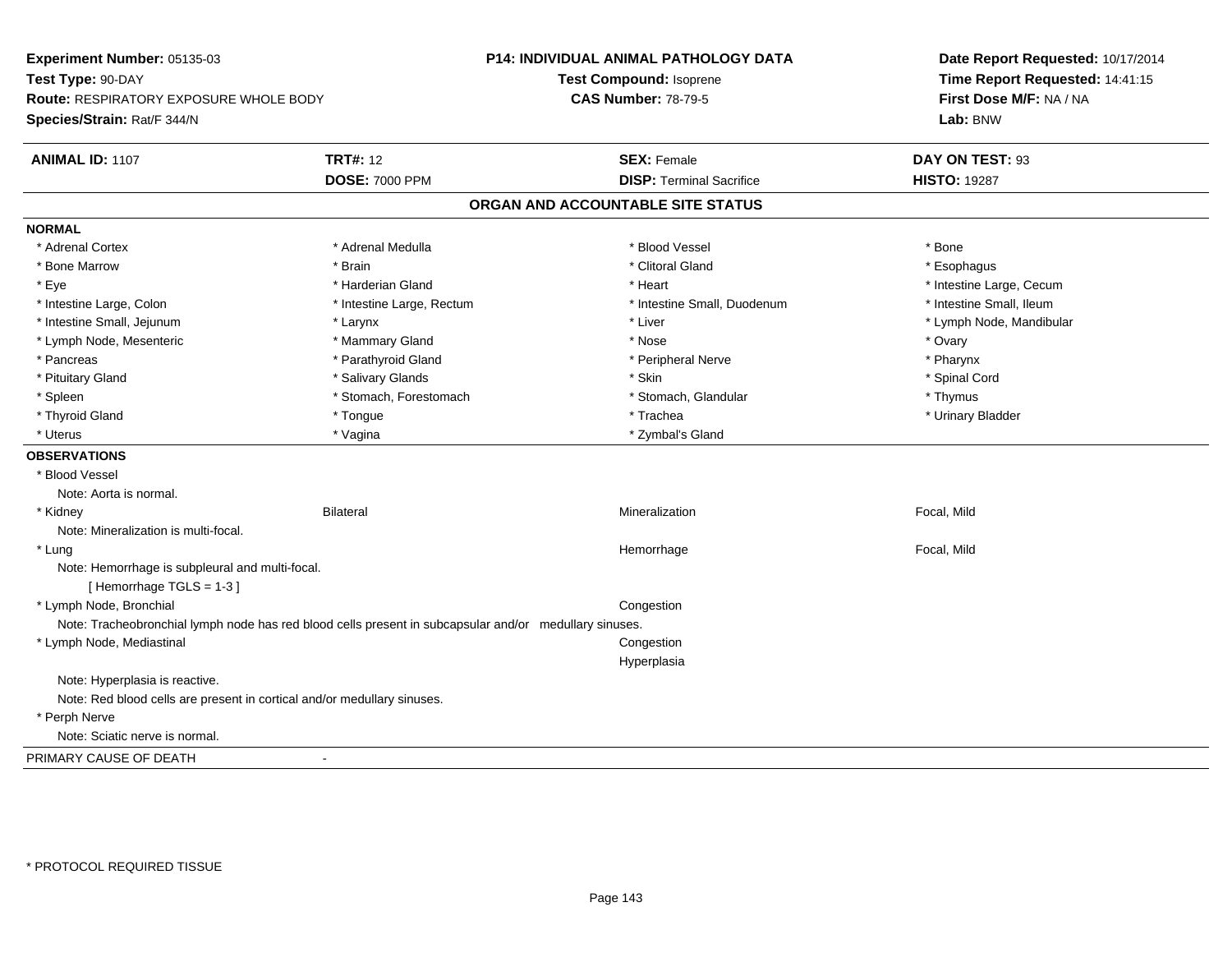| Experiment Number: 05135-03                                                                            |                           | <b>P14: INDIVIDUAL ANIMAL PATHOLOGY DATA</b> | Date Report Requested: 10/17/2014<br>Time Report Requested: 14:41:15 |
|--------------------------------------------------------------------------------------------------------|---------------------------|----------------------------------------------|----------------------------------------------------------------------|
| Test Type: 90-DAY                                                                                      |                           | <b>Test Compound: Isoprene</b>               |                                                                      |
| Route: RESPIRATORY EXPOSURE WHOLE BODY                                                                 |                           | <b>CAS Number: 78-79-5</b>                   | First Dose M/F: NA / NA                                              |
| Species/Strain: Rat/F 344/N                                                                            |                           |                                              | Lab: BNW                                                             |
| ANIMAL ID: 1108                                                                                        | <b>TRT#: 12</b>           | <b>SEX: Female</b>                           | DAY ON TEST: 93                                                      |
|                                                                                                        | <b>DOSE: 7000 PPM</b>     | <b>DISP: Terminal Sacrifice</b>              | <b>HISTO: 19288</b>                                                  |
|                                                                                                        |                           | ORGAN AND ACCOUNTABLE SITE STATUS            |                                                                      |
| <b>NORMAL</b>                                                                                          |                           |                                              |                                                                      |
| * Adrenal Cortex                                                                                       | * Adrenal Medulla         | * Blood Vessel                               | * Bone                                                               |
| * Bone Marrow                                                                                          | * Brain                   | * Clitoral Gland                             | * Esophagus                                                          |
| * Eye                                                                                                  | * Harderian Gland         | * Heart                                      | * Intestine Large, Cecum                                             |
| * Intestine Large, Colon                                                                               | * Intestine Large, Rectum | * Intestine Small, Duodenum                  | * Intestine Small, Ileum                                             |
| * Intestine Small, Jejunum                                                                             | * Larynx                  | * Lymph Node, Mandibular                     | * Lymph Node, Mediastinal                                            |
| * Lymph Node, Mesenteric                                                                               | * Mammary Gland           | * Nose                                       | * Ovary                                                              |
| * Pancreas                                                                                             | * Parathyroid Gland       | * Peripheral Nerve                           | * Pharynx                                                            |
| * Pituitary Gland                                                                                      | * Salivary Glands         | * Skin                                       | * Spinal Cord                                                        |
| * Spleen                                                                                               | * Stomach, Forestomach    | * Stomach, Glandular                         | * Thymus                                                             |
| * Thyroid Gland                                                                                        | * Tongue                  | * Trachea                                    | * Urinary Bladder                                                    |
| * Uterus                                                                                               | * Vagina                  | * Zymbal's Gland                             |                                                                      |
| <b>OBSERVATIONS</b>                                                                                    |                           |                                              |                                                                      |
| * Blood Vessel                                                                                         |                           |                                              |                                                                      |
| Note: Aorta is normal.                                                                                 |                           |                                              |                                                                      |
| * Kidney                                                                                               | <b>Bilateral</b>          | Mineralization                               | Focal, Minimal                                                       |
| Note: Mineralization is multi-focal.                                                                   |                           |                                              |                                                                      |
| * Liver                                                                                                |                           | Hepatodiaphragmatic Nodule                   |                                                                      |
| [ Hepatodiaphragmatic Nodule TGLS = 1-4, 3-11 ]                                                        |                           |                                              |                                                                      |
| * Lung                                                                                                 |                           | Hemorrhage                                   | Focal, Mild                                                          |
| Note: Hemorrhage is subpleural and multi-focal.                                                        |                           |                                              |                                                                      |
| [Hemorrhage TGLS = 2-3]                                                                                |                           |                                              |                                                                      |
| * Lymph Node, Bronchial                                                                                |                           | Congestion                                   |                                                                      |
| Note: Tracheobronchial lymph node has red blood cells present in subcapsular and/or medullary sinuses. |                           |                                              |                                                                      |
| * Perph Nerve                                                                                          |                           |                                              |                                                                      |
| Note: Sciatic nerve is normal.                                                                         |                           |                                              |                                                                      |
| PRIMARY CAUSE OF DEATH                                                                                 | $\sim$                    |                                              |                                                                      |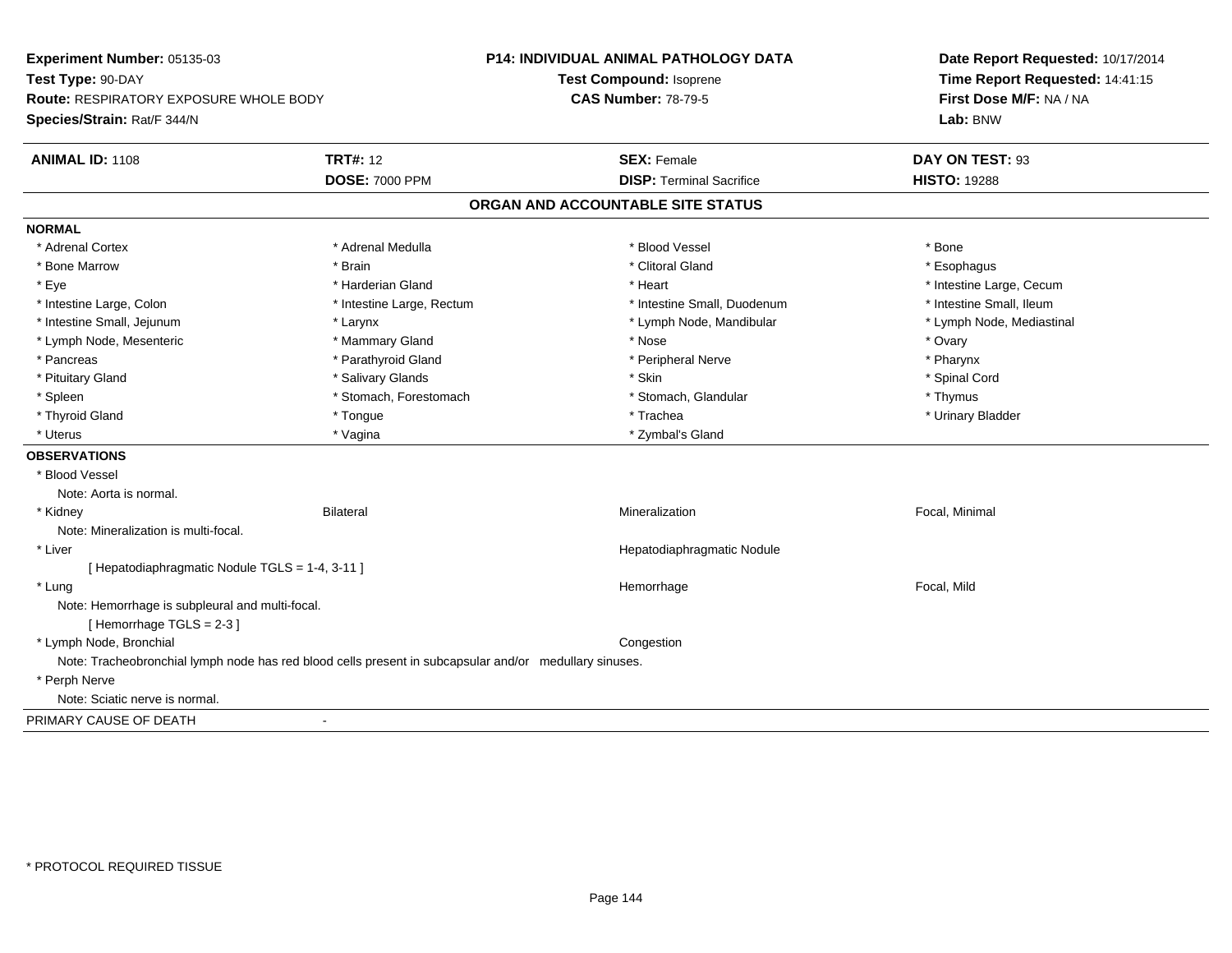| Experiment Number: 05135-03                     | P14: INDIVIDUAL ANIMAL PATHOLOGY DATA<br>Test Compound: Isoprene<br><b>CAS Number: 78-79-5</b> |                                   | Date Report Requested: 10/17/2014<br>Time Report Requested: 14:41:15<br>First Dose M/F: NA / NA |
|-------------------------------------------------|------------------------------------------------------------------------------------------------|-----------------------------------|-------------------------------------------------------------------------------------------------|
| Test Type: 90-DAY                               |                                                                                                |                                   |                                                                                                 |
| Route: RESPIRATORY EXPOSURE WHOLE BODY          |                                                                                                |                                   |                                                                                                 |
| Species/Strain: Rat/F 344/N                     |                                                                                                |                                   | Lab: BNW                                                                                        |
| ANIMAL ID: 1109                                 | <b>TRT#: 12</b>                                                                                | <b>SEX: Female</b>                | DAY ON TEST: 93                                                                                 |
|                                                 | <b>DOSE: 7000 PPM</b>                                                                          | <b>DISP: Terminal Sacrifice</b>   | <b>HISTO: 19289</b>                                                                             |
|                                                 |                                                                                                | ORGAN AND ACCOUNTABLE SITE STATUS |                                                                                                 |
| <b>NORMAL</b>                                   |                                                                                                |                                   |                                                                                                 |
| * Adrenal Cortex                                | * Adrenal Medulla                                                                              | * Blood Vessel                    | * Bone                                                                                          |
| * Bone Marrow                                   | * Brain                                                                                        | * Clitoral Gland                  | * Esophagus                                                                                     |
| * Eye                                           | * Harderian Gland                                                                              | * Heart                           | * Intestine Large, Cecum                                                                        |
| * Intestine Large, Colon                        | * Intestine Large, Rectum                                                                      | * Intestine Small, Duodenum       | * Intestine Small, Ileum                                                                        |
| * Intestine Small, Jejunum                      | * Larynx                                                                                       | * Lymph Node, Bronchial           | * Lymph Node, Mandibular                                                                        |
| * Lymph Node, Mediastinal                       | * Lymph Node, Mesenteric                                                                       | * Mammary Gland                   | * Nose                                                                                          |
| * Ovary                                         | * Pancreas                                                                                     | * Parathyroid Gland               | * Peripheral Nerve                                                                              |
| * Pharynx                                       | * Pituitary Gland                                                                              | * Salivary Glands                 | * Skin                                                                                          |
| * Spinal Cord                                   | * Spleen                                                                                       | * Stomach, Forestomach            | * Stomach, Glandular                                                                            |
| * Thymus                                        | * Thyroid Gland                                                                                | * Tongue                          | * Trachea                                                                                       |
| * Urinary Bladder                               | * Uterus                                                                                       | * Vagina                          | * Zymbal's Gland                                                                                |
| <b>OBSERVATIONS</b>                             |                                                                                                |                                   |                                                                                                 |
| * Blood Vessel                                  |                                                                                                |                                   |                                                                                                 |
| Note: Aorta is normal.                          |                                                                                                |                                   |                                                                                                 |
| * Kidney                                        | Bilateral                                                                                      | Mineralization                    | Focal, Minimal                                                                                  |
| Note: Mineralization is multi-focal.            |                                                                                                |                                   |                                                                                                 |
| * Liver                                         |                                                                                                | Hepatodiaphragmatic Nodule        |                                                                                                 |
| [ Hepatodiaphragmatic Nodule TGLS = 1-4 ]       |                                                                                                |                                   |                                                                                                 |
| * Lung                                          |                                                                                                | Hemorrhage                        | Focal, Mild                                                                                     |
| Note: Hemorrhage is subpleural and multi-focal. |                                                                                                |                                   |                                                                                                 |
| [Hemorrhage TGLS = 2-3]                         |                                                                                                |                                   |                                                                                                 |
| * Lym Node Bron                                 |                                                                                                |                                   |                                                                                                 |
| Note: Tracheobronchial lymph node is normal.    |                                                                                                |                                   |                                                                                                 |
| * Perph Nerve                                   |                                                                                                |                                   |                                                                                                 |
| Note: Sciatic nerve is normal.                  |                                                                                                |                                   |                                                                                                 |
| PRIMARY CAUSE OF DEATH                          | $\sim$                                                                                         |                                   |                                                                                                 |